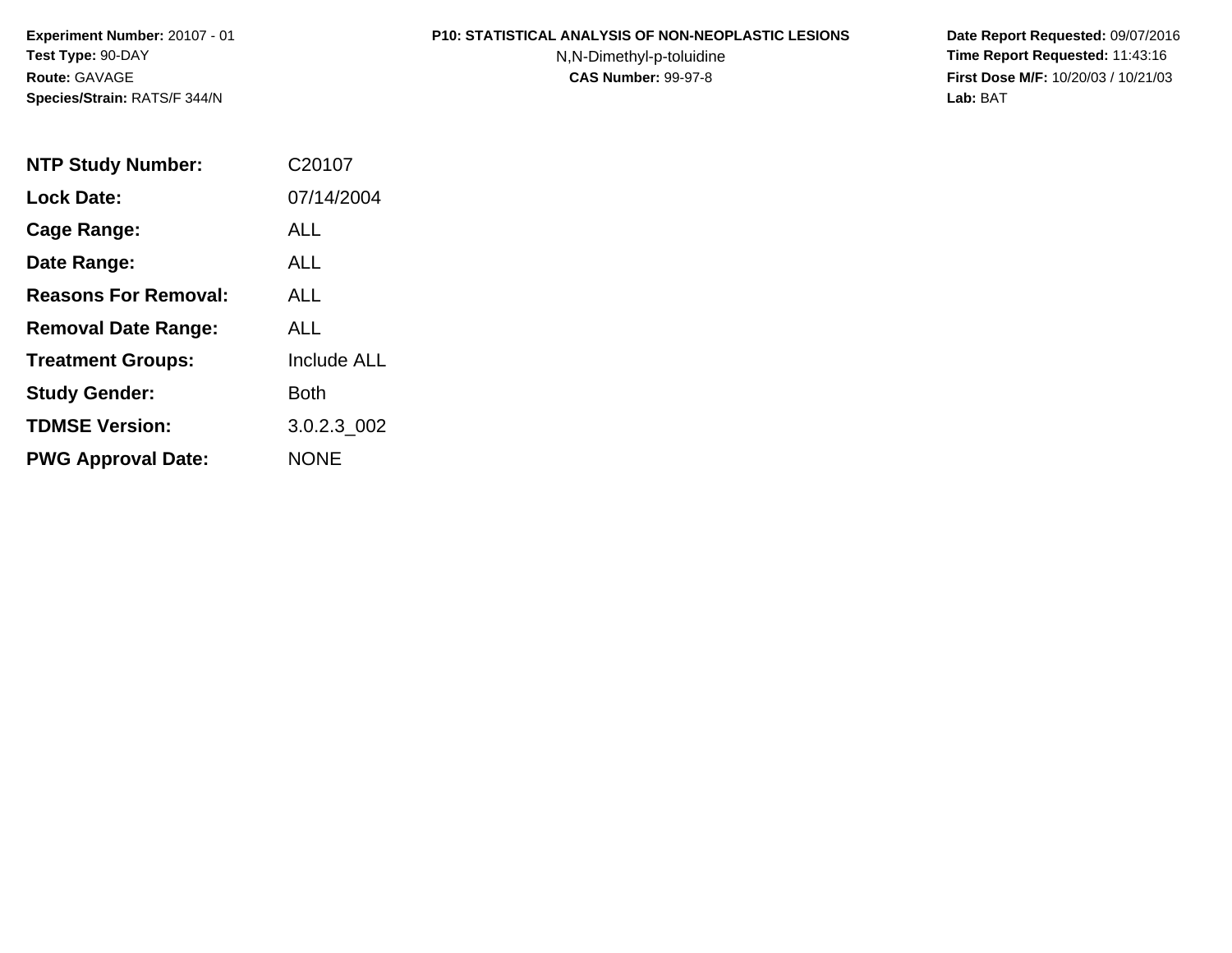N,N-Dimethyl-p-toluidine

 **Date Report Requested:** 09/07/2016 **Time Report Requested:** 11:43:16 **First Dose M/F:** 10/20/03 / 10/21/03<br>**Lab:** BAT **Lab:** BAT

#### **SUMMARY OF STATISTICALLY SIGNIFICANT (P<=.05) RESULTS IN THE ANALYSIS OF N,N-DIMETHYL-P-TOLUIDINE**

#### **MALE RATS**

#### **Organ**

Adrenal CortexBone MarrowHarderian Gland**Heart** Kidney

Kidney: Papillaa Necrosis Kidney: Renal TubuleLiver

 HyperplasiaLiver: Bile Ductr **Fatty Change** Liver: Centrilobulare Hypertrophy Liver: HepatocyteLiver: Hepatocyte, CentrilobularLung Thrombosis Lymph Node, Mesenteric

Nose: GlandsNose: Olfactory Epithelium

Nose: Respiratory Epithelium

PancreasSpleen

Spleen: Capsule Fibrosis Spleen: Lymphoid FollicleSpleen: Mesothelium

#### **Morphology**

 Vacuolization Cytoplasmic Hyperplasia Pigmentation Cardiomyopathy Hemorrhage Mineralization Nephropathy Pigmentatione Dilatation Basophilic Focus Hematopoietic Cell ProliferationInflammation ChronicPigmentation**Necrosis** Thrombosis Atrophy Necrosis Lymphoid Hyperplasiam Degeneration<br>Material Meteristics Metaplasia Hyperplasia Metaplasias infiltration Cellular Lymphocyte Congestion Pigmentation Atrophy Hypertrophy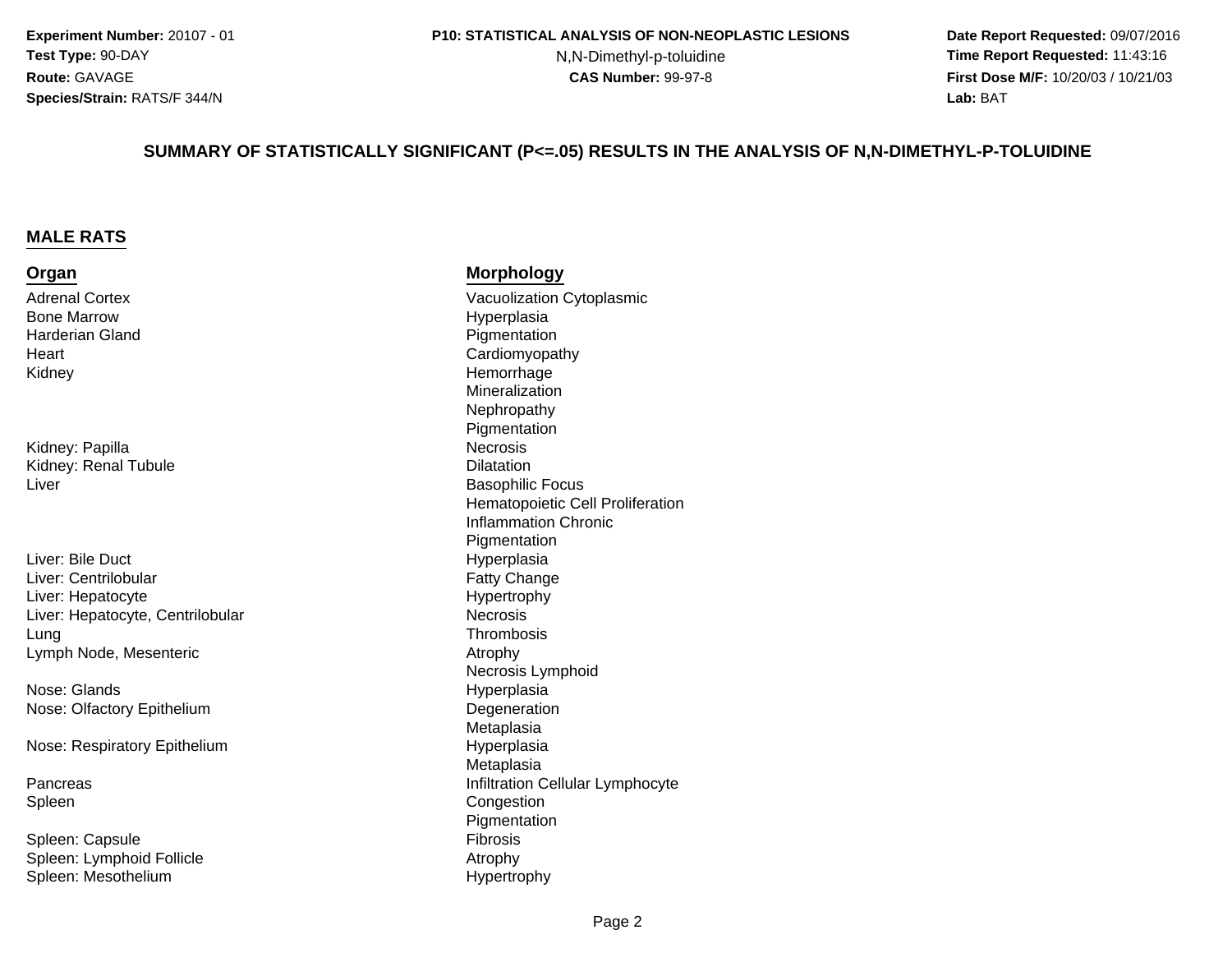#### **P10: STATISTICAL ANALYSIS OF NON-NEOPLASTIC LESIONS**

N,N-Dimethyl-p-toluidine

 **Date Report Requested:** 09/07/2016 **Time Report Requested:** 11:43:16 **First Dose M/F:** 10/20/03 / 10/21/03<br>**Lab:** BAT **Lab:** BAT

#### **SUMMARY OF STATISTICALLY SIGNIFICANT (P<=.05) RESULTS IN THE ANALYSIS OF N,N-DIMETHYL-P-TOLUIDINE**

Spleen: Red Pulpp and the contract of the contract of the Atrophy Stomach, Forestomach

s **Hemorrhage** ThymusThymus: ThymocyteUrinary Bladder

#### **FEMALE RATS**

#### **Organ**

Bone Marrow**Heart** Kidney

Kidney: Papillaa Necrosis Kidney: Renal TubuleLiver

Liver: CentrilobularLiver: Hepatocyte

Liver: Hepatocyte, Centrilobularg **Hemorrhage** Lung

Lung: AlveolusLymph Node, Mesenteric

Nose: GlandsNose: Olfactory Epithelium

Nose: Respiratory Epithelium

 Hemorrhage Hyperplasia InflammationUlcere Necrosis Hemorrhage

#### **Morphology**

 Hyperplasia Cardiomyopathy Mineralization Nephropathy Pigmentation Dilatation Clear Cell Focus Hematopoietic Cell ProliferationInflammation Chronic**Pigmentation** r **Fatty Change** e **Hypertrophy Necrosis** r **Necrosis** Inflammation Chronics **Infiltration Cellular Histiocyte**  Atrophy Necrosis Lymphoid Hyperplasiam Degeneration<br>Material Meteristics MetaplasiaHyperplasia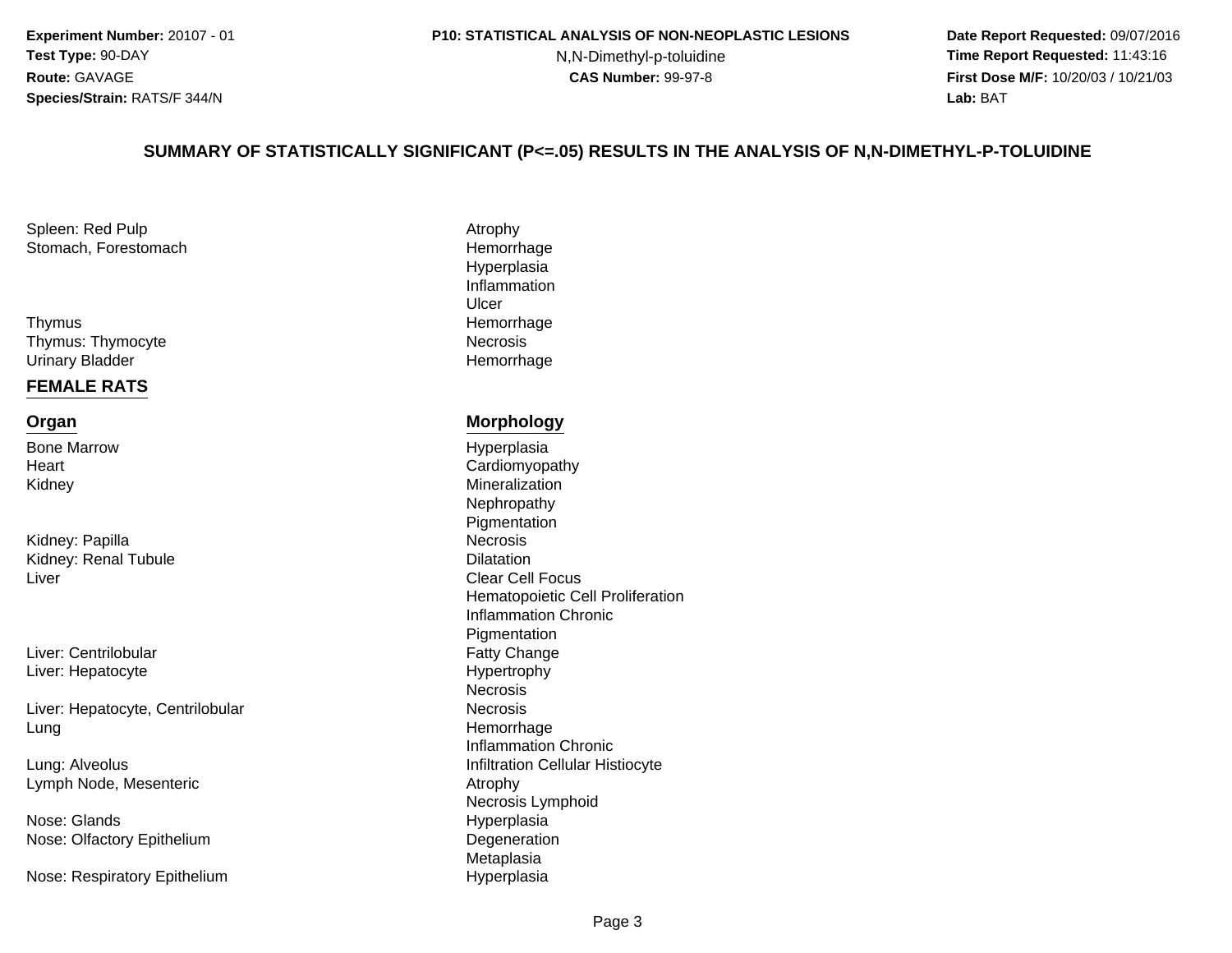N,N-Dimethyl-p-toluidine

 **Date Report Requested:** 09/07/2016 **Time Report Requested:** 11:43:16 **First Dose M/F:** 10/20/03 / 10/21/03<br>**Lab:** BAT **Lab:** BAT

#### **SUMMARY OF STATISTICALLY SIGNIFICANT (P<=.05) RESULTS IN THE ANALYSIS OF N,N-DIMETHYL-P-TOLUIDINE**

| Pancreas |  |
|----------|--|
| Spleen   |  |

Spleen: Capsule Fibrosis Spleen: Lymphoid FollicleSpleen: MesotheliumSpleen: Red PulpStomach, Forestomach

Stomach, Glandular

s **Hemorrhage Thymus** Thymus: Thymocyte

Metaplasias infiltration Cellular Lymphocyte Congestion Hematopoietic Cell Proliferation**Pigmentation**  Atrophy Hypertrophy Atrophy Inflammation MineralizationUlcer**Inflammation** Ulcere **Necrosis**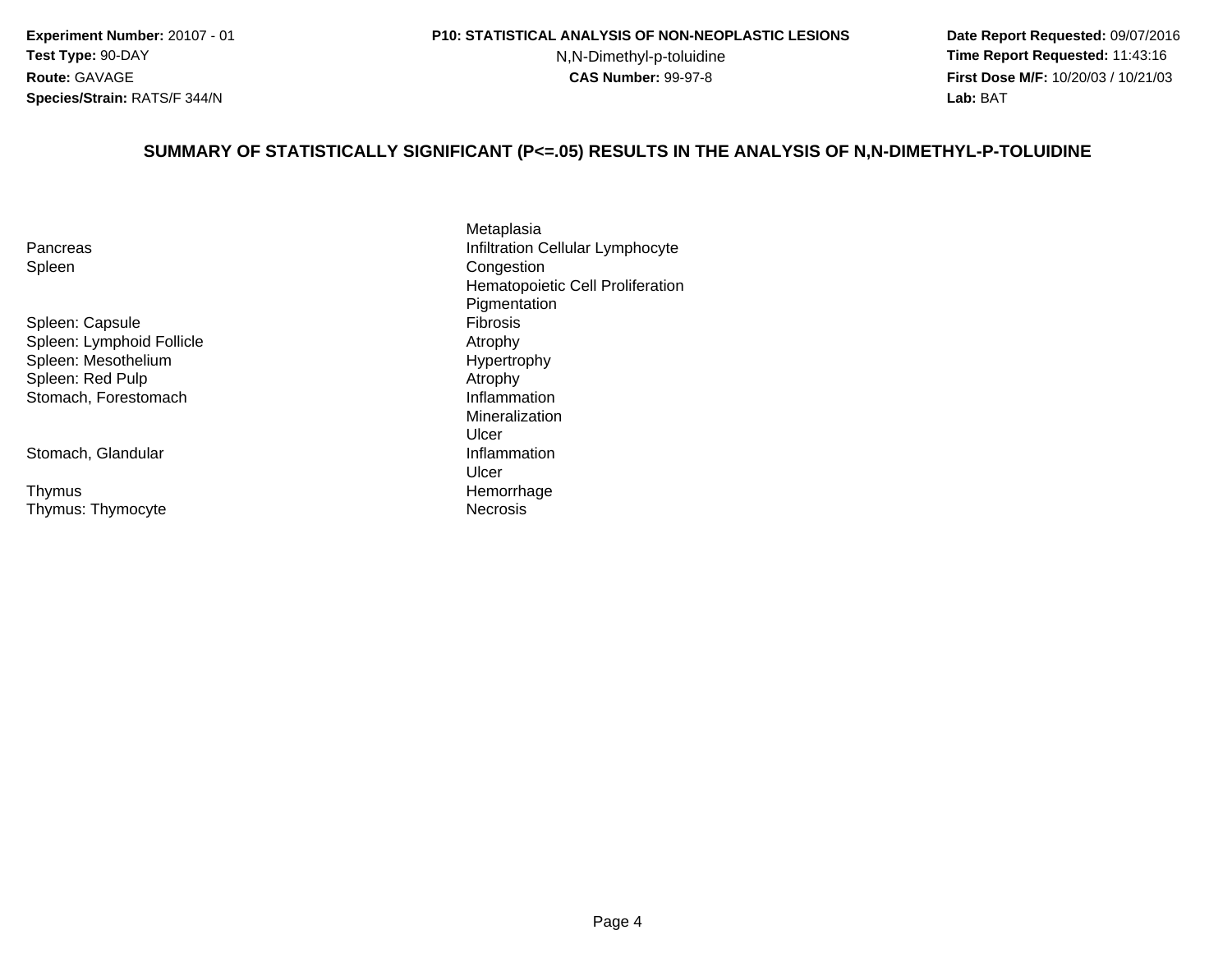**Date Report Requested:** 09/07/2016 **Time Report Requested:** 11:43:16 **First Dose M/F:** 10/20/03 / 10/21/03<br>**Lab:** BAT **Lab:** BAT

|                                     |             |             | <b>Males</b>     |                  |                  |                   |
|-------------------------------------|-------------|-------------|------------------|------------------|------------------|-------------------|
| <b>DOSE</b>                         | 0 MG/KG     | 62.5 MG/KG  | <b>125 MG/KG</b> | <b>250 MG/KG</b> | <b>500 MG/KG</b> | <b>1000 MG/KG</b> |
|                                     |             |             |                  |                  |                  |                   |
| <b>Adrenal Cortex</b><br>Hemorrhage |             |             |                  |                  |                  |                   |
| <b>LESION RATES</b>                 |             |             |                  |                  |                  |                   |
| <b>OVERALL</b> (a)                  | $0/10(0\%)$ | $0/0 (0\%)$ | $0/0 (0\%)$      | $0/0 (0\%)$      | $0/10(0\%)$      | $0/10(0\%)$       |
| POLY-3 RATE (b)                     | 0/10.00     | 0/0.00      | 0/0.00           | 0/0.00           | 0/9.00           | 0/0.00            |
| POLY-3 PERCENT (g)                  | 0%          | 0%          | 0%               | 0%               | $0\%$            | $0\%$             |
| <b>TERMINAL (d)</b>                 | $0/10(0\%)$ | $0/0 (0\%)$ | $0/0 (0\%)$      | $0/0 (0\%)$      | $0/9(0\%)$       | $0/0 (0\%)$       |
| <b>FIRST INCIDENCE</b>              | $--$        | $--$        | ---              | $--$             | ---              | ---               |
| <b>STATISTICAL TESTS</b>            |             |             |                  |                  |                  |                   |
| POLY <sub>3</sub>                   | (n)         | (n)         | (n)              | (n)              | (n)              | (n)               |
| <b>POLY 1.5</b>                     | (n)         | (n)         | (n)              | (n)              | (n)              | (n)               |
| POLY <sub>6</sub>                   | (n)         | (n)         | (n)              | (n)              | (n)              | (n)               |
| <b>COCH-ARM / FISHERS</b>           | (n)         | (n)         | (n)              | (n)              | (n)              | (n)               |
| MAX-ISO-POLY-3                      | (n)         | (n)         | (n)              | (n)              | (n)              | (n)               |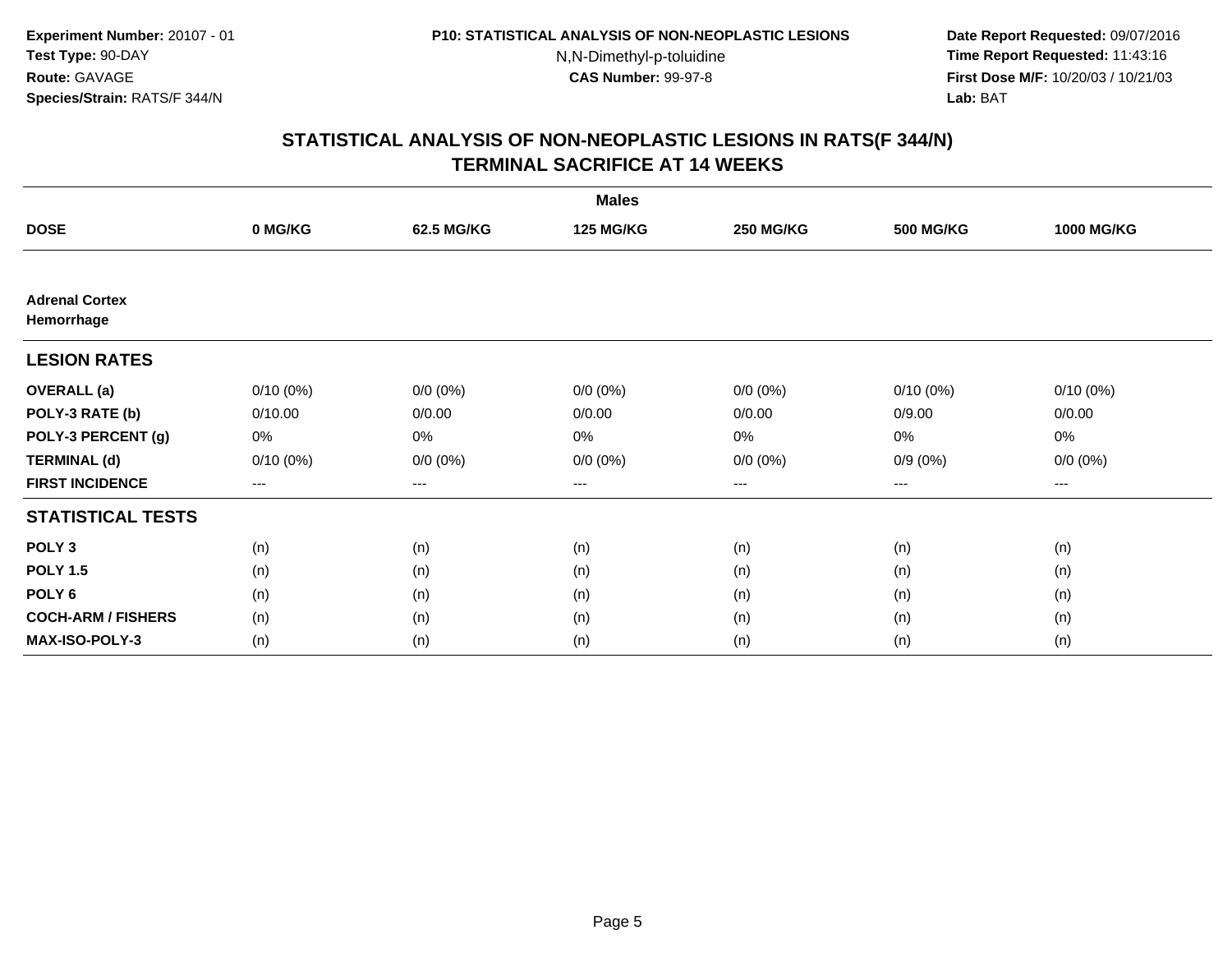**Date Report Requested:** 09/07/2016 **Time Report Requested:** 11:43:16 **First Dose M/F:** 10/20/03 / 10/21/03<br>**Lab:** BAT **Lab:** BAT

|                                                |             |             | <b>Males</b>     |                  |                  |                   |
|------------------------------------------------|-------------|-------------|------------------|------------------|------------------|-------------------|
| <b>DOSE</b>                                    | 0 MG/KG     | 62.5 MG/KG  | <b>125 MG/KG</b> | <b>250 MG/KG</b> | <b>500 MG/KG</b> | <b>1000 MG/KG</b> |
|                                                |             |             |                  |                  |                  |                   |
| <b>Adrenal Cortex</b><br><b>Mineralization</b> |             |             |                  |                  |                  |                   |
| <b>LESION RATES</b>                            |             |             |                  |                  |                  |                   |
| <b>OVERALL</b> (a)                             | $0/10(0\%)$ | $0/0 (0\%)$ | $0/0 (0\%)$      | $0/0 (0\%)$      | $1/10(10\%)$     | $0/10(0\%)$       |
| POLY-3 RATE (b)                                | 0/10.00     | 0/0.00      | 0/0.00           | 0/0.00           | 1/9.00           | 0/0.00            |
| POLY-3 PERCENT (g)                             | 0%          | 0%          | 0%               | 0%               | 11.1%            | 0%                |
| <b>TERMINAL (d)</b>                            | $0/10(0\%)$ | $0/0 (0\%)$ | $0/0 (0\%)$      | $0/0 (0\%)$      | 1/9 (11%)        | $0/0 (0\%)$       |
| <b>FIRST INCIDENCE</b>                         | $--$        | ---         | ---              | $--$             | 93 (T)           | ---               |
| <b>STATISTICAL TESTS</b>                       |             |             |                  |                  |                  |                   |
| POLY <sub>3</sub>                              | (e)         | (e)         | (e)              | (e)              | $P = 0.479$      | (e)               |
| <b>POLY 1.5</b>                                | (e)         | (e)         | (e)              | (e)              | $P = 0.479$      | (e)               |
| POLY <sub>6</sub>                              | (e)         | (e)         | (e)              | (e)              | $P = 0.479$      | (e)               |
| <b>COCH-ARM / FISHERS</b>                      | $P = 0.733$ | (e)         | (e)              | (e)              | $P = 0.500$      | (e)               |
| <b>MAX-ISO-POLY-3</b>                          | (e)         | (e)         | (e)              | (e)              | $P = 0.157$      | (e)               |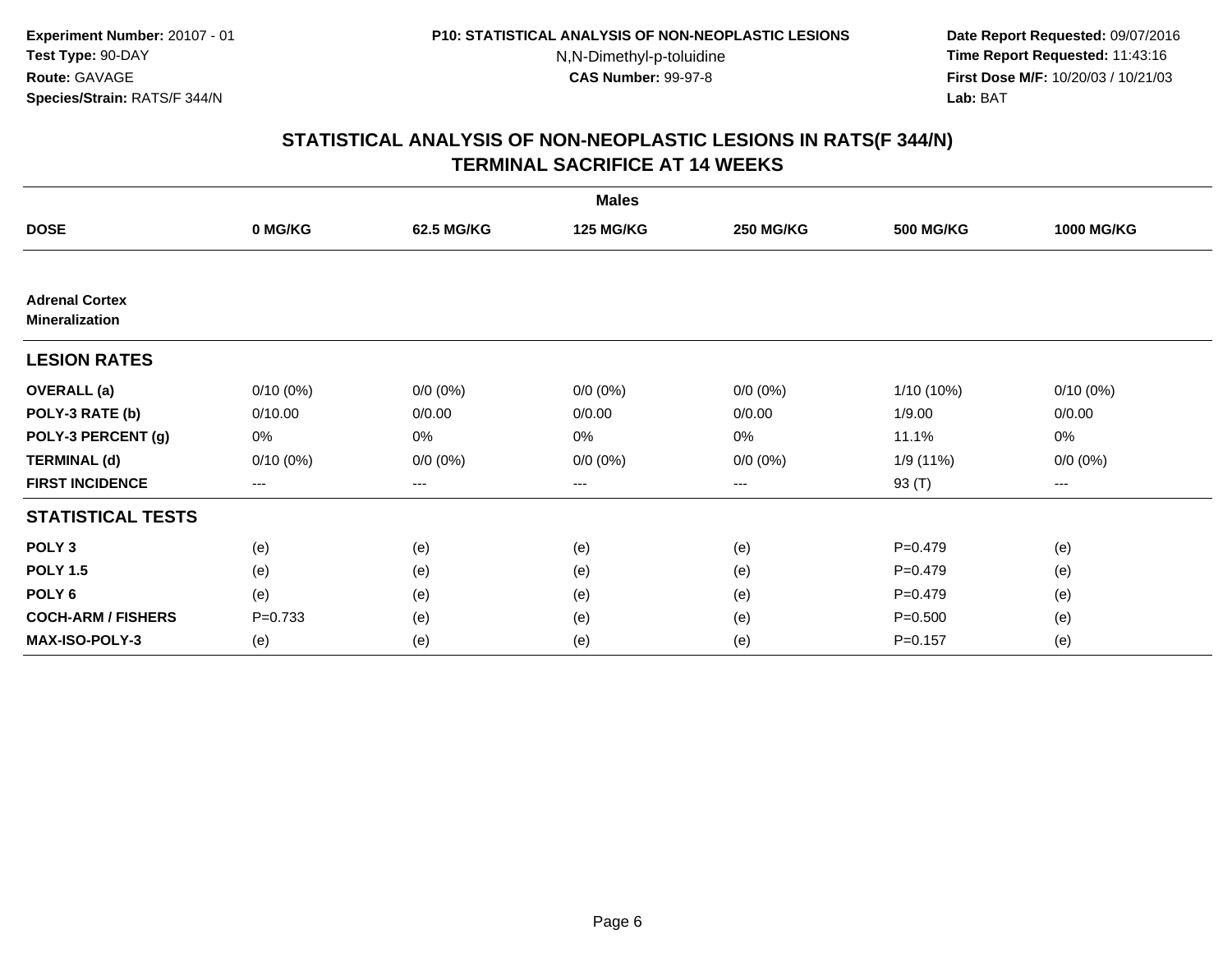**Date Report Requested:** 09/07/2016 **Time Report Requested:** 11:43:16 **First Dose M/F:** 10/20/03 / 10/21/03<br>**Lab:** BAT **Lab:** BAT

|                                  |              |             | <b>Males</b>     |                  |                  |                   |
|----------------------------------|--------------|-------------|------------------|------------------|------------------|-------------------|
| <b>DOSE</b>                      | 0 MG/KG      | 62.5 MG/KG  | <b>125 MG/KG</b> | <b>250 MG/KG</b> | <b>500 MG/KG</b> | <b>1000 MG/KG</b> |
| <b>Adrenal Cortex</b>            |              |             |                  |                  |                  |                   |
| <b>Vacuolization Cytoplasmic</b> |              |             |                  |                  |                  |                   |
| <b>LESION RATES</b>              |              |             |                  |                  |                  |                   |
| <b>OVERALL</b> (a)               | 10/10 (100%) | $0/0 (0\%)$ | $0/0 (0\%)$      | $0/0 (0\%)$      | $1/10(10\%)$     | $0/10(0\%)$       |
| POLY-3 RATE (b)                  | 10/10.00     | 0/0.00      | 0/0.00           | 0/0.00           | 1/9.00           | 0/0.00            |
| POLY-3 PERCENT (g)               | 100%         | 0%          | 0%               | 0%               | 11.1%            | 0%                |
| <b>TERMINAL (d)</b>              | 10/10 (100%) | $0/0 (0\%)$ | $0/0 (0\%)$      | $0/0 (0\%)$      | 1/9(11%)         | $0/0 (0\%)$       |
| <b>FIRST INCIDENCE</b>           | 93 (T)       | ---         | ---              | $--$             | 93 (T)           | ---               |
| <b>STATISTICAL TESTS</b>         |              |             |                  |                  |                  |                   |
| POLY <sub>3</sub>                | (e)          | (e)         | (e)              | (e)              | P<0.001N**       | P<0.001N**        |
| <b>POLY 1.5</b>                  | (e)          | (e)         | (e)              | (e)              | P<0.001N**       | P<0.001N**        |
| POLY <sub>6</sub>                | (e)          | (e)         | (e)              | (e)              | P<0.001N**       | P<0.001N**        |
| <b>COCH-ARM / FISHERS</b>        | P<0.001N**   | (e)         | (e)              | (e)              | P<0.001N**       | P<0.001N**        |
| MAX-ISO-POLY-3                   | (e)          | (e)         | (e)              | (e)              | P<0.001N**       | (e)               |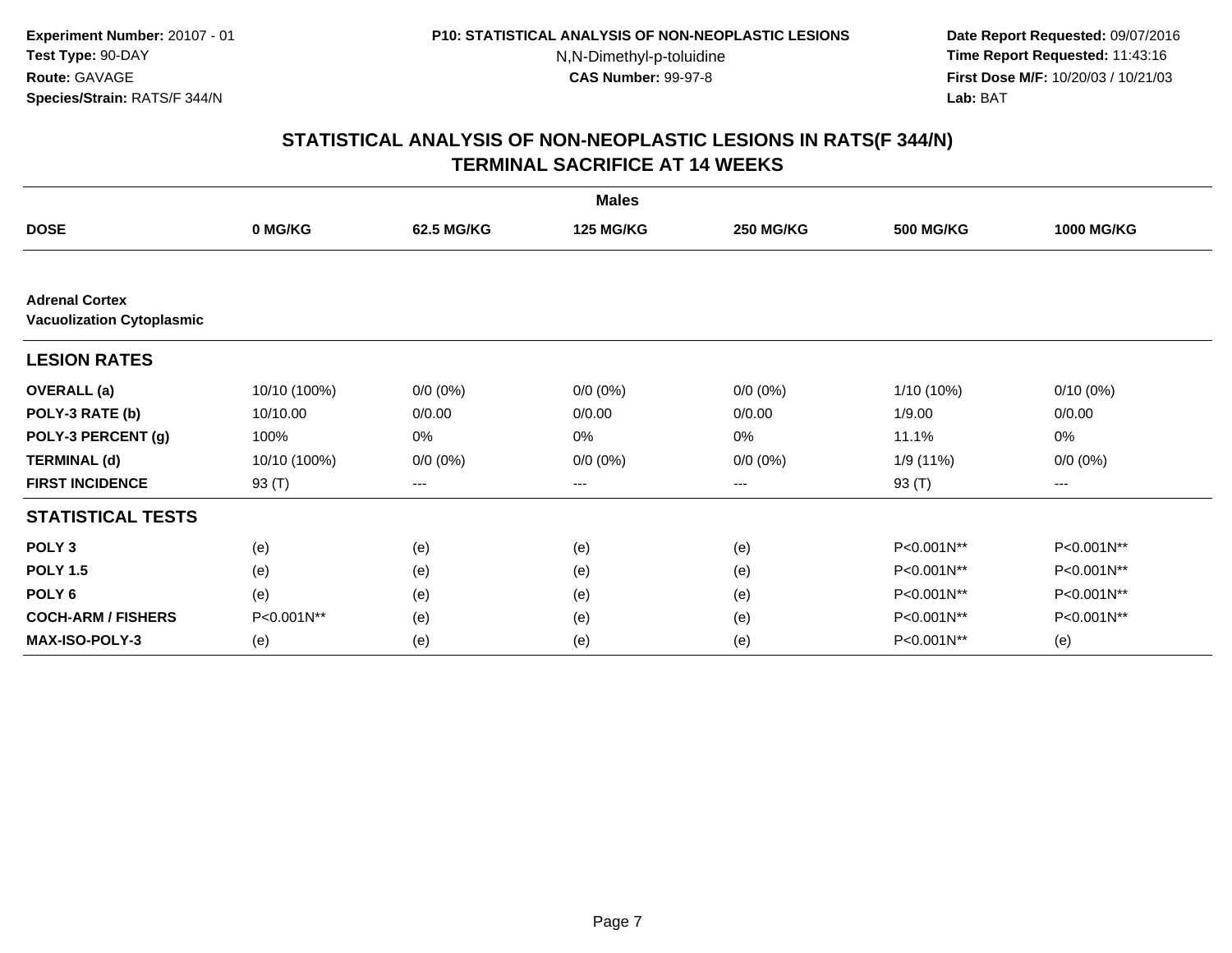**Date Report Requested:** 09/07/2016 **Time Report Requested:** 11:43:16 **First Dose M/F:** 10/20/03 / 10/21/03<br>**Lab:** BAT **Lab:** BAT

| <b>Males</b>                      |             |              |                  |                  |                  |                   |  |  |
|-----------------------------------|-------------|--------------|------------------|------------------|------------------|-------------------|--|--|
| <b>DOSE</b>                       | 0 MG/KG     | 62.5 MG/KG   | <b>125 MG/KG</b> | <b>250 MG/KG</b> | <b>500 MG/KG</b> | <b>1000 MG/KG</b> |  |  |
|                                   |             |              |                  |                  |                  |                   |  |  |
| <b>Bone Marrow</b><br>Hyperplasia |             |              |                  |                  |                  |                   |  |  |
| <b>LESION RATES</b>               |             |              |                  |                  |                  |                   |  |  |
| <b>OVERALL</b> (a)                | $0/10(0\%)$ | 10/10 (100%) | 10/10 (100%)     | 10/10 (100%)     | 10/10 (100%)     | 10/10 (100%)      |  |  |
| POLY-3 RATE (b)                   | 0/10.00     | 10/10.00     | 10/10.00         | 10/10.00         | 10/10.00         | 10/10.00          |  |  |
| POLY-3 PERCENT (g)                | 0%          | 100%         | 100%             | 100%             | 100%             | 100%              |  |  |
| <b>TERMINAL (d)</b>               | $0/10(0\%)$ | 10/10 (100%) | 10/10 (100%)     | 10/10 (100%)     | 9/9 (100%)       | $0/0 (0\%)$       |  |  |
| <b>FIRST INCIDENCE</b>            | ---         | 93 (T)       | 93 (T)           | 93 (T)           | 3                | 3                 |  |  |
| <b>STATISTICAL TESTS</b>          |             |              |                  |                  |                  |                   |  |  |
| POLY <sub>3</sub>                 | P<0.001**   | P<0.001**    | P<0.001**        | P<0.001**        | P<0.001**        | P<0.001**         |  |  |
| <b>POLY 1.5</b>                   | P<0.001**   | P<0.001**    | P<0.001**        | P<0.001**        | P<0.001**        | P<0.001**         |  |  |
| POLY <sub>6</sub>                 | P<0.001**   | P<0.001**    | P<0.001**        | P<0.001**        | P<0.001**        | P<0.001**         |  |  |
| <b>COCH-ARM / FISHERS</b>         | P<0.001**   | P<0.001**    | P<0.001**        | P<0.001**        | P<0.001**        | P<0.001**         |  |  |
| <b>MAX-ISO-POLY-3</b>             | P<0.001**   | (e)          | (e)              | (e)              | (e)              | (e)               |  |  |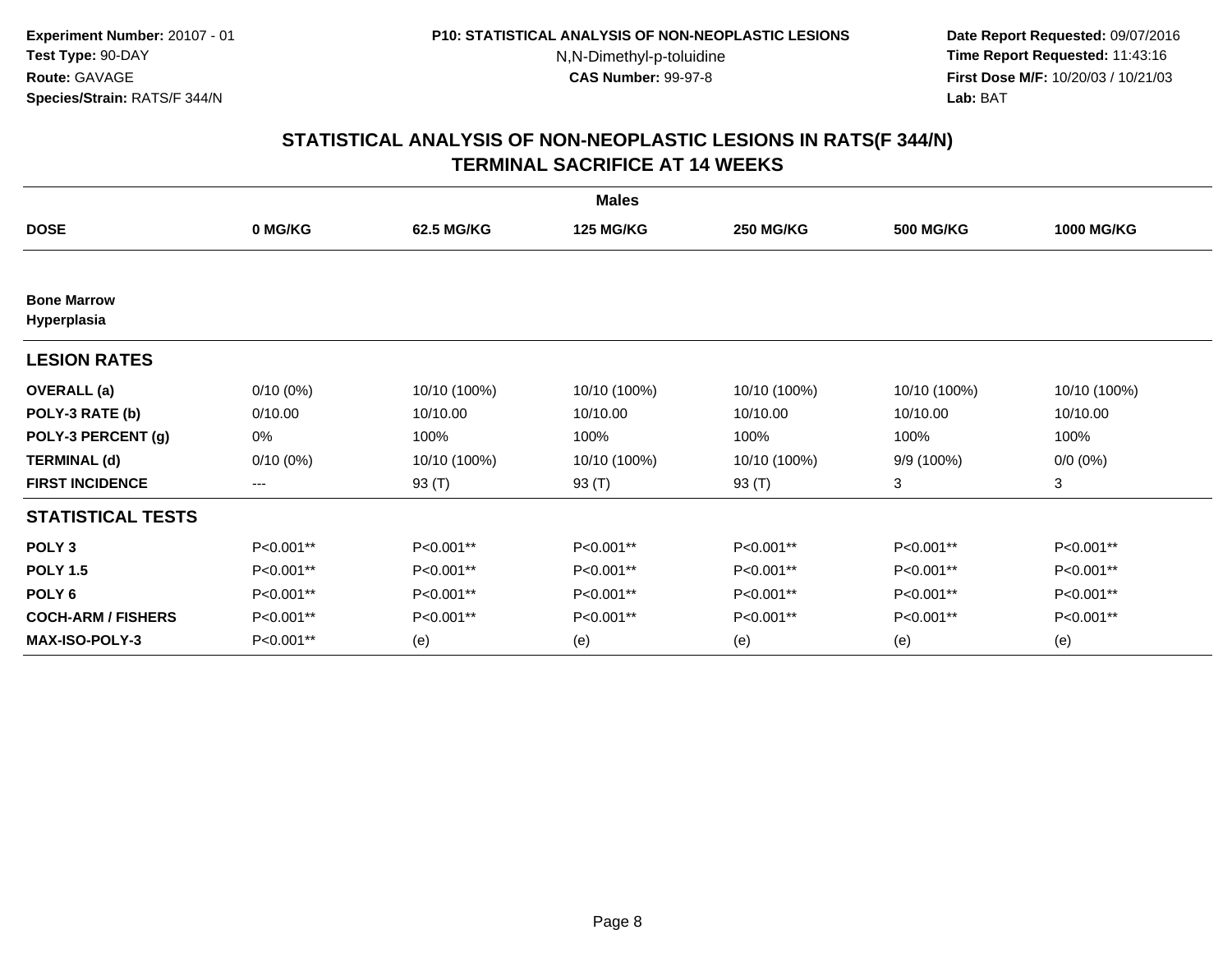**Date Report Requested:** 09/07/2016 **Time Report Requested:** 11:43:16 **First Dose M/F:** 10/20/03 / 10/21/03<br>**Lab:** BAT **Lab:** BAT

|                                          |            |                        | <b>Males</b>     |                  |                  |                   |
|------------------------------------------|------------|------------------------|------------------|------------------|------------------|-------------------|
| <b>DOSE</b>                              | 0 MG/KG    | 62.5 MG/KG             | <b>125 MG/KG</b> | <b>250 MG/KG</b> | <b>500 MG/KG</b> | <b>1000 MG/KG</b> |
|                                          |            |                        |                  |                  |                  |                   |
| <b>Epididymis</b><br><b>Inflammation</b> |            |                        |                  |                  |                  |                   |
| <b>LESION RATES</b>                      |            |                        |                  |                  |                  |                   |
| <b>OVERALL</b> (a)                       | 2/10 (20%) | $0/0 (0\%)$            | $0/0 (0\%)$      | $0/0 (0\%)$      | $0/10(0\%)$      | $0/10(0\%)$       |
| POLY-3 RATE (b)                          | 2/10.00    | 0/0.00                 | 0/0.00           | 0/0.00           | 0/9.00           | 0/0.00            |
| POLY-3 PERCENT (g)                       | 20%        | 0%                     | 0%               | 0%               | 0%               | 0%                |
| <b>TERMINAL (d)</b>                      | 2/10 (20%) | $0/0 (0\%)$            | $0/0 (0\%)$      | $0/0 (0\%)$      | $0/9(0\%)$       | $0/0 (0\%)$       |
| <b>FIRST INCIDENCE</b>                   | 93 (T)     | $\qquad \qquad \cdots$ | ---              | ---              | ---              | ---               |
| <b>STATISTICAL TESTS</b>                 |            |                        |                  |                  |                  |                   |
| POLY <sub>3</sub>                        | (e)        | (e)                    | (e)              | (e)              | $P = 0.252N$     | P=0.702N          |
| <b>POLY 1.5</b>                          | (e)        | (e)                    | (e)              | (e)              | P=0.252N         | P=0.699N          |
| POLY <sub>6</sub>                        | (e)        | (e)                    | (e)              | (e)              | P=0.252N         | P=0.237N          |
| <b>COCH-ARM / FISHERS</b>                | P=0.089N   | (e)                    | (e)              | (e)              | P=0.237N         | P=0.237N          |
| <b>MAX-ISO-POLY-3</b>                    | (e)        | (e)                    | (e)              | (e)              | P=0.088N         | P=0.499N          |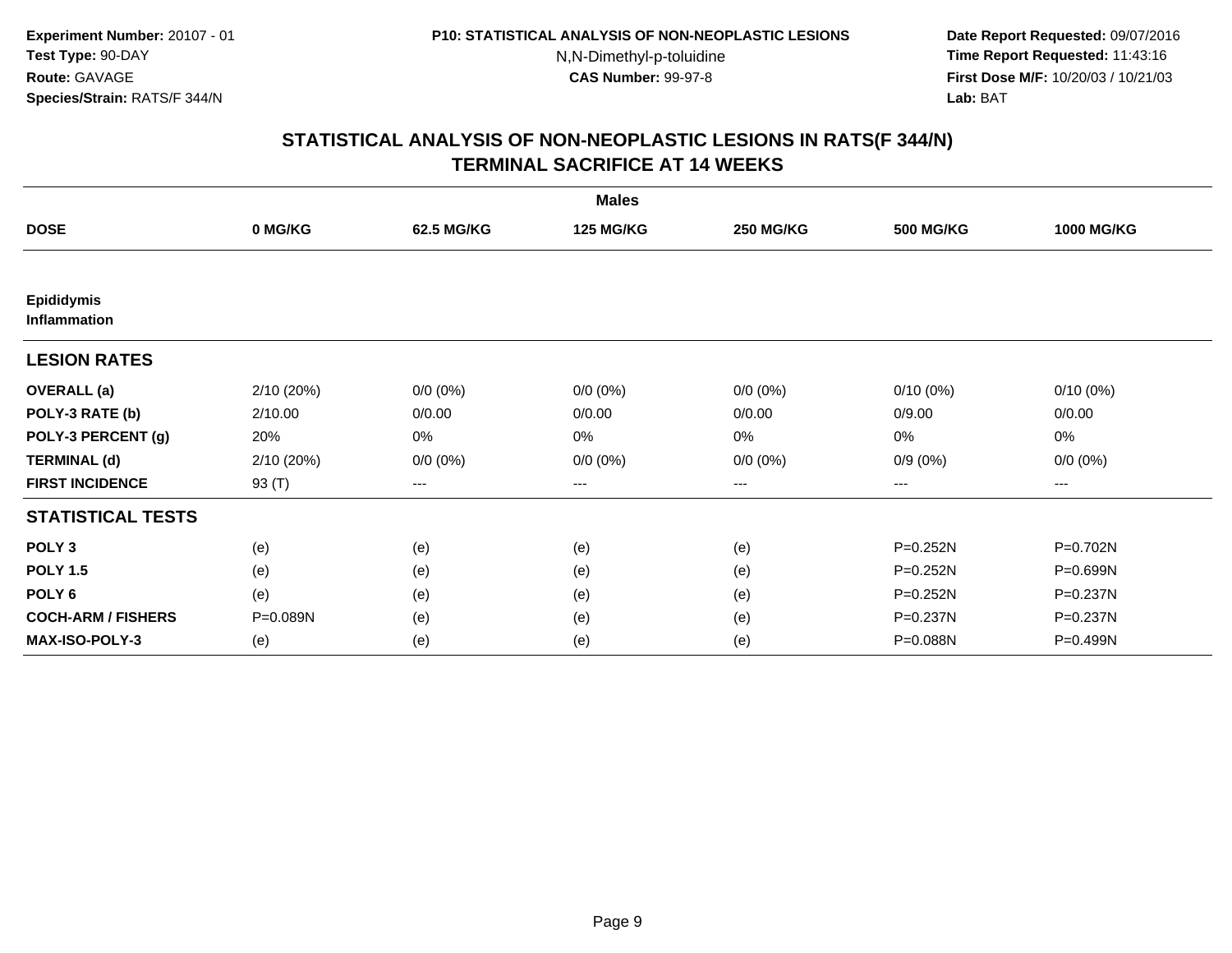**Date Report Requested:** 09/07/2016 **Time Report Requested:** 11:43:16 **First Dose M/F:** 10/20/03 / 10/21/03<br>**Lab:** BAT **Lab:** BAT

| <b>Males</b>                                 |             |             |                  |                  |                  |                   |  |  |
|----------------------------------------------|-------------|-------------|------------------|------------------|------------------|-------------------|--|--|
| <b>DOSE</b>                                  | 0 MG/KG     | 62.5 MG/KG  | <b>125 MG/KG</b> | <b>250 MG/KG</b> | <b>500 MG/KG</b> | <b>1000 MG/KG</b> |  |  |
|                                              |             |             |                  |                  |                  |                   |  |  |
| <b>Esophagus: Muscularis</b><br>Inflammation |             |             |                  |                  |                  |                   |  |  |
| <b>LESION RATES</b>                          |             |             |                  |                  |                  |                   |  |  |
| <b>OVERALL</b> (a)                           | $0/10(0\%)$ | $0/0 (0\%)$ | $0/0 (0\%)$      | $0/0(0\%)$       | $0/10(0\%)$      | $0/10(0\%)$       |  |  |
| POLY-3 RATE (b)                              | 0/10.00     | 0/0.00      | 0/0.00           | 0/0.00           | 0/9.00           | 0/0.00            |  |  |
| POLY-3 PERCENT (g)                           | 0%          | 0%          | 0%               | 0%               | $0\%$            | 0%                |  |  |
| <b>TERMINAL (d)</b>                          | $0/10(0\%)$ | $0/0 (0\%)$ | $0/0 (0\%)$      | $0/0 (0\%)$      | $0/9(0\%)$       | $0/0 (0\%)$       |  |  |
| <b>FIRST INCIDENCE</b>                       | ---         | ---         | ---              | ---              | ---              | ---               |  |  |
| <b>STATISTICAL TESTS</b>                     |             |             |                  |                  |                  |                   |  |  |
| POLY <sub>3</sub>                            | (n)         | (n)         | (n)              | (n)              | (n)              | (n)               |  |  |
| <b>POLY 1.5</b>                              | (n)         | (n)         | (n)              | (n)              | (n)              | (n)               |  |  |
| POLY <sub>6</sub>                            | (n)         | (n)         | (n)              | (n)              | (n)              | (n)               |  |  |
| <b>COCH-ARM / FISHERS</b>                    | (n)         | (n)         | (n)              | (n)              | (n)              | (n)               |  |  |
| <b>MAX-ISO-POLY-3</b>                        | (n)         | (n)         | (n)              | (n)              | (n)              | (n)               |  |  |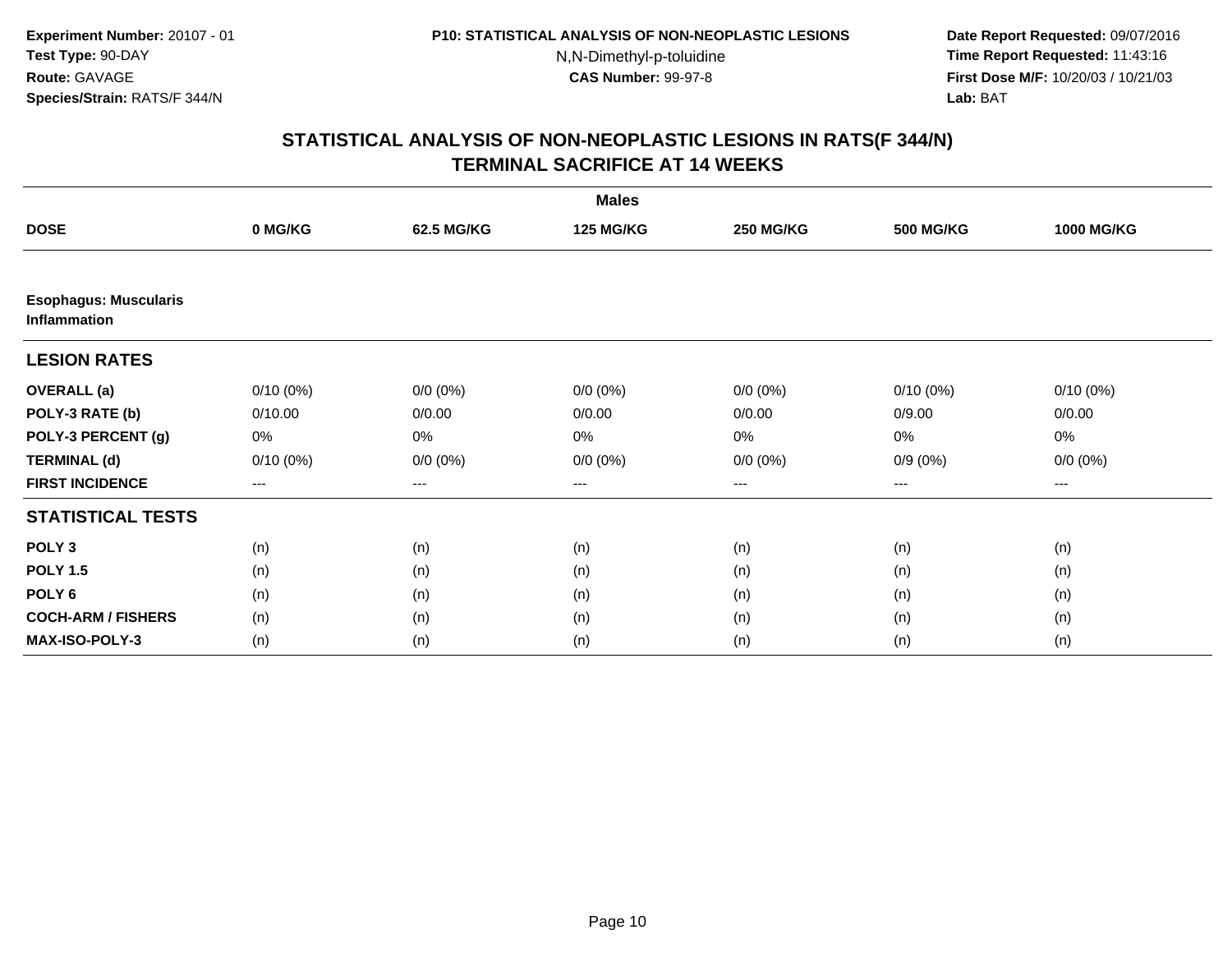**Date Report Requested:** 09/07/2016 **Time Report Requested:** 11:43:16 **First Dose M/F:** 10/20/03 / 10/21/03<br>**Lab:** BAT **Lab:** BAT

| <b>Males</b>              |                   |             |                  |                   |                  |                   |  |  |
|---------------------------|-------------------|-------------|------------------|-------------------|------------------|-------------------|--|--|
| <b>DOSE</b>               | 0 MG/KG           | 62.5 MG/KG  | <b>125 MG/KG</b> | <b>250 MG/KG</b>  | <b>500 MG/KG</b> | <b>1000 MG/KG</b> |  |  |
|                           |                   |             |                  |                   |                  |                   |  |  |
| Eye<br>Cataract           |                   |             |                  |                   |                  |                   |  |  |
| <b>LESION RATES</b>       |                   |             |                  |                   |                  |                   |  |  |
| <b>OVERALL</b> (a)        | $0/10(0\%)$       | $0/0 (0\%)$ | $0/0 (0\%)$      | $0/0 (0\%)$       | $1/10(10\%)$     | $0/10(0\%)$       |  |  |
| POLY-3 RATE (b)           | 0/10.00           | 0/0.00      | 0/0.00           | 0/0.00            | 1/9.00           | 0/0.00            |  |  |
| POLY-3 PERCENT (g)        | 0%                | 0%          | 0%               | 0%                | 11.1%            | 0%                |  |  |
| <b>TERMINAL (d)</b>       | $0/10(0\%)$       | $0/0 (0\%)$ | $0/0 (0\%)$      | $0/0 (0\%)$       | 1/9 (11%)        | $0/0 (0\%)$       |  |  |
| <b>FIRST INCIDENCE</b>    | $\qquad \qquad -$ | ---         | ---              | $\qquad \qquad -$ | 93 (T)           | ---               |  |  |
| <b>STATISTICAL TESTS</b>  |                   |             |                  |                   |                  |                   |  |  |
| POLY <sub>3</sub>         | (e)               | (e)         | (e)              | (e)               | $P = 0.479$      | (e)               |  |  |
| <b>POLY 1.5</b>           | (e)               | (e)         | (e)              | (e)               | $P = 0.479$      | (e)               |  |  |
| POLY <sub>6</sub>         | (e)               | (e)         | (e)              | (e)               | $P = 0.479$      | (e)               |  |  |
| <b>COCH-ARM / FISHERS</b> | $P = 0.733$       | (e)         | (e)              | (e)               | $P = 0.500$      | (e)               |  |  |
| <b>MAX-ISO-POLY-3</b>     | (e)               | (e)         | (e)              | (e)               | $P = 0.157$      | (e)               |  |  |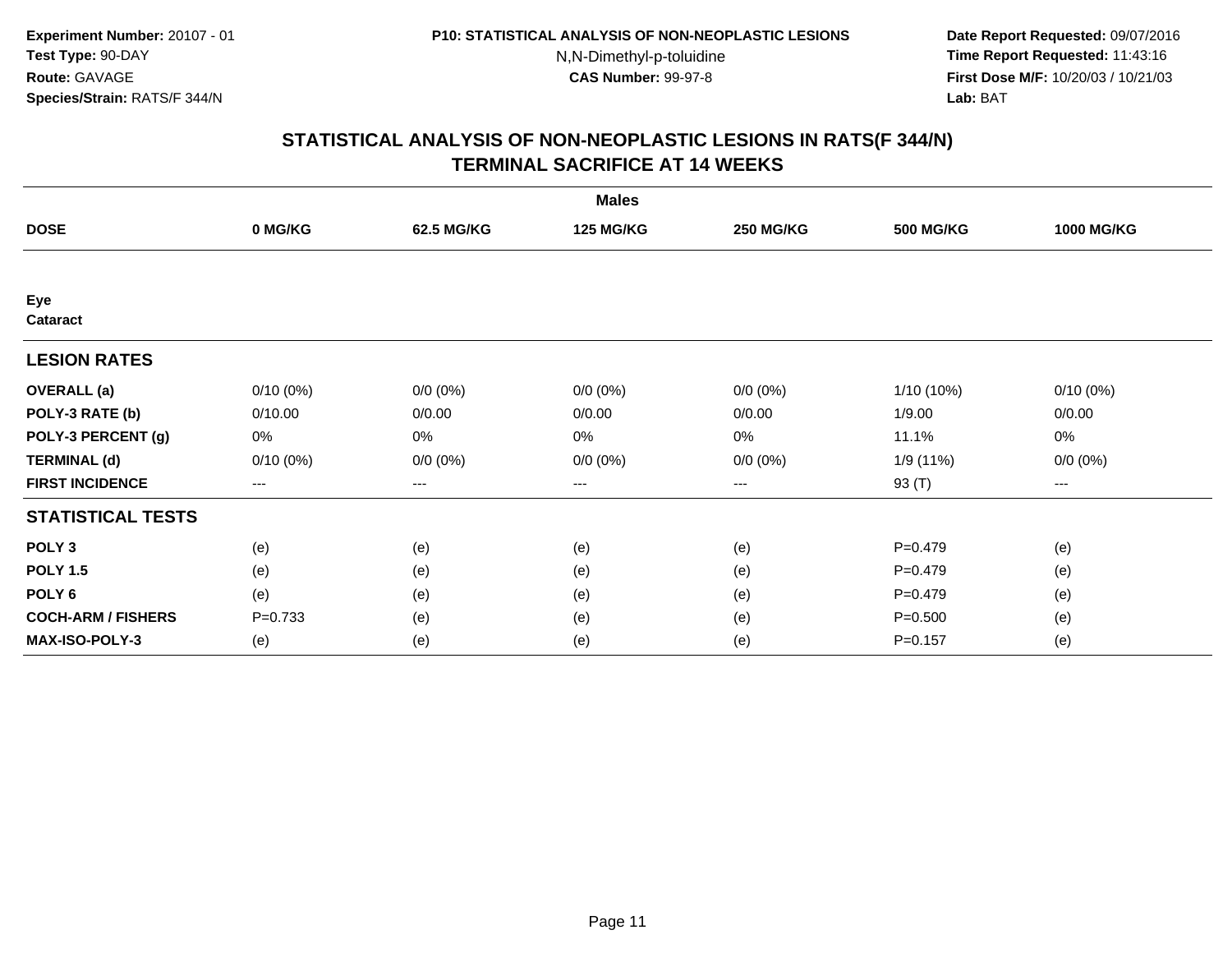**Date Report Requested:** 09/07/2016 **Time Report Requested:** 11:43:16 **First Dose M/F:** 10/20/03 / 10/21/03<br>**Lab:** BAT **Lab:** BAT

|                                                     |                        |             | <b>Males</b>     |                   |                  |                   |
|-----------------------------------------------------|------------------------|-------------|------------------|-------------------|------------------|-------------------|
| <b>DOSE</b>                                         | 0 MG/KG                | 62.5 MG/KG  | <b>125 MG/KG</b> | <b>250 MG/KG</b>  | <b>500 MG/KG</b> | <b>1000 MG/KG</b> |
|                                                     |                        |             |                  |                   |                  |                   |
| <b>Eye: Anterior Chamber</b><br><b>Inflammation</b> |                        |             |                  |                   |                  |                   |
| <b>LESION RATES</b>                                 |                        |             |                  |                   |                  |                   |
| <b>OVERALL</b> (a)                                  | $0/10(0\%)$            | $0/0 (0\%)$ | $0/0 (0\%)$      | $0/0 (0\%)$       | 1/10 (10%)       | $0/10(0\%)$       |
| POLY-3 RATE (b)                                     | 0/10.00                | 0/0.00      | 0/0.00           | 0/0.00            | 1/9.00           | 0/0.00            |
| POLY-3 PERCENT (g)                                  | 0%                     | $0\%$       | 0%               | 0%                | 11.1%            | 0%                |
| <b>TERMINAL (d)</b>                                 | $0/10(0\%)$            | $0/0 (0\%)$ | $0/0 (0\%)$      | $0/0 (0\%)$       | 1/9 (11%)        | $0/0 (0\%)$       |
| <b>FIRST INCIDENCE</b>                              | $\qquad \qquad \cdots$ | ---         | ---              | $\qquad \qquad -$ | 93 (T)           | ---               |
| <b>STATISTICAL TESTS</b>                            |                        |             |                  |                   |                  |                   |
| POLY <sub>3</sub>                                   | (e)                    | (e)         | (e)              | (e)               | $P=0.479$        | (e)               |
| <b>POLY 1.5</b>                                     | (e)                    | (e)         | (e)              | (e)               | $P=0.479$        | (e)               |
| POLY <sub>6</sub>                                   | (e)                    | (e)         | (e)              | (e)               | $P=0.479$        | (e)               |
| <b>COCH-ARM / FISHERS</b>                           | $P = 0.733$            | (e)         | (e)              | (e)               | $P = 0.500$      | (e)               |
| MAX-ISO-POLY-3                                      | (e)                    | (e)         | (e)              | (e)               | $P = 0.157$      | (e)               |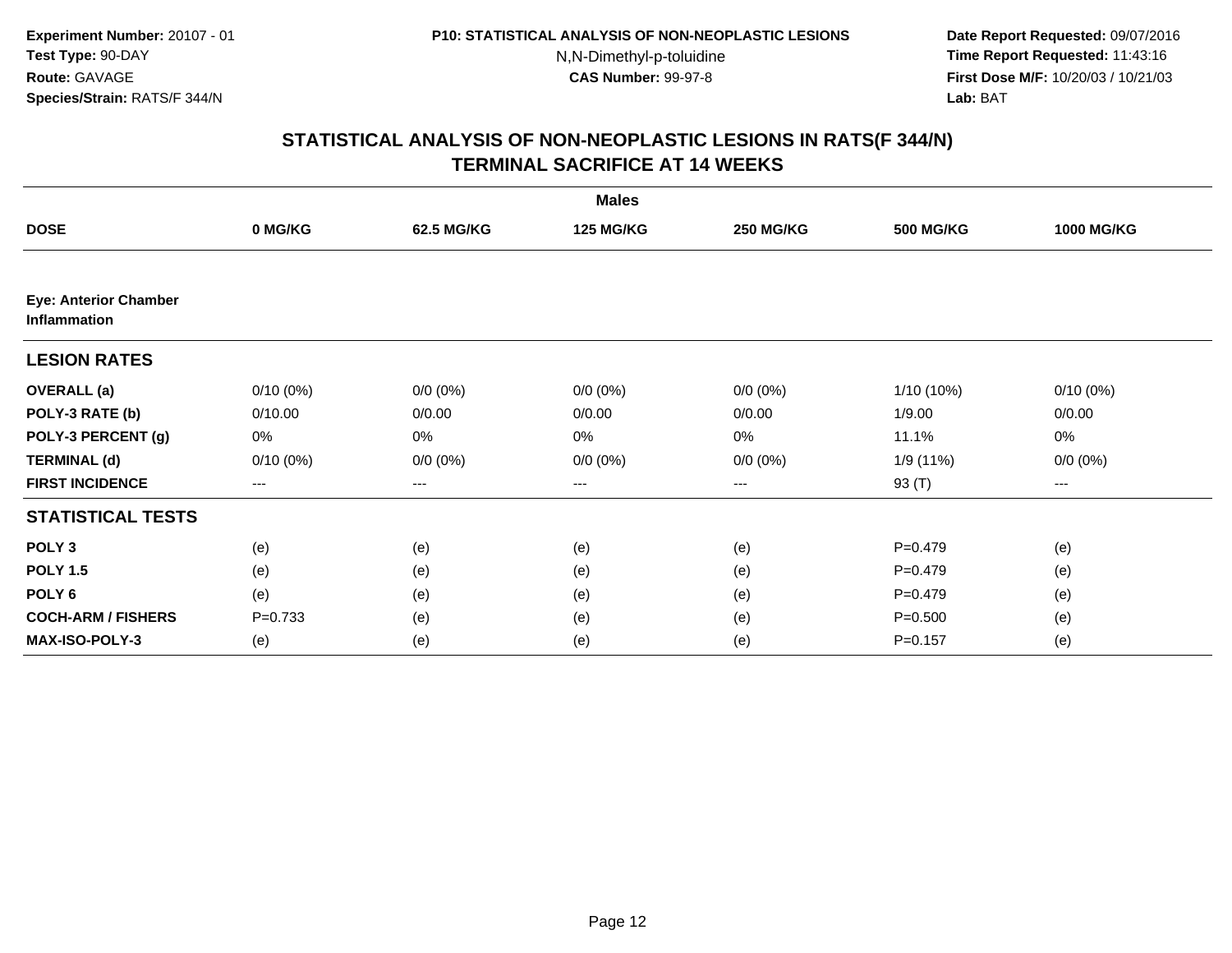**Date Report Requested:** 09/07/2016 **Time Report Requested:** 11:43:16 **First Dose M/F:** 10/20/03 / 10/21/03<br>**Lab:** BAT **Lab:** BAT

|                                          |             |             | <b>Males</b>     |                        |                  |                   |
|------------------------------------------|-------------|-------------|------------------|------------------------|------------------|-------------------|
| <b>DOSE</b>                              | 0 MG/KG     | 62.5 MG/KG  | <b>125 MG/KG</b> | <b>250 MG/KG</b>       | <b>500 MG/KG</b> | <b>1000 MG/KG</b> |
|                                          |             |             |                  |                        |                  |                   |
| <b>Eye: Ciliary Body</b><br>Inflammation |             |             |                  |                        |                  |                   |
| <b>LESION RATES</b>                      |             |             |                  |                        |                  |                   |
| <b>OVERALL</b> (a)                       | $0/10(0\%)$ | $0/0 (0\%)$ | $0/0 (0\%)$      | $0/0 (0\%)$            | $1/10(10\%)$     | $0/10(0\%)$       |
| POLY-3 RATE (b)                          | 0/10.00     | 0/0.00      | 0/0.00           | 0/0.00                 | 1/9.00           | 0/0.00            |
| POLY-3 PERCENT (g)                       | 0%          | 0%          | 0%               | 0%                     | 11.1%            | 0%                |
| <b>TERMINAL (d)</b>                      | $0/10(0\%)$ | $0/0 (0\%)$ | $0/0 (0\%)$      | $0/0 (0\%)$            | 1/9 (11%)        | $0/0 (0\%)$       |
| <b>FIRST INCIDENCE</b>                   | $--$        | ---         | ---              | $\qquad \qquad \cdots$ | 93 (T)           | ---               |
| <b>STATISTICAL TESTS</b>                 |             |             |                  |                        |                  |                   |
| POLY <sub>3</sub>                        | (e)         | (e)         | (e)              | (e)                    | $P = 0.479$      | (e)               |
| <b>POLY 1.5</b>                          | (e)         | (e)         | (e)              | (e)                    | $P = 0.479$      | (e)               |
| POLY <sub>6</sub>                        | (e)         | (e)         | (e)              | (e)                    | $P = 0.479$      | (e)               |
| <b>COCH-ARM / FISHERS</b>                | $P = 0.733$ | (e)         | (e)              | (e)                    | $P = 0.500$      | (e)               |
| <b>MAX-ISO-POLY-3</b>                    | (e)         | (e)         | (e)              | (e)                    | $P = 0.157$      | (e)               |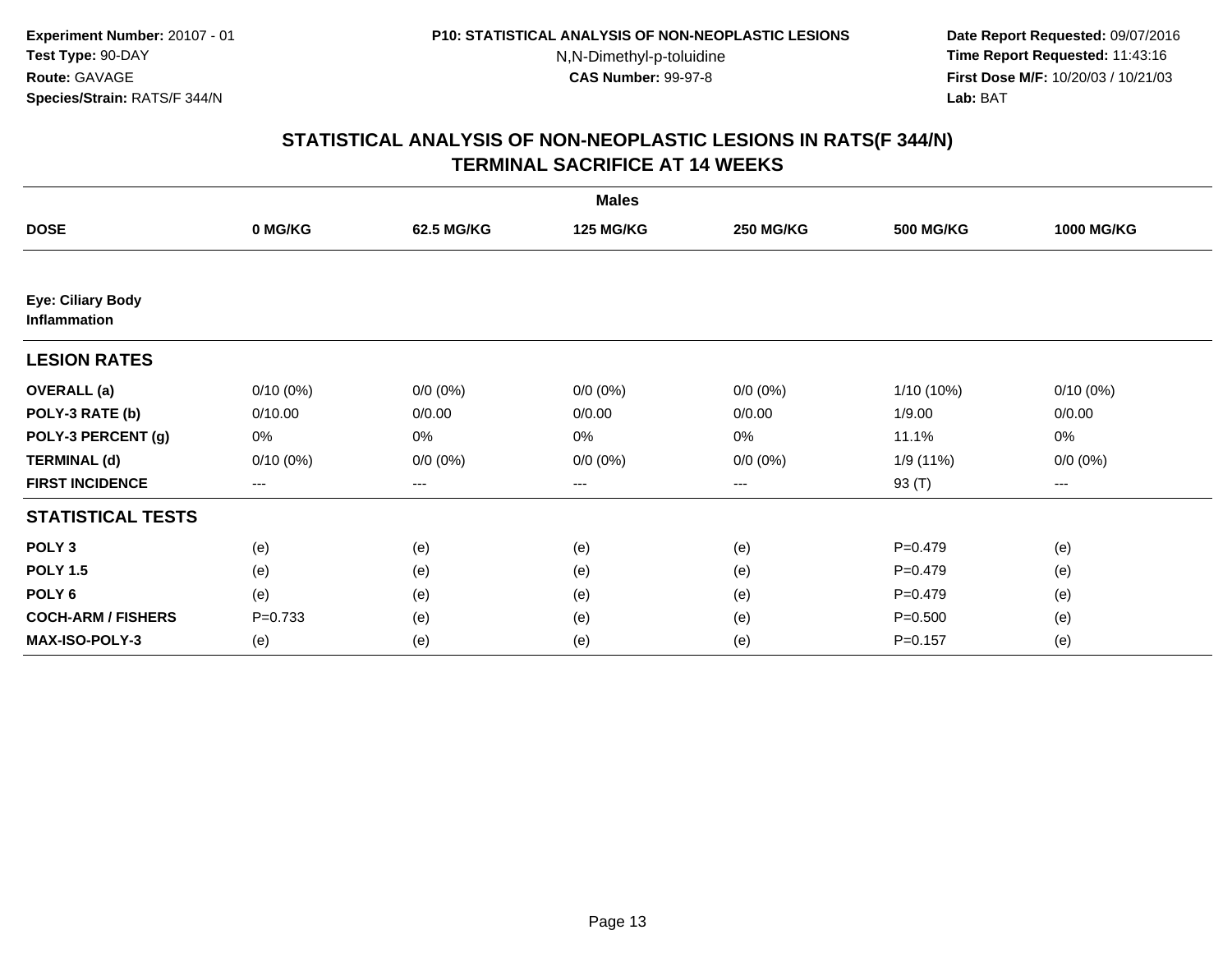**Date Report Requested:** 09/07/2016 **Time Report Requested:** 11:43:16 **First Dose M/F:** 10/20/03 / 10/21/03<br>**Lab:** BAT **Lab:** BAT

| <b>Males</b>                |                        |             |                  |                   |                  |                   |  |  |
|-----------------------------|------------------------|-------------|------------------|-------------------|------------------|-------------------|--|--|
| <b>DOSE</b>                 | 0 MG/KG                | 62.5 MG/KG  | <b>125 MG/KG</b> | <b>250 MG/KG</b>  | <b>500 MG/KG</b> | <b>1000 MG/KG</b> |  |  |
|                             |                        |             |                  |                   |                  |                   |  |  |
| Eye: Cornea<br>Inflammation |                        |             |                  |                   |                  |                   |  |  |
| <b>LESION RATES</b>         |                        |             |                  |                   |                  |                   |  |  |
| <b>OVERALL</b> (a)          | $0/10(0\%)$            | $0/0 (0\%)$ | $0/0 (0\%)$      | $0/0 (0\%)$       | $0/10(0\%)$      | $0/10(0\%)$       |  |  |
| POLY-3 RATE (b)             | 0/10.00                | 0/0.00      | 0/0.00           | 0/0.00            | 0/9.00           | 0/0.00            |  |  |
| POLY-3 PERCENT (g)          | 0%                     | 0%          | 0%               | 0%                | 0%               | 0%                |  |  |
| <b>TERMINAL (d)</b>         | $0/10(0\%)$            | $0/0 (0\%)$ | $0/0 (0\%)$      | $0/0 (0\%)$       | $0/9(0\%)$       | $0/0 (0\%)$       |  |  |
| <b>FIRST INCIDENCE</b>      | $\qquad \qquad \cdots$ | $---$       | ---              | $\qquad \qquad -$ | $---$            | $---$             |  |  |
| <b>STATISTICAL TESTS</b>    |                        |             |                  |                   |                  |                   |  |  |
| POLY <sub>3</sub>           | (n)                    | (n)         | (n)              | (n)               | (n)              | (n)               |  |  |
| <b>POLY 1.5</b>             | (n)                    | (n)         | (n)              | (n)               | (n)              | (n)               |  |  |
| POLY <sub>6</sub>           | (n)                    | (n)         | (n)              | (n)               | (n)              | (n)               |  |  |
| <b>COCH-ARM / FISHERS</b>   | (n)                    | (n)         | (n)              | (n)               | (n)              | (n)               |  |  |
| MAX-ISO-POLY-3              | (n)                    | (n)         | (n)              | (n)               | (n)              | (n)               |  |  |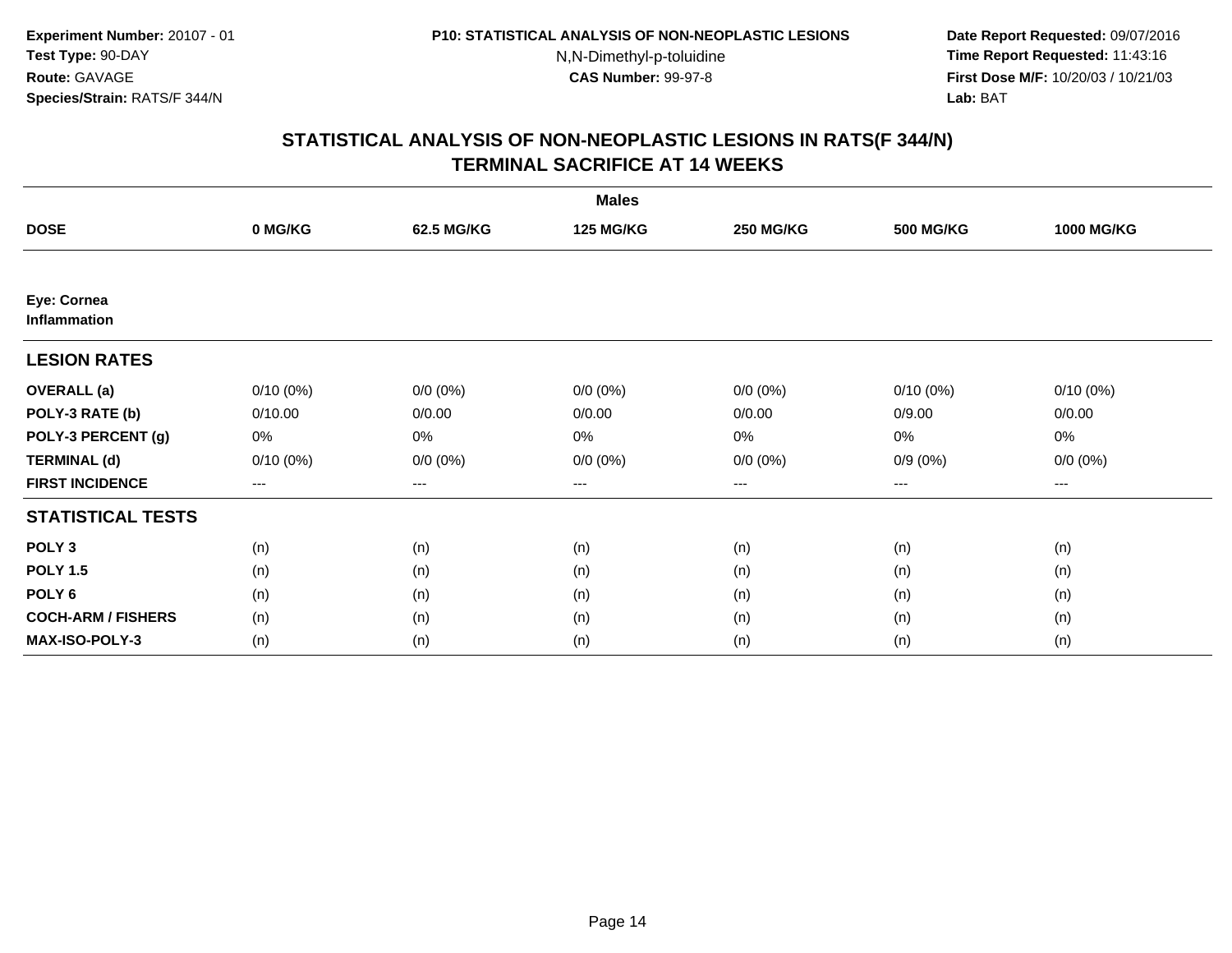**Date Report Requested:** 09/07/2016 **Time Report Requested:** 11:43:16 **First Dose M/F:** 10/20/03 / 10/21/03<br>**Lab:** BAT **Lab:** BAT

| <b>Males</b>                |             |             |                  |                  |                  |                   |  |  |
|-----------------------------|-------------|-------------|------------------|------------------|------------------|-------------------|--|--|
| <b>DOSE</b>                 | 0 MG/KG     | 62.5 MG/KG  | <b>125 MG/KG</b> | <b>250 MG/KG</b> | <b>500 MG/KG</b> | <b>1000 MG/KG</b> |  |  |
|                             |             |             |                  |                  |                  |                   |  |  |
| Eye: Cornea<br><b>Ulcer</b> |             |             |                  |                  |                  |                   |  |  |
| <b>LESION RATES</b>         |             |             |                  |                  |                  |                   |  |  |
| <b>OVERALL</b> (a)          | $0/10(0\%)$ | $0/0 (0\%)$ | $0/0 (0\%)$      | $0/0 (0\%)$      | 1/10 (10%)       | $0/10(0\%)$       |  |  |
| POLY-3 RATE (b)             | 0/10.00     | 0/0.00      | 0/0.00           | 0/0.00           | 1/9.00           | 0/0.00            |  |  |
| POLY-3 PERCENT (g)          | 0%          | $0\%$       | 0%               | 0%               | 11.1%            | 0%                |  |  |
| <b>TERMINAL (d)</b>         | $0/10(0\%)$ | $0/0 (0\%)$ | $0/0 (0\%)$      | $0/0 (0\%)$      | 1/9 (11%)        | $0/0 (0\%)$       |  |  |
| <b>FIRST INCIDENCE</b>      | $\cdots$    | $\cdots$    | $\cdots$         | $\cdots$         | 93 (T)           | ---               |  |  |
| <b>STATISTICAL TESTS</b>    |             |             |                  |                  |                  |                   |  |  |
| POLY <sub>3</sub>           | (e)         | (e)         | (e)              | (e)              | $P = 0.479$      | (e)               |  |  |
| <b>POLY 1.5</b>             | (e)         | (e)         | (e)              | (e)              | $P=0.479$        | (e)               |  |  |
| POLY <sub>6</sub>           | (e)         | (e)         | (e)              | (e)              | $P = 0.479$      | (e)               |  |  |
| <b>COCH-ARM / FISHERS</b>   | $P=0.733$   | (e)         | (e)              | (e)              | $P = 0.500$      | (e)               |  |  |
| <b>MAX-ISO-POLY-3</b>       | (e)         | (e)         | (e)              | (e)              | $P = 0.157$      | (e)               |  |  |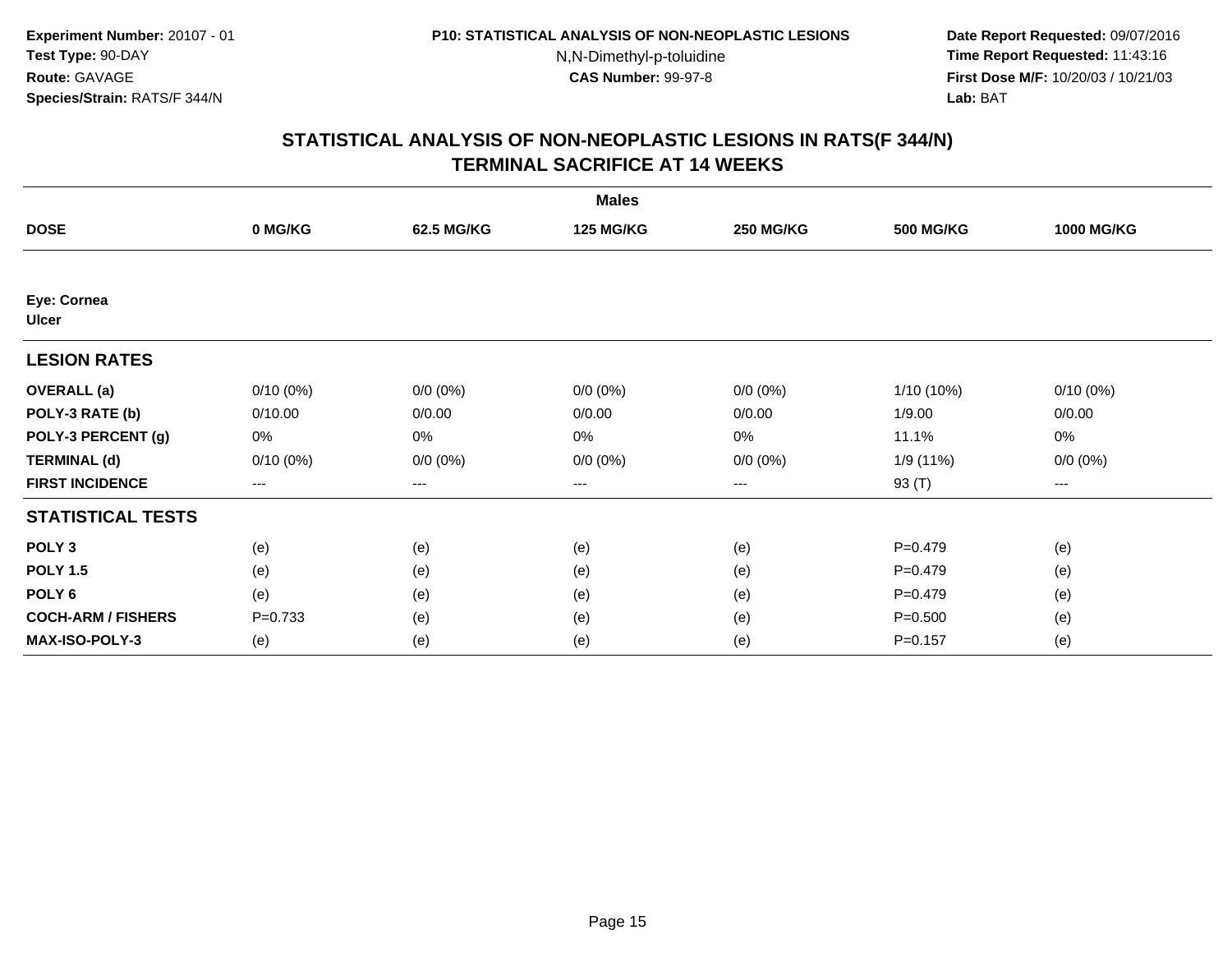**Date Report Requested:** 09/07/2016 **Time Report Requested:** 11:43:16 **First Dose M/F:** 10/20/03 / 10/21/03<br>**Lab:** BAT **Lab:** BAT

| <b>Males</b>                  |                        |             |                  |                   |                  |                   |  |  |
|-------------------------------|------------------------|-------------|------------------|-------------------|------------------|-------------------|--|--|
| <b>DOSE</b>                   | 0 MG/KG                | 62.5 MG/KG  | <b>125 MG/KG</b> | <b>250 MG/KG</b>  | <b>500 MG/KG</b> | <b>1000 MG/KG</b> |  |  |
|                               |                        |             |                  |                   |                  |                   |  |  |
| Eye: Retina<br><b>Atrophy</b> |                        |             |                  |                   |                  |                   |  |  |
| <b>LESION RATES</b>           |                        |             |                  |                   |                  |                   |  |  |
| <b>OVERALL</b> (a)            | $0/10(0\%)$            | $0/0 (0\%)$ | $0/0 (0\%)$      | $0/0 (0\%)$       | $0/10(0\%)$      | $0/10(0\%)$       |  |  |
| POLY-3 RATE (b)               | 0/10.00                | 0/0.00      | 0/0.00           | 0/0.00            | 0/9.00           | 0/0.00            |  |  |
| POLY-3 PERCENT (g)            | 0%                     | 0%          | 0%               | 0%                | 0%               | 0%                |  |  |
| <b>TERMINAL (d)</b>           | $0/10(0\%)$            | $0/0 (0\%)$ | $0/0 (0\%)$      | $0/0 (0\%)$       | $0/9(0\%)$       | $0/0 (0\%)$       |  |  |
| <b>FIRST INCIDENCE</b>        | $\qquad \qquad \cdots$ | $---$       | ---              | $\qquad \qquad -$ | $---$            | $---$             |  |  |
| <b>STATISTICAL TESTS</b>      |                        |             |                  |                   |                  |                   |  |  |
| POLY <sub>3</sub>             | (n)                    | (n)         | (n)              | (n)               | (n)              | (n)               |  |  |
| <b>POLY 1.5</b>               | (n)                    | (n)         | (n)              | (n)               | (n)              | (n)               |  |  |
| POLY <sub>6</sub>             | (n)                    | (n)         | (n)              | (n)               | (n)              | (n)               |  |  |
| <b>COCH-ARM / FISHERS</b>     | (n)                    | (n)         | (n)              | (n)               | (n)              | (n)               |  |  |
| MAX-ISO-POLY-3                | (n)                    | (n)         | (n)              | (n)               | (n)              | (n)               |  |  |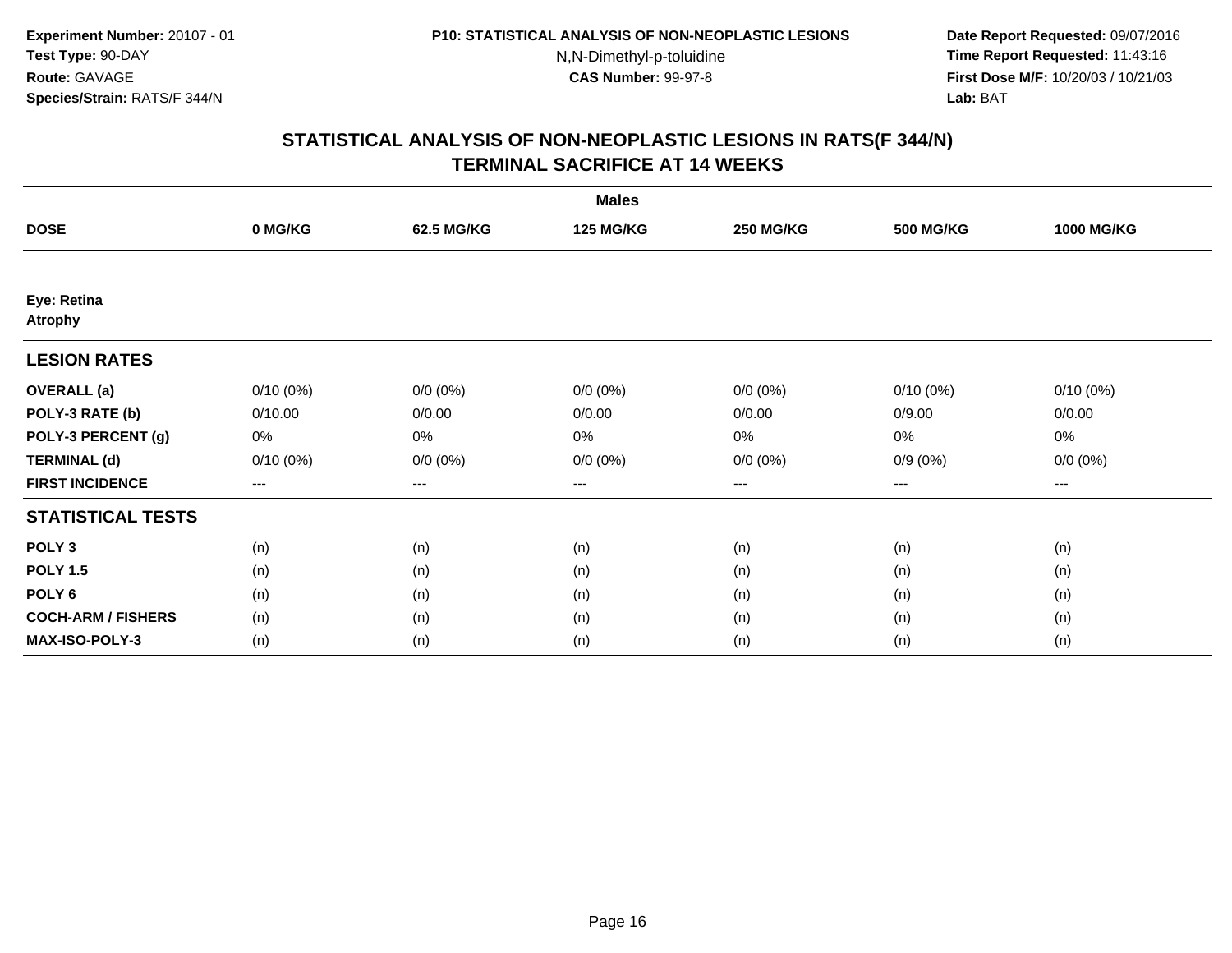**Date Report Requested:** 09/07/2016 **Time Report Requested:** 11:43:16 **First Dose M/F:** 10/20/03 / 10/21/03<br>**Lab:** BAT **Lab:** BAT

| <b>Males</b>                       |                        |             |                  |                   |                  |                   |  |  |
|------------------------------------|------------------------|-------------|------------------|-------------------|------------------|-------------------|--|--|
| <b>DOSE</b>                        | 0 MG/KG                | 62.5 MG/KG  | <b>125 MG/KG</b> | <b>250 MG/KG</b>  | <b>500 MG/KG</b> | <b>1000 MG/KG</b> |  |  |
|                                    |                        |             |                  |                   |                  |                   |  |  |
| Eye: Retina<br><b>Degeneration</b> |                        |             |                  |                   |                  |                   |  |  |
| <b>LESION RATES</b>                |                        |             |                  |                   |                  |                   |  |  |
| <b>OVERALL</b> (a)                 | $0/10(0\%)$            | $0/0 (0\%)$ | $0/0 (0\%)$      | $0/0 (0\%)$       | 1/10 (10%)       | $0/10(0\%)$       |  |  |
| POLY-3 RATE (b)                    | 0/10.00                | 0/0.00      | 0/0.00           | 0/0.00            | 1/9.00           | 0/0.00            |  |  |
| POLY-3 PERCENT (g)                 | 0%                     | 0%          | 0%               | 0%                | 11.1%            | 0%                |  |  |
| <b>TERMINAL (d)</b>                | $0/10(0\%)$            | $0/0 (0\%)$ | $0/0 (0\%)$      | $0/0 (0\%)$       | 1/9 (11%)        | $0/0 (0\%)$       |  |  |
| <b>FIRST INCIDENCE</b>             | $\qquad \qquad \cdots$ | $---$       | ---              | $\qquad \qquad -$ | 93 (T)           | $---$             |  |  |
| <b>STATISTICAL TESTS</b>           |                        |             |                  |                   |                  |                   |  |  |
| POLY <sub>3</sub>                  | (e)                    | (e)         | (e)              | (e)               | $P=0.479$        | (e)               |  |  |
| <b>POLY 1.5</b>                    | (e)                    | (e)         | (e)              | (e)               | $P=0.479$        | (e)               |  |  |
| POLY <sub>6</sub>                  | (e)                    | (e)         | (e)              | (e)               | $P=0.479$        | (e)               |  |  |
| <b>COCH-ARM / FISHERS</b>          | $P=0.733$              | (e)         | (e)              | (e)               | $P = 0.500$      | (e)               |  |  |
| <b>MAX-ISO-POLY-3</b>              | (e)                    | (e)         | (e)              | (e)               | $P = 0.157$      | (e)               |  |  |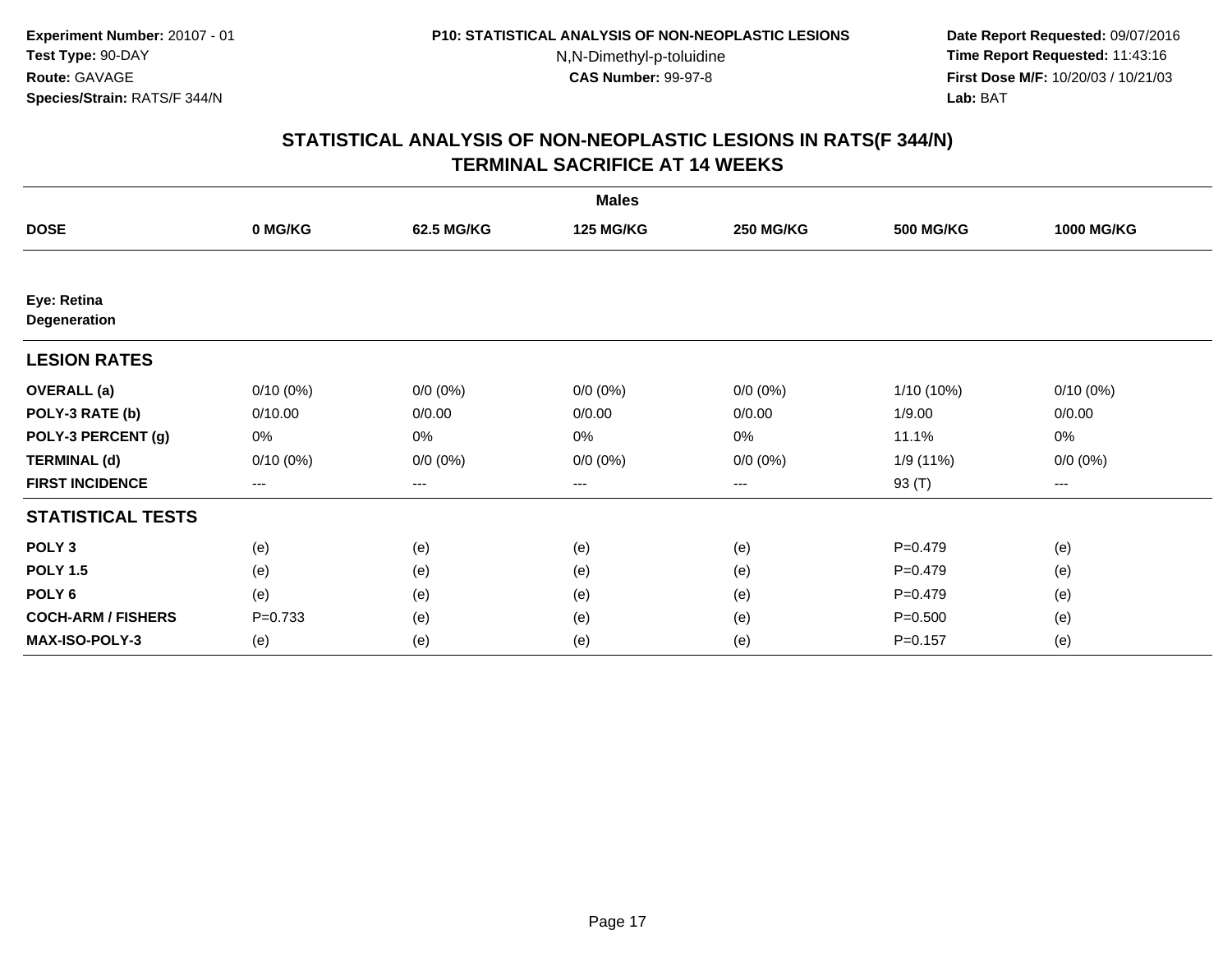**Date Report Requested:** 09/07/2016 **Time Report Requested:** 11:43:16 **First Dose M/F:** 10/20/03 / 10/21/03<br>**Lab:** BAT **Lab:** BAT

| <b>Males</b>                         |             |             |                  |                  |                  |                   |  |  |
|--------------------------------------|-------------|-------------|------------------|------------------|------------------|-------------------|--|--|
| <b>DOSE</b>                          | 0 MG/KG     | 62.5 MG/KG  | <b>125 MG/KG</b> | <b>250 MG/KG</b> | <b>500 MG/KG</b> | <b>1000 MG/KG</b> |  |  |
|                                      |             |             |                  |                  |                  |                   |  |  |
| <b>Harderian Gland</b><br>Hemorrhage |             |             |                  |                  |                  |                   |  |  |
| <b>LESION RATES</b>                  |             |             |                  |                  |                  |                   |  |  |
| <b>OVERALL</b> (a)                   | $0/10(0\%)$ | $0/0 (0\%)$ | $0/0 (0\%)$      | $0/0 (0\%)$      | $1/10(10\%)$     | $0/10(0\%)$       |  |  |
| POLY-3 RATE (b)                      | 0/10.00     | 0/0.00      | 0/0.00           | 0/0.00           | 1/9.00           | 0/0.00            |  |  |
| POLY-3 PERCENT (g)                   | 0%          | 0%          | 0%               | 0%               | 11.1%            | 0%                |  |  |
| <b>TERMINAL (d)</b>                  | $0/10(0\%)$ | $0/0 (0\%)$ | $0/0 (0\%)$      | $0/0 (0\%)$      | 1/9 (11%)        | $0/0 (0\%)$       |  |  |
| <b>FIRST INCIDENCE</b>               | $\cdots$    | ---         | ---              | $\cdots$         | 93 (T)           | $---$             |  |  |
| <b>STATISTICAL TESTS</b>             |             |             |                  |                  |                  |                   |  |  |
| POLY <sub>3</sub>                    | (e)         | (e)         | (e)              | (e)              | $P=0.479$        | (e)               |  |  |
| <b>POLY 1.5</b>                      | (e)         | (e)         | (e)              | (e)              | $P=0.479$        | (e)               |  |  |
| POLY <sub>6</sub>                    | (e)         | (e)         | (e)              | (e)              | $P = 0.479$      | (e)               |  |  |
| <b>COCH-ARM / FISHERS</b>            | $P=0.733$   | (e)         | (e)              | (e)              | $P = 0.500$      | (e)               |  |  |
| <b>MAX-ISO-POLY-3</b>                | (e)         | (e)         | (e)              | (e)              | $P = 0.157$      | (e)               |  |  |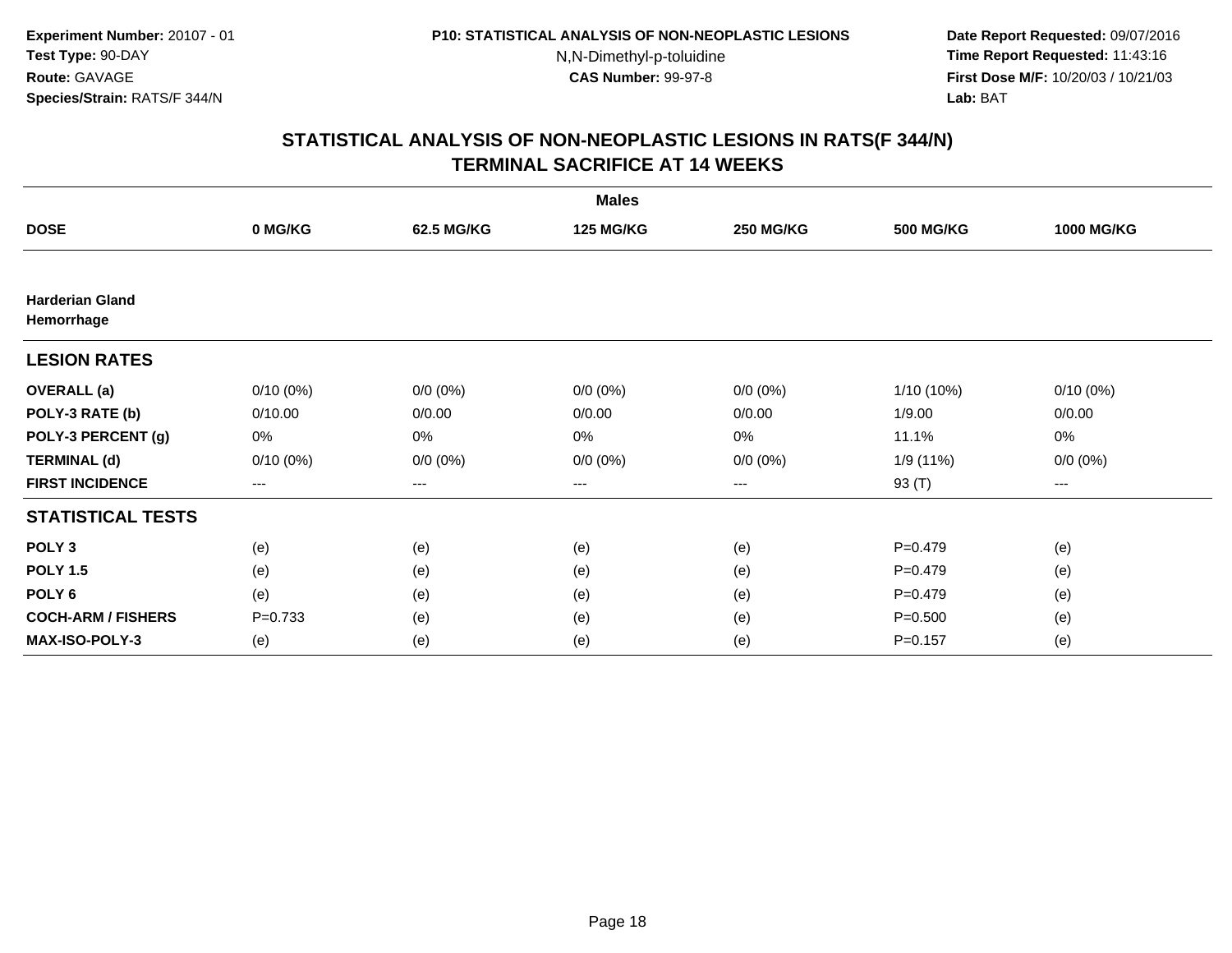**Date Report Requested:** 09/07/2016 **Time Report Requested:** 11:43:16 **First Dose M/F:** 10/20/03 / 10/21/03<br>**Lab:** BAT **Lab:** BAT

| <b>Males</b>                                                      |             |             |                  |                  |                  |                   |  |  |
|-------------------------------------------------------------------|-------------|-------------|------------------|------------------|------------------|-------------------|--|--|
| <b>DOSE</b>                                                       | 0 MG/KG     | 62.5 MG/KG  | <b>125 MG/KG</b> | <b>250 MG/KG</b> | <b>500 MG/KG</b> | <b>1000 MG/KG</b> |  |  |
|                                                                   |             |             |                  |                  |                  |                   |  |  |
| <b>Harderian Gland</b><br><b>Infiltration Cellular Lymphocyte</b> |             |             |                  |                  |                  |                   |  |  |
| <b>LESION RATES</b>                                               |             |             |                  |                  |                  |                   |  |  |
| <b>OVERALL</b> (a)                                                | $0/10(0\%)$ | $0/0 (0\%)$ | $0/0 (0\%)$      | $0/0 (0\%)$      | 1/10 (10%)       | $0/10(0\%)$       |  |  |
| POLY-3 RATE (b)                                                   | 0/10.00     | 0/0.00      | 0/0.00           | 0/0.00           | 1/9.00           | 0/0.00            |  |  |
| POLY-3 PERCENT (g)                                                | 0%          | 0%          | 0%               | 0%               | 11.1%            | 0%                |  |  |
| <b>TERMINAL (d)</b>                                               | $0/10(0\%)$ | $0/0 (0\%)$ | $0/0 (0\%)$      | $0/0 (0\%)$      | 1/9 (11%)        | $0/0 (0\%)$       |  |  |
| <b>FIRST INCIDENCE</b>                                            | $---$       | ---         | ---              | $--$             | 93 (T)           | $--$              |  |  |
| <b>STATISTICAL TESTS</b>                                          |             |             |                  |                  |                  |                   |  |  |
| POLY <sub>3</sub>                                                 | (e)         | (e)         | (e)              | (e)              | $P=0.479$        | (e)               |  |  |
| <b>POLY 1.5</b>                                                   | (e)         | (e)         | (e)              | (e)              | $P=0.479$        | (e)               |  |  |
| POLY 6                                                            | (e)         | (e)         | (e)              | (e)              | $P=0.479$        | (e)               |  |  |
| <b>COCH-ARM / FISHERS</b>                                         | $P = 0.733$ | (e)         | (e)              | (e)              | $P = 0.500$      | (e)               |  |  |
| <b>MAX-ISO-POLY-3</b>                                             | (e)         | (e)         | (e)              | (e)              | $P = 0.157$      | (e)               |  |  |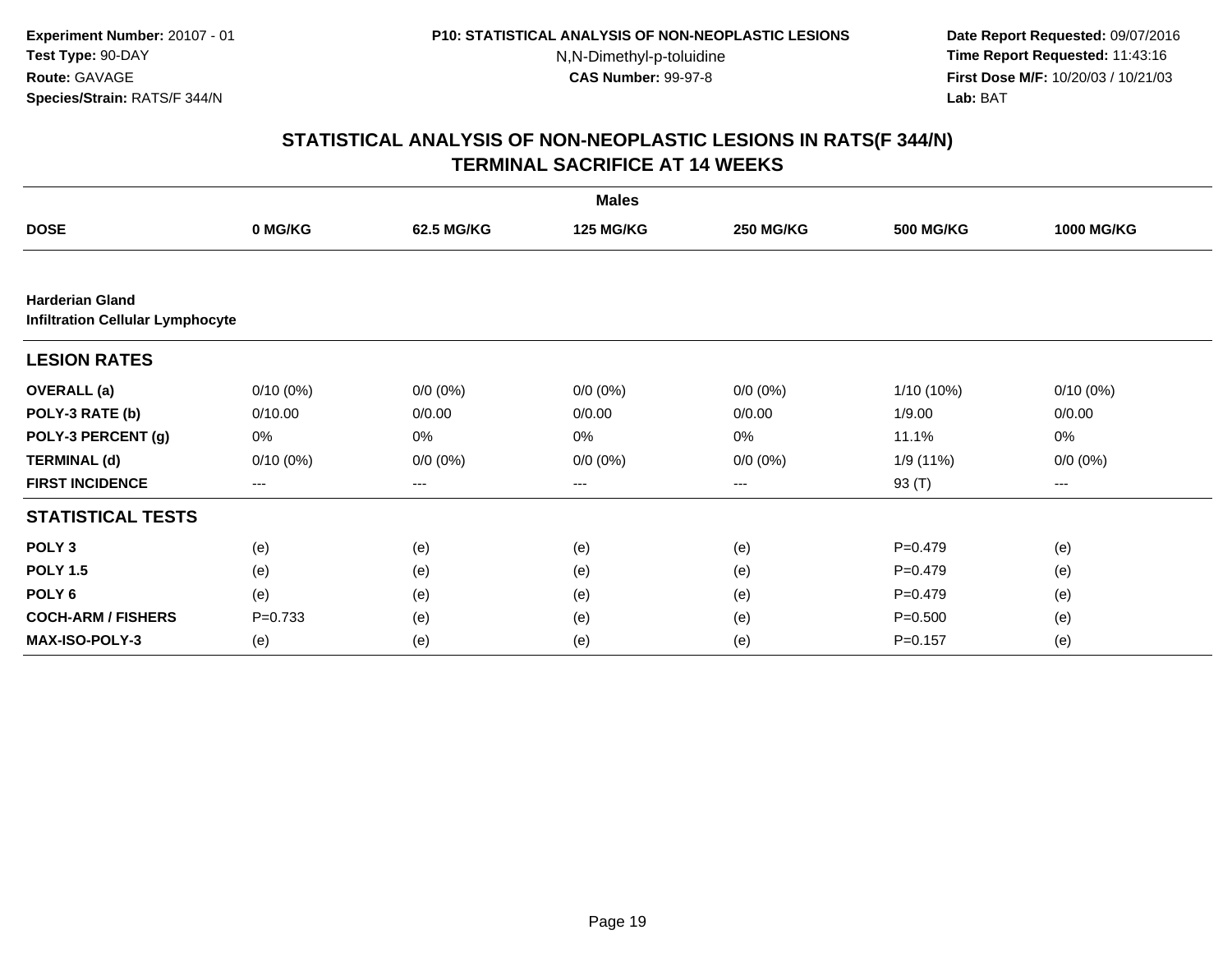**Date Report Requested:** 09/07/2016 **Time Report Requested:** 11:43:16 **First Dose M/F:** 10/20/03 / 10/21/03<br>**Lab:** BAT **Lab:** BAT

| <b>Males</b>                           |             |             |                  |                  |                  |                   |  |  |
|----------------------------------------|-------------|-------------|------------------|------------------|------------------|-------------------|--|--|
| <b>DOSE</b>                            | 0 MG/KG     | 62.5 MG/KG  | <b>125 MG/KG</b> | <b>250 MG/KG</b> | <b>500 MG/KG</b> | <b>1000 MG/KG</b> |  |  |
|                                        |             |             |                  |                  |                  |                   |  |  |
| <b>Harderian Gland</b><br>Inflammation |             |             |                  |                  |                  |                   |  |  |
| <b>LESION RATES</b>                    |             |             |                  |                  |                  |                   |  |  |
| <b>OVERALL</b> (a)                     | $0/10(0\%)$ | $0/0 (0\%)$ | $0/0 (0\%)$      | $0/0 (0\%)$      | $0/10(0\%)$      | $0/10(0\%)$       |  |  |
| POLY-3 RATE (b)                        | 0/10.00     | 0/0.00      | 0/0.00           | 0/0.00           | 0/9.00           | 0/0.00            |  |  |
| POLY-3 PERCENT (g)                     | 0%          | 0%          | 0%               | 0%               | $0\%$            | $0\%$             |  |  |
| <b>TERMINAL (d)</b>                    | $0/10(0\%)$ | $0/0 (0\%)$ | $0/0 (0\%)$      | $0/0 (0\%)$      | $0/9(0\%)$       | $0/0 (0\%)$       |  |  |
| <b>FIRST INCIDENCE</b>                 | $\cdots$    | ---         | ---              | $\cdots$         | $\cdots$         | $---$             |  |  |
| <b>STATISTICAL TESTS</b>               |             |             |                  |                  |                  |                   |  |  |
| POLY <sub>3</sub>                      | (n)         | (n)         | (n)              | (n)              | (n)              | (n)               |  |  |
| <b>POLY 1.5</b>                        | (n)         | (n)         | (n)              | (n)              | (n)              | (n)               |  |  |
| POLY <sub>6</sub>                      | (n)         | (n)         | (n)              | (n)              | (n)              | (n)               |  |  |
| <b>COCH-ARM / FISHERS</b>              | (n)         | (n)         | (n)              | (n)              | (n)              | (n)               |  |  |
| <b>MAX-ISO-POLY-3</b>                  | (n)         | (n)         | (n)              | (n)              | (n)              | (n)               |  |  |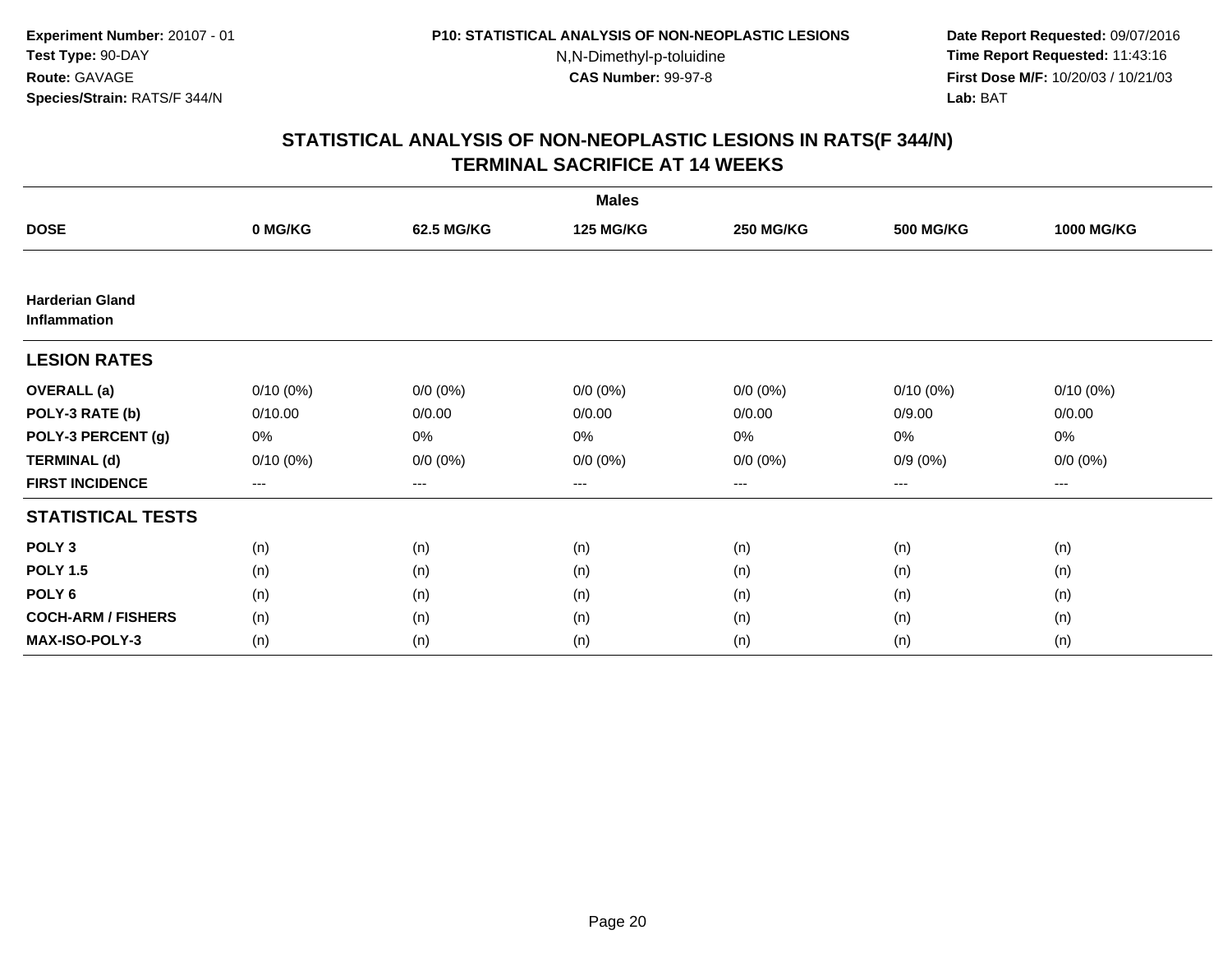**Date Report Requested:** 09/07/2016 **Time Report Requested:** 11:43:16 **First Dose M/F:** 10/20/03 / 10/21/03<br>**Lab:** BAT **Lab:** BAT

| <b>Males</b>                                          |                        |             |                  |                  |                  |                   |  |  |
|-------------------------------------------------------|------------------------|-------------|------------------|------------------|------------------|-------------------|--|--|
| <b>DOSE</b>                                           | 0 MG/KG                | 62.5 MG/KG  | <b>125 MG/KG</b> | <b>250 MG/KG</b> | <b>500 MG/KG</b> | <b>1000 MG/KG</b> |  |  |
|                                                       |                        |             |                  |                  |                  |                   |  |  |
| <b>Harderian Gland</b><br><b>Inflammation Chronic</b> |                        |             |                  |                  |                  |                   |  |  |
| <b>LESION RATES</b>                                   |                        |             |                  |                  |                  |                   |  |  |
| <b>OVERALL</b> (a)                                    | $0/10(0\%)$            | $0/0 (0\%)$ | $0/0 (0\%)$      | $0/0 (0\%)$      | $1/10(10\%)$     | $0/10(0\%)$       |  |  |
| POLY-3 RATE (b)                                       | 0/10.00                | 0/0.00      | 0/0.00           | 0/0.00           | 1/9.00           | 0/0.00            |  |  |
| POLY-3 PERCENT (g)                                    | 0%                     | 0%          | 0%               | 0%               | 11.1%            | 0%                |  |  |
| <b>TERMINAL (d)</b>                                   | $0/10(0\%)$            | $0/0 (0\%)$ | $0/0 (0\%)$      | $0/0 (0\%)$      | 1/9 (11%)        | $0/0 (0\%)$       |  |  |
| <b>FIRST INCIDENCE</b>                                | $\qquad \qquad \cdots$ | ---         | ---              | $--$             | 93 (T)           | ---               |  |  |
| <b>STATISTICAL TESTS</b>                              |                        |             |                  |                  |                  |                   |  |  |
| POLY <sub>3</sub>                                     | (e)                    | (e)         | (e)              | (e)              | $P = 0.479$      | (e)               |  |  |
| <b>POLY 1.5</b>                                       | (e)                    | (e)         | (e)              | (e)              | $P = 0.479$      | (e)               |  |  |
| POLY <sub>6</sub>                                     | (e)                    | (e)         | (e)              | (e)              | $P = 0.479$      | (e)               |  |  |
| <b>COCH-ARM / FISHERS</b>                             | $P = 0.733$            | (e)         | (e)              | (e)              | $P = 0.500$      | (e)               |  |  |
| <b>MAX-ISO-POLY-3</b>                                 | (e)                    | (e)         | (e)              | (e)              | $P = 0.157$      | (e)               |  |  |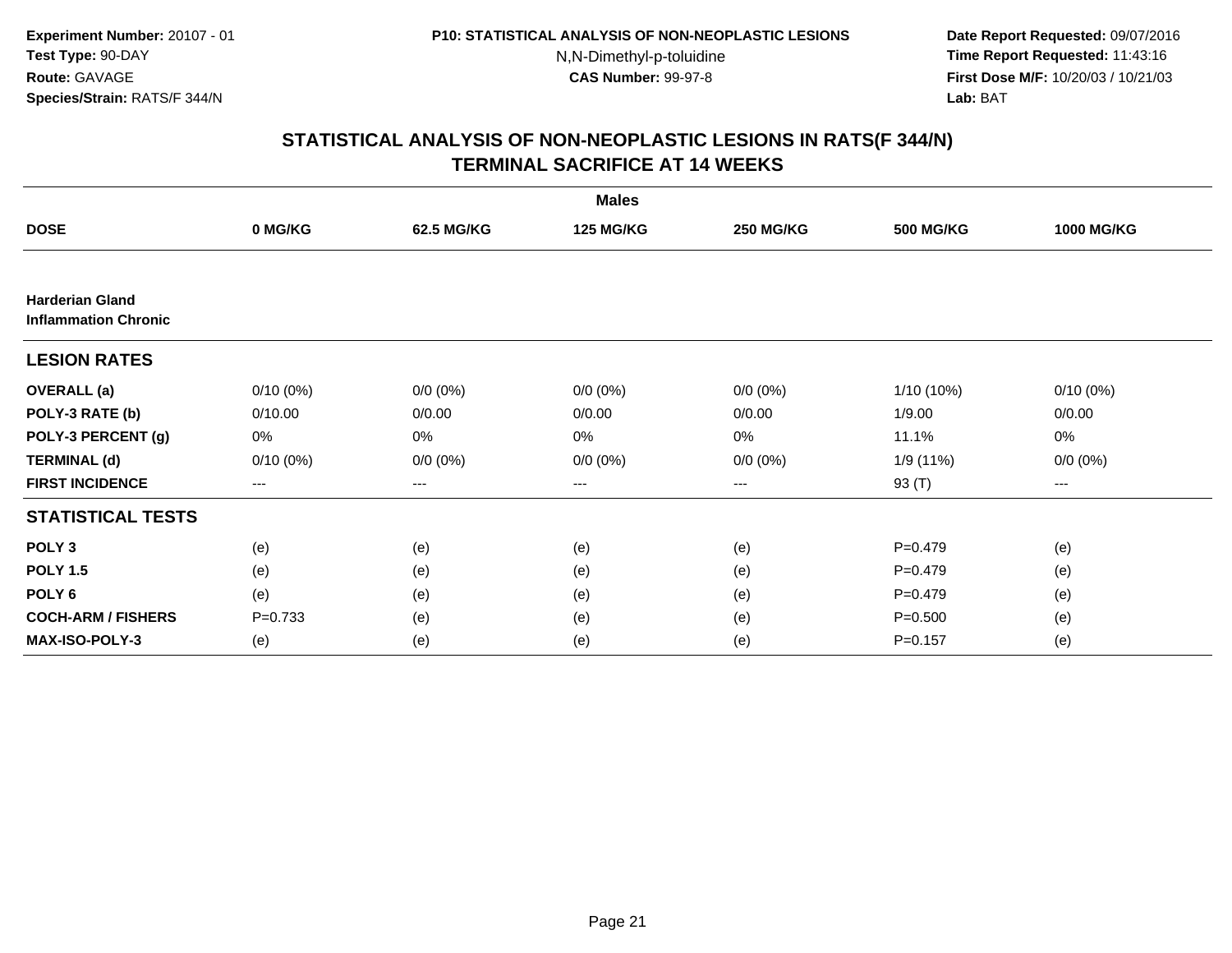**Date Report Requested:** 09/07/2016 **Time Report Requested:** 11:43:16 **First Dose M/F:** 10/20/03 / 10/21/03<br>**Lab:** BAT **Lab:** BAT

| <b>Males</b>                                    |             |             |                  |                  |                  |                   |  |  |
|-------------------------------------------------|-------------|-------------|------------------|------------------|------------------|-------------------|--|--|
| <b>DOSE</b>                                     | 0 MG/KG     | 62.5 MG/KG  | <b>125 MG/KG</b> | <b>250 MG/KG</b> | <b>500 MG/KG</b> | <b>1000 MG/KG</b> |  |  |
|                                                 |             |             |                  |                  |                  |                   |  |  |
| <b>Harderian Gland</b><br><b>Mineralization</b> |             |             |                  |                  |                  |                   |  |  |
| <b>LESION RATES</b>                             |             |             |                  |                  |                  |                   |  |  |
| <b>OVERALL</b> (a)                              | $0/10(0\%)$ | $0/0 (0\%)$ | $0/0 (0\%)$      | $0/0 (0\%)$      | $0/10(0\%)$      | $0/10(0\%)$       |  |  |
| POLY-3 RATE (b)                                 | 0/10.00     | 0/0.00      | 0/0.00           | 0/0.00           | 0/9.00           | 0/0.00            |  |  |
| POLY-3 PERCENT (g)                              | 0%          | 0%          | 0%               | 0%               | $0\%$            | $0\%$             |  |  |
| <b>TERMINAL (d)</b>                             | $0/10(0\%)$ | $0/0 (0\%)$ | $0/0 (0\%)$      | $0/0 (0\%)$      | $0/9(0\%)$       | $0/0 (0\%)$       |  |  |
| <b>FIRST INCIDENCE</b>                          | $\cdots$    | ---         | ---              | $\cdots$         | $\cdots$         | $---$             |  |  |
| <b>STATISTICAL TESTS</b>                        |             |             |                  |                  |                  |                   |  |  |
| POLY <sub>3</sub>                               | (n)         | (n)         | (n)              | (n)              | (n)              | (n)               |  |  |
| <b>POLY 1.5</b>                                 | (n)         | (n)         | (n)              | (n)              | (n)              | (n)               |  |  |
| POLY <sub>6</sub>                               | (n)         | (n)         | (n)              | (n)              | (n)              | (n)               |  |  |
| <b>COCH-ARM / FISHERS</b>                       | (n)         | (n)         | (n)              | (n)              | (n)              | (n)               |  |  |
| <b>MAX-ISO-POLY-3</b>                           | (n)         | (n)         | (n)              | (n)              | (n)              | (n)               |  |  |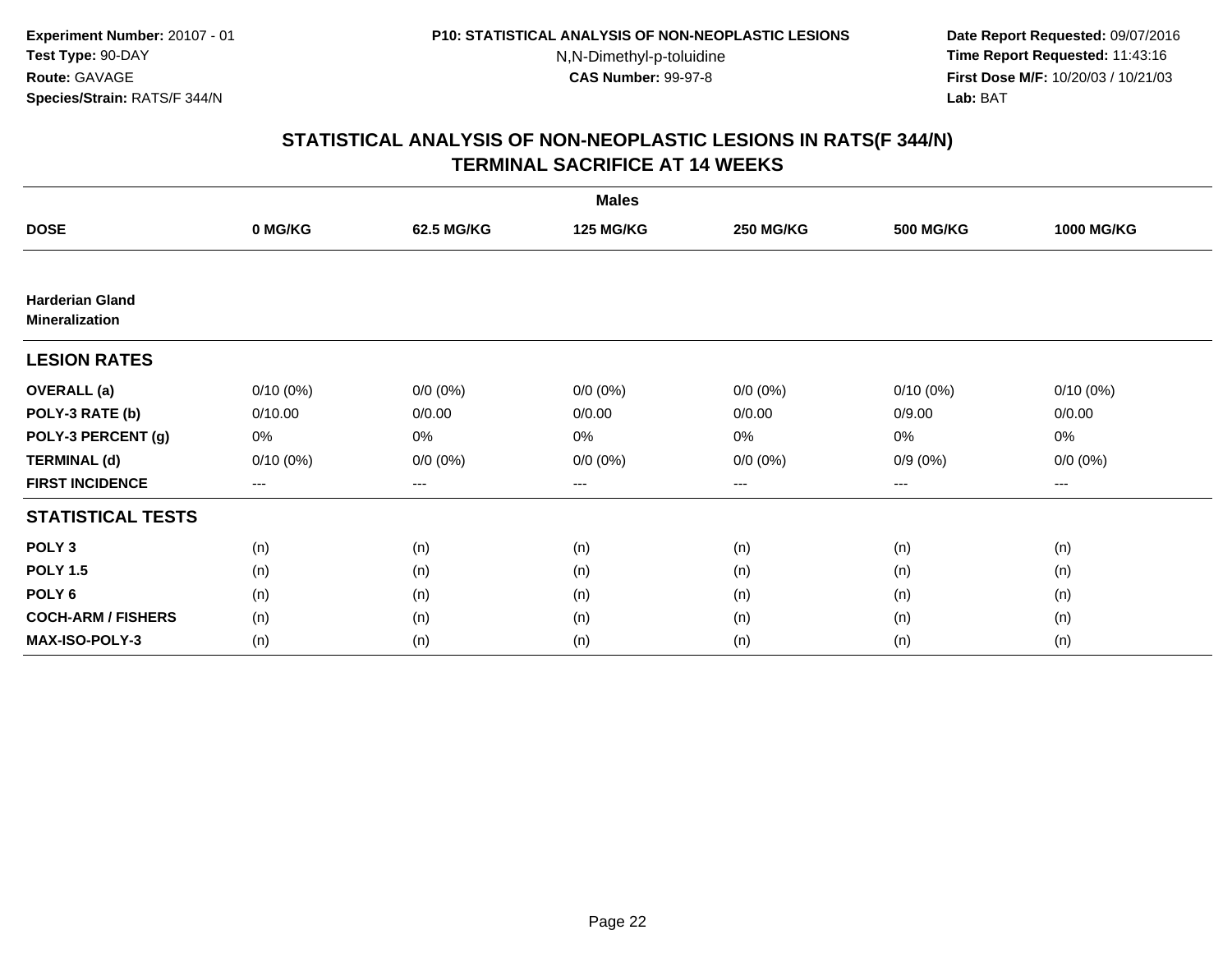**Date Report Requested:** 09/07/2016 **Time Report Requested:** 11:43:16 **First Dose M/F:** 10/20/03 / 10/21/03<br>**Lab:** BAT **Lab:** BAT

| <b>Males</b>                           |            |             |                  |                  |                  |                   |  |  |
|----------------------------------------|------------|-------------|------------------|------------------|------------------|-------------------|--|--|
| <b>DOSE</b>                            | 0 MG/KG    | 62.5 MG/KG  | <b>125 MG/KG</b> | <b>250 MG/KG</b> | <b>500 MG/KG</b> | <b>1000 MG/KG</b> |  |  |
|                                        |            |             |                  |                  |                  |                   |  |  |
| <b>Harderian Gland</b><br>Pigmentation |            |             |                  |                  |                  |                   |  |  |
| <b>LESION RATES</b>                    |            |             |                  |                  |                  |                   |  |  |
| <b>OVERALL</b> (a)                     | 2/10 (20%) | $0/0 (0\%)$ | $0/0 (0\%)$      | $0/0 (0\%)$      | 1/10 (10%)       | 9/10 (90%)        |  |  |
| POLY-3 RATE (b)                        | 2/10.00    | 0/0.00      | 0/0.00           | 0/0.00           | 1/10.00          | 9/9.00            |  |  |
| POLY-3 PERCENT (g)                     | 20%        | 0%          | 0%               | 0%               | 10%              | 100%              |  |  |
| <b>TERMINAL (d)</b>                    | 2/10 (20%) | $0/0 (0\%)$ | $0/0 (0\%)$      | $0/0 (0\%)$      | $0/9(0\%)$       | $0/0 (0\%)$       |  |  |
| <b>FIRST INCIDENCE</b>                 | 93 (T)     | $---$       | $---$            | $---$            | 3                | 3                 |  |  |
| <b>STATISTICAL TESTS</b>               |            |             |                  |                  |                  |                   |  |  |
| POLY <sub>3</sub>                      | (e)        | (e)         | (e)              | (e)              | $P = 0.500N$     | P<0.001**         |  |  |
| <b>POLY 1.5</b>                        | (e)        | (e)         | (e)              | (e)              | P=0.500N         | P<0.001**         |  |  |
| POLY <sub>6</sub>                      | (e)        | (e)         | (e)              | (e)              | P=0.500N         | P<0.001**         |  |  |
| <b>COCH-ARM / FISHERS</b>              | P=0.002**  | (e)         | (e)              | (e)              | P=0.500N         | P=0.003**         |  |  |
| <b>MAX-ISO-POLY-3</b>                  | (e)        | (e)         | (e)              | (e)              | P=0.274N         | P<0.001**         |  |  |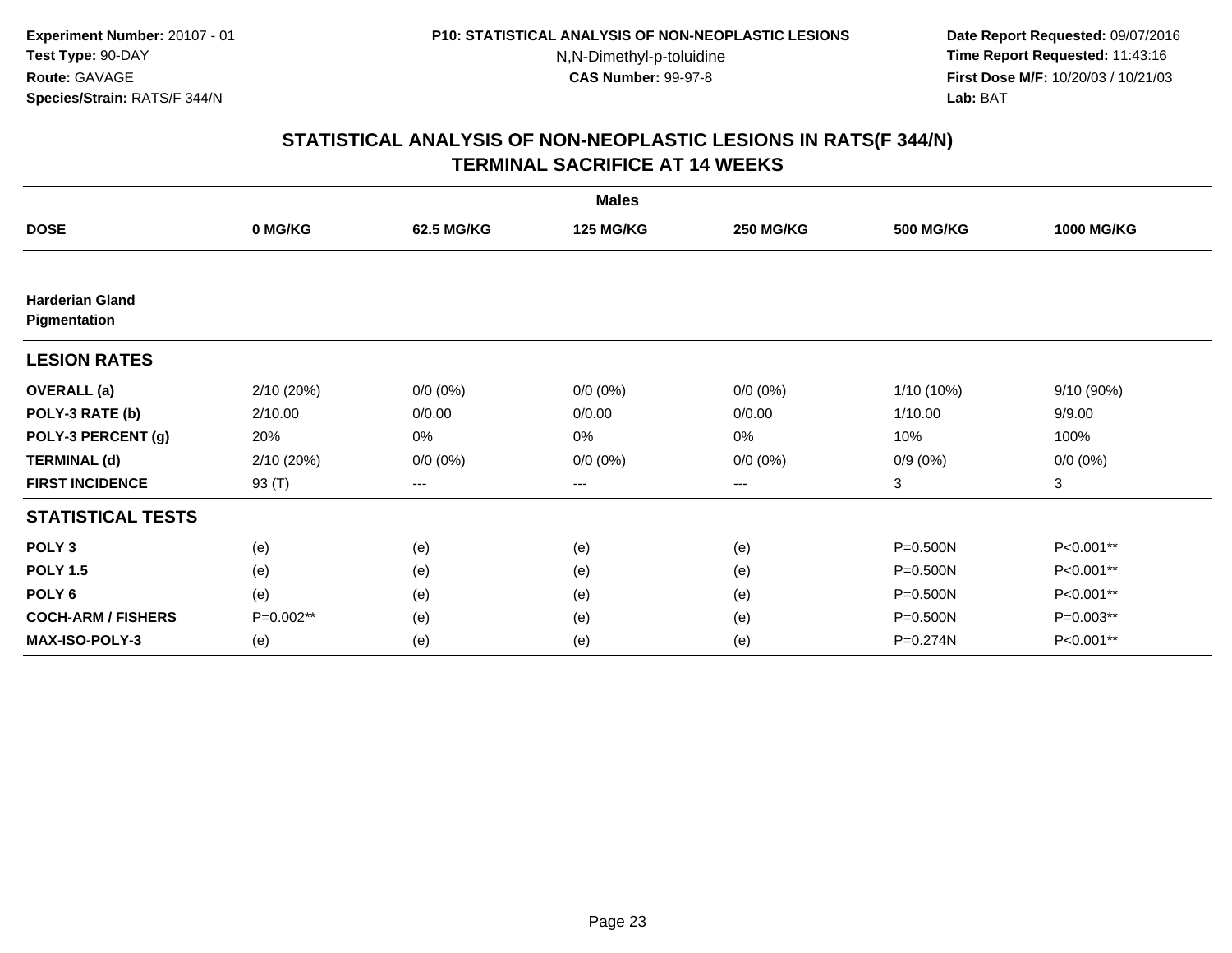**Date Report Requested:** 09/07/2016 **Time Report Requested:** 11:43:16 **First Dose M/F:** 10/20/03 / 10/21/03<br>**Lab:** BAT **Lab:** BAT

|                                            | <b>Males</b> |             |                  |                  |                  |                   |  |  |  |
|--------------------------------------------|--------------|-------------|------------------|------------------|------------------|-------------------|--|--|--|
| <b>DOSE</b>                                | 0 MG/KG      | 62.5 MG/KG  | <b>125 MG/KG</b> | <b>250 MG/KG</b> | <b>500 MG/KG</b> | <b>1000 MG/KG</b> |  |  |  |
|                                            |              |             |                  |                  |                  |                   |  |  |  |
| Harderian Gland: Epithelium<br>Hyperplasia |              |             |                  |                  |                  |                   |  |  |  |
| <b>LESION RATES</b>                        |              |             |                  |                  |                  |                   |  |  |  |
| <b>OVERALL</b> (a)                         | $0/10(0\%)$  | $0/0 (0\%)$ | $0/0 (0\%)$      | $0/0 (0\%)$      | $1/10(10\%)$     | $0/10(0\%)$       |  |  |  |
| POLY-3 RATE (b)                            | 0/10.00      | 0/0.00      | 0/0.00           | 0/0.00           | 1/9.00           | 0/0.00            |  |  |  |
| POLY-3 PERCENT (g)                         | 0%           | 0%          | 0%               | 0%               | 11.1%            | 0%                |  |  |  |
| <b>TERMINAL (d)</b>                        | $0/10(0\%)$  | $0/0 (0\%)$ | $0/0 (0\%)$      | $0/0 (0\%)$      | 1/9(11%)         | $0/0 (0\%)$       |  |  |  |
| <b>FIRST INCIDENCE</b>                     | ---          | ---         | $--$             | ---              | 93 (T)           | ---               |  |  |  |
| <b>STATISTICAL TESTS</b>                   |              |             |                  |                  |                  |                   |  |  |  |
| POLY <sub>3</sub>                          | (e)          | (e)         | (e)              | (e)              | $P=0.479$        | (e)               |  |  |  |
| <b>POLY 1.5</b>                            | (e)          | (e)         | (e)              | (e)              | $P=0.479$        | (e)               |  |  |  |
| POLY <sub>6</sub>                          | (e)          | (e)         | (e)              | (e)              | $P=0.479$        | (e)               |  |  |  |
| <b>COCH-ARM / FISHERS</b>                  | $P = 0.733$  | (e)         | (e)              | (e)              | $P = 0.500$      | (e)               |  |  |  |
| <b>MAX-ISO-POLY-3</b>                      | (e)          | (e)         | (e)              | (e)              | $P = 0.157$      | (e)               |  |  |  |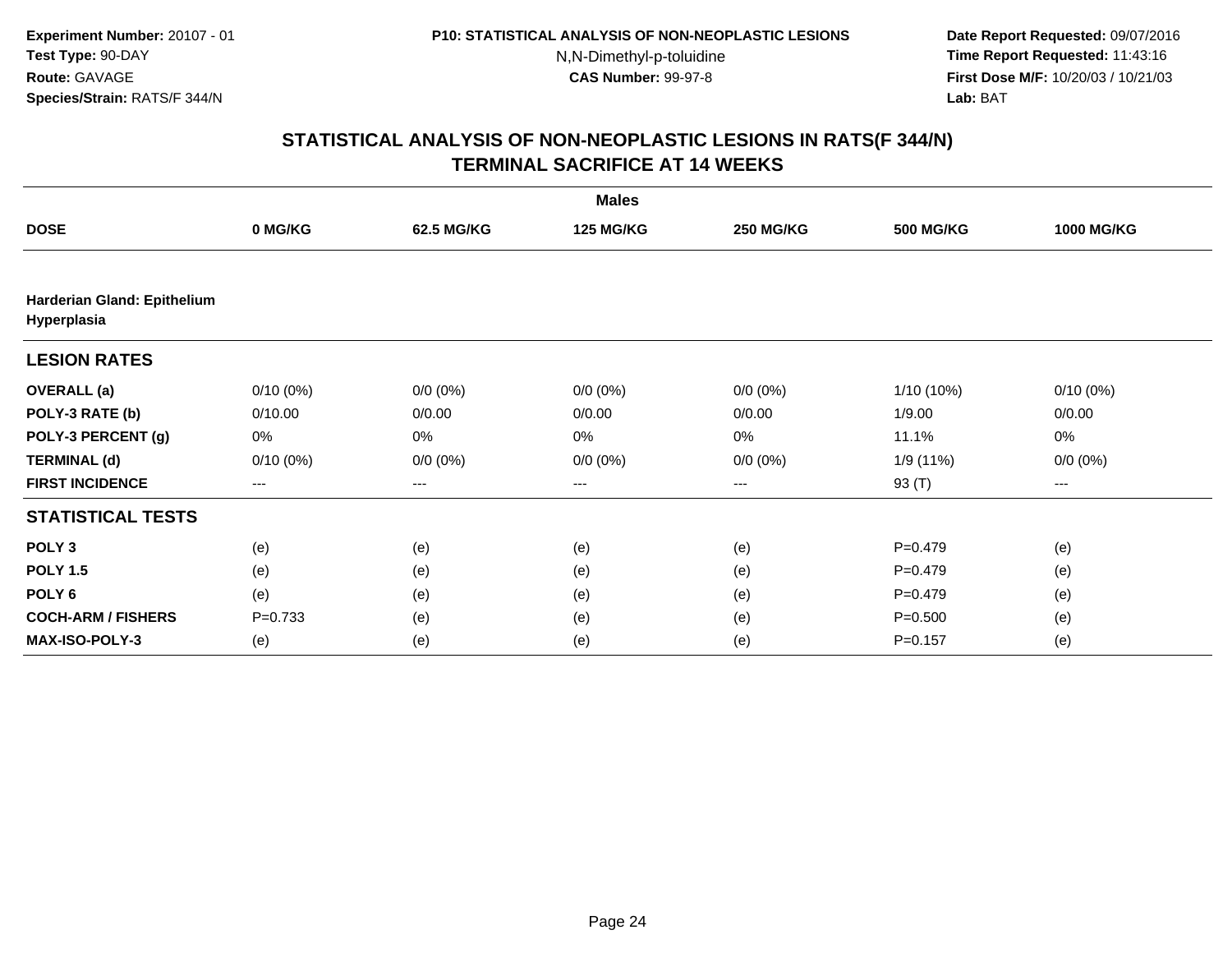**Date Report Requested:** 09/07/2016 **Time Report Requested:** 11:43:16 **First Dose M/F:** 10/20/03 / 10/21/03<br>**Lab:** BAT **Lab:** BAT

|                           |              |             | <b>Males</b>     |                  |                  |                   |
|---------------------------|--------------|-------------|------------------|------------------|------------------|-------------------|
| <b>DOSE</b>               | 0 MG/KG      | 62.5 MG/KG  | <b>125 MG/KG</b> | <b>250 MG/KG</b> | <b>500 MG/KG</b> | <b>1000 MG/KG</b> |
|                           |              |             |                  |                  |                  |                   |
| Heart<br>Cardiomyopathy   |              |             |                  |                  |                  |                   |
| <b>LESION RATES</b>       |              |             |                  |                  |                  |                   |
| <b>OVERALL</b> (a)        | 10/10 (100%) | $0/0 (0\%)$ | $0/0 (0\%)$      | $0/0 (0\%)$      | 6/10 (60%)       | 1/10 (10%)        |
| POLY-3 RATE (b)           | 10/10.00     | 0/0.00      | 0/0.00           | 0/0.00           | 6/9.00           | 1/1.00            |
| POLY-3 PERCENT (g)        | 100%         | 0%          | 0%               | 0%               | 66.7%            | 100%              |
| <b>TERMINAL (d)</b>       | 10/10 (100%) | $0/0 (0\%)$ | $0/0 (0\%)$      | $0/0 (0\%)$      | 6/9 (67%)        | $0/0 (0\%)$       |
| <b>FIRST INCIDENCE</b>    | 93 (T)       | $--$        | ---              | ---              | 93 (T)           | 3                 |
| <b>STATISTICAL TESTS</b>  |              |             |                  |                  |                  |                   |
| POLY <sub>3</sub>         | (e)          | (e)         | (e)              | (e)              | P=0.076N         | $P = 1.000N$      |
| <b>POLY 1.5</b>           | (e)          | (e)         | (e)              | (e)              | P=0.075N         | P=1.000N          |
| POLY <sub>6</sub>         | (e)          | (e)         | (e)              | (e)              | P=0.076N         | P<0.001N**        |
| <b>COCH-ARM / FISHERS</b> | P<0.001N**   | (e)         | (e)              | (e)              | P=0.043N*        | P<0.001N**        |
| <b>MAX-ISO-POLY-3</b>     | (e)          | (e)         | (e)              | (e)              | P=0.023N*        | P<0.001N**        |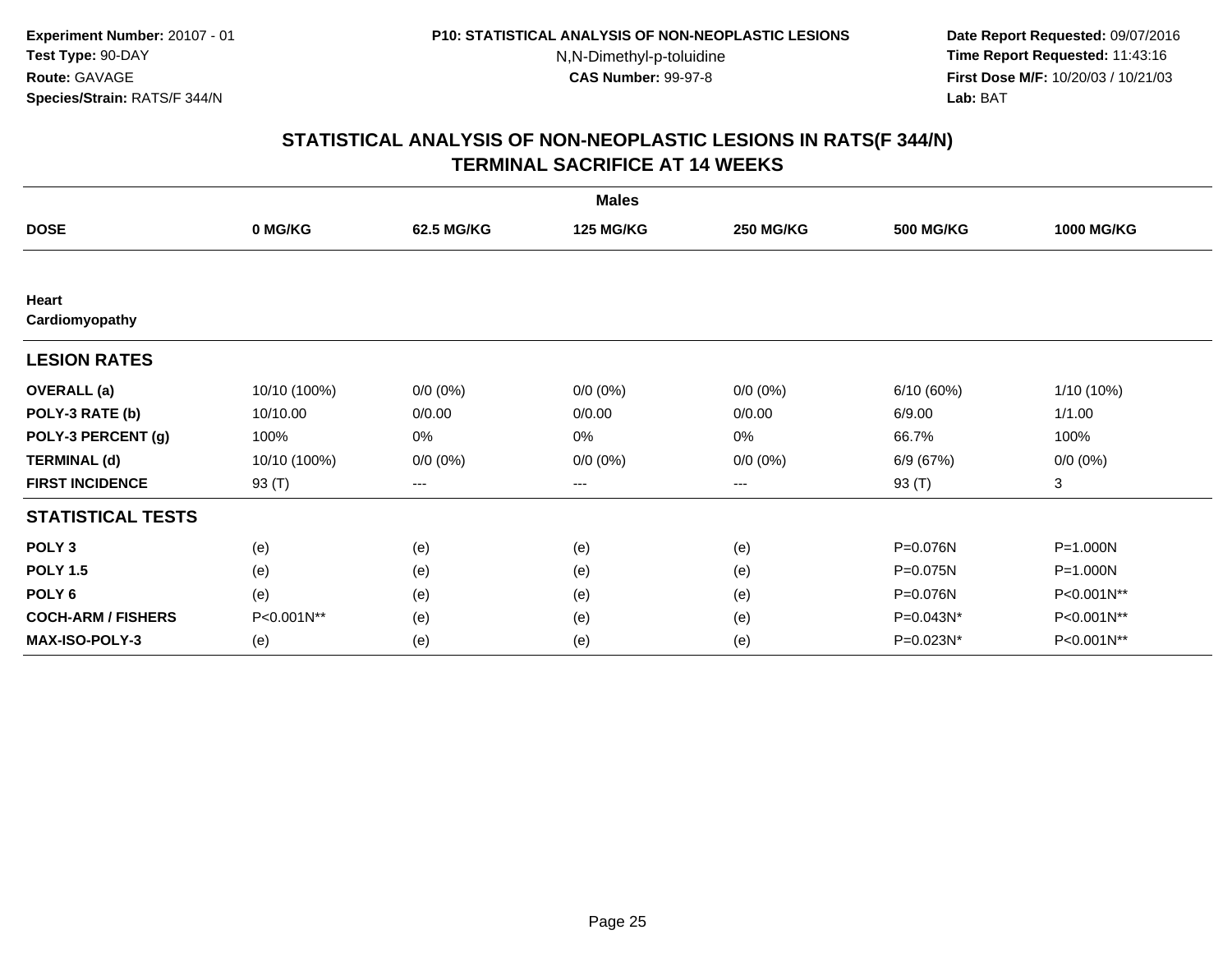**Date Report Requested:** 09/07/2016 **Time Report Requested:** 11:43:16 **First Dose M/F:** 10/20/03 / 10/21/03<br>**Lab:** BAT **Lab:** BAT

| <b>Males</b>              |                        |             |                  |                   |                  |                   |  |  |
|---------------------------|------------------------|-------------|------------------|-------------------|------------------|-------------------|--|--|
| <b>DOSE</b>               | 0 MG/KG                | 62.5 MG/KG  | <b>125 MG/KG</b> | <b>250 MG/KG</b>  | <b>500 MG/KG</b> | <b>1000 MG/KG</b> |  |  |
|                           |                        |             |                  |                   |                  |                   |  |  |
| Heart<br>Inflammation     |                        |             |                  |                   |                  |                   |  |  |
| <b>LESION RATES</b>       |                        |             |                  |                   |                  |                   |  |  |
| <b>OVERALL</b> (a)        | $0/10(0\%)$            | $0/0 (0\%)$ | $0/0 (0\%)$      | $0/0 (0\%)$       | $0/10(0\%)$      | $0/10(0\%)$       |  |  |
| POLY-3 RATE (b)           | 0/10.00                | 0/0.00      | 0/0.00           | 0/0.00            | 0/9.00           | 0/0.00            |  |  |
| POLY-3 PERCENT (g)        | 0%                     | 0%          | 0%               | 0%                | 0%               | 0%                |  |  |
| <b>TERMINAL (d)</b>       | $0/10(0\%)$            | $0/0 (0\%)$ | $0/0 (0\%)$      | $0/0 (0\%)$       | $0/9(0\%)$       | $0/0 (0\%)$       |  |  |
| <b>FIRST INCIDENCE</b>    | $\qquad \qquad \cdots$ | $---$       | ---              | $\qquad \qquad -$ | $---$            | $---$             |  |  |
| <b>STATISTICAL TESTS</b>  |                        |             |                  |                   |                  |                   |  |  |
| POLY <sub>3</sub>         | (n)                    | (n)         | (n)              | (n)               | (n)              | (n)               |  |  |
| <b>POLY 1.5</b>           | (n)                    | (n)         | (n)              | (n)               | (n)              | (n)               |  |  |
| POLY <sub>6</sub>         | (n)                    | (n)         | (n)              | (n)               | (n)              | (n)               |  |  |
| <b>COCH-ARM / FISHERS</b> | (n)                    | (n)         | (n)              | (n)               | (n)              | (n)               |  |  |
| <b>MAX-ISO-POLY-3</b>     | (n)                    | (n)         | (n)              | (n)               | (n)              | (n)               |  |  |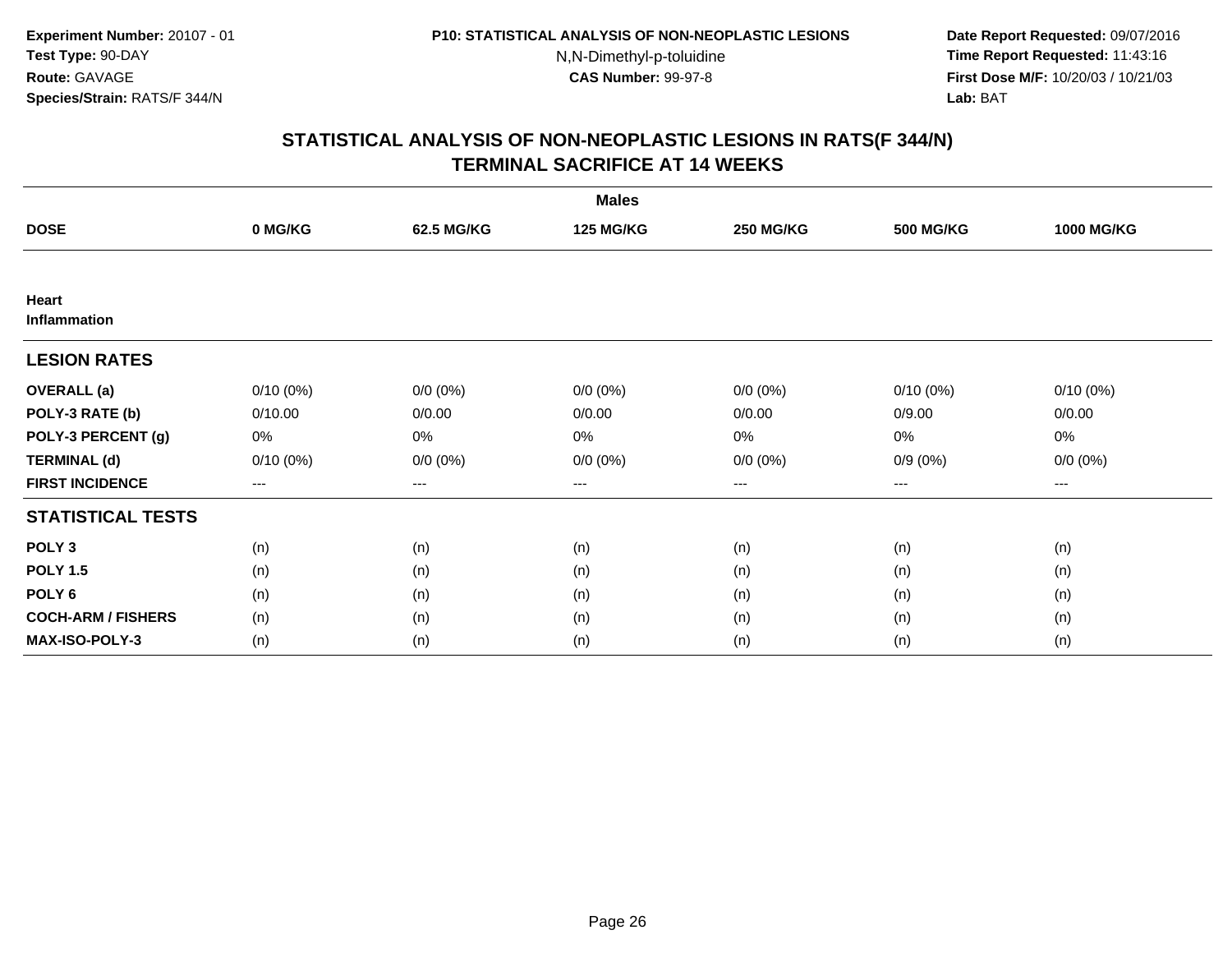**Date Report Requested:** 09/07/2016 **Time Report Requested:** 11:43:16 **First Dose M/F:** 10/20/03 / 10/21/03<br>**Lab:** BAT **Lab:** BAT

|                                 |              |             | <b>Males</b>     |                        |                  |                   |
|---------------------------------|--------------|-------------|------------------|------------------------|------------------|-------------------|
| <b>DOSE</b>                     | 0 MG/KG      | 62.5 MG/KG  | <b>125 MG/KG</b> | <b>250 MG/KG</b>       | <b>500 MG/KG</b> | <b>1000 MG/KG</b> |
| <b>Intestine Small, Jejunum</b> |              |             |                  |                        |                  |                   |
| Hyperplasia Lymphoid            |              |             |                  |                        |                  |                   |
| <b>LESION RATES</b>             |              |             |                  |                        |                  |                   |
| <b>OVERALL</b> (a)              | $1/10(10\%)$ | $0/0 (0\%)$ | $0/0 (0\%)$      | $0/0 (0\%)$            | $0/10(0\%)$      | $0/10(0\%)$       |
| POLY-3 RATE (b)                 | 1/10.00      | 0/0.00      | 0/0.00           | 0/0.00                 | 0/9.00           | 0/0.00            |
| POLY-3 PERCENT (g)              | 10%          | 0%          | 0%               | 0%                     | 0%               | 0%                |
| <b>TERMINAL (d)</b>             | $1/10(10\%)$ | $0/0 (0\%)$ | $0/0 (0\%)$      | $0/0 (0\%)$            | $0/9(0\%)$       | $0/0 (0\%)$       |
| <b>FIRST INCIDENCE</b>          | 93 (T)       | ---         | $---$            | $\qquad \qquad \cdots$ | ---              | ---               |
| <b>STATISTICAL TESTS</b>        |              |             |                  |                        |                  |                   |
| POLY <sub>3</sub>               | (e)          | (e)         | (e)              | (e)                    | $P = 0.521N$     | P=0.760N          |
| <b>POLY 1.5</b>                 | (e)          | (e)         | (e)              | (e)                    | $P = 0.521N$     | P=0.759N          |
| POLY <sub>6</sub>               | (e)          | (e)         | (e)              | (e)                    | $P = 0.521N$     | $P = 0.500N$      |
| <b>COCH-ARM / FISHERS</b>       | P=0.267N     | (e)         | (e)              | (e)                    | $P = 0.500N$     | P=0.500N          |
| MAX-ISO-POLY-3                  | (e)          | (e)         | (e)              | (e)                    | P=0.184N         | P=0.499N          |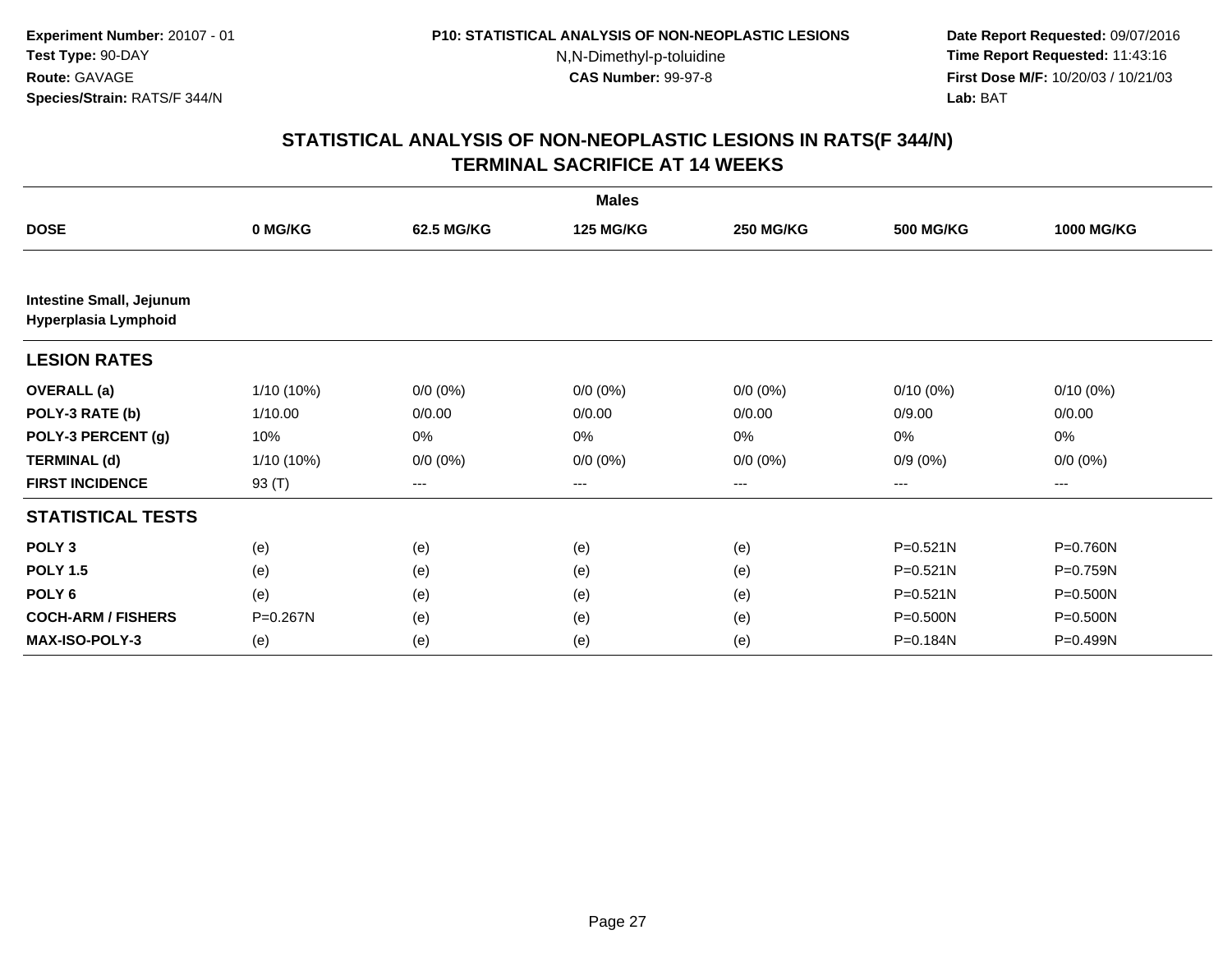**Date Report Requested:** 09/07/2016 **Time Report Requested:** 11:43:16 **First Dose M/F:** 10/20/03 / 10/21/03<br>**Lab:** BAT **Lab:** BAT

|                           |             |                   | <b>Males</b>     |                  |                  |                   |
|---------------------------|-------------|-------------------|------------------|------------------|------------------|-------------------|
| <b>DOSE</b>               | 0 MG/KG     | 62.5 MG/KG        | <b>125 MG/KG</b> | <b>250 MG/KG</b> | <b>500 MG/KG</b> | <b>1000 MG/KG</b> |
|                           |             |                   |                  |                  |                  |                   |
| Kidney<br>Hemorrhage      |             |                   |                  |                  |                  |                   |
| <b>LESION RATES</b>       |             |                   |                  |                  |                  |                   |
| <b>OVERALL</b> (a)        | $0/10(0\%)$ | $0/10(0\%)$       | $0/10(0\%)$      | $0/10(0\%)$      | $0/10(0\%)$      | 2/10 (20%)        |
| POLY-3 RATE (b)           | 0/10.00     | 0/10.00           | 0/10.00          | 0/10.00          | 0/9.00           | 2/2.00            |
| POLY-3 PERCENT (g)        | 0%          | 0%                | 0%               | 0%               | 0%               | 100%              |
| <b>TERMINAL (d)</b>       | $0/10(0\%)$ | $0/10(0\%)$       | $0/10(0\%)$      | $0/10(0\%)$      | $0/9(0\%)$       | $0/0 (0\%)$       |
| <b>FIRST INCIDENCE</b>    | ---         | $\qquad \qquad -$ | ---              | $---$            | ---              | 3                 |
| <b>STATISTICAL TESTS</b>  |             |                   |                  |                  |                  |                   |
| POLY <sub>3</sub>         | $P=0.152$   | (e)               | (e)              | (e)              | (e)              | P=0.040*          |
| <b>POLY 1.5</b>           | $P = 0.145$ | (e)               | (e)              | (e)              | (e)              | P=0.041*          |
| POLY <sub>6</sub>         | $P = 0.152$ | (e)               | (e)              | (e)              | (e)              | $P=0.040*$        |
| <b>COCH-ARM / FISHERS</b> | P=0.010**   | (e)               | (e)              | (e)              | (e)              | $P = 0.237$       |
| MAX-ISO-POLY-3            | P=0.003**   | (e)               | (e)              | (e)              | (e)              | P=0.036*          |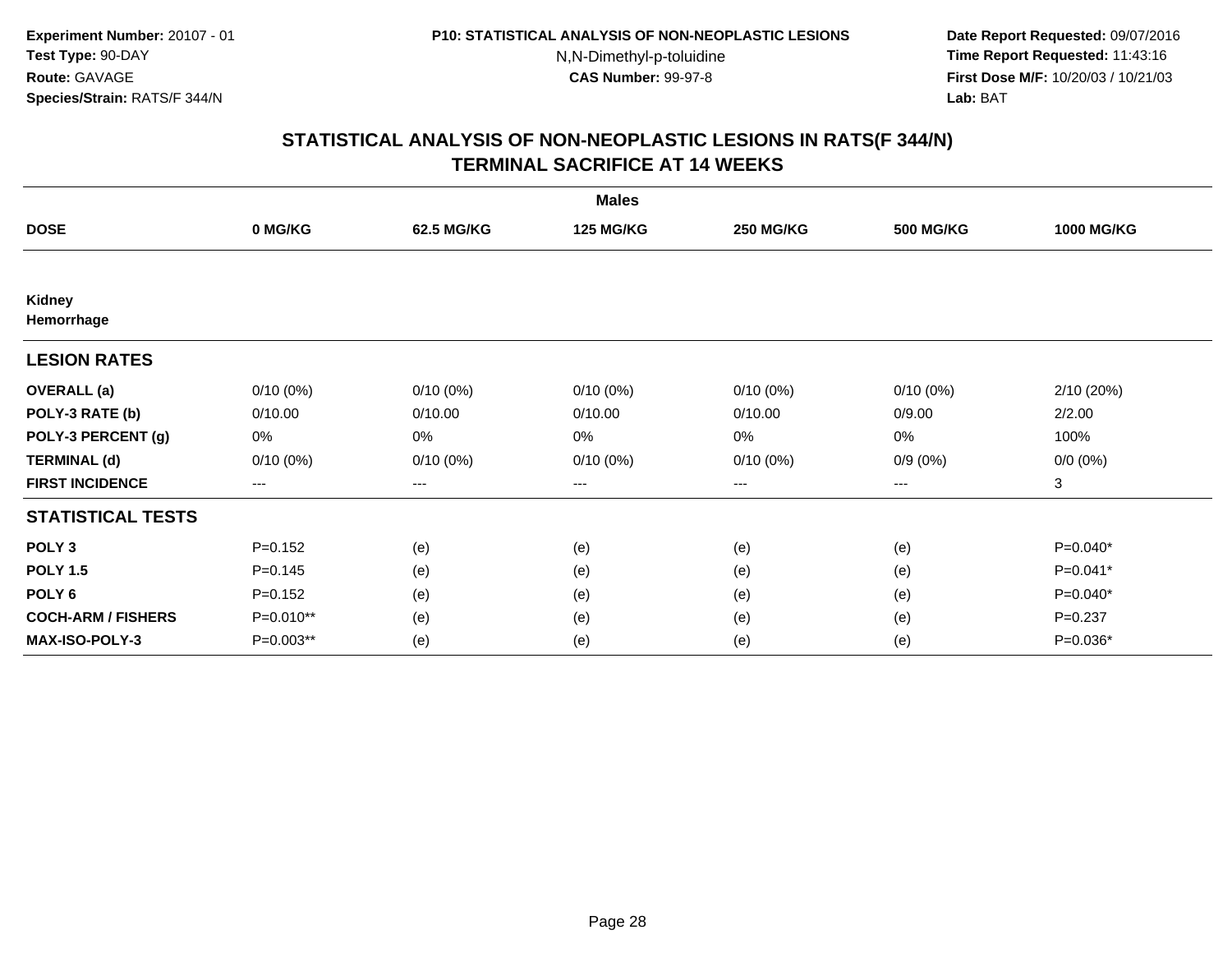**Date Report Requested:** 09/07/2016 **Time Report Requested:** 11:43:16 **First Dose M/F:** 10/20/03 / 10/21/03<br>**Lab:** BAT **Lab:** BAT

|                                 |            |             | <b>Males</b>     |                  |                  |                   |
|---------------------------------|------------|-------------|------------------|------------------|------------------|-------------------|
| <b>DOSE</b>                     | 0 MG/KG    | 62.5 MG/KG  | <b>125 MG/KG</b> | <b>250 MG/KG</b> | <b>500 MG/KG</b> | <b>1000 MG/KG</b> |
|                                 |            |             |                  |                  |                  |                   |
| Kidney<br><b>Mineralization</b> |            |             |                  |                  |                  |                   |
| <b>LESION RATES</b>             |            |             |                  |                  |                  |                   |
| <b>OVERALL</b> (a)              | 1/10 (10%) | 4/10 (40%)  | 10/10 (100%)     | 10/10 (100%)     | 8/10 (80%)       | $0/10(0\%)$       |
| POLY-3 RATE (b)                 | 1/10.00    | 4/10.00     | 10/10.00         | 10/10.00         | 8/9.00           | 0/0.00            |
| POLY-3 PERCENT (g)              | 10%        | 40%         | 100%             | 100%             | 88.9%            | 0%                |
| <b>TERMINAL (d)</b>             | 1/10 (10%) | 4/10 (40%)  | 10/10 (100%)     | 10/10 (100%)     | 8/9 (89%)        | $0/0 (0\%)$       |
| <b>FIRST INCIDENCE</b>          | 93 (T)     | 93 (T)      | 93 (T)           | 93 (T)           | 93 (T)           | ---               |
| <b>STATISTICAL TESTS</b>        |            |             |                  |                  |                  |                   |
| POLY <sub>3</sub>               | P<0.001**  | $P = 0.148$ | P<0.001**        | P<0.001**        | P<0.001**        | P=0.760N          |
| <b>POLY 1.5</b>                 | P<0.001**  | $P = 0.148$ | P<0.001**        | P<0.001**        | P<0.001**        | P=0.759N          |
| POLY <sub>6</sub>               | P<0.001**  | $P = 0.148$ | P<0.001**        | P<0.001**        | P<0.001**        | P=0.500N          |
| <b>COCH-ARM / FISHERS</b>       | P=0.034N*  | $P=0.152$   | P<0.001**        | P<0.001**        | P=0.003**        | $P = 0.500N$      |
| <b>MAX-ISO-POLY-3</b>           | P<0.001**  | $P = 0.058$ | P<0.001**        | P<0.001**        | P<0.001**        | P=0.499N          |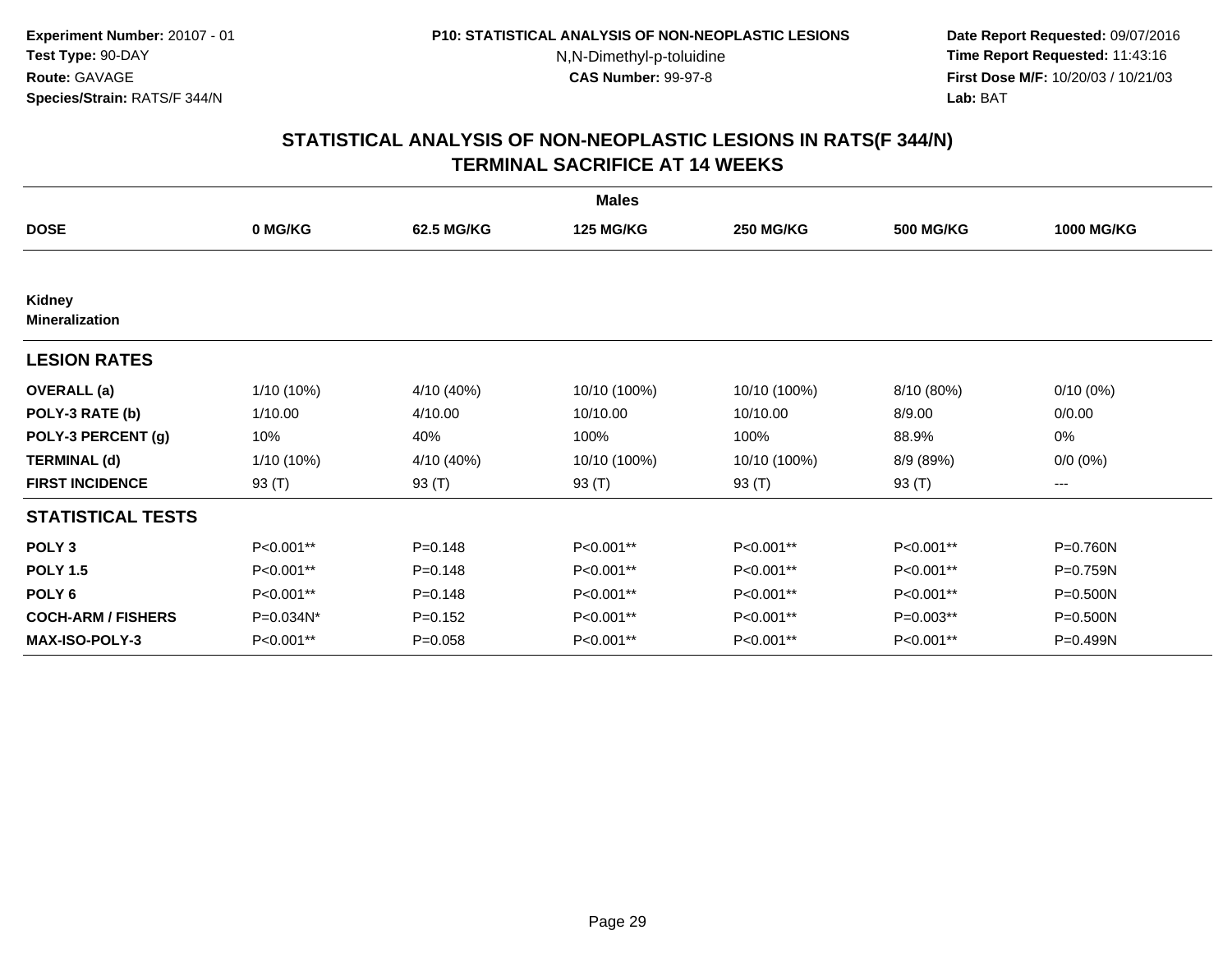**Date Report Requested:** 09/07/2016 **Time Report Requested:** 11:43:16 **First Dose M/F:** 10/20/03 / 10/21/03<br>**Lab:** BAT **Lab:** BAT

|                           |             |              | <b>Males</b>     |                  |                  |                   |
|---------------------------|-------------|--------------|------------------|------------------|------------------|-------------------|
| <b>DOSE</b>               | 0 MG/KG     | 62.5 MG/KG   | <b>125 MG/KG</b> | <b>250 MG/KG</b> | <b>500 MG/KG</b> | <b>1000 MG/KG</b> |
|                           |             |              |                  |                  |                  |                   |
| Kidney<br>Nephropathy     |             |              |                  |                  |                  |                   |
| <b>LESION RATES</b>       |             |              |                  |                  |                  |                   |
| <b>OVERALL</b> (a)        | 9/10 (90%)  | 10/10 (100%) | 10/10 (100%)     | 10/10 (100%)     | 9/10 (90%)       | 3/10 (30%)        |
| POLY-3 RATE (b)           | 9/10.00     | 10/10.00     | 10/10.00         | 10/10.00         | 9/9.00           | 3/3.00            |
| POLY-3 PERCENT (g)        | 90%         | 100%         | 100%             | 100%             | 100%             | 100%              |
| <b>TERMINAL (d)</b>       | 9/10 (90%)  | 10/10 (100%) | 10/10 (100%)     | 10/10 (100%)     | 9/9 (100%)       | $0/0 (0\%)$       |
| <b>FIRST INCIDENCE</b>    | 93 (T)      | 93 (T)       | 93 (T)           | 93 (T)           | 93 (T)           | 3                 |
| <b>STATISTICAL TESTS</b>  |             |              |                  |                  |                  |                   |
| POLY <sub>3</sub>         | $P = 0.328$ | $P = 0.500$  | $P = 0.500$      | $P = 0.500$      | $P = 0.521$      | $P = 0.681$       |
| <b>POLY 1.5</b>           | $P = 0.351$ | $P = 0.500$  | $P = 0.500$      | $P = 0.500$      | $P=0.523$        | $P=0.699$         |
| POLY <sub>6</sub>         | $P=0.328$   | $P = 0.500$  | $P = 0.500$      | $P = 0.500$      | $P = 0.521$      | $P = 0.681$       |
| <b>COCH-ARM / FISHERS</b> | P<0.001N**  | $P = 0.500$  | $P = 0.500$      | $P = 0.500$      | P=0.763N         | P=0.010N**        |
| <b>MAX-ISO-POLY-3</b>     | $P = 0.301$ | $P = 0.158$  | $P = 0.158$      | $P = 0.158$      | $P = 0.184$      | $P = 0.380$       |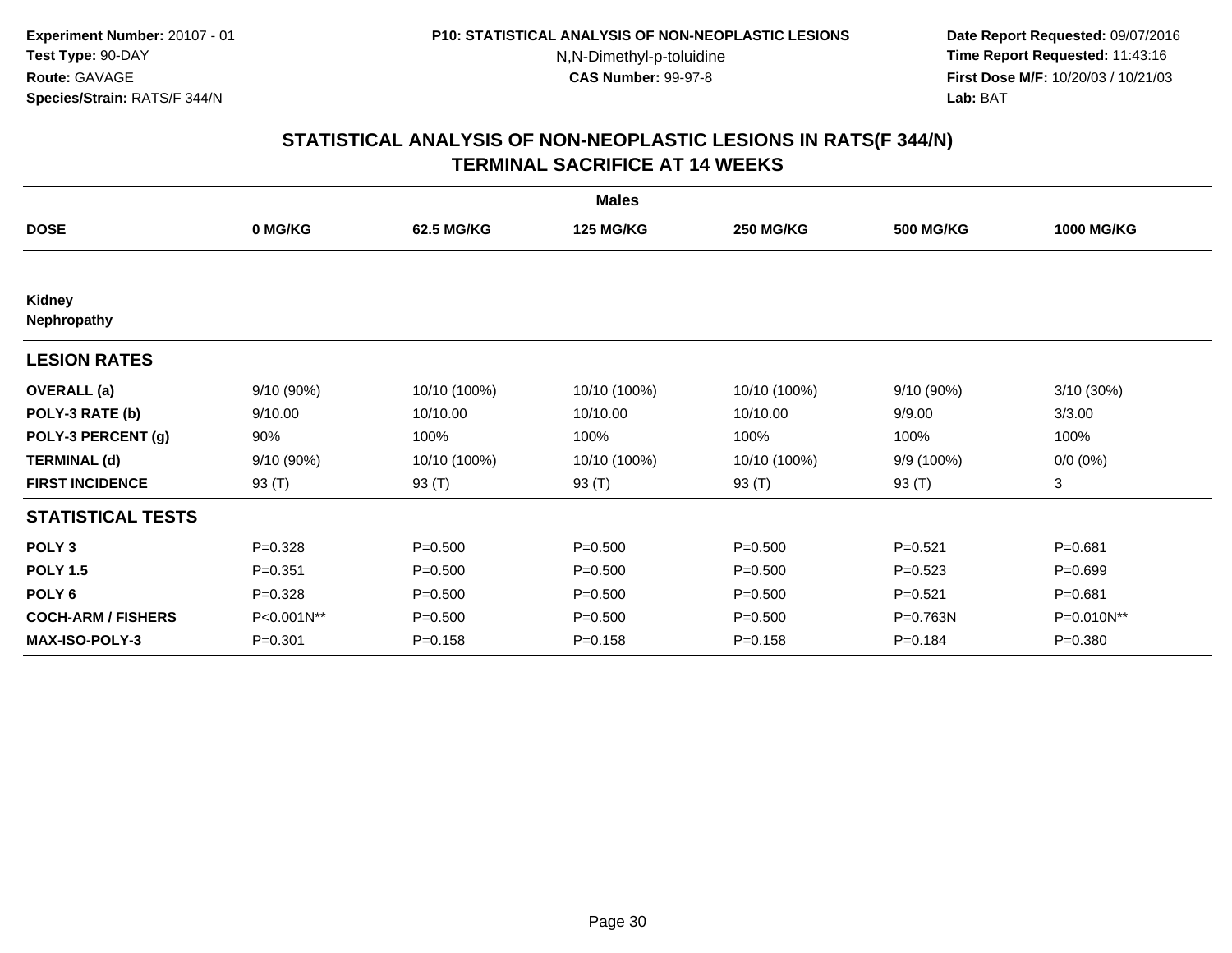**Date Report Requested:** 09/07/2016 **Time Report Requested:** 11:43:16 **First Dose M/F:** 10/20/03 / 10/21/03<br>**Lab:** BAT **Lab:** BAT

|                           |             |              | <b>Males</b>     |                  |                  |                   |
|---------------------------|-------------|--------------|------------------|------------------|------------------|-------------------|
| <b>DOSE</b>               | 0 MG/KG     | 62.5 MG/KG   | <b>125 MG/KG</b> | <b>250 MG/KG</b> | <b>500 MG/KG</b> | <b>1000 MG/KG</b> |
|                           |             |              |                  |                  |                  |                   |
| Kidney<br>Pigmentation    |             |              |                  |                  |                  |                   |
| <b>LESION RATES</b>       |             |              |                  |                  |                  |                   |
| <b>OVERALL</b> (a)        | $0/10(0\%)$ | 10/10 (100%) | 10/10 (100%)     | 10/10 (100%)     | 9/10 (90%)       | $0/10(0\%)$       |
| POLY-3 RATE (b)           | 0/10.00     | 10/10.00     | 10/10.00         | 10/10.00         | 9/9.00           | 0/0.00            |
| POLY-3 PERCENT (g)        | 0%          | 100%         | 100%             | 100%             | 100%             | 0%                |
| <b>TERMINAL (d)</b>       | $0/10(0\%)$ | 10/10 (100%) | 10/10 (100%)     | 10/10 (100%)     | 9/9 (100%)       | $0/0 (0\%)$       |
| <b>FIRST INCIDENCE</b>    | ---         | 93 (T)       | 93 (T)           | 93 (T)           | 93 (T)           | ---               |
| <b>STATISTICAL TESTS</b>  |             |              |                  |                  |                  |                   |
| POLY <sub>3</sub>         | P<0.001**   | P<0.001**    | P<0.001**        | P<0.001**        | P<0.001**        | (e)               |
| <b>POLY 1.5</b>           | P<0.001**   | P<0.001**    | P<0.001**        | P<0.001**        | P<0.001**        | (e)               |
| POLY <sub>6</sub>         | P<0.001**   | P<0.001**    | P<0.001**        | P<0.001**        | P<0.001**        | (e)               |
| <b>COCH-ARM / FISHERS</b> | P=0.003N**  | P<0.001**    | P<0.001**        | P<0.001**        | P<0.001**        | (e)               |
| <b>MAX-ISO-POLY-3</b>     | P<0.001**   | (e)          | (e)              | (e)              | P<0.001**        | (e)               |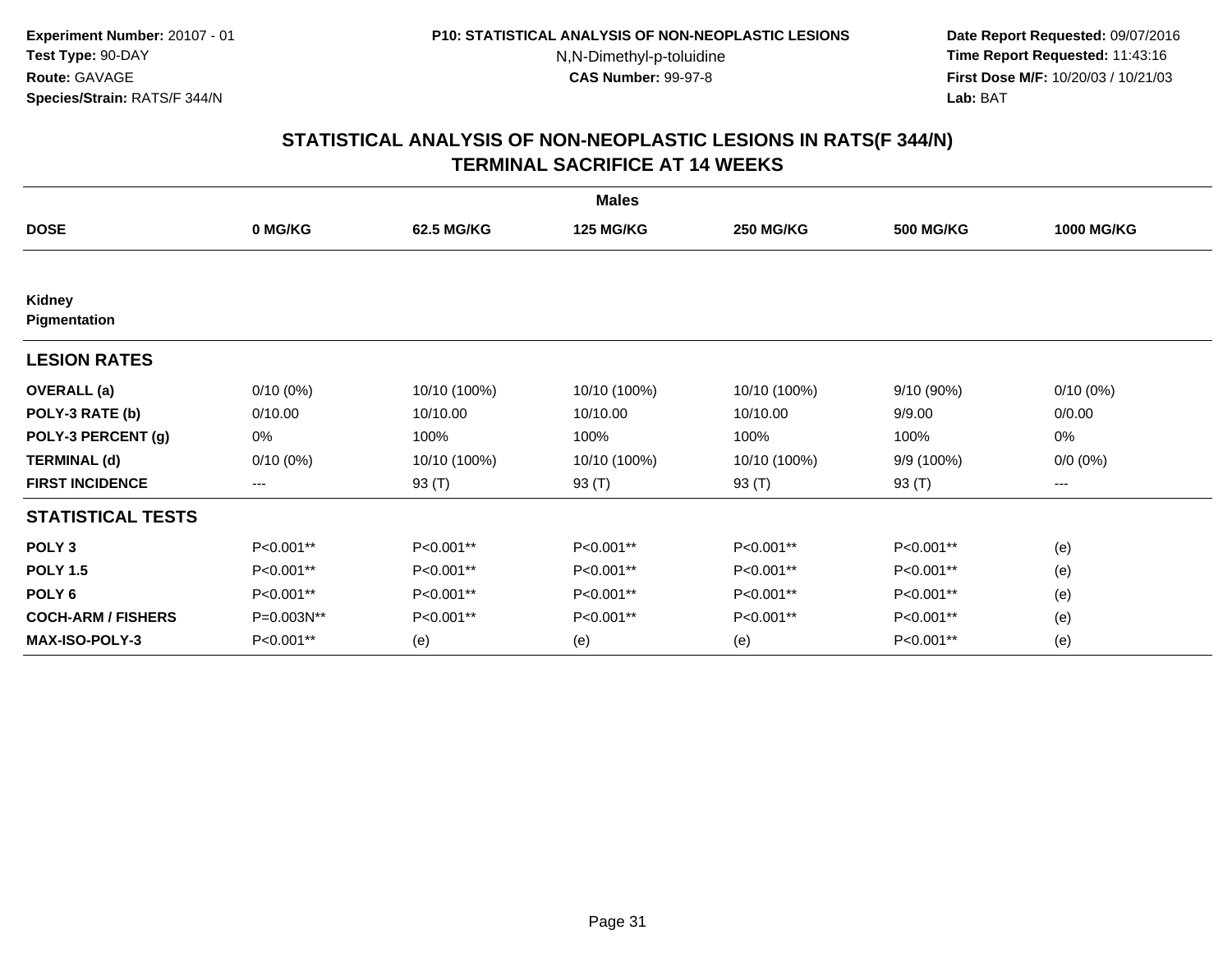**Date Report Requested:** 09/07/2016 **Time Report Requested:** 11:43:16 **First Dose M/F:** 10/20/03 / 10/21/03<br>**Lab:** BAT **Lab:** BAT

|                                    |                   |                   | <b>Males</b>     |                  |                  |                   |
|------------------------------------|-------------------|-------------------|------------------|------------------|------------------|-------------------|
| <b>DOSE</b>                        | 0 MG/KG           | 62.5 MG/KG        | <b>125 MG/KG</b> | <b>250 MG/KG</b> | <b>500 MG/KG</b> | <b>1000 MG/KG</b> |
|                                    |                   |                   |                  |                  |                  |                   |
| Kidney: Papilla<br><b>Necrosis</b> |                   |                   |                  |                  |                  |                   |
| <b>LESION RATES</b>                |                   |                   |                  |                  |                  |                   |
| <b>OVERALL</b> (a)                 | $0/10(0\%)$       | $0/10(0\%)$       | 7/10 (70%)       | 7/10 (70%)       | 9/10 (90%)       | 2/10 (20%)        |
| POLY-3 RATE (b)                    | 0/10.00           | 0/10.00           | 7/10.00          | 7/10.00          | 9/9.00           | 2/2.00            |
| POLY-3 PERCENT (g)                 | 0%                | 0%                | 70%              | 70%              | 100%             | 100%              |
| <b>TERMINAL (d)</b>                | $0/10(0\%)$       | $0/10(0\%)$       | 7/10 (70%)       | 7/10 (70%)       | 9/9 (100%)       | $0/0 (0\%)$       |
| <b>FIRST INCIDENCE</b>             | $\qquad \qquad -$ | $\qquad \qquad -$ | 93 (T)           | 93 (T)           | 93 (T)           | 3                 |
| <b>STATISTICAL TESTS</b>           |                   |                   |                  |                  |                  |                   |
| POLY <sub>3</sub>                  | P<0.001**         | (e)               | P<0.001**        | P<0.001**        | P<0.001**        | P=0.040*          |
| <b>POLY 1.5</b>                    | P<0.001**         | (e)               | P<0.001**        | P<0.001**        | P<0.001**        | $P=0.041*$        |
| POLY <sub>6</sub>                  | P<0.001**         | (e)               | P<0.001**        | P<0.001**        | P<0.001**        | $P=0.040*$        |
| <b>COCH-ARM / FISHERS</b>          | $P=0.270$         | (e)               | P=0.002**        | P=0.002**        | P<0.001**        | $P=0.237$         |
| <b>MAX-ISO-POLY-3</b>              | P<0.001**         | (e)               | P<0.001**        | P<0.001**        | P<0.001**        | P=0.036*          |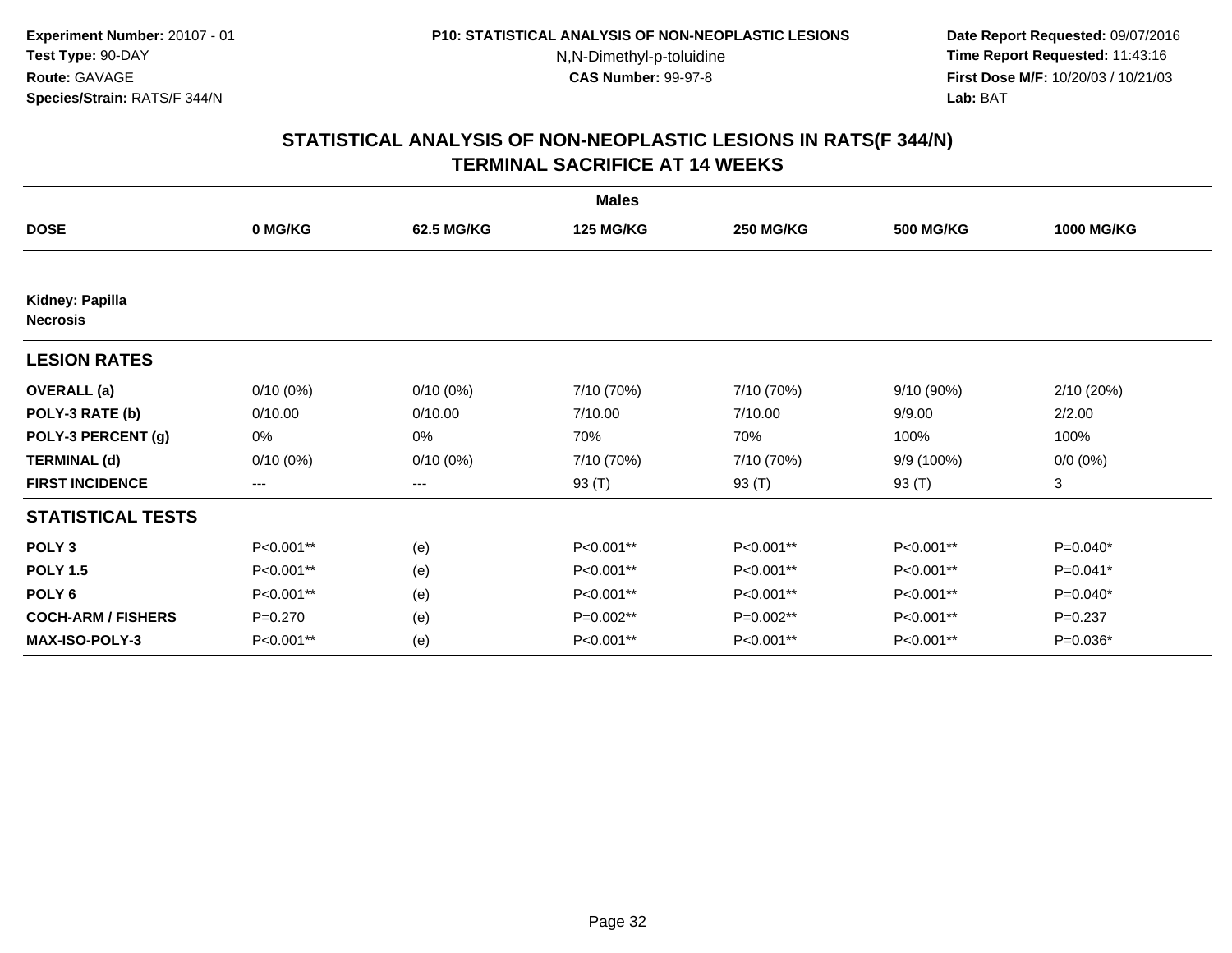**Date Report Requested:** 09/07/2016 **Time Report Requested:** 11:43:16 **First Dose M/F:** 10/20/03 / 10/21/03<br>**Lab:** BAT **Lab:** BAT

|                                                  |                   |             | <b>Males</b>     |                  |                  |                   |
|--------------------------------------------------|-------------------|-------------|------------------|------------------|------------------|-------------------|
| <b>DOSE</b>                                      | 0 MG/KG           | 62.5 MG/KG  | <b>125 MG/KG</b> | <b>250 MG/KG</b> | <b>500 MG/KG</b> | <b>1000 MG/KG</b> |
|                                                  |                   |             |                  |                  |                  |                   |
| <b>Kidney: Renal Tubule</b><br><b>Dilatation</b> |                   |             |                  |                  |                  |                   |
| <b>LESION RATES</b>                              |                   |             |                  |                  |                  |                   |
| <b>OVERALL</b> (a)                               | $0/10(0\%)$       | $0/10(0\%)$ | 2/10(20%)        | 1/10 (10%)       | 3/10(30%)        | 3/10 (30%)        |
| POLY-3 RATE (b)                                  | 0/10.00           | 0/10.00     | 2/10.00          | 1/10.00          | 3/9.00           | 3/3.00            |
| POLY-3 PERCENT (g)                               | 0%                | 0%          | 20%              | 10%              | 33.3%            | 100%              |
| <b>TERMINAL (d)</b>                              | $0/10(0\%)$       | $0/10(0\%)$ | 2/10 (20%)       | 1/10 (10%)       | 3/9(33%)         | $0/0 (0\%)$       |
| <b>FIRST INCIDENCE</b>                           | $\qquad \qquad -$ | $---$       | 93 (T)           | 93 (T)           | 93 (T)           | 3                 |
| <b>STATISTICAL TESTS</b>                         |                   |             |                  |                  |                  |                   |
| POLY <sub>3</sub>                                | P<0.001**         | (e)         | $P=0.227$        | $P = 0.500$      | $P = 0.076$      | $P=0.003**$       |
| <b>POLY 1.5</b>                                  | P<0.001**         | (e)         | $P=0.227$        | $P = 0.500$      | $P = 0.076$      | P=0.004**         |
| POLY <sub>6</sub>                                | P<0.001**         | (e)         | $P=0.227$        | $P = 0.500$      | $P = 0.076$      | P=0.003**         |
| <b>COCH-ARM / FISHERS</b>                        | P=0.026*          | (e)         | $P = 0.237$      | $P = 0.500$      | $P = 0.105$      | $P = 0.105$       |
| MAX-ISO-POLY-3                                   | P<0.001**         | (e)         | $P = 0.066$      | $P = 0.158$      | $P=0.023*$       | P=0.005**         |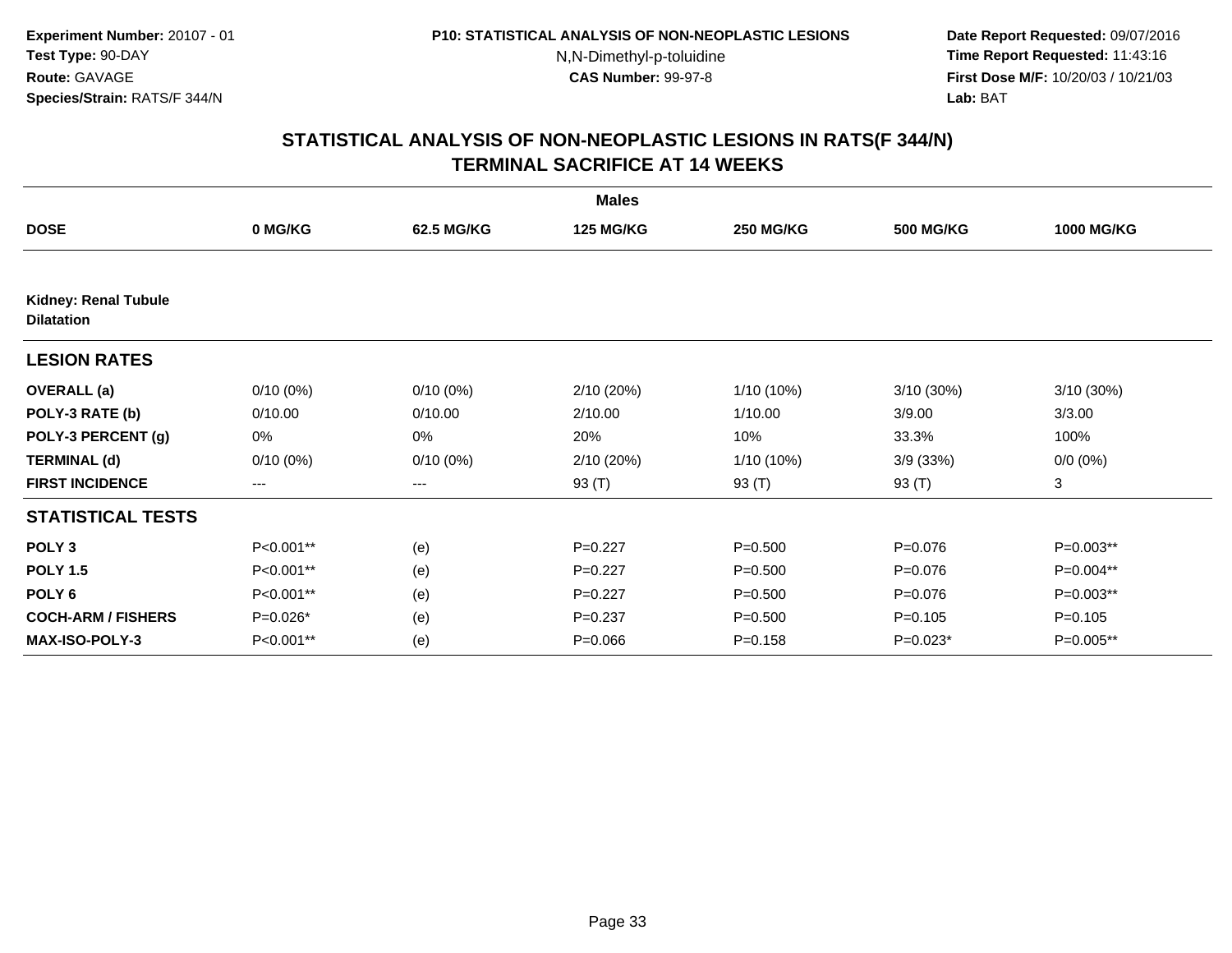**Date Report Requested:** 09/07/2016 **Time Report Requested:** 11:43:16 **First Dose M/F:** 10/20/03 / 10/21/03<br>**Lab:** BAT **Lab:** BAT

|                           |             |             | <b>Males</b>     |                  |                  |                   |
|---------------------------|-------------|-------------|------------------|------------------|------------------|-------------------|
| <b>DOSE</b>               | 0 MG/KG     | 62.5 MG/KG  | <b>125 MG/KG</b> | <b>250 MG/KG</b> | <b>500 MG/KG</b> | <b>1000 MG/KG</b> |
|                           |             |             |                  |                  |                  |                   |
| Liver<br>Angiectasis      |             |             |                  |                  |                  |                   |
| <b>LESION RATES</b>       |             |             |                  |                  |                  |                   |
| <b>OVERALL</b> (a)        | $0/10(0\%)$ | $0/10(0\%)$ | $0/10(0\%)$      | $0/10(0\%)$      | $0/10(0\%)$      | $0/10(0\%)$       |
| POLY-3 RATE (b)           | 0/10.00     | 0/10.00     | 0/10.00          | 0/10.00          | 0/9.00           | 0/0.00            |
| POLY-3 PERCENT (g)        | 0%          | 0%          | 0%               | 0%               | 0%               | $0\%$             |
| <b>TERMINAL (d)</b>       | $0/10(0\%)$ | $0/10(0\%)$ | $0/10(0\%)$      | $0/10(0\%)$      | $0/9(0\%)$       | $0/0 (0\%)$       |
| <b>FIRST INCIDENCE</b>    | $--$        | $--$        | $---$            | ---              | ---              | $---$             |
| <b>STATISTICAL TESTS</b>  |             |             |                  |                  |                  |                   |
| POLY <sub>3</sub>         | (n)         | (n)         | (n)              | (n)              | (n)              | (n)               |
| <b>POLY 1.5</b>           | (n)         | (n)         | (n)              | (n)              | (n)              | (n)               |
| POLY <sub>6</sub>         | (n)         | (n)         | (n)              | (n)              | (n)              | (n)               |
| <b>COCH-ARM / FISHERS</b> | (n)         | (n)         | (n)              | (n)              | (n)              | (n)               |
| <b>MAX-ISO-POLY-3</b>     | (n)         | (n)         | (n)              | (n)              | (n)              | (n)               |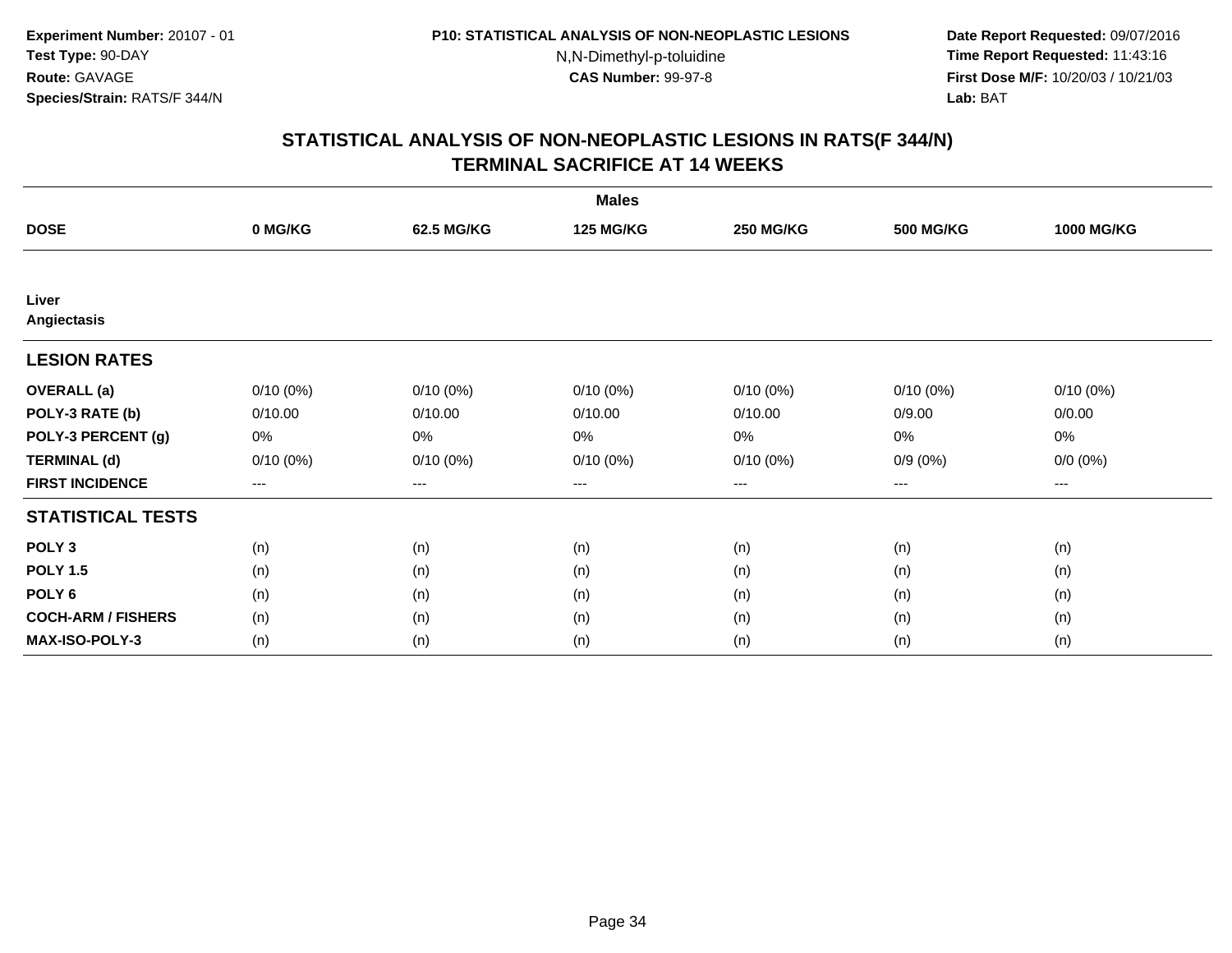**Date Report Requested:** 09/07/2016 **Time Report Requested:** 11:43:16 **First Dose M/F:** 10/20/03 / 10/21/03<br>**Lab:** BAT **Lab:** BAT

|                                  |                   |             | <b>Males</b>     |                  |                  |                   |
|----------------------------------|-------------------|-------------|------------------|------------------|------------------|-------------------|
| <b>DOSE</b>                      | 0 MG/KG           | 62.5 MG/KG  | <b>125 MG/KG</b> | <b>250 MG/KG</b> | <b>500 MG/KG</b> | <b>1000 MG/KG</b> |
|                                  |                   |             |                  |                  |                  |                   |
| Liver<br><b>Basophilic Focus</b> |                   |             |                  |                  |                  |                   |
| <b>LESION RATES</b>              |                   |             |                  |                  |                  |                   |
| <b>OVERALL</b> (a)               | $0/10(0\%)$       | $0/10(0\%)$ | $0/10(0\%)$      | $0/10(0\%)$      | 2/10(20%)        | 0/10(0%)          |
| POLY-3 RATE (b)                  | 0/10.00           | 0/10.00     | 0/10.00          | 0/10.00          | 2/9.00           | 0/0.00            |
| POLY-3 PERCENT (g)               | 0%                | $0\%$       | 0%               | 0%               | 22.2%            | $0\%$             |
| <b>TERMINAL (d)</b>              | $0/10(0\%)$       | $0/10(0\%)$ | $0/10(0\%)$      | $0/10(0\%)$      | 2/9(22%)         | $0/0 (0\%)$       |
| <b>FIRST INCIDENCE</b>           | $\qquad \qquad -$ | ---         | ---              | $---$            | 93 (T)           | ---               |
| <b>STATISTICAL TESTS</b>         |                   |             |                  |                  |                  |                   |
| POLY <sub>3</sub>                | P=0.009**         | (e)         | (e)              | (e)              | $P = 0.202$      | (e)               |
| <b>POLY 1.5</b>                  | P=0.009**         | (e)         | (e)              | (e)              | $P=0.202$        | (e)               |
| POLY <sub>6</sub>                | P=0.009**         | (e)         | (e)              | (e)              | $P = 0.202$      | (e)               |
| <b>COCH-ARM / FISHERS</b>        | $P=0.414$         | (e)         | (e)              | (e)              | $P = 0.237$      | (e)               |
| <b>MAX-ISO-POLY-3</b>            | P=0.009**         | (e)         | (e)              | (e)              | $P = 0.064$      | (e)               |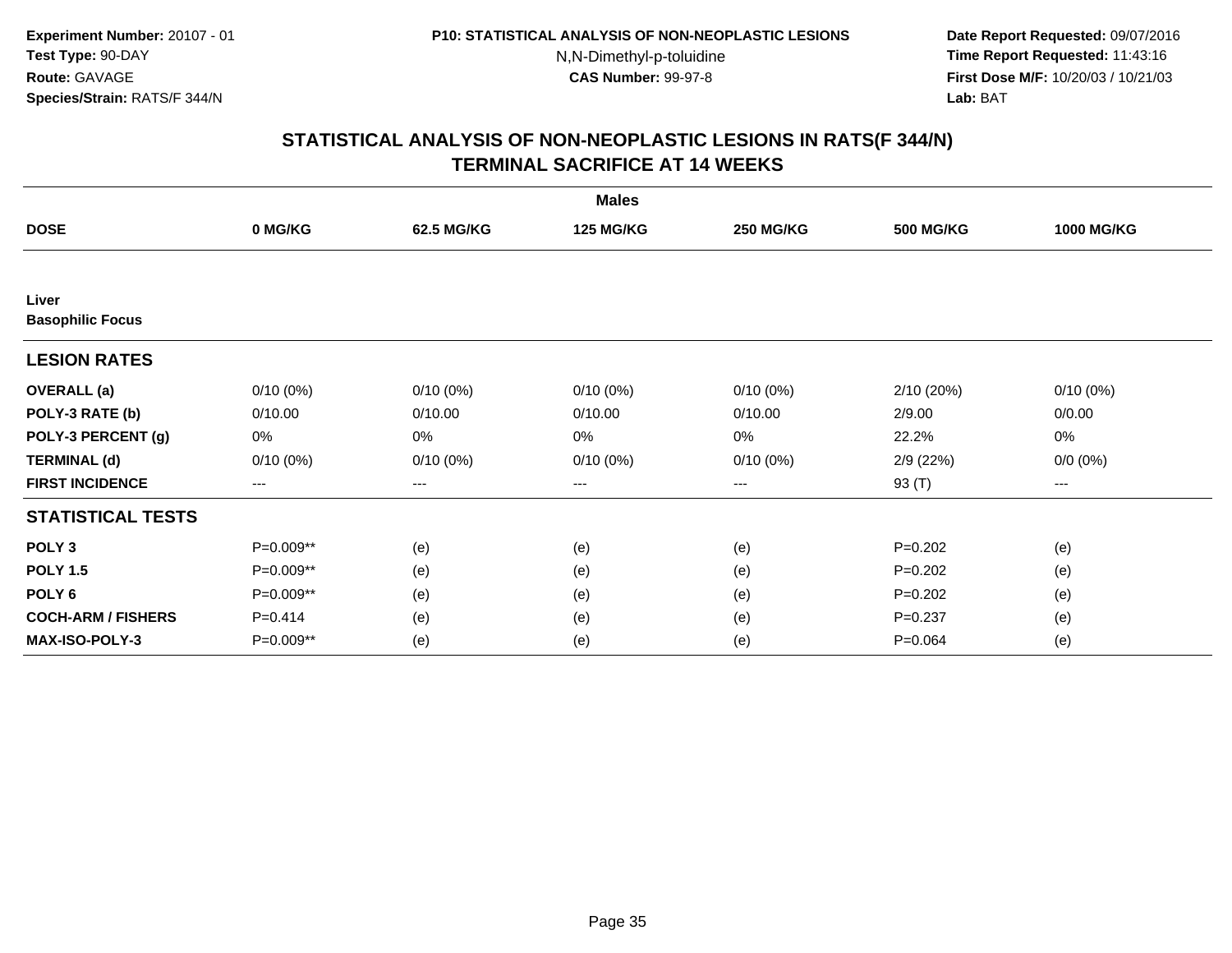**Date Report Requested:** 09/07/2016 **Time Report Requested:** 11:43:16 **First Dose M/F:** 10/20/03 / 10/21/03<br>**Lab:** BAT **Lab:** BAT

|                           |             |             | <b>Males</b>     |                  |                  |                   |
|---------------------------|-------------|-------------|------------------|------------------|------------------|-------------------|
| <b>DOSE</b>               | 0 MG/KG     | 62.5 MG/KG  | <b>125 MG/KG</b> | <b>250 MG/KG</b> | <b>500 MG/KG</b> | <b>1000 MG/KG</b> |
|                           |             |             |                  |                  |                  |                   |
| Liver                     |             |             |                  |                  |                  |                   |
| <b>Clear Cell Focus</b>   |             |             |                  |                  |                  |                   |
| <b>LESION RATES</b>       |             |             |                  |                  |                  |                   |
| <b>OVERALL</b> (a)        | $0/10(0\%)$ | $0/10(0\%)$ | $0/10(0\%)$      | $0/10(0\%)$      | $0/10(0\%)$      | $0/10(0\%)$       |
| POLY-3 RATE (b)           | 0/10.00     | 0/10.00     | 0/10.00          | 0/10.00          | 0/9.00           | 0/0.00            |
| POLY-3 PERCENT (g)        | 0%          | 0%          | 0%               | 0%               | 0%               | 0%                |
| <b>TERMINAL (d)</b>       | $0/10(0\%)$ | $0/10(0\%)$ | $0/10(0\%)$      | $0/10(0\%)$      | $0/9(0\%)$       | $0/0 (0\%)$       |
| <b>FIRST INCIDENCE</b>    | ---         | $---$       | ---              | ---              | $---$            | $---$             |
| <b>STATISTICAL TESTS</b>  |             |             |                  |                  |                  |                   |
| POLY <sub>3</sub>         | (n)         | (n)         | (n)              | (n)              | (n)              | (n)               |
| <b>POLY 1.5</b>           | (n)         | (n)         | (n)              | (n)              | (n)              | (n)               |
| POLY <sub>6</sub>         | (n)         | (n)         | (n)              | (n)              | (n)              | (n)               |
| <b>COCH-ARM / FISHERS</b> | (n)         | (n)         | (n)              | (n)              | (n)              | (n)               |
| <b>MAX-ISO-POLY-3</b>     | (n)         | (n)         | (n)              | (n)              | (n)              | (n)               |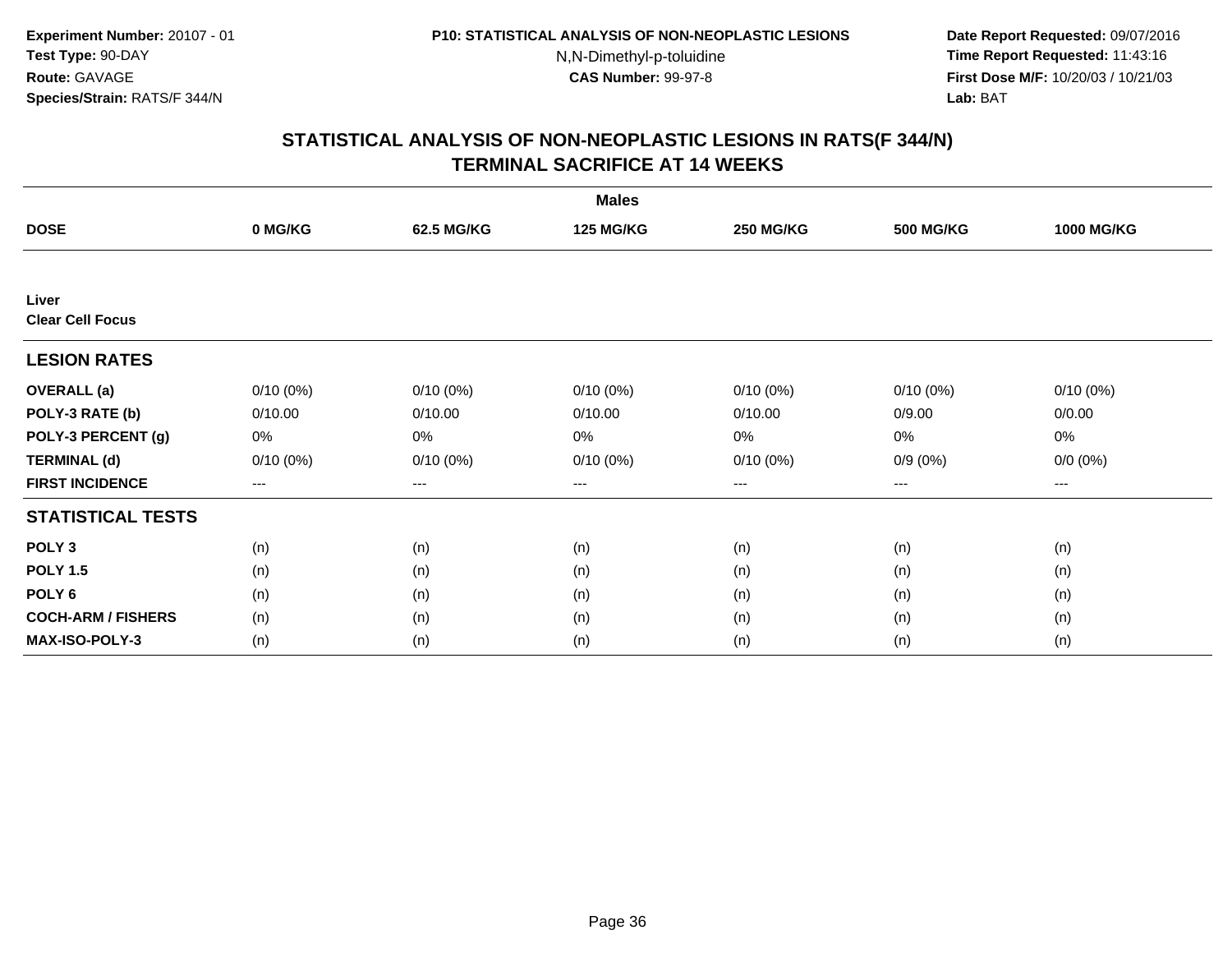**Date Report Requested:** 09/07/2016 **Time Report Requested:** 11:43:16 **First Dose M/F:** 10/20/03 / 10/21/03<br>**Lab:** BAT **Lab:** BAT

|                                    |              |              | <b>Males</b>     |                  |                  |                   |
|------------------------------------|--------------|--------------|------------------|------------------|------------------|-------------------|
| <b>DOSE</b>                        | 0 MG/KG      | 62.5 MG/KG   | <b>125 MG/KG</b> | <b>250 MG/KG</b> | <b>500 MG/KG</b> | <b>1000 MG/KG</b> |
|                                    |              |              |                  |                  |                  |                   |
| Liver<br><b>Fatty Change Focal</b> |              |              |                  |                  |                  |                   |
| <b>LESION RATES</b>                |              |              |                  |                  |                  |                   |
| <b>OVERALL</b> (a)                 | 1/10 (10%)   | $0/10(0\%)$  | $0/10(0\%)$      | $0/10(0\%)$      | $0/10(0\%)$      | $0/10(0\%)$       |
| POLY-3 RATE (b)                    | 1/10.00      | 0/10.00      | 0/10.00          | 0/10.00          | 0/9.00           | 0/0.00            |
| POLY-3 PERCENT (g)                 | 10%          | 0%           | 0%               | 0%               | 0%               | 0%                |
| <b>TERMINAL (d)</b>                | $1/10(10\%)$ | $0/10(0\%)$  | $0/10(0\%)$      | $0/10(0\%)$      | $0/9(0\%)$       | $0/0 (0\%)$       |
| <b>FIRST INCIDENCE</b>             | 93 (T)       | $---$        | ---              | ---              | $---$            | ---               |
| <b>STATISTICAL TESTS</b>           |              |              |                  |                  |                  |                   |
| POLY <sub>3</sub>                  | $P = 0.330N$ | P=0.500N     | $P = 0.500N$     | $P = 0.500N$     | $P = 0.521N$     | P=0.760N          |
| <b>POLY 1.5</b>                    | $P = 0.330N$ | P=0.500N     | $P = 0.500N$     | $P = 0.500N$     | $P = 0.521N$     | P=0.759N          |
| POLY <sub>6</sub>                  | $P = 0.330N$ | $P = 0.500N$ | $P = 0.500N$     | $P = 0.500N$     | $P = 0.521N$     | $P = 0.500N$      |
| <b>COCH-ARM / FISHERS</b>          | P=0.415N     | P=0.500N     | P=0.500N         | $P = 0.500N$     | $P = 0.500N$     | P=0.500N          |
| <b>MAX-ISO-POLY-3</b>              | P=0.328N     | P=0.158N     | P=0.158N         | P=0.158N         | P=0.184N         | P=0.499N          |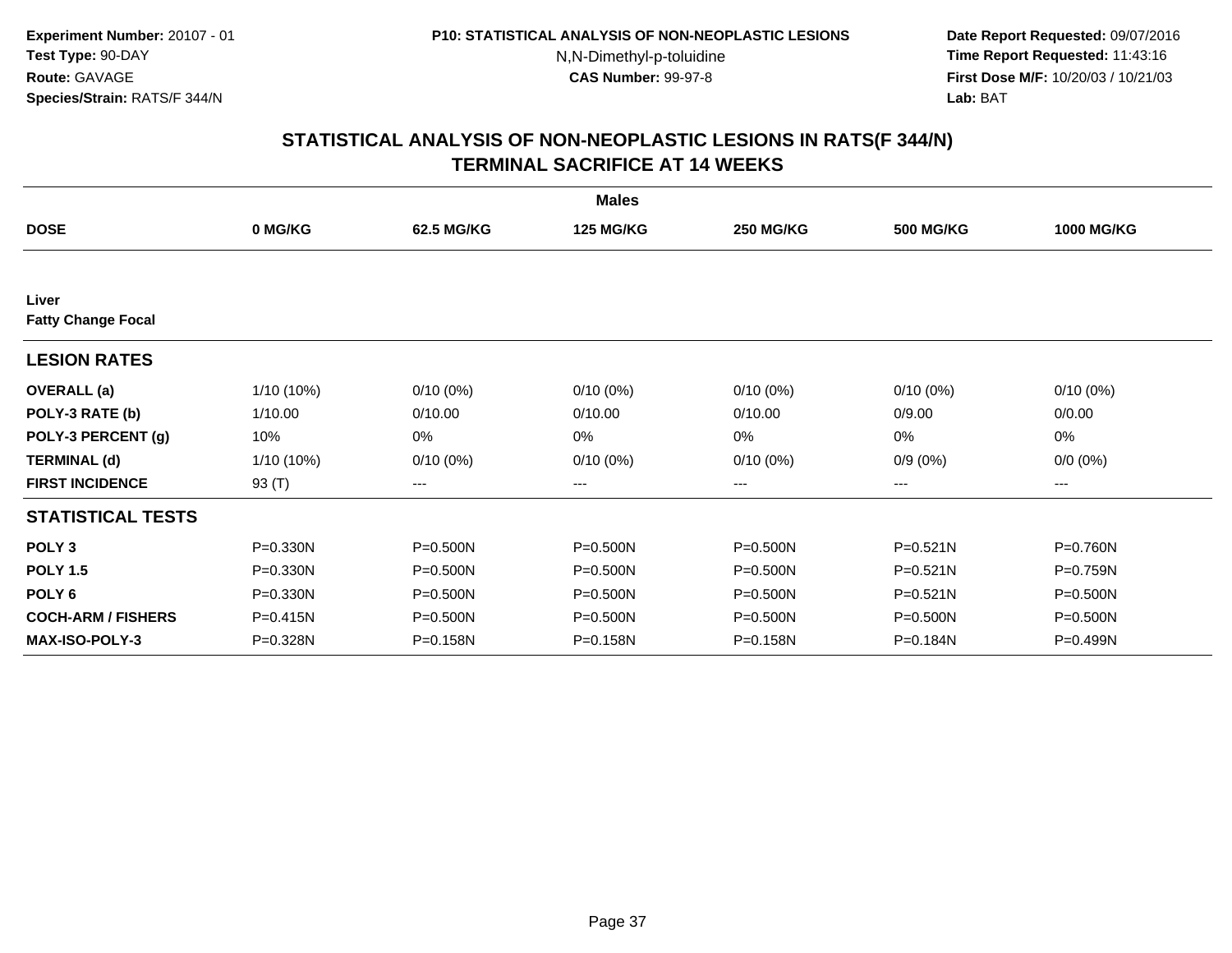**Date Report Requested:** 09/07/2016 **Time Report Requested:** 11:43:16 **First Dose M/F:** 10/20/03 / 10/21/03<br>**Lab:** BAT **Lab:** BAT

|                                                  | <b>Males</b> |             |                  |                  |                  |                   |  |  |  |
|--------------------------------------------------|--------------|-------------|------------------|------------------|------------------|-------------------|--|--|--|
| <b>DOSE</b>                                      | 0 MG/KG      | 62.5 MG/KG  | <b>125 MG/KG</b> | <b>250 MG/KG</b> | <b>500 MG/KG</b> | <b>1000 MG/KG</b> |  |  |  |
|                                                  |              |             |                  |                  |                  |                   |  |  |  |
| Liver<br><b>Hematopoietic Cell Proliferation</b> |              |             |                  |                  |                  |                   |  |  |  |
| <b>LESION RATES</b>                              |              |             |                  |                  |                  |                   |  |  |  |
| <b>OVERALL</b> (a)                               | 4/10 (40%)   | 8/10 (80%)  | 10/10 (100%)     | 8/10 (80%)       | 7/10 (70%)       | $0/10(0\%)$       |  |  |  |
| POLY-3 RATE (b)                                  | 4/10.00      | 8/10.00     | 10/10.00         | 8/10.00          | 7/9.00           | 0/0.00            |  |  |  |
| POLY-3 PERCENT (g)                               | 40%          | 80%         | 100%             | 80%              | 77.8%            | 0%                |  |  |  |
| <b>TERMINAL (d)</b>                              | 4/10 (40%)   | 8/10 (80%)  | 10/10 (100%)     | 8/10 (80%)       | 7/9 (78%)        | $0/0 (0\%)$       |  |  |  |
| <b>FIRST INCIDENCE</b>                           | 93 (T)       | 93 (T)      | 93 (T)           | 93 (T)           | 93 (T)           | ---               |  |  |  |
| <b>STATISTICAL TESTS</b>                         |              |             |                  |                  |                  |                   |  |  |  |
| POLY <sub>3</sub>                                | $P = 0.155$  | $P=0.077$   | P<0.001**        | $P=0.077$        | $P = 0.111$      | P=0.667N          |  |  |  |
| <b>POLY 1.5</b>                                  | $P = 0.156$  | $P = 0.077$ | P<0.001**        | $P=0.077$        | $P = 0.111$      | P=0.661N          |  |  |  |
| POLY <sub>6</sub>                                | $P = 0.155$  | $P = 0.077$ | P<0.001**        | $P = 0.077$      | $P = 0.111$      | P=0.043N*         |  |  |  |
| <b>COCH-ARM / FISHERS</b>                        | P<0.001N**   | $P = 0.085$ | P=0.005**        | $P = 0.085$      | $P = 0.185$      | P=0.043N*         |  |  |  |
| <b>MAX-ISO-POLY-3</b>                            | $P = 0.154N$ | $P=0.029*$  | P<0.001**        | $P=0.029*$       | $P = 0.053$      | $P = 0.499N$      |  |  |  |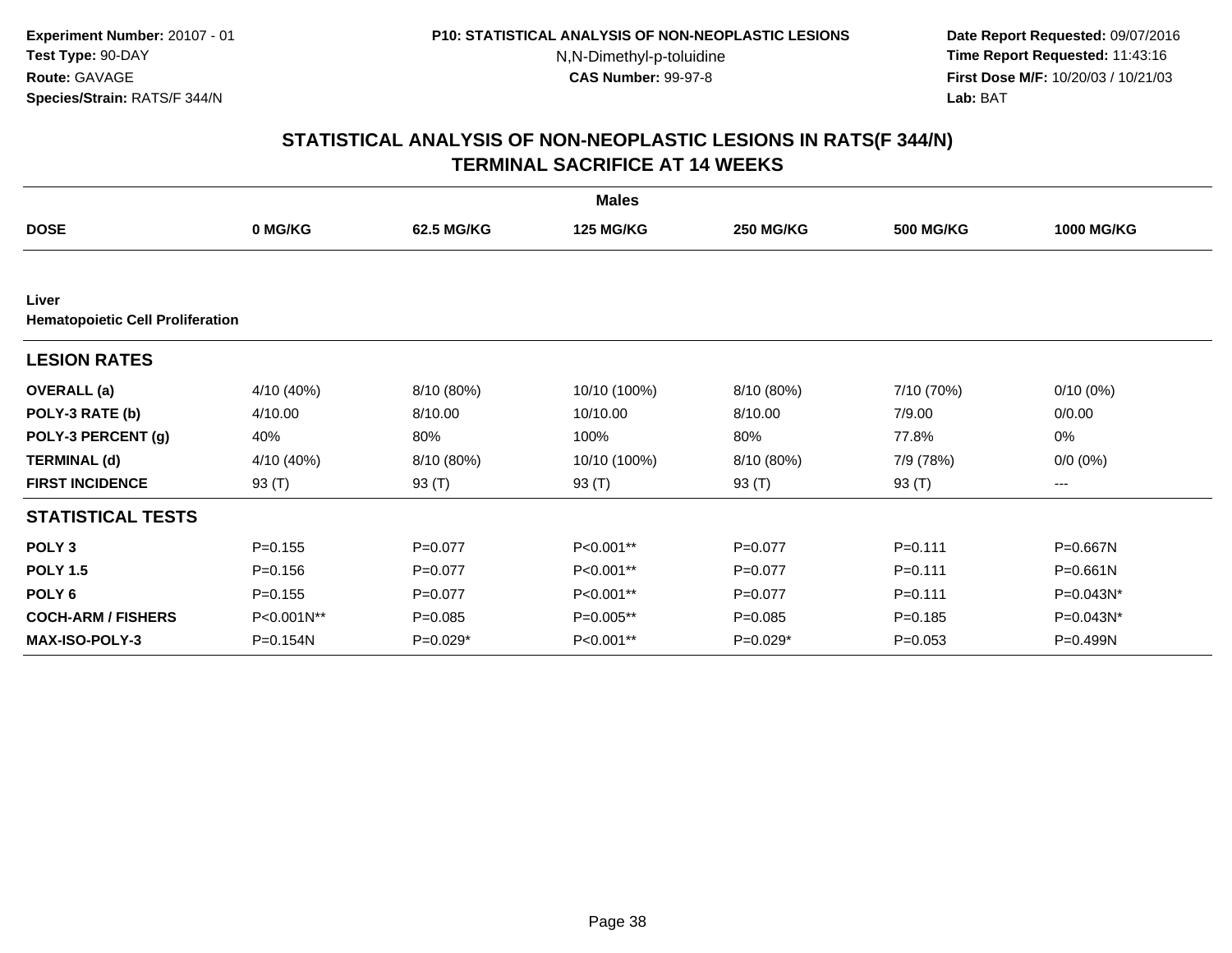**Date Report Requested:** 09/07/2016 **Time Report Requested:** 11:43:16 **First Dose M/F:** 10/20/03 / 10/21/03<br>**Lab:** BAT **Lab:** BAT

|                                     | <b>Males</b>           |             |                  |                  |                  |                   |  |  |  |
|-------------------------------------|------------------------|-------------|------------------|------------------|------------------|-------------------|--|--|--|
| <b>DOSE</b>                         | 0 MG/KG                | 62.5 MG/KG  | <b>125 MG/KG</b> | <b>250 MG/KG</b> | <b>500 MG/KG</b> | <b>1000 MG/KG</b> |  |  |  |
|                                     |                        |             |                  |                  |                  |                   |  |  |  |
| Liver<br>Hepatodiaphragmatic Nodule |                        |             |                  |                  |                  |                   |  |  |  |
| <b>LESION RATES</b>                 |                        |             |                  |                  |                  |                   |  |  |  |
| <b>OVERALL</b> (a)                  | $0/10(0\%)$            | $0/10(0\%)$ | 1/10 (10%)       | $1/10(10\%)$     | 1/10 (10%)       | $0/10(0\%)$       |  |  |  |
| POLY-3 RATE (b)                     | 0/10.00                | 0/10.00     | 1/10.00          | 1/10.00          | 1/9.00           | 0/0.00            |  |  |  |
| POLY-3 PERCENT (g)                  | 0%                     | 0%          | 10%              | 10%              | 11.1%            | 0%                |  |  |  |
| <b>TERMINAL (d)</b>                 | $0/10(0\%)$            | $0/10(0\%)$ | 1/10 (10%)       | $1/10(10\%)$     | 1/9 (11%)        | $0/0 (0\%)$       |  |  |  |
| <b>FIRST INCIDENCE</b>              | $\qquad \qquad \cdots$ | ---         | 93 (T)           | 93 (T)           | 93 (T)           | ---               |  |  |  |
| <b>STATISTICAL TESTS</b>            |                        |             |                  |                  |                  |                   |  |  |  |
| POLY <sub>3</sub>                   | $P = 0.213$            | (e)         | $P = 0.500$      | $P = 0.500$      | $P=0.479$        | (e)               |  |  |  |
| <b>POLY 1.5</b>                     | $P = 0.213$            | (e)         | $P = 0.500$      | $P = 0.500$      | $P=0.479$        | (e)               |  |  |  |
| POLY <sub>6</sub>                   | $P = 0.213$            | (e)         | $P = 0.500$      | $P = 0.500$      | $P=0.479$        | (e)               |  |  |  |
| <b>COCH-ARM / FISHERS</b>           | P=0.606N               | (e)         | $P = 0.500$      | $P = 0.500$      | $P = 0.500$      | (e)               |  |  |  |
| MAX-ISO-POLY-3                      | $P = 0.212$            | (e)         | $P = 0.158$      | $P = 0.158$      | $P = 0.157$      | (e)               |  |  |  |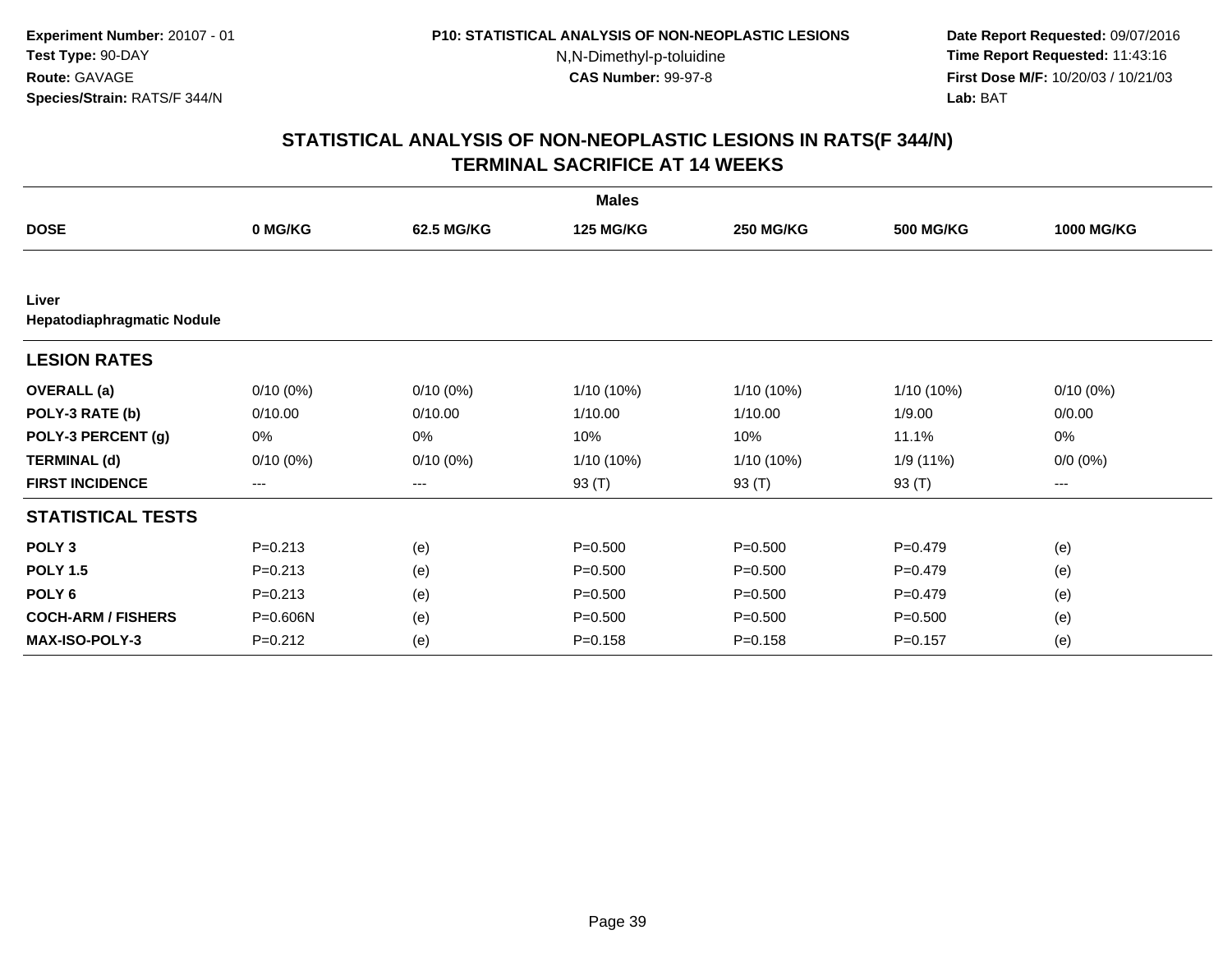**Date Report Requested:** 09/07/2016 **Time Report Requested:** 11:43:16 **First Dose M/F:** 10/20/03 / 10/21/03<br>**Lab:** BAT **Lab:** BAT

|                                      |             |              | <b>Males</b>     |                  |                  |                   |
|--------------------------------------|-------------|--------------|------------------|------------------|------------------|-------------------|
| <b>DOSE</b>                          | 0 MG/KG     | 62.5 MG/KG   | <b>125 MG/KG</b> | <b>250 MG/KG</b> | <b>500 MG/KG</b> | <b>1000 MG/KG</b> |
|                                      |             |              |                  |                  |                  |                   |
| Liver<br><b>Inflammation Chronic</b> |             |              |                  |                  |                  |                   |
| <b>LESION RATES</b>                  |             |              |                  |                  |                  |                   |
| <b>OVERALL</b> (a)                   | 7/10 (70%)  | 10/10 (100%) | 9/10 (90%)       | 6/10(60%)        | 7/10 (70%)       | 2/10(20%)         |
| POLY-3 RATE (b)                      | 7/10.00     | 10/10.00     | 9/10.00          | 6/10.00          | 7/10.00          | 2/2.00            |
| POLY-3 PERCENT (g)                   | 70%         | 100%         | 90%              | 60%              | 70%              | 100%              |
| <b>TERMINAL (d)</b>                  | 7/10 (70%)  | 10/10 (100%) | 9/10 (90%)       | 6/10(60%)        | 6/9 (67%)        | $0/0 (0\%)$       |
| <b>FIRST INCIDENCE</b>               | 93 (T)      | 93 (T)       | 93 (T)           | 93 (T)           | 3                | 3                 |
| <b>STATISTICAL TESTS</b>             |             |              |                  |                  |                  |                   |
| POLY <sub>3</sub>                    | P=0.234N    | $P = 0.095$  | $P = 0.292$      | $P = 0.500N$     | $P = 0.678$      | $P = 0.500$       |
| <b>POLY 1.5</b>                      | P=0.232N    | $P = 0.095$  | $P=0.292$        | $P = 0.500N$     | $P = 0.678$      | $P = 0.512$       |
| POLY <sub>6</sub>                    | P=0.234N    | $P = 0.095$  | $P=0.292$        | $P = 0.500N$     | $P = 0.678$      | $P = 0.500$       |
| <b>COCH-ARM / FISHERS</b>            | P<0.001N**  | $P = 0.105$  | $P = 0.291$      | P=0.500N         | P=0.686N         | P=0.035N*         |
| <b>MAX-ISO-POLY-3</b>                | $P = 0.234$ | $P=0.025*$   | $P = 0.136$      | P=0.325N         | $P = 1.000$      | $P = 0.348$       |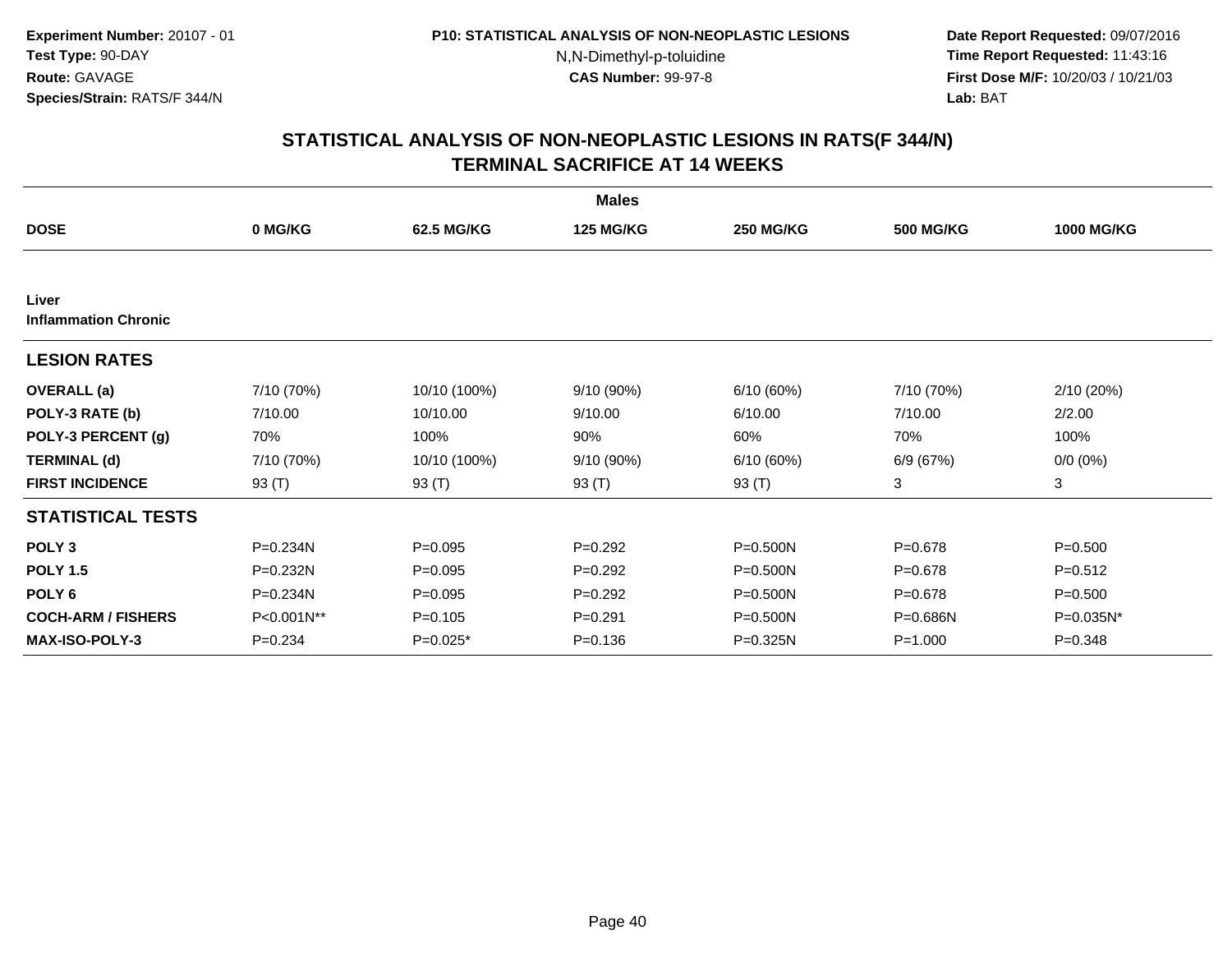**Date Report Requested:** 09/07/2016 **Time Report Requested:** 11:43:16 **First Dose M/F:** 10/20/03 / 10/21/03<br>**Lab:** BAT **Lab:** BAT

|                           |             |            | <b>Males</b>     |                  |                  |                   |
|---------------------------|-------------|------------|------------------|------------------|------------------|-------------------|
| <b>DOSE</b>               | 0 MG/KG     | 62.5 MG/KG | <b>125 MG/KG</b> | <b>250 MG/KG</b> | <b>500 MG/KG</b> | <b>1000 MG/KG</b> |
|                           |             |            |                  |                  |                  |                   |
| Liver<br>Pigmentation     |             |            |                  |                  |                  |                   |
| <b>LESION RATES</b>       |             |            |                  |                  |                  |                   |
| <b>OVERALL</b> (a)        | 0/10(0%)    | 4/10 (40%) | 7/10 (70%)       | 9/10 (90%)       | 9/10 (90%)       | $0/10(0\%)$       |
| POLY-3 RATE (b)           | 0/10.00     | 4/10.00    | 7/10.00          | 9/10.00          | 9/9.00           | 0/0.00            |
| POLY-3 PERCENT (g)        | 0%          | 40%        | 70%              | 90%              | 100%             | $0\%$             |
| <b>TERMINAL (d)</b>       | $0/10(0\%)$ | 4/10 (40%) | 7/10 (70%)       | 9/10 (90%)       | 9/9 (100%)       | $0/0 (0\%)$       |
| <b>FIRST INCIDENCE</b>    | $--$        | 93 (T)     | 93 (T)           | 93 (T)           | 93 (T)           | ---               |
| <b>STATISTICAL TESTS</b>  |             |            |                  |                  |                  |                   |
| POLY <sub>3</sub>         | P<0.001**   | $P=0.033*$ | P<0.001**        | P<0.001**        | P<0.001**        | (e)               |
| <b>POLY 1.5</b>           | P<0.001**   | $P=0.033*$ | P<0.001**        | P<0.001**        | P<0.001**        | (e)               |
| POLY <sub>6</sub>         | P<0.001**   | $P=0.033*$ | P<0.001**        | P<0.001**        | P<0.001**        | (e)               |
| <b>COCH-ARM / FISHERS</b> | P=0.175N    | $P=0.043*$ | P=0.002**        | P<0.001**        | P<0.001**        | (e)               |
| <b>MAX-ISO-POLY-3</b>     | P<0.001**   | P=0.007**  | P<0.001**        | P<0.001**        | P<0.001**        | (e)               |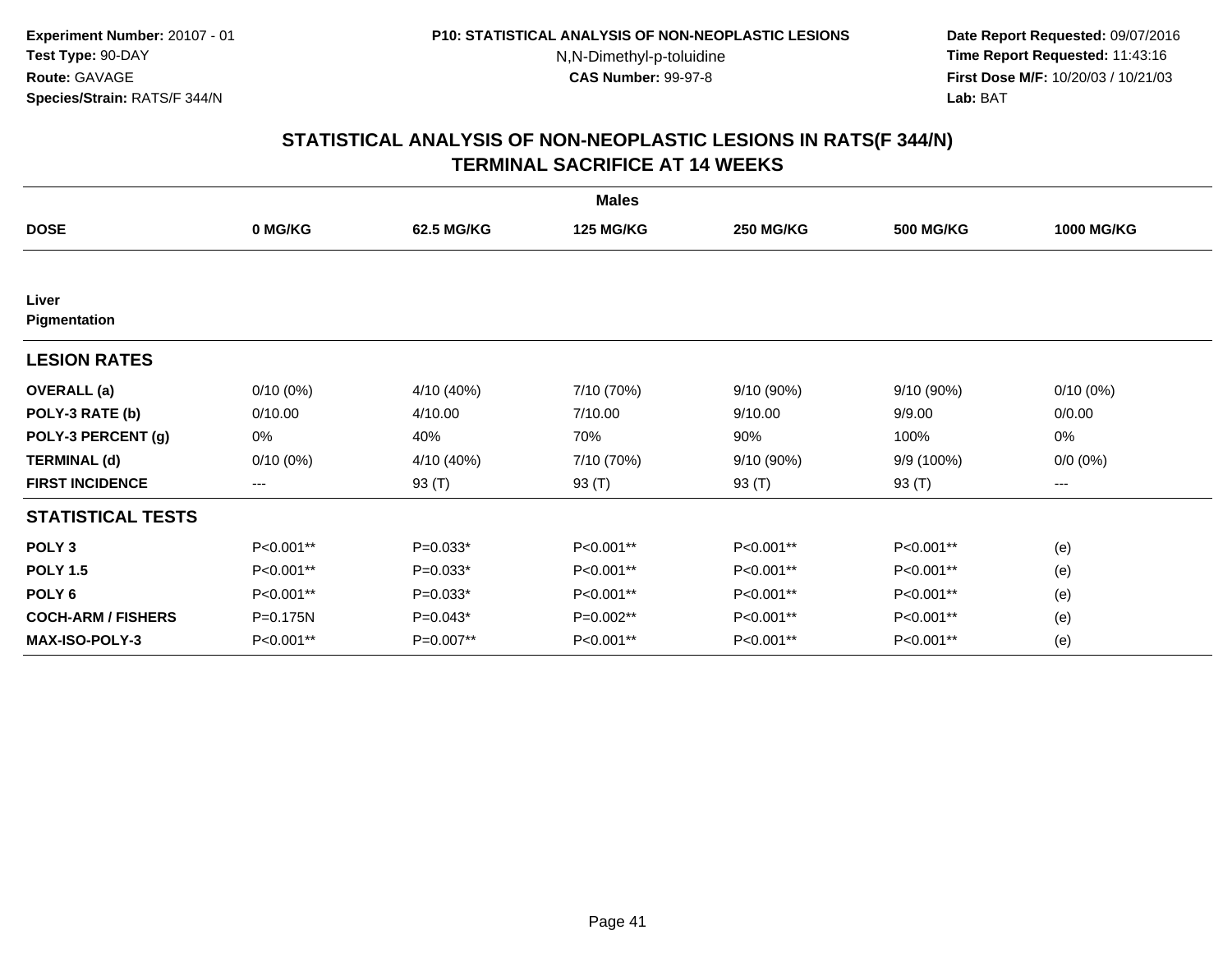**Date Report Requested:** 09/07/2016 **Time Report Requested:** 11:43:16 **First Dose M/F:** 10/20/03 / 10/21/03<br>**Lab:** BAT **Lab:** BAT

|                                        |             |                   | <b>Males</b>     |                  |                  |                   |
|----------------------------------------|-------------|-------------------|------------------|------------------|------------------|-------------------|
| <b>DOSE</b>                            | 0 MG/KG     | 62.5 MG/KG        | <b>125 MG/KG</b> | <b>250 MG/KG</b> | <b>500 MG/KG</b> | <b>1000 MG/KG</b> |
|                                        |             |                   |                  |                  |                  |                   |
| <b>Liver: Bile Duct</b><br>Hyperplasia |             |                   |                  |                  |                  |                   |
| <b>LESION RATES</b>                    |             |                   |                  |                  |                  |                   |
| <b>OVERALL</b> (a)                     | $0/10(0\%)$ | $0/10(0\%)$       | $0/10(0\%)$      | $3/10(30\%)$     | 1/10 (10%)       | $0/10(0\%)$       |
| POLY-3 RATE (b)                        | 0/10.00     | 0/10.00           | 0/10.00          | 3/10.00          | 1/9.00           | 0/0.00            |
| POLY-3 PERCENT (g)                     | 0%          | 0%                | 0%               | 30%              | 11.1%            | 0%                |
| <b>TERMINAL (d)</b>                    | $0/10(0\%)$ | $0/10(0\%)$       | $0/10(0\%)$      | 3/10 (30%)       | 1/9 (11%)        | $0/0 (0\%)$       |
| <b>FIRST INCIDENCE</b>                 | ---         | $\qquad \qquad -$ | ---              | 93 (T)           | 93 (T)           | ---               |
| <b>STATISTICAL TESTS</b>               |             |                   |                  |                  |                  |                   |
| POLY <sub>3</sub>                      | $P = 0.069$ | (e)               | (e)              | $P = 0.095$      | $P = 0.479$      | (e)               |
| <b>POLY 1.5</b>                        | $P=0.069$   | (e)               | (e)              | $P=0.095$        | $P = 0.479$      | (e)               |
| POLY <sub>6</sub>                      | $P=0.069$   | (e)               | (e)              | $P = 0.095$      | $P=0.479$        | (e)               |
| <b>COCH-ARM / FISHERS</b>              | P=0.623N    | (e)               | (e)              | $P = 0.105$      | $P = 0.500$      | (e)               |
| <b>MAX-ISO-POLY-3</b>                  | $P = 0.069$ | (e)               | (e)              | $P=0.025*$       | $P = 0.157$      | (e)               |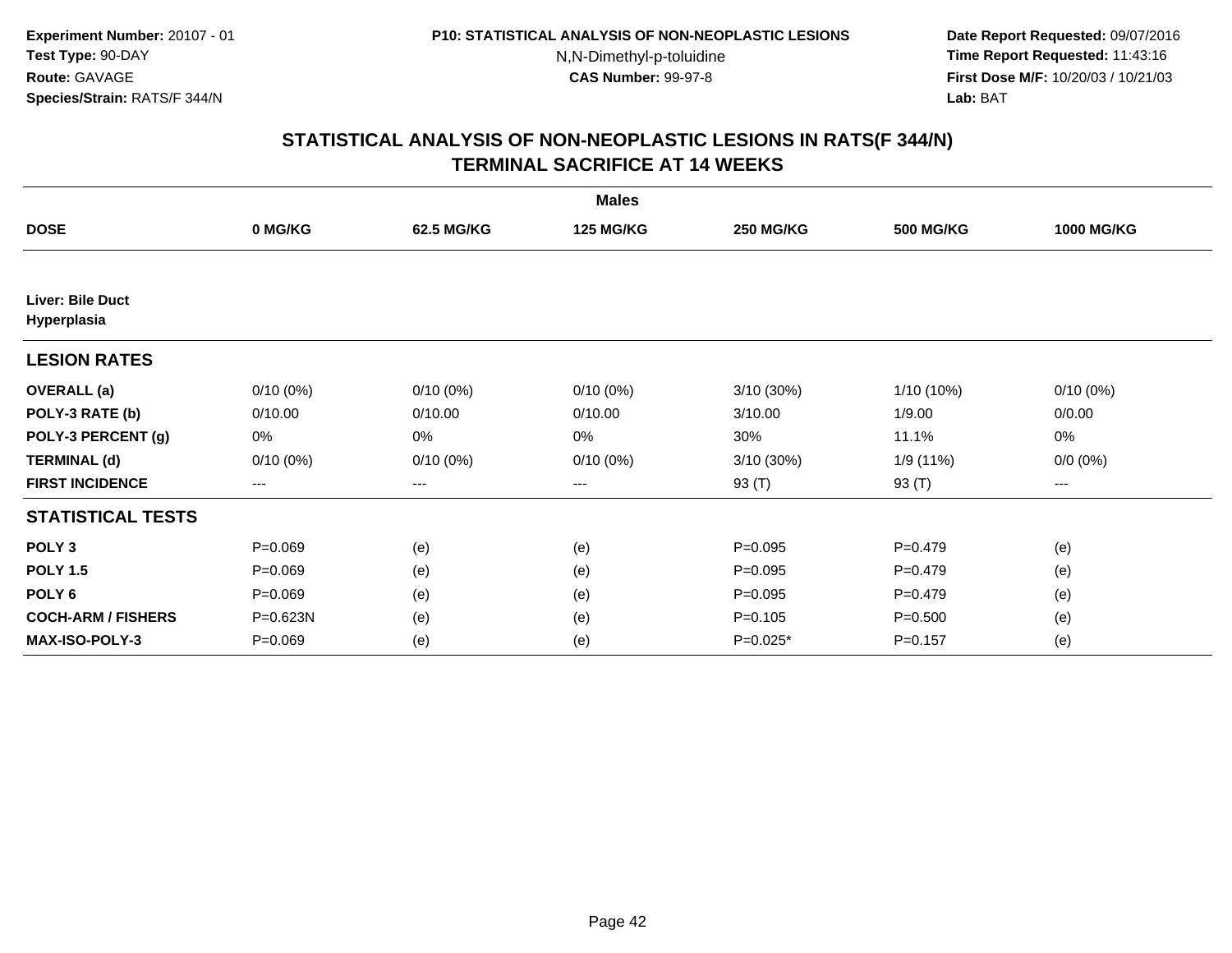**Date Report Requested:** 09/07/2016 **Time Report Requested:** 11:43:16 **First Dose M/F:** 10/20/03 / 10/21/03<br>**Lab:** BAT **Lab:** BAT

|                                             | <b>Males</b>           |                        |                  |                  |                  |                   |  |  |  |
|---------------------------------------------|------------------------|------------------------|------------------|------------------|------------------|-------------------|--|--|--|
| <b>DOSE</b>                                 | 0 MG/KG                | 62.5 MG/KG             | <b>125 MG/KG</b> | <b>250 MG/KG</b> | <b>500 MG/KG</b> | <b>1000 MG/KG</b> |  |  |  |
|                                             |                        |                        |                  |                  |                  |                   |  |  |  |
| Liver: Centrilobular<br><b>Fatty Change</b> |                        |                        |                  |                  |                  |                   |  |  |  |
| <b>LESION RATES</b>                         |                        |                        |                  |                  |                  |                   |  |  |  |
| <b>OVERALL</b> (a)                          | $0/10(0\%)$            | $0/10(0\%)$            | $0/10(0\%)$      | $0/10(0\%)$      | 1/10 (10%)       | 2/10 (20%)        |  |  |  |
| POLY-3 RATE (b)                             | 0/10.00                | 0/10.00                | 0/10.00          | 0/10.00          | 1/10.00          | 2/2.00            |  |  |  |
| POLY-3 PERCENT (g)                          | 0%                     | 0%                     | 0%               | 0%               | 10%              | 100%              |  |  |  |
| <b>TERMINAL (d)</b>                         | $0/10(0\%)$            | $0/10(0\%)$            | $0/10(0\%)$      | $0/10(0\%)$      | $0/9(0\%)$       | $0/0 (0\%)$       |  |  |  |
| <b>FIRST INCIDENCE</b>                      | $\qquad \qquad \cdots$ | $\qquad \qquad \cdots$ | ---              | ---              | 3                | 3                 |  |  |  |
| <b>STATISTICAL TESTS</b>                    |                        |                        |                  |                  |                  |                   |  |  |  |
| POLY <sub>3</sub>                           | $P=0.036*$             | (e)                    | (e)              | (e)              | $P = 0.500$      | P=0.040*          |  |  |  |
| <b>POLY 1.5</b>                             | $P=0.035*$             | (e)                    | (e)              | (e)              | $P = 0.500$      | P=0.041*          |  |  |  |
| POLY <sub>6</sub>                           | $P=0.036*$             | (e)                    | (e)              | (e)              | $P = 0.500$      | $P=0.040*$        |  |  |  |
| <b>COCH-ARM / FISHERS</b>                   | $P=0.013*$             | (e)                    | (e)              | (e)              | $P = 0.500$      | $P = 0.237$       |  |  |  |
| MAX-ISO-POLY-3                              | $P=0.015*$             | (e)                    | (e)              | (e)              | $P = 0.158$      | $P=0.036*$        |  |  |  |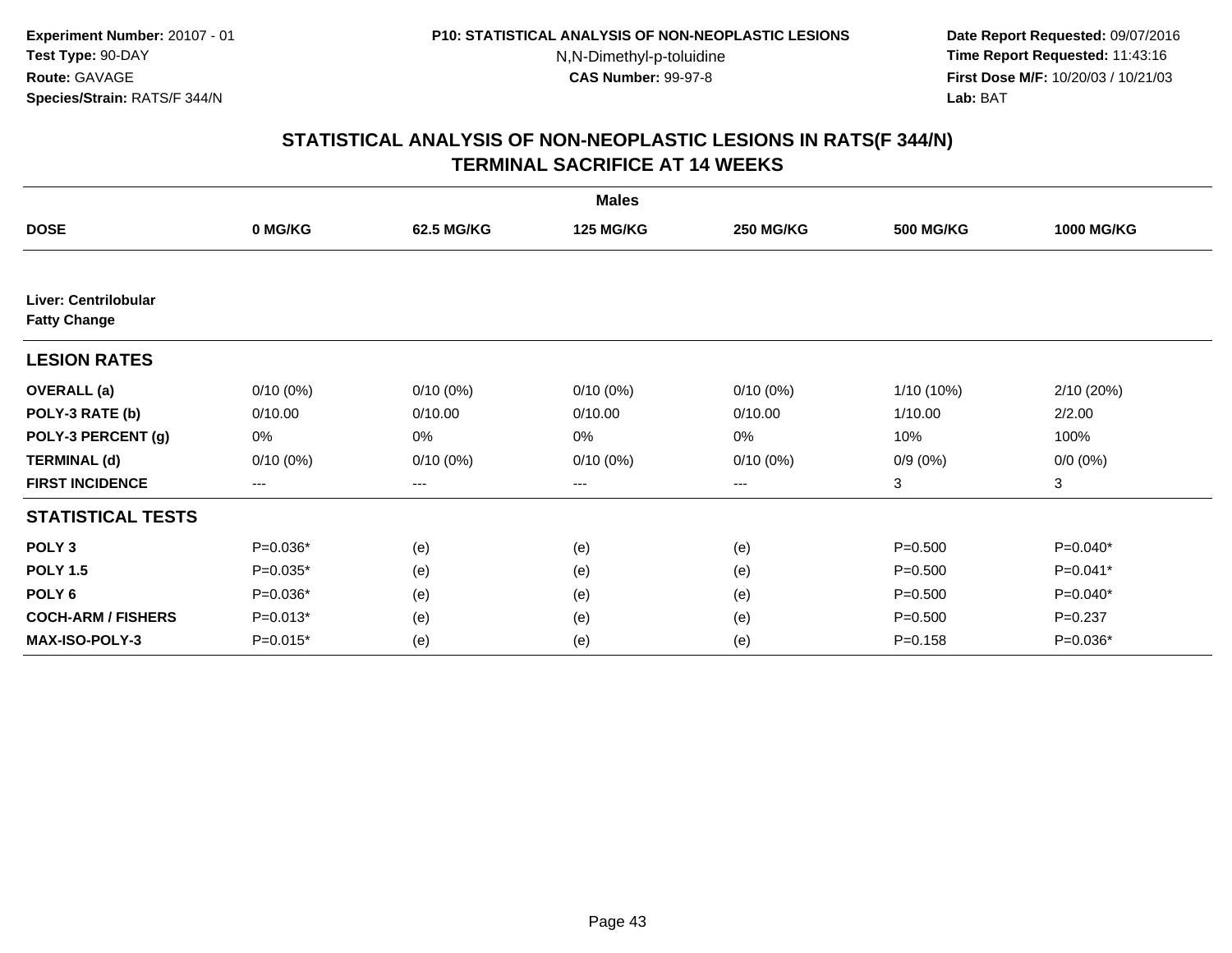**Date Report Requested:** 09/07/2016 **Time Report Requested:** 11:43:16 **First Dose M/F:** 10/20/03 / 10/21/03<br>**Lab:** BAT **Lab:** BAT

|                                  | <b>Males</b> |             |                  |                  |                  |                   |  |  |  |
|----------------------------------|--------------|-------------|------------------|------------------|------------------|-------------------|--|--|--|
| <b>DOSE</b>                      | 0 MG/KG      | 62.5 MG/KG  | <b>125 MG/KG</b> | <b>250 MG/KG</b> | <b>500 MG/KG</b> | <b>1000 MG/KG</b> |  |  |  |
| Liver: Hepatocyte<br>Hypertrophy |              |             |                  |                  |                  |                   |  |  |  |
| <b>LESION RATES</b>              |              |             |                  |                  |                  |                   |  |  |  |
| <b>OVERALL</b> (a)               | $0/10(0\%)$  | 2/10 (20%)  | 9/10 (90%)       | 10/10 (100%)     | 10/10 (100%)     | 10/10 (100%)      |  |  |  |
| POLY-3 RATE (b)                  | 0/10.00      | 2/10.00     | 9/10.00          | 10/10.00         | 10/10.00         | 10/10.00          |  |  |  |
| POLY-3 PERCENT (g)               | 0%           | 20%         | 90%              | 100%             | 100%             | 100%              |  |  |  |
| <b>TERMINAL (d)</b>              | $0/10(0\%)$  | 2/10 (20%)  | 9/10 (90%)       | 10/10 (100%)     | 9/9 (100%)       | $0/0 (0\%)$       |  |  |  |
| <b>FIRST INCIDENCE</b>           | $---$        | 93 (T)      | 93 (T)           | 93 (T)           | 3                | 3                 |  |  |  |
| <b>STATISTICAL TESTS</b>         |              |             |                  |                  |                  |                   |  |  |  |
| POLY <sub>3</sub>                | P<0.001**    | $P=0.227$   | P<0.001**        | P<0.001**        | P<0.001**        | P<0.001**         |  |  |  |
| <b>POLY 1.5</b>                  | P<0.001**    | $P=0.227$   | P<0.001**        | P<0.001**        | P<0.001**        | P<0.001**         |  |  |  |
| POLY <sub>6</sub>                | P<0.001**    | $P=0.227$   | P<0.001**        | P<0.001**        | P<0.001**        | P<0.001**         |  |  |  |
| <b>COCH-ARM / FISHERS</b>        | P<0.001**    | $P=0.237$   | P<0.001**        | P<0.001**        | P<0.001**        | P<0.001**         |  |  |  |
| <b>MAX-ISO-POLY-3</b>            | P<0.001**    | $P = 0.066$ | P<0.001**        | (e)              | (e)              | (e)               |  |  |  |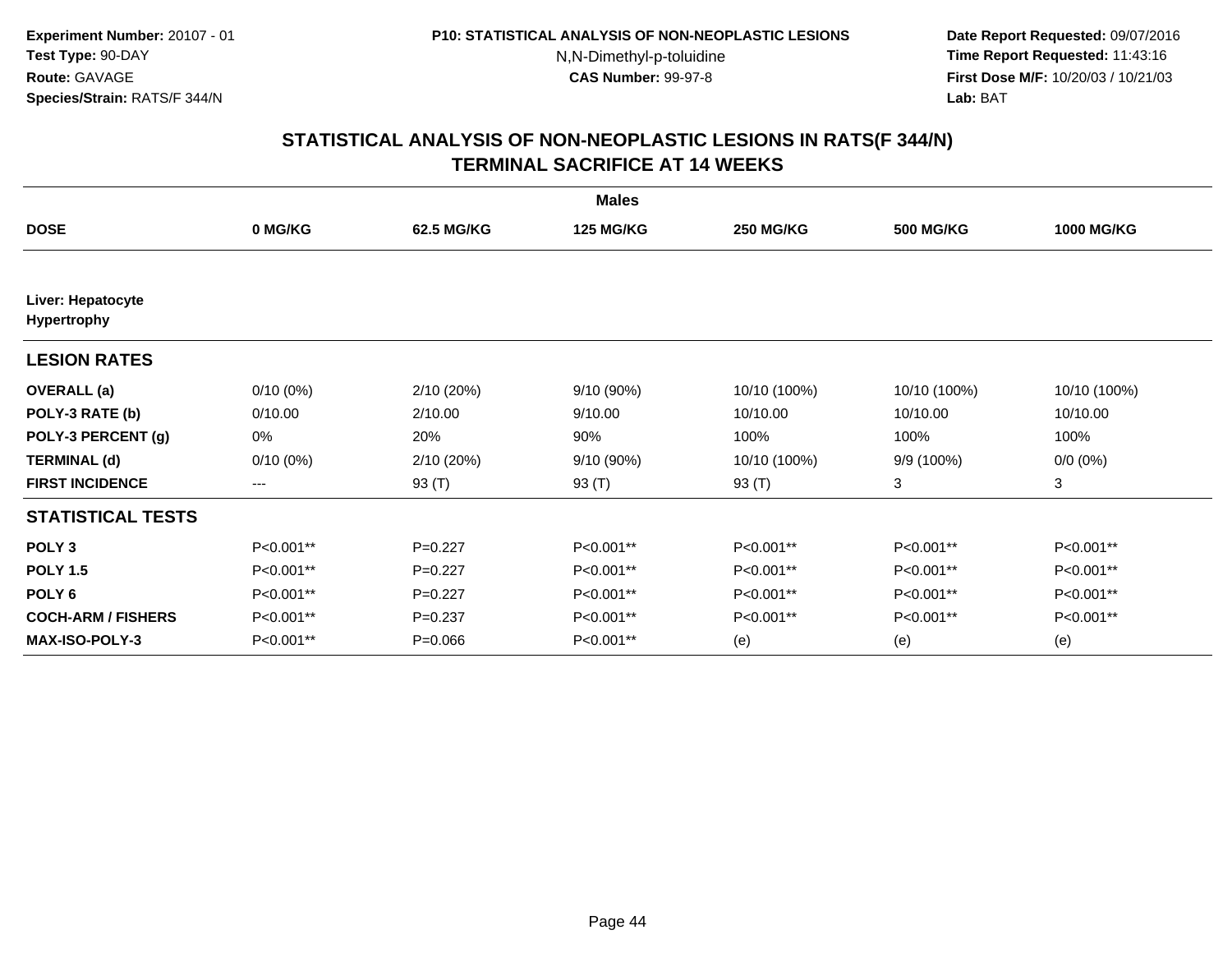**Date Report Requested:** 09/07/2016 **Time Report Requested:** 11:43:16 **First Dose M/F:** 10/20/03 / 10/21/03<br>**Lab:** BAT **Lab:** BAT

|                                      |              |              | <b>Males</b>     |                  |                  |                   |
|--------------------------------------|--------------|--------------|------------------|------------------|------------------|-------------------|
| <b>DOSE</b>                          | 0 MG/KG      | 62.5 MG/KG   | <b>125 MG/KG</b> | <b>250 MG/KG</b> | <b>500 MG/KG</b> | <b>1000 MG/KG</b> |
|                                      |              |              |                  |                  |                  |                   |
| Liver: Hepatocyte<br><b>Necrosis</b> |              |              |                  |                  |                  |                   |
| <b>LESION RATES</b>                  |              |              |                  |                  |                  |                   |
| <b>OVERALL</b> (a)                   | $3/10(30\%)$ | $3/10(30\%)$ | 5/10 (50%)       | $3/10(30\%)$     | 5/10 (50%)       | $0/10(0\%)$       |
| POLY-3 RATE (b)                      | 3/10.00      | 3/10.00      | 5/10.00          | 3/10.00          | 5/9.00           | 0/0.00            |
| POLY-3 PERCENT (g)                   | 30%          | 30%          | 50%              | 30%              | 55.6%            | 0%                |
| <b>TERMINAL (d)</b>                  | $3/10(30\%)$ | $3/10(30\%)$ | 5/10 (50%)       | 3/10 (30%)       | 5/9 (56%)        | $0/0 (0\%)$       |
| <b>FIRST INCIDENCE</b>               | 93 $(T)$     | 93 (T)       | 93 (T)           | 93 (T)           | 93 (T)           | ---               |
| <b>STATISTICAL TESTS</b>             |              |              |                  |                  |                  |                   |
| POLY <sub>3</sub>                    | $P = 0.191$  | $P = 0.678$  | $P=0.329$        | $P = 0.678$      | $P = 0.259$      | P=0.678N          |
| <b>POLY 1.5</b>                      | $P = 0.191$  | $P = 0.678$  | $P=0.329$        | $P = 0.678$      | $P = 0.259$      | P=0.673N          |
| POLY <sub>6</sub>                    | $P = 0.191$  | $P = 0.678$  | $P=0.329$        | $P = 0.678$      | $P = 0.259$      | P=0.105N          |
| <b>COCH-ARM / FISHERS</b>            | P=0.070N     | P=0.686N     | $P = 0.325$      | P=0.686N         | $P=0.325$        | P=0.105N          |
| <b>MAX-ISO-POLY-3</b>                | P=0.190N     | $P = 1.000$  | $P = 0.188$      | $P = 1.000$      | $P = 0.147$      | P=0.499N          |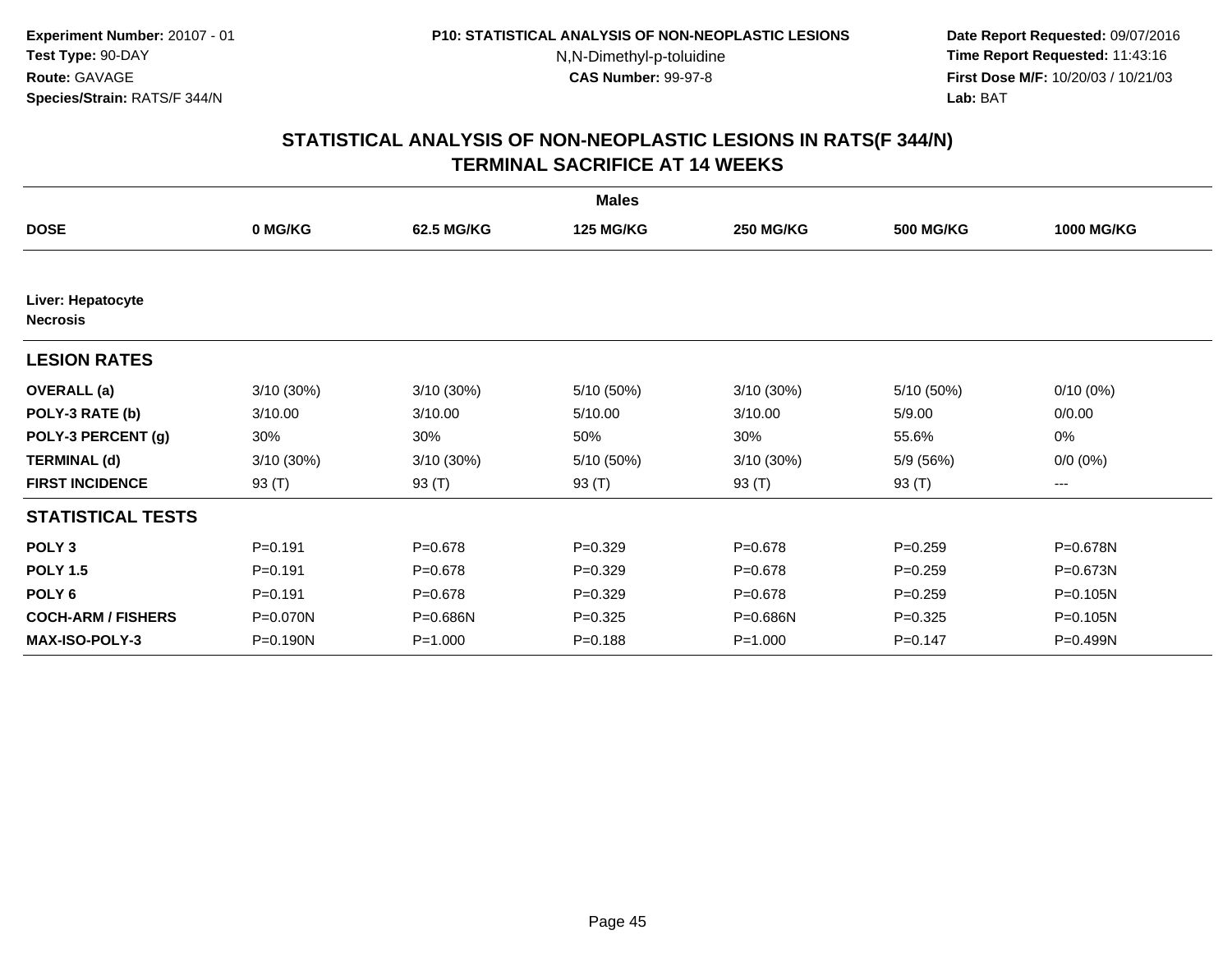**Date Report Requested:** 09/07/2016 **Time Report Requested:** 11:43:16 **First Dose M/F:** 10/20/03 / 10/21/03<br>**Lab:** BAT **Lab:** BAT

|                                  | <b>Males</b> |             |                  |                  |                  |                   |  |  |  |
|----------------------------------|--------------|-------------|------------------|------------------|------------------|-------------------|--|--|--|
| <b>DOSE</b>                      | 0 MG/KG      | 62.5 MG/KG  | <b>125 MG/KG</b> | <b>250 MG/KG</b> | <b>500 MG/KG</b> | <b>1000 MG/KG</b> |  |  |  |
| Liver: Hepatocyte, Centrilobular |              |             |                  |                  |                  |                   |  |  |  |
| <b>Necrosis</b>                  |              |             |                  |                  |                  |                   |  |  |  |
| <b>LESION RATES</b>              |              |             |                  |                  |                  |                   |  |  |  |
| <b>OVERALL</b> (a)               | $0/10(0\%)$  | $0/10(0\%)$ | $0/10(0\%)$      | $0/10(0\%)$      | $1/10(10\%)$     | 10/10 (100%)      |  |  |  |
| POLY-3 RATE (b)                  | 0/10.00      | 0/10.00     | 0/10.00          | 0/10.00          | 1/10.00          | 10/10.00          |  |  |  |
| POLY-3 PERCENT (g)               | 0%           | 0%          | 0%               | 0%               | 10%              | 100%              |  |  |  |
| <b>TERMINAL (d)</b>              | $0/10(0\%)$  | $0/10(0\%)$ | $0/10(0\%)$      | $0/10(0\%)$      | $0/9(0\%)$       | $0/0 (0\%)$       |  |  |  |
| <b>FIRST INCIDENCE</b>           | ---          | ---         | ---              | $---$            | 3                | 3                 |  |  |  |
| <b>STATISTICAL TESTS</b>         |              |             |                  |                  |                  |                   |  |  |  |
| POLY <sub>3</sub>                | P<0.001**    | (e)         | (e)              | (e)              | $P = 0.500$      | P<0.001**         |  |  |  |
| <b>POLY 1.5</b>                  | P<0.001**    | (e)         | (e)              | (e)              | $P = 0.500$      | P<0.001**         |  |  |  |
| POLY <sub>6</sub>                | P<0.001**    | (e)         | (e)              | (e)              | $P = 0.500$      | P<0.001**         |  |  |  |
| <b>COCH-ARM / FISHERS</b>        | P<0.001**    | (e)         | (e)              | (e)              | $P = 0.500$      | P<0.001**         |  |  |  |
| <b>MAX-ISO-POLY-3</b>            | P<0.001**    | (e)         | (e)              | (e)              | $P = 0.158$      | (e)               |  |  |  |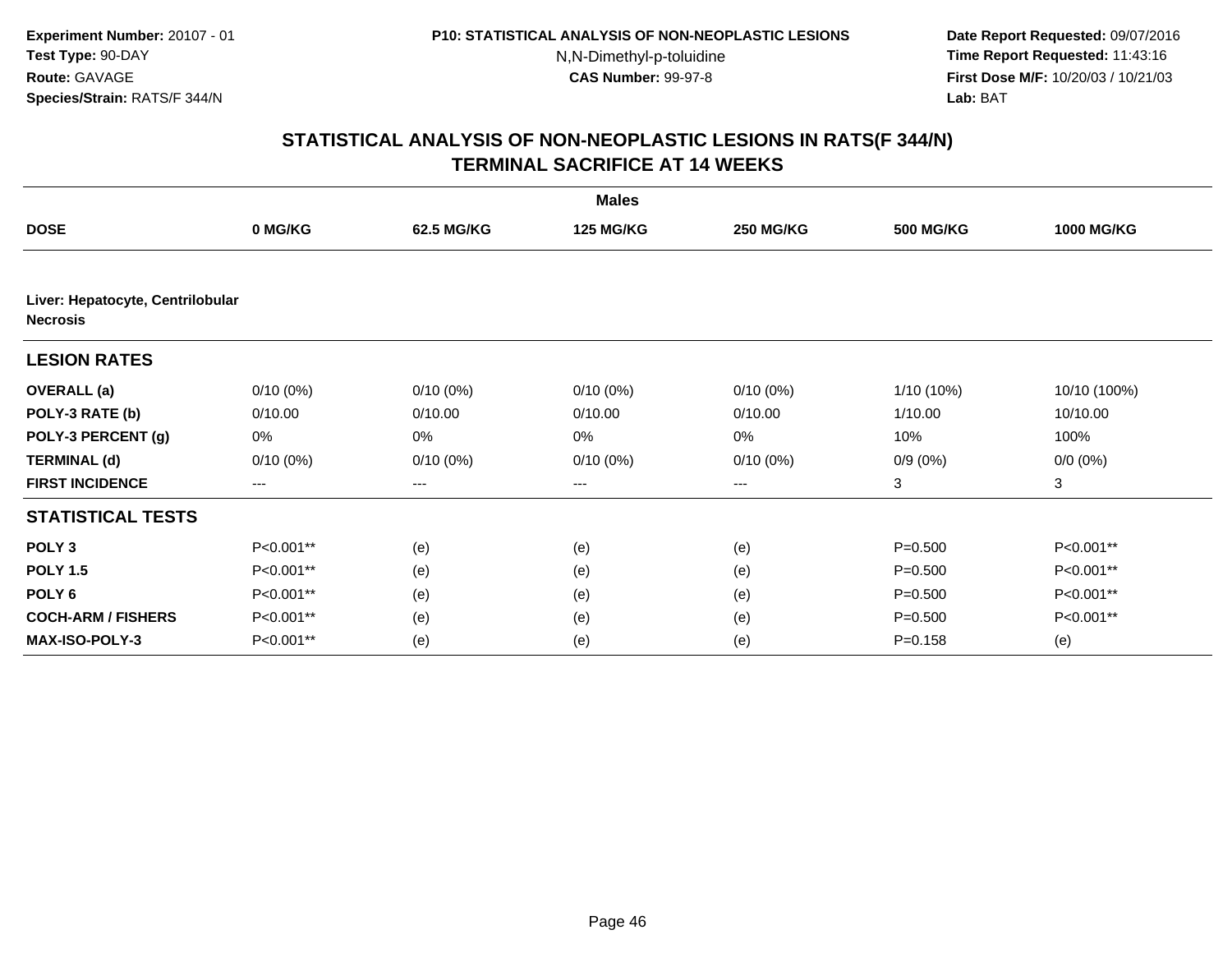**Date Report Requested:** 09/07/2016 **Time Report Requested:** 11:43:16 **First Dose M/F:** 10/20/03 / 10/21/03<br>**Lab:** BAT **Lab:** BAT

|                           |              |             | <b>Males</b>     |                        |                  |                     |
|---------------------------|--------------|-------------|------------------|------------------------|------------------|---------------------|
| <b>DOSE</b>               | 0 MG/KG      | 62.5 MG/KG  | <b>125 MG/KG</b> | <b>250 MG/KG</b>       | <b>500 MG/KG</b> | <b>1000 MG/KG</b>   |
|                           |              |             |                  |                        |                  |                     |
| Lung<br>Hemorrhage        |              |             |                  |                        |                  |                     |
| <b>LESION RATES</b>       |              |             |                  |                        |                  |                     |
| <b>OVERALL</b> (a)        | $0/10(0\%)$  | 1/10 (10%)  | $0/10(0\%)$      | $0/10(0\%)$            | $0/10(0\%)$      | $0/10(0\%)$         |
| POLY-3 RATE (b)           | 0/10.00      | 1/10.00     | 0/10.00          | 0/10.00                | 0/9.00           | 0/0.00              |
| POLY-3 PERCENT (g)        | 0%           | 10%         | 0%               | 0%                     | 0%               | 0%                  |
| <b>TERMINAL (d)</b>       | $0/10(0\%)$  | 1/10 (10%)  | $0/10(0\%)$      | $0/10(0\%)$            | $0/9(0\%)$       | $0/0 (0\%)$         |
| <b>FIRST INCIDENCE</b>    | $---$        | 93 (T)      | ---              | $\qquad \qquad \cdots$ | ---              | $\qquad \qquad - -$ |
| <b>STATISTICAL TESTS</b>  |              |             |                  |                        |                  |                     |
| POLY <sub>3</sub>         | $P = 0.490N$ | $P = 0.500$ | (e)              | (e)                    | (e)              | (e)                 |
| <b>POLY 1.5</b>           | P=0.490N     | $P = 0.500$ | (e)              | (e)                    | (e)              | (e)                 |
| POLY <sub>6</sub>         | P=0.490N     | $P = 0.500$ | (e)              | (e)                    | (e)              | (e)                 |
| <b>COCH-ARM / FISHERS</b> | P=0.488N     | $P = 0.500$ | (e)              | (e)                    | (e)              | (e)                 |
| <b>MAX-ISO-POLY-3</b>     | P=0.488N     | $P = 0.158$ | (e)              | (e)                    | (e)              | (e)                 |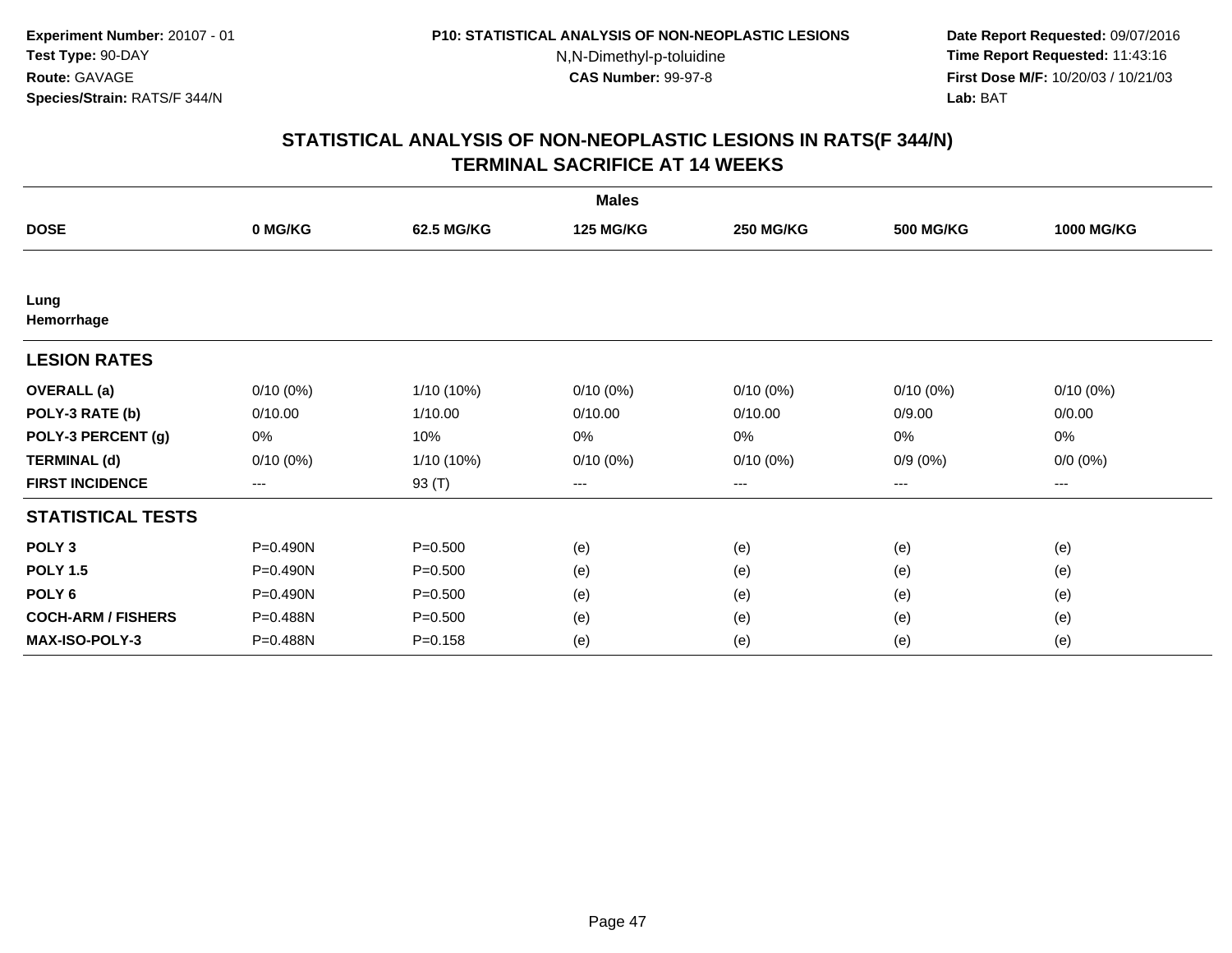**Date Report Requested:** 09/07/2016 **Time Report Requested:** 11:43:16 **First Dose M/F:** 10/20/03 / 10/21/03<br>**Lab:** BAT **Lab:** BAT

|                                     |              |              | <b>Males</b>     |                  |                  |                   |
|-------------------------------------|--------------|--------------|------------------|------------------|------------------|-------------------|
| <b>DOSE</b>                         | 0 MG/KG      | 62.5 MG/KG   | <b>125 MG/KG</b> | <b>250 MG/KG</b> | <b>500 MG/KG</b> | <b>1000 MG/KG</b> |
|                                     |              |              |                  |                  |                  |                   |
| Lung<br><b>Inflammation Chronic</b> |              |              |                  |                  |                  |                   |
| <b>LESION RATES</b>                 |              |              |                  |                  |                  |                   |
| <b>OVERALL</b> (a)                  | 10/10 (100%) | 8/10 (80%)   | 9/10(90%)        | 10/10 (100%)     | 10/10 (100%)     | 10/10 (100%)      |
| POLY-3 RATE (b)                     | 10/10.00     | 8/10.00      | 9/10.00          | 10/10.00         | 10/10.00         | 10/10.00          |
| POLY-3 PERCENT (g)                  | 100%         | 80%          | 90%              | 100%             | 100%             | 100%              |
| <b>TERMINAL (d)</b>                 | 10/10 (100%) | 8/10 (80%)   | 9/10 (90%)       | 10/10 (100%)     | 9/9 (100%)       | $0/0 (0\%)$       |
| <b>FIRST INCIDENCE</b>              | 93 (T)       | 93 (T)       | 93 (T)           | 93 (T)           | 3                | 3                 |
| <b>STATISTICAL TESTS</b>            |              |              |                  |                  |                  |                   |
| POLY <sub>3</sub>                   | $P = 0.206$  | $P = 0.227N$ | $P = 0.500N$     | (e)              | (e)              | (e)               |
| <b>POLY 1.5</b>                     | $P = 0.206$  | P=0.227N     | P=0.500N         | (e)              | (e)              | (e)               |
| POLY <sub>6</sub>                   | $P = 0.206$  | $P = 0.227N$ | P=0.500N         | (e)              | (e)              | (e)               |
| <b>COCH-ARM / FISHERS</b>           | $P = 0.209$  | P=0.237N     | P=0.500N         | (e)              | (e)              | (e)               |
| <b>MAX-ISO-POLY-3</b>               | $P = 0.149$  | P=0.066N     | P=0.158N         | (e)              | (e)              | (e)               |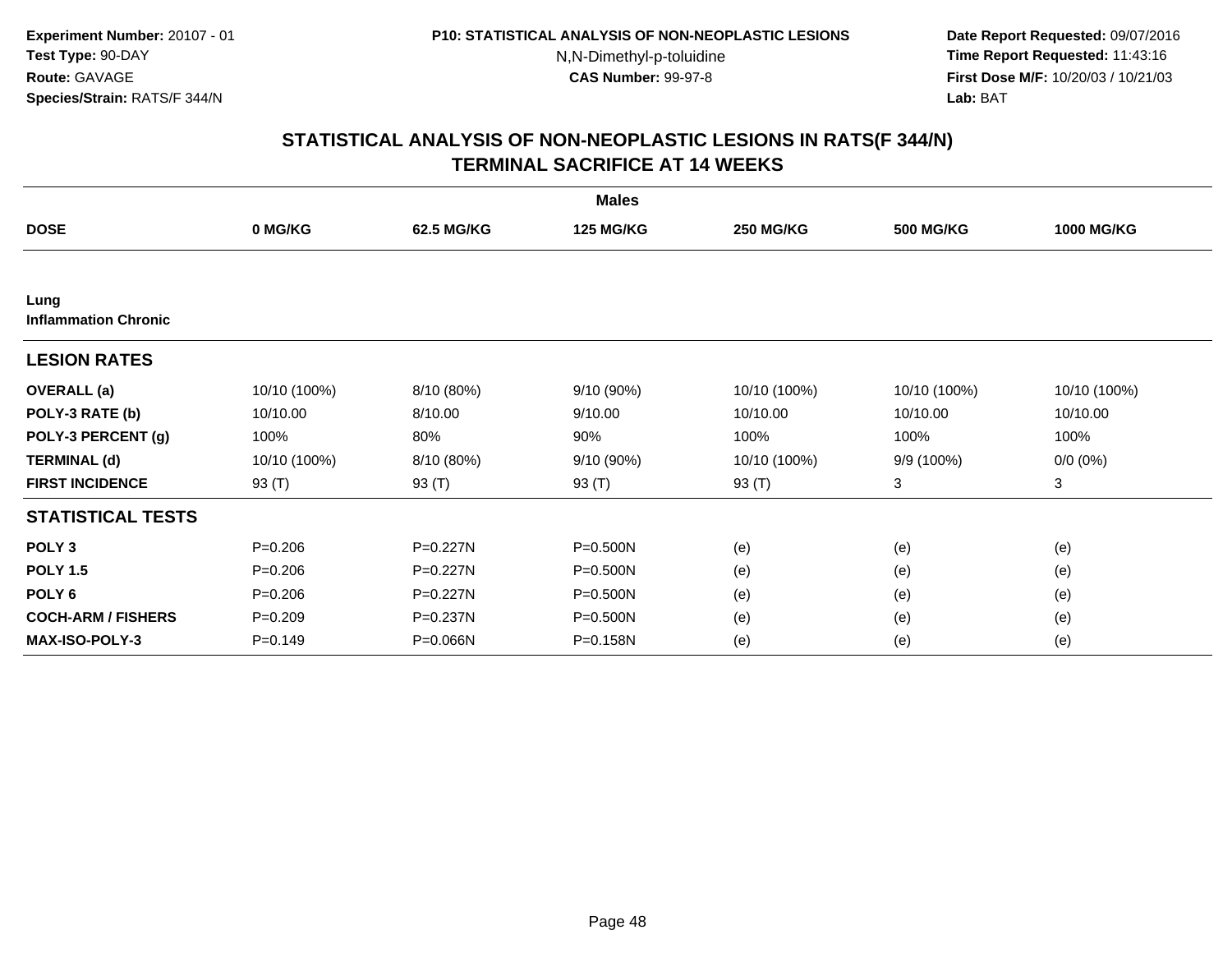**Date Report Requested:** 09/07/2016 **Time Report Requested:** 11:43:16 **First Dose M/F:** 10/20/03 / 10/21/03<br>**Lab:** BAT **Lab:** BAT

| <b>Males</b>              |             |             |                  |                  |                  |                   |  |  |
|---------------------------|-------------|-------------|------------------|------------------|------------------|-------------------|--|--|
| <b>DOSE</b>               | 0 MG/KG     | 62.5 MG/KG  | <b>125 MG/KG</b> | <b>250 MG/KG</b> | <b>500 MG/KG</b> | <b>1000 MG/KG</b> |  |  |
|                           |             |             |                  |                  |                  |                   |  |  |
| Lung<br><b>Thrombosis</b> |             |             |                  |                  |                  |                   |  |  |
| <b>LESION RATES</b>       |             |             |                  |                  |                  |                   |  |  |
| <b>OVERALL</b> (a)        | $0/10(0\%)$ | $0/10(0\%)$ | $0/10(0\%)$      | $0/10(0\%)$      | $0/10(0\%)$      | 2/10(20%)         |  |  |
| POLY-3 RATE (b)           | 0/10.00     | 0/10.00     | 0/10.00          | 0/10.00          | 0/9.00           | 2/2.00            |  |  |
| POLY-3 PERCENT (g)        | 0%          | 0%          | 0%               | 0%               | 0%               | 100%              |  |  |
| <b>TERMINAL (d)</b>       | $0/10(0\%)$ | $0/10(0\%)$ | $0/10(0\%)$      | $0/10(0\%)$      | $0/9(0\%)$       | $0/0 (0\%)$       |  |  |
| <b>FIRST INCIDENCE</b>    | $--$        | $--$        | $---$            | ---              | ---              | 3                 |  |  |
| <b>STATISTICAL TESTS</b>  |             |             |                  |                  |                  |                   |  |  |
| POLY <sub>3</sub>         | $P = 0.152$ | (e)         | (e)              | (e)              | (e)              | P=0.040*          |  |  |
| <b>POLY 1.5</b>           | $P = 0.145$ | (e)         | (e)              | (e)              | (e)              | P=0.041*          |  |  |
| POLY <sub>6</sub>         | $P = 0.152$ | (e)         | (e)              | (e)              | (e)              | P=0.040*          |  |  |
| <b>COCH-ARM / FISHERS</b> | P=0.010**   | (e)         | (e)              | (e)              | (e)              | $P = 0.237$       |  |  |
| <b>MAX-ISO-POLY-3</b>     | P=0.003**   | (e)         | (e)              | (e)              | (e)              | P=0.036*          |  |  |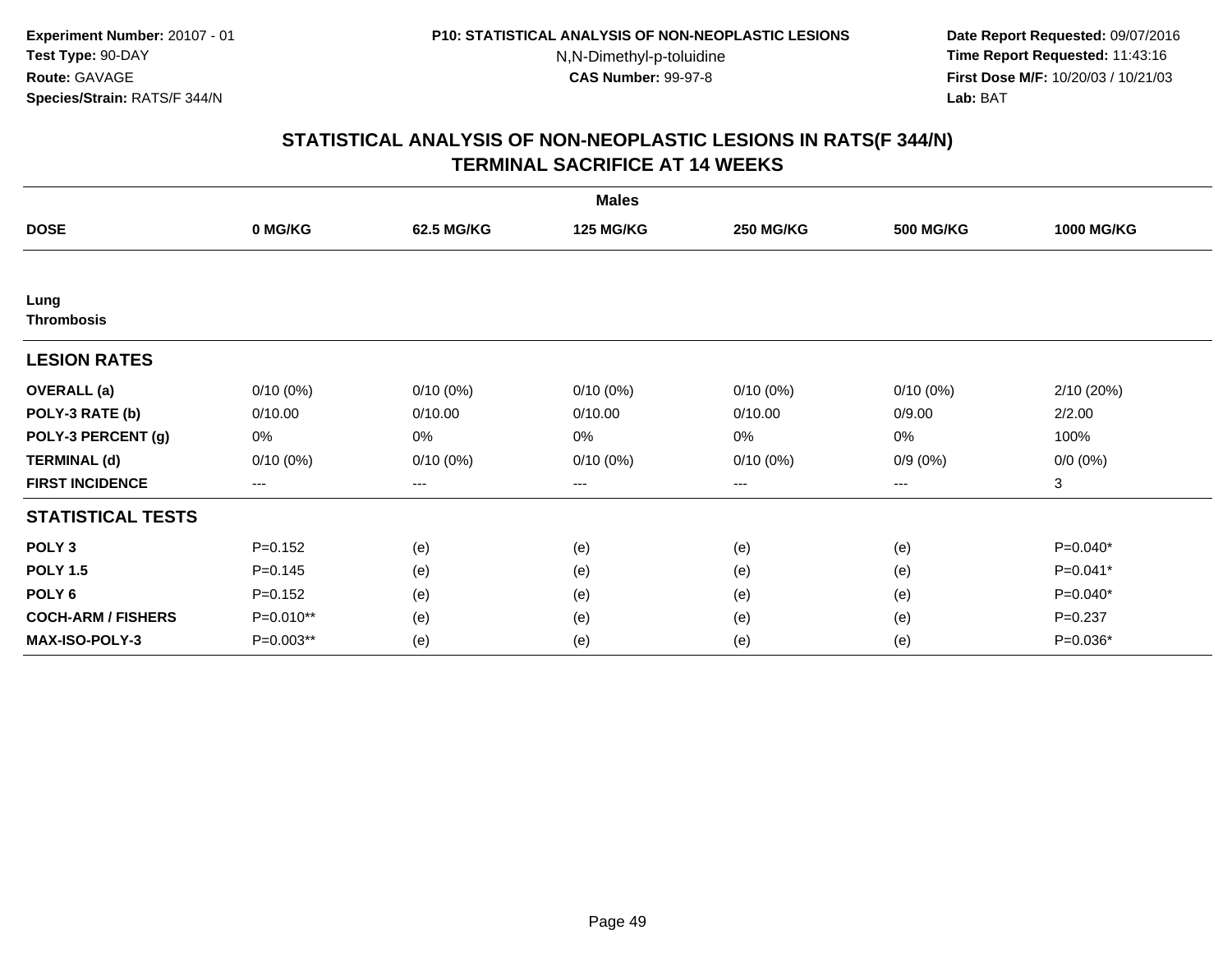**Date Report Requested:** 09/07/2016 **Time Report Requested:** 11:43:16 **First Dose M/F:** 10/20/03 / 10/21/03<br>**Lab:** BAT **Lab:** BAT

|                                                                  |              |              | <b>Males</b>     |                  |                  |                   |
|------------------------------------------------------------------|--------------|--------------|------------------|------------------|------------------|-------------------|
| <b>DOSE</b>                                                      | 0 MG/KG      | 62.5 MG/KG   | <b>125 MG/KG</b> | <b>250 MG/KG</b> | <b>500 MG/KG</b> | <b>1000 MG/KG</b> |
|                                                                  |              |              |                  |                  |                  |                   |
| <b>Lung: Alveolus</b><br><b>Infiltration Cellular Histiocyte</b> |              |              |                  |                  |                  |                   |
| <b>LESION RATES</b>                                              |              |              |                  |                  |                  |                   |
| <b>OVERALL</b> (a)                                               | $1/10(10\%)$ | $0/10(0\%)$  | $0/10(0\%)$      | $0/10(0\%)$      | $1/10(10\%)$     | $0/10(0\%)$       |
| POLY-3 RATE (b)                                                  | 1/10.00      | 0/10.00      | 0/10.00          | 0/10.00          | 1/9.00           | 0/0.00            |
| POLY-3 PERCENT (g)                                               | 10%          | 0%           | 0%               | 0%               | 11.1%            | 0%                |
| <b>TERMINAL (d)</b>                                              | $1/10(10\%)$ | $0/10(0\%)$  | $0/10(0\%)$      | $0/10(0\%)$      | 1/9(11%)         | $0/0 (0\%)$       |
| <b>FIRST INCIDENCE</b>                                           | 93 (T)       | ---          | ---              | ---              | 93 (T)           | ---               |
| <b>STATISTICAL TESTS</b>                                         |              |              |                  |                  |                  |                   |
| POLY <sub>3</sub>                                                | $P=0.484$    | P=0.500N     | P=0.500N         | P=0.500N         | $P = 0.737$      | P=0.760N          |
| <b>POLY 1.5</b>                                                  | $P=0.484$    | P=0.500N     | P=0.500N         | P=0.500N         | $P = 0.737$      | P=0.759N          |
| POLY <sub>6</sub>                                                | $P=0.484$    | $P = 0.500N$ | P=0.500N         | P=0.500N         | $P = 0.737$      | P=0.500N          |
| <b>COCH-ARM / FISHERS</b>                                        | P=0.586N     | P=0.500N     | P=0.500N         | P=0.500N         | P=0.763N         | P=0.500N          |
| <b>MAX-ISO-POLY-3</b>                                            | P=0.482N     | P=0.158N     | P=0.158N         | P=0.158N         | $P=0.469$        | P=0.499N          |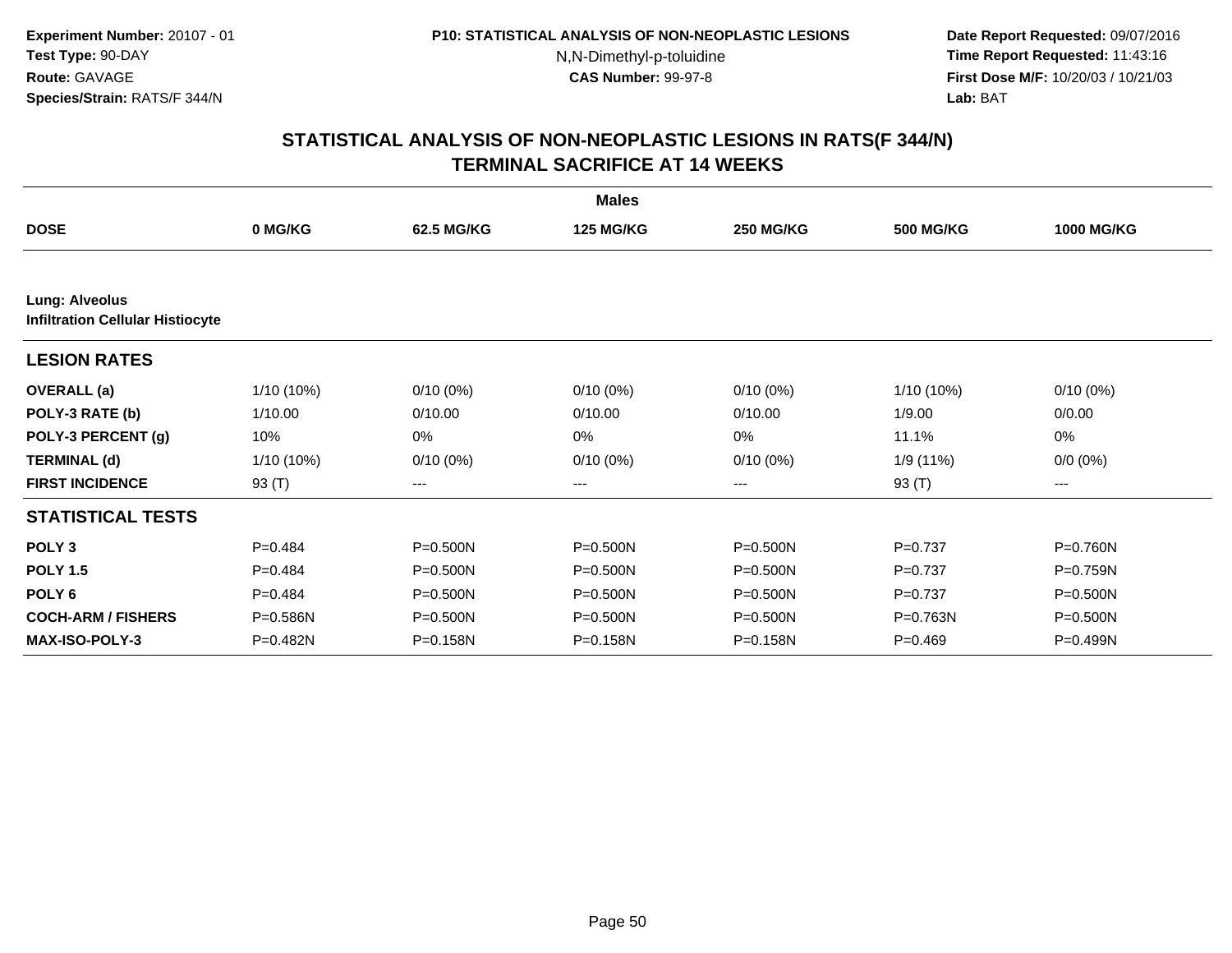**Date Report Requested:** 09/07/2016 **Time Report Requested:** 11:43:16 **First Dose M/F:** 10/20/03 / 10/21/03<br>**Lab:** BAT **Lab:** BAT

|                                                  | <b>Males</b>      |             |                  |                   |                  |                   |  |  |  |
|--------------------------------------------------|-------------------|-------------|------------------|-------------------|------------------|-------------------|--|--|--|
| <b>DOSE</b>                                      | 0 MG/KG           | 62.5 MG/KG  | <b>125 MG/KG</b> | <b>250 MG/KG</b>  | <b>500 MG/KG</b> | <b>1000 MG/KG</b> |  |  |  |
|                                                  |                   |             |                  |                   |                  |                   |  |  |  |
| <b>Lung: Alveolus</b><br><b>Metaplasia Focal</b> |                   |             |                  |                   |                  |                   |  |  |  |
| <b>LESION RATES</b>                              |                   |             |                  |                   |                  |                   |  |  |  |
| <b>OVERALL</b> (a)                               | $0/10(0\%)$       | $0/10(0\%)$ | 1/10 (10%)       | $0/10(0\%)$       | $0/10(0\%)$      | $0/10(0\%)$       |  |  |  |
| POLY-3 RATE (b)                                  | 0/10.00           | 0/10.00     | 1/10.00          | 0/10.00           | 0/9.00           | 0/0.00            |  |  |  |
| POLY-3 PERCENT (g)                               | 0%                | 0%          | 10%              | 0%                | $0\%$            | 0%                |  |  |  |
| <b>TERMINAL (d)</b>                              | $0/10(0\%)$       | $0/10(0\%)$ | 1/10 (10%)       | $0/10(0\%)$       | $0/9(0\%)$       | $0/0 (0\%)$       |  |  |  |
| <b>FIRST INCIDENCE</b>                           | $\qquad \qquad -$ | ---         | 93 (T)           | $\qquad \qquad -$ | $---$            | ---               |  |  |  |
| <b>STATISTICAL TESTS</b>                         |                   |             |                  |                   |                  |                   |  |  |  |
| POLY <sub>3</sub>                                | $P = 0.651N$      | (e)         | $P = 0.500$      | (e)               | (e)              | (e)               |  |  |  |
| <b>POLY 1.5</b>                                  | $P = 0.651N$      | (e)         | $P = 0.500$      | (e)               | (e)              | (e)               |  |  |  |
| POLY <sub>6</sub>                                | $P = 0.651N$      | (e)         | $P = 0.500$      | (e)               | (e)              | (e)               |  |  |  |
| <b>COCH-ARM / FISHERS</b>                        | $P = 0.561N$      | (e)         | $P = 0.500$      | (e)               | (e)              | (e)               |  |  |  |
| MAX-ISO-POLY-3                                   | $P=0.499$         | (e)         | $P = 0.158$      | (e)               | (e)              | (e)               |  |  |  |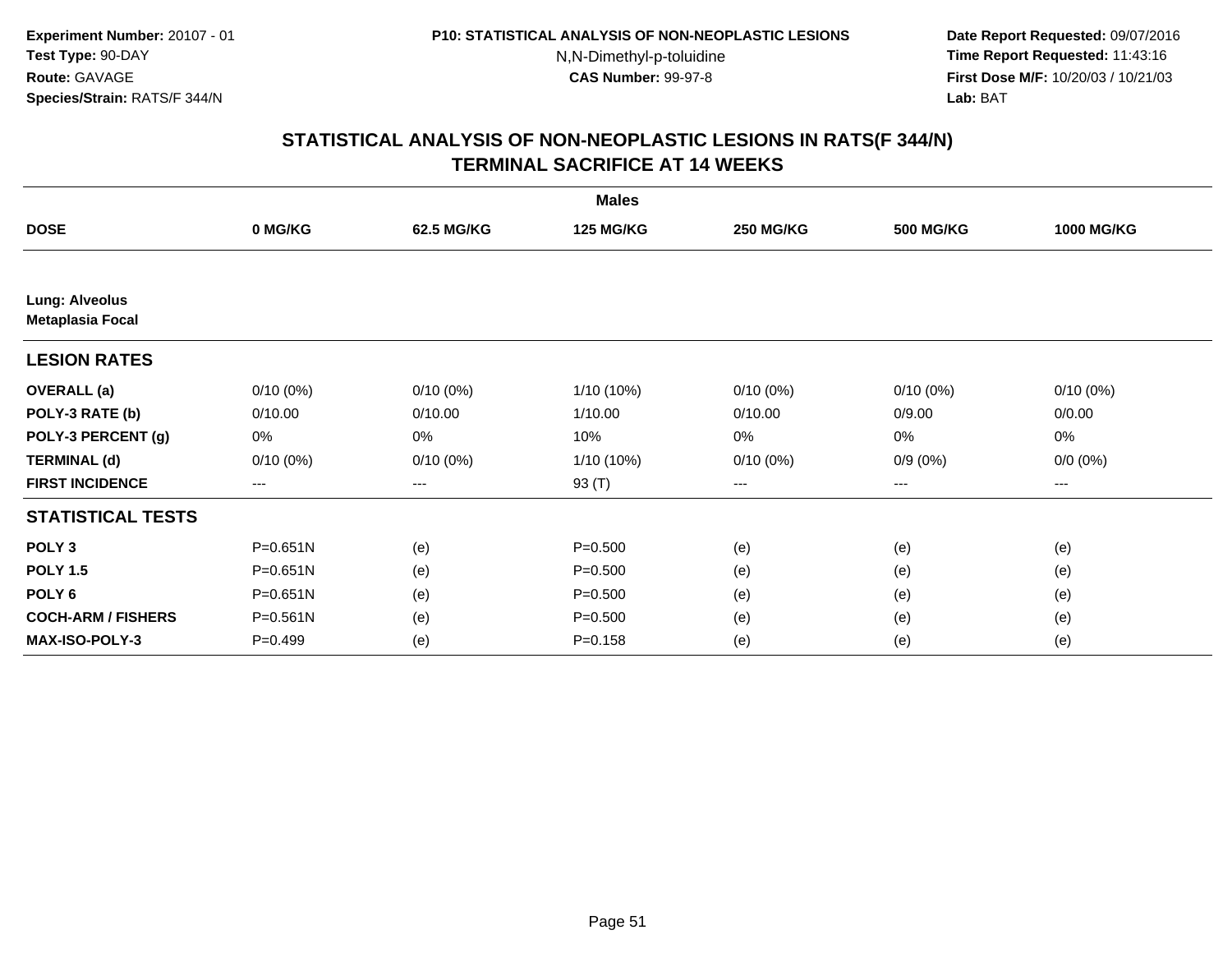**Date Report Requested:** 09/07/2016 **Time Report Requested:** 11:43:16 **First Dose M/F:** 10/20/03 / 10/21/03<br>**Lab:** BAT **Lab:** BAT

| <b>Males</b>                                    |                        |             |                  |                  |                  |                   |  |  |
|-------------------------------------------------|------------------------|-------------|------------------|------------------|------------------|-------------------|--|--|
| <b>DOSE</b>                                     | 0 MG/KG                | 62.5 MG/KG  | <b>125 MG/KG</b> | <b>250 MG/KG</b> | <b>500 MG/KG</b> | <b>1000 MG/KG</b> |  |  |
|                                                 |                        |             |                  |                  |                  |                   |  |  |
| <b>Lymph Node, Mesenteric</b><br><b>Atrophy</b> |                        |             |                  |                  |                  |                   |  |  |
| <b>LESION RATES</b>                             |                        |             |                  |                  |                  |                   |  |  |
| <b>OVERALL</b> (a)                              | $0/10(0\%)$            | $0/10(0\%)$ | $0/10(0\%)$      | $0/10(0\%)$      | $3/10(30\%)$     | 6/10(60%)         |  |  |
| POLY-3 RATE (b)                                 | 0/10.00                | 0/10.00     | 0/10.00          | 0/10.00          | 3/10.00          | 6/6.00            |  |  |
| POLY-3 PERCENT (g)                              | 0%                     | 0%          | 0%               | 0%               | 30%              | 100%              |  |  |
| <b>TERMINAL (d)</b>                             | $0/10(0\%)$            | $0/10(0\%)$ | $0/10(0\%)$      | $0/10(0\%)$      | 2/9(22%)         | $0/0 (0\%)$       |  |  |
| <b>FIRST INCIDENCE</b>                          | $\qquad \qquad \cdots$ | $---$       | $---$            | ---              | 3                | 3                 |  |  |
| <b>STATISTICAL TESTS</b>                        |                        |             |                  |                  |                  |                   |  |  |
| POLY <sub>3</sub>                               | P<0.001**              | (e)         | (e)              | (e)              | $P=0.095$        | P<0.001**         |  |  |
| <b>POLY 1.5</b>                                 | P<0.001**              | (e)         | (e)              | (e)              | $P=0.095$        | P<0.001**         |  |  |
| POLY <sub>6</sub>                               | P<0.001**              | (e)         | (e)              | (e)              | $P=0.095$        | P<0.001**         |  |  |
| <b>COCH-ARM / FISHERS</b>                       | P<0.001**              | (e)         | (e)              | (e)              | $P = 0.105$      | P=0.005**         |  |  |
| <b>MAX-ISO-POLY-3</b>                           | P<0.001**              | (e)         | (e)              | (e)              | $P=0.025*$       | P<0.001**         |  |  |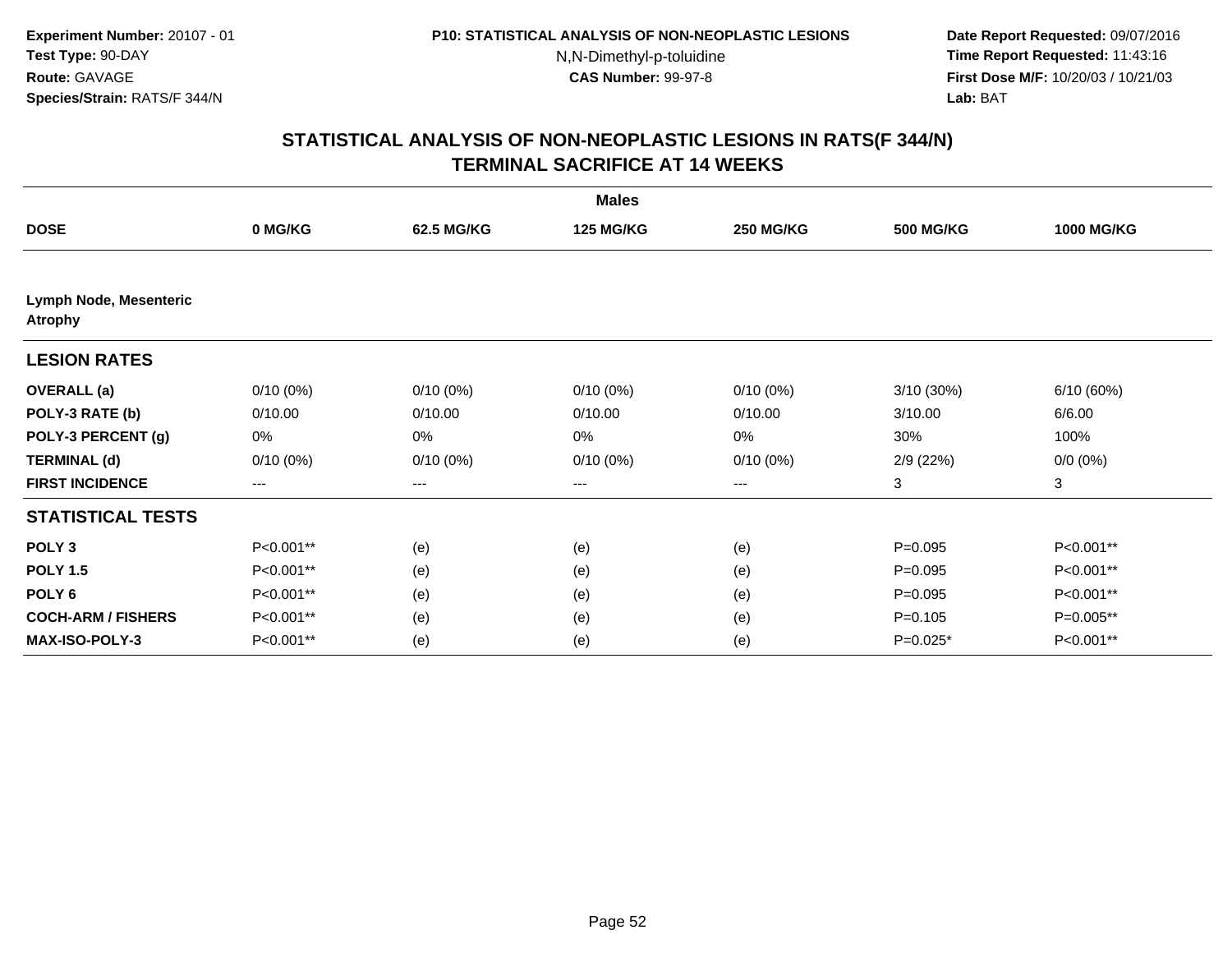**Date Report Requested:** 09/07/2016 **Time Report Requested:** 11:43:16 **First Dose M/F:** 10/20/03 / 10/21/03<br>**Lab:** BAT **Lab:** BAT

|                                                    |             |             | <b>Males</b>     |                  |                  |                   |
|----------------------------------------------------|-------------|-------------|------------------|------------------|------------------|-------------------|
| <b>DOSE</b>                                        | 0 MG/KG     | 62.5 MG/KG  | <b>125 MG/KG</b> | <b>250 MG/KG</b> | <b>500 MG/KG</b> | <b>1000 MG/KG</b> |
|                                                    |             |             |                  |                  |                  |                   |
| Lymph Node, Mesenteric<br><b>Necrosis Lymphoid</b> |             |             |                  |                  |                  |                   |
| <b>LESION RATES</b>                                |             |             |                  |                  |                  |                   |
| <b>OVERALL</b> (a)                                 | $0/10(0\%)$ | $0/10(0\%)$ | $0/10(0\%)$      | $0/10(0\%)$      | $0/10(0\%)$      | 2/10(20%)         |
| POLY-3 RATE (b)                                    | 0/10.00     | 0/10.00     | 0/10.00          | 0/10.00          | 0/9.00           | 2/2.00            |
| POLY-3 PERCENT (g)                                 | 0%          | 0%          | 0%               | 0%               | 0%               | 100%              |
| <b>TERMINAL (d)</b>                                | $0/10(0\%)$ | $0/10(0\%)$ | $0/10(0\%)$      | $0/10(0\%)$      | $0/9(0\%)$       | $0/0 (0\%)$       |
| <b>FIRST INCIDENCE</b>                             | ---         | ---         | ---              | $--$             | ---              | 3                 |
| <b>STATISTICAL TESTS</b>                           |             |             |                  |                  |                  |                   |
| POLY <sub>3</sub>                                  | $P=0.152$   | (e)         | (e)              | (e)              | (e)              | $P=0.040*$        |
| <b>POLY 1.5</b>                                    | $P = 0.145$ | (e)         | (e)              | (e)              | (e)              | $P=0.041*$        |
| POLY <sub>6</sub>                                  | $P=0.152$   | (e)         | (e)              | (e)              | (e)              | $P=0.040*$        |
| <b>COCH-ARM / FISHERS</b>                          | P=0.010**   | (e)         | (e)              | (e)              | (e)              | $P = 0.237$       |
| <b>MAX-ISO-POLY-3</b>                              | $P=0.003**$ | (e)         | (e)              | (e)              | (e)              | $P=0.036*$        |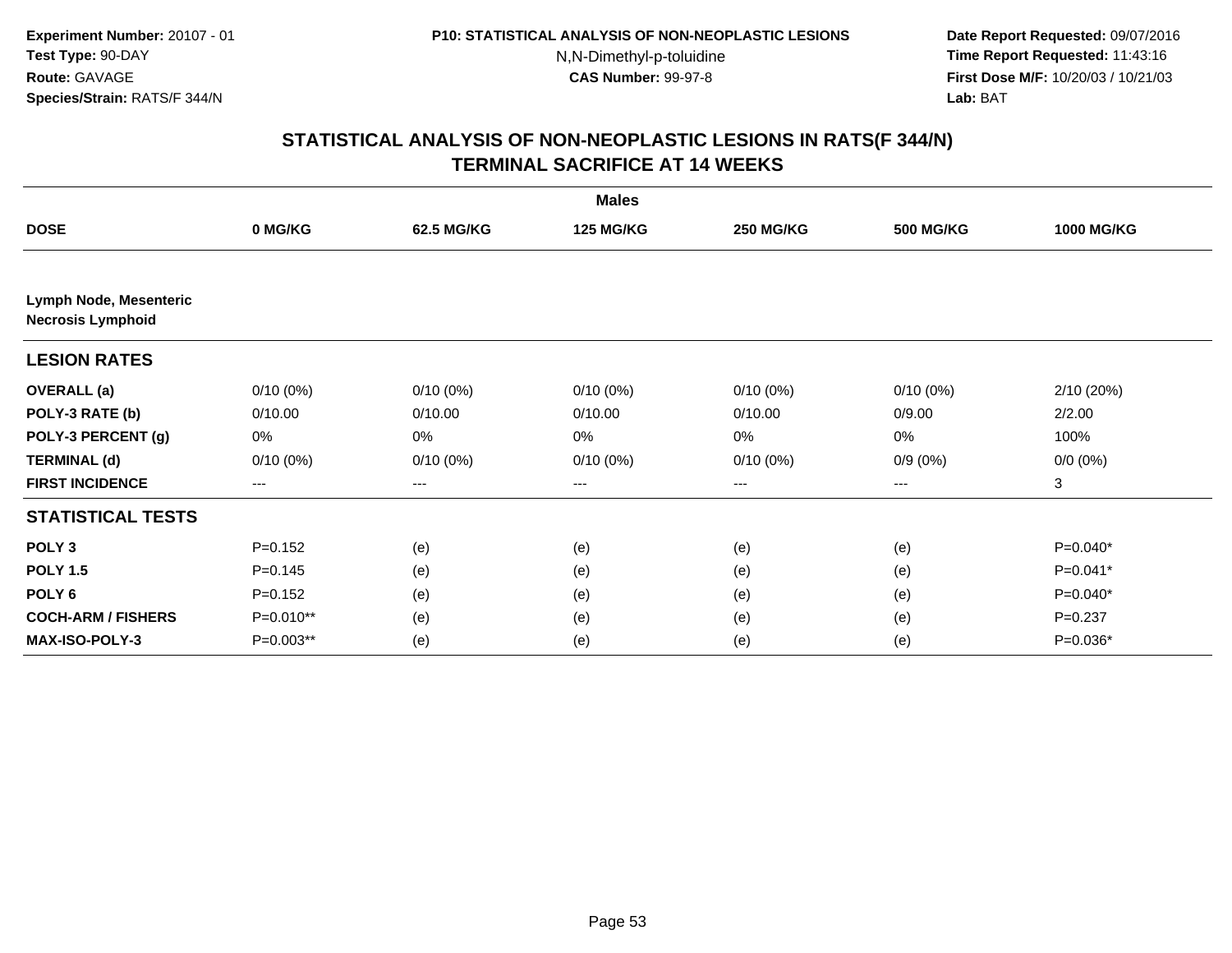**Date Report Requested:** 09/07/2016 **Time Report Requested:** 11:43:16 **First Dose M/F:** 10/20/03 / 10/21/03<br>**Lab:** BAT **Lab:** BAT

| <b>Males</b>                                    |            |             |                  |                        |                  |                   |  |  |
|-------------------------------------------------|------------|-------------|------------------|------------------------|------------------|-------------------|--|--|
| <b>DOSE</b>                                     | 0 MG/KG    | 62.5 MG/KG  | <b>125 MG/KG</b> | <b>250 MG/KG</b>       | <b>500 MG/KG</b> | <b>1000 MG/KG</b> |  |  |
|                                                 |            |             |                  |                        |                  |                   |  |  |
| Lymph Node: Mediastinal<br>Hyperplasia Lymphoid |            |             |                  |                        |                  |                   |  |  |
| <b>LESION RATES</b>                             |            |             |                  |                        |                  |                   |  |  |
| <b>OVERALL</b> (a)                              | 1/1 (100%) | $0/0 (0\%)$ | $0/0 (0\%)$      | $0/0 (0\%)$            | 1/1 (100%)       | $0/0 (0\%)$       |  |  |
| POLY-3 RATE (b)                                 | 1/1.00     | 0/0.00      | 0/0.00           | 0/0.00                 | 1/1.00           | 0/0.00            |  |  |
| POLY-3 PERCENT (g)                              | 100%       | 0%          | 0%               | 0%                     | 100%             | 0%                |  |  |
| <b>TERMINAL (d)</b>                             | 1/1 (100%) | $0/0 (0\%)$ | $0/0 (0\%)$      | $0/0 (0\%)$            | 1/1(100%)        | $0/0 (0\%)$       |  |  |
| <b>FIRST INCIDENCE</b>                          | 93 (T)     | ---         | ---              | $\qquad \qquad \cdots$ | 93 (T)           | ---               |  |  |
| <b>STATISTICAL TESTS</b>                        |            |             |                  |                        |                  |                   |  |  |
| POLY <sub>3</sub>                               | (e)        | (e)         | (e)              | (e)                    | (e)              | (e)               |  |  |
| <b>POLY 1.5</b>                                 | (e)        | (e)         | (e)              | (e)                    | (e)              | (e)               |  |  |
| POLY 6                                          | (e)        | (e)         | (e)              | (e)                    | (e)              | (e)               |  |  |
| <b>COCH-ARM / FISHERS</b>                       | (e)        | (e)         | (e)              | (e)                    | (e)              | (e)               |  |  |
| <b>MAX-ISO-POLY-3</b>                           | (e)        | (e)         | (e)              | (e)                    | (e)              | (e)               |  |  |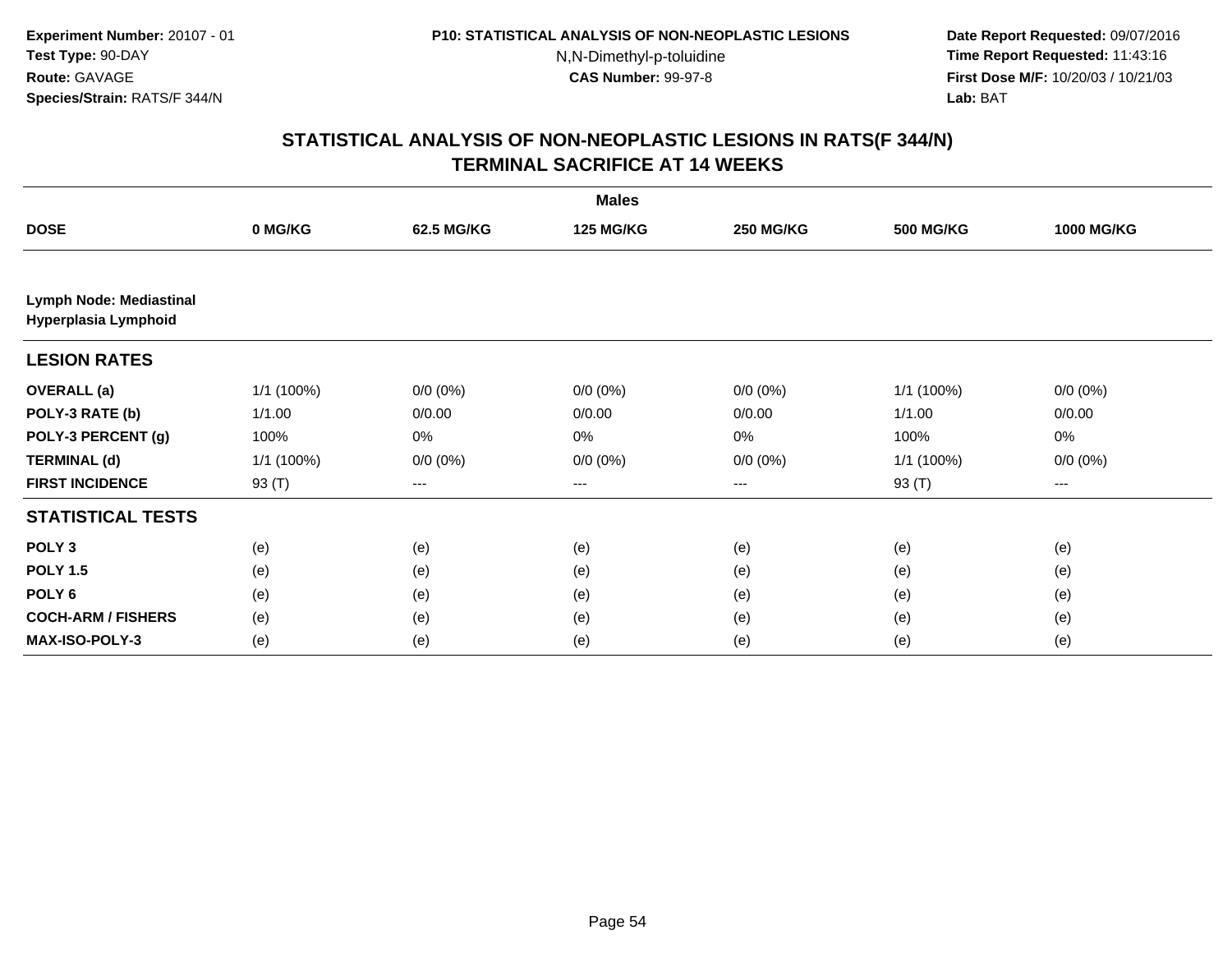**Date Report Requested:** 09/07/2016 **Time Report Requested:** 11:43:16 **First Dose M/F:** 10/20/03 / 10/21/03<br>**Lab:** BAT **Lab:** BAT

|                                    | <b>Males</b> |                   |                  |                  |                  |                   |  |  |  |
|------------------------------------|--------------|-------------------|------------------|------------------|------------------|-------------------|--|--|--|
| <b>DOSE</b>                        | 0 MG/KG      | 62.5 MG/KG        | <b>125 MG/KG</b> | <b>250 MG/KG</b> | <b>500 MG/KG</b> | <b>1000 MG/KG</b> |  |  |  |
|                                    |              |                   |                  |                  |                  |                   |  |  |  |
| <b>Nose: Glands</b><br>Hyperplasia |              |                   |                  |                  |                  |                   |  |  |  |
| <b>LESION RATES</b>                |              |                   |                  |                  |                  |                   |  |  |  |
| <b>OVERALL</b> (a)                 | $0/10(0\%)$  | $0/10(0\%)$       | 10/10 (100%)     | 10/10 (100%)     | 9/10(90%)        | $0/10(0\%)$       |  |  |  |
| POLY-3 RATE (b)                    | 0/10.00      | 0/10.00           | 10/10.00         | 10/10.00         | 9/9.00           | 0/0.00            |  |  |  |
| POLY-3 PERCENT (g)                 | 0%           | 0%                | 100%             | 100%             | 100%             | 0%                |  |  |  |
| <b>TERMINAL (d)</b>                | $0/10(0\%)$  | $0/10(0\%)$       | 10/10 (100%)     | 10/10 (100%)     | 9/9 (100%)       | $0/0 (0\%)$       |  |  |  |
| <b>FIRST INCIDENCE</b>             | $--$         | $\qquad \qquad -$ | 93 (T)           | 93 (T)           | 93 (T)           | ---               |  |  |  |
| <b>STATISTICAL TESTS</b>           |              |                   |                  |                  |                  |                   |  |  |  |
| POLY <sub>3</sub>                  | P<0.001**    | (e)               | P<0.001**        | P<0.001**        | P<0.001**        | (e)               |  |  |  |
| <b>POLY 1.5</b>                    | P<0.001**    | (e)               | P<0.001**        | P<0.001**        | P<0.001**        | (e)               |  |  |  |
| POLY <sub>6</sub>                  | P<0.001**    | (e)               | P<0.001**        | P<0.001**        | P<0.001**        | (e)               |  |  |  |
| <b>COCH-ARM / FISHERS</b>          | P=0.258N     | (e)               | P<0.001**        | P<0.001**        | P<0.001**        | (e)               |  |  |  |
| <b>MAX-ISO-POLY-3</b>              | P<0.001**    | (e)               | (e)              | (e)              | P<0.001**        | (e)               |  |  |  |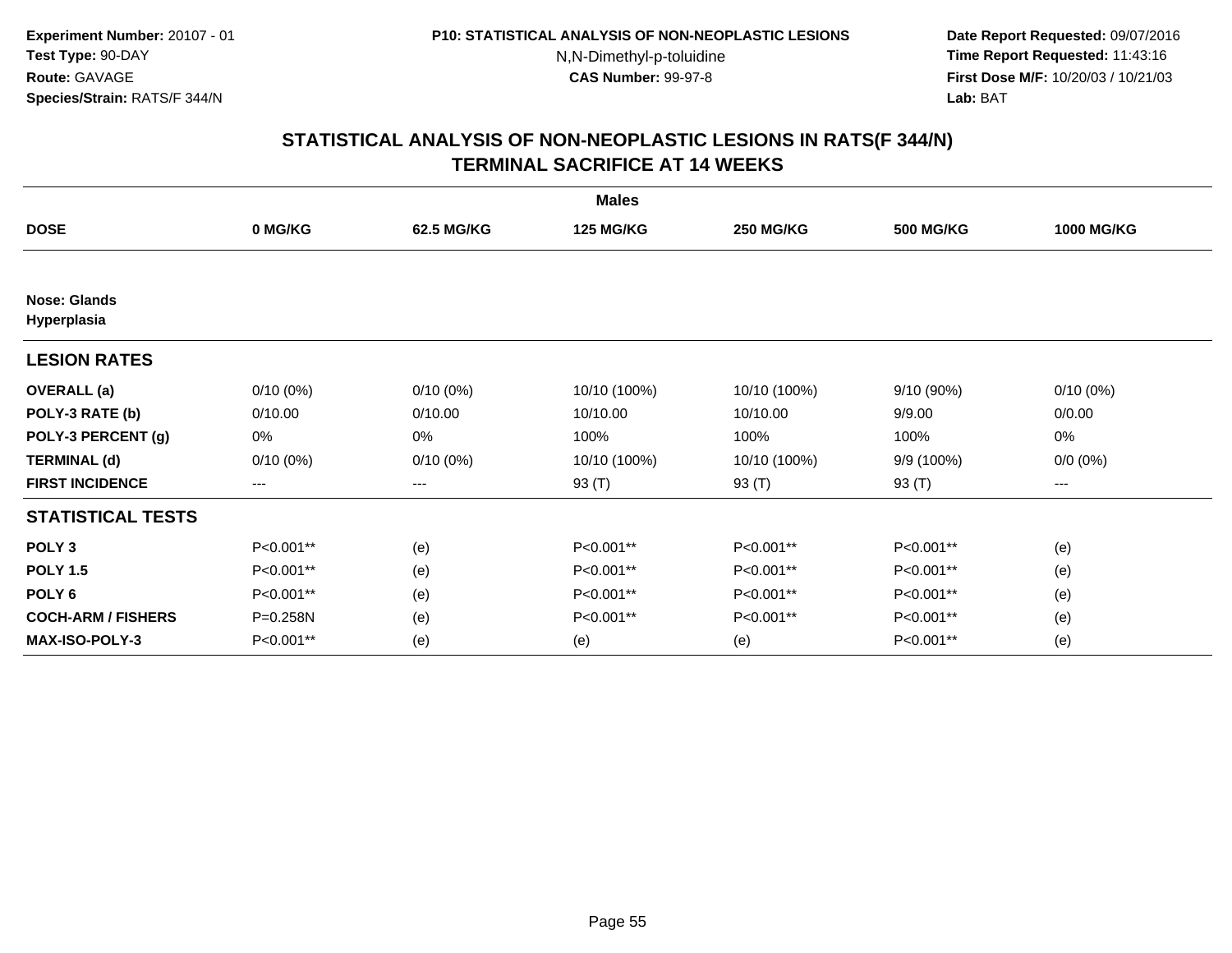**Date Report Requested:** 09/07/2016 **Time Report Requested:** 11:43:16 **First Dose M/F:** 10/20/03 / 10/21/03<br>**Lab:** BAT **Lab:** BAT

|                                                   | <b>Males</b> |            |                  |                  |                  |                   |  |  |  |
|---------------------------------------------------|--------------|------------|------------------|------------------|------------------|-------------------|--|--|--|
| <b>DOSE</b>                                       | 0 MG/KG      | 62.5 MG/KG | <b>125 MG/KG</b> | <b>250 MG/KG</b> | <b>500 MG/KG</b> | <b>1000 MG/KG</b> |  |  |  |
| <b>Nose: Olfactory Epithelium</b><br>Degeneration |              |            |                  |                  |                  |                   |  |  |  |
| <b>LESION RATES</b>                               |              |            |                  |                  |                  |                   |  |  |  |
| <b>OVERALL</b> (a)                                | $0/10(0\%)$  | 5/10 (50%) | 10/10 (100%)     | 10/10 (100%)     | 10/10 (100%)     | 10/10 (100%)      |  |  |  |
| POLY-3 RATE (b)                                   | 0/10.00      | 5/10.00    | 10/10.00         | 10/10.00         | 10/10.00         | 10/10.00          |  |  |  |
| POLY-3 PERCENT (g)                                | 0%           | 50%        | 100%             | 100%             | 100%             | 100%              |  |  |  |
| <b>TERMINAL (d)</b>                               | $0/10(0\%)$  | 5/10 (50%) | 10/10 (100%)     | 10/10 (100%)     | 9/9 (100%)       | $0/0 (0\%)$       |  |  |  |
| <b>FIRST INCIDENCE</b>                            | ---          | 93 (T)     | 93 (T)           | 93 (T)           | 3                | 3                 |  |  |  |
| <b>STATISTICAL TESTS</b>                          |              |            |                  |                  |                  |                   |  |  |  |
| POLY <sub>3</sub>                                 | P<0.001**    | P=0.008**  | P<0.001**        | P<0.001**        | P<0.001**        | P<0.001**         |  |  |  |
| <b>POLY 1.5</b>                                   | P<0.001**    | P=0.008**  | P<0.001**        | P<0.001**        | P<0.001**        | P<0.001**         |  |  |  |
| POLY <sub>6</sub>                                 | P<0.001**    | P=0.008**  | P<0.001**        | P<0.001**        | P<0.001**        | P<0.001**         |  |  |  |
| <b>COCH-ARM / FISHERS</b>                         | P<0.001**    | $P=0.016*$ | P<0.001**        | P<0.001**        | P<0.001**        | P<0.001**         |  |  |  |
| <b>MAX-ISO-POLY-3</b>                             | P<0.001**    | P<0.001**  | (e)              | (e)              | (e)              | (e)               |  |  |  |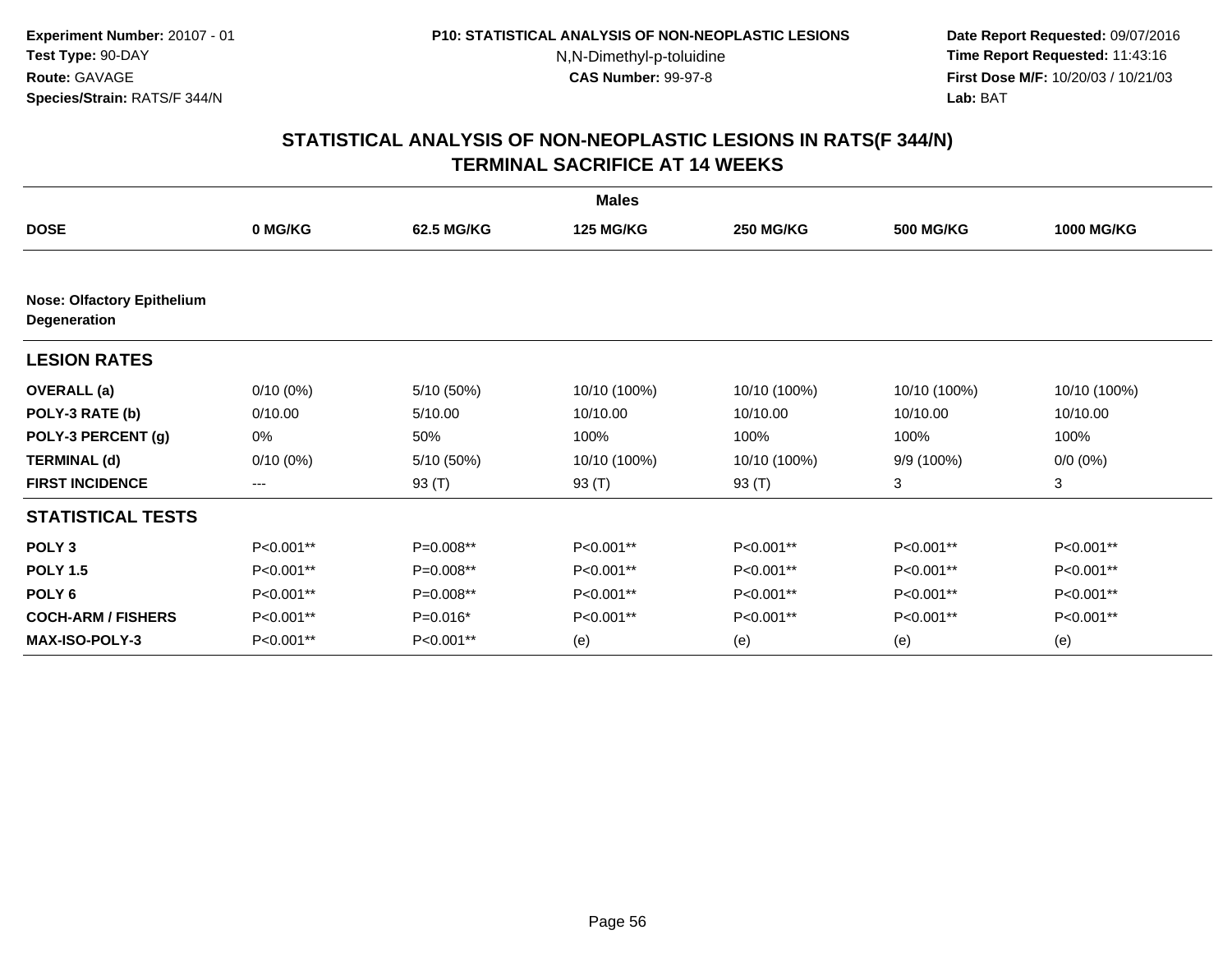**Date Report Requested:** 09/07/2016 **Time Report Requested:** 11:43:16 **First Dose M/F:** 10/20/03 / 10/21/03<br>**Lab:** BAT **Lab:** BAT

|                                                 | <b>Males</b> |             |                  |                  |                  |                   |  |  |  |
|-------------------------------------------------|--------------|-------------|------------------|------------------|------------------|-------------------|--|--|--|
| <b>DOSE</b>                                     | 0 MG/KG      | 62.5 MG/KG  | <b>125 MG/KG</b> | <b>250 MG/KG</b> | <b>500 MG/KG</b> | <b>1000 MG/KG</b> |  |  |  |
|                                                 |              |             |                  |                  |                  |                   |  |  |  |
| <b>Nose: Olfactory Epithelium</b><br>Metaplasia |              |             |                  |                  |                  |                   |  |  |  |
| <b>LESION RATES</b>                             |              |             |                  |                  |                  |                   |  |  |  |
| <b>OVERALL</b> (a)                              | $0/10(0\%)$  | $0/10(0\%)$ | $0/10(0\%)$      | 9/10 (90%)       | 9/10(90%)        | $0/10(0\%)$       |  |  |  |
| POLY-3 RATE (b)                                 | 0/10.00      | 0/10.00     | 0/10.00          | 9/10.00          | 9/9.00           | 0/0.00            |  |  |  |
| POLY-3 PERCENT (g)                              | 0%           | 0%          | 0%               | 90%              | 100%             | 0%                |  |  |  |
| <b>TERMINAL (d)</b>                             | $0/10(0\%)$  | $0/10(0\%)$ | $0/10(0\%)$      | 9/10 (90%)       | 9/9 (100%)       | $0/0 (0\%)$       |  |  |  |
| <b>FIRST INCIDENCE</b>                          | ---          | ---         | ---              | 93 (T)           | 93 (T)           | ---               |  |  |  |
| <b>STATISTICAL TESTS</b>                        |              |             |                  |                  |                  |                   |  |  |  |
| POLY <sub>3</sub>                               | P<0.001**    | (e)         | (e)              | P<0.001**        | P<0.001**        | (e)               |  |  |  |
| <b>POLY 1.5</b>                                 | P<0.001**    | (e)         | (e)              | P<0.001**        | P<0.001**        | (e)               |  |  |  |
| POLY <sub>6</sub>                               | P<0.001**    | (e)         | (e)              | P<0.001**        | P<0.001**        | (e)               |  |  |  |
| <b>COCH-ARM / FISHERS</b>                       | $P = 0.286$  | (e)         | (e)              | P<0.001**        | P<0.001**        | (e)               |  |  |  |
| <b>MAX-ISO-POLY-3</b>                           | P<0.001**    | (e)         | (e)              | P<0.001**        | P<0.001**        | (e)               |  |  |  |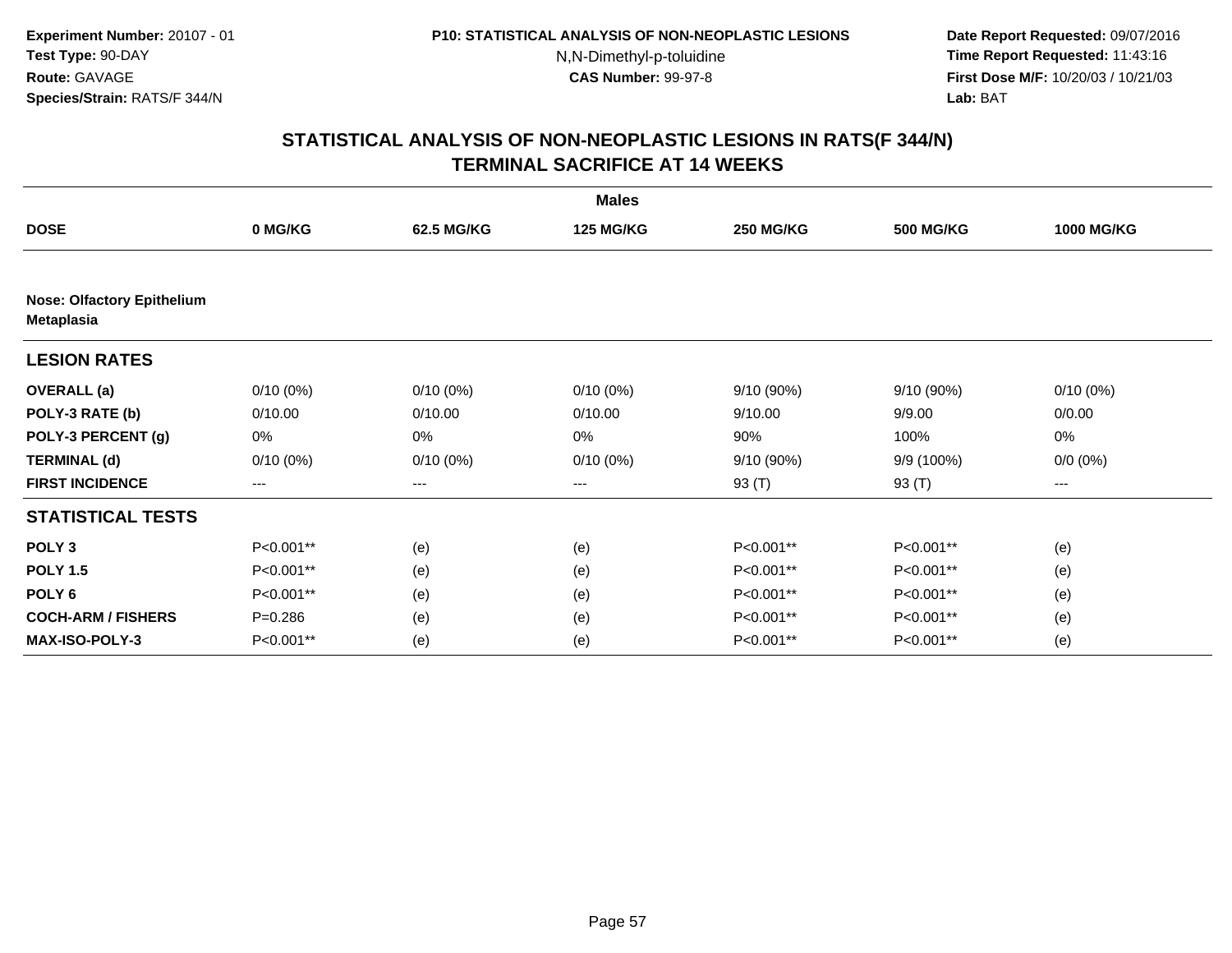**Date Report Requested:** 09/07/2016 **Time Report Requested:** 11:43:16 **First Dose M/F:** 10/20/03 / 10/21/03<br>**Lab:** BAT **Lab:** BAT

|                                                    |              |             | <b>Males</b>     |                  |                  |                   |
|----------------------------------------------------|--------------|-------------|------------------|------------------|------------------|-------------------|
| <b>DOSE</b>                                        | 0 MG/KG      | 62.5 MG/KG  | <b>125 MG/KG</b> | <b>250 MG/KG</b> | <b>500 MG/KG</b> | <b>1000 MG/KG</b> |
|                                                    |              |             |                  |                  |                  |                   |
| <b>Nose: Respiratory Epithelium</b><br>Hyperplasia |              |             |                  |                  |                  |                   |
| <b>LESION RATES</b>                                |              |             |                  |                  |                  |                   |
| <b>OVERALL</b> (a)                                 | 1/10 (10%)   | 2/10(20%)   | 7/10 (70%)       | 10/10 (100%)     | 9/10 (90%)       | 7/10 (70%)        |
| POLY-3 RATE (b)                                    | 1/10.00      | 2/10.00     | 7/10.00          | 10/10.00         | 9/9.00           | 7/7.00            |
| POLY-3 PERCENT (g)                                 | 10%          | 20%         | 70%              | 100%             | 100%             | 100%              |
| <b>TERMINAL (d)</b>                                | $1/10(10\%)$ | 2/10 (20%)  | 7/10 (70%)       | 10/10 (100%)     | 9/9 (100%)       | $0/0 (0\%)$       |
| <b>FIRST INCIDENCE</b>                             | 93 $(T)$     | 93 (T)      | 93 $(T)$         | 93 $(T)$         | 93 (T)           | 3                 |
| <b>STATISTICAL TESTS</b>                           |              |             |                  |                  |                  |                   |
| POLY <sub>3</sub>                                  | P<0.001**    | $P = 0.500$ | $P=0.003**$      | P<0.001**        | P<0.001**        | P<0.001**         |
| <b>POLY 1.5</b>                                    | P<0.001**    | $P = 0.500$ | $P=0.003**$      | P<0.001**        | P<0.001**        | P<0.001**         |
| POLY <sub>6</sub>                                  | P<0.001**    | $P = 0.500$ | $P=0.003**$      | P<0.001**        | P<0.001**        | P<0.001**         |
| <b>COCH-ARM / FISHERS</b>                          | P=0.008**    | $P = 0.500$ | P=0.010**        | P<0.001**        | P<0.001**        | P=0.010**         |
| MAX-ISO-POLY-3                                     | P<0.001**    | $P = 0.274$ | P<0.001**        | P<0.001**        | P<0.001**        | P<0.001**         |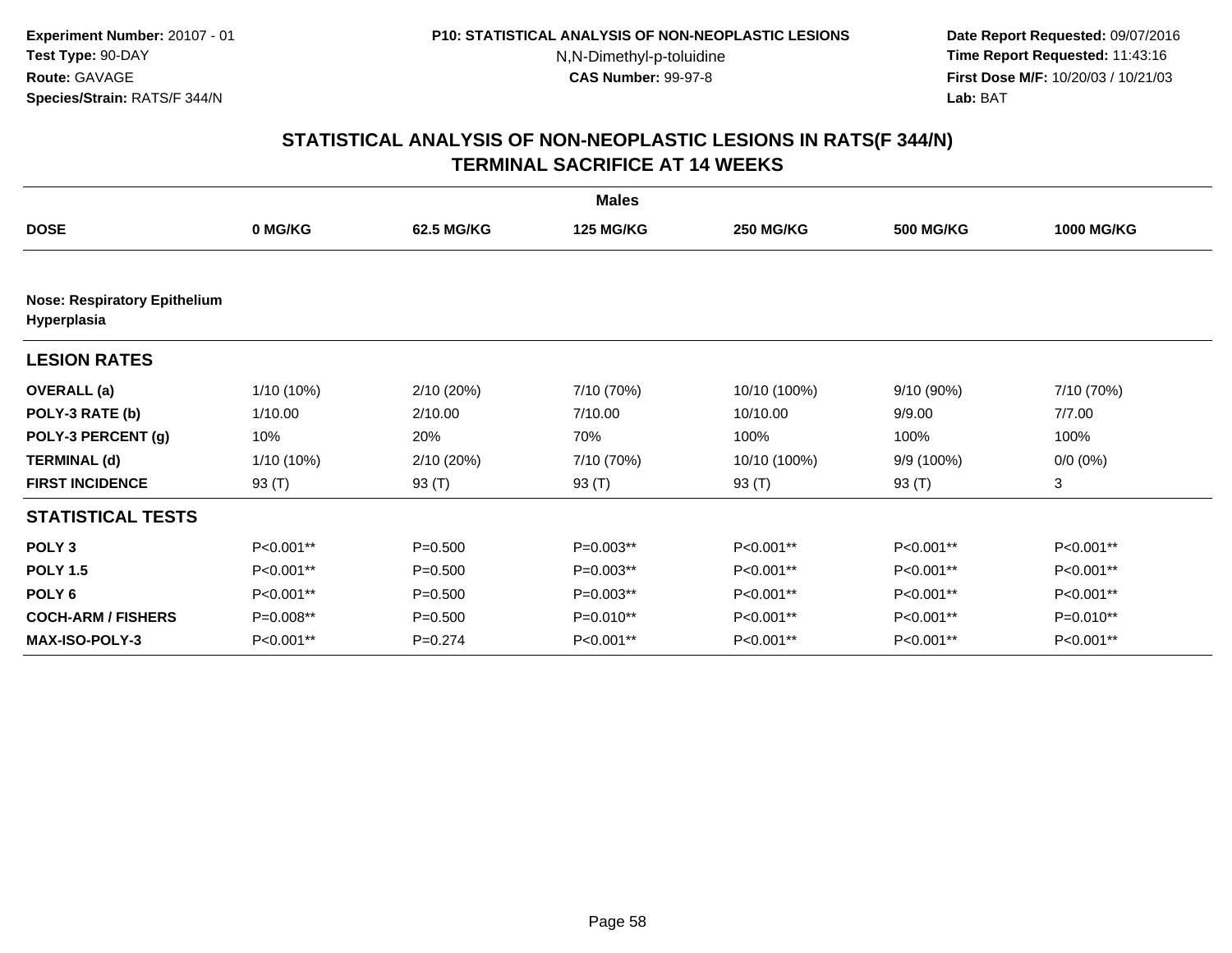**Date Report Requested:** 09/07/2016 **Time Report Requested:** 11:43:16 **First Dose M/F:** 10/20/03 / 10/21/03<br>**Lab:** BAT **Lab:** BAT

|                                                          | <b>Males</b> |            |                  |                  |                  |                   |  |  |  |
|----------------------------------------------------------|--------------|------------|------------------|------------------|------------------|-------------------|--|--|--|
| <b>DOSE</b>                                              | 0 MG/KG      | 62.5 MG/KG | <b>125 MG/KG</b> | <b>250 MG/KG</b> | <b>500 MG/KG</b> | <b>1000 MG/KG</b> |  |  |  |
|                                                          |              |            |                  |                  |                  |                   |  |  |  |
| <b>Nose: Respiratory Epithelium</b><br><b>Metaplasia</b> |              |            |                  |                  |                  |                   |  |  |  |
| <b>LESION RATES</b>                                      |              |            |                  |                  |                  |                   |  |  |  |
| <b>OVERALL</b> (a)                                       | $0/10(0\%)$  | 8/10 (80%) | 10/10 (100%)     | 10/10 (100%)     | 9/10 (90%)       | 1/10 (10%)        |  |  |  |
| POLY-3 RATE (b)                                          | 0/10.00      | 8/10.00    | 10/10.00         | 10/10.00         | 9/9.00           | 1/1.00            |  |  |  |
| POLY-3 PERCENT (g)                                       | 0%           | 80%        | 100%             | 100%             | 100%             | 100%              |  |  |  |
| <b>TERMINAL (d)</b>                                      | $0/10(0\%)$  | 8/10 (80%) | 10/10 (100%)     | 10/10 (100%)     | 9/9 (100%)       | $0/0 (0\%)$       |  |  |  |
| <b>FIRST INCIDENCE</b>                                   | ---          | 93 (T)     | 93 $(T)$         | 93 (T)           | 93 (T)           | 3                 |  |  |  |
| <b>STATISTICAL TESTS</b>                                 |              |            |                  |                  |                  |                   |  |  |  |
| POLY <sub>3</sub>                                        | P<0.001**    | P<0.001**  | P<0.001**        | P<0.001**        | P<0.001**        | $P=0.243$         |  |  |  |
| <b>POLY 1.5</b>                                          | P<0.001**    | P<0.001**  | P<0.001**        | P<0.001**        | P<0.001**        | $P=0.245$         |  |  |  |
| POLY <sub>6</sub>                                        | P<0.001**    | P<0.001**  | P<0.001**        | P<0.001**        | P<0.001**        | $P=0.243$         |  |  |  |
| <b>COCH-ARM / FISHERS</b>                                | P=0.038N*    | P<0.001**  | P<0.001**        | P<0.001**        | P<0.001**        | $P = 0.500$       |  |  |  |
| <b>MAX-ISO-POLY-3</b>                                    | P<0.001**    | P<0.001**  | (e)              | (e)              | P<0.001**        | $P=0.135$         |  |  |  |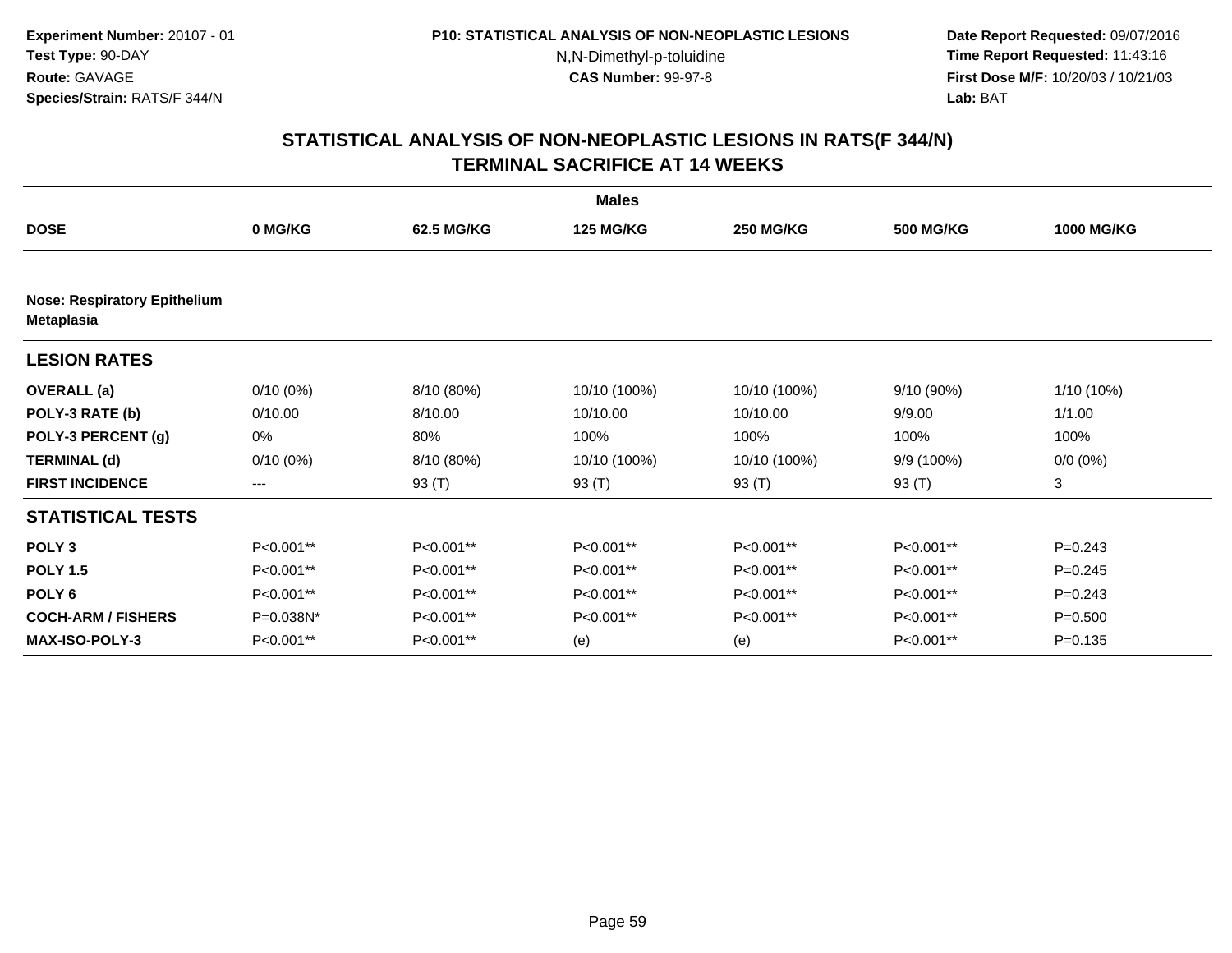**Date Report Requested:** 09/07/2016 **Time Report Requested:** 11:43:16 **First Dose M/F:** 10/20/03 / 10/21/03<br>**Lab:** BAT **Lab:** BAT

| <b>Males</b>                                               |            |             |                  |                   |                  |                     |  |  |
|------------------------------------------------------------|------------|-------------|------------------|-------------------|------------------|---------------------|--|--|
| <b>DOSE</b>                                                | 0 MG/KG    | 62.5 MG/KG  | <b>125 MG/KG</b> | <b>250 MG/KG</b>  | <b>500 MG/KG</b> | <b>1000 MG/KG</b>   |  |  |
|                                                            |            |             |                  |                   |                  |                     |  |  |
| <b>Pancreas</b><br><b>Infiltration Cellular Lymphocyte</b> |            |             |                  |                   |                  |                     |  |  |
| <b>LESION RATES</b>                                        |            |             |                  |                   |                  |                     |  |  |
| <b>OVERALL</b> (a)                                         | 9/10(90%)  | $0/0 (0\%)$ | $0/0 (0\%)$      | $0/0 (0\%)$       | 6/10(60%)        | $0/10(0\%)$         |  |  |
| POLY-3 RATE (b)                                            | 9/10.00    | 0/0.00      | 0/0.00           | 0/0.00            | 6/9.00           | 0/0.00              |  |  |
| POLY-3 PERCENT (g)                                         | 90%        | 0%          | 0%               | 0%                | 66.7%            | 0%                  |  |  |
| <b>TERMINAL (d)</b>                                        | 9/10 (90%) | $0/0 (0\%)$ | $0/0 (0\%)$      | $0/0 (0\%)$       | 6/9 (67%)        | $0/0 (0\%)$         |  |  |
| <b>FIRST INCIDENCE</b>                                     | 93 (T)     | $---$       | ---              | $\qquad \qquad -$ | 93 (T)           | $\qquad \qquad - -$ |  |  |
| <b>STATISTICAL TESTS</b>                                   |            |             |                  |                   |                  |                     |  |  |
| POLY <sub>3</sub>                                          | (e)        | (e)         | (e)              | (e)               | $P = 0.251N$     | P=0.760N            |  |  |
| <b>POLY 1.5</b>                                            | (e)        | (e)         | (e)              | (e)               | $P = 0.250N$     | P=0.738N            |  |  |
| POLY <sub>6</sub>                                          | (e)        | (e)         | (e)              | (e)               | $P = 0.251N$     | P<0.001N**          |  |  |
| <b>COCH-ARM / FISHERS</b>                                  | P<0.001N** | (e)         | (e)              | (e)               | $P = 0.152N$     | P<0.001N**          |  |  |
| MAX-ISO-POLY-3                                             | (e)        | (e)         | (e)              | (e)               | $P = 0.121N$     | P=0.498N            |  |  |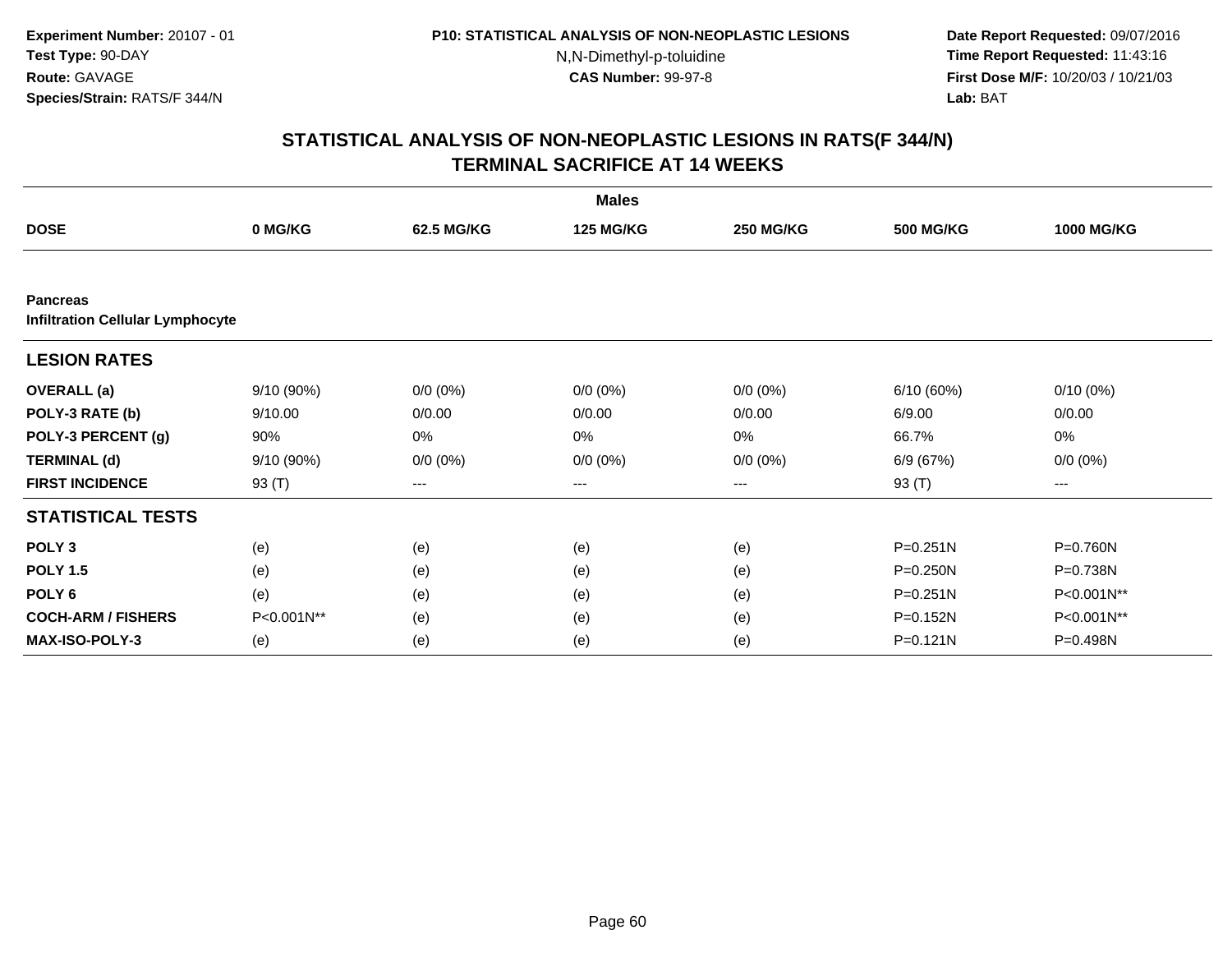**Date Report Requested:** 09/07/2016 **Time Report Requested:** 11:43:16 **First Dose M/F:** 10/20/03 / 10/21/03<br>**Lab:** BAT **Lab:** BAT

|                                         |              |             | <b>Males</b>     |                  |                  |                   |
|-----------------------------------------|--------------|-------------|------------------|------------------|------------------|-------------------|
| <b>DOSE</b>                             | 0 MG/KG      | 62.5 MG/KG  | <b>125 MG/KG</b> | <b>250 MG/KG</b> | <b>500 MG/KG</b> | <b>1000 MG/KG</b> |
|                                         |              |             |                  |                  |                  |                   |
| <b>Preputial Gland: Duct</b><br>Ectasia |              |             |                  |                  |                  |                   |
| <b>LESION RATES</b>                     |              |             |                  |                  |                  |                   |
| <b>OVERALL</b> (a)                      | $1/10(10\%)$ | $0/0 (0\%)$ | $0/0 (0\%)$      | $0/0 (0\%)$      | $0/10(0\%)$      | $0/10(0\%)$       |
| POLY-3 RATE (b)                         | 1/10.00      | 0/0.00      | 0/0.00           | 0/0.00           | 0/9.00           | 0/0.00            |
| POLY-3 PERCENT (g)                      | 10%          | 0%          | 0%               | 0%               | 0%               | 0%                |
| <b>TERMINAL (d)</b>                     | $1/10(10\%)$ | $0/0 (0\%)$ | $0/0 (0\%)$      | $0/0 (0\%)$      | $0/9(0\%)$       | $0/0 (0\%)$       |
| <b>FIRST INCIDENCE</b>                  | 93 (T)       | $---$       | $---$            | $---$            | $---$            | ---               |
| <b>STATISTICAL TESTS</b>                |              |             |                  |                  |                  |                   |
| POLY <sub>3</sub>                       | (e)          | (e)         | (e)              | (e)              | $P = 0.521N$     | P=0.760N          |
| <b>POLY 1.5</b>                         | (e)          | (e)         | (e)              | (e)              | $P = 0.521N$     | P=0.759N          |
| POLY <sub>6</sub>                       | (e)          | (e)         | (e)              | (e)              | $P = 0.521N$     | P=0.500N          |
| <b>COCH-ARM / FISHERS</b>               | P=0.267N     | (e)         | (e)              | (e)              | P=0.500N         | P=0.500N          |
| <b>MAX-ISO-POLY-3</b>                   | (e)          | (e)         | (e)              | (e)              | P=0.184N         | P=0.499N          |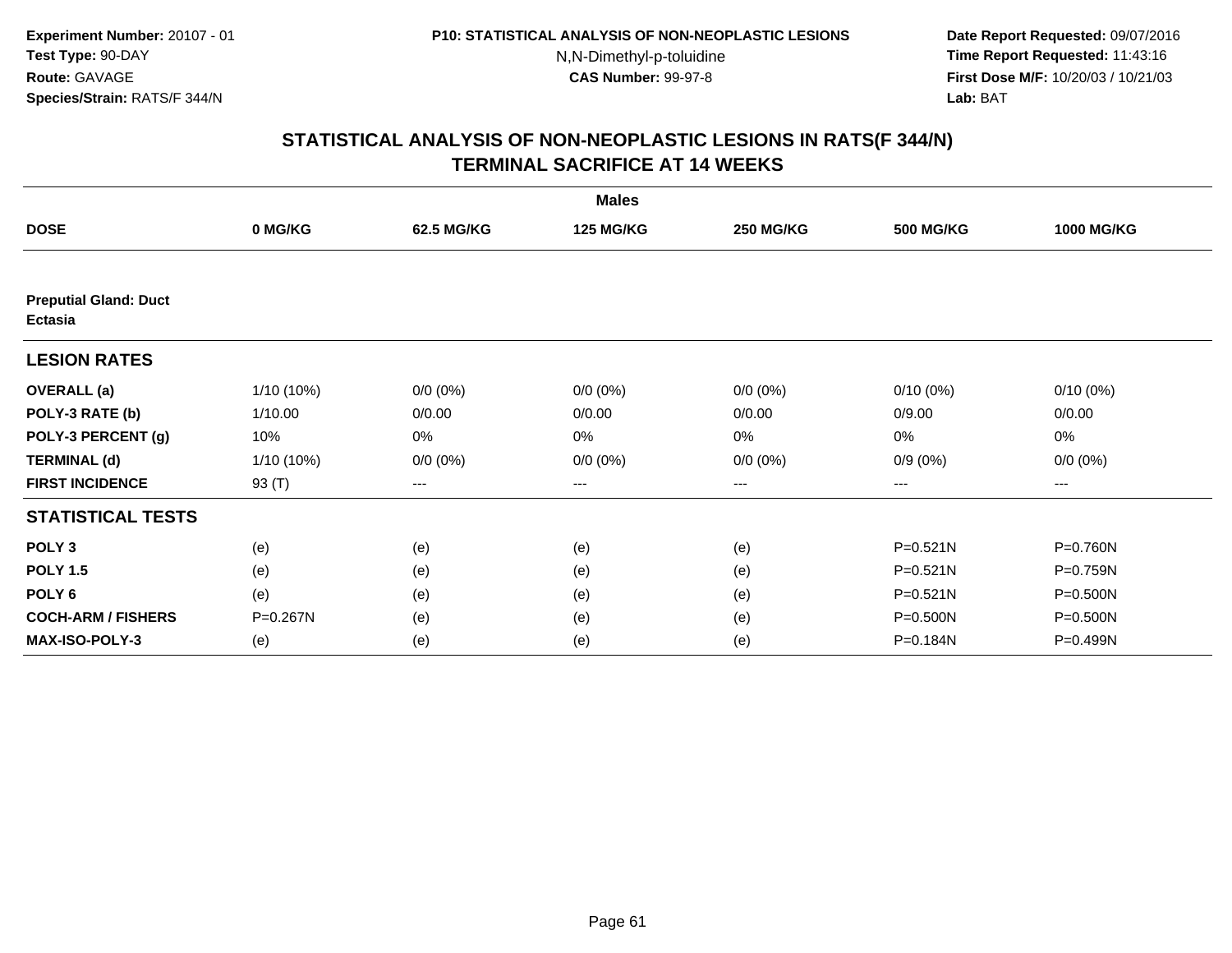**Date Report Requested:** 09/07/2016 **Time Report Requested:** 11:43:16 **First Dose M/F:** 10/20/03 / 10/21/03<br>**Lab:** BAT **Lab:** BAT

| <b>Males</b>                                   |             |             |                  |                  |                  |                   |  |
|------------------------------------------------|-------------|-------------|------------------|------------------|------------------|-------------------|--|
| <b>DOSE</b>                                    | 0 MG/KG     | 62.5 MG/KG  | <b>125 MG/KG</b> | <b>250 MG/KG</b> | <b>500 MG/KG</b> | <b>1000 MG/KG</b> |  |
|                                                |             |             |                  |                  |                  |                   |  |
| <b>Prostate</b><br><b>Inflammation Chronic</b> |             |             |                  |                  |                  |                   |  |
| <b>LESION RATES</b>                            |             |             |                  |                  |                  |                   |  |
| <b>OVERALL</b> (a)                             | $0/10(0\%)$ | $0/0 (0\%)$ | $0/0 (0\%)$      | $0/0 (0\%)$      | $1/10(10\%)$     | $0/10(0\%)$       |  |
| POLY-3 RATE (b)                                | 0/10.00     | 0/0.00      | 0/0.00           | 0/0.00           | 1/9.00           | 0/0.00            |  |
| POLY-3 PERCENT (g)                             | 0%          | 0%          | 0%               | 0%               | 11.1%            | 0%                |  |
| <b>TERMINAL (d)</b>                            | $0/10(0\%)$ | $0/0 (0\%)$ | $0/0 (0\%)$      | $0/0 (0\%)$      | 1/9 (11%)        | $0/0 (0\%)$       |  |
| <b>FIRST INCIDENCE</b>                         | $--$        | ---         | ---              | $--$             | 93 (T)           | ---               |  |
| <b>STATISTICAL TESTS</b>                       |             |             |                  |                  |                  |                   |  |
| POLY <sub>3</sub>                              | (e)         | (e)         | (e)              | (e)              | $P = 0.479$      | (e)               |  |
| <b>POLY 1.5</b>                                | (e)         | (e)         | (e)              | (e)              | $P = 0.479$      | (e)               |  |
| POLY <sub>6</sub>                              | (e)         | (e)         | (e)              | (e)              | $P=0.479$        | (e)               |  |
| <b>COCH-ARM / FISHERS</b>                      | $P = 0.733$ | (e)         | (e)              | (e)              | $P = 0.500$      | (e)               |  |
| <b>MAX-ISO-POLY-3</b>                          | (e)         | (e)         | (e)              | (e)              | $P = 0.157$      | (e)               |  |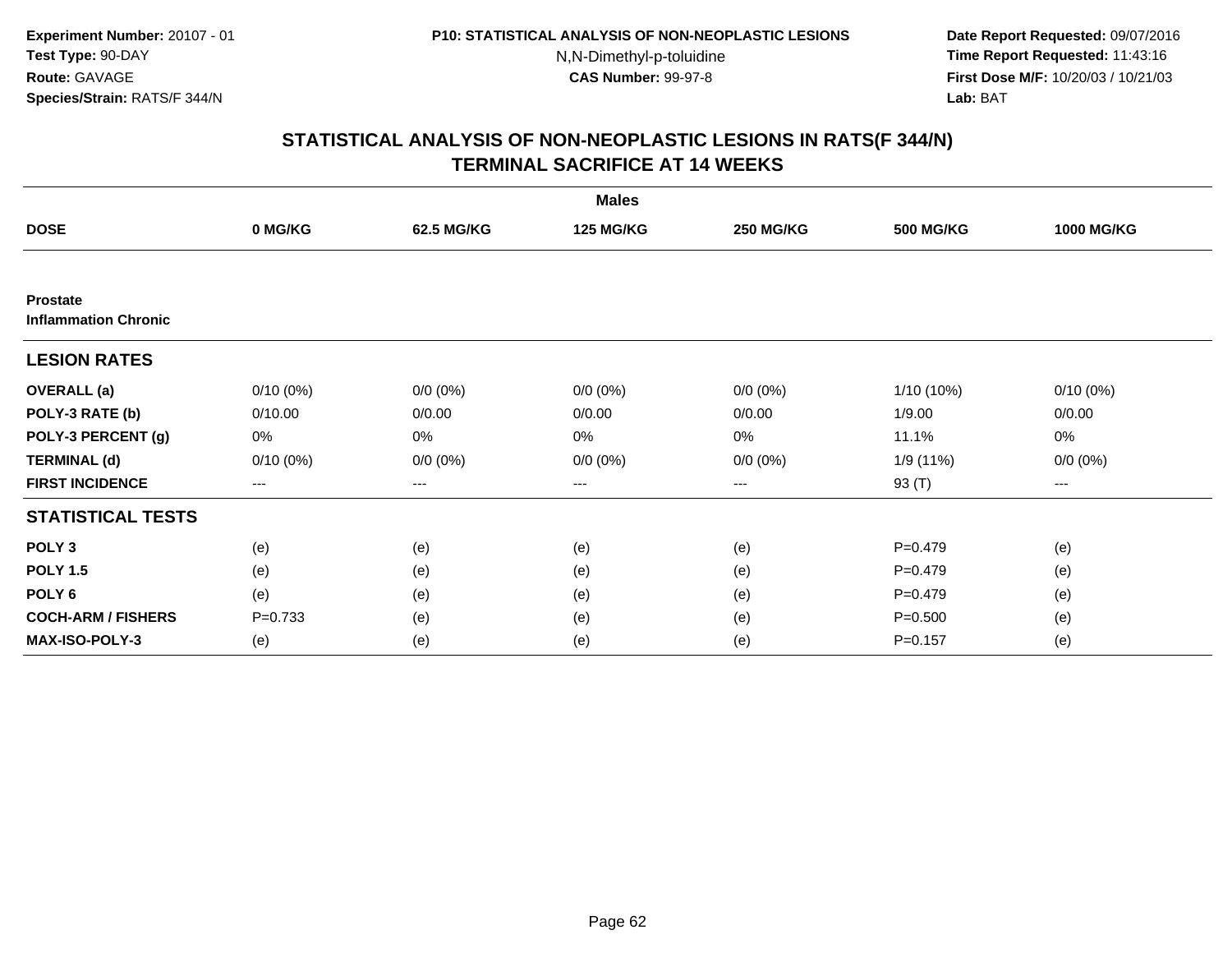**Date Report Requested:** 09/07/2016 **Time Report Requested:** 11:43:16 **First Dose M/F:** 10/20/03 / 10/21/03<br>**Lab:** BAT **Lab:** BAT

|                                            |            |             | <b>Males</b>     |                  |                  |                   |
|--------------------------------------------|------------|-------------|------------------|------------------|------------------|-------------------|
| <b>DOSE</b>                                | 0 MG/KG    | 62.5 MG/KG  | <b>125 MG/KG</b> | <b>250 MG/KG</b> | <b>500 MG/KG</b> | <b>1000 MG/KG</b> |
|                                            |            |             |                  |                  |                  |                   |
| <b>Prostate: Epithelium</b><br>Hyperplasia |            |             |                  |                  |                  |                   |
| <b>LESION RATES</b>                        |            |             |                  |                  |                  |                   |
| <b>OVERALL</b> (a)                         | 2/10 (20%) | $0/0 (0\%)$ | $0/0 (0\%)$      | $0/0 (0\%)$      | 2/10 (20%)       | $0/10(0\%)$       |
| POLY-3 RATE (b)                            | 2/10.00    | 0/0.00      | 0/0.00           | 0/0.00           | 2/9.00           | 0/0.00            |
| POLY-3 PERCENT (g)                         | 20%        | 0%          | 0%               | 0%               | 22.2%            | 0%                |
| <b>TERMINAL (d)</b>                        | 2/10 (20%) | $0/0 (0\%)$ | $0/0 (0\%)$      | $0/0 (0\%)$      | 2/9(22%)         | $0/0 (0\%)$       |
| <b>FIRST INCIDENCE</b>                     | 93 (T)     | ---         | ---              | $--$             | 93 (T)           | ---               |
| <b>STATISTICAL TESTS</b>                   |            |             |                  |                  |                  |                   |
| POLY <sub>3</sub>                          | (e)        | (e)         | (e)              | (e)              | $P = 0.663$      | P=0.702N          |
| <b>POLY 1.5</b>                            | (e)        | (e)         | (e)              | (e)              | $P = 0.663$      | P=0.699N          |
| POLY <sub>6</sub>                          | (e)        | (e)         | (e)              | (e)              | $P = 0.663$      | P=0.237N          |
| <b>COCH-ARM / FISHERS</b>                  | P=0.162N   | (e)         | (e)              | (e)              | P=0.709N         | $P = 0.237N$      |
| <b>MAX-ISO-POLY-3</b>                      | (e)        | (e)         | (e)              | (e)              | $P=0.455$        | P=0.499N          |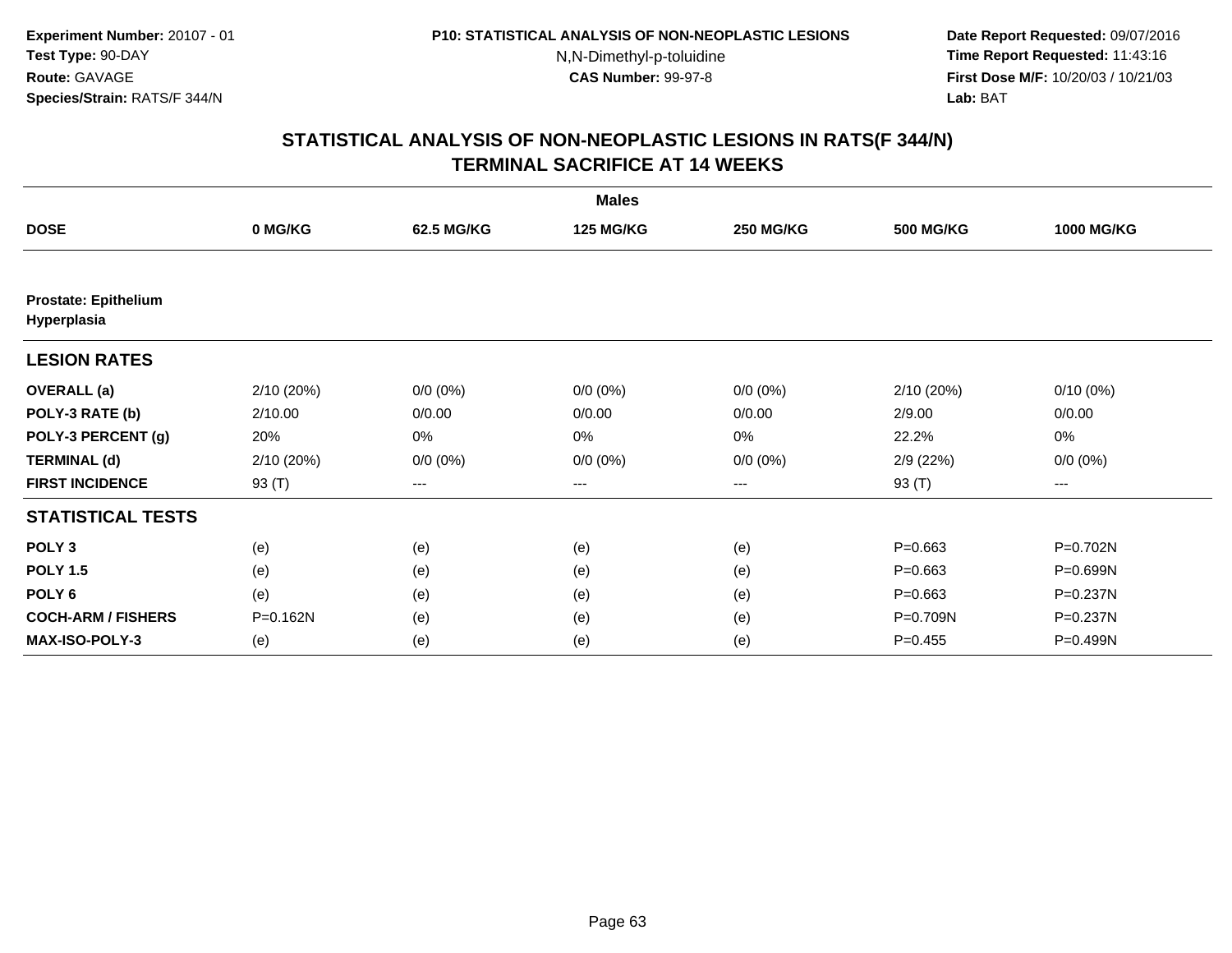**Date Report Requested:** 09/07/2016 **Time Report Requested:** 11:43:16 **First Dose M/F:** 10/20/03 / 10/21/03<br>**Lab:** BAT **Lab:** BAT

|                                           |             |             | <b>Males</b>     |                  |                  |                   |
|-------------------------------------------|-------------|-------------|------------------|------------------|------------------|-------------------|
| <b>DOSE</b>                               | 0 MG/KG     | 62.5 MG/KG  | <b>125 MG/KG</b> | <b>250 MG/KG</b> | <b>500 MG/KG</b> | <b>1000 MG/KG</b> |
|                                           |             |             |                  |                  |                  |                   |
| <b>Salivary Glands</b><br><b>Fibrosis</b> |             |             |                  |                  |                  |                   |
| <b>LESION RATES</b>                       |             |             |                  |                  |                  |                   |
| <b>OVERALL</b> (a)                        | $0/10(0\%)$ | $0/0 (0\%)$ | $0/0 (0\%)$      | $0/0 (0\%)$      | 1/10 (10%)       | $0/10(0\%)$       |
| POLY-3 RATE (b)                           | 0/10.00     | 0/0.00      | 0/0.00           | 0/0.00           | 1/9.00           | 0/0.00            |
| POLY-3 PERCENT (g)                        | 0%          | 0%          | 0%               | 0%               | 11.1%            | 0%                |
| <b>TERMINAL (d)</b>                       | $0/10(0\%)$ | $0/0 (0\%)$ | $0/0 (0\%)$      | $0/0 (0\%)$      | 1/9 (11%)        | $0/0 (0\%)$       |
| <b>FIRST INCIDENCE</b>                    | $--$        | $--$        | ---              | ---              | 93 (T)           | $--$              |
| <b>STATISTICAL TESTS</b>                  |             |             |                  |                  |                  |                   |
| POLY <sub>3</sub>                         | (e)         | (e)         | (e)              | (e)              | $P=0.479$        | (e)               |
| <b>POLY 1.5</b>                           | (e)         | (e)         | (e)              | (e)              | $P=0.479$        | (e)               |
| POLY <sub>6</sub>                         | (e)         | (e)         | (e)              | (e)              | $P=0.479$        | (e)               |
| <b>COCH-ARM / FISHERS</b>                 | $P = 0.733$ | (e)         | (e)              | (e)              | $P = 0.500$      | (e)               |
| <b>MAX-ISO-POLY-3</b>                     | (e)         | (e)         | (e)              | (e)              | $P = 0.157$      | (e)               |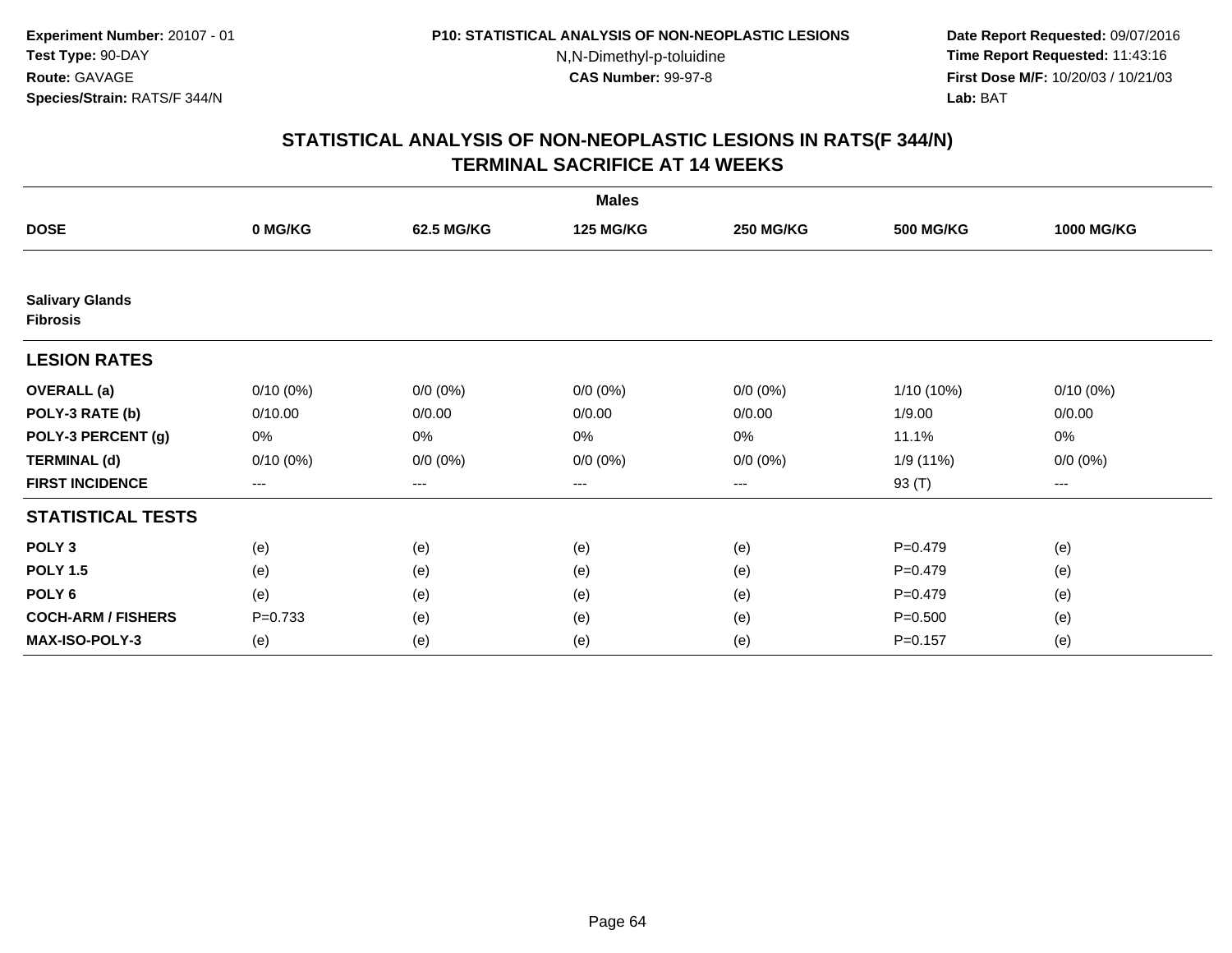**Date Report Requested:** 09/07/2016 **Time Report Requested:** 11:43:16 **First Dose M/F:** 10/20/03 / 10/21/03<br>**Lab:** BAT **Lab:** BAT

|                                    |             |              | <b>Males</b>     |                  |                  |                   |
|------------------------------------|-------------|--------------|------------------|------------------|------------------|-------------------|
| <b>DOSE</b>                        | 0 MG/KG     | 62.5 MG/KG   | <b>125 MG/KG</b> | <b>250 MG/KG</b> | <b>500 MG/KG</b> | <b>1000 MG/KG</b> |
|                                    |             |              |                  |                  |                  |                   |
| <b>Spleen</b><br><b>Congestion</b> |             |              |                  |                  |                  |                   |
| <b>LESION RATES</b>                |             |              |                  |                  |                  |                   |
| <b>OVERALL</b> (a)                 | $0/10(0\%)$ | 10/10 (100%) | 10/10 (100%)     | 10/10 (100%)     | 9/10(90%)        | $0/10(0\%)$       |
| POLY-3 RATE (b)                    | 0/10.00     | 10/10.00     | 10/10.00         | 10/10.00         | 9/9.00           | 0/0.00            |
| POLY-3 PERCENT (g)                 | 0%          | 100%         | 100%             | 100%             | 100%             | 0%                |
| <b>TERMINAL (d)</b>                | $0/10(0\%)$ | 10/10 (100%) | 10/10 (100%)     | 10/10 (100%)     | 9/9 (100%)       | $0/0 (0\%)$       |
| <b>FIRST INCIDENCE</b>             | ---         | 93 (T)       | 93 (T)           | 93 (T)           | 93 (T)           | ---               |
| <b>STATISTICAL TESTS</b>           |             |              |                  |                  |                  |                   |
| POLY <sub>3</sub>                  | P<0.001**   | P<0.001**    | P<0.001**        | P<0.001**        | P<0.001**        | (e)               |
| <b>POLY 1.5</b>                    | P<0.001**   | P<0.001**    | P<0.001**        | P<0.001**        | P<0.001**        | (e)               |
| POLY <sub>6</sub>                  | P<0.001**   | P<0.001**    | P<0.001**        | P<0.001**        | P<0.001**        | (e)               |
| <b>COCH-ARM / FISHERS</b>          | P=0.003N**  | P<0.001**    | P<0.001**        | P<0.001**        | P<0.001**        | (e)               |
| <b>MAX-ISO-POLY-3</b>              | P<0.001**   | (e)          | (e)              | (e)              | P<0.001**        | (e)               |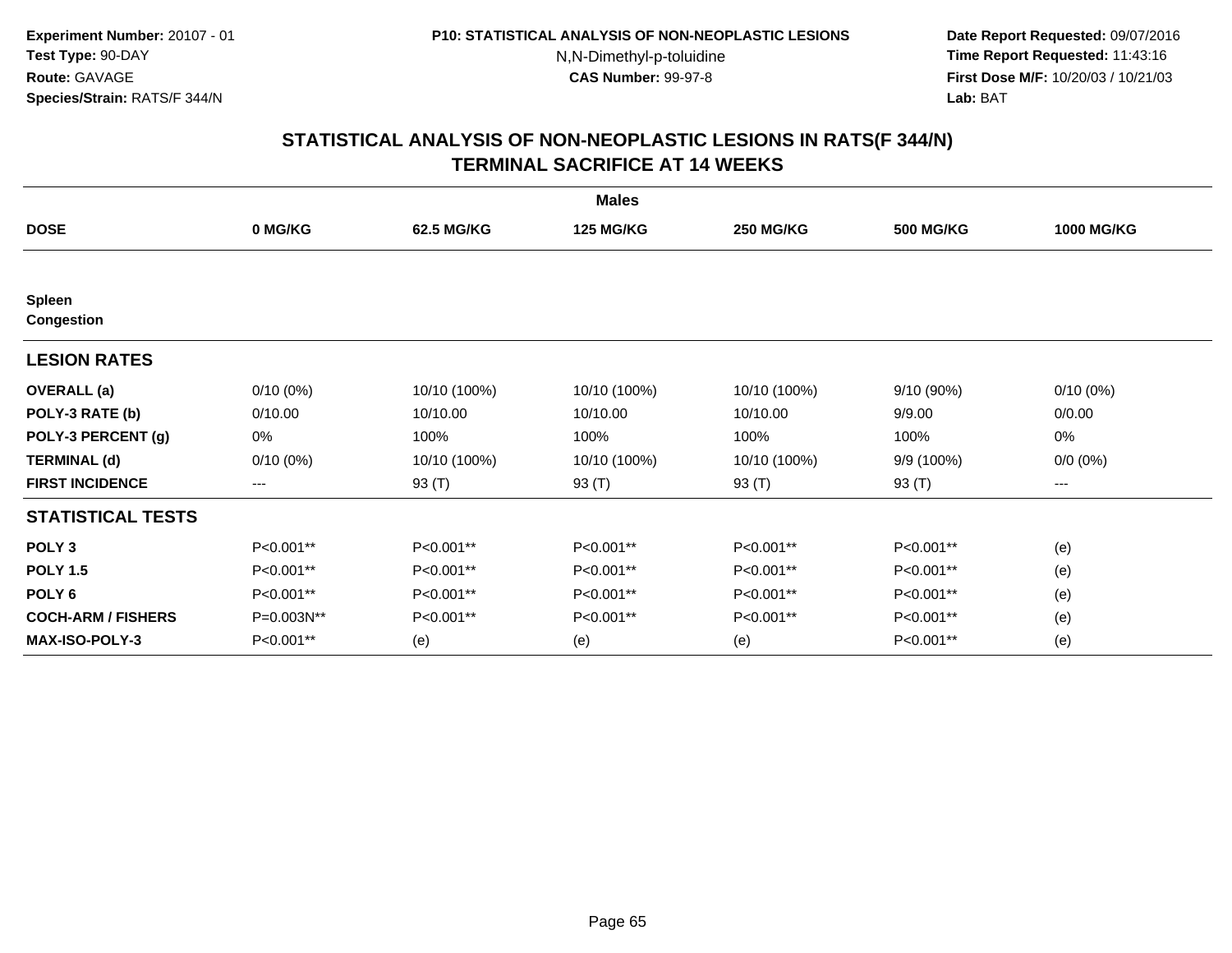**Date Report Requested:** 09/07/2016 **Time Report Requested:** 11:43:16 **First Dose M/F:** 10/20/03 / 10/21/03<br>**Lab:** BAT **Lab:** BAT

|                                                          |              |              | <b>Males</b>     |                  |                  |                   |
|----------------------------------------------------------|--------------|--------------|------------------|------------------|------------------|-------------------|
| <b>DOSE</b>                                              | 0 MG/KG      | 62.5 MG/KG   | <b>125 MG/KG</b> | <b>250 MG/KG</b> | <b>500 MG/KG</b> | <b>1000 MG/KG</b> |
|                                                          |              |              |                  |                  |                  |                   |
| <b>Spleen</b><br><b>Hematopoietic Cell Proliferation</b> |              |              |                  |                  |                  |                   |
| <b>LESION RATES</b>                                      |              |              |                  |                  |                  |                   |
| <b>OVERALL</b> (a)                                       | 9/10(90%)    | 10/10 (100%) | 10/10 (100%)     | 10/10 (100%)     | 9/10 (90%)       | 9/10 (90%)        |
| POLY-3 RATE (b)                                          | 9/10.00      | 10/10.00     | 10/10.00         | 10/10.00         | 9/9.00           | 9/9.00            |
| POLY-3 PERCENT (g)                                       | 90%          | 100%         | 100%             | 100%             | 100%             | 100%              |
| <b>TERMINAL (d)</b>                                      | $9/10(90\%)$ | 10/10 (100%) | 10/10 (100%)     | 10/10 (100%)     | 9/9 (100%)       | $0/0 (0\%)$       |
| <b>FIRST INCIDENCE</b>                                   | 93 $(T)$     | 93 $(T)$     | 93 $(T)$         | 93 $(T)$         | 93 $(T)$         | 3                 |
| <b>STATISTICAL TESTS</b>                                 |              |              |                  |                  |                  |                   |
| POLY <sub>3</sub>                                        | $P=0.414$    | $P = 0.500$  | $P = 0.500$      | $P = 0.500$      | $P = 0.521$      | $P = 0.521$       |
| <b>POLY 1.5</b>                                          | $P=0.420$    | $P = 0.500$  | $P = 0.500$      | $P = 0.500$      | $P=0.523$        | $P=0.523$         |
| POLY <sub>6</sub>                                        | $P=0.414$    | $P = 0.500$  | $P = 0.500$      | $P = 0.500$      | $P = 0.521$      | $P=0.521$         |
| <b>COCH-ARM / FISHERS</b>                                | P=0.314N     | $P = 0.500$  | $P = 0.500$      | $P = 0.500$      | $P = 0.763N$     | P=0.763N          |
| <b>MAX-ISO-POLY-3</b>                                    | $P = 0.059$  | $P = 0.158$  | $P = 0.158$      | $P = 0.158$      | $P = 0.184$      | $P = 0.184$       |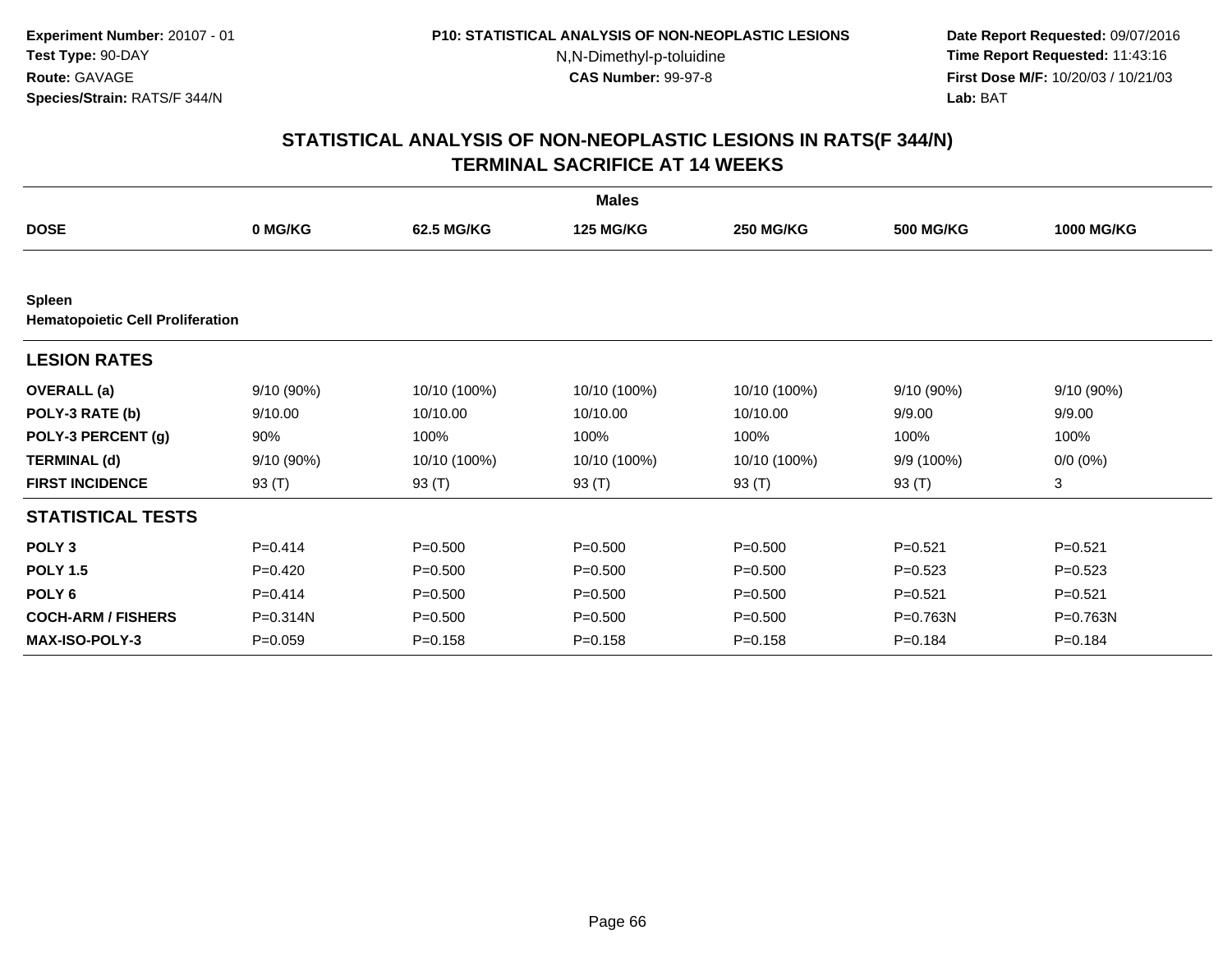**Date Report Requested:** 09/07/2016 **Time Report Requested:** 11:43:16 **First Dose M/F:** 10/20/03 / 10/21/03<br>**Lab:** BAT **Lab:** BAT

|                               |              |              | <b>Males</b>     |                  |                  |                   |
|-------------------------------|--------------|--------------|------------------|------------------|------------------|-------------------|
| <b>DOSE</b>                   | 0 MG/KG      | 62.5 MG/KG   | <b>125 MG/KG</b> | <b>250 MG/KG</b> | <b>500 MG/KG</b> | <b>1000 MG/KG</b> |
|                               |              |              |                  |                  |                  |                   |
| <b>Spleen</b><br>Pigmentation |              |              |                  |                  |                  |                   |
| <b>LESION RATES</b>           |              |              |                  |                  |                  |                   |
| <b>OVERALL</b> (a)            | 10/10 (100%) | 10/10 (100%) | 10/10 (100%)     | 10/10 (100%)     | 9/10 (90%)       | $0/10(0\%)$       |
| POLY-3 RATE (b)               | 10/10.00     | 10/10.00     | 10/10.00         | 10/10.00         | 9/9.00           | 0/0.00            |
| POLY-3 PERCENT (g)            | 100%         | 100%         | 100%             | 100%             | 100%             | 0%                |
| <b>TERMINAL (d)</b>           | 10/10 (100%) | 10/10 (100%) | 10/10 (100%)     | 10/10 (100%)     | 9/9 (100%)       | $0/0 (0\%)$       |
| <b>FIRST INCIDENCE</b>        | 93 (T)       | 93 (T)       | 93 (T)           | 93 (T)           | 93 (T)           | ---               |
| <b>STATISTICAL TESTS</b>      |              |              |                  |                  |                  |                   |
| POLY <sub>3</sub>             | P=1.000N     | (e)          | (e)              | (e)              | P=1.000N         | P<0.001N**        |
| <b>POLY 1.5</b>               | P=1.000N     | (e)          | (e)              | (e)              | P=1.000N         | P<0.001N**        |
| POLY <sub>6</sub>             | P<0.001N**   | (e)          | (e)              | (e)              | P=0.500N         | P<0.001N**        |
| <b>COCH-ARM / FISHERS</b>     | P<0.001N**   | (e)          | (e)              | (e)              | P=0.500N         | P<0.001N**        |
| <b>MAX-ISO-POLY-3</b>         | P<0.001N**   | (e)          | (e)              | (e)              | P=0.171N         | (e)               |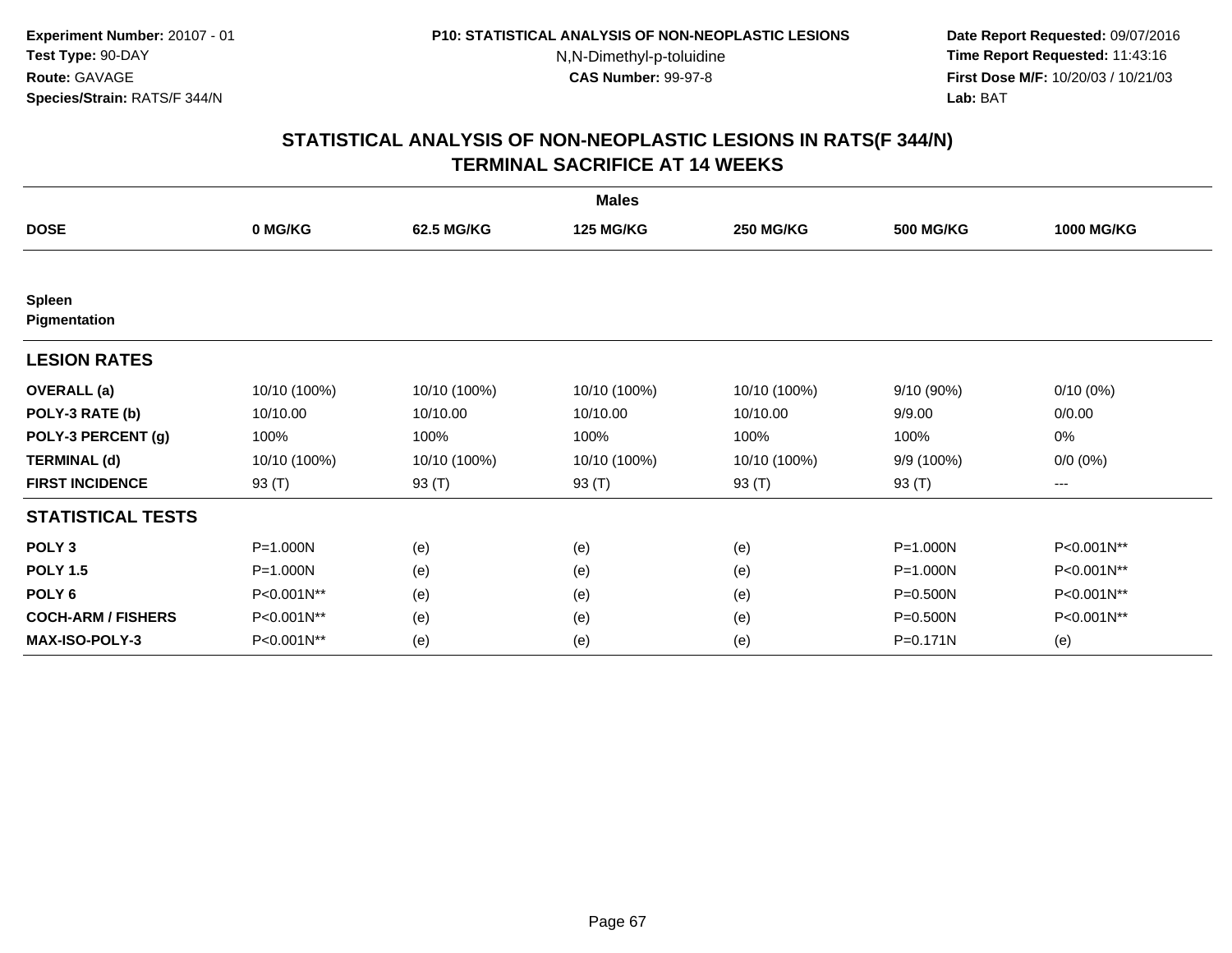**Date Report Requested:** 09/07/2016 **Time Report Requested:** 11:43:16 **First Dose M/F:** 10/20/03 / 10/21/03<br>**Lab:** BAT **Lab:** BAT

|                                           |            |             | <b>Males</b>     |                  |                  |                   |
|-------------------------------------------|------------|-------------|------------------|------------------|------------------|-------------------|
| <b>DOSE</b>                               | 0 MG/KG    | 62.5 MG/KG  | <b>125 MG/KG</b> | <b>250 MG/KG</b> | <b>500 MG/KG</b> | <b>1000 MG/KG</b> |
|                                           |            |             |                  |                  |                  |                   |
| <b>Spleen: Capsule</b><br><b>Fibrosis</b> |            |             |                  |                  |                  |                   |
| <b>LESION RATES</b>                       |            |             |                  |                  |                  |                   |
| <b>OVERALL</b> (a)                        | 1/10 (10%) | 5/10 (50%)  | 10/10 (100%)     | 10/10 (100%)     | 9/10 (90%)       | $0/10(0\%)$       |
| POLY-3 RATE (b)                           | 1/10.00    | 5/10.00     | 10/10.00         | 10/10.00         | 9/9.00           | 0/0.00            |
| POLY-3 PERCENT (g)                        | 10%        | 50%         | 100%             | 100%             | 100%             | 0%                |
| <b>TERMINAL (d)</b>                       | 1/10 (10%) | 5/10 (50%)  | 10/10 (100%)     | 10/10 (100%)     | 9/9 (100%)       | $0/0 (0\%)$       |
| <b>FIRST INCIDENCE</b>                    | 93 (T)     | 93 (T)      | 93 (T)           | 93 (T)           | 93 (T)           | ---               |
| <b>STATISTICAL TESTS</b>                  |            |             |                  |                  |                  |                   |
| POLY <sub>3</sub>                         | P<0.001**  | $P = 0.061$ | P<0.001**        | P<0.001**        | P<0.001**        | P=0.760N          |
| <b>POLY 1.5</b>                           | P<0.001**  | $P = 0.061$ | P<0.001**        | P<0.001**        | P<0.001**        | P=0.759N          |
| POLY <sub>6</sub>                         | P<0.001**  | $P = 0.061$ | P<0.001**        | P<0.001**        | P<0.001**        | P=0.500N          |
| <b>COCH-ARM / FISHERS</b>                 | P=0.029N*  | $P = 0.070$ | P<0.001**        | P<0.001**        | P<0.001**        | P=0.500N          |
| <b>MAX-ISO-POLY-3</b>                     | P<0.001**  | $P=0.020*$  | P<0.001**        | P<0.001**        | P<0.001**        | $P = 0.499N$      |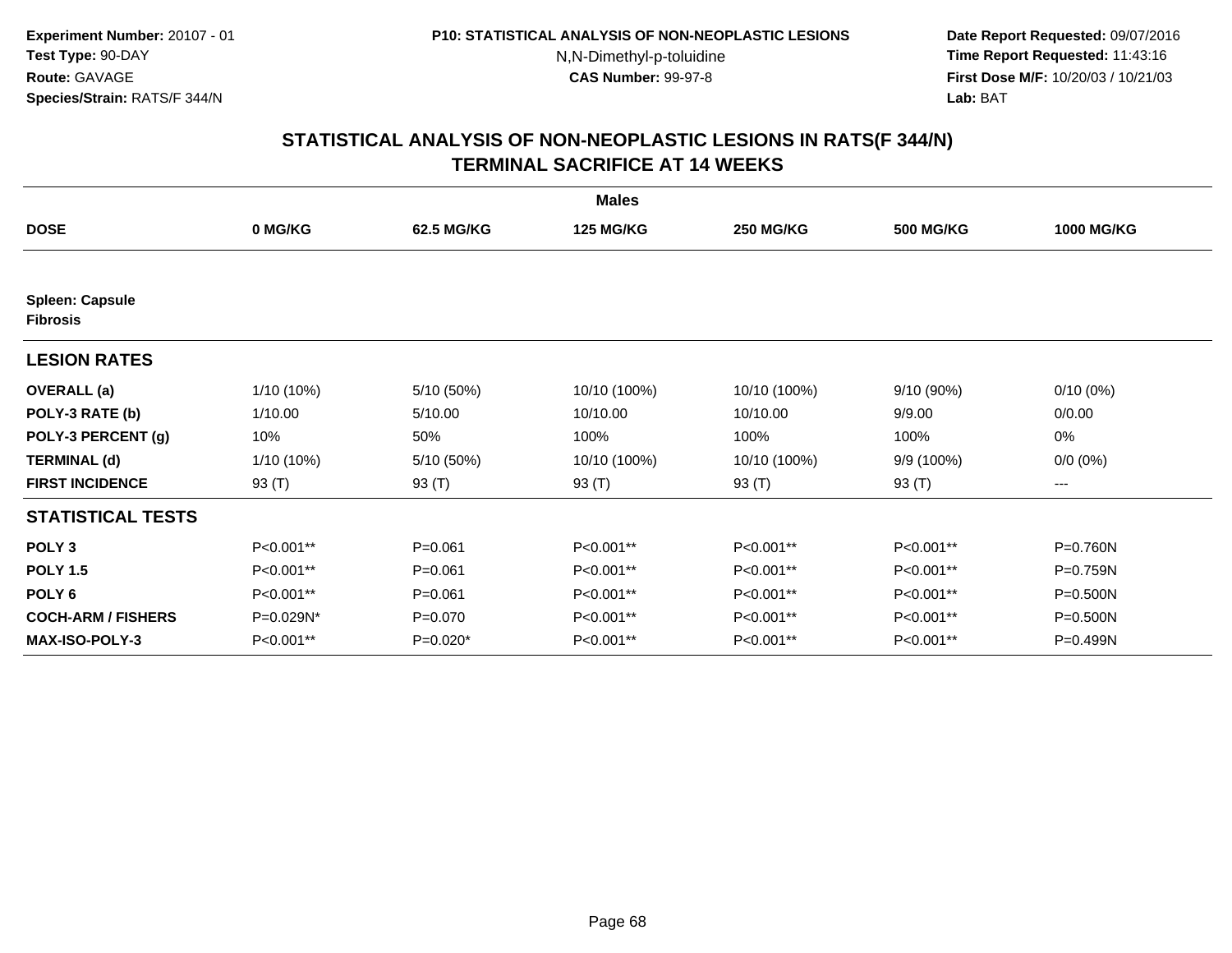**Date Report Requested:** 09/07/2016 **Time Report Requested:** 11:43:16 **First Dose M/F:** 10/20/03 / 10/21/03<br>**Lab:** BAT **Lab:** BAT

|                                                    | <b>Males</b> |             |                  |                  |                  |                   |  |  |  |
|----------------------------------------------------|--------------|-------------|------------------|------------------|------------------|-------------------|--|--|--|
| <b>DOSE</b>                                        | 0 MG/KG      | 62.5 MG/KG  | <b>125 MG/KG</b> | <b>250 MG/KG</b> | <b>500 MG/KG</b> | <b>1000 MG/KG</b> |  |  |  |
| <b>Spleen: Lymphoid Follicle</b><br><b>Atrophy</b> |              |             |                  |                  |                  |                   |  |  |  |
| <b>LESION RATES</b>                                |              |             |                  |                  |                  |                   |  |  |  |
| <b>OVERALL</b> (a)                                 | $0/10(0\%)$  | $0/10(0\%)$ | $0/10(0\%)$      | 8/10 (80%)       | 10/10 (100%)     | 10/10 (100%)      |  |  |  |
| POLY-3 RATE (b)                                    | 0/10.00      | 0/10.00     | 0/10.00          | 8/10.00          | 10/10.00         | 10/10.00          |  |  |  |
| POLY-3 PERCENT (g)                                 | 0%           | 0%          | 0%               | 80%              | 100%             | 100%              |  |  |  |
| <b>TERMINAL (d)</b>                                | $0/10(0\%)$  | $0/10(0\%)$ | $0/10(0\%)$      | 8/10 (80%)       | 9/9 (100%)       | $0/0 (0\%)$       |  |  |  |
| <b>FIRST INCIDENCE</b>                             | ---          | ---         | ---              | 93 (T)           | 3                | 3                 |  |  |  |
| <b>STATISTICAL TESTS</b>                           |              |             |                  |                  |                  |                   |  |  |  |
| POLY <sub>3</sub>                                  | P<0.001**    | (e)         | (e)              | P<0.001**        | P<0.001**        | P<0.001**         |  |  |  |
| <b>POLY 1.5</b>                                    | P<0.001**    | (e)         | (e)              | P<0.001**        | P<0.001**        | P<0.001**         |  |  |  |
| POLY <sub>6</sub>                                  | P<0.001**    | (e)         | (e)              | P<0.001**        | P<0.001**        | P<0.001**         |  |  |  |
| <b>COCH-ARM / FISHERS</b>                          | P<0.001**    | (e)         | (e)              | P<0.001**        | P<0.001**        | P<0.001**         |  |  |  |
| <b>MAX-ISO-POLY-3</b>                              | P<0.001**    | (e)         | (e)              | P<0.001**        | (e)              | (e)               |  |  |  |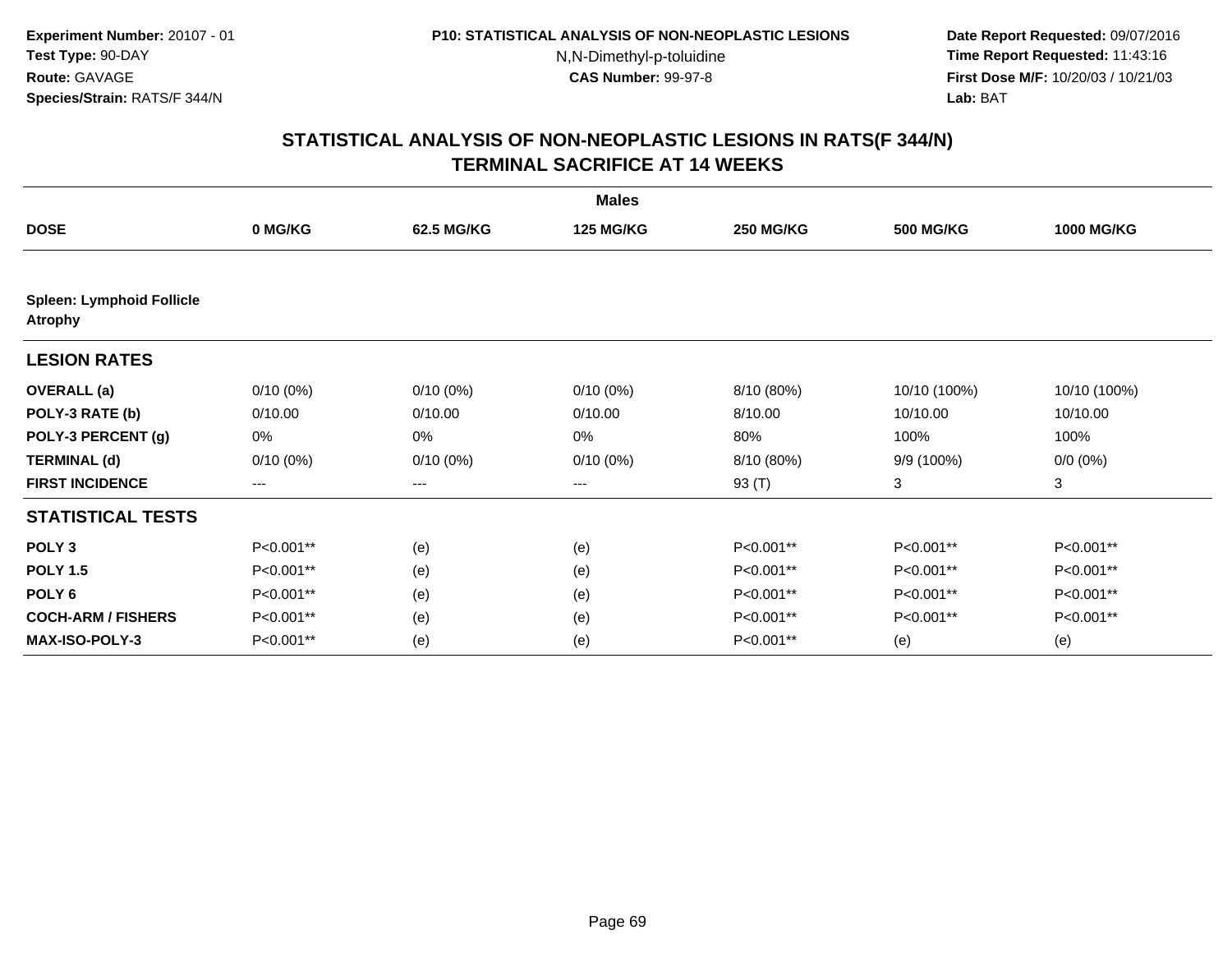**Date Report Requested:** 09/07/2016 **Time Report Requested:** 11:43:16 **First Dose M/F:** 10/20/03 / 10/21/03<br>**Lab:** BAT **Lab:** BAT

|                                                  |              |             | <b>Males</b>     |                  |                  |                   |
|--------------------------------------------------|--------------|-------------|------------------|------------------|------------------|-------------------|
| <b>DOSE</b>                                      | 0 MG/KG      | 62.5 MG/KG  | <b>125 MG/KG</b> | <b>250 MG/KG</b> | <b>500 MG/KG</b> | <b>1000 MG/KG</b> |
|                                                  |              |             |                  |                  |                  |                   |
| <b>Spleen: Mesothelium</b><br><b>Hypertrophy</b> |              |             |                  |                  |                  |                   |
| <b>LESION RATES</b>                              |              |             |                  |                  |                  |                   |
| <b>OVERALL</b> (a)                               | $3/10(30\%)$ | 5/10 (50%)  | 8/10 (80%)       | 10/10 (100%)     | 9/10 (90%)       | $0/10(0\%)$       |
| POLY-3 RATE (b)                                  | 3/10.00      | 5/10.00     | 8/10.00          | 10/10.00         | 9/9.00           | 0/0.00            |
| POLY-3 PERCENT (g)                               | 30%          | 50%         | 80%              | 100%             | 100%             | 0%                |
| <b>TERMINAL (d)</b>                              | $3/10(30\%)$ | 5/10 (50%)  | 8/10 (80%)       | 10/10 (100%)     | 9/9 (100%)       | $0/0 (0\%)$       |
| <b>FIRST INCIDENCE</b>                           | 93 (T)       | 93 (T)      | 93 (T)           | 93 (T)           | 93 (T)           | ---               |
| <b>STATISTICAL TESTS</b>                         |              |             |                  |                  |                  |                   |
| POLY <sub>3</sub>                                | P<0.001**    | $P=0.329$   | $P=0.024*$       | P<0.001**        | P<0.001**        | P=0.678N          |
| <b>POLY 1.5</b>                                  | P<0.001**    | $P=0.329$   | $P=0.024*$       | P<0.001**        | P<0.001**        | P=0.673N          |
| POLY <sub>6</sub>                                | P<0.001**    | $P=0.329$   | $P=0.024*$       | P<0.001**        | P<0.001**        | P=0.105N          |
| <b>COCH-ARM / FISHERS</b>                        | P=0.018N*    | $P = 0.325$ | $P=0.035*$       | P=0.002**        | P=0.010**        | P=0.105N          |
| MAX-ISO-POLY-3                                   | P<0.001N**   | $P = 0.188$ | $P=0.007**$      | P<0.001**        | P<0.001**        | P=0.499N          |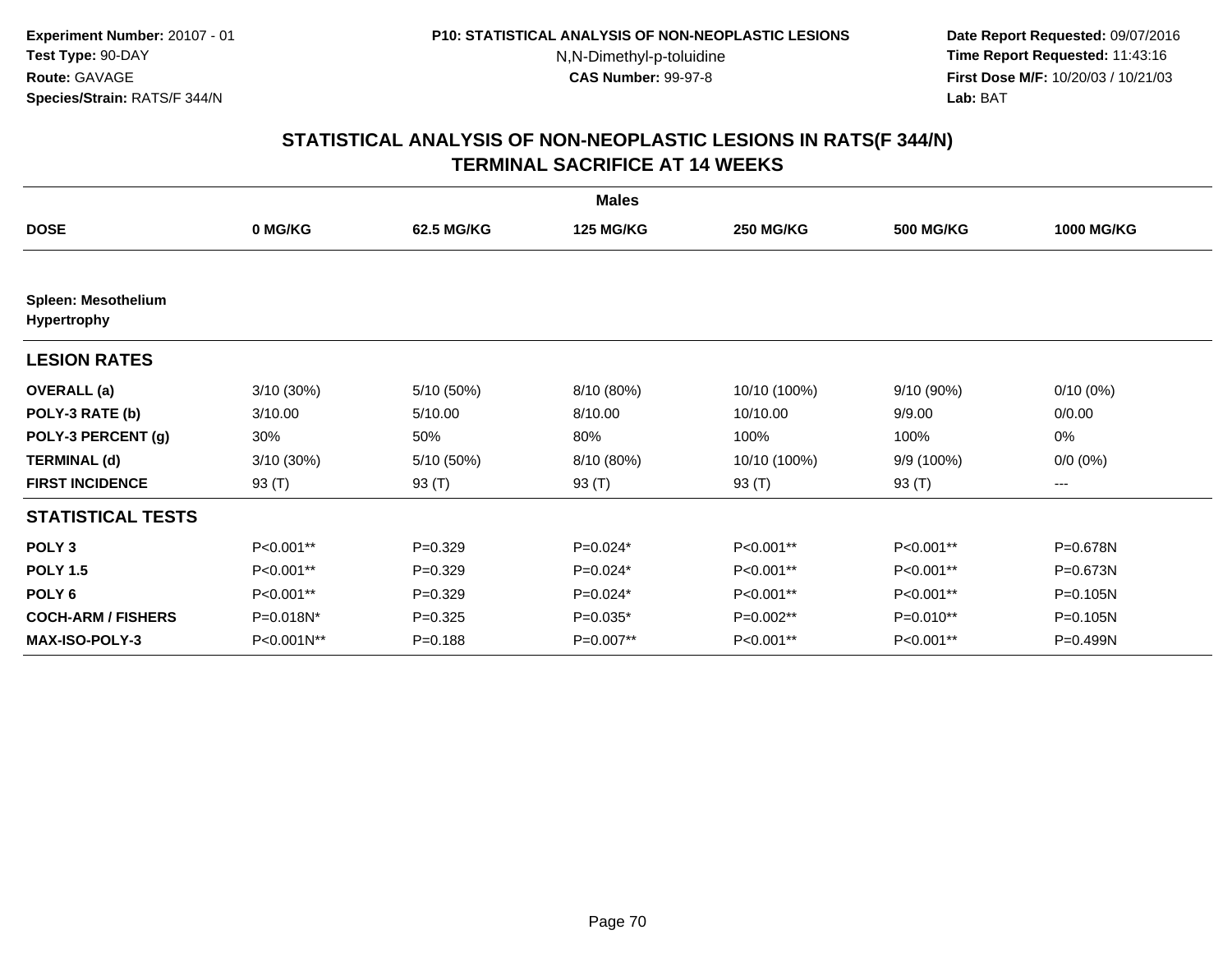**Date Report Requested:** 09/07/2016 **Time Report Requested:** 11:43:16 **First Dose M/F:** 10/20/03 / 10/21/03<br>**Lab:** BAT **Lab:** BAT

|                                           | <b>Males</b>      |                   |                  |                  |                  |                   |  |  |
|-------------------------------------------|-------------------|-------------------|------------------|------------------|------------------|-------------------|--|--|
| <b>DOSE</b>                               | 0 MG/KG           | 62.5 MG/KG        | <b>125 MG/KG</b> | <b>250 MG/KG</b> | <b>500 MG/KG</b> | <b>1000 MG/KG</b> |  |  |
|                                           |                   |                   |                  |                  |                  |                   |  |  |
| <b>Spleen: Red Pulp</b><br><b>Atrophy</b> |                   |                   |                  |                  |                  |                   |  |  |
| <b>LESION RATES</b>                       |                   |                   |                  |                  |                  |                   |  |  |
| <b>OVERALL</b> (a)                        | $0/10(0\%)$       | $0/10(0\%)$       | $0/10(0\%)$      | $0/10(0\%)$      | 1/10 (10%)       | 10/10 (100%)      |  |  |
| POLY-3 RATE (b)                           | 0/10.00           | 0/10.00           | 0/10.00          | 0/10.00          | 1/10.00          | 10/10.00          |  |  |
| POLY-3 PERCENT (g)                        | 0%                | 0%                | 0%               | 0%               | 10%              | 100%              |  |  |
| <b>TERMINAL (d)</b>                       | $0/10(0\%)$       | $0/10(0\%)$       | $0/10(0\%)$      | $0/10(0\%)$      | $0/9(0\%)$       | $0/0 (0\%)$       |  |  |
| <b>FIRST INCIDENCE</b>                    | $\qquad \qquad -$ | $\qquad \qquad -$ | ---              | $---$            | 3                | 3                 |  |  |
| <b>STATISTICAL TESTS</b>                  |                   |                   |                  |                  |                  |                   |  |  |
| POLY <sub>3</sub>                         | P<0.001**         | (e)               | (e)              | (e)              | $P = 0.500$      | P<0.001**         |  |  |
| <b>POLY 1.5</b>                           | P<0.001**         | (e)               | (e)              | (e)              | $P = 0.500$      | P<0.001**         |  |  |
| POLY <sub>6</sub>                         | P<0.001**         | (e)               | (e)              | (e)              | $P = 0.500$      | P<0.001**         |  |  |
| <b>COCH-ARM / FISHERS</b>                 | P<0.001**         | (e)               | (e)              | (e)              | $P = 0.500$      | P<0.001**         |  |  |
| <b>MAX-ISO-POLY-3</b>                     | P<0.001**         | (e)               | (e)              | (e)              | $P = 0.158$      | (e)               |  |  |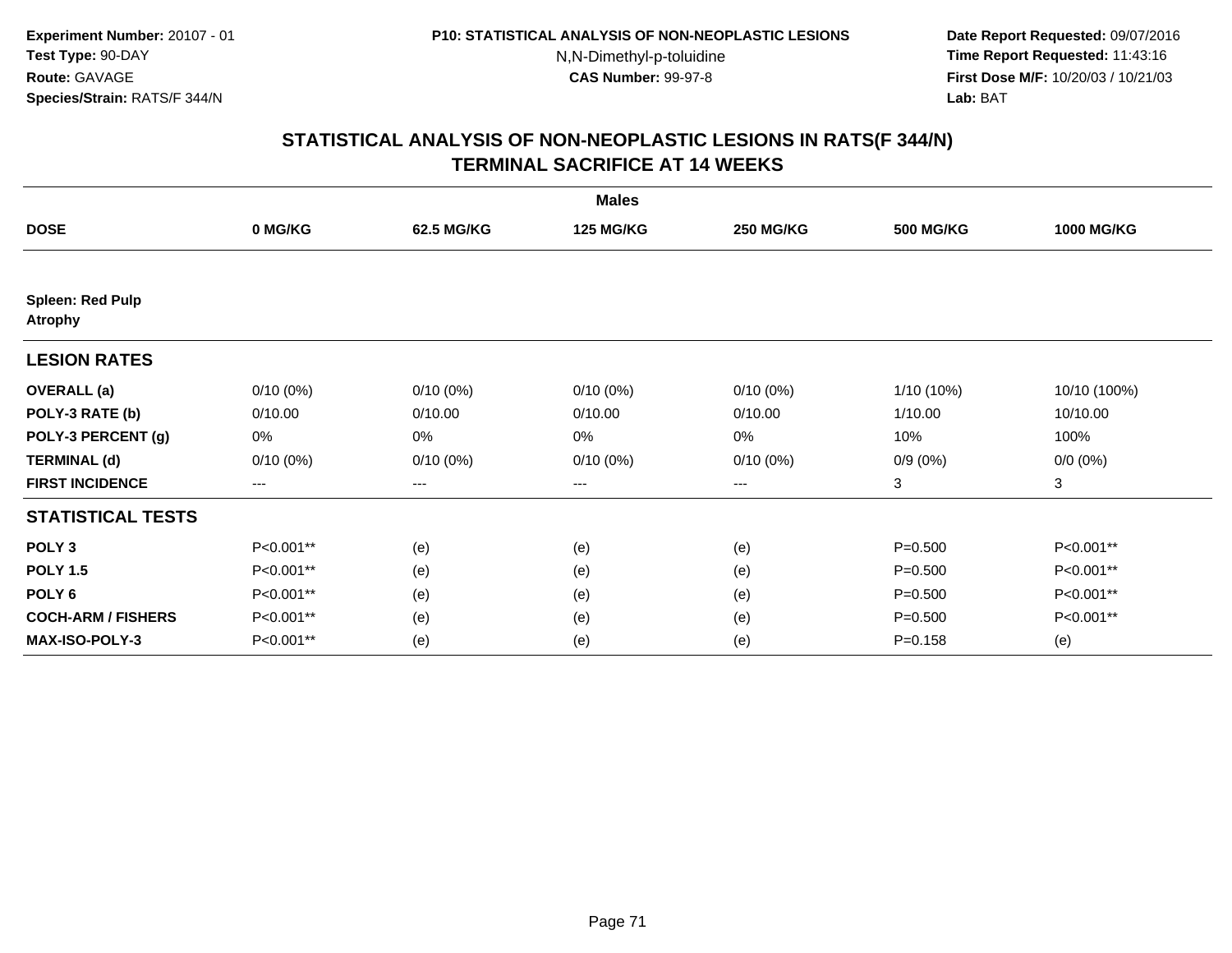**Date Report Requested:** 09/07/2016 **Time Report Requested:** 11:43:16 **First Dose M/F:** 10/20/03 / 10/21/03<br>**Lab:** BAT **Lab:** BAT

| <b>Males</b>                           |             |             |                  |                  |                  |                   |  |  |
|----------------------------------------|-------------|-------------|------------------|------------------|------------------|-------------------|--|--|
| <b>DOSE</b>                            | 0 MG/KG     | 62.5 MG/KG  | <b>125 MG/KG</b> | <b>250 MG/KG</b> | <b>500 MG/KG</b> | <b>1000 MG/KG</b> |  |  |
|                                        |             |             |                  |                  |                  |                   |  |  |
| Stomach, Forestomach<br><b>Erosion</b> |             |             |                  |                  |                  |                   |  |  |
| <b>LESION RATES</b>                    |             |             |                  |                  |                  |                   |  |  |
| <b>OVERALL</b> (a)                     | $0/10(0\%)$ | $0/10(0\%)$ | $0/10(0\%)$      | $0/10(0\%)$      | $0/10(0\%)$      | $0/10(0\%)$       |  |  |
| POLY-3 RATE (b)                        | 0/10.00     | 0/10.00     | 0/10.00          | 0/10.00          | 0/9.00           | 0/0.00            |  |  |
| POLY-3 PERCENT (g)                     | 0%          | 0%          | 0%               | 0%               | 0%               | 0%                |  |  |
| <b>TERMINAL (d)</b>                    | $0/10(0\%)$ | $0/10(0\%)$ | $0/10(0\%)$      | 0/10(0%)         | $0/9(0\%)$       | $0/0 (0\%)$       |  |  |
| <b>FIRST INCIDENCE</b>                 | ---         | ---         | ---              | $--$             | $--$             | ---               |  |  |
| <b>STATISTICAL TESTS</b>               |             |             |                  |                  |                  |                   |  |  |
| POLY <sub>3</sub>                      | (n)         | (n)         | (n)              | (n)              | (n)              | (n)               |  |  |
| <b>POLY 1.5</b>                        | (n)         | (n)         | (n)              | (n)              | (n)              | (n)               |  |  |
| POLY <sub>6</sub>                      | (n)         | (n)         | (n)              | (n)              | (n)              | (n)               |  |  |
| <b>COCH-ARM / FISHERS</b>              | (n)         | (n)         | (n)              | (n)              | (n)              | (n)               |  |  |
| <b>MAX-ISO-POLY-3</b>                  | (n)         | (n)         | (n)              | (n)              | (n)              | (n)               |  |  |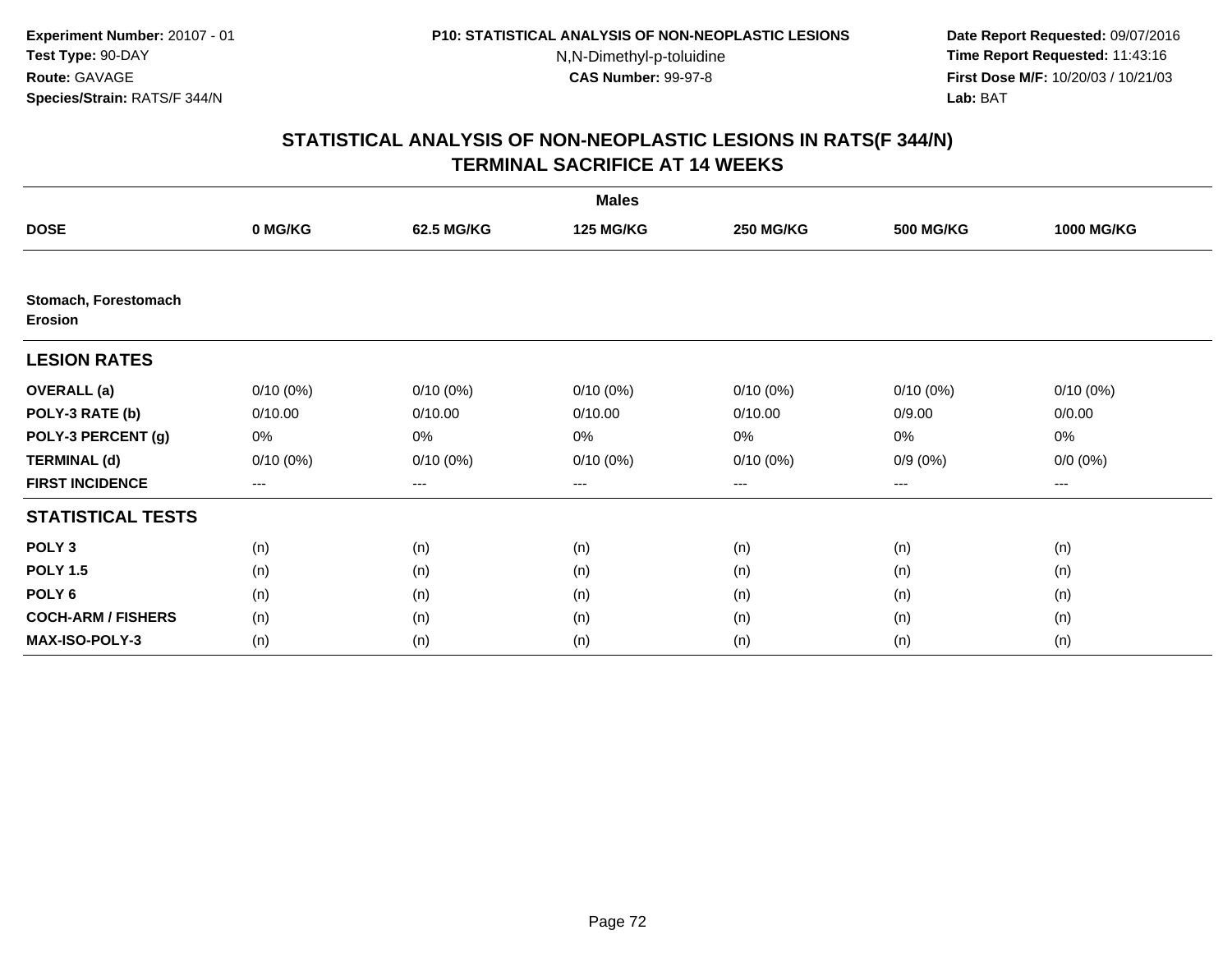**Date Report Requested:** 09/07/2016 **Time Report Requested:** 11:43:16 **First Dose M/F:** 10/20/03 / 10/21/03<br>**Lab:** BAT **Lab:** BAT

|                                    |             |             | <b>Males</b>     |                  |                  |                   |
|------------------------------------|-------------|-------------|------------------|------------------|------------------|-------------------|
| <b>DOSE</b>                        | 0 MG/KG     | 62.5 MG/KG  | <b>125 MG/KG</b> | <b>250 MG/KG</b> | <b>500 MG/KG</b> | <b>1000 MG/KG</b> |
|                                    |             |             |                  |                  |                  |                   |
| Stomach, Forestomach<br>Hemorrhage |             |             |                  |                  |                  |                   |
| <b>LESION RATES</b>                |             |             |                  |                  |                  |                   |
| <b>OVERALL</b> (a)                 | $0/10(0\%)$ | $0/10(0\%)$ | $0/10(0\%)$      | $0/10(0\%)$      | $0/10(0\%)$      | $1/10(10\%)$      |
| POLY-3 RATE (b)                    | 0/10.00     | 0/10.00     | 0/10.00          | 0/10.00          | 0/9.00           | 1/1.00            |
| POLY-3 PERCENT (g)                 | 0%          | 0%          | 0%               | 0%               | 0%               | 100%              |
| <b>TERMINAL (d)</b>                | $0/10(0\%)$ | $0/10(0\%)$ | $0/10(0\%)$      | $0/10(0\%)$      | $0/9(0\%)$       | $0/0 (0\%)$       |
| <b>FIRST INCIDENCE</b>             | $--$        | ---         | ---              | $--$             | ---              | 3                 |
| <b>STATISTICAL TESTS</b>           |             |             |                  |                  |                  |                   |
| POLY <sub>3</sub>                  | $P = 0.569$ | (e)         | (e)              | (e)              | (e)              | $P=0.243$         |
| <b>POLY 1.5</b>                    | $P = 0.558$ | (e)         | (e)              | (e)              | (e)              | $P=0.245$         |
| POLY <sub>6</sub>                  | $P = 0.569$ | (e)         | (e)              | (e)              | (e)              | $P=0.243$         |
| <b>COCH-ARM / FISHERS</b>          | $P = 0.105$ | (e)         | (e)              | (e)              | (e)              | $P = 0.500$       |
| <b>MAX-ISO-POLY-3</b>              | $P=0.038*$  | (e)         | (e)              | (e)              | (e)              | $P = 0.135$       |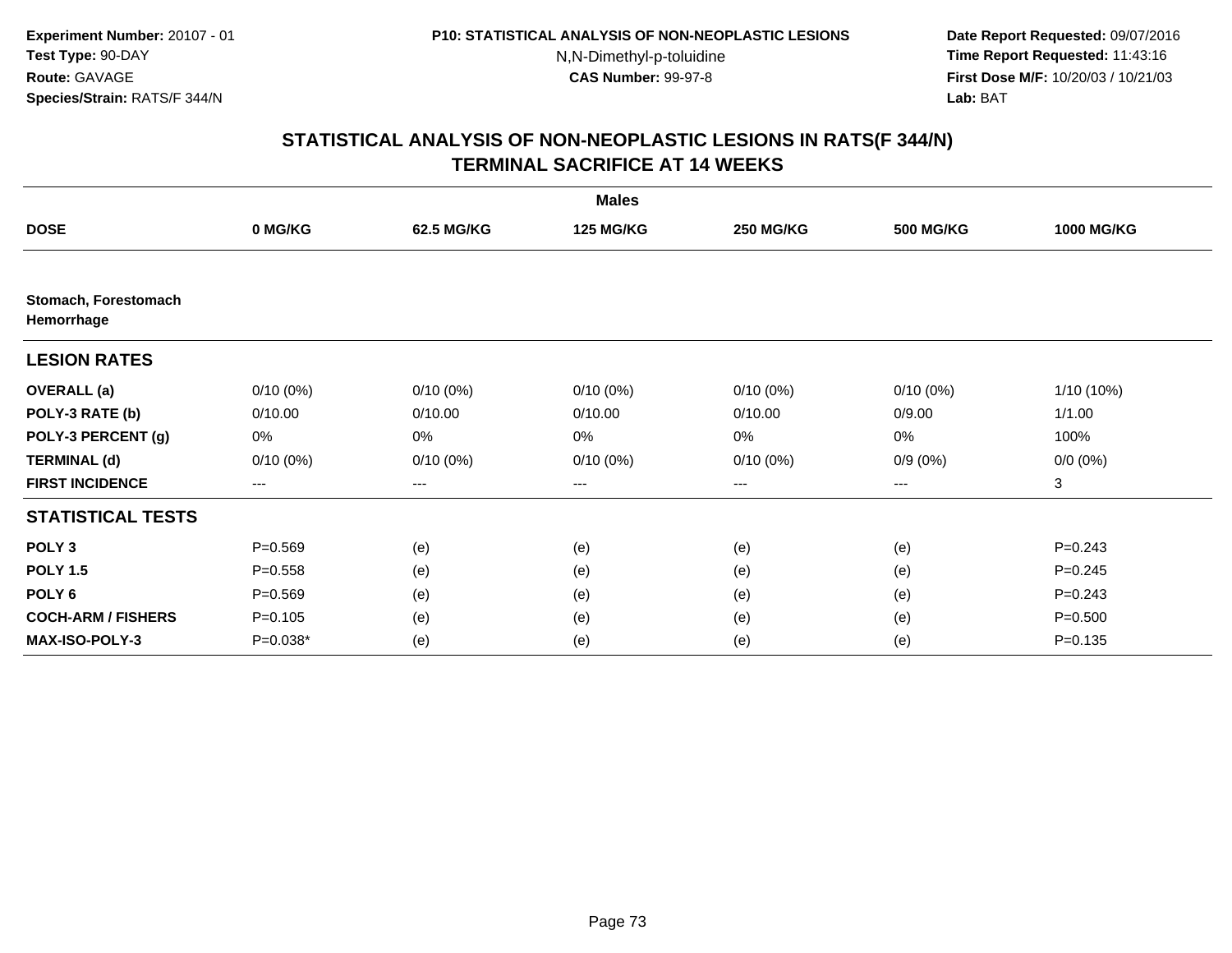**Date Report Requested:** 09/07/2016 **Time Report Requested:** 11:43:16 **First Dose M/F:** 10/20/03 / 10/21/03<br>**Lab:** BAT **Lab:** BAT

|                                     |             |             | <b>Males</b>     |                  |                  |                   |
|-------------------------------------|-------------|-------------|------------------|------------------|------------------|-------------------|
| <b>DOSE</b>                         | 0 MG/KG     | 62.5 MG/KG  | <b>125 MG/KG</b> | <b>250 MG/KG</b> | <b>500 MG/KG</b> | <b>1000 MG/KG</b> |
|                                     |             |             |                  |                  |                  |                   |
| Stomach, Forestomach<br>Hyperplasia |             |             |                  |                  |                  |                   |
| <b>LESION RATES</b>                 |             |             |                  |                  |                  |                   |
| <b>OVERALL</b> (a)                  | $0/10(0\%)$ | $0/10(0\%)$ | $0/10(0\%)$      | 2/10 (20%)       | 2/10(20%)        | $0/10(0\%)$       |
| POLY-3 RATE (b)                     | 0/10.00     | 0/10.00     | 0/10.00          | 2/10.00          | 2/9.00           | 0/0.00            |
| POLY-3 PERCENT (g)                  | 0%          | 0%          | 0%               | 20%              | 22.2%            | 0%                |
| <b>TERMINAL (d)</b>                 | $0/10(0\%)$ | $0/10(0\%)$ | $0/10(0\%)$      | 2/10(20%)        | 2/9(22%)         | $0/0 (0\%)$       |
| <b>FIRST INCIDENCE</b>              | ---         | ---         | ---              | 93 (T)           | 93 (T)           | ---               |
| <b>STATISTICAL TESTS</b>            |             |             |                  |                  |                  |                   |
| POLY <sub>3</sub>                   | $P=0.014*$  | (e)         | (e)              | $P=0.227$        | $P=0.202$        | (e)               |
| <b>POLY 1.5</b>                     | $P=0.014*$  | (e)         | (e)              | $P=0.227$        | $P=0.202$        | (e)               |
| POLY <sub>6</sub>                   | $P=0.014*$  | (e)         | (e)              | $P=0.227$        | $P=0.202$        | (e)               |
| <b>COCH-ARM / FISHERS</b>           | $P = 0.525$ | (e)         | (e)              | $P = 0.237$      | $P = 0.237$      | (e)               |
| <b>MAX-ISO-POLY-3</b>               | $P=0.014*$  | (e)         | (e)              | $P = 0.066$      | $P = 0.064$      | (e)               |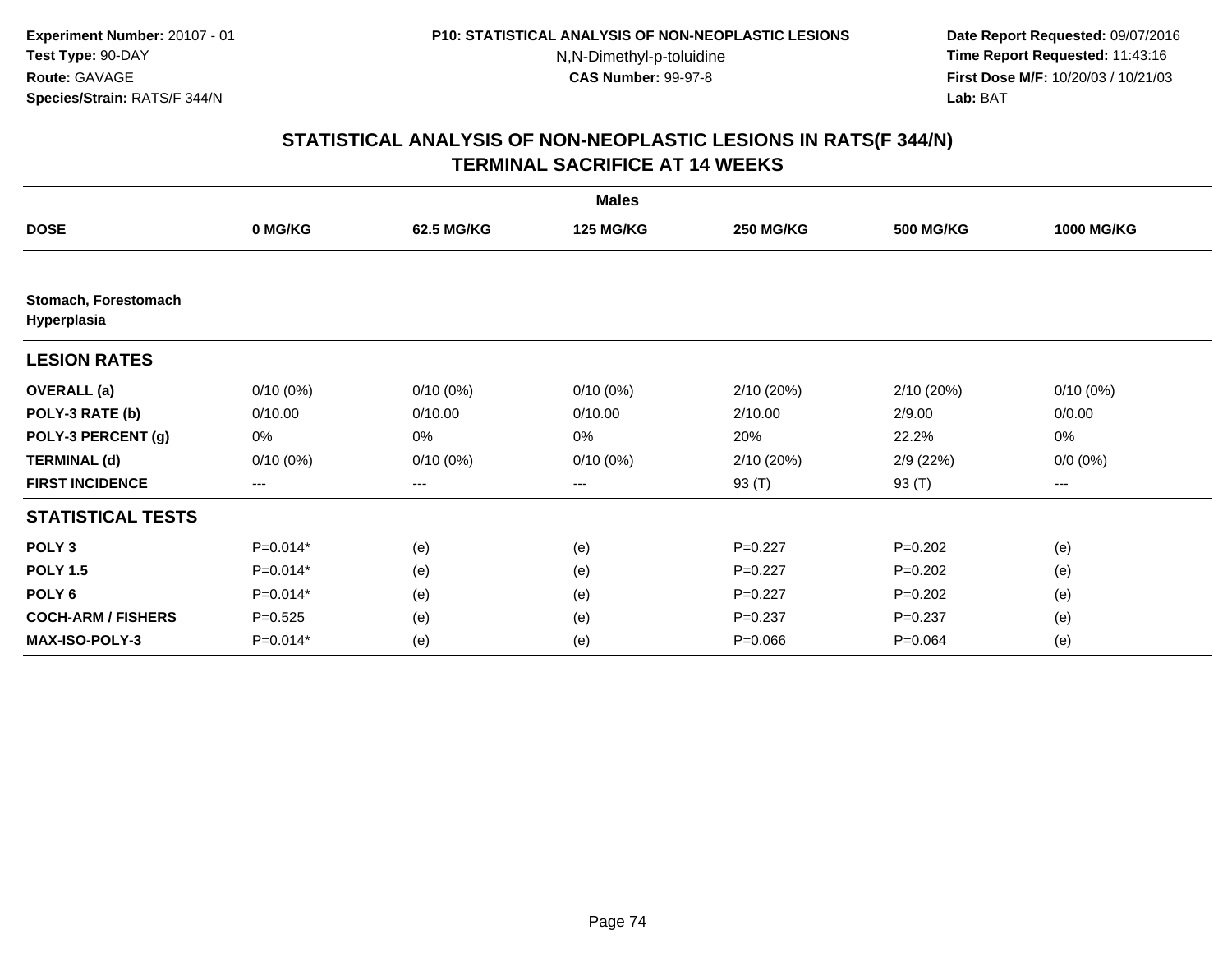**Date Report Requested:** 09/07/2016 **Time Report Requested:** 11:43:16 **First Dose M/F:** 10/20/03 / 10/21/03<br>**Lab:** BAT **Lab:** BAT

|                                      |                        |             | <b>Males</b>     |                  |                  |                   |
|--------------------------------------|------------------------|-------------|------------------|------------------|------------------|-------------------|
| <b>DOSE</b>                          | 0 MG/KG                | 62.5 MG/KG  | <b>125 MG/KG</b> | <b>250 MG/KG</b> | <b>500 MG/KG</b> | <b>1000 MG/KG</b> |
|                                      |                        |             |                  |                  |                  |                   |
| Stomach, Forestomach<br>Inflammation |                        |             |                  |                  |                  |                   |
| <b>LESION RATES</b>                  |                        |             |                  |                  |                  |                   |
| <b>OVERALL</b> (a)                   | $0/10(0\%)$            | $0/10(0\%)$ | 1/10 (10%)       | $0/10(0\%)$      | 5/10(50%)        | $9/10(90\%)$      |
| POLY-3 RATE (b)                      | 0/10.00                | 0/10.00     | 1/10.00          | 0/10.00          | 5/10.00          | 9/9.00            |
| POLY-3 PERCENT (g)                   | 0%                     | 0%          | 10%              | 0%               | 50%              | 100%              |
| <b>TERMINAL (d)</b>                  | $0/10(0\%)$            | $0/10(0\%)$ | 1/10 (10%)       | $0/10(0\%)$      | 4/9 (44%)        | $0/0 (0\%)$       |
| <b>FIRST INCIDENCE</b>               | $\qquad \qquad \cdots$ | ---         | 93 (T)           | ---              | 3                | 3                 |
| <b>STATISTICAL TESTS</b>             |                        |             |                  |                  |                  |                   |
| POLY <sub>3</sub>                    | P<0.001**              | (e)         | $P = 0.500$      | (e)              | P=0.008**        | P<0.001**         |
| <b>POLY 1.5</b>                      | P<0.001**              | (e)         | $P = 0.500$      | (e)              | P=0.008**        | P<0.001**         |
| POLY <sub>6</sub>                    | P<0.001**              | (e)         | $P = 0.500$      | (e)              | P=0.008**        | P<0.001**         |
| <b>COCH-ARM / FISHERS</b>            | P<0.001**              | (e)         | $P = 0.500$      | (e)              | $P=0.016*$       | P<0.001**         |
| <b>MAX-ISO-POLY-3</b>                | P<0.001**              | (e)         | $P = 0.158$      | (e)              | P<0.001**        | P<0.001**         |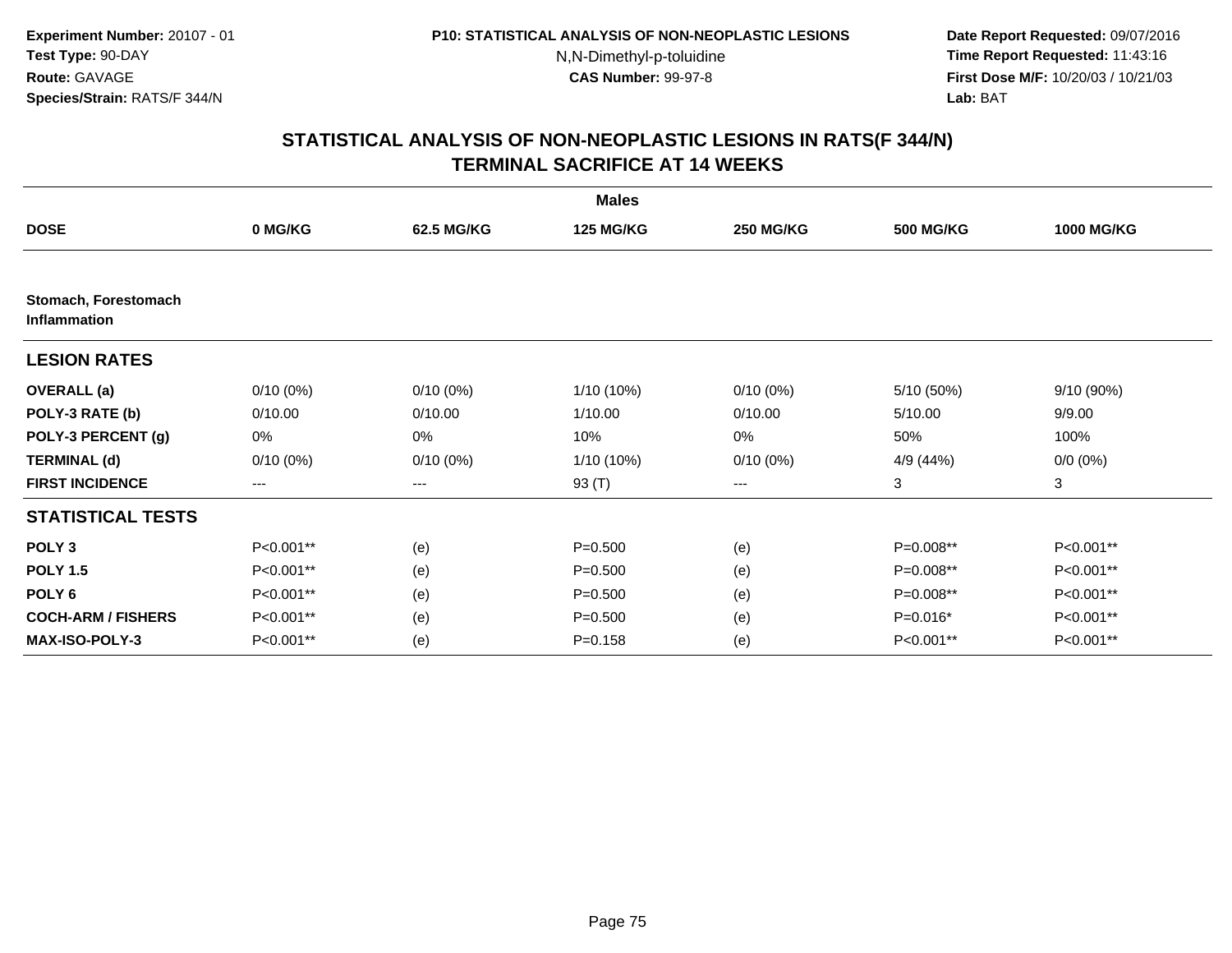**Date Report Requested:** 09/07/2016 **Time Report Requested:** 11:43:16 **First Dose M/F:** 10/20/03 / 10/21/03<br>**Lab:** BAT **Lab:** BAT

|                                               |             |             | <b>Males</b>     |                  |                  |                   |
|-----------------------------------------------|-------------|-------------|------------------|------------------|------------------|-------------------|
| <b>DOSE</b>                                   | 0 MG/KG     | 62.5 MG/KG  | <b>125 MG/KG</b> | <b>250 MG/KG</b> | <b>500 MG/KG</b> | <b>1000 MG/KG</b> |
|                                               |             |             |                  |                  |                  |                   |
| Stomach, Forestomach<br><b>Mineralization</b> |             |             |                  |                  |                  |                   |
| <b>LESION RATES</b>                           |             |             |                  |                  |                  |                   |
| <b>OVERALL</b> (a)                            | $0/10(0\%)$ | $0/10(0\%)$ | $0/10(0\%)$      | $0/10(0\%)$      | 1/10 (10%)       | 1/10 (10%)        |
| POLY-3 RATE (b)                               | 0/10.00     | 0/10.00     | 0/10.00          | 0/10.00          | 1/10.00          | 1/1.00            |
| POLY-3 PERCENT (g)                            | 0%          | 0%          | 0%               | 0%               | 10%              | 100%              |
| <b>TERMINAL (d)</b>                           | $0/10(0\%)$ | $0/10(0\%)$ | $0/10(0\%)$      | $0/10(0\%)$      | $0/9(0\%)$       | $0/0 (0\%)$       |
| <b>FIRST INCIDENCE</b>                        | $---$       | ---         | ---              | $--$             | 3                | 3                 |
| <b>STATISTICAL TESTS</b>                      |             |             |                  |                  |                  |                   |
| POLY <sub>3</sub>                             | $P = 0.121$ | (e)         | (e)              | (e)              | $P = 0.500$      | $P = 0.243$       |
| <b>POLY 1.5</b>                               | $P = 0.118$ | (e)         | (e)              | (e)              | $P = 0.500$      | $P=0.245$         |
| POLY <sub>6</sub>                             | $P = 0.121$ | (e)         | (e)              | (e)              | $P = 0.500$      | $P=0.243$         |
| <b>COCH-ARM / FISHERS</b>                     | $P = 0.103$ | (e)         | (e)              | (e)              | $P = 0.500$      | $P = 0.500$       |
| <b>MAX-ISO-POLY-3</b>                         | $P = 0.105$ | (e)         | (e)              | (e)              | $P = 0.158$      | $P = 0.135$       |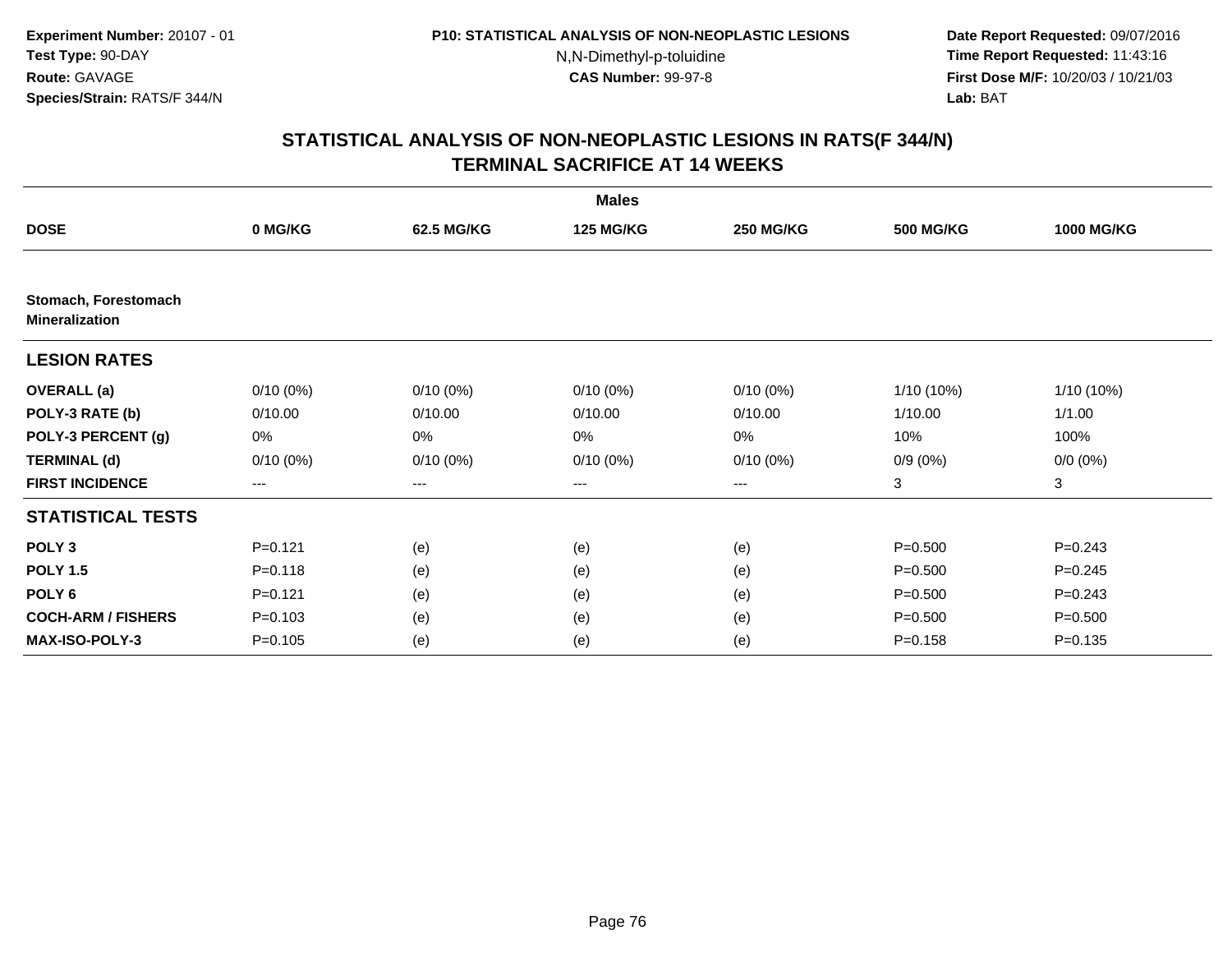**Date Report Requested:** 09/07/2016 **Time Report Requested:** 11:43:16 **First Dose M/F:** 10/20/03 / 10/21/03<br>**Lab:** BAT **Lab:** BAT

|                               |             |             | <b>Males</b>     |                  |                  |                   |
|-------------------------------|-------------|-------------|------------------|------------------|------------------|-------------------|
| <b>DOSE</b>                   | 0 MG/KG     | 62.5 MG/KG  | <b>125 MG/KG</b> | <b>250 MG/KG</b> | <b>500 MG/KG</b> | <b>1000 MG/KG</b> |
|                               |             |             |                  |                  |                  |                   |
| Stomach, Forestomach<br>Ulcer |             |             |                  |                  |                  |                   |
| <b>LESION RATES</b>           |             |             |                  |                  |                  |                   |
| <b>OVERALL (a)</b>            | $0/10(0\%)$ | $0/10(0\%)$ | $1/10(10\%)$     | $0/10(0\%)$      | $1/10(10\%)$     | 7/10 (70%)        |
| POLY-3 RATE (b)               | 0/10.00     | 0/10.00     | 1/10.00          | 0/10.00          | 1/10.00          | 7/7.00            |
| POLY-3 PERCENT (g)            | 0%          | 0%          | 10%              | 0%               | 10%              | 100%              |
| <b>TERMINAL (d)</b>           | $0/10(0\%)$ | $0/10(0\%)$ | $1/10(10\%)$     | $0/10(0\%)$      | $0/9(0\%)$       | $0/0 (0\%)$       |
| <b>FIRST INCIDENCE</b>        | $---$       | ---         | 93 (T)           | ---              | 3                | 3                 |
| <b>STATISTICAL TESTS</b>      |             |             |                  |                  |                  |                   |
| POLY <sub>3</sub>             | P<0.001**   | (e)         | $P = 0.500$      | (e)              | $P = 0.500$      | P<0.001**         |
| <b>POLY 1.5</b>               | P<0.001**   | (e)         | $P = 0.500$      | (e)              | $P = 0.500$      | P<0.001**         |
| POLY <sub>6</sub>             | P<0.001**   | (e)         | $P = 0.500$      | (e)              | $P = 0.500$      | P<0.001**         |
| <b>COCH-ARM / FISHERS</b>     | P<0.001**   | (e)         | $P = 0.500$      | (e)              | $P = 0.500$      | P=0.002**         |
| <b>MAX-ISO-POLY-3</b>         | P<0.001**   | (e)         | $P = 0.158$      | (e)              | $P = 0.158$      | P<0.001**         |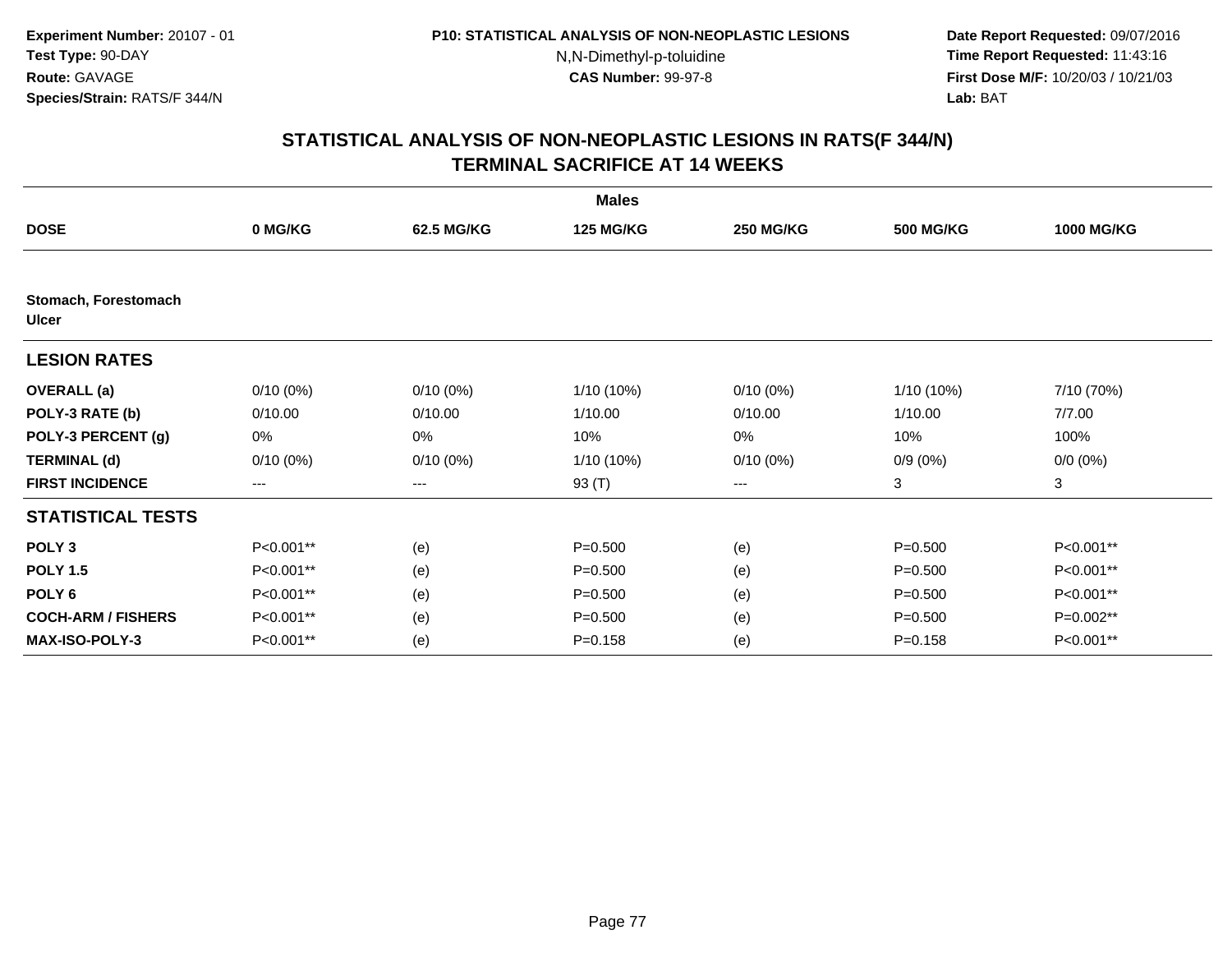**Date Report Requested:** 09/07/2016 **Time Report Requested:** 11:43:16 **First Dose M/F:** 10/20/03 / 10/21/03<br>**Lab:** BAT **Lab:** BAT

|                                    | <b>Males</b> |             |                  |                  |                  |                   |  |  |  |
|------------------------------------|--------------|-------------|------------------|------------------|------------------|-------------------|--|--|--|
| <b>DOSE</b>                        | 0 MG/KG      | 62.5 MG/KG  | <b>125 MG/KG</b> | <b>250 MG/KG</b> | <b>500 MG/KG</b> | <b>1000 MG/KG</b> |  |  |  |
|                                    |              |             |                  |                  |                  |                   |  |  |  |
| Stomach, Glandular<br>Inflammation |              |             |                  |                  |                  |                   |  |  |  |
| <b>LESION RATES</b>                |              |             |                  |                  |                  |                   |  |  |  |
| <b>OVERALL</b> (a)                 | $0/10(0\%)$  | $0/0 (0\%)$ | $0/0 (0\%)$      | $0/0 (0\%)$      | 1/10 (10%)       | $0/10(0\%)$       |  |  |  |
| POLY-3 RATE (b)                    | 0/10.00      | 0/0.00      | 0/0.00           | 0/0.00           | 1/9.00           | 0/0.00            |  |  |  |
| POLY-3 PERCENT (g)                 | 0%           | 0%          | 0%               | 0%               | 11.1%            | 0%                |  |  |  |
| <b>TERMINAL (d)</b>                | $0/10(0\%)$  | $0/0 (0\%)$ | $0/0 (0\%)$      | $0/0 (0\%)$      | 1/9 (11%)        | $0/0 (0\%)$       |  |  |  |
| <b>FIRST INCIDENCE</b>             | $---$        | ---         | ---              | $--$             | 93 (T)           | ---               |  |  |  |
| <b>STATISTICAL TESTS</b>           |              |             |                  |                  |                  |                   |  |  |  |
| POLY <sub>3</sub>                  | (e)          | (e)         | (e)              | (e)              | $P=0.479$        | (e)               |  |  |  |
| <b>POLY 1.5</b>                    | (e)          | (e)         | (e)              | (e)              | $P=0.479$        | (e)               |  |  |  |
| POLY <sub>6</sub>                  | (e)          | (e)         | (e)              | (e)              | $P=0.479$        | (e)               |  |  |  |
| <b>COCH-ARM / FISHERS</b>          | $P=0.733$    | (e)         | (e)              | (e)              | $P = 0.500$      | (e)               |  |  |  |
| <b>MAX-ISO-POLY-3</b>              | (e)          | (e)         | (e)              | (e)              | $P = 0.157$      | (e)               |  |  |  |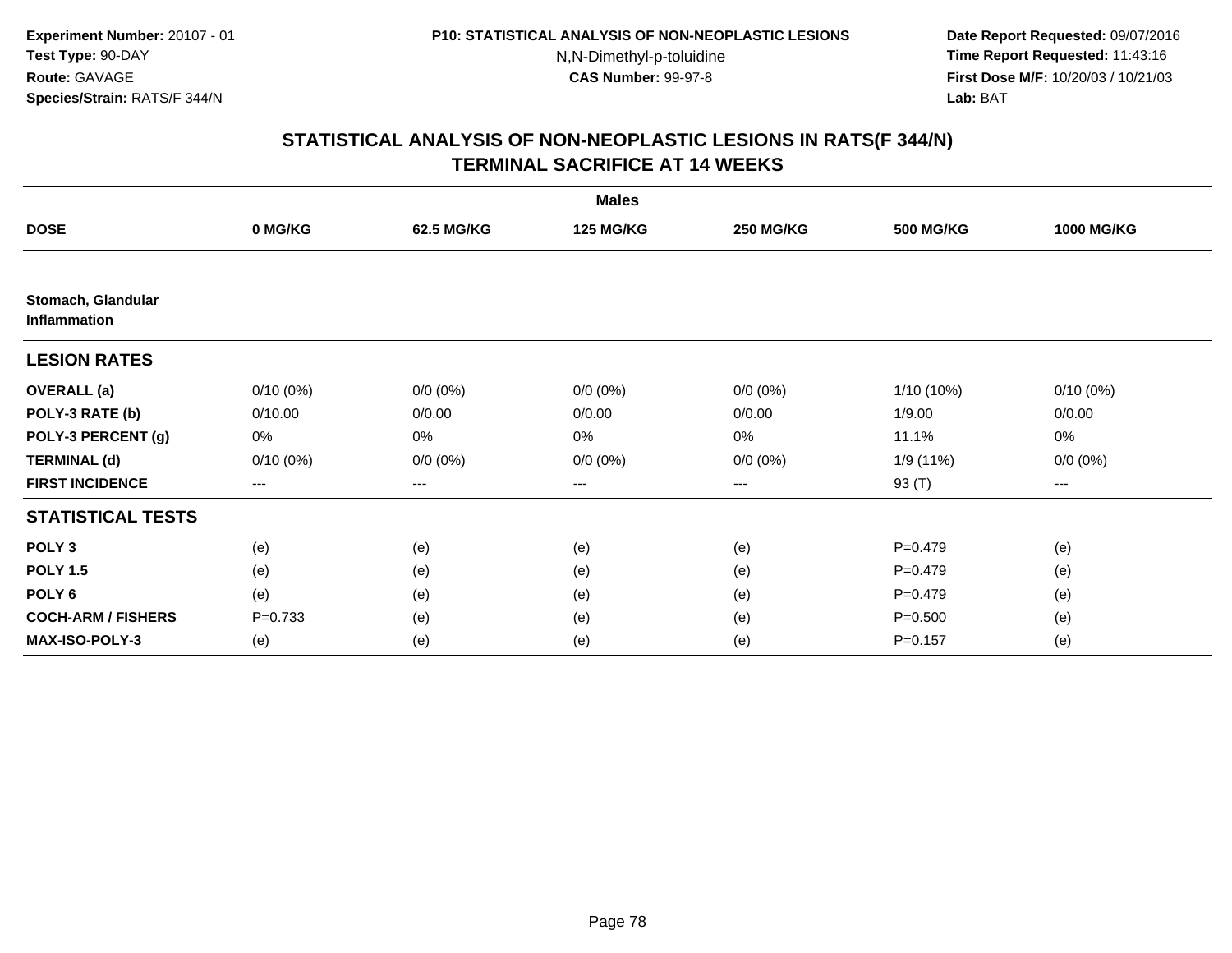**Date Report Requested:** 09/07/2016 **Time Report Requested:** 11:43:16 **First Dose M/F:** 10/20/03 / 10/21/03<br>**Lab:** BAT **Lab:** BAT

| <b>Males</b>                                            |             |             |                  |                  |                  |                   |  |
|---------------------------------------------------------|-------------|-------------|------------------|------------------|------------------|-------------------|--|
| <b>DOSE</b>                                             | 0 MG/KG     | 62.5 MG/KG  | <b>125 MG/KG</b> | <b>250 MG/KG</b> | <b>500 MG/KG</b> | <b>1000 MG/KG</b> |  |
|                                                         |             |             |                  |                  |                  |                   |  |
| Stomach, Glandular<br><b>Inflammation Granulomatous</b> |             |             |                  |                  |                  |                   |  |
| <b>LESION RATES</b>                                     |             |             |                  |                  |                  |                   |  |
| <b>OVERALL</b> (a)                                      | $0/10(0\%)$ | $0/0 (0\%)$ | $0/0 (0\%)$      | $0/0 (0\%)$      | $0/10(0\%)$      | $0/10(0\%)$       |  |
| POLY-3 RATE (b)                                         | 0/10.00     | 0/0.00      | 0/0.00           | 0/0.00           | 0/9.00           | 0/0.00            |  |
| POLY-3 PERCENT (g)                                      | 0%          | 0%          | 0%               | 0%               | 0%               | 0%                |  |
| <b>TERMINAL (d)</b>                                     | $0/10(0\%)$ | $0/0 (0\%)$ | $0/0 (0\%)$      | $0/0 (0\%)$      | $0/9(0\%)$       | $0/0 (0\%)$       |  |
| <b>FIRST INCIDENCE</b>                                  | ---         | ---         | $--$             | ---              | ---              | $--$              |  |
| <b>STATISTICAL TESTS</b>                                |             |             |                  |                  |                  |                   |  |
| POLY <sub>3</sub>                                       | (n)         | (n)         | (n)              | (n)              | (n)              | (n)               |  |
| <b>POLY 1.5</b>                                         | (n)         | (n)         | (n)              | (n)              | (n)              | (n)               |  |
| POLY <sub>6</sub>                                       | (n)         | (n)         | (n)              | (n)              | (n)              | (n)               |  |
| <b>COCH-ARM / FISHERS</b>                               | (n)         | (n)         | (n)              | (n)              | (n)              | (n)               |  |
| MAX-ISO-POLY-3                                          | (n)         | (n)         | (n)              | (n)              | (n)              | (n)               |  |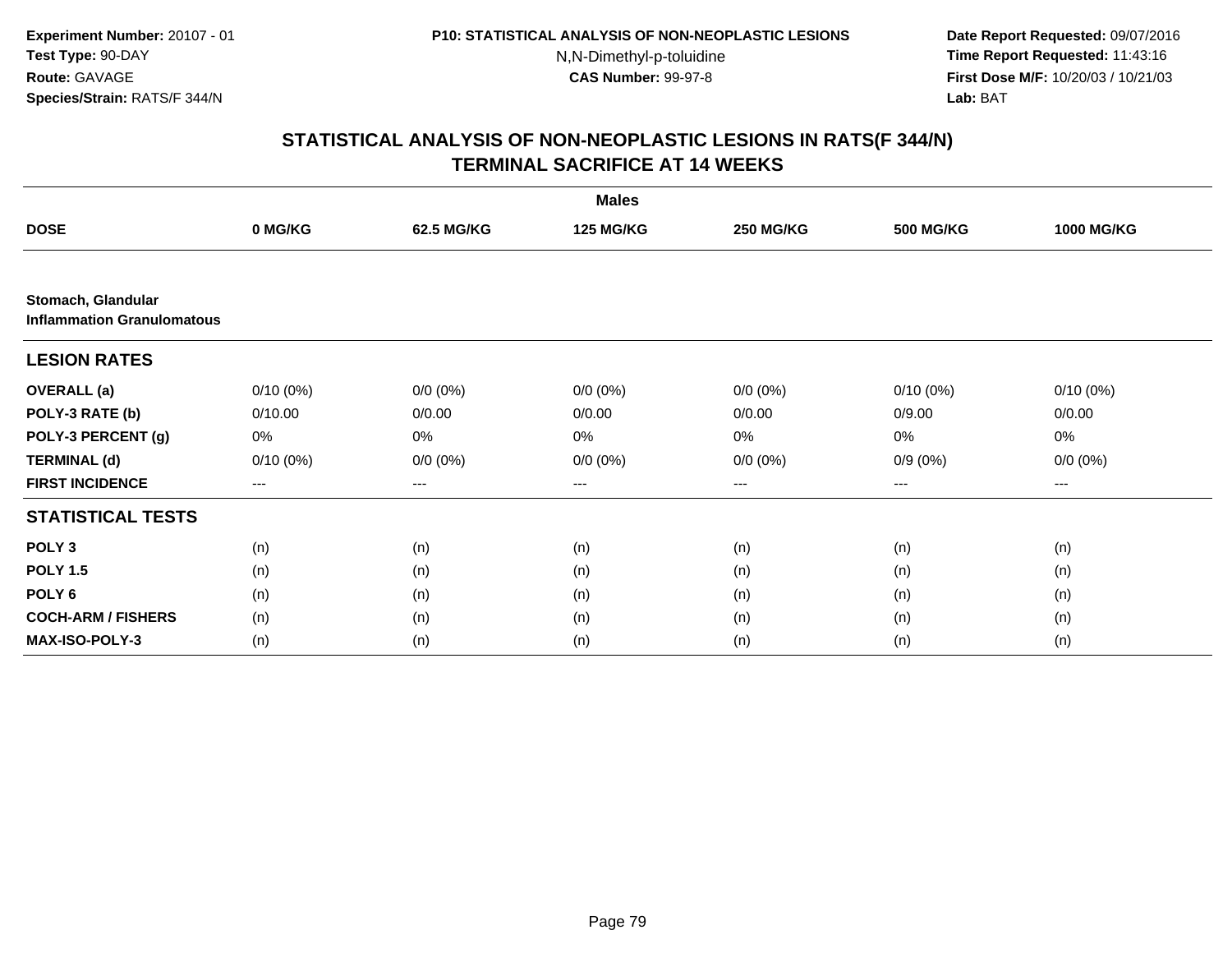**Date Report Requested:** 09/07/2016 **Time Report Requested:** 11:43:16 **First Dose M/F:** 10/20/03 / 10/21/03<br>**Lab:** BAT **Lab:** BAT

| <b>Males</b>                       |                   |             |                  |                        |                  |                   |  |  |
|------------------------------------|-------------------|-------------|------------------|------------------------|------------------|-------------------|--|--|
| <b>DOSE</b>                        | 0 MG/KG           | 62.5 MG/KG  | <b>125 MG/KG</b> | <b>250 MG/KG</b>       | <b>500 MG/KG</b> | <b>1000 MG/KG</b> |  |  |
|                                    |                   |             |                  |                        |                  |                   |  |  |
| Stomach, Glandular<br><b>Ulcer</b> |                   |             |                  |                        |                  |                   |  |  |
| <b>LESION RATES</b>                |                   |             |                  |                        |                  |                   |  |  |
| <b>OVERALL</b> (a)                 | $0/10(0\%)$       | $0/0 (0\%)$ | $0/0 (0\%)$      | $0/0 (0\%)$            | $0/10(0\%)$      | $1/10(10\%)$      |  |  |
| POLY-3 RATE (b)                    | 0/10.00           | 0/0.00      | 0/0.00           | 0/0.00                 | 0/9.00           | 1/1.00            |  |  |
| POLY-3 PERCENT (g)                 | 0%                | 0%          | 0%               | 0%                     | $0\%$            | 100%              |  |  |
| <b>TERMINAL (d)</b>                | $0/10(0\%)$       | $0/0 (0\%)$ | $0/0 (0\%)$      | $0/0 (0\%)$            | $0/9(0\%)$       | $0/0 (0\%)$       |  |  |
| <b>FIRST INCIDENCE</b>             | $\qquad \qquad -$ | ---         | ---              | $\qquad \qquad \cdots$ | $---$            | 3                 |  |  |
| <b>STATISTICAL TESTS</b>           |                   |             |                  |                        |                  |                   |  |  |
| POLY <sub>3</sub>                  | (e)               | (e)         | (e)              | (e)                    | (e)              | $P = 0.243$       |  |  |
| <b>POLY 1.5</b>                    | (e)               | (e)         | (e)              | (e)                    | (e)              | $P = 0.245$       |  |  |
| POLY <sub>6</sub>                  | (e)               | (e)         | (e)              | (e)                    | (e)              | $P = 0.243$       |  |  |
| <b>COCH-ARM / FISHERS</b>          | $P = 0.267$       | (e)         | (e)              | (e)                    | (e)              | $P = 0.500$       |  |  |
| <b>MAX-ISO-POLY-3</b>              | (e)               | (e)         | (e)              | (e)                    | (e)              | $P = 0.135$       |  |  |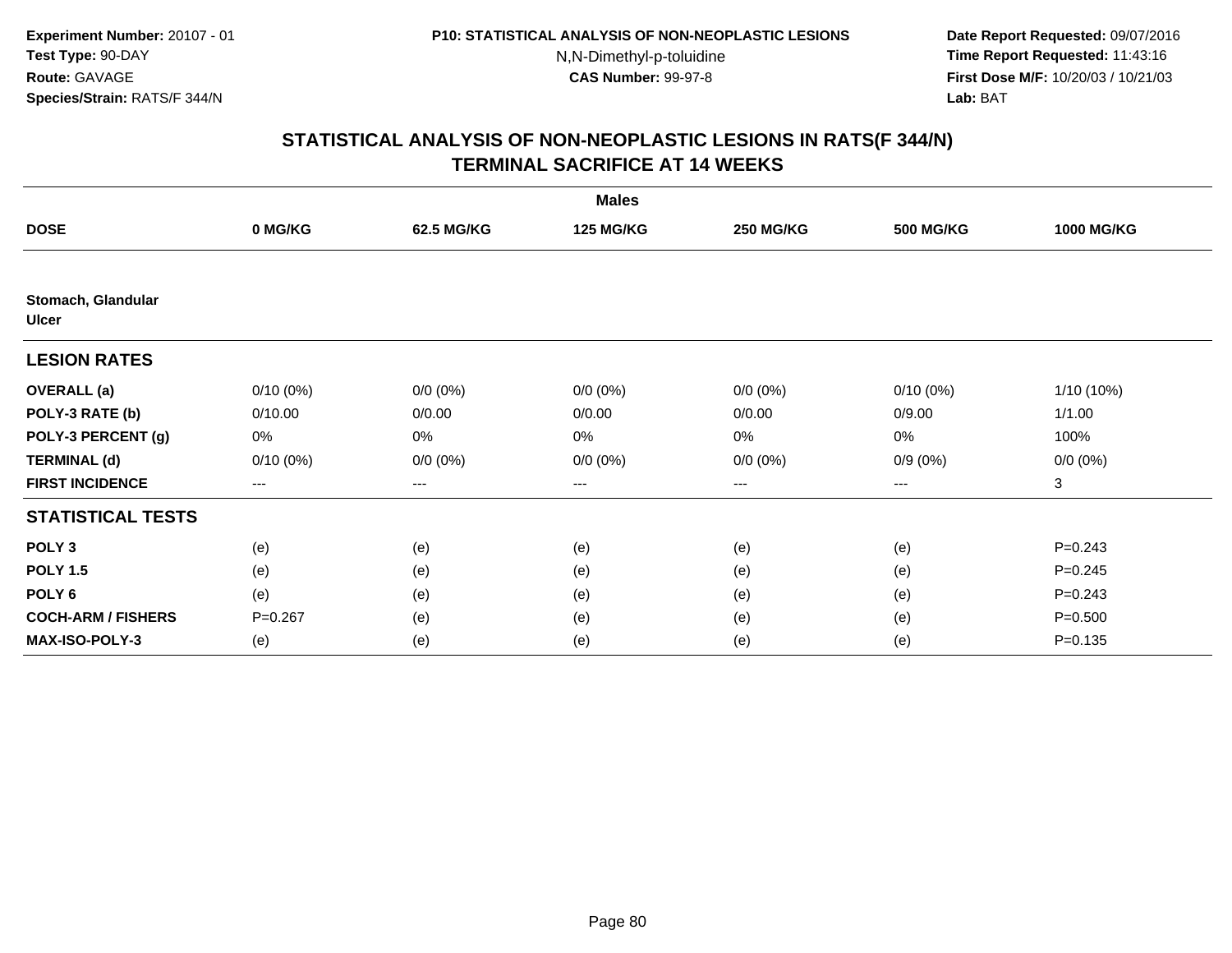**Date Report Requested:** 09/07/2016 **Time Report Requested:** 11:43:16 **First Dose M/F:** 10/20/03 / 10/21/03<br>**Lab:** BAT **Lab:** BAT

| <b>Males</b>                    |             |             |                  |                  |                  |                   |  |  |
|---------------------------------|-------------|-------------|------------------|------------------|------------------|-------------------|--|--|
| <b>DOSE</b>                     | 0 MG/KG     | 62.5 MG/KG  | <b>125 MG/KG</b> | <b>250 MG/KG</b> | <b>500 MG/KG</b> | <b>1000 MG/KG</b> |  |  |
|                                 |             |             |                  |                  |                  |                   |  |  |
| <b>Testes</b><br><b>Atrophy</b> |             |             |                  |                  |                  |                   |  |  |
| <b>LESION RATES</b>             |             |             |                  |                  |                  |                   |  |  |
| <b>OVERALL</b> (a)              | $0/10(0\%)$ | $0/0 (0\%)$ | $0/0 (0\%)$      | $0/0 (0\%)$      | 1/10 (10%)       | $0/10(0\%)$       |  |  |
| POLY-3 RATE (b)                 | 0/10.00     | 0/0.00      | 0/0.00           | 0/0.00           | 1/9.00           | 0/0.00            |  |  |
| POLY-3 PERCENT (g)              | 0%          | 0%          | 0%               | 0%               | 11.1%            | 0%                |  |  |
| <b>TERMINAL (d)</b>             | $0/10(0\%)$ | $0/0 (0\%)$ | $0/0 (0\%)$      | $0/0 (0\%)$      | 1/9 (11%)        | $0/0 (0\%)$       |  |  |
| <b>FIRST INCIDENCE</b>          | ---         | $---$       | ---              | ---              | 93 (T)           | $---$             |  |  |
| <b>STATISTICAL TESTS</b>        |             |             |                  |                  |                  |                   |  |  |
| POLY <sub>3</sub>               | (e)         | (e)         | (e)              | (e)              | $P = 0.479$      | (e)               |  |  |
| <b>POLY 1.5</b>                 | (e)         | (e)         | (e)              | (e)              | $P=0.479$        | (e)               |  |  |
| POLY <sub>6</sub>               | (e)         | (e)         | (e)              | (e)              | $P = 0.479$      | (e)               |  |  |
| <b>COCH-ARM / FISHERS</b>       | $P = 0.733$ | (e)         | (e)              | (e)              | $P = 0.500$      | (e)               |  |  |
| <b>MAX-ISO-POLY-3</b>           | (e)         | (e)         | (e)              | (e)              | $P = 0.157$      | (e)               |  |  |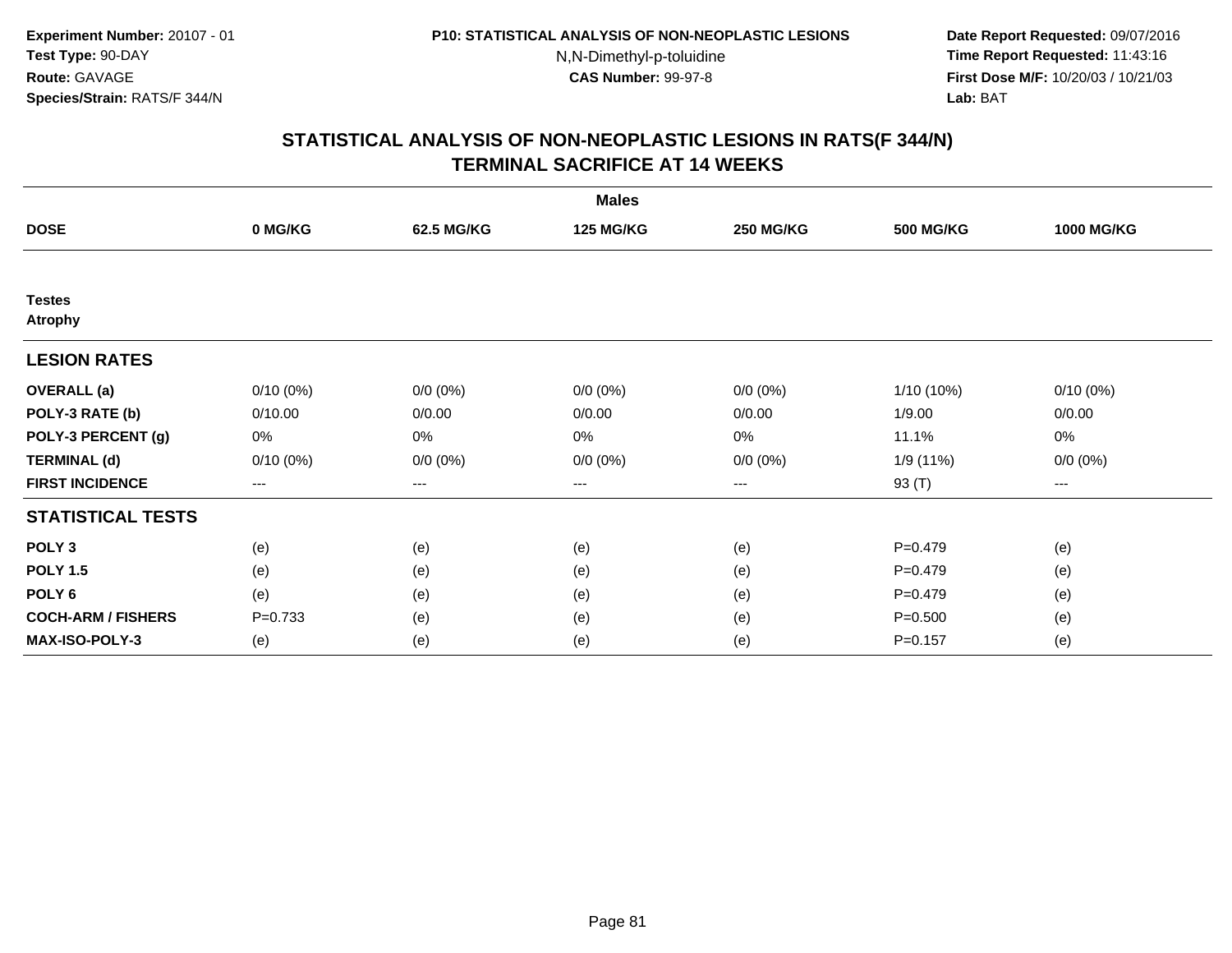**Date Report Requested:** 09/07/2016 **Time Report Requested:** 11:43:16 **First Dose M/F:** 10/20/03 / 10/21/03<br>**Lab:** BAT **Lab:** BAT

|                             |            |              | <b>Males</b>     |                  |                  |                   |
|-----------------------------|------------|--------------|------------------|------------------|------------------|-------------------|
| <b>DOSE</b>                 | 0 MG/KG    | 62.5 MG/KG   | <b>125 MG/KG</b> | <b>250 MG/KG</b> | <b>500 MG/KG</b> | <b>1000 MG/KG</b> |
|                             |            |              |                  |                  |                  |                   |
| <b>Thymus</b><br>Hemorrhage |            |              |                  |                  |                  |                   |
| <b>LESION RATES</b>         |            |              |                  |                  |                  |                   |
| <b>OVERALL</b> (a)          | 1/10 (10%) | $0/10(0\%)$  | $0/10(0\%)$      | $0/10(0\%)$      | $0/10(0\%)$      | 7/10 (70%)        |
| POLY-3 RATE (b)             | 1/10.00    | 0/10.00      | 0/10.00          | 0/10.00          | 0/9.00           | 7/7.00            |
| POLY-3 PERCENT (g)          | 10%        | 0%           | 0%               | 0%               | 0%               | 100%              |
| <b>TERMINAL (d)</b>         | 1/10 (10%) | $0/10(0\%)$  | $0/10(0\%)$      | $0/10(0\%)$      | $0/9(0\%)$       | $0/0 (0\%)$       |
| <b>FIRST INCIDENCE</b>      | 93 (T)     | $--$         | ---              | ---              | ---              | 3                 |
| <b>STATISTICAL TESTS</b>    |            |              |                  |                  |                  |                   |
| POLY <sub>3</sub>           | P<0.001**  | P=0.500N     | P=0.500N         | P=0.500N         | P=0.521N         | P<0.001**         |
| <b>POLY 1.5</b>             | P<0.001**  | $P = 0.500N$ | P=0.500N         | P=0.500N         | P=0.521N         | P<0.001**         |
| POLY <sub>6</sub>           | P<0.001**  | $P = 0.500N$ | $P = 0.500N$     | $P = 0.500N$     | $P = 0.521N$     | P<0.001**         |
| <b>COCH-ARM / FISHERS</b>   | P<0.001**  | $P = 0.500N$ | P=0.500N         | P=0.500N         | $P = 0.500N$     | $P=0.010**$       |
| MAX-ISO-POLY-3              | P<0.001**  | P=0.158N     | P=0.158N         | P=0.158N         | P=0.184N         | P<0.001**         |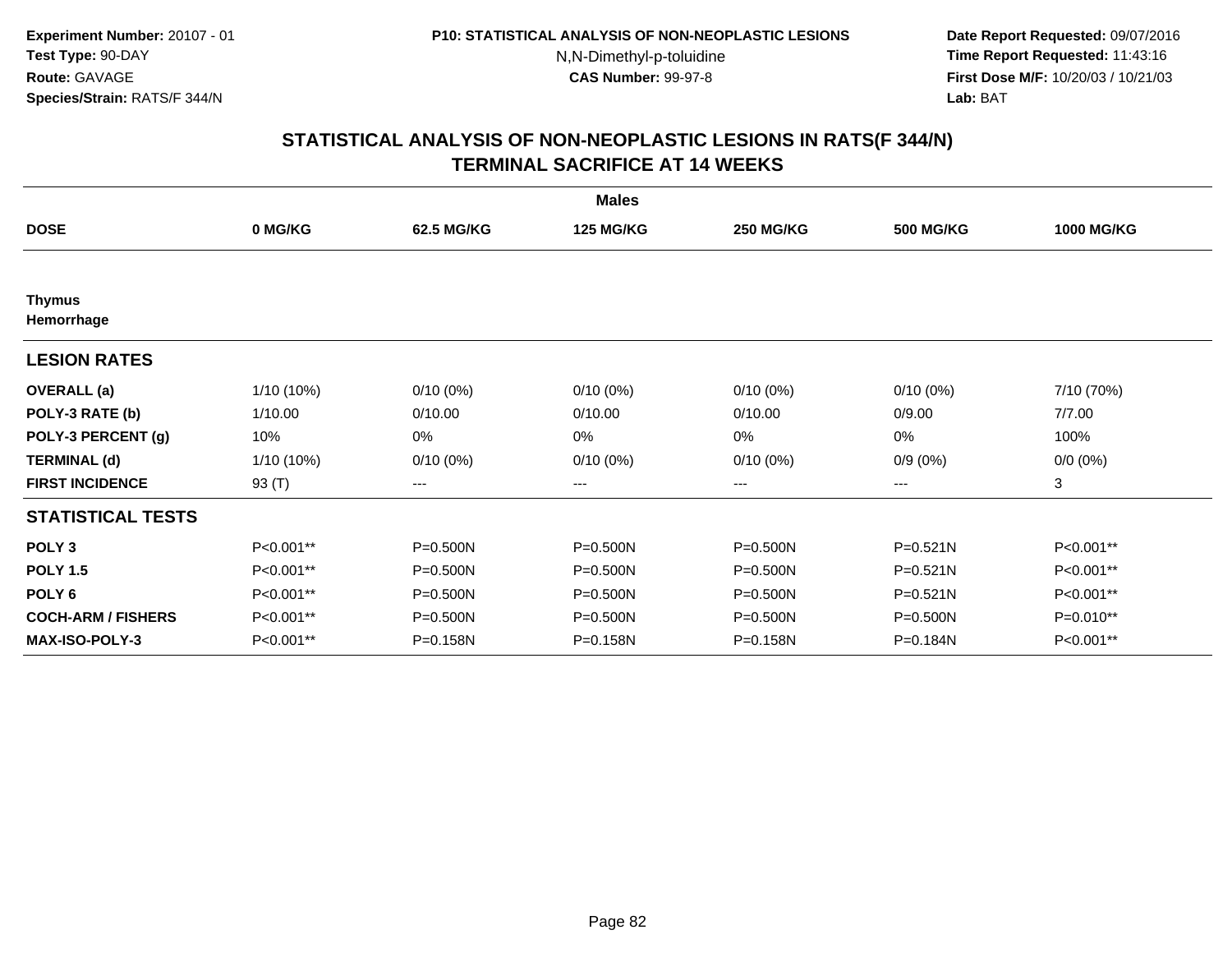**Date Report Requested:** 09/07/2016 **Time Report Requested:** 11:43:16 **First Dose M/F:** 10/20/03 / 10/21/03<br>**Lab:** BAT **Lab:** BAT

|                                             | <b>Males</b>      |                   |                  |                  |                  |                   |  |  |
|---------------------------------------------|-------------------|-------------------|------------------|------------------|------------------|-------------------|--|--|
| <b>DOSE</b>                                 | 0 MG/KG           | 62.5 MG/KG        | <b>125 MG/KG</b> | <b>250 MG/KG</b> | <b>500 MG/KG</b> | <b>1000 MG/KG</b> |  |  |
|                                             |                   |                   |                  |                  |                  |                   |  |  |
| <b>Thymus: Thymocyte</b><br><b>Necrosis</b> |                   |                   |                  |                  |                  |                   |  |  |
| <b>LESION RATES</b>                         |                   |                   |                  |                  |                  |                   |  |  |
| <b>OVERALL</b> (a)                          | $0/10(0\%)$       | $0/10(0\%)$       | $0/10(0\%)$      | $0/10(0\%)$      | 1/10 (10%)       | 10/10 (100%)      |  |  |
| POLY-3 RATE (b)                             | 0/10.00           | 0/10.00           | 0/10.00          | 0/10.00          | 1/10.00          | 10/10.00          |  |  |
| POLY-3 PERCENT (g)                          | 0%                | 0%                | 0%               | 0%               | 10%              | 100%              |  |  |
| <b>TERMINAL (d)</b>                         | $0/10(0\%)$       | $0/10(0\%)$       | $0/10(0\%)$      | $0/10(0\%)$      | $0/9(0\%)$       | $0/0 (0\%)$       |  |  |
| <b>FIRST INCIDENCE</b>                      | $\qquad \qquad -$ | $\qquad \qquad -$ | ---              | $---$            | 3                | 3                 |  |  |
| <b>STATISTICAL TESTS</b>                    |                   |                   |                  |                  |                  |                   |  |  |
| POLY <sub>3</sub>                           | P<0.001**         | (e)               | (e)              | (e)              | $P = 0.500$      | P<0.001**         |  |  |
| <b>POLY 1.5</b>                             | P<0.001**         | (e)               | (e)              | (e)              | $P = 0.500$      | P<0.001**         |  |  |
| POLY <sub>6</sub>                           | P<0.001**         | (e)               | (e)              | (e)              | $P = 0.500$      | P<0.001**         |  |  |
| <b>COCH-ARM / FISHERS</b>                   | P<0.001**         | (e)               | (e)              | (e)              | $P = 0.500$      | P<0.001**         |  |  |
| <b>MAX-ISO-POLY-3</b>                       | P<0.001**         | (e)               | (e)              | (e)              | $P = 0.158$      | (e)               |  |  |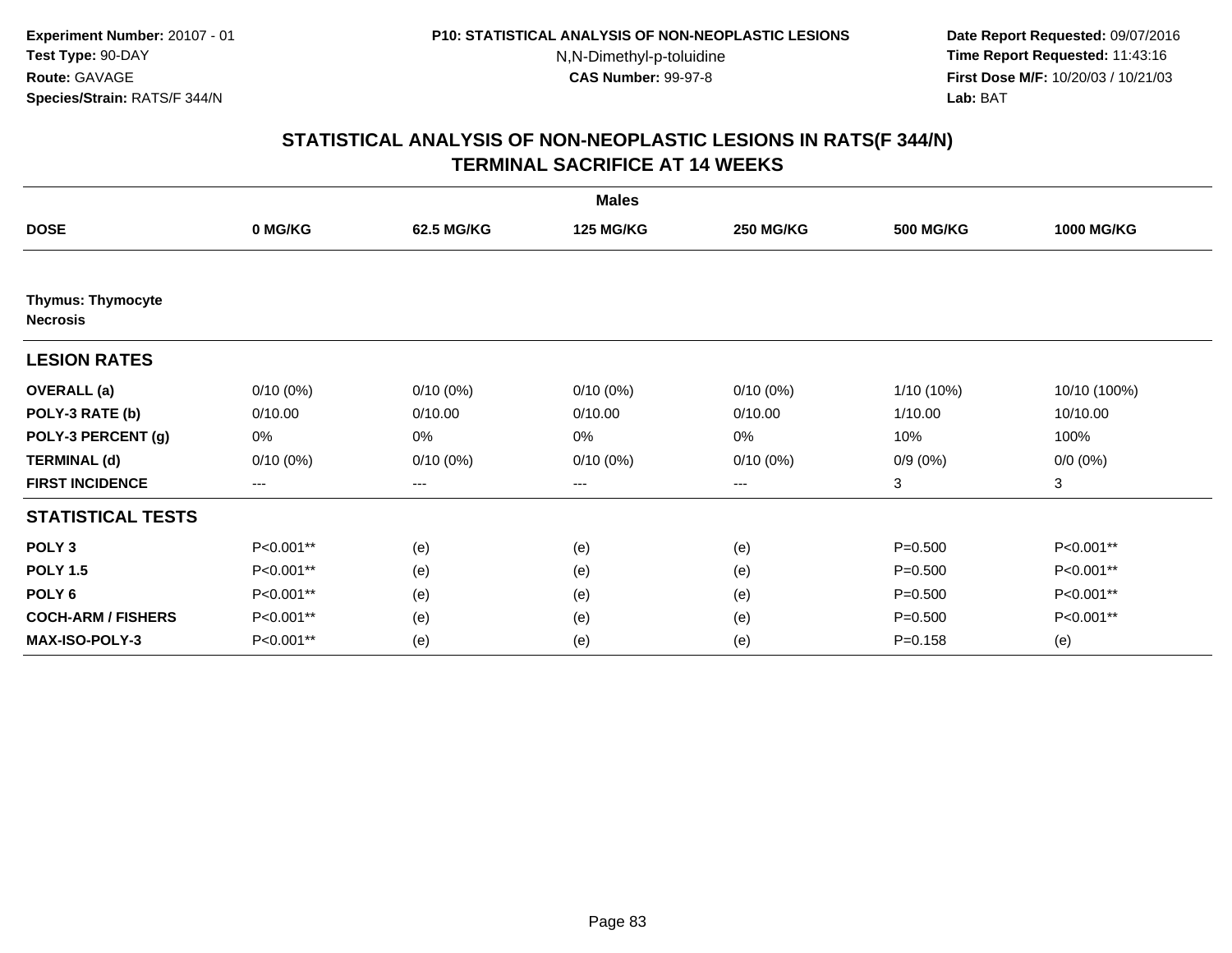**Date Report Requested:** 09/07/2016 **Time Report Requested:** 11:43:16 **First Dose M/F:** 10/20/03 / 10/21/03<br>**Lab:** BAT **Lab:** BAT

|                                                                 | <b>Males</b> |             |                  |                  |                  |                   |  |  |
|-----------------------------------------------------------------|--------------|-------------|------------------|------------------|------------------|-------------------|--|--|
| <b>DOSE</b>                                                     | 0 MG/KG      | 62.5 MG/KG  | <b>125 MG/KG</b> | <b>250 MG/KG</b> | <b>500 MG/KG</b> | <b>1000 MG/KG</b> |  |  |
|                                                                 |              |             |                  |                  |                  |                   |  |  |
| <b>Thyroid Gland</b><br><b>Infiltration Cellular Lymphocyte</b> |              |             |                  |                  |                  |                   |  |  |
| <b>LESION RATES</b>                                             |              |             |                  |                  |                  |                   |  |  |
| <b>OVERALL</b> (a)                                              | $0/10(0\%)$  | $0/0 (0\%)$ | $0/0 (0\%)$      | $0/0 (0\%)$      | $0/10(0\%)$      | $0/10(0\%)$       |  |  |
| POLY-3 RATE (b)                                                 | 0/10.00      | 0/0.00      | 0/0.00           | 0/0.00           | 0/9.00           | 0/0.00            |  |  |
| POLY-3 PERCENT (g)                                              | 0%           | 0%          | 0%               | 0%               | 0%               | 0%                |  |  |
| <b>TERMINAL (d)</b>                                             | $0/10(0\%)$  | $0/0 (0\%)$ | $0/0 (0\%)$      | $0/0 (0\%)$      | $0/9(0\%)$       | $0/0 (0\%)$       |  |  |
| <b>FIRST INCIDENCE</b>                                          | $--$         | ---         | ---              | $--$             | ---              | $--$              |  |  |
| <b>STATISTICAL TESTS</b>                                        |              |             |                  |                  |                  |                   |  |  |
| POLY <sub>3</sub>                                               | (n)          | (n)         | (n)              | (n)              | (n)              | (n)               |  |  |
| <b>POLY 1.5</b>                                                 | (n)          | (n)         | (n)              | (n)              | (n)              | (n)               |  |  |
| POLY <sub>6</sub>                                               | (n)          | (n)         | (n)              | (n)              | (n)              | (n)               |  |  |
| <b>COCH-ARM / FISHERS</b>                                       | (n)          | (n)         | (n)              | (n)              | (n)              | (n)               |  |  |
| MAX-ISO-POLY-3                                                  | (n)          | (n)         | (n)              | (n)              | (n)              | (n)               |  |  |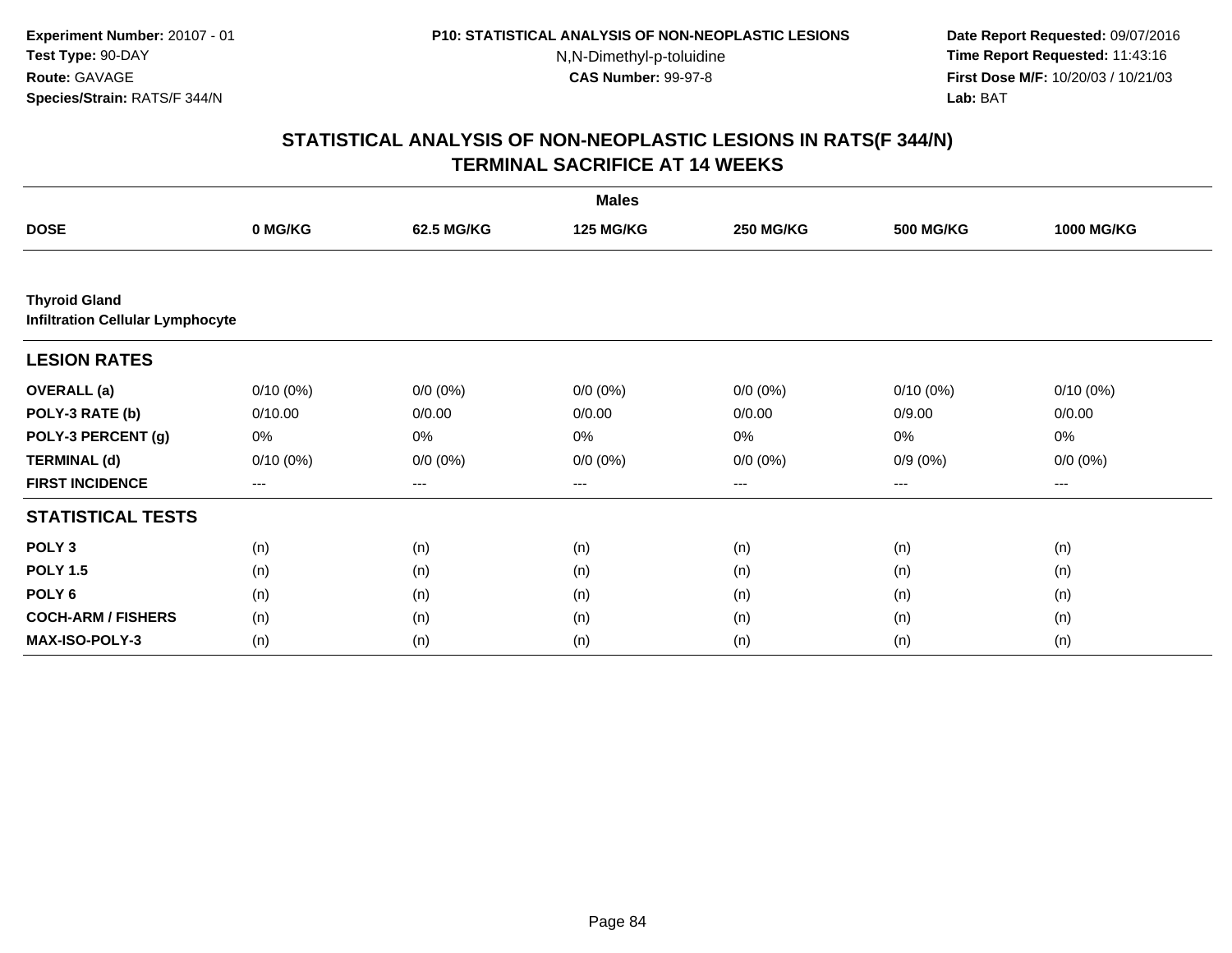**Date Report Requested:** 09/07/2016 **Time Report Requested:** 11:43:16 **First Dose M/F:** 10/20/03 / 10/21/03<br>**Lab:** BAT **Lab:** BAT

|                                               |             |              | <b>Males</b>     |                  |                  |                   |
|-----------------------------------------------|-------------|--------------|------------------|------------------|------------------|-------------------|
| <b>DOSE</b>                                   | 0 MG/KG     | 62.5 MG/KG   | <b>125 MG/KG</b> | <b>250 MG/KG</b> | <b>500 MG/KG</b> | <b>1000 MG/KG</b> |
|                                               |             |              |                  |                  |                  |                   |
| <b>Trachea</b><br><b>Inflammation Chronic</b> |             |              |                  |                  |                  |                   |
| <b>LESION RATES</b>                           |             |              |                  |                  |                  |                   |
| <b>OVERALL</b> (a)                            | 2/10 (20%)  | $0/10(0\%)$  | 2/10(20%)        | 3/10 (30%)       | $3/10(30\%)$     | $0/10(0\%)$       |
| POLY-3 RATE (b)                               | 2/10.00     | 0/10.00      | 2/10.00          | 3/10.00          | 3/9.00           | 0/0.00            |
| POLY-3 PERCENT (g)                            | 20%         | 0%           | 20%              | 30%              | 33.3%            | 0%                |
| <b>TERMINAL (d)</b>                           | 2/10 (20%)  | $0/10(0\%)$  | 2/10(20%)        | $3/10(30\%)$     | 3/9(33%)         | $0/0 (0\%)$       |
| <b>FIRST INCIDENCE</b>                        | 93 $(T)$    | ---          | 93 $(T)$         | 93 $(T)$         | 93 $(T)$         | ---               |
| <b>STATISTICAL TESTS</b>                      |             |              |                  |                  |                  |                   |
| POLY <sub>3</sub>                             | $P = 0.104$ | P=0.227N     | $P=0.702$        | $P = 0.500$      | $P = 0.448$      | P=0.702N          |
| <b>POLY 1.5</b>                               | $P = 0.104$ | P=0.227N     | $P=0.702$        | $P = 0.500$      | $P = 0.448$      | P=0.699N          |
| POLY <sub>6</sub>                             | $P = 0.104$ | $P = 0.227N$ | $P=0.702$        | $P = 0.500$      | $P = 0.448$      | P=0.237N          |
| <b>COCH-ARM / FISHERS</b>                     | P=0.314N    | P=0.237N     | P=0.709N         | $P = 0.500$      | $P = 0.500$      | P=0.237N          |
| <b>MAX-ISO-POLY-3</b>                         | $P = 0.103$ | P=0.066N     | $P = 1.000$      | $P = 0.310$      | $P = 0.274$      | P=0.499N          |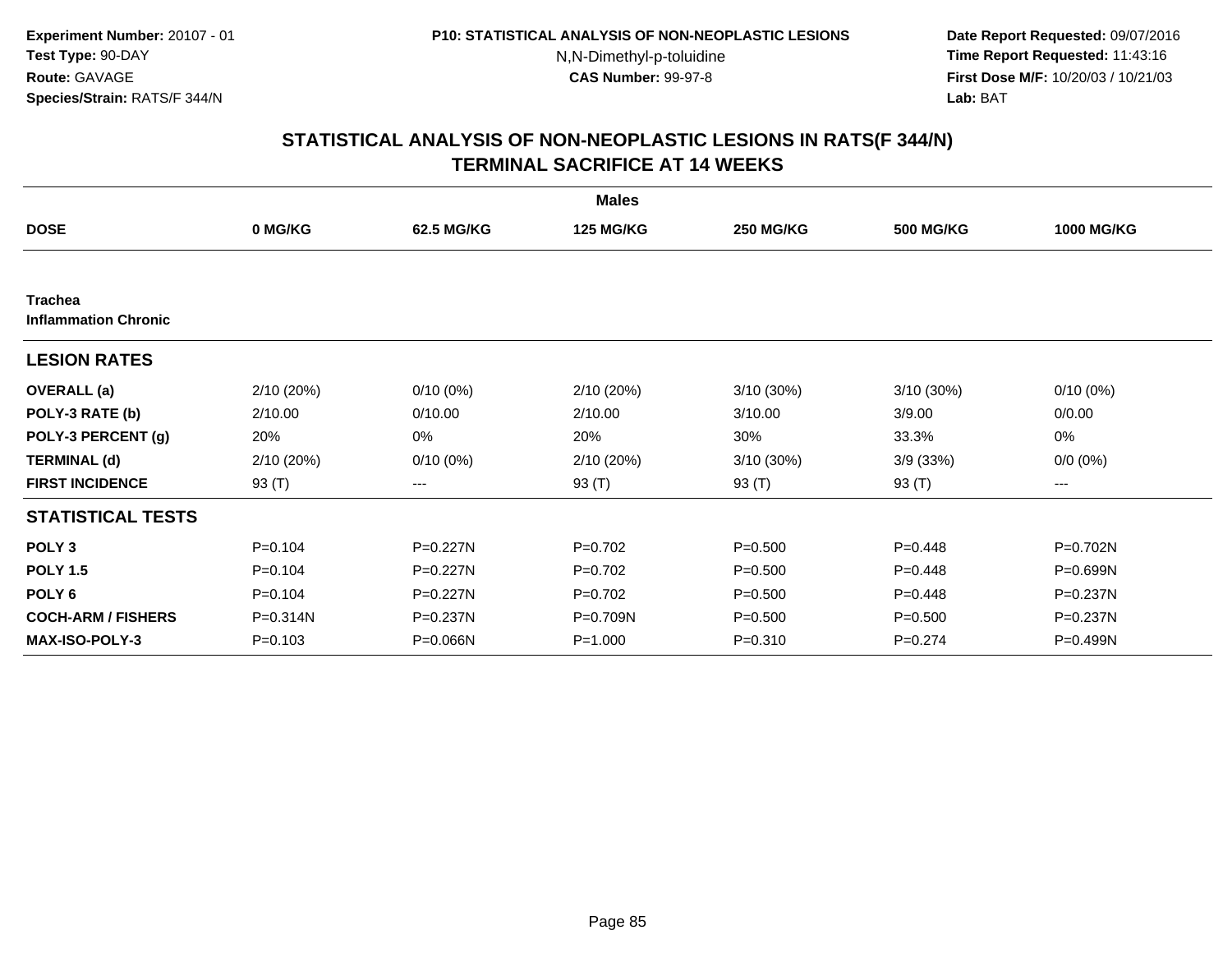**Date Report Requested:** 09/07/2016 **Time Report Requested:** 11:43:16 **First Dose M/F:** 10/20/03 / 10/21/03<br>**Lab:** BAT **Lab:** BAT

|                                      |                        |                        | <b>Males</b>     |                  |                  |                   |
|--------------------------------------|------------------------|------------------------|------------------|------------------|------------------|-------------------|
| <b>DOSE</b>                          | 0 MG/KG                | 62.5 MG/KG             | <b>125 MG/KG</b> | <b>250 MG/KG</b> | <b>500 MG/KG</b> | <b>1000 MG/KG</b> |
|                                      |                        |                        |                  |                  |                  |                   |
| <b>Urinary Bladder</b><br>Hemorrhage |                        |                        |                  |                  |                  |                   |
| <b>LESION RATES</b>                  |                        |                        |                  |                  |                  |                   |
| <b>OVERALL</b> (a)                   | $0/10(0\%)$            | $0/0 (0\%)$            | $0/0 (0\%)$      | $0/0 (0\%)$      | $0/10(0\%)$      | 2/9(22%)          |
| POLY-3 RATE (b)                      | 0/10.00                | 0/0.00                 | 0/0.00           | 0/0.00           | 0/9.00           | 2/2.00            |
| POLY-3 PERCENT (g)                   | 0%                     | 0%                     | 0%               | 0%               | 0%               | 100%              |
| <b>TERMINAL (d)</b>                  | $0/10(0\%)$            | $0/0 (0\%)$            | $0/0 (0\%)$      | $0/0 (0\%)$      | $0/9(0\%)$       | $0/0 (0\%)$       |
| <b>FIRST INCIDENCE</b>               | $\qquad \qquad \cdots$ | $\qquad \qquad \cdots$ | ---              | ---              | ---              | 3                 |
| <b>STATISTICAL TESTS</b>             |                        |                        |                  |                  |                  |                   |
| POLY <sub>3</sub>                    | (e)                    | (e)                    | (e)              | (e)              | (e)              | $P=0.035*$        |
| <b>POLY 1.5</b>                      | (e)                    | (e)                    | (e)              | (e)              | (e)              | $P=0.036*$        |
| POLY <sub>6</sub>                    | (e)                    | (e)                    | (e)              | (e)              | (e)              | $P=0.035*$        |
| <b>COCH-ARM / FISHERS</b>            | $P = 0.078$            | (e)                    | (e)              | (e)              | (e)              | $P = 0.211$       |
| <b>MAX-ISO-POLY-3</b>                | (e)                    | (e)                    | (e)              | (e)              | (e)              | $P=0.030*$        |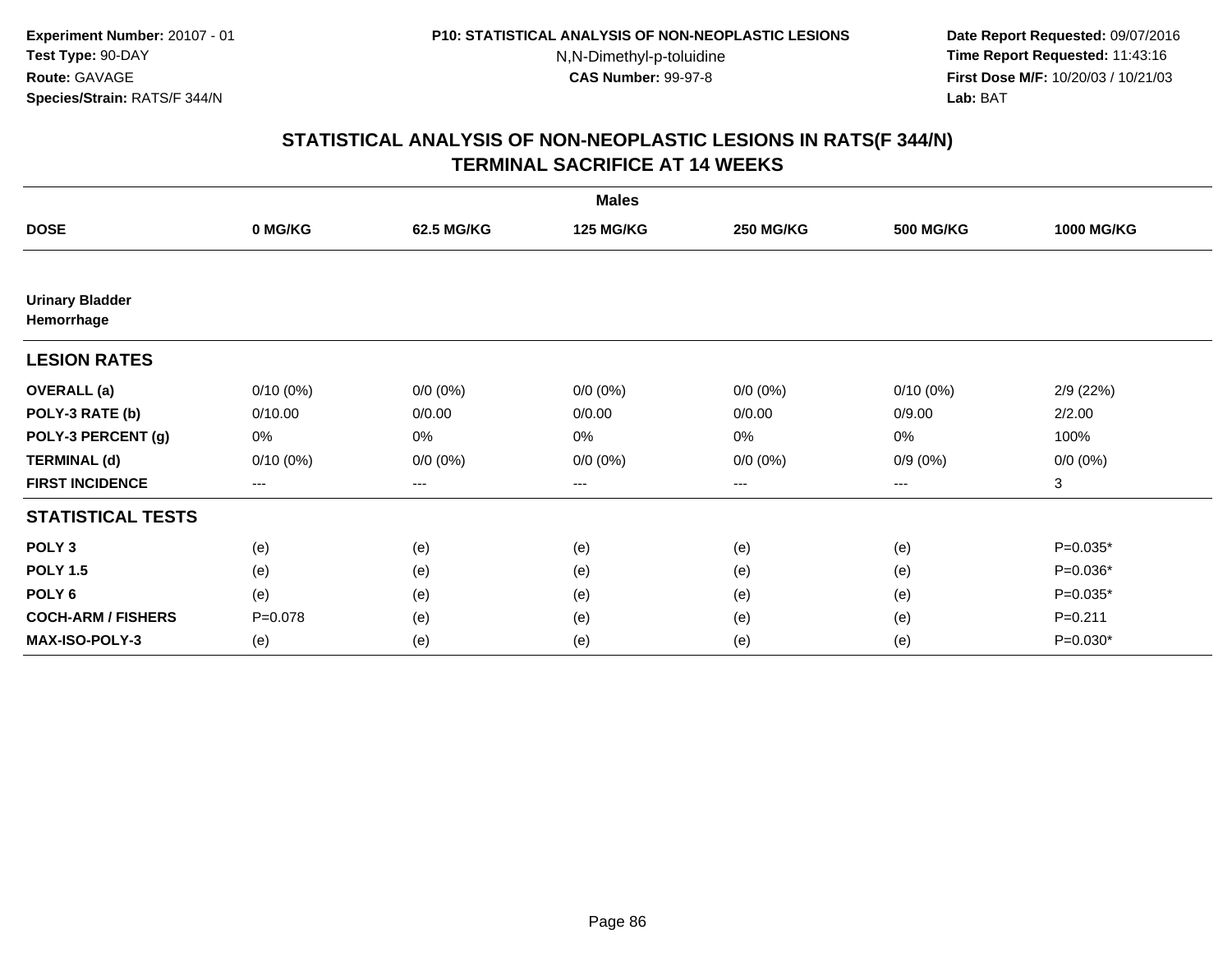**Date Report Requested:** 09/07/2016 **Time Report Requested:** 11:43:16 **First Dose M/F:** 10/20/03 / 10/21/03<br>**Lab:** BAT **Lab:** BAT

| <b>Males</b>                           |             |             |                  |                  |                  |                   |  |
|----------------------------------------|-------------|-------------|------------------|------------------|------------------|-------------------|--|
| <b>DOSE</b>                            | 0 MG/KG     | 62.5 MG/KG  | <b>125 MG/KG</b> | <b>250 MG/KG</b> | <b>500 MG/KG</b> | <b>1000 MG/KG</b> |  |
|                                        |             |             |                  |                  |                  |                   |  |
| <b>Urinary Bladder</b><br>Inflammation |             |             |                  |                  |                  |                   |  |
| <b>LESION RATES</b>                    |             |             |                  |                  |                  |                   |  |
| <b>OVERALL</b> (a)                     | $0/10(0\%)$ | $0/0 (0\%)$ | $0/0 (0\%)$      | $0/0 (0\%)$      | $0/10(0\%)$      | $0/9(0\%)$        |  |
| POLY-3 RATE (b)                        | 0/10.00     | 0/0.00      | 0/0.00           | 0/0.00           | 0/9.00           | 0/0.00            |  |
| POLY-3 PERCENT (g)                     | 0%          | 0%          | 0%               | 0%               | $0\%$            | $0\%$             |  |
| <b>TERMINAL (d)</b>                    | $0/10(0\%)$ | $0/0 (0\%)$ | $0/0 (0\%)$      | $0/0 (0\%)$      | $0/9(0\%)$       | $0/0 (0\%)$       |  |
| <b>FIRST INCIDENCE</b>                 | $\cdots$    | $\cdots$    | ---              | $\cdots$         | $\cdots$         | $---$             |  |
| <b>STATISTICAL TESTS</b>               |             |             |                  |                  |                  |                   |  |
| POLY <sub>3</sub>                      | (n)         | (n)         | (n)              | (n)              | (n)              | (n)               |  |
| <b>POLY 1.5</b>                        | (n)         | (n)         | (n)              | (n)              | (n)              | (n)               |  |
| POLY <sub>6</sub>                      | (n)         | (n)         | (n)              | (n)              | (n)              | (n)               |  |
| <b>COCH-ARM / FISHERS</b>              | (n)         | (n)         | (n)              | (n)              | (n)              | (n)               |  |
| <b>MAX-ISO-POLY-3</b>                  | (n)         | (n)         | (n)              | (n)              | (n)              | (n)               |  |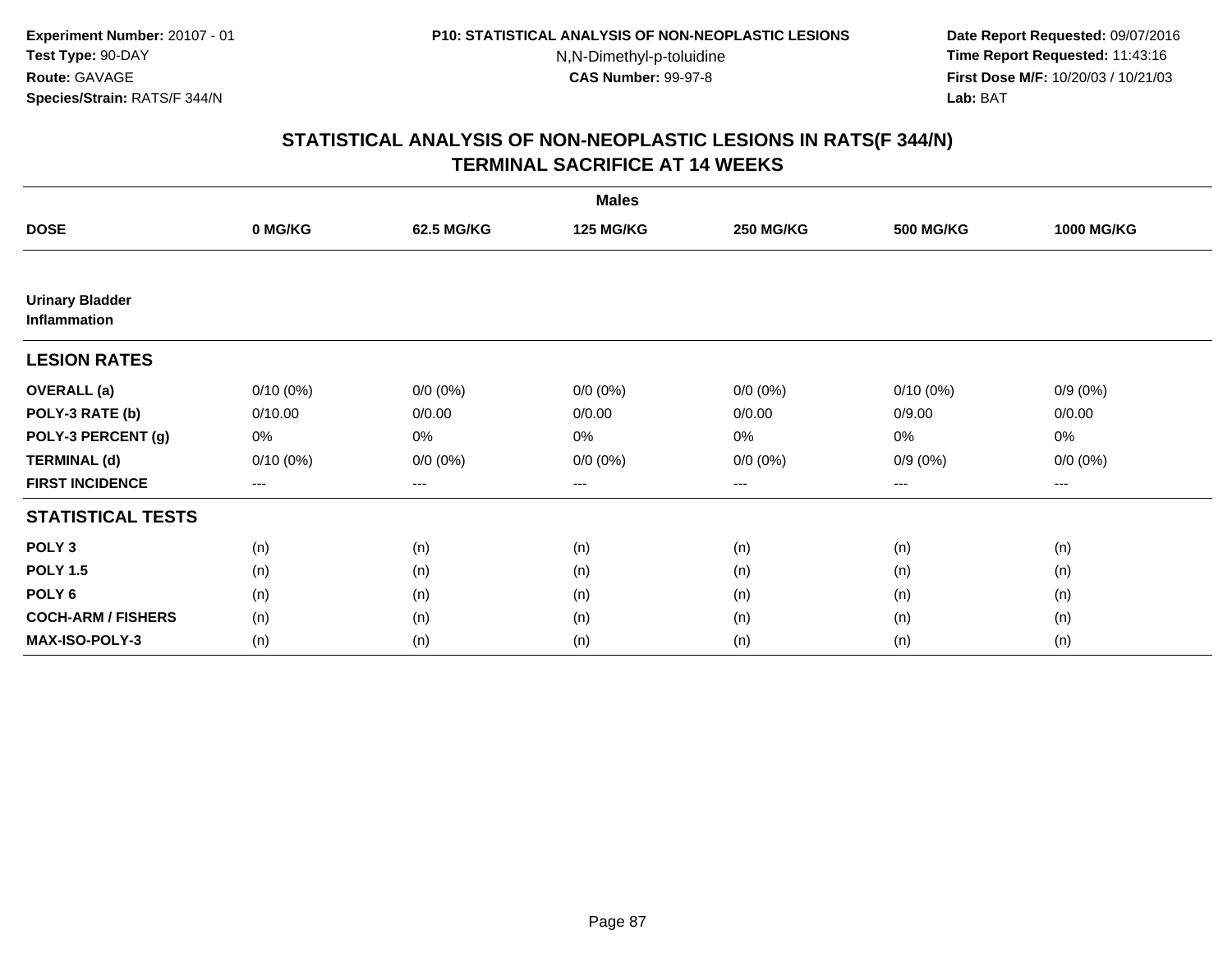**Date Report Requested:** 09/07/2016 **Time Report Requested:** 11:43:16 **First Dose M/F:** 10/20/03 / 10/21/03<br>**Lab:** BAT **Lab:** BAT

| <b>Females</b>                      |             |                   |                  |                  |                  |                   |  |  |
|-------------------------------------|-------------|-------------------|------------------|------------------|------------------|-------------------|--|--|
| <b>DOSE</b>                         | 0 MG/KG     | 62.5 MG/KG        | <b>125 MG/KG</b> | <b>250 MG/KG</b> | <b>500 MG/KG</b> | <b>1000 MG/KG</b> |  |  |
|                                     |             |                   |                  |                  |                  |                   |  |  |
| <b>Adrenal Cortex</b><br>Hemorrhage |             |                   |                  |                  |                  |                   |  |  |
| <b>LESION RATES</b>                 |             |                   |                  |                  |                  |                   |  |  |
| <b>OVERALL</b> (a)                  | $0/10(0\%)$ | $0/0 (0\%)$       | $0/0 (0\%)$      | $0/0 (0\%)$      | $0/10(0\%)$      | 1/10 (10%)        |  |  |
| POLY-3 RATE (b)                     | 0/10.00     | 0/0.00            | 0/0.00           | 0/0.00           | 0/10.00          | 1/1.00            |  |  |
| POLY-3 PERCENT (g)                  | 0%          | 0%                | 0%               | 0%               | 0%               | 100%              |  |  |
| <b>TERMINAL (d)</b>                 | $0/10(0\%)$ | $0/0 (0\%)$       | $0/0 (0\%)$      | $0/0 (0\%)$      | $0/10(0\%)$      | $0/0 (0\%)$       |  |  |
| <b>FIRST INCIDENCE</b>              | ---         | $\qquad \qquad -$ | ---              | $---$            | ---              | $\overline{a}$    |  |  |
| <b>STATISTICAL TESTS</b>            |             |                   |                  |                  |                  |                   |  |  |
| POLY <sub>3</sub>                   | (e)         | (e)               | (e)              | (e)              | (e)              | $P = 0.243$       |  |  |
| <b>POLY 1.5</b>                     | (e)         | (e)               | (e)              | (e)              | (e)              | $P = 0.244$       |  |  |
| POLY <sub>6</sub>                   | (e)         | (e)               | (e)              | (e)              | (e)              | $P = 0.243$       |  |  |
| <b>COCH-ARM / FISHERS</b>           | $P=0.267$   | (e)               | (e)              | (e)              | (e)              | $P = 0.500$       |  |  |
| MAX-ISO-POLY-3                      | (e)         | (e)               | (e)              | (e)              | (e)              | $P = 0.135$       |  |  |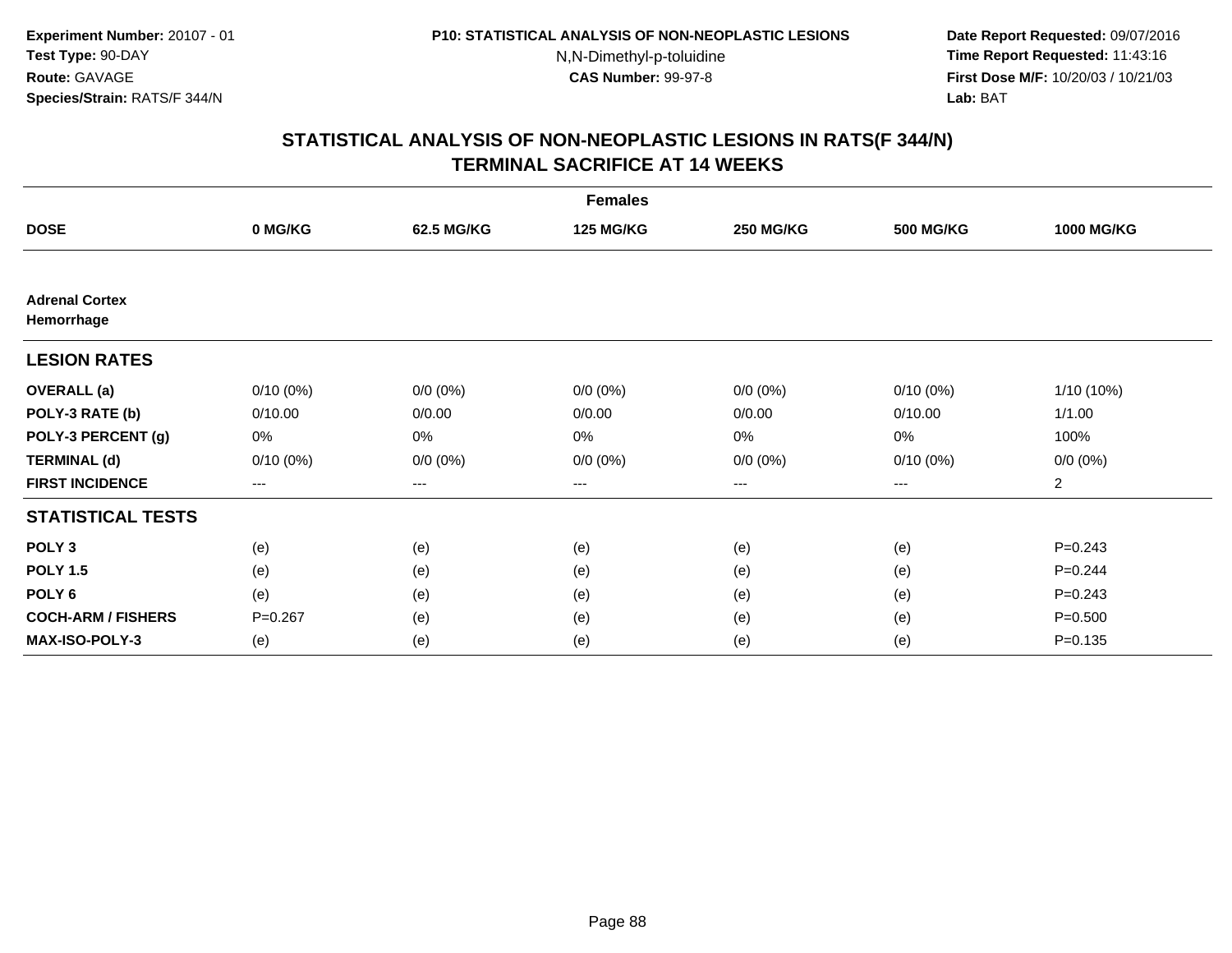**Date Report Requested:** 09/07/2016 **Time Report Requested:** 11:43:16 **First Dose M/F:** 10/20/03 / 10/21/03<br>**Lab:** BAT **Lab:** BAT

| <b>Females</b>                                 |                     |                   |                  |                   |                  |                   |  |  |
|------------------------------------------------|---------------------|-------------------|------------------|-------------------|------------------|-------------------|--|--|
| <b>DOSE</b>                                    | 0 MG/KG             | 62.5 MG/KG        | <b>125 MG/KG</b> | <b>250 MG/KG</b>  | <b>500 MG/KG</b> | <b>1000 MG/KG</b> |  |  |
|                                                |                     |                   |                  |                   |                  |                   |  |  |
| <b>Adrenal Cortex</b><br><b>Mineralization</b> |                     |                   |                  |                   |                  |                   |  |  |
| <b>LESION RATES</b>                            |                     |                   |                  |                   |                  |                   |  |  |
| <b>OVERALL</b> (a)                             | $0/10(0\%)$         | $0/0 (0\%)$       | $0/0 (0\%)$      | $0/0 (0\%)$       | $0/10(0\%)$      | $0/10(0\%)$       |  |  |
| POLY-3 RATE (b)                                | 0/10.00             | 0/0.00            | 0/0.00           | 0/0.00            | 0/10.00          | 0/0.00            |  |  |
| POLY-3 PERCENT (g)                             | 0%                  | 0%                | 0%               | 0%                | $0\%$            | 0%                |  |  |
| <b>TERMINAL (d)</b>                            | $0/10(0\%)$         | $0/0 (0\%)$       | $0/0 (0\%)$      | $0/0 (0\%)$       | 0/10(0%)         | $0/0 (0\%)$       |  |  |
| <b>FIRST INCIDENCE</b>                         | $\qquad \qquad - -$ | $\qquad \qquad -$ | ---              | $\qquad \qquad -$ | $---$            | ---               |  |  |
| <b>STATISTICAL TESTS</b>                       |                     |                   |                  |                   |                  |                   |  |  |
| POLY <sub>3</sub>                              | (n)                 | (n)               | (n)              | (n)               | (n)              | (n)               |  |  |
| <b>POLY 1.5</b>                                | (n)                 | (n)               | (n)              | (n)               | (n)              | (n)               |  |  |
| POLY <sub>6</sub>                              | (n)                 | (n)               | (n)              | (n)               | (n)              | (n)               |  |  |
| <b>COCH-ARM / FISHERS</b>                      | (n)                 | (n)               | (n)              | (n)               | (n)              | (n)               |  |  |
| <b>MAX-ISO-POLY-3</b>                          | (n)                 | (n)               | (n)              | (n)               | (n)              | (n)               |  |  |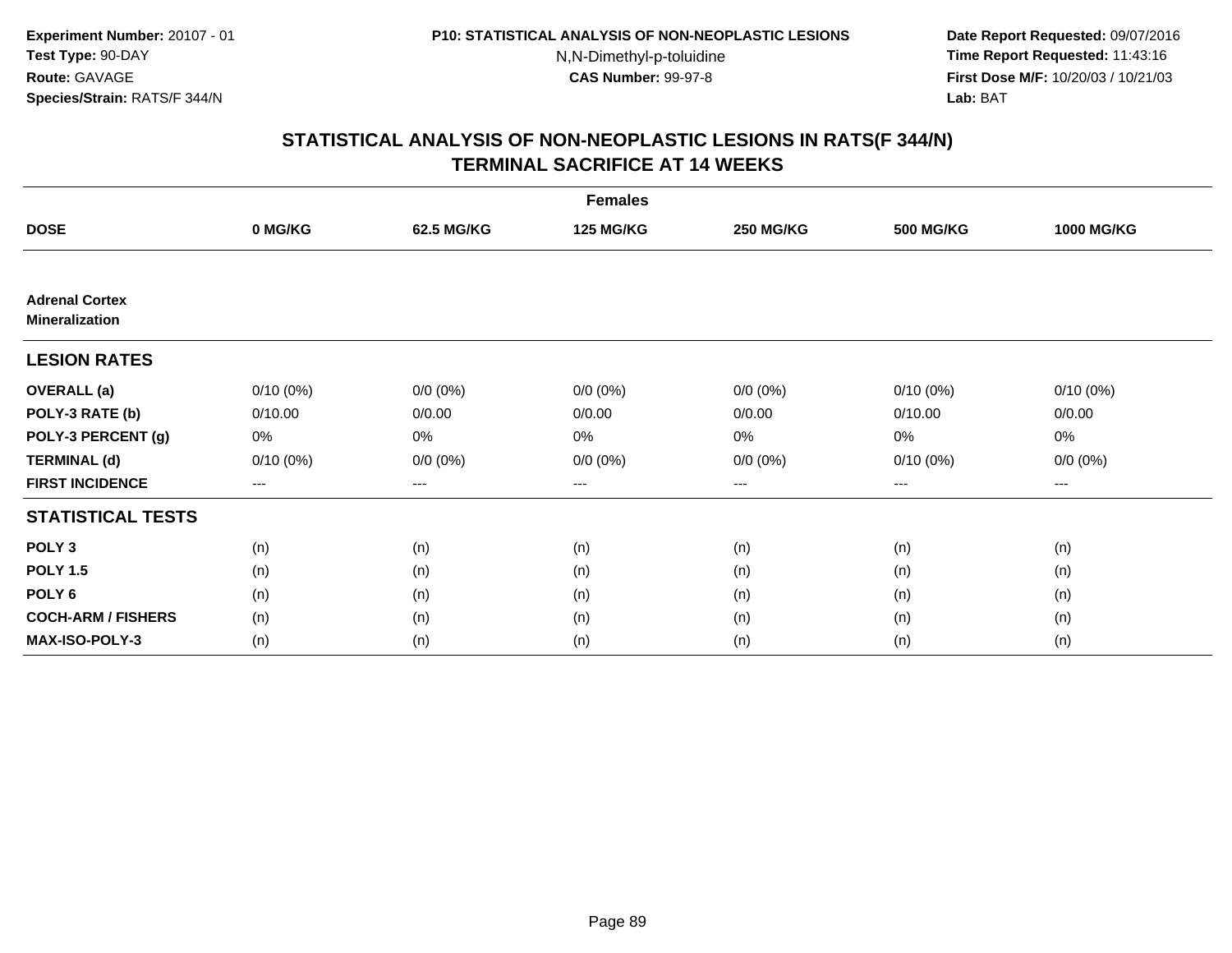**Date Report Requested:** 09/07/2016 **Time Report Requested:** 11:43:16 **First Dose M/F:** 10/20/03 / 10/21/03<br>**Lab:** BAT **Lab:** BAT

| <b>Females</b>                                            |             |             |                  |                  |                   |                   |  |
|-----------------------------------------------------------|-------------|-------------|------------------|------------------|-------------------|-------------------|--|
| <b>DOSE</b>                                               | 0 MG/KG     | 62.5 MG/KG  | <b>125 MG/KG</b> | <b>250 MG/KG</b> | <b>500 MG/KG</b>  | <b>1000 MG/KG</b> |  |
|                                                           |             |             |                  |                  |                   |                   |  |
| <b>Adrenal Cortex</b><br><b>Vacuolization Cytoplasmic</b> |             |             |                  |                  |                   |                   |  |
| <b>LESION RATES</b>                                       |             |             |                  |                  |                   |                   |  |
| <b>OVERALL</b> (a)                                        | $0/10(0\%)$ | $0/0 (0\%)$ | $0/0 (0\%)$      | $0/0 (0\%)$      | $0/10(0\%)$       | $0/10(0\%)$       |  |
| POLY-3 RATE (b)                                           | 0/10.00     | 0/0.00      | 0/0.00           | 0/0.00           | 0/10.00           | 0/0.00            |  |
| POLY-3 PERCENT (g)                                        | 0%          | 0%          | 0%               | 0%               | 0%                | 0%                |  |
| <b>TERMINAL (d)</b>                                       | $0/10(0\%)$ | $0/0 (0\%)$ | $0/0 (0\%)$      | $0/0 (0\%)$      | $0/10(0\%)$       | $0/0 (0\%)$       |  |
| <b>FIRST INCIDENCE</b>                                    | $---$       | $---$       | ---              | $--$             | $\qquad \qquad -$ | ---               |  |
| <b>STATISTICAL TESTS</b>                                  |             |             |                  |                  |                   |                   |  |
| POLY <sub>3</sub>                                         | (n)         | (n)         | (n)              | (n)              | (n)               | (n)               |  |
| <b>POLY 1.5</b>                                           | (n)         | (n)         | (n)              | (n)              | (n)               | (n)               |  |
| POLY <sub>6</sub>                                         | (n)         | (n)         | (n)              | (n)              | (n)               | (n)               |  |
| <b>COCH-ARM / FISHERS</b>                                 | (n)         | (n)         | (n)              | (n)              | (n)               | (n)               |  |
| <b>MAX-ISO-POLY-3</b>                                     | (n)         | (n)         | (n)              | (n)              | (n)               | (n)               |  |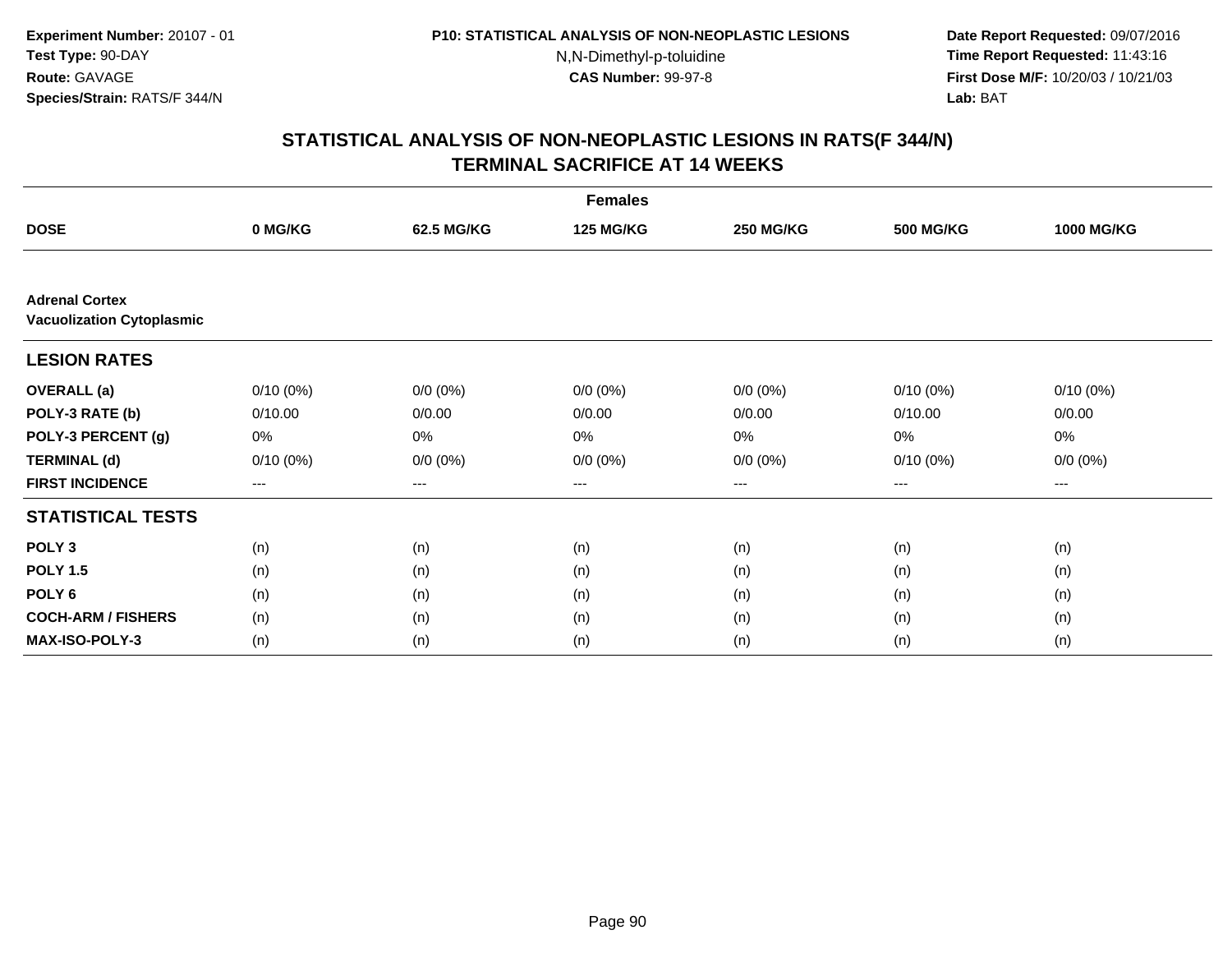**Date Report Requested:** 09/07/2016 **Time Report Requested:** 11:43:16 **First Dose M/F:** 10/20/03 / 10/21/03<br>**Lab:** BAT **Lab:** BAT

|                                   | <b>Females</b> |              |                  |                  |                  |                   |  |  |  |
|-----------------------------------|----------------|--------------|------------------|------------------|------------------|-------------------|--|--|--|
| <b>DOSE</b>                       | 0 MG/KG        | 62.5 MG/KG   | <b>125 MG/KG</b> | <b>250 MG/KG</b> | <b>500 MG/KG</b> | <b>1000 MG/KG</b> |  |  |  |
|                                   |                |              |                  |                  |                  |                   |  |  |  |
| <b>Bone Marrow</b><br>Hyperplasia |                |              |                  |                  |                  |                   |  |  |  |
| <b>LESION RATES</b>               |                |              |                  |                  |                  |                   |  |  |  |
| <b>OVERALL</b> (a)                | $0/10(0\%)$    | 10/10 (100%) | 10/10 (100%)     | 10/10 (100%)     | 10/10 (100%)     | 10/10 (100%)      |  |  |  |
| POLY-3 RATE (b)                   | 0/10.00        | 10/10.00     | 10/10.00         | 10/10.00         | 10/10.00         | 10/10.00          |  |  |  |
| POLY-3 PERCENT (g)                | 0%             | 100%         | 100%             | 100%             | 100%             | 100%              |  |  |  |
| <b>TERMINAL (d)</b>               | $0/10(0\%)$    | 10/10 (100%) | 10/10 (100%)     | 10/10 (100%)     | 10/10 (100%)     | $0/0 (0\%)$       |  |  |  |
| <b>FIRST INCIDENCE</b>            | ---            | 93 (T)       | 93 (T)           | 93 (T)           | 93 (T)           | $\overline{c}$    |  |  |  |
| <b>STATISTICAL TESTS</b>          |                |              |                  |                  |                  |                   |  |  |  |
| POLY <sub>3</sub>                 | P<0.001**      | P<0.001**    | P<0.001**        | P<0.001**        | P<0.001**        | P<0.001**         |  |  |  |
| <b>POLY 1.5</b>                   | P<0.001**      | P<0.001**    | P<0.001**        | P<0.001**        | P<0.001**        | P<0.001**         |  |  |  |
| POLY <sub>6</sub>                 | P<0.001**      | P<0.001**    | P<0.001**        | P<0.001**        | P<0.001**        | P<0.001**         |  |  |  |
| <b>COCH-ARM / FISHERS</b>         | P<0.001**      | P<0.001**    | P<0.001**        | P<0.001**        | P<0.001**        | P<0.001**         |  |  |  |
| <b>MAX-ISO-POLY-3</b>             | P<0.001**      | (e)          | (e)              | (e)              | (e)              | (e)               |  |  |  |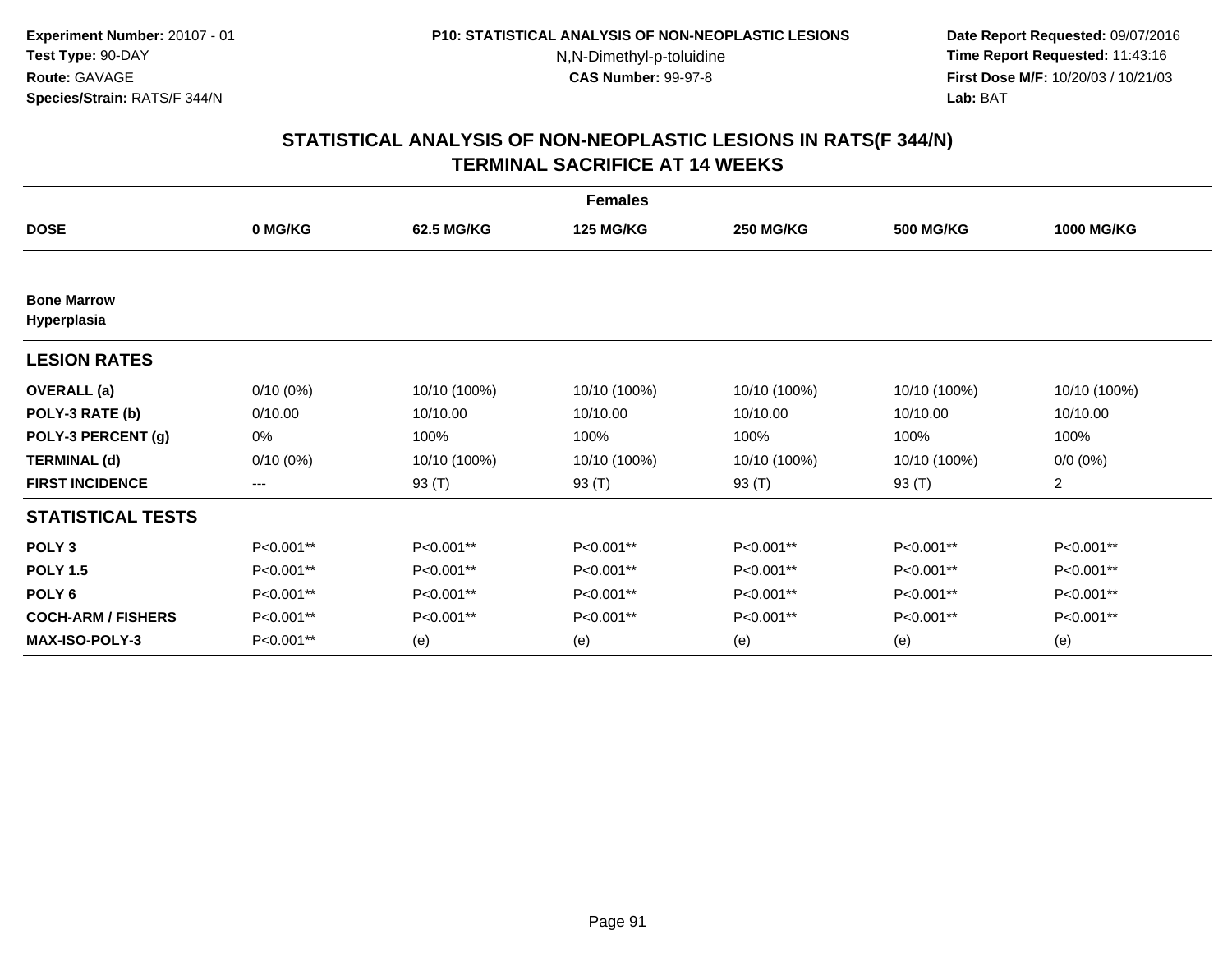**Date Report Requested:** 09/07/2016 **Time Report Requested:** 11:43:16 **First Dose M/F:** 10/20/03 / 10/21/03<br>**Lab:** BAT **Lab:** BAT

|                                              |            |             | <b>Females</b>   |                  |                  |                   |
|----------------------------------------------|------------|-------------|------------------|------------------|------------------|-------------------|
| <b>DOSE</b>                                  | 0 MG/KG    | 62.5 MG/KG  | <b>125 MG/KG</b> | <b>250 MG/KG</b> | <b>500 MG/KG</b> | <b>1000 MG/KG</b> |
|                                              |            |             |                  |                  |                  |                   |
| <b>Clitoral Gland</b><br><b>Inflammation</b> |            |             |                  |                  |                  |                   |
| <b>LESION RATES</b>                          |            |             |                  |                  |                  |                   |
| <b>OVERALL</b> (a)                           | 2/10 (20%) | $0/0 (0\%)$ | $0/0 (0\%)$      | $0/0 (0\%)$      | 1/10 (10%)       | $0/10(0\%)$       |
| POLY-3 RATE (b)                              | 2/10.00    | 0/0.00      | 0/0.00           | 0/0.00           | 1/10.00          | 0/0.00            |
| POLY-3 PERCENT (g)                           | 20%        | 0%          | 0%               | 0%               | 10%              | 0%                |
| <b>TERMINAL (d)</b>                          | 2/10 (20%) | $0/0 (0\%)$ | $0/0 (0\%)$      | $0/0 (0\%)$      | 1/10 (10%)       | $0/0 (0\%)$       |
| <b>FIRST INCIDENCE</b>                       | 93 (T)     | $--$        | ---              | ---              | 93 (T)           | ---               |
| <b>STATISTICAL TESTS</b>                     |            |             |                  |                  |                  |                   |
| POLY <sub>3</sub>                            | (e)        | (e)         | (e)              | (e)              | $P = 0.500N$     | P=0.702N          |
| <b>POLY 1.5</b>                              | (e)        | (e)         | (e)              | (e)              | P=0.500N         | P=0.700N          |
| POLY <sub>6</sub>                            | (e)        | (e)         | (e)              | (e)              | P=0.500N         | P=0.237N          |
| <b>COCH-ARM / FISHERS</b>                    | P=0.132N   | (e)         | (e)              | (e)              | P=0.500N         | $P = 0.237N$      |
| <b>MAX-ISO-POLY-3</b>                        | (e)        | (e)         | (e)              | (e)              | P=0.274N         | P=0.499N          |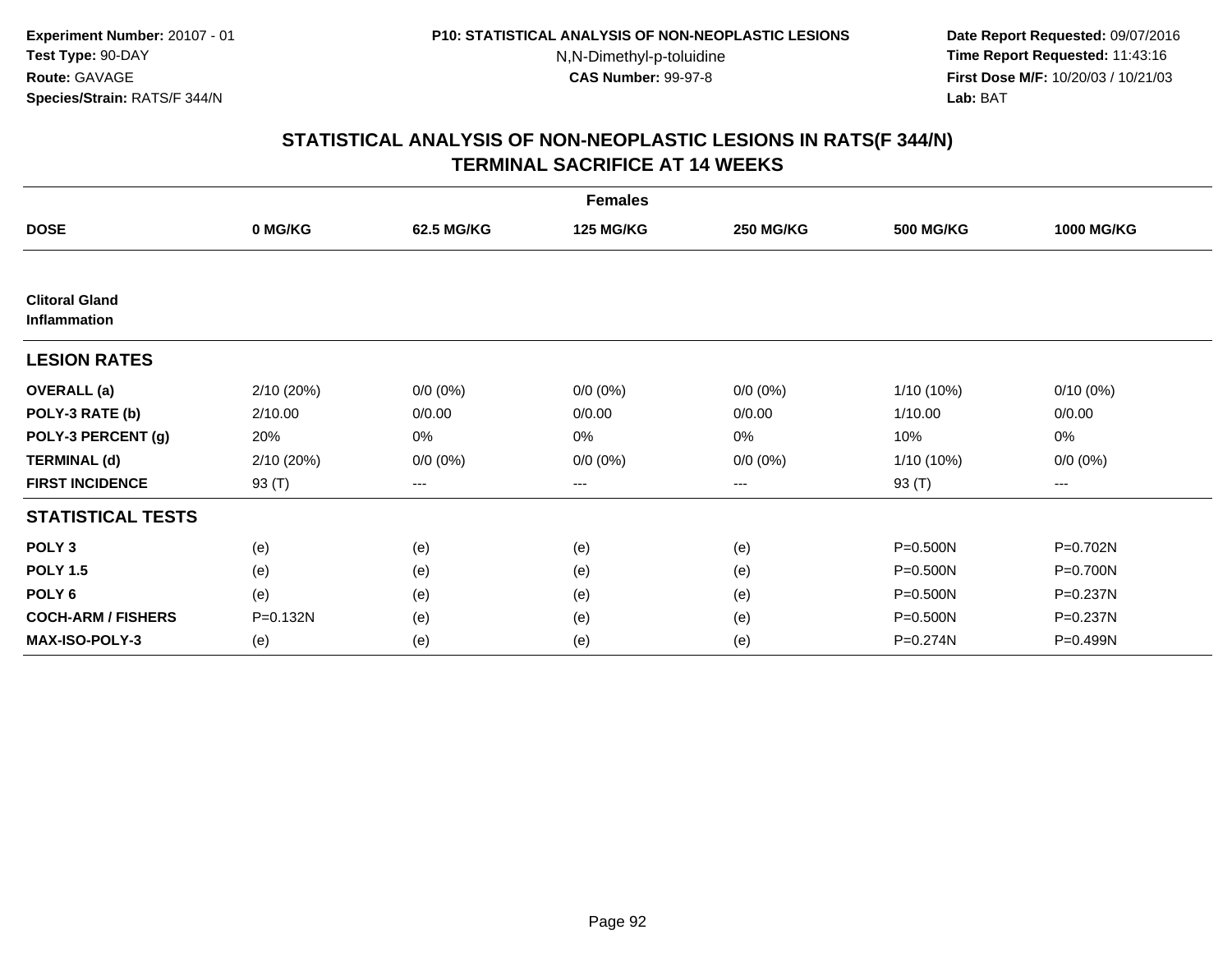**Date Report Requested:** 09/07/2016 **Time Report Requested:** 11:43:16 **First Dose M/F:** 10/20/03 / 10/21/03<br>**Lab:** BAT **Lab:** BAT

|                                                     | <b>Females</b> |             |                  |                  |                  |                   |  |  |
|-----------------------------------------------------|----------------|-------------|------------------|------------------|------------------|-------------------|--|--|
| <b>DOSE</b>                                         | 0 MG/KG        | 62.5 MG/KG  | <b>125 MG/KG</b> | <b>250 MG/KG</b> | <b>500 MG/KG</b> | <b>1000 MG/KG</b> |  |  |
|                                                     |                |             |                  |                  |                  |                   |  |  |
| <b>Esophagus: Muscularis</b><br><b>Inflammation</b> |                |             |                  |                  |                  |                   |  |  |
| <b>LESION RATES</b>                                 |                |             |                  |                  |                  |                   |  |  |
| <b>OVERALL</b> (a)                                  | $1/10(10\%)$   | $0/0 (0\%)$ | $0/0 (0\%)$      | $0/0 (0\%)$      | $0/10(0\%)$      | $0/10(0\%)$       |  |  |
| POLY-3 RATE (b)                                     | 1/10.00        | 0/0.00      | 0/0.00           | 0/0.00           | 0/10.00          | 0/0.00            |  |  |
| POLY-3 PERCENT (g)                                  | 10%            | 0%          | 0%               | 0%               | 0%               | 0%                |  |  |
| <b>TERMINAL (d)</b>                                 | $1/10(10\%)$   | $0/0 (0\%)$ | $0/0 (0\%)$      | $0/0 (0\%)$      | $0/10(0\%)$      | $0/0 (0\%)$       |  |  |
| <b>FIRST INCIDENCE</b>                              | 93 (T)         | ---         | ---              | $--$             | ---              | ---               |  |  |
| <b>STATISTICAL TESTS</b>                            |                |             |                  |                  |                  |                   |  |  |
| POLY <sub>3</sub>                                   | (e)            | (e)         | (e)              | (e)              | $P = 0.500N$     | P=0.760N          |  |  |
| <b>POLY 1.5</b>                                     | (e)            | (e)         | (e)              | (e)              | $P = 0.500N$     | P=0.759N          |  |  |
| POLY <sub>6</sub>                                   | (e)            | (e)         | (e)              | (e)              | $P = 0.500N$     | $P = 0.500N$      |  |  |
| <b>COCH-ARM / FISHERS</b>                           | P=0.267N       | (e)         | (e)              | (e)              | P=0.500N         | P=0.500N          |  |  |
| MAX-ISO-POLY-3                                      | (e)            | (e)         | (e)              | (e)              | P=0.158N         | P=0.499N          |  |  |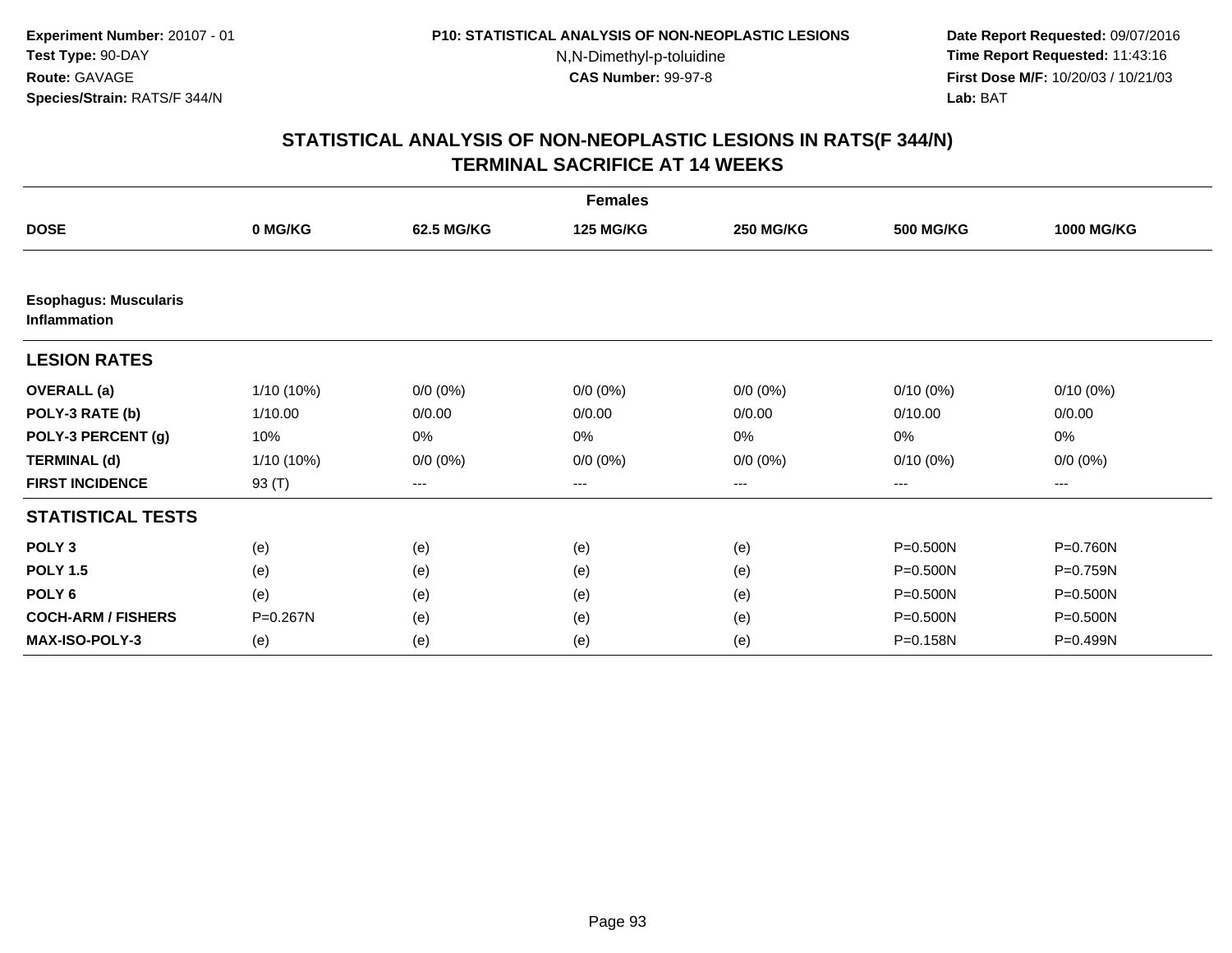**Date Report Requested:** 09/07/2016 **Time Report Requested:** 11:43:16 **First Dose M/F:** 10/20/03 / 10/21/03<br>**Lab:** BAT **Lab:** BAT

| <b>Females</b>            |             |             |                  |                  |                  |                   |  |  |
|---------------------------|-------------|-------------|------------------|------------------|------------------|-------------------|--|--|
| <b>DOSE</b>               | 0 MG/KG     | 62.5 MG/KG  | <b>125 MG/KG</b> | <b>250 MG/KG</b> | <b>500 MG/KG</b> | <b>1000 MG/KG</b> |  |  |
|                           |             |             |                  |                  |                  |                   |  |  |
| Eye<br>Cataract           |             |             |                  |                  |                  |                   |  |  |
| <b>LESION RATES</b>       |             |             |                  |                  |                  |                   |  |  |
| <b>OVERALL</b> (a)        | $0/10(0\%)$ | $0/0 (0\%)$ | $0/0 (0\%)$      | $0/0 (0\%)$      | $0/10(0\%)$      | $0/10(0\%)$       |  |  |
| POLY-3 RATE (b)           | 0/10.00     | 0/0.00      | 0/0.00           | 0/0.00           | 0/10.00          | 0/0.00            |  |  |
| POLY-3 PERCENT (g)        | 0%          | 0%          | 0%               | 0%               | 0%               | 0%                |  |  |
| <b>TERMINAL (d)</b>       | $0/10(0\%)$ | $0/0 (0\%)$ | $0/0 (0\%)$      | $0/0 (0\%)$      | 0/10(0%)         | $0/0 (0\%)$       |  |  |
| <b>FIRST INCIDENCE</b>    | $--$        | ---         | ---              | $--$             | ---              | ---               |  |  |
| <b>STATISTICAL TESTS</b>  |             |             |                  |                  |                  |                   |  |  |
| POLY <sub>3</sub>         | (n)         | (n)         | (n)              | (n)              | (n)              | (n)               |  |  |
| <b>POLY 1.5</b>           | (n)         | (n)         | (n)              | (n)              | (n)              | (n)               |  |  |
| POLY <sub>6</sub>         | (n)         | (n)         | (n)              | (n)              | (n)              | (n)               |  |  |
| <b>COCH-ARM / FISHERS</b> | (n)         | (n)         | (n)              | (n)              | (n)              | (n)               |  |  |
| <b>MAX-ISO-POLY-3</b>     | (n)         | (n)         | (n)              | (n)              | (n)              | (n)               |  |  |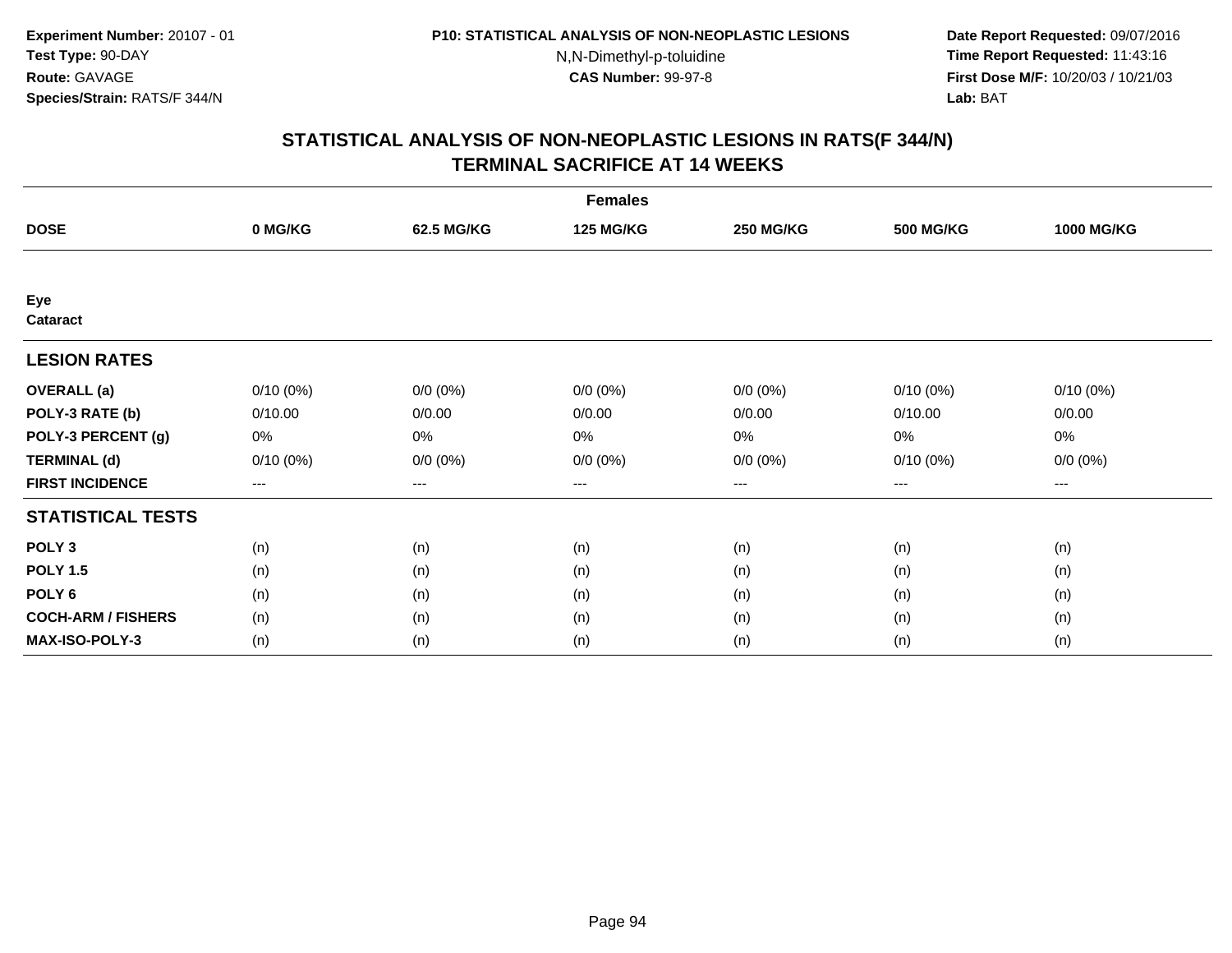**Date Report Requested:** 09/07/2016 **Time Report Requested:** 11:43:16 **First Dose M/F:** 10/20/03 / 10/21/03<br>**Lab:** BAT **Lab:** BAT

|                                              |             |             | <b>Females</b>   |                  |                  |                   |
|----------------------------------------------|-------------|-------------|------------------|------------------|------------------|-------------------|
| <b>DOSE</b>                                  | 0 MG/KG     | 62.5 MG/KG  | <b>125 MG/KG</b> | <b>250 MG/KG</b> | <b>500 MG/KG</b> | <b>1000 MG/KG</b> |
|                                              |             |             |                  |                  |                  |                   |
| <b>Eye: Anterior Chamber</b><br>Inflammation |             |             |                  |                  |                  |                   |
| <b>LESION RATES</b>                          |             |             |                  |                  |                  |                   |
| <b>OVERALL</b> (a)                           | $0/10(0\%)$ | $0/0 (0\%)$ | $0/0 (0\%)$      | $0/0 (0\%)$      | $0/10(0\%)$      | $0/10(0\%)$       |
| POLY-3 RATE (b)                              | 0/10.00     | 0/0.00      | 0/0.00           | 0/0.00           | 0/10.00          | 0/0.00            |
| POLY-3 PERCENT (g)                           | 0%          | 0%          | 0%               | 0%               | 0%               | 0%                |
| <b>TERMINAL (d)</b>                          | $0/10(0\%)$ | $0/0 (0\%)$ | $0/0 (0\%)$      | $0/0 (0\%)$      | $0/10(0\%)$      | $0/0 (0\%)$       |
| <b>FIRST INCIDENCE</b>                       | ---         | ---         | ---              | $--$             | $--$             | ---               |
| <b>STATISTICAL TESTS</b>                     |             |             |                  |                  |                  |                   |
| POLY <sub>3</sub>                            | (n)         | (n)         | (n)              | (n)              | (n)              | (n)               |
| <b>POLY 1.5</b>                              | (n)         | (n)         | (n)              | (n)              | (n)              | (n)               |
| POLY <sub>6</sub>                            | (n)         | (n)         | (n)              | (n)              | (n)              | (n)               |
| <b>COCH-ARM / FISHERS</b>                    | (n)         | (n)         | (n)              | (n)              | (n)              | (n)               |
| MAX-ISO-POLY-3                               | (n)         | (n)         | (n)              | (n)              | (n)              | (n)               |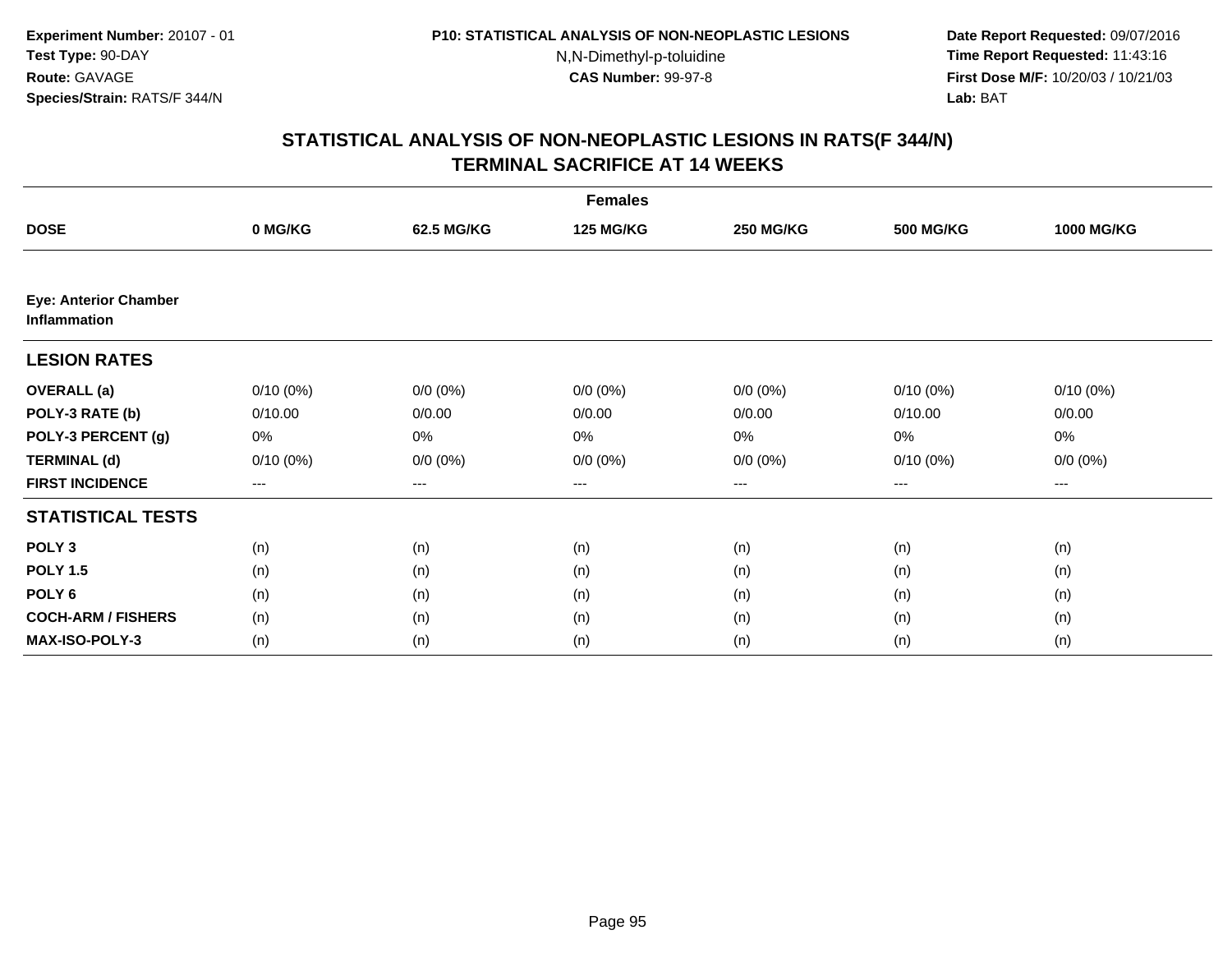**Date Report Requested:** 09/07/2016 **Time Report Requested:** 11:43:16 **First Dose M/F:** 10/20/03 / 10/21/03<br>**Lab:** BAT **Lab:** BAT

|                                          |              |                   | <b>Females</b>   |                  |                  |                   |
|------------------------------------------|--------------|-------------------|------------------|------------------|------------------|-------------------|
| <b>DOSE</b>                              | 0 MG/KG      | 62.5 MG/KG        | <b>125 MG/KG</b> | <b>250 MG/KG</b> | <b>500 MG/KG</b> | <b>1000 MG/KG</b> |
|                                          |              |                   |                  |                  |                  |                   |
| Eye: Ciliary Body<br><b>Inflammation</b> |              |                   |                  |                  |                  |                   |
| <b>LESION RATES</b>                      |              |                   |                  |                  |                  |                   |
| <b>OVERALL</b> (a)                       | $1/10(10\%)$ | $0/0 (0\%)$       | $0/0 (0\%)$      | $0/0 (0\%)$      | $0/10(0\%)$      | $0/10(0\%)$       |
| POLY-3 RATE (b)                          | 1/10.00      | 0/0.00            | 0/0.00           | 0/0.00           | 0/10.00          | 0/0.00            |
| POLY-3 PERCENT (g)                       | 10%          | $0\%$             | 0%               | 0%               | 0%               | 0%                |
| <b>TERMINAL (d)</b>                      | 1/10 (10%)   | $0/0 (0\%)$       | $0/0 (0\%)$      | $0/0 (0\%)$      | $0/10(0\%)$      | $0/0 (0\%)$       |
| <b>FIRST INCIDENCE</b>                   | 93 (T)       | $\qquad \qquad -$ | ---              | $---$            | $---$            | ---               |
| <b>STATISTICAL TESTS</b>                 |              |                   |                  |                  |                  |                   |
| POLY <sub>3</sub>                        | (e)          | (e)               | (e)              | (e)              | P=0.500N         | P=0.760N          |
| <b>POLY 1.5</b>                          | (e)          | (e)               | (e)              | (e)              | P=0.500N         | P=0.759N          |
| POLY <sub>6</sub>                        | (e)          | (e)               | (e)              | (e)              | $P = 0.500N$     | $P = 0.500N$      |
| <b>COCH-ARM / FISHERS</b>                | P=0.267N     | (e)               | (e)              | (e)              | P=0.500N         | P=0.500N          |
| <b>MAX-ISO-POLY-3</b>                    | (e)          | (e)               | (e)              | (e)              | P=0.158N         | P=0.499N          |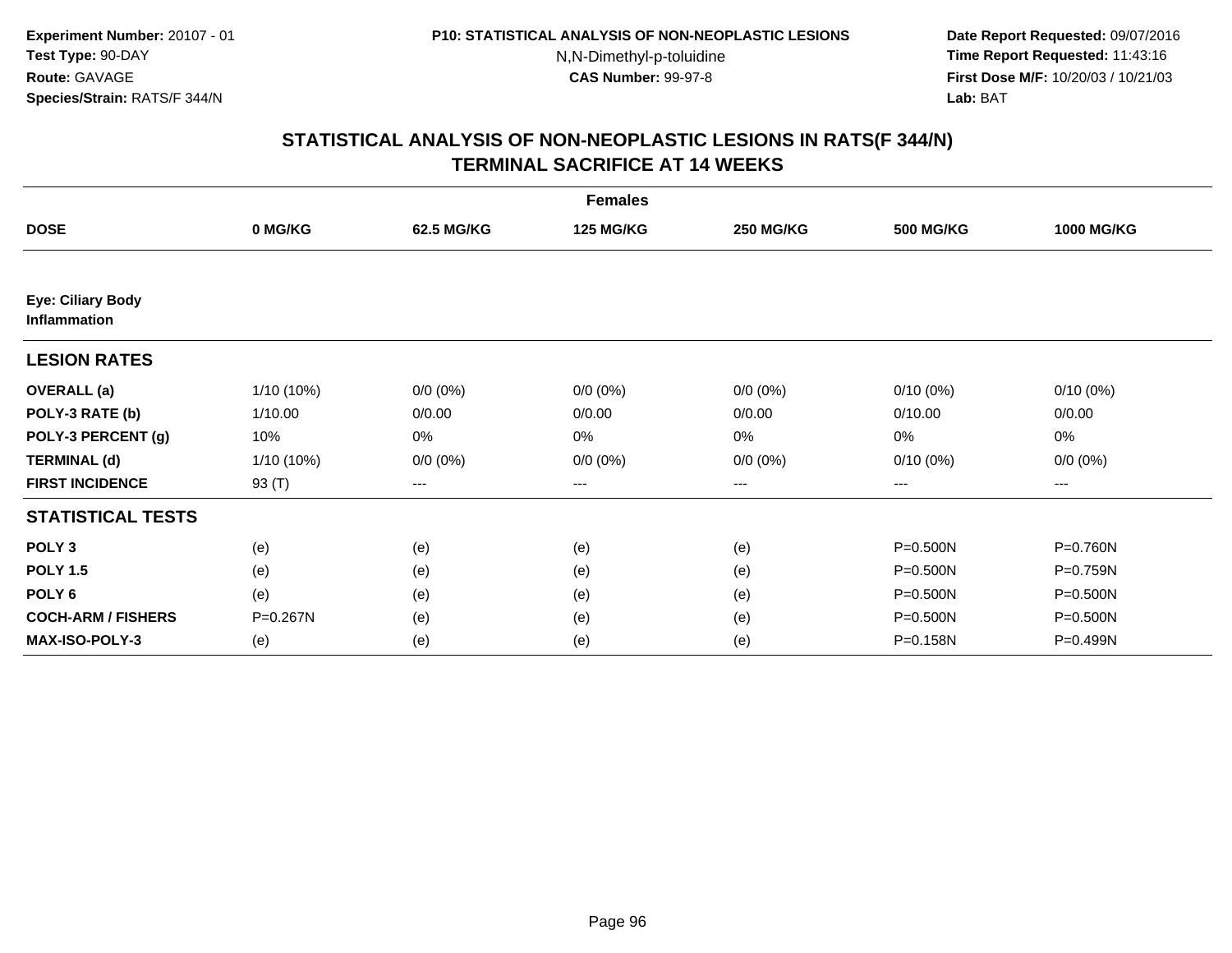**Date Report Requested:** 09/07/2016 **Time Report Requested:** 11:43:16 **First Dose M/F:** 10/20/03 / 10/21/03<br>**Lab:** BAT **Lab:** BAT

|                             |            |             | <b>Females</b>   |                  |                  |                   |
|-----------------------------|------------|-------------|------------------|------------------|------------------|-------------------|
| <b>DOSE</b>                 | 0 MG/KG    | 62.5 MG/KG  | <b>125 MG/KG</b> | <b>250 MG/KG</b> | <b>500 MG/KG</b> | <b>1000 MG/KG</b> |
|                             |            |             |                  |                  |                  |                   |
| Eye: Cornea<br>Inflammation |            |             |                  |                  |                  |                   |
| <b>LESION RATES</b>         |            |             |                  |                  |                  |                   |
| <b>OVERALL</b> (a)          | 1/10 (10%) | $0/0 (0\%)$ | $0/0 (0\%)$      | $0/0 (0\%)$      | $0/10(0\%)$      | $0/10(0\%)$       |
| POLY-3 RATE (b)             | 1/10.00    | 0/0.00      | 0/0.00           | 0/0.00           | 0/10.00          | 0/0.00            |
| POLY-3 PERCENT (g)          | 10%        | 0%          | 0%               | 0%               | 0%               | 0%                |
| <b>TERMINAL (d)</b>         | 1/10 (10%) | $0/0 (0\%)$ | $0/0 (0\%)$      | $0/0 (0\%)$      | $0/10(0\%)$      | $0/0 (0\%)$       |
| <b>FIRST INCIDENCE</b>      | 93 (T)     | $--$        | ---              | ---              | ---              | ---               |
| <b>STATISTICAL TESTS</b>    |            |             |                  |                  |                  |                   |
| POLY <sub>3</sub>           | (e)        | (e)         | (e)              | (e)              | P=0.500N         | P=0.760N          |
| <b>POLY 1.5</b>             | (e)        | (e)         | (e)              | (e)              | P=0.500N         | P=0.759N          |
| POLY <sub>6</sub>           | (e)        | (e)         | (e)              | (e)              | $P = 0.500N$     | P=0.500N          |
| <b>COCH-ARM / FISHERS</b>   | P=0.267N   | (e)         | (e)              | (e)              | P=0.500N         | P=0.500N          |
| <b>MAX-ISO-POLY-3</b>       | (e)        | (e)         | (e)              | (e)              | P=0.158N         | P=0.499N          |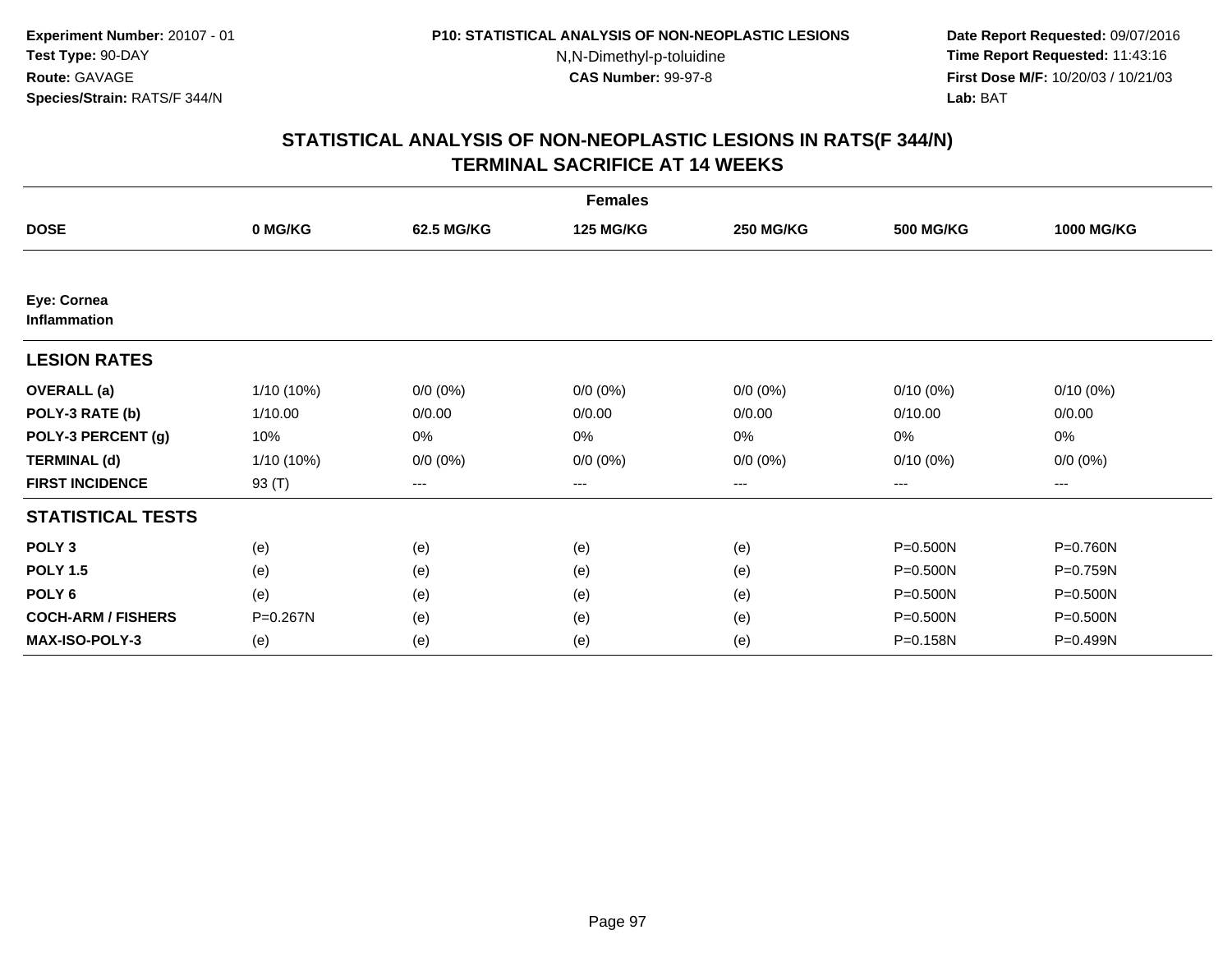**Date Report Requested:** 09/07/2016 **Time Report Requested:** 11:43:16 **First Dose M/F:** 10/20/03 / 10/21/03<br>**Lab:** BAT **Lab:** BAT

| <b>Females</b>              |             |             |                  |                  |                  |                   |  |  |
|-----------------------------|-------------|-------------|------------------|------------------|------------------|-------------------|--|--|
| <b>DOSE</b>                 | 0 MG/KG     | 62.5 MG/KG  | <b>125 MG/KG</b> | <b>250 MG/KG</b> | <b>500 MG/KG</b> | <b>1000 MG/KG</b> |  |  |
|                             |             |             |                  |                  |                  |                   |  |  |
| Eye: Cornea<br><b>Ulcer</b> |             |             |                  |                  |                  |                   |  |  |
| <b>LESION RATES</b>         |             |             |                  |                  |                  |                   |  |  |
| <b>OVERALL</b> (a)          | $0/10(0\%)$ | $0/0 (0\%)$ | $0/0 (0\%)$      | $0/0 (0\%)$      | $0/10(0\%)$      | $0/10(0\%)$       |  |  |
| POLY-3 RATE (b)             | 0/10.00     | 0/0.00      | 0/0.00           | 0/0.00           | 0/10.00          | 0/0.00            |  |  |
| POLY-3 PERCENT (g)          | 0%          | 0%          | 0%               | 0%               | 0%               | 0%                |  |  |
| <b>TERMINAL (d)</b>         | $0/10(0\%)$ | $0/0 (0\%)$ | $0/0 (0\%)$      | $0/0 (0\%)$      | $0/10(0\%)$      | $0/0 (0\%)$       |  |  |
| <b>FIRST INCIDENCE</b>      | ---         | $---$       | ---              | ---              | $---$            | $---$             |  |  |
| <b>STATISTICAL TESTS</b>    |             |             |                  |                  |                  |                   |  |  |
| POLY <sub>3</sub>           | (n)         | (n)         | (n)              | (n)              | (n)              | (n)               |  |  |
| <b>POLY 1.5</b>             | (n)         | (n)         | (n)              | (n)              | (n)              | (n)               |  |  |
| POLY <sub>6</sub>           | (n)         | (n)         | (n)              | (n)              | (n)              | (n)               |  |  |
| <b>COCH-ARM / FISHERS</b>   | (n)         | (n)         | (n)              | (n)              | (n)              | (n)               |  |  |
| <b>MAX-ISO-POLY-3</b>       | (n)         | (n)         | (n)              | (n)              | (n)              | (n)               |  |  |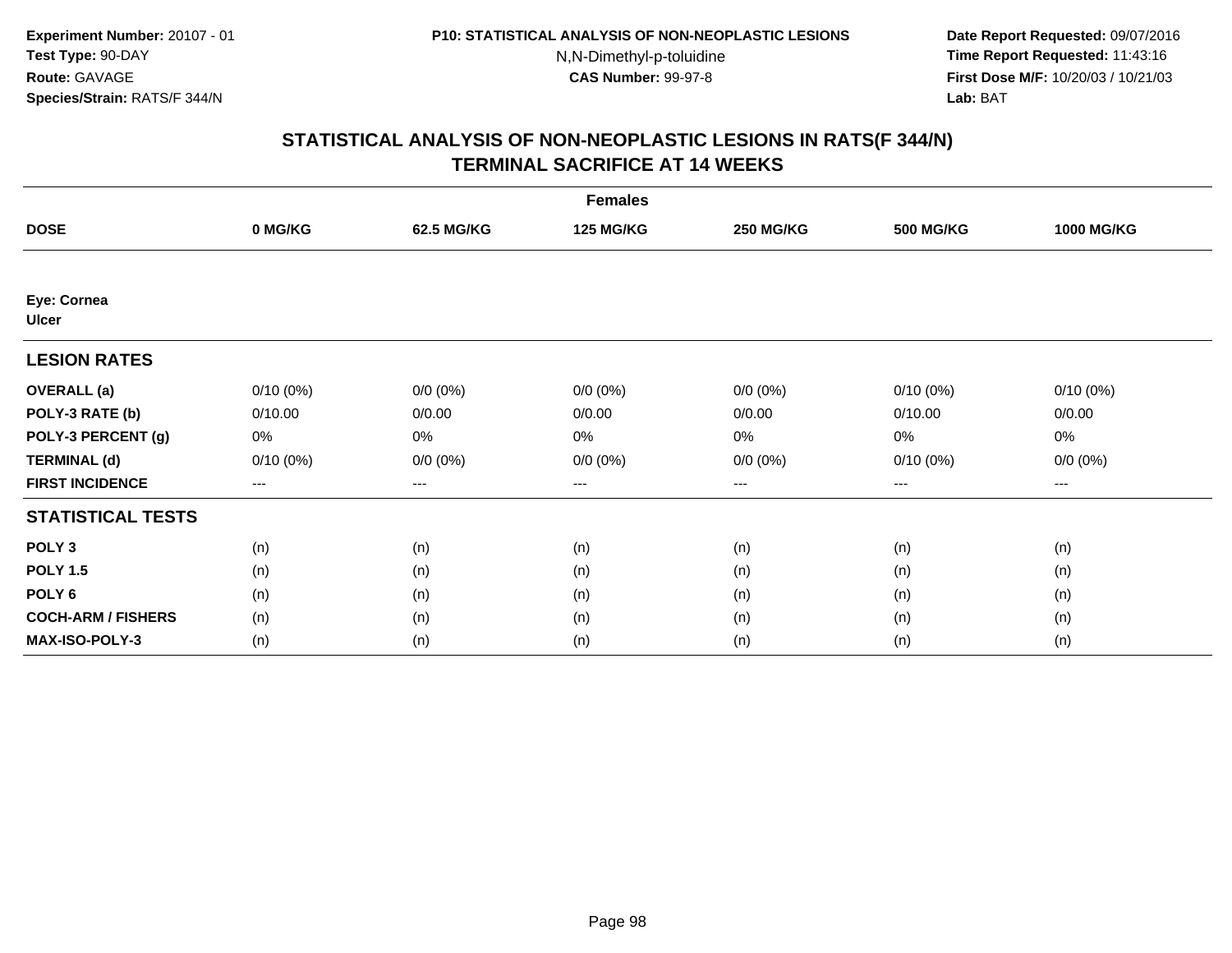**Date Report Requested:** 09/07/2016 **Time Report Requested:** 11:43:16 **First Dose M/F:** 10/20/03 / 10/21/03<br>**Lab:** BAT **Lab:** BAT

|                               |              |             | <b>Females</b>   |                  |                  |                   |
|-------------------------------|--------------|-------------|------------------|------------------|------------------|-------------------|
| <b>DOSE</b>                   | 0 MG/KG      | 62.5 MG/KG  | <b>125 MG/KG</b> | <b>250 MG/KG</b> | <b>500 MG/KG</b> | <b>1000 MG/KG</b> |
|                               |              |             |                  |                  |                  |                   |
| Eye: Retina<br><b>Atrophy</b> |              |             |                  |                  |                  |                   |
| <b>LESION RATES</b>           |              |             |                  |                  |                  |                   |
| <b>OVERALL</b> (a)            | $1/10(10\%)$ | $0/0 (0\%)$ | $0/0 (0\%)$      | $0/0 (0\%)$      | $0/10(0\%)$      | $0/10(0\%)$       |
| POLY-3 RATE (b)               | 1/10.00      | 0/0.00      | 0/0.00           | 0/0.00           | 0/10.00          | 0/0.00            |
| POLY-3 PERCENT (g)            | 10%          | 0%          | 0%               | 0%               | 0%               | 0%                |
| <b>TERMINAL (d)</b>           | 1/10 (10%)   | $0/0 (0\%)$ | $0/0 (0\%)$      | $0/0 (0\%)$      | $0/10(0\%)$      | $0/0 (0\%)$       |
| <b>FIRST INCIDENCE</b>        | 93 (T)       | $--$        | ---              | $---$            | ---              | ---               |
| <b>STATISTICAL TESTS</b>      |              |             |                  |                  |                  |                   |
| POLY <sub>3</sub>             | (e)          | (e)         | (e)              | (e)              | $P = 0.500N$     | P=0.760N          |
| <b>POLY 1.5</b>               | (e)          | (e)         | (e)              | (e)              | P=0.500N         | P=0.759N          |
| POLY <sub>6</sub>             | (e)          | (e)         | (e)              | (e)              | P=0.500N         | P=0.500N          |
| <b>COCH-ARM / FISHERS</b>     | P=0.267N     | (e)         | (e)              | (e)              | P=0.500N         | P=0.500N          |
| <b>MAX-ISO-POLY-3</b>         | (e)          | (e)         | (e)              | (e)              | P=0.158N         | P=0.499N          |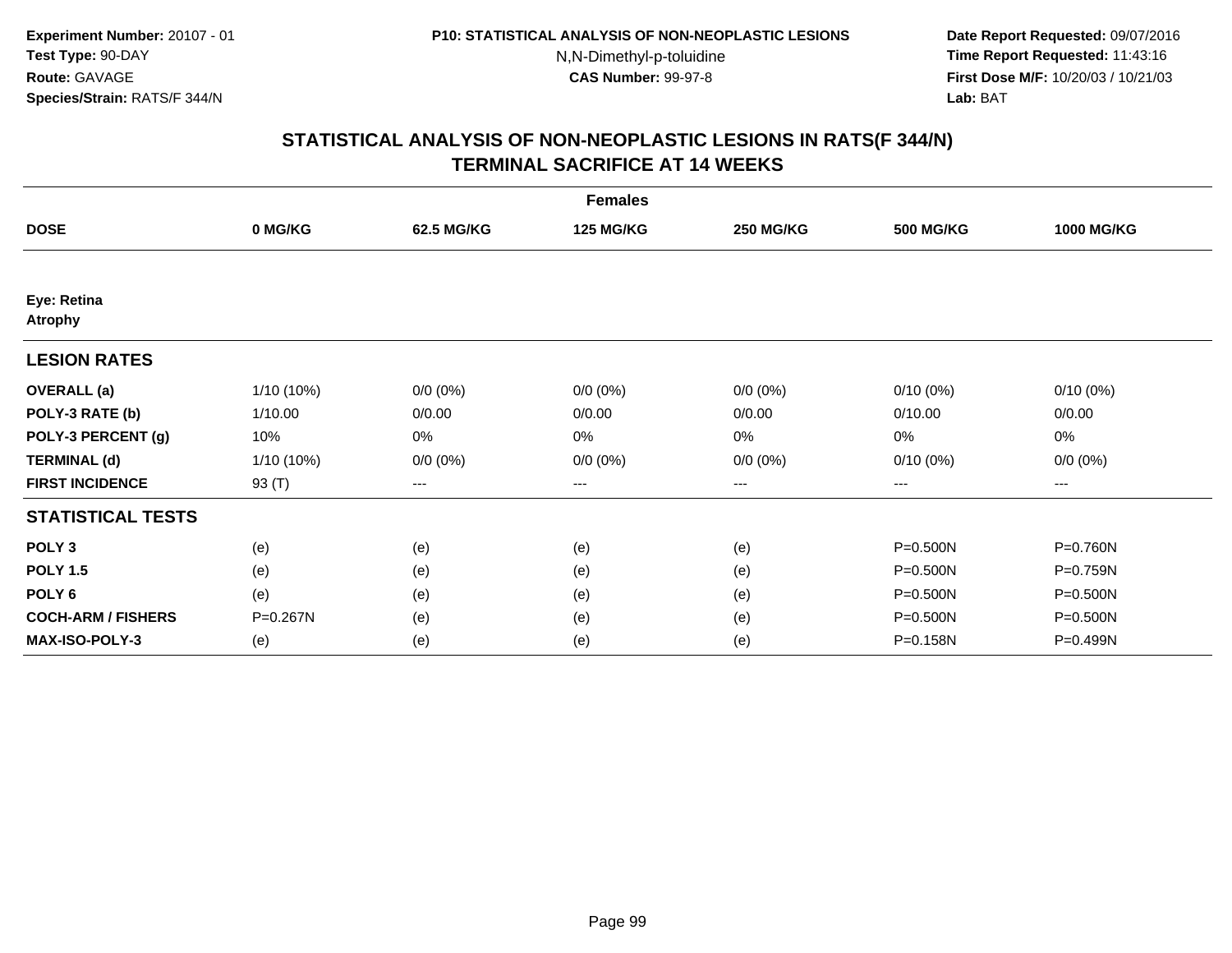**Date Report Requested:** 09/07/2016 **Time Report Requested:** 11:43:16 **First Dose M/F:** 10/20/03 / 10/21/03<br>**Lab:** BAT **Lab:** BAT

|                                    |              |                        | <b>Females</b>   |                  |                  |                   |
|------------------------------------|--------------|------------------------|------------------|------------------|------------------|-------------------|
| <b>DOSE</b>                        | 0 MG/KG      | 62.5 MG/KG             | <b>125 MG/KG</b> | <b>250 MG/KG</b> | <b>500 MG/KG</b> | <b>1000 MG/KG</b> |
|                                    |              |                        |                  |                  |                  |                   |
| Eye: Retina<br><b>Degeneration</b> |              |                        |                  |                  |                  |                   |
| <b>LESION RATES</b>                |              |                        |                  |                  |                  |                   |
| <b>OVERALL</b> (a)                 | $1/10(10\%)$ | $0/0 (0\%)$            | $0/0 (0\%)$      | $0/0 (0\%)$      | $0/10(0\%)$      | $0/10(0\%)$       |
| POLY-3 RATE (b)                    | 1/10.00      | 0/0.00                 | 0/0.00           | 0/0.00           | 0/10.00          | 0/0.00            |
| POLY-3 PERCENT (g)                 | 10%          | 0%                     | 0%               | 0%               | 0%               | 0%                |
| <b>TERMINAL (d)</b>                | $1/10(10\%)$ | $0/0 (0\%)$            | $0/0 (0\%)$      | $0/0 (0\%)$      | $0/10(0\%)$      | $0/0 (0\%)$       |
| <b>FIRST INCIDENCE</b>             | 93 (T)       | $\qquad \qquad \cdots$ | ---              | ---              | ---              | ---               |
| <b>STATISTICAL TESTS</b>           |              |                        |                  |                  |                  |                   |
| POLY <sub>3</sub>                  | (e)          | (e)                    | (e)              | (e)              | P=0.500N         | P=0.760N          |
| <b>POLY 1.5</b>                    | (e)          | (e)                    | (e)              | (e)              | P=0.500N         | P=0.759N          |
| POLY <sub>6</sub>                  | (e)          | (e)                    | (e)              | (e)              | P=0.500N         | P=0.500N          |
| <b>COCH-ARM / FISHERS</b>          | P=0.267N     | (e)                    | (e)              | (e)              | P=0.500N         | P=0.500N          |
| <b>MAX-ISO-POLY-3</b>              | (e)          | (e)                    | (e)              | (e)              | P=0.158N         | P=0.499N          |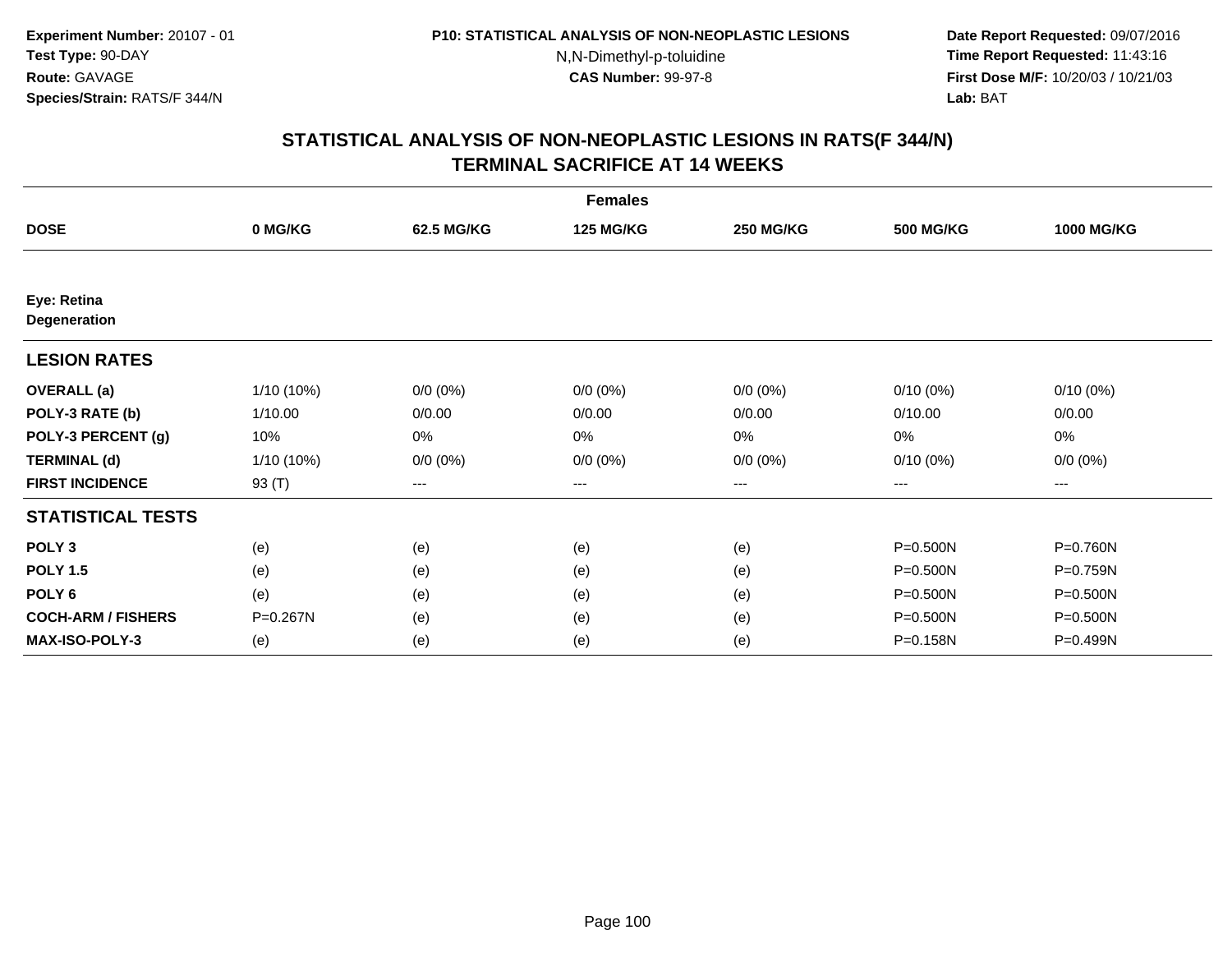**Date Report Requested:** 09/07/2016 **Time Report Requested:** 11:43:16 **First Dose M/F:** 10/20/03 / 10/21/03<br>**Lab:** BAT **Lab:** BAT

| <b>Females</b>                       |             |             |                  |                  |                  |                   |  |  |
|--------------------------------------|-------------|-------------|------------------|------------------|------------------|-------------------|--|--|
| <b>DOSE</b>                          | 0 MG/KG     | 62.5 MG/KG  | <b>125 MG/KG</b> | <b>250 MG/KG</b> | <b>500 MG/KG</b> | <b>1000 MG/KG</b> |  |  |
|                                      |             |             |                  |                  |                  |                   |  |  |
| <b>Harderian Gland</b><br>Hemorrhage |             |             |                  |                  |                  |                   |  |  |
| <b>LESION RATES</b>                  |             |             |                  |                  |                  |                   |  |  |
| <b>OVERALL</b> (a)                   | $0/10(0\%)$ | $0/0 (0\%)$ | $0/0 (0\%)$      | $0/0 (0\%)$      | $0/10(0\%)$      | $0/10(0\%)$       |  |  |
| POLY-3 RATE (b)                      | 0/10.00     | 0/0.00      | 0/0.00           | 0/0.00           | 0/10.00          | 0/0.00            |  |  |
| POLY-3 PERCENT (g)                   | 0%          | 0%          | 0%               | 0%               | 0%               | 0%                |  |  |
| <b>TERMINAL (d)</b>                  | $0/10(0\%)$ | $0/0 (0\%)$ | $0/0 (0\%)$      | $0/0 (0\%)$      | $0/10(0\%)$      | $0/0 (0\%)$       |  |  |
| <b>FIRST INCIDENCE</b>               | ---         | $---$       | ---              | ---              | $---$            | $---$             |  |  |
| <b>STATISTICAL TESTS</b>             |             |             |                  |                  |                  |                   |  |  |
| POLY <sub>3</sub>                    | (n)         | (n)         | (n)              | (n)              | (n)              | (n)               |  |  |
| <b>POLY 1.5</b>                      | (n)         | (n)         | (n)              | (n)              | (n)              | (n)               |  |  |
| POLY <sub>6</sub>                    | (n)         | (n)         | (n)              | (n)              | (n)              | (n)               |  |  |
| <b>COCH-ARM / FISHERS</b>            | (n)         | (n)         | (n)              | (n)              | (n)              | (n)               |  |  |
| <b>MAX-ISO-POLY-3</b>                | (n)         | (n)         | (n)              | (n)              | (n)              | (n)               |  |  |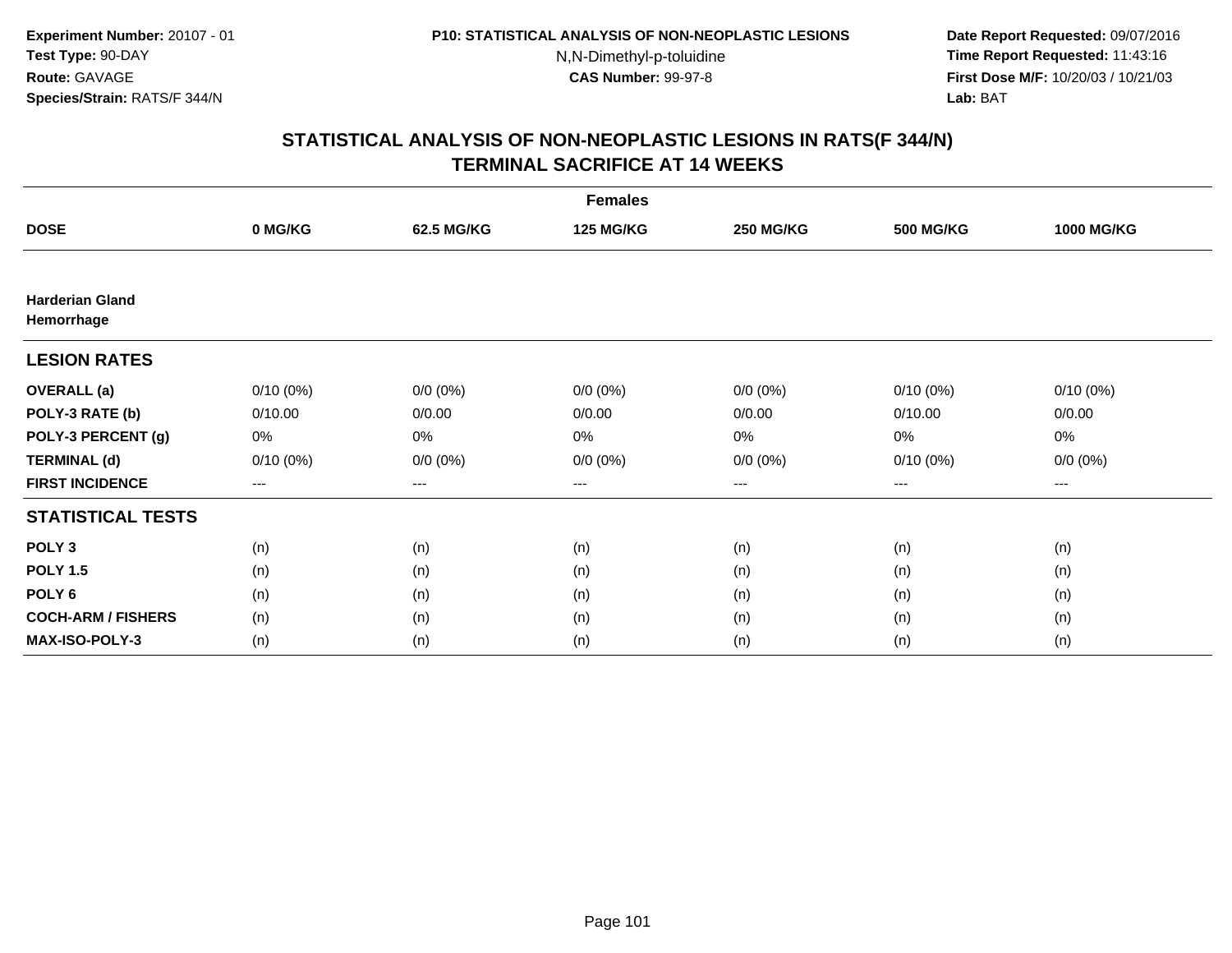**Date Report Requested:** 09/07/2016 **Time Report Requested:** 11:43:16 **First Dose M/F:** 10/20/03 / 10/21/03<br>**Lab:** BAT **Lab:** BAT

| <b>Females</b>                                                    |             |             |                  |                  |                  |                   |  |  |
|-------------------------------------------------------------------|-------------|-------------|------------------|------------------|------------------|-------------------|--|--|
| <b>DOSE</b>                                                       | 0 MG/KG     | 62.5 MG/KG  | <b>125 MG/KG</b> | <b>250 MG/KG</b> | <b>500 MG/KG</b> | <b>1000 MG/KG</b> |  |  |
|                                                                   |             |             |                  |                  |                  |                   |  |  |
| <b>Harderian Gland</b><br><b>Infiltration Cellular Lymphocyte</b> |             |             |                  |                  |                  |                   |  |  |
| <b>LESION RATES</b>                                               |             |             |                  |                  |                  |                   |  |  |
| <b>OVERALL</b> (a)                                                | $0/10(0\%)$ | $0/0 (0\%)$ | $0/0 (0\%)$      | $0/0 (0\%)$      | $0/10(0\%)$      | $0/10(0\%)$       |  |  |
| POLY-3 RATE (b)                                                   | 0/10.00     | 0/0.00      | 0/0.00           | 0/0.00           | 0/10.00          | 0/0.00            |  |  |
| POLY-3 PERCENT (g)                                                | 0%          | 0%          | 0%               | 0%               | 0%               | 0%                |  |  |
| <b>TERMINAL (d)</b>                                               | $0/10(0\%)$ | $0/0 (0\%)$ | $0/0 (0\%)$      | $0/0 (0\%)$      | 0/10(0%)         | $0/0 (0\%)$       |  |  |
| <b>FIRST INCIDENCE</b>                                            | ---         | ---         | ---              | $--$             | ---              | ---               |  |  |
| <b>STATISTICAL TESTS</b>                                          |             |             |                  |                  |                  |                   |  |  |
| POLY <sub>3</sub>                                                 | (n)         | (n)         | (n)              | (n)              | (n)              | (n)               |  |  |
| <b>POLY 1.5</b>                                                   | (n)         | (n)         | (n)              | (n)              | (n)              | (n)               |  |  |
| POLY <sub>6</sub>                                                 | (n)         | (n)         | (n)              | (n)              | (n)              | (n)               |  |  |
| <b>COCH-ARM / FISHERS</b>                                         | (n)         | (n)         | (n)              | (n)              | (n)              | (n)               |  |  |
| MAX-ISO-POLY-3                                                    | (n)         | (n)         | (n)              | (n)              | (n)              | (n)               |  |  |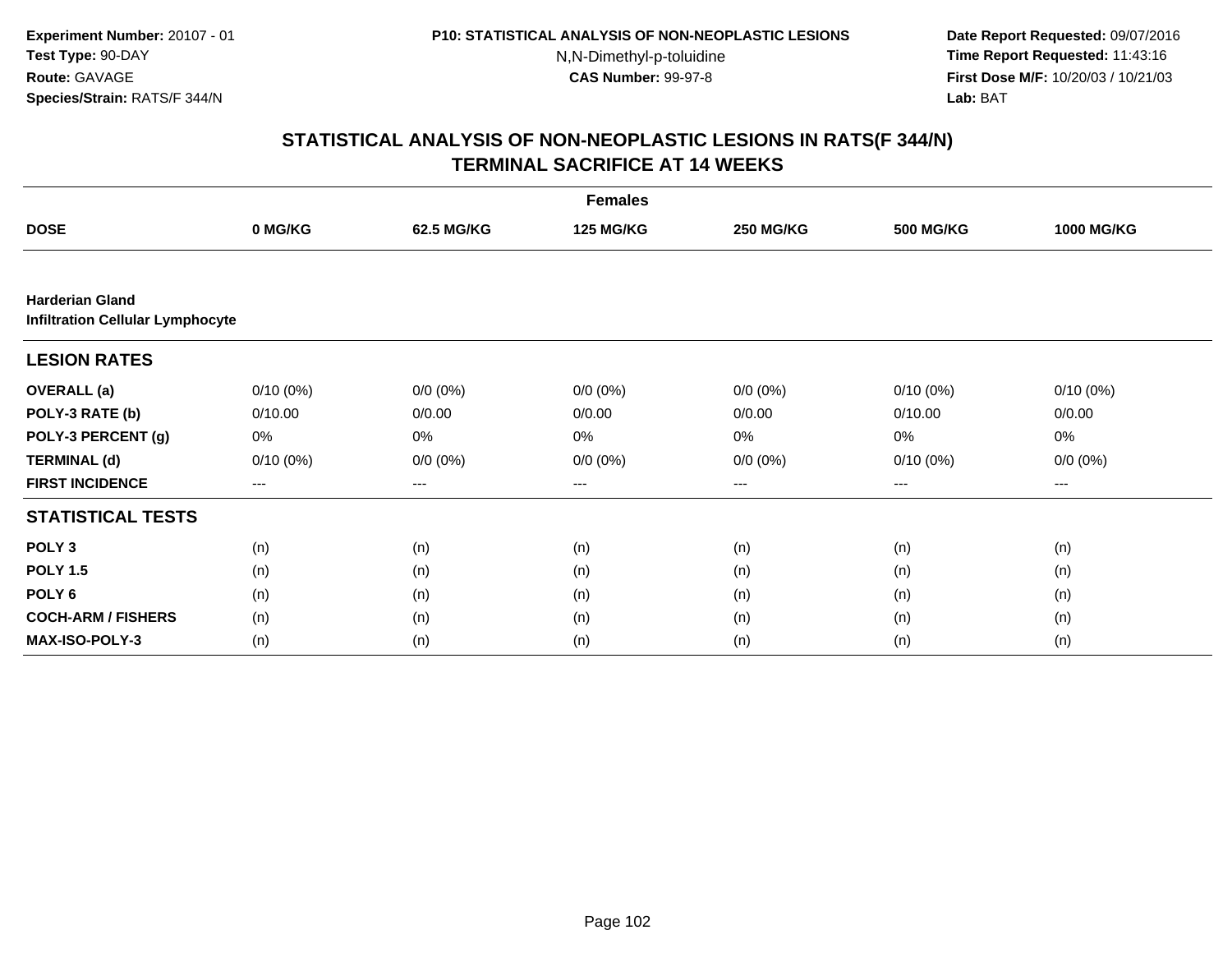**Date Report Requested:** 09/07/2016 **Time Report Requested:** 11:43:16 **First Dose M/F:** 10/20/03 / 10/21/03<br>**Lab:** BAT **Lab:** BAT

|                                               |            |             | <b>Females</b>   |                  |                  |                   |
|-----------------------------------------------|------------|-------------|------------------|------------------|------------------|-------------------|
| <b>DOSE</b>                                   | 0 MG/KG    | 62.5 MG/KG  | <b>125 MG/KG</b> | <b>250 MG/KG</b> | <b>500 MG/KG</b> | <b>1000 MG/KG</b> |
|                                               |            |             |                  |                  |                  |                   |
| <b>Harderian Gland</b><br><b>Inflammation</b> |            |             |                  |                  |                  |                   |
| <b>LESION RATES</b>                           |            |             |                  |                  |                  |                   |
| <b>OVERALL</b> (a)                            | 3/10 (30%) | $0/0 (0\%)$ | $0/0 (0\%)$      | $0/0 (0\%)$      | 2/10 (20%)       | $0/10(0\%)$       |
| POLY-3 RATE (b)                               | 3/10.00    | 0/0.00      | 0/0.00           | 0/0.00           | 2/10.00          | 0/0.00            |
| POLY-3 PERCENT (g)                            | 30%        | 0%          | 0%               | 0%               | 20%              | 0%                |
| <b>TERMINAL (d)</b>                           | 3/10 (30%) | $0/0 (0\%)$ | $0/0 (0\%)$      | $0/0 (0\%)$      | 2/10 (20%)       | $0/0 (0\%)$       |
| <b>FIRST INCIDENCE</b>                        | 93 (T)     | $--$        | ---              | ---              | 93 (T)           | ---               |
| <b>STATISTICAL TESTS</b>                      |            |             |                  |                  |                  |                   |
| POLY <sub>3</sub>                             | (e)        | (e)         | (e)              | (e)              | $P = 0.500N$     | P=0.678N          |
| <b>POLY 1.5</b>                               | (e)        | (e)         | (e)              | (e)              | P=0.500N         | P=0.675N          |
| POLY <sub>6</sub>                             | (e)        | (e)         | (e)              | (e)              | P=0.500N         | P=0.105N          |
| <b>COCH-ARM / FISHERS</b>                     | P=0.067N   | (e)         | (e)              | (e)              | P=0.500N         | P=0.105N          |
| <b>MAX-ISO-POLY-3</b>                         | (e)        | (e)         | (e)              | (e)              | P=0.310N         | P=0.499N          |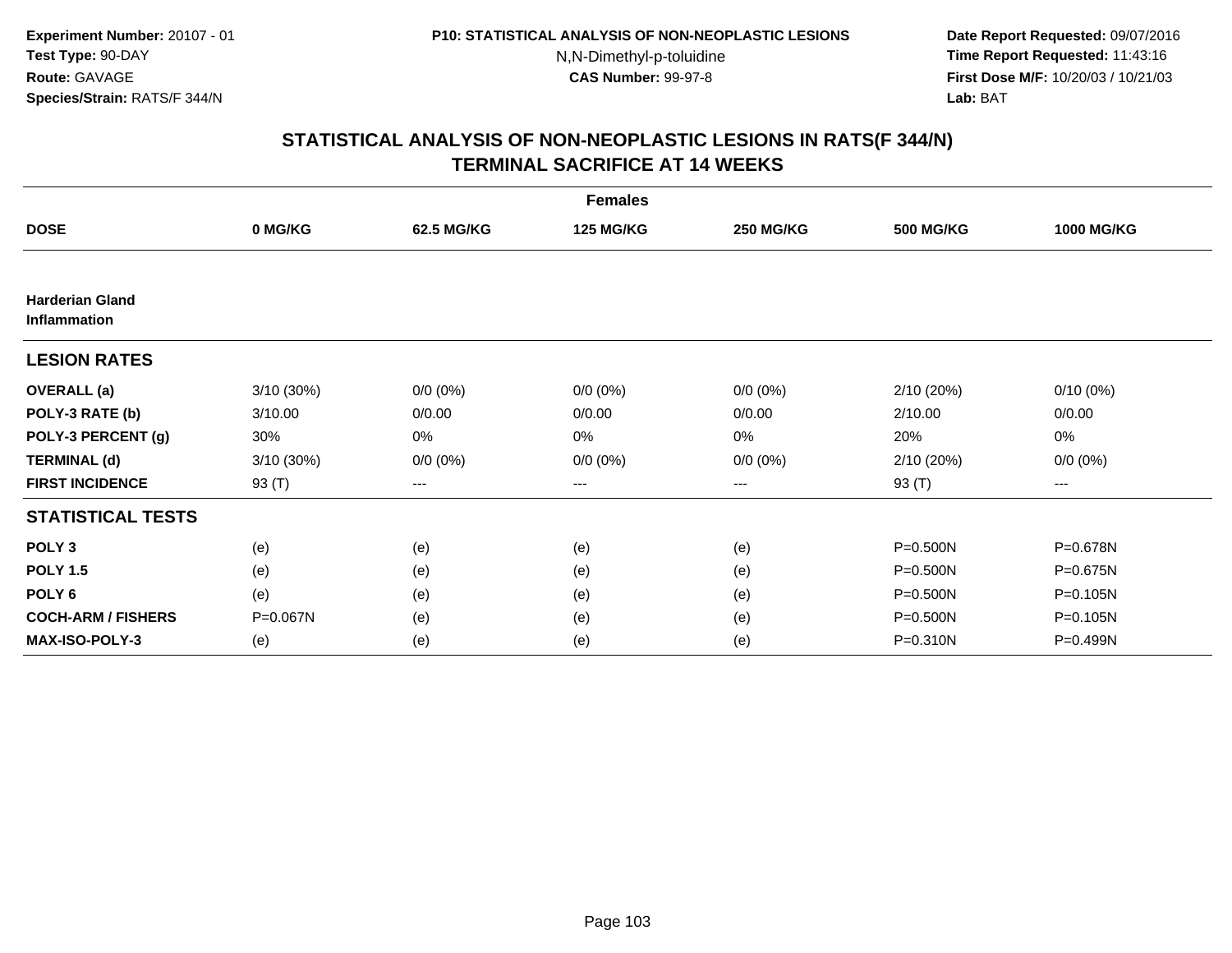**Date Report Requested:** 09/07/2016 **Time Report Requested:** 11:43:16 **First Dose M/F:** 10/20/03 / 10/21/03<br>**Lab:** BAT **Lab:** BAT

| <b>Females</b>                                        |             |             |                  |                        |                  |                   |  |  |
|-------------------------------------------------------|-------------|-------------|------------------|------------------------|------------------|-------------------|--|--|
| <b>DOSE</b>                                           | 0 MG/KG     | 62.5 MG/KG  | <b>125 MG/KG</b> | <b>250 MG/KG</b>       | <b>500 MG/KG</b> | <b>1000 MG/KG</b> |  |  |
|                                                       |             |             |                  |                        |                  |                   |  |  |
| <b>Harderian Gland</b><br><b>Inflammation Chronic</b> |             |             |                  |                        |                  |                   |  |  |
| <b>LESION RATES</b>                                   |             |             |                  |                        |                  |                   |  |  |
| <b>OVERALL</b> (a)                                    | $0/10(0\%)$ | $0/0 (0\%)$ | $0/0 (0\%)$      | $0/0 (0\%)$            | $0/10(0\%)$      | $0/10(0\%)$       |  |  |
| POLY-3 RATE (b)                                       | 0/10.00     | 0/0.00      | 0/0.00           | 0/0.00                 | 0/10.00          | 0/0.00            |  |  |
| POLY-3 PERCENT (g)                                    | 0%          | 0%          | 0%               | 0%                     | 0%               | 0%                |  |  |
| <b>TERMINAL (d)</b>                                   | $0/10(0\%)$ | $0/0 (0\%)$ | $0/0 (0\%)$      | $0/0 (0\%)$            | 0/10(0%)         | $0/0 (0\%)$       |  |  |
| <b>FIRST INCIDENCE</b>                                | $--$        | ---         | ---              | $\qquad \qquad \cdots$ | ---              | ---               |  |  |
| <b>STATISTICAL TESTS</b>                              |             |             |                  |                        |                  |                   |  |  |
| POLY <sub>3</sub>                                     | (n)         | (n)         | (n)              | (n)                    | (n)              | (n)               |  |  |
| <b>POLY 1.5</b>                                       | (n)         | (n)         | (n)              | (n)                    | (n)              | (n)               |  |  |
| POLY <sub>6</sub>                                     | (n)         | (n)         | (n)              | (n)                    | (n)              | (n)               |  |  |
| <b>COCH-ARM / FISHERS</b>                             | (n)         | (n)         | (n)              | (n)                    | (n)              | (n)               |  |  |
| <b>MAX-ISO-POLY-3</b>                                 | (n)         | (n)         | (n)              | (n)                    | (n)              | (n)               |  |  |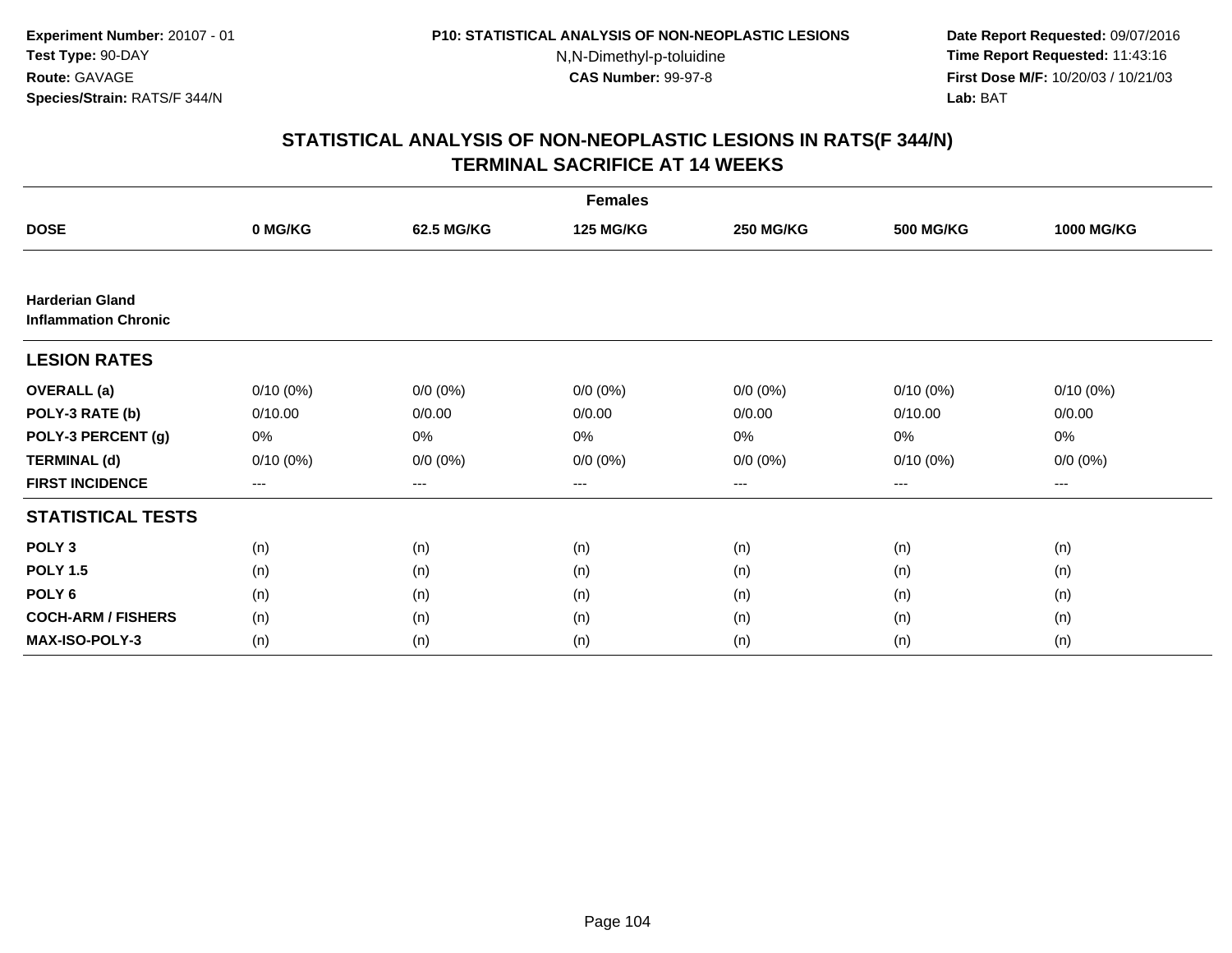**Date Report Requested:** 09/07/2016 **Time Report Requested:** 11:43:16 **First Dose M/F:** 10/20/03 / 10/21/03<br>**Lab:** BAT **Lab:** BAT

|                                                 |              |             | <b>Females</b>   |                  |                  |                   |
|-------------------------------------------------|--------------|-------------|------------------|------------------|------------------|-------------------|
| <b>DOSE</b>                                     | 0 MG/KG      | 62.5 MG/KG  | <b>125 MG/KG</b> | <b>250 MG/KG</b> | <b>500 MG/KG</b> | <b>1000 MG/KG</b> |
|                                                 |              |             |                  |                  |                  |                   |
| <b>Harderian Gland</b><br><b>Mineralization</b> |              |             |                  |                  |                  |                   |
| <b>LESION RATES</b>                             |              |             |                  |                  |                  |                   |
| <b>OVERALL</b> (a)                              | $1/10(10\%)$ | $0/0 (0\%)$ | $0/0 (0\%)$      | $0/0 (0\%)$      | $0/10(0\%)$      | $0/10(0\%)$       |
| POLY-3 RATE (b)                                 | 1/10.00      | 0/0.00      | 0/0.00           | 0/0.00           | 0/10.00          | 0/0.00            |
| POLY-3 PERCENT (g)                              | 10%          | 0%          | 0%               | 0%               | 0%               | 0%                |
| <b>TERMINAL (d)</b>                             | 1/10 (10%)   | $0/0 (0\%)$ | $0/0 (0\%)$      | $0/0 (0\%)$      | $0/10(0\%)$      | $0/0 (0\%)$       |
| <b>FIRST INCIDENCE</b>                          | 93 (T)       | $--$        | $---$            | ---              | ---              | ---               |
| <b>STATISTICAL TESTS</b>                        |              |             |                  |                  |                  |                   |
| POLY <sub>3</sub>                               | (e)          | (e)         | (e)              | (e)              | $P = 0.500N$     | P=0.760N          |
| <b>POLY 1.5</b>                                 | (e)          | (e)         | (e)              | (e)              | P=0.500N         | P=0.759N          |
| POLY <sub>6</sub>                               | (e)          | (e)         | (e)              | (e)              | P=0.500N         | P=0.500N          |
| <b>COCH-ARM / FISHERS</b>                       | P=0.267N     | (e)         | (e)              | (e)              | P=0.500N         | P=0.500N          |
| <b>MAX-ISO-POLY-3</b>                           | (e)          | (e)         | (e)              | (e)              | P=0.158N         | P=0.499N          |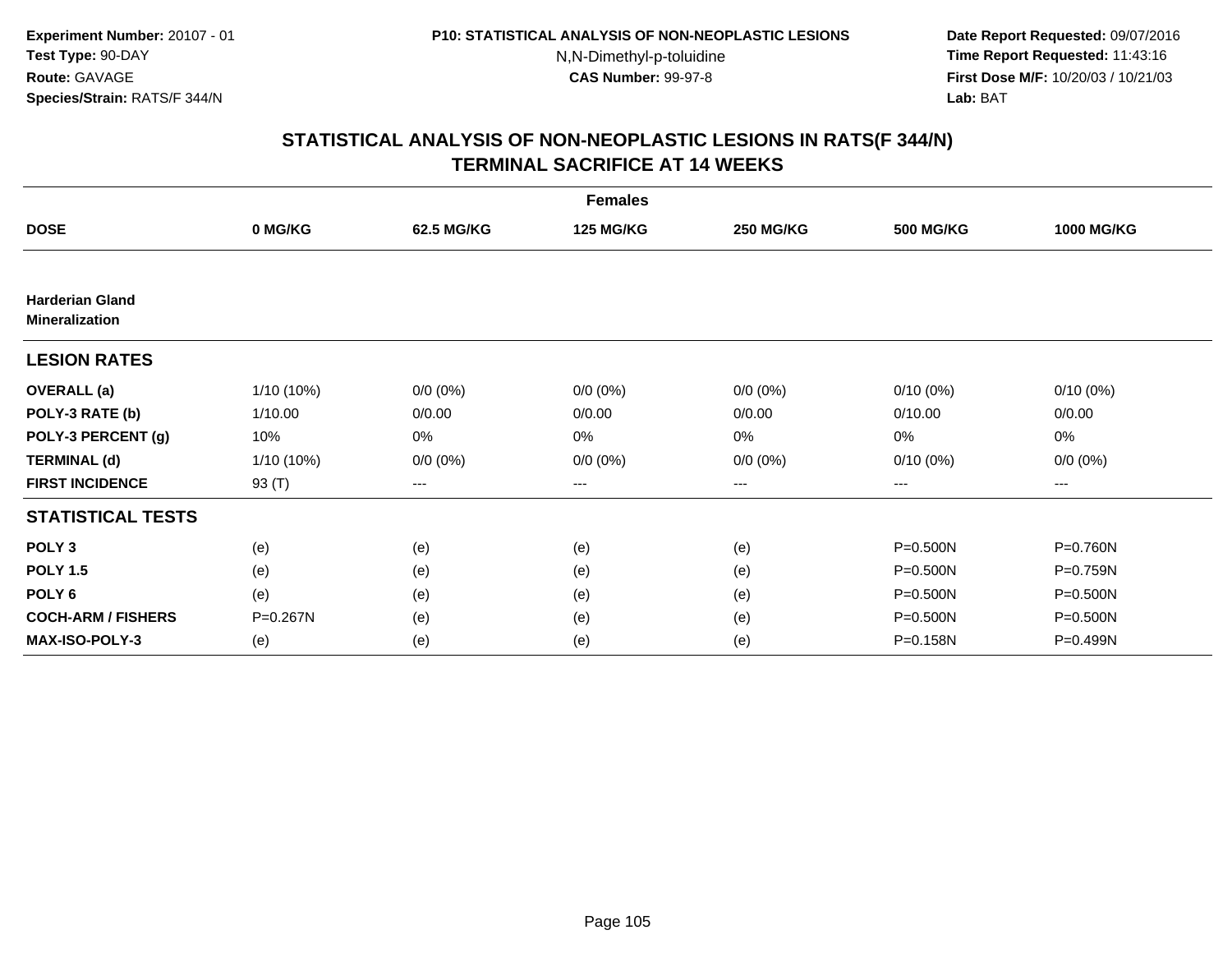**Date Report Requested:** 09/07/2016 **Time Report Requested:** 11:43:16 **First Dose M/F:** 10/20/03 / 10/21/03<br>**Lab:** BAT **Lab:** BAT

|                                        |              |             | <b>Females</b>   |                  |                  |                   |
|----------------------------------------|--------------|-------------|------------------|------------------|------------------|-------------------|
| <b>DOSE</b>                            | 0 MG/KG      | 62.5 MG/KG  | <b>125 MG/KG</b> | <b>250 MG/KG</b> | <b>500 MG/KG</b> | <b>1000 MG/KG</b> |
|                                        |              |             |                  |                  |                  |                   |
| <b>Harderian Gland</b><br>Pigmentation |              |             |                  |                  |                  |                   |
| <b>LESION RATES</b>                    |              |             |                  |                  |                  |                   |
| <b>OVERALL</b> (a)                     | 10/10 (100%) | $0/0 (0\%)$ | $0/0 (0\%)$      | $0/0 (0\%)$      | 8/10 (80%)       | 9/10 (90%)        |
| POLY-3 RATE (b)                        | 10/10.00     | 0/0.00      | 0/0.00           | 0/0.00           | 8/10.00          | 9/9.00            |
| POLY-3 PERCENT (g)                     | 100%         | 0%          | 0%               | 0%               | 80%              | 100%              |
| <b>TERMINAL (d)</b>                    | 10/10 (100%) | $0/0 (0\%)$ | $0/0 (0\%)$      | $0/0 (0\%)$      | 8/10 (80%)       | $0/0 (0\%)$       |
| <b>FIRST INCIDENCE</b>                 | 93 (T)       | $---$       | ---              | ---              | 93 (T)           | $\overline{a}$    |
| <b>STATISTICAL TESTS</b>               |              |             |                  |                  |                  |                   |
| POLY <sub>3</sub>                      | (e)          | (e)         | (e)              | (e)              | P=0.227N         | $P = 1.000N$      |
| <b>POLY 1.5</b>                        | (e)          | (e)         | (e)              | (e)              | P=0.227N         | P=1.000N          |
| POLY <sub>6</sub>                      | (e)          | (e)         | (e)              | (e)              | P=0.227N         | P=0.500N          |
| <b>COCH-ARM / FISHERS</b>              | P=0.355N     | (e)         | (e)              | (e)              | P=0.237N         | P=0.500N          |
| <b>MAX-ISO-POLY-3</b>                  | (e)          | (e)         | (e)              | (e)              | P=0.066N         | $P = 0.171N$      |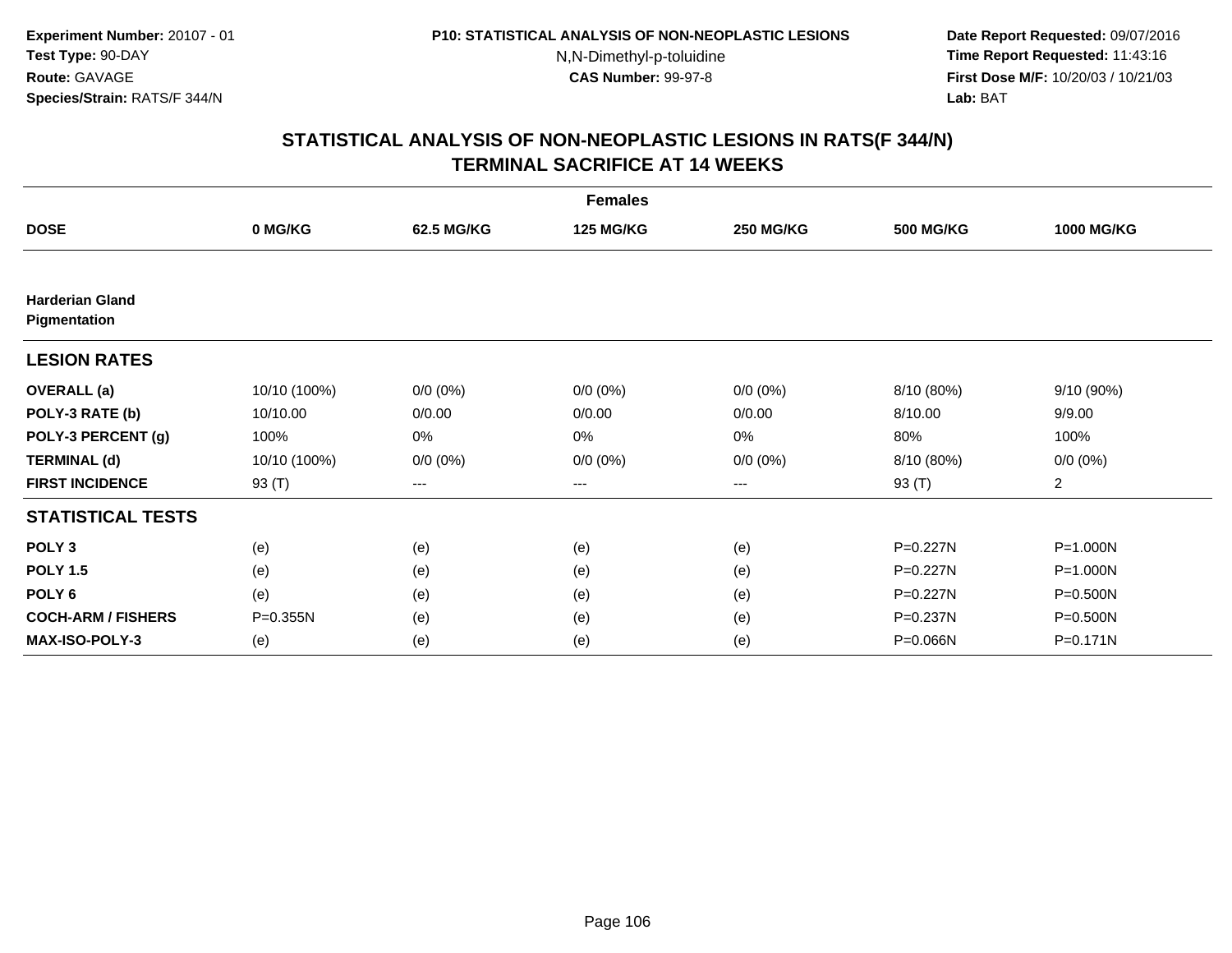**Date Report Requested:** 09/07/2016 **Time Report Requested:** 11:43:16 **First Dose M/F:** 10/20/03 / 10/21/03<br>**Lab:** BAT **Lab:** BAT

|                                            | <b>Females</b> |             |                  |                  |                  |                     |  |  |  |
|--------------------------------------------|----------------|-------------|------------------|------------------|------------------|---------------------|--|--|--|
| <b>DOSE</b>                                | 0 MG/KG        | 62.5 MG/KG  | <b>125 MG/KG</b> | <b>250 MG/KG</b> | <b>500 MG/KG</b> | <b>1000 MG/KG</b>   |  |  |  |
|                                            |                |             |                  |                  |                  |                     |  |  |  |
| Harderian Gland: Epithelium<br>Hyperplasia |                |             |                  |                  |                  |                     |  |  |  |
| <b>LESION RATES</b>                        |                |             |                  |                  |                  |                     |  |  |  |
| <b>OVERALL</b> (a)                         | $0/10(0\%)$    | $0/0 (0\%)$ | $0/0 (0\%)$      | $0/0 (0\%)$      | $0/10(0\%)$      | $0/10(0\%)$         |  |  |  |
| POLY-3 RATE (b)                            | 0/10.00        | 0/0.00      | 0/0.00           | 0/0.00           | 0/10.00          | 0/0.00              |  |  |  |
| POLY-3 PERCENT (g)                         | 0%             | 0%          | 0%               | 0%               | 0%               | 0%                  |  |  |  |
| <b>TERMINAL (d)</b>                        | $0/10(0\%)$    | $0/0 (0\%)$ | $0/0 (0\%)$      | $0/0 (0\%)$      | $0/10(0\%)$      | $0/0 (0\%)$         |  |  |  |
| <b>FIRST INCIDENCE</b>                     | ---            | ---         | $--$             | ---              | ---              | $\qquad \qquad - -$ |  |  |  |
| <b>STATISTICAL TESTS</b>                   |                |             |                  |                  |                  |                     |  |  |  |
| POLY <sub>3</sub>                          | (n)            | (n)         | (n)              | (n)              | (n)              | (n)                 |  |  |  |
| <b>POLY 1.5</b>                            | (n)            | (n)         | (n)              | (n)              | (n)              | (n)                 |  |  |  |
| POLY <sub>6</sub>                          | (n)            | (n)         | (n)              | (n)              | (n)              | (n)                 |  |  |  |
| <b>COCH-ARM / FISHERS</b>                  | (n)            | (n)         | (n)              | (n)              | (n)              | (n)                 |  |  |  |
| <b>MAX-ISO-POLY-3</b>                      | (n)            | (n)         | (n)              | (n)              | (n)              | (n)                 |  |  |  |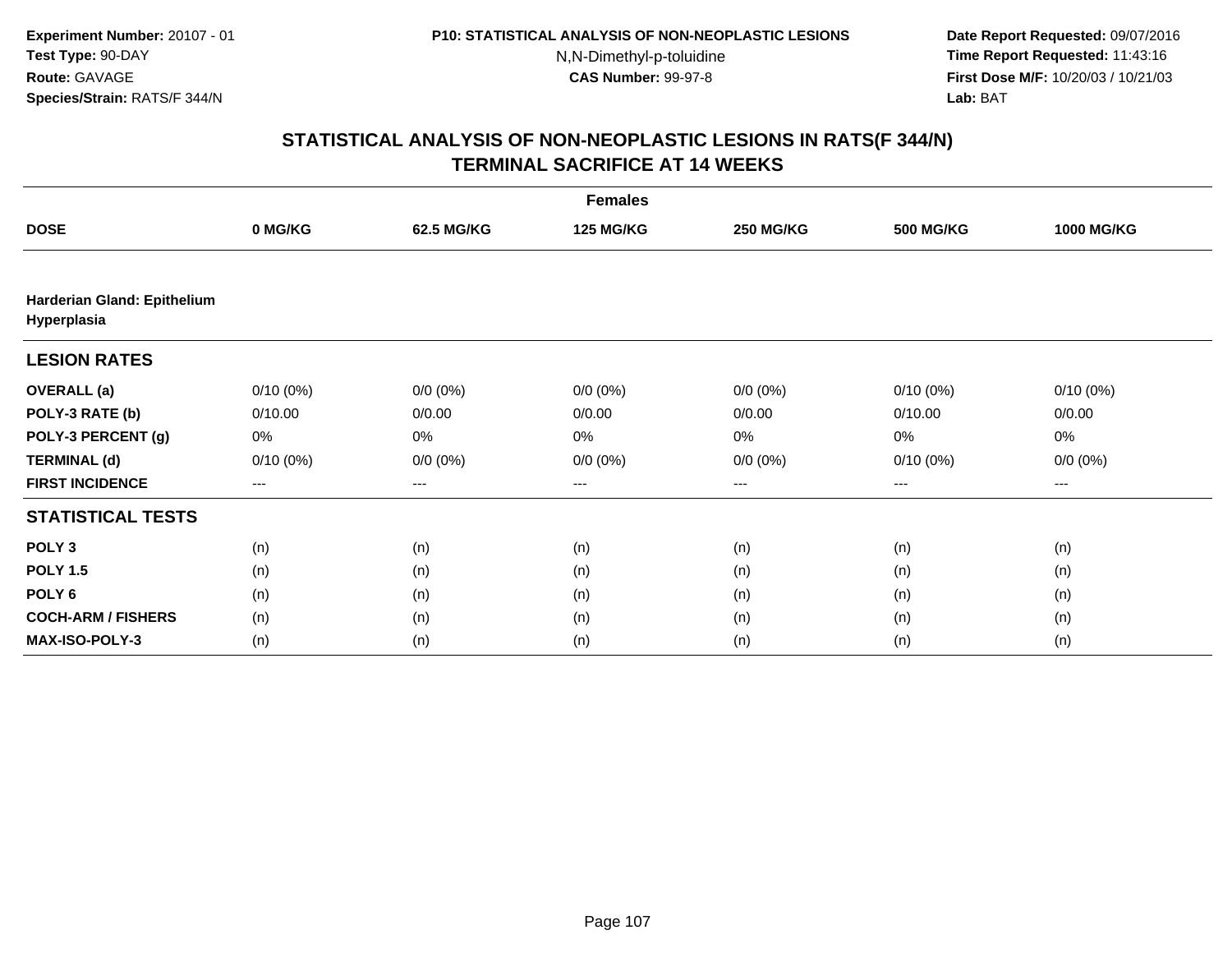**Date Report Requested:** 09/07/2016 **Time Report Requested:** 11:43:16 **First Dose M/F:** 10/20/03 / 10/21/03<br>**Lab:** BAT **Lab:** BAT

|                                |             |            | <b>Females</b>   |                  |                  |                   |
|--------------------------------|-------------|------------|------------------|------------------|------------------|-------------------|
| <b>DOSE</b>                    | 0 MG/KG     | 62.5 MG/KG | <b>125 MG/KG</b> | <b>250 MG/KG</b> | <b>500 MG/KG</b> | <b>1000 MG/KG</b> |
|                                |             |            |                  |                  |                  |                   |
| <b>Heart</b><br>Cardiomyopathy |             |            |                  |                  |                  |                   |
| <b>LESION RATES</b>            |             |            |                  |                  |                  |                   |
| <b>OVERALL</b> (a)             | 7/10 (70%)  | 4/10 (40%) | 7/10 (70%)       | 7/10 (70%)       | 6/10(60%)        | 2/10(20%)         |
| POLY-3 RATE (b)                | 7/10.00     | 4/10.00    | 7/10.00          | 7/10.00          | 6/10.00          | 2/2.00            |
| POLY-3 PERCENT (g)             | 70%         | 40%        | 70%              | 70%              | 60%              | 100%              |
| <b>TERMINAL (d)</b>            | 7/10 (70%)  | 4/10 (40%) | 7/10 (70%)       | 7/10 (70%)       | 6/10(60%)        | $0/0 (0\%)$       |
| <b>FIRST INCIDENCE</b>         | 93 (T)      | 93 (T)     | 93 (T)           | 93 (T)           | 93 (T)           | $\overline{2}$    |
| <b>STATISTICAL TESTS</b>       |             |            |                  |                  |                  |                   |
| POLY <sub>3</sub>              | $P=0.461$   | P=0.186N   | $P = 0.678$      | $P = 0.678$      | $P = 0.500N$     | $P = 0.500$       |
| <b>POLY 1.5</b>                | $P=0.462$   | P=0.186N   | $P = 0.678$      | $P = 0.678$      | $P = 0.500N$     | $P = 0.509$       |
| POLY <sub>6</sub>              | $P=0.461$   | P=0.186N   | $P = 0.678$      | $P=0.678$        | $P = 0.500N$     | $P = 0.500$       |
| <b>COCH-ARM / FISHERS</b>      | P=0.028N*   | P=0.185N   | P=0.686N         | P=0.686N         | P=0.500N         | P=0.035N*         |
| <b>MAX-ISO-POLY-3</b>          | $P = 0.328$ | P=0.089N   | $P = 1.000$      | $P = 1.000$      | P=0.325N         | $P = 0.348$       |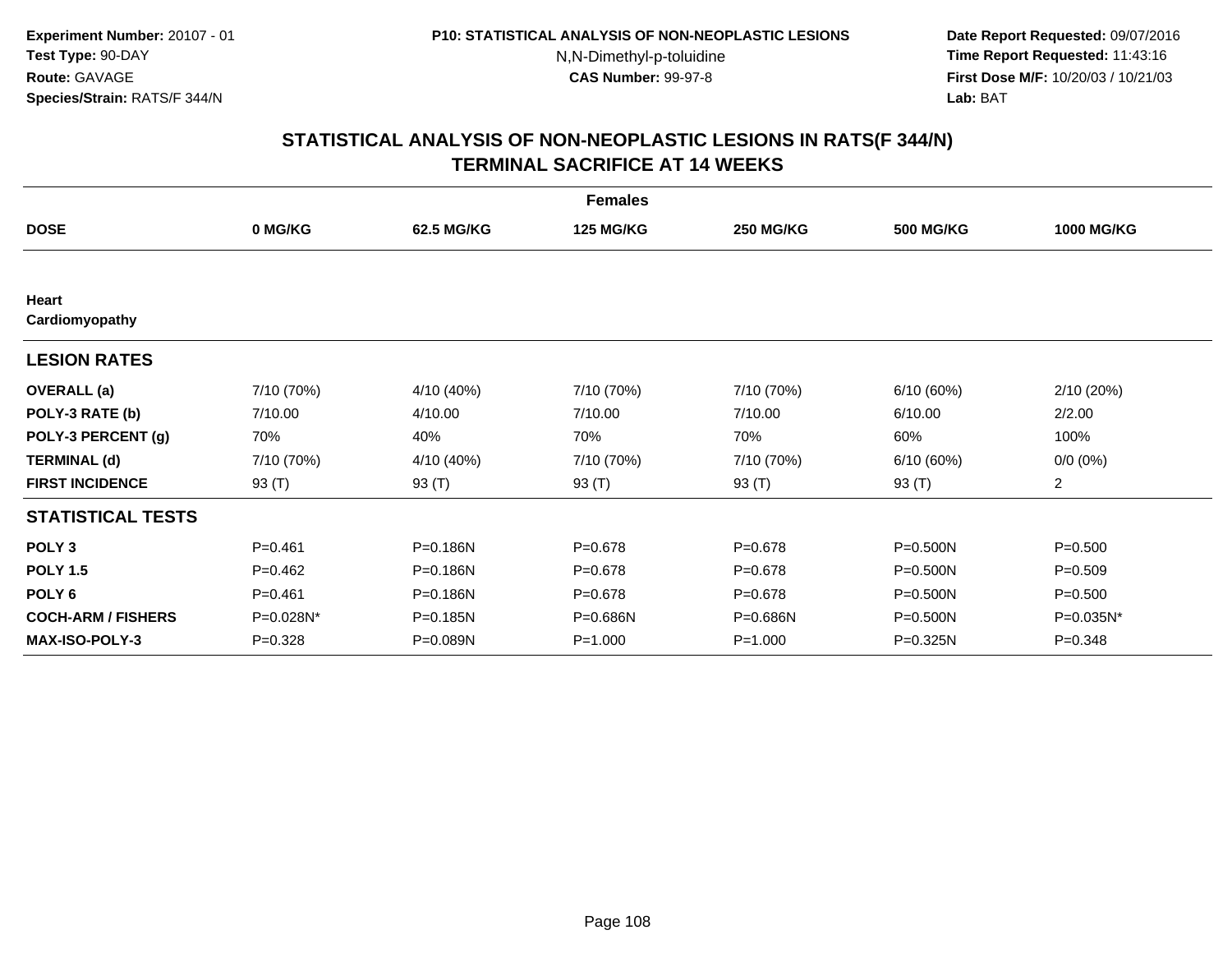**Date Report Requested:** 09/07/2016 **Time Report Requested:** 11:43:16 **First Dose M/F:** 10/20/03 / 10/21/03<br>**Lab:** BAT **Lab:** BAT

|                           |            |                   | <b>Females</b>   |                  |                  |                   |
|---------------------------|------------|-------------------|------------------|------------------|------------------|-------------------|
| <b>DOSE</b>               | 0 MG/KG    | 62.5 MG/KG        | <b>125 MG/KG</b> | <b>250 MG/KG</b> | <b>500 MG/KG</b> | <b>1000 MG/KG</b> |
|                           |            |                   |                  |                  |                  |                   |
| Heart<br>Inflammation     |            |                   |                  |                  |                  |                   |
| <b>LESION RATES</b>       |            |                   |                  |                  |                  |                   |
| <b>OVERALL</b> (a)        | 1/10 (10%) | $0/10(0\%)$       | $0/10(0\%)$      | $0/10(0\%)$      | $0/10(0\%)$      | $0/10(0\%)$       |
| POLY-3 RATE (b)           | 1/10.00    | 0/10.00           | 0/10.00          | 0/10.00          | 0/10.00          | 0/0.00            |
| POLY-3 PERCENT (g)        | 10%        | 0%                | 0%               | 0%               | 0%               | 0%                |
| <b>TERMINAL (d)</b>       | 1/10 (10%) | $0/10(0\%)$       | $0/10(0\%)$      | $0/10(0\%)$      | $0/10(0\%)$      | $0/0 (0\%)$       |
| <b>FIRST INCIDENCE</b>    | 93 (T)     | $\qquad \qquad -$ | ---              | ---              | ---              | ---               |
| <b>STATISTICAL TESTS</b>  |            |                   |                  |                  |                  |                   |
| POLY <sub>3</sub>         | P=0.349N   | $P = 0.500N$      | $P = 0.500N$     | $P = 0.500N$     | $P = 0.500N$     | P=0.760N          |
| <b>POLY 1.5</b>           | P=0.349N   | $P = 0.500N$      | P=0.500N         | $P = 0.500N$     | $P = 0.500N$     | P=0.759N          |
| POLY <sub>6</sub>         | P=0.349N   | $P = 0.500N$      | $P = 0.500N$     | $P = 0.500N$     | $P = 0.500N$     | $P = 0.500N$      |
| <b>COCH-ARM / FISHERS</b> | P=0.415N   | $P = 0.500N$      | P=0.500N         | P=0.500N         | P=0.500N         | P=0.500N          |
| <b>MAX-ISO-POLY-3</b>     | P=0.347N   | P=0.158N          | P=0.158N         | P=0.158N         | P=0.158N         | P=0.499N          |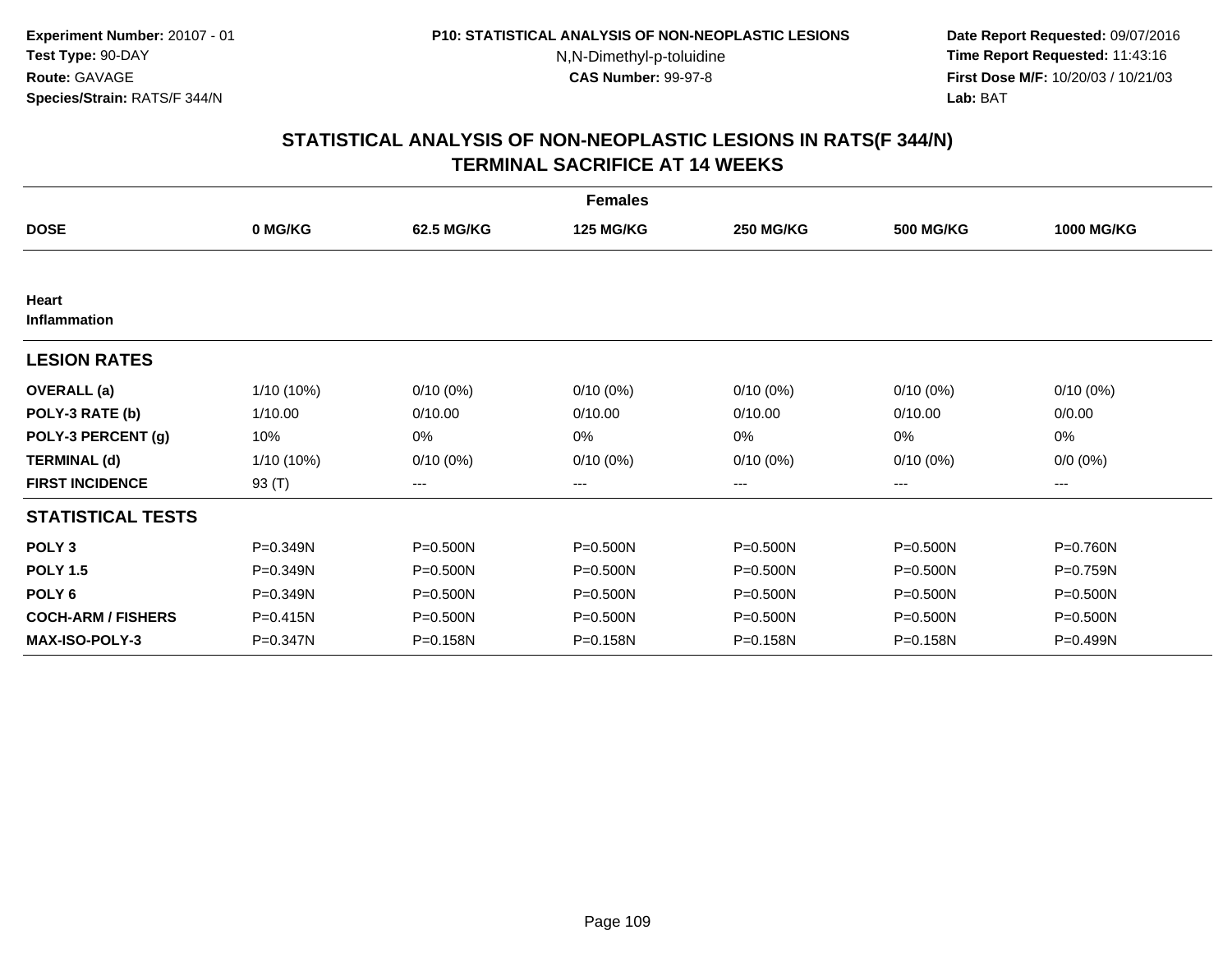**Date Report Requested:** 09/07/2016 **Time Report Requested:** 11:43:16 **First Dose M/F:** 10/20/03 / 10/21/03<br>**Lab:** BAT **Lab:** BAT

|                                                         | <b>Females</b> |             |                  |                  |                  |                   |  |  |
|---------------------------------------------------------|----------------|-------------|------------------|------------------|------------------|-------------------|--|--|
| <b>DOSE</b>                                             | 0 MG/KG        | 62.5 MG/KG  | <b>125 MG/KG</b> | <b>250 MG/KG</b> | <b>500 MG/KG</b> | <b>1000 MG/KG</b> |  |  |
|                                                         |                |             |                  |                  |                  |                   |  |  |
| <b>Intestine Small, Jejunum</b><br>Hyperplasia Lymphoid |                |             |                  |                  |                  |                   |  |  |
| <b>LESION RATES</b>                                     |                |             |                  |                  |                  |                   |  |  |
| <b>OVERALL</b> (a)                                      | $0/10(0\%)$    | $0/0 (0\%)$ | $0/0 (0\%)$      | $0/0 (0\%)$      | $0/10(0\%)$      | $0/10(0\%)$       |  |  |
| POLY-3 RATE (b)                                         | 0/10.00        | 0/0.00      | 0/0.00           | 0/0.00           | 0/10.00          | 0/0.00            |  |  |
| POLY-3 PERCENT (g)                                      | 0%             | 0%          | 0%               | 0%               | 0%               | 0%                |  |  |
| <b>TERMINAL (d)</b>                                     | $0/10(0\%)$    | $0/0 (0\%)$ | $0/0 (0\%)$      | $0/0 (0\%)$      | $0/10(0\%)$      | $0/0 (0\%)$       |  |  |
| <b>FIRST INCIDENCE</b>                                  | ---            | ---         | ---              | $---$            | ---              | ---               |  |  |
| <b>STATISTICAL TESTS</b>                                |                |             |                  |                  |                  |                   |  |  |
| POLY <sub>3</sub>                                       | (n)            | (n)         | (n)              | (n)              | (n)              | (n)               |  |  |
| <b>POLY 1.5</b>                                         | (n)            | (n)         | (n)              | (n)              | (n)              | (n)               |  |  |
| POLY <sub>6</sub>                                       | (n)            | (n)         | (n)              | (n)              | (n)              | (n)               |  |  |
| <b>COCH-ARM / FISHERS</b>                               | (n)            | (n)         | (n)              | (n)              | (n)              | (n)               |  |  |
| MAX-ISO-POLY-3                                          | (n)            | (n)         | (n)              | (n)              | (n)              | (n)               |  |  |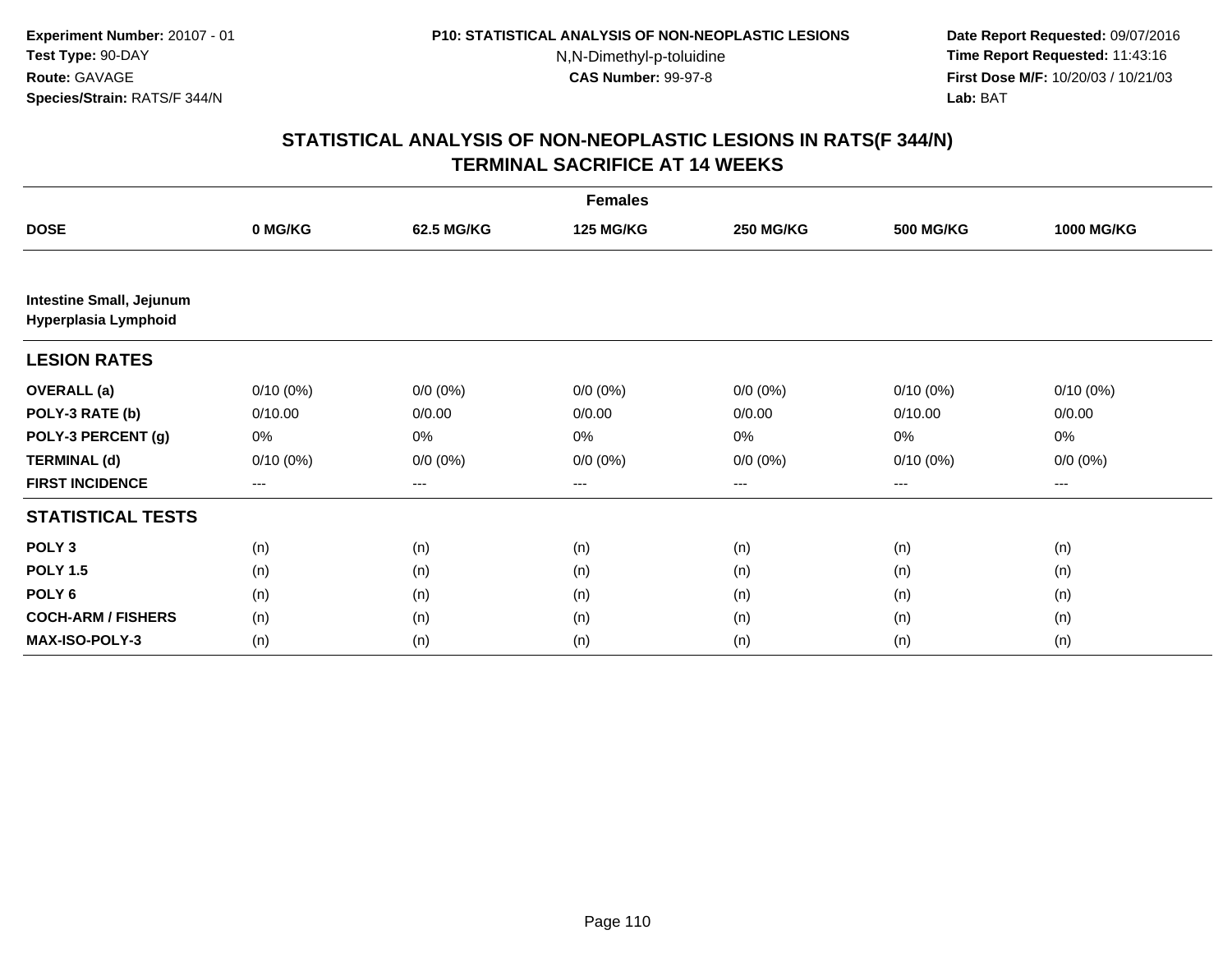**Date Report Requested:** 09/07/2016 **Time Report Requested:** 11:43:16 **First Dose M/F:** 10/20/03 / 10/21/03<br>**Lab:** BAT **Lab:** BAT

|                           |             |             | <b>Females</b>   |                  |                  |                   |
|---------------------------|-------------|-------------|------------------|------------------|------------------|-------------------|
| <b>DOSE</b>               | 0 MG/KG     | 62.5 MG/KG  | <b>125 MG/KG</b> | <b>250 MG/KG</b> | <b>500 MG/KG</b> | <b>1000 MG/KG</b> |
|                           |             |             |                  |                  |                  |                   |
| Kidney<br>Hemorrhage      |             |             |                  |                  |                  |                   |
| <b>LESION RATES</b>       |             |             |                  |                  |                  |                   |
| <b>OVERALL</b> (a)        | $0/10(0\%)$ | $0/10(0\%)$ | $0/10(0\%)$      | $0/10(0\%)$      | $0/10(0\%)$      | $0/10(0\%)$       |
| POLY-3 RATE (b)           | 0/10.00     | 0/10.00     | 0/10.00          | 0/10.00          | 0/10.00          | 0/0.00            |
| POLY-3 PERCENT (g)        | 0%          | 0%          | 0%               | 0%               | 0%               | 0%                |
| <b>TERMINAL (d)</b>       | $0/10(0\%)$ | $0/10(0\%)$ | $0/10(0\%)$      | $0/10(0\%)$      | $0/10(0\%)$      | $0/0 (0\%)$       |
| <b>FIRST INCIDENCE</b>    | ---         | $---$       | ---              | ---              | $---$            | $---$             |
| <b>STATISTICAL TESTS</b>  |             |             |                  |                  |                  |                   |
| POLY <sub>3</sub>         | (n)         | (n)         | (n)              | (n)              | (n)              | (n)               |
| <b>POLY 1.5</b>           | (n)         | (n)         | (n)              | (n)              | (n)              | (n)               |
| POLY <sub>6</sub>         | (n)         | (n)         | (n)              | (n)              | (n)              | (n)               |
| <b>COCH-ARM / FISHERS</b> | (n)         | (n)         | (n)              | (n)              | (n)              | (n)               |
| <b>MAX-ISO-POLY-3</b>     | (n)         | (n)         | (n)              | (n)              | (n)              | (n)               |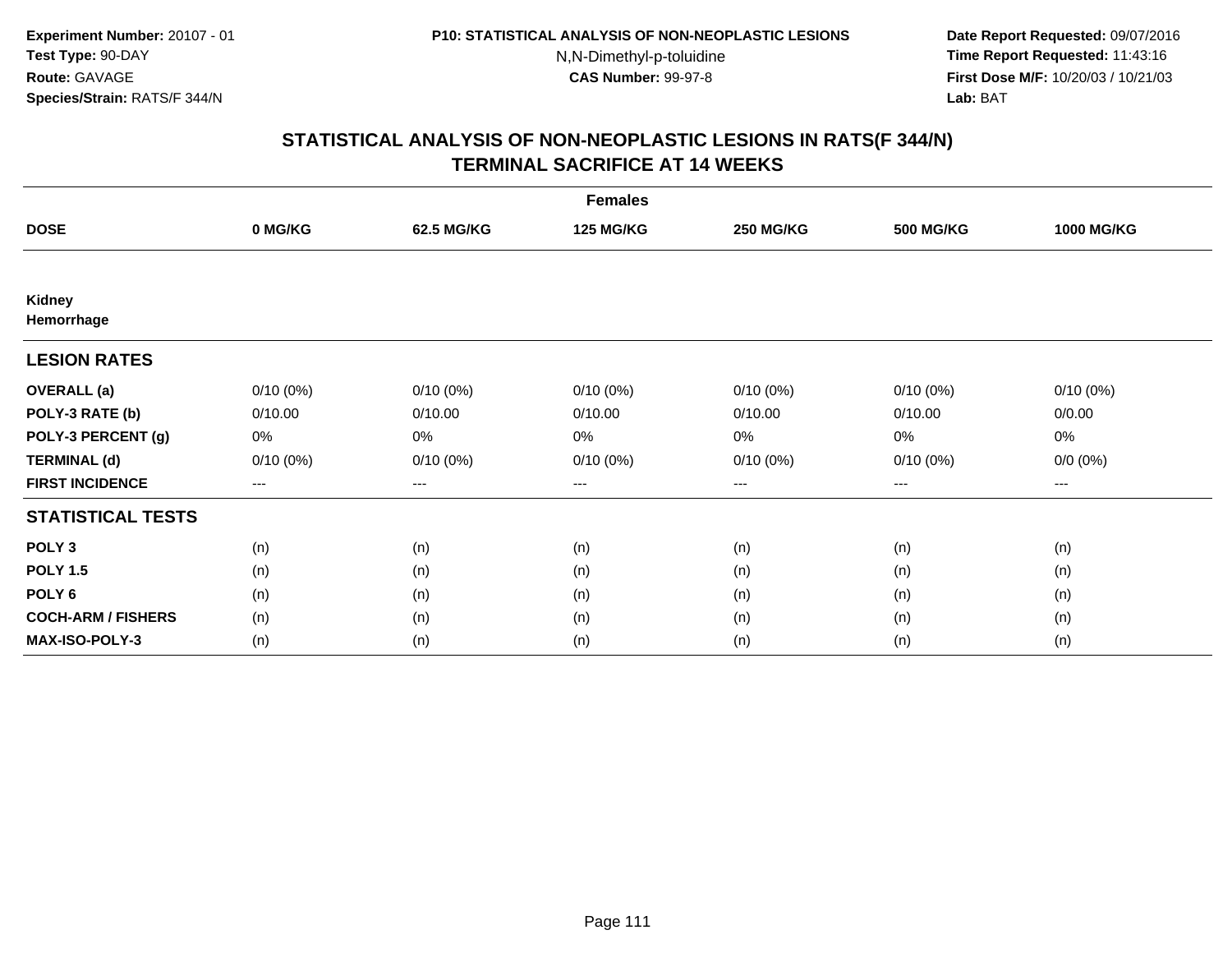**Date Report Requested:** 09/07/2016 **Time Report Requested:** 11:43:16 **First Dose M/F:** 10/20/03 / 10/21/03<br>**Lab:** BAT **Lab:** BAT

|                                 |             |              | <b>Females</b>   |                  |                  |                   |
|---------------------------------|-------------|--------------|------------------|------------------|------------------|-------------------|
| <b>DOSE</b>                     | 0 MG/KG     | 62.5 MG/KG   | <b>125 MG/KG</b> | <b>250 MG/KG</b> | <b>500 MG/KG</b> | <b>1000 MG/KG</b> |
|                                 |             |              |                  |                  |                  |                   |
| Kidney<br><b>Mineralization</b> |             |              |                  |                  |                  |                   |
| <b>LESION RATES</b>             |             |              |                  |                  |                  |                   |
| <b>OVERALL</b> (a)              | 9/10 (90%)  | 6/10(60%)    | 6/10(60%)        | 8/10 (80%)       | 8/10 (80%)       | $0/10(0\%)$       |
| POLY-3 RATE (b)                 | 9/10.00     | 6/10.00      | 6/10.00          | 8/10.00          | 8/10.00          | 0/0.00            |
| POLY-3 PERCENT (g)              | 90%         | 60%          | 60%              | 80%              | 80%              | 0%                |
| <b>TERMINAL (d)</b>             | 9/10(90%)   | 6/10(60%)    | 6/10(60%)        | 8/10 (80%)       | 8/10 (80%)       | $0/0 (0\%)$       |
| <b>FIRST INCIDENCE</b>          | 93 $(T)$    | 93 (T)       | 93 (T)           | 93 (T)           | 93 (T)           | ---               |
| <b>STATISTICAL TESTS</b>        |             |              |                  |                  |                  |                   |
| POLY <sub>3</sub>               | $P=0.451$   | P=0.148N     | P=0.148N         | $P = 0.500N$     | $P = 0.500N$     | P=0.760N          |
| <b>POLY 1.5</b>                 | $P = 0.451$ | P=0.148N     | P=0.148N         | $P = 0.500N$     | $P = 0.500N$     | P=0.744N          |
| POLY <sub>6</sub>               | $P=0.451$   | $P = 0.148N$ | P=0.148N         | $P = 0.500N$     | $P = 0.500N$     | P<0.001N**        |
| <b>COCH-ARM / FISHERS</b>       | P<0.001N**  | P=0.152N     | P=0.152N         | $P = 0.500N$     | $P = 0.500N$     | P<0.001N**        |
| <b>MAX-ISO-POLY-3</b>           | P=0.448N    | $P = 0.058N$ | P=0.058N         | P=0.274N         | $P = 0.274N$     | P=0.499N          |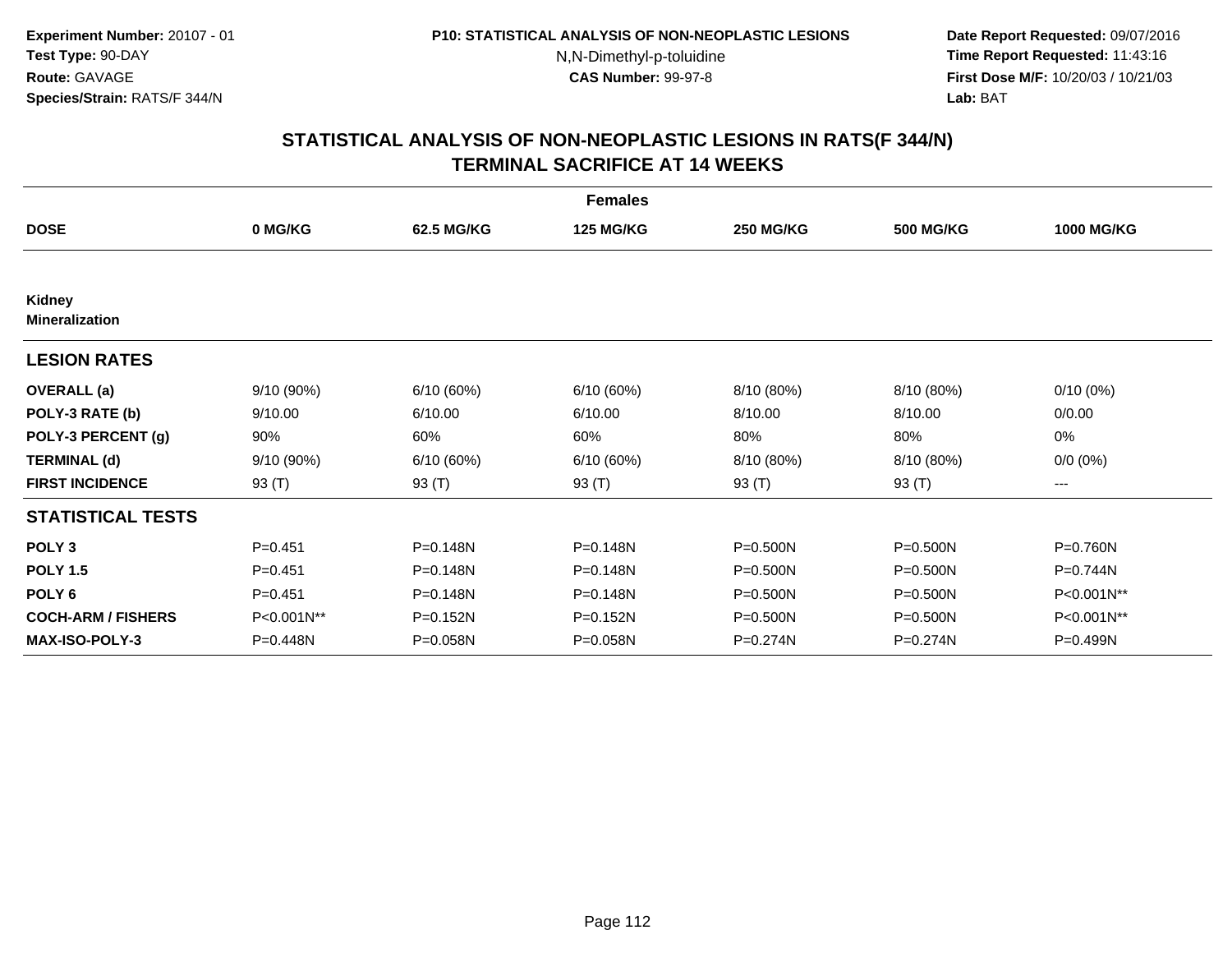**Date Report Requested:** 09/07/2016 **Time Report Requested:** 11:43:16 **First Dose M/F:** 10/20/03 / 10/21/03<br>**Lab:** BAT **Lab:** BAT

|                              |            |             | <b>Females</b>   |                  |                  |                   |
|------------------------------|------------|-------------|------------------|------------------|------------------|-------------------|
| <b>DOSE</b>                  | 0 MG/KG    | 62.5 MG/KG  | <b>125 MG/KG</b> | <b>250 MG/KG</b> | <b>500 MG/KG</b> | <b>1000 MG/KG</b> |
|                              |            |             |                  |                  |                  |                   |
| Kidney<br><b>Nephropathy</b> |            |             |                  |                  |                  |                   |
| <b>LESION RATES</b>          |            |             |                  |                  |                  |                   |
| <b>OVERALL</b> (a)           | 2/10 (20%) | 2/10(20%)   | 9/10 (90%)       | 10/10 (100%)     | 10/10 (100%)     | 1/10 (10%)        |
| POLY-3 RATE (b)              | 2/10.00    | 2/10.00     | 9/10.00          | 10/10.00         | 10/10.00         | 1/1.00            |
| POLY-3 PERCENT (g)           | 20%        | 20%         | 90%              | 100%             | 100%             | 100%              |
| <b>TERMINAL (d)</b>          | 2/10 (20%) | 2/10(20%)   | 9/10 (90%)       | 10/10 (100%)     | 10/10 (100%)     | $0/0 (0\%)$       |
| <b>FIRST INCIDENCE</b>       | 93 (T)     | 93 (T)      | 93 (T)           | 93 (T)           | 93 (T)           | $\overline{a}$    |
| <b>STATISTICAL TESTS</b>     |            |             |                  |                  |                  |                   |
| POLY <sub>3</sub>            | P<0.001**  | $P=0.702$   | P<0.001**        | P<0.001**        | P<0.001**        | $P=0.408$         |
| <b>POLY 1.5</b>              | P<0.001**  | $P=0.702$   | P<0.001**        | P<0.001**        | P<0.001**        | $P=0.412$         |
| POLY <sub>6</sub>            | P<0.001**  | $P=0.702$   | P<0.001**        | P<0.001**        | P<0.001**        | $P=0.408$         |
| <b>COCH-ARM / FISHERS</b>    | P=0.229N   | P=0.709N    | P=0.003**        | P<0.001**        | P<0.001**        | P=0.500N          |
| <b>MAX-ISO-POLY-3</b>        | P<0.001**  | $P = 1.000$ | P<0.001**        | P<0.001**        | P<0.001**        | $P = 0.298$       |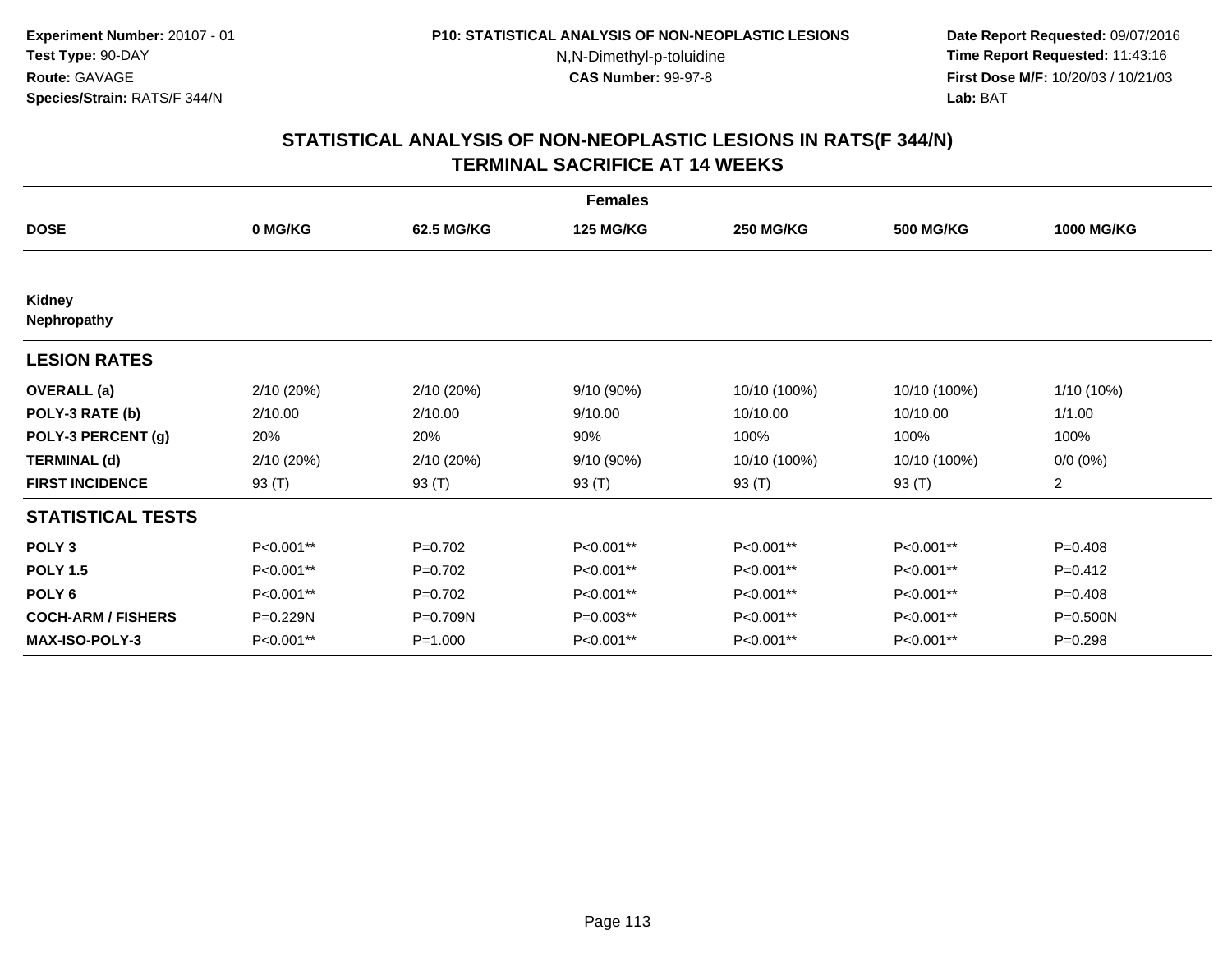**Date Report Requested:** 09/07/2016 **Time Report Requested:** 11:43:16 **First Dose M/F:** 10/20/03 / 10/21/03<br>**Lab:** BAT **Lab:** BAT

|                           | <b>Females</b> |              |                  |                  |                  |                   |  |  |  |
|---------------------------|----------------|--------------|------------------|------------------|------------------|-------------------|--|--|--|
| <b>DOSE</b>               | 0 MG/KG        | 62.5 MG/KG   | <b>125 MG/KG</b> | <b>250 MG/KG</b> | <b>500 MG/KG</b> | <b>1000 MG/KG</b> |  |  |  |
|                           |                |              |                  |                  |                  |                   |  |  |  |
| Kidney<br>Pigmentation    |                |              |                  |                  |                  |                   |  |  |  |
| <b>LESION RATES</b>       |                |              |                  |                  |                  |                   |  |  |  |
| <b>OVERALL</b> (a)        | $0/10(0\%)$    | 10/10 (100%) | 10/10 (100%)     | 10/10 (100%)     | 10/10 (100%)     | $0/10(0\%)$       |  |  |  |
| POLY-3 RATE (b)           | 0/10.00        | 10/10.00     | 10/10.00         | 10/10.00         | 10/10.00         | 0/0.00            |  |  |  |
| POLY-3 PERCENT (g)        | 0%             | 100%         | 100%             | 100%             | 100%             | 0%                |  |  |  |
| <b>TERMINAL (d)</b>       | $0/10(0\%)$    | 10/10 (100%) | 10/10 (100%)     | 10/10 (100%)     | 10/10 (100%)     | $0/0 (0\%)$       |  |  |  |
| <b>FIRST INCIDENCE</b>    | $--$           | 93 (T)       | 93 (T)           | 93 (T)           | 93 (T)           | ---               |  |  |  |
| <b>STATISTICAL TESTS</b>  |                |              |                  |                  |                  |                   |  |  |  |
| POLY <sub>3</sub>         | P<0.001**      | P<0.001**    | P<0.001**        | P<0.001**        | P<0.001**        | (e)               |  |  |  |
| <b>POLY 1.5</b>           | P<0.001**      | P<0.001**    | P<0.001**        | P<0.001**        | P<0.001**        | (e)               |  |  |  |
| POLY <sub>6</sub>         | P=0.004N**     | P<0.001**    | P<0.001**        | P<0.001**        | P<0.001**        | (e)               |  |  |  |
| <b>COCH-ARM / FISHERS</b> | P=0.004N**     | P<0.001**    | P<0.001**        | P<0.001**        | P<0.001**        | (e)               |  |  |  |
| <b>MAX-ISO-POLY-3</b>     | P<0.001**      | (e)          | (e)              | (e)              | (e)              | (e)               |  |  |  |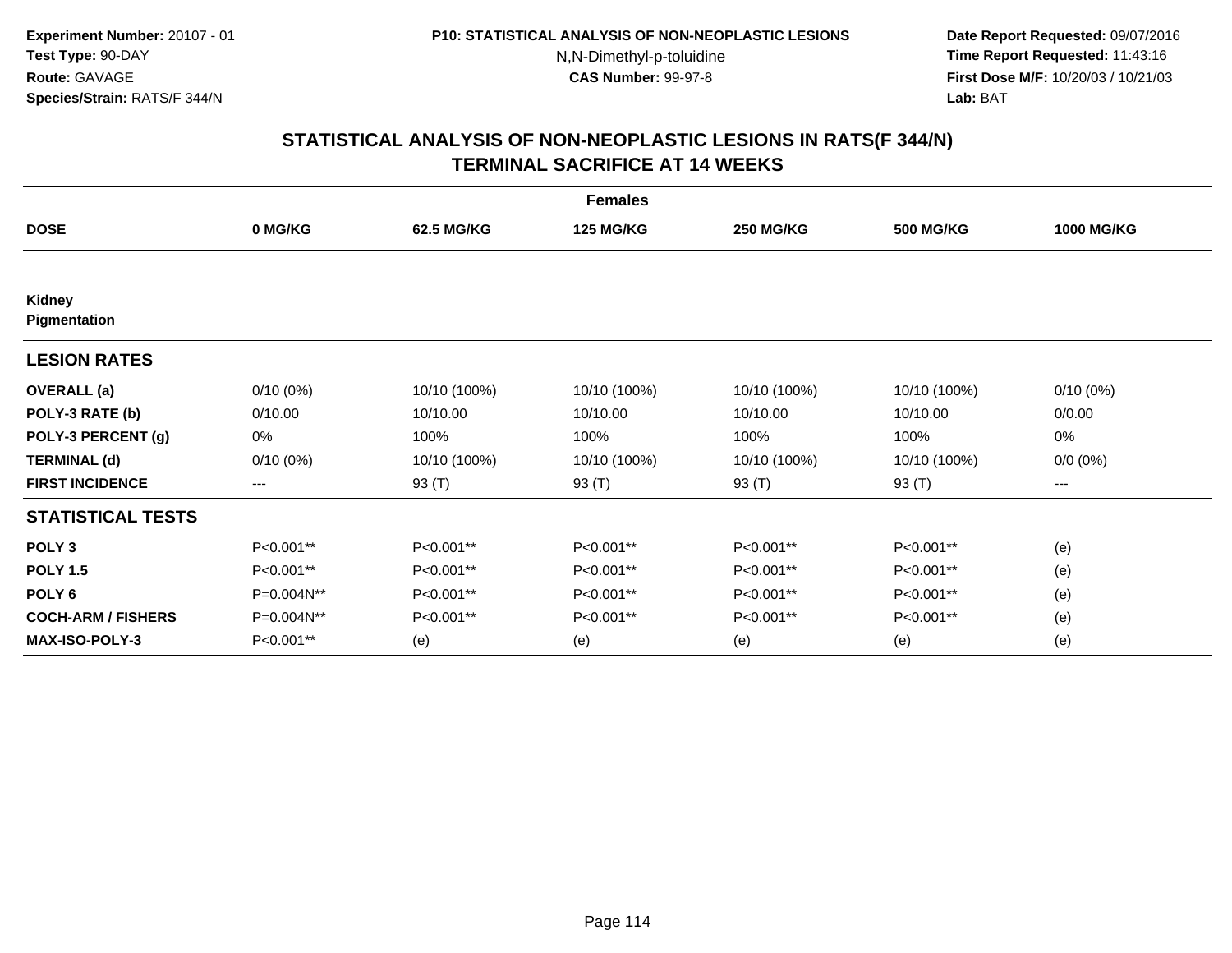**Date Report Requested:** 09/07/2016 **Time Report Requested:** 11:43:16 **First Dose M/F:** 10/20/03 / 10/21/03<br>**Lab:** BAT **Lab:** BAT

|                                    |             |             | <b>Females</b>   |                  |                  |                   |
|------------------------------------|-------------|-------------|------------------|------------------|------------------|-------------------|
| <b>DOSE</b>                        | 0 MG/KG     | 62.5 MG/KG  | <b>125 MG/KG</b> | <b>250 MG/KG</b> | <b>500 MG/KG</b> | <b>1000 MG/KG</b> |
|                                    |             |             |                  |                  |                  |                   |
| Kidney: Papilla<br><b>Necrosis</b> |             |             |                  |                  |                  |                   |
| <b>LESION RATES</b>                |             |             |                  |                  |                  |                   |
| <b>OVERALL</b> (a)                 | $0/10(0\%)$ | $0/10(0\%)$ | $0/10(0\%)$      | 6/10(60%)        | 2/10 (20%)       | 1/10 (10%)        |
| POLY-3 RATE (b)                    | 0/10.00     | 0/10.00     | 0/10.00          | 6/10.00          | 2/10.00          | 1/1.00            |
| POLY-3 PERCENT (g)                 | 0%          | 0%          | 0%               | 60%              | 20%              | 100%              |
| <b>TERMINAL (d)</b>                | $0/10(0\%)$ | $0/10(0\%)$ | $0/10(0\%)$      | 6/10(60%)        | 2/10 (20%)       | $0/0 (0\%)$       |
| <b>FIRST INCIDENCE</b>             | ---         | $---$       | ---              | 93 (T)           | 93 (T)           | 3                 |
| <b>STATISTICAL TESTS</b>           |             |             |                  |                  |                  |                   |
| POLY <sub>3</sub>                  | P=0.006**   | (e)         | (e)              | P<0.001**        | $P=0.227$        | $P=0.243$         |
| <b>POLY 1.5</b>                    | P=0.006**   | (e)         | (e)              | P<0.001**        | $P=0.227$        | $P=0.244$         |
| POLY <sub>6</sub>                  | P=0.006**   | (e)         | (e)              | P<0.001**        | $P=0.227$        | $P=0.243$         |
| <b>COCH-ARM / FISHERS</b>          | $P = 0.359$ | (e)         | (e)              | P=0.005**        | $P=0.237$        | $P = 0.500$       |
| <b>MAX-ISO-POLY-3</b>              | P=0.006**   | (e)         | (e)              | P<0.001**        | $P = 0.066$      | $P = 0.135$       |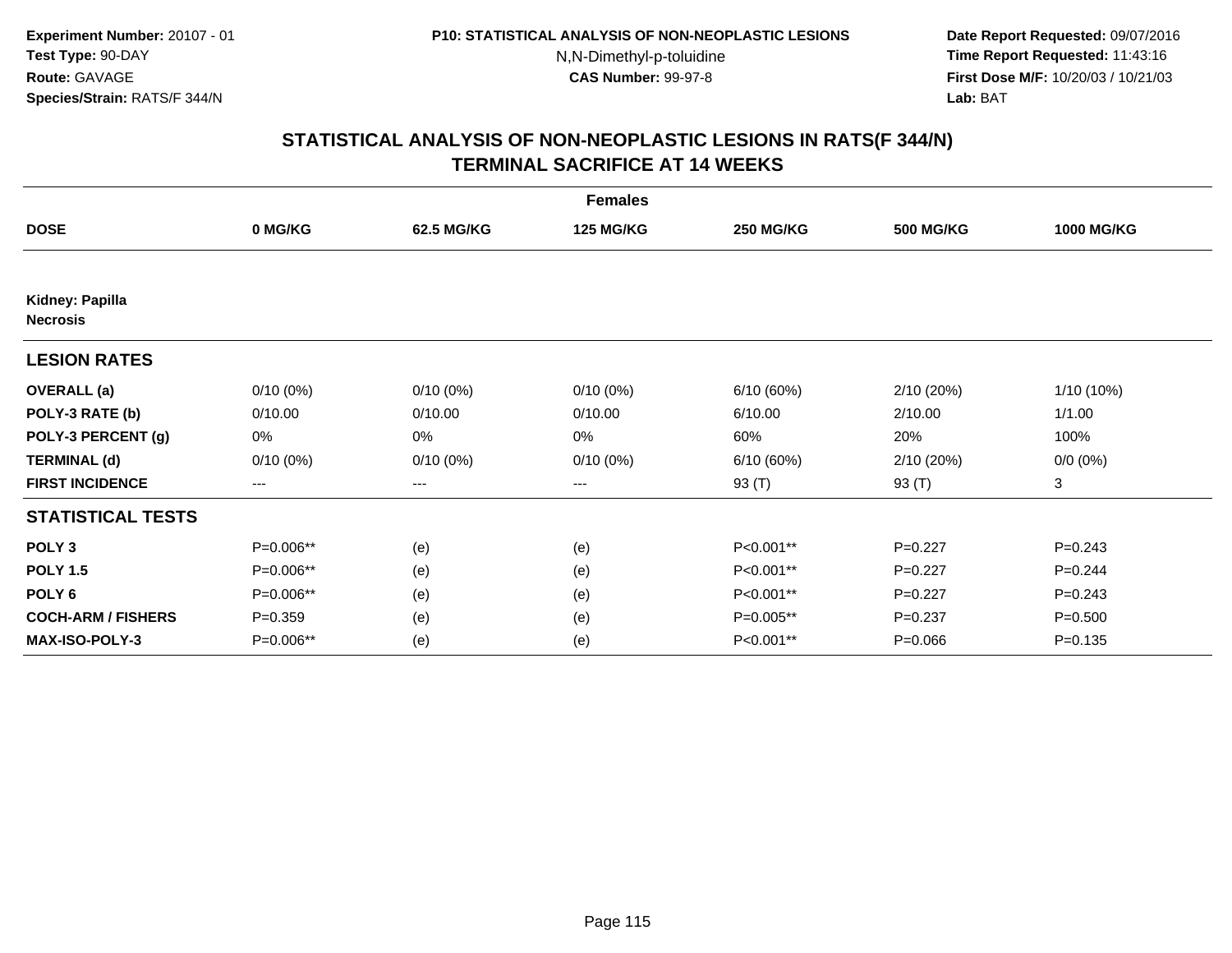**Date Report Requested:** 09/07/2016 **Time Report Requested:** 11:43:16 **First Dose M/F:** 10/20/03 / 10/21/03<br>**Lab:** BAT **Lab:** BAT

|                                                  | <b>Females</b> |             |                  |                  |                  |                   |  |  |
|--------------------------------------------------|----------------|-------------|------------------|------------------|------------------|-------------------|--|--|
| <b>DOSE</b>                                      | 0 MG/KG        | 62.5 MG/KG  | <b>125 MG/KG</b> | <b>250 MG/KG</b> | <b>500 MG/KG</b> | <b>1000 MG/KG</b> |  |  |
|                                                  |                |             |                  |                  |                  |                   |  |  |
| <b>Kidney: Renal Tubule</b><br><b>Dilatation</b> |                |             |                  |                  |                  |                   |  |  |
| <b>LESION RATES</b>                              |                |             |                  |                  |                  |                   |  |  |
| <b>OVERALL</b> (a)                               | $0/10(0\%)$    | $0/10(0\%)$ | $0/10(0\%)$      | $0/10(0\%)$      | $1/10(10\%)$     | 10/10 (100%)      |  |  |
| POLY-3 RATE (b)                                  | 0/10.00        | 0/10.00     | 0/10.00          | 0/10.00          | 1/10.00          | 10/10.00          |  |  |
| POLY-3 PERCENT (g)                               | 0%             | 0%          | 0%               | 0%               | 10%              | 100%              |  |  |
| <b>TERMINAL (d)</b>                              | $0/10(0\%)$    | $0/10(0\%)$ | $0/10(0\%)$      | $0/10(0\%)$      | $1/10(10\%)$     | $0/0 (0\%)$       |  |  |
| <b>FIRST INCIDENCE</b>                           | $---$          | $---$       | ---              | $---$            | 93 (T)           | $\overline{a}$    |  |  |
| <b>STATISTICAL TESTS</b>                         |                |             |                  |                  |                  |                   |  |  |
| POLY <sub>3</sub>                                | P<0.001**      | (e)         | (e)              | (e)              | $P = 0.500$      | P<0.001**         |  |  |
| <b>POLY 1.5</b>                                  | P<0.001**      | (e)         | (e)              | (e)              | $P = 0.500$      | P<0.001**         |  |  |
| POLY <sub>6</sub>                                | P<0.001**      | (e)         | (e)              | (e)              | $P = 0.500$      | P<0.001**         |  |  |
| <b>COCH-ARM / FISHERS</b>                        | P<0.001**      | (e)         | (e)              | (e)              | $P = 0.500$      | P<0.001**         |  |  |
| <b>MAX-ISO-POLY-3</b>                            | P<0.001**      | (e)         | (e)              | (e)              | $P = 0.158$      | (e)               |  |  |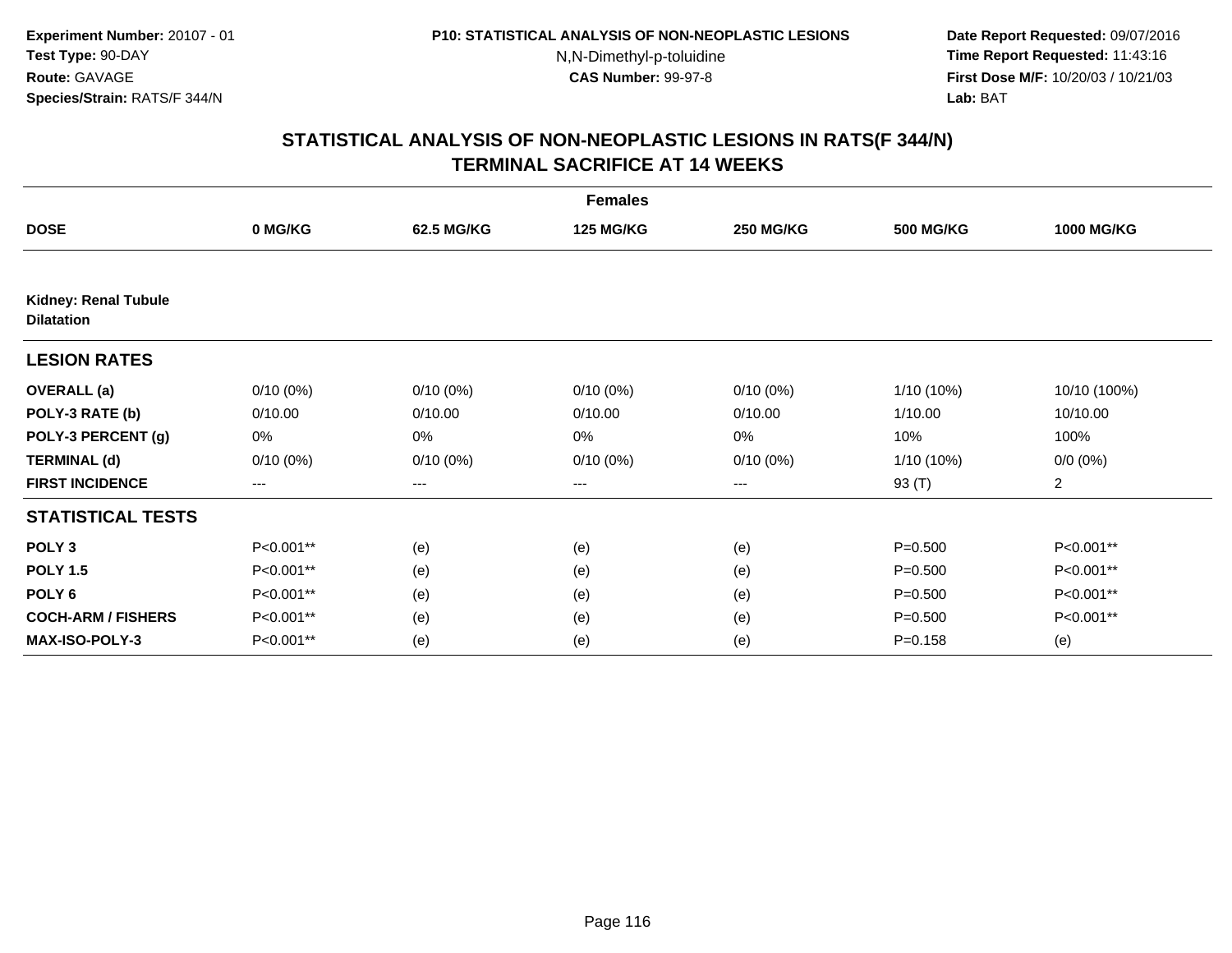**Date Report Requested:** 09/07/2016 **Time Report Requested:** 11:43:16 **First Dose M/F:** 10/20/03 / 10/21/03<br>**Lab:** BAT **Lab:** BAT

|                           |             |             | <b>Females</b>   |                  |                  |                   |
|---------------------------|-------------|-------------|------------------|------------------|------------------|-------------------|
| <b>DOSE</b>               | 0 MG/KG     | 62.5 MG/KG  | <b>125 MG/KG</b> | <b>250 MG/KG</b> | <b>500 MG/KG</b> | <b>1000 MG/KG</b> |
|                           |             |             |                  |                  |                  |                   |
| Liver<br>Angiectasis      |             |             |                  |                  |                  |                   |
| <b>LESION RATES</b>       |             |             |                  |                  |                  |                   |
| <b>OVERALL</b> (a)        | $0/10(0\%)$ | $0/10(0\%)$ | $0/10(0\%)$      | 1/10 (10%)       | $0/10(0\%)$      | $0/10(0\%)$       |
| POLY-3 RATE (b)           | 0/10.00     | 0/10.00     | 0/10.00          | 1/10.00          | 0/10.00          | 0/0.00            |
| POLY-3 PERCENT (g)        | 0%          | 0%          | 0%               | 10%              | 0%               | 0%                |
| <b>TERMINAL (d)</b>       | $0/10(0\%)$ | $0/10(0\%)$ | $0/10(0\%)$      | 1/10 (10%)       | $0/10(0\%)$      | $0/0 (0\%)$       |
| <b>FIRST INCIDENCE</b>    | ---         | $---$       | ---              | 93 (T)           | $--$             | $--$              |
| <b>STATISTICAL TESTS</b>  |             |             |                  |                  |                  |                   |
| POLY <sub>3</sub>         | $P = 0.651$ | (e)         | (e)              | $P = 0.500$      | (e)              | (e)               |
| <b>POLY 1.5</b>           | $P = 0.651$ | (e)         | (e)              | $P = 0.500$      | (e)              | (e)               |
| POLY <sub>6</sub>         | $P = 0.651$ | (e)         | (e)              | $P = 0.500$      | (e)              | (e)               |
| <b>COCH-ARM / FISHERS</b> | P=0.699N    | (e)         | (e)              | $P = 0.500$      | (e)              | (e)               |
| <b>MAX-ISO-POLY-3</b>     | $P=0.499$   | (e)         | (e)              | $P = 0.158$      | (e)              | (e)               |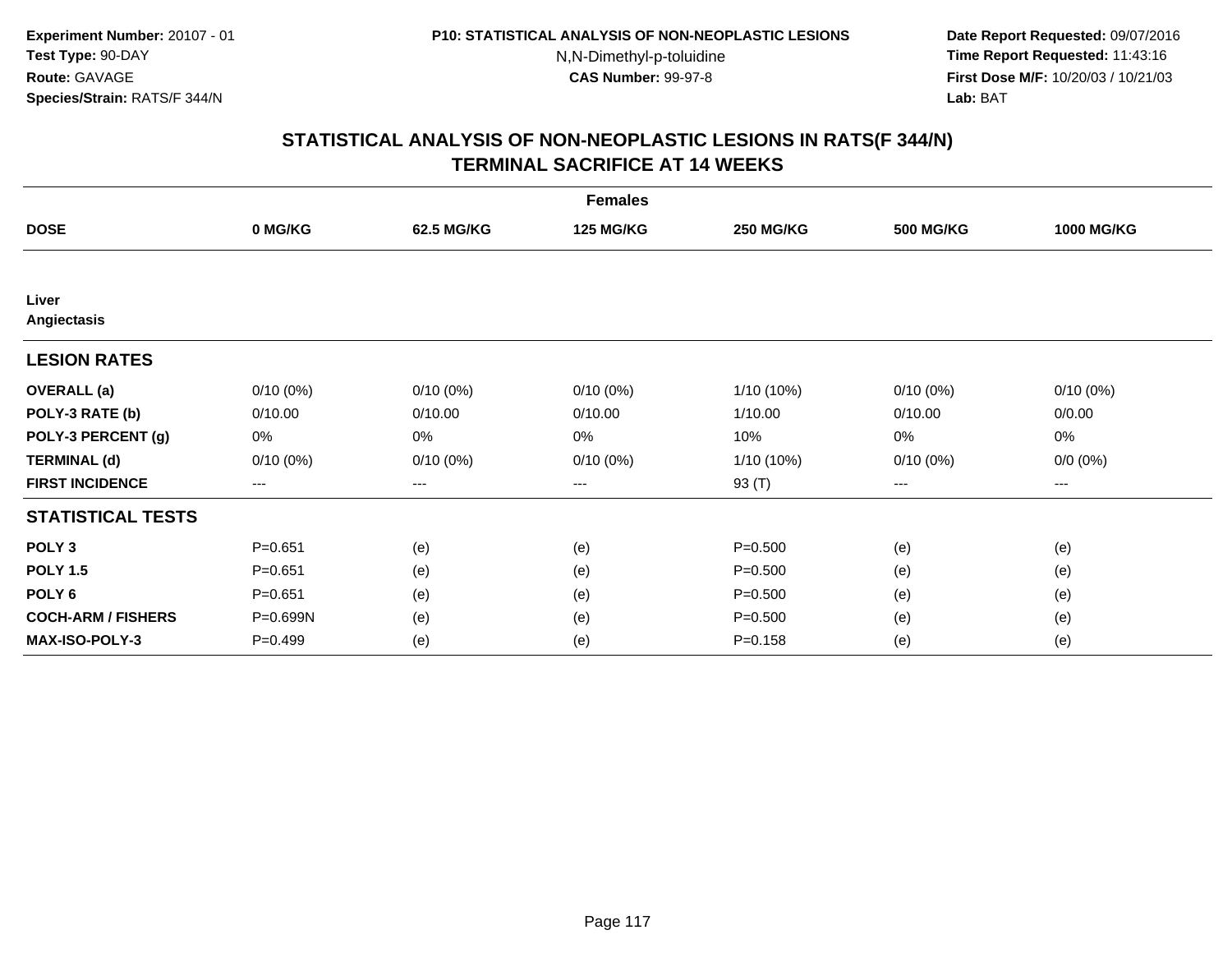**Date Report Requested:** 09/07/2016 **Time Report Requested:** 11:43:16 **First Dose M/F:** 10/20/03 / 10/21/03<br>**Lab:** BAT **Lab:** BAT

| <b>Females</b>                   |             |                   |                  |                  |                  |                   |  |  |
|----------------------------------|-------------|-------------------|------------------|------------------|------------------|-------------------|--|--|
| <b>DOSE</b>                      | 0 MG/KG     | 62.5 MG/KG        | <b>125 MG/KG</b> | <b>250 MG/KG</b> | <b>500 MG/KG</b> | <b>1000 MG/KG</b> |  |  |
|                                  |             |                   |                  |                  |                  |                   |  |  |
| Liver<br><b>Basophilic Focus</b> |             |                   |                  |                  |                  |                   |  |  |
|                                  |             |                   |                  |                  |                  |                   |  |  |
| <b>LESION RATES</b>              |             |                   |                  |                  |                  |                   |  |  |
| <b>OVERALL</b> (a)               | $0/10(0\%)$ | $0/10(0\%)$       | $0/10(0\%)$      | $0/10(0\%)$      | $0/10(0\%)$      | $0/10(0\%)$       |  |  |
| POLY-3 RATE (b)                  | 0/10.00     | 0/10.00           | 0/10.00          | 0/10.00          | 0/10.00          | 0/0.00            |  |  |
| POLY-3 PERCENT (g)               | 0%          | 0%                | 0%               | 0%               | 0%               | $0\%$             |  |  |
| <b>TERMINAL (d)</b>              | $0/10(0\%)$ | $0/10(0\%)$       | $0/10(0\%)$      | $0/10(0\%)$      | $0/10(0\%)$      | $0/0 (0\%)$       |  |  |
| <b>FIRST INCIDENCE</b>           | $--$        | $\qquad \qquad -$ | $---$            | ---              | ---              | ---               |  |  |
| <b>STATISTICAL TESTS</b>         |             |                   |                  |                  |                  |                   |  |  |
| POLY <sub>3</sub>                | (n)         | (n)               | (n)              | (n)              | (n)              | (n)               |  |  |
| <b>POLY 1.5</b>                  | (n)         | (n)               | (n)              | (n)              | (n)              | (n)               |  |  |
| POLY <sub>6</sub>                | (n)         | (n)               | (n)              | (n)              | (n)              | (n)               |  |  |
| <b>COCH-ARM / FISHERS</b>        | (n)         | (n)               | (n)              | (n)              | (n)              | (n)               |  |  |
| <b>MAX-ISO-POLY-3</b>            | (n)         | (n)               | (n)              | (n)              | (n)              | (n)               |  |  |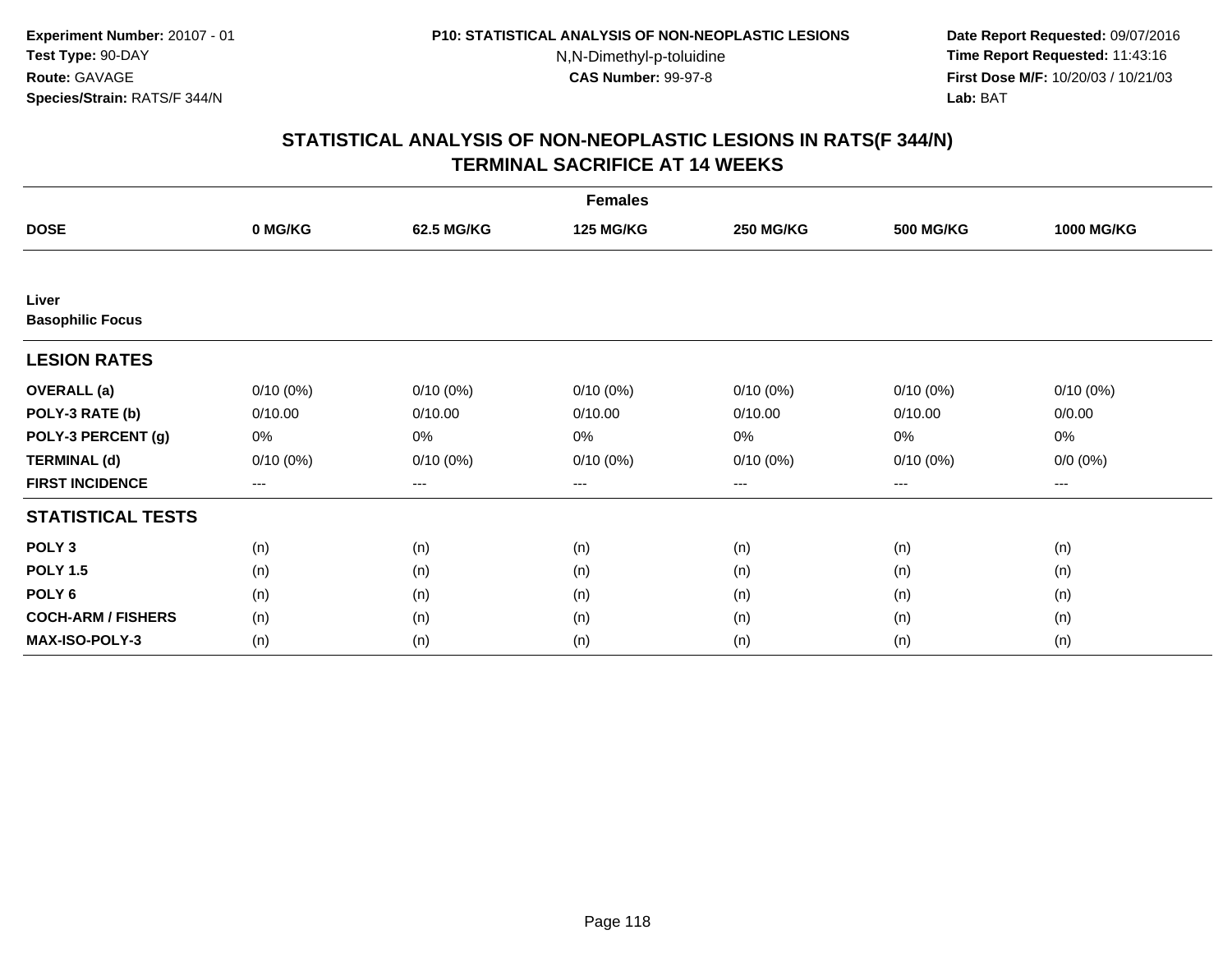**Date Report Requested:** 09/07/2016 **Time Report Requested:** 11:43:16 **First Dose M/F:** 10/20/03 / 10/21/03<br>**Lab:** BAT **Lab:** BAT

|                                  |             |             | <b>Females</b>   |                  |                  |                   |
|----------------------------------|-------------|-------------|------------------|------------------|------------------|-------------------|
| <b>DOSE</b>                      | 0 MG/KG     | 62.5 MG/KG  | <b>125 MG/KG</b> | <b>250 MG/KG</b> | <b>500 MG/KG</b> | <b>1000 MG/KG</b> |
|                                  |             |             |                  |                  |                  |                   |
| Liver<br><b>Clear Cell Focus</b> |             |             |                  |                  |                  |                   |
| <b>LESION RATES</b>              |             |             |                  |                  |                  |                   |
| <b>OVERALL</b> (a)               | $0/10(0\%)$ | $0/10(0\%)$ | $0/10(0\%)$      | $0/10(0\%)$      | 2/10 (20%)       | $0/10(0\%)$       |
| POLY-3 RATE (b)                  | 0/10.00     | 0/10.00     | 0/10.00          | 0/10.00          | 2/10.00          | 0/0.00            |
| POLY-3 PERCENT (g)               | 0%          | 0%          | 0%               | 0%               | 20%              | 0%                |
| <b>TERMINAL (d)</b>              | $0/10(0\%)$ | $0/10(0\%)$ | $0/10(0\%)$      | $0/10(0\%)$      | 2/10 (20%)       | $0/0 (0\%)$       |
| <b>FIRST INCIDENCE</b>           | ---         | $---$       | ---              | ---              | 93 (T)           | ---               |
| <b>STATISTICAL TESTS</b>         |             |             |                  |                  |                  |                   |
| POLY <sub>3</sub>                | P=0.010**   | (e)         | (e)              | (e)              | $P=0.227$        | (e)               |
| <b>POLY 1.5</b>                  | P=0.010**   | (e)         | (e)              | (e)              | $P=0.227$        | (e)               |
| POLY <sub>6</sub>                | P=0.010**   | (e)         | (e)              | (e)              | $P=0.227$        | (e)               |
| <b>COCH-ARM / FISHERS</b>        | $P = 0.414$ | (e)         | (e)              | (e)              | $P = 0.237$      | (e)               |
| <b>MAX-ISO-POLY-3</b>            | P=0.010**   | (e)         | (e)              | (e)              | $P = 0.066$      | (e)               |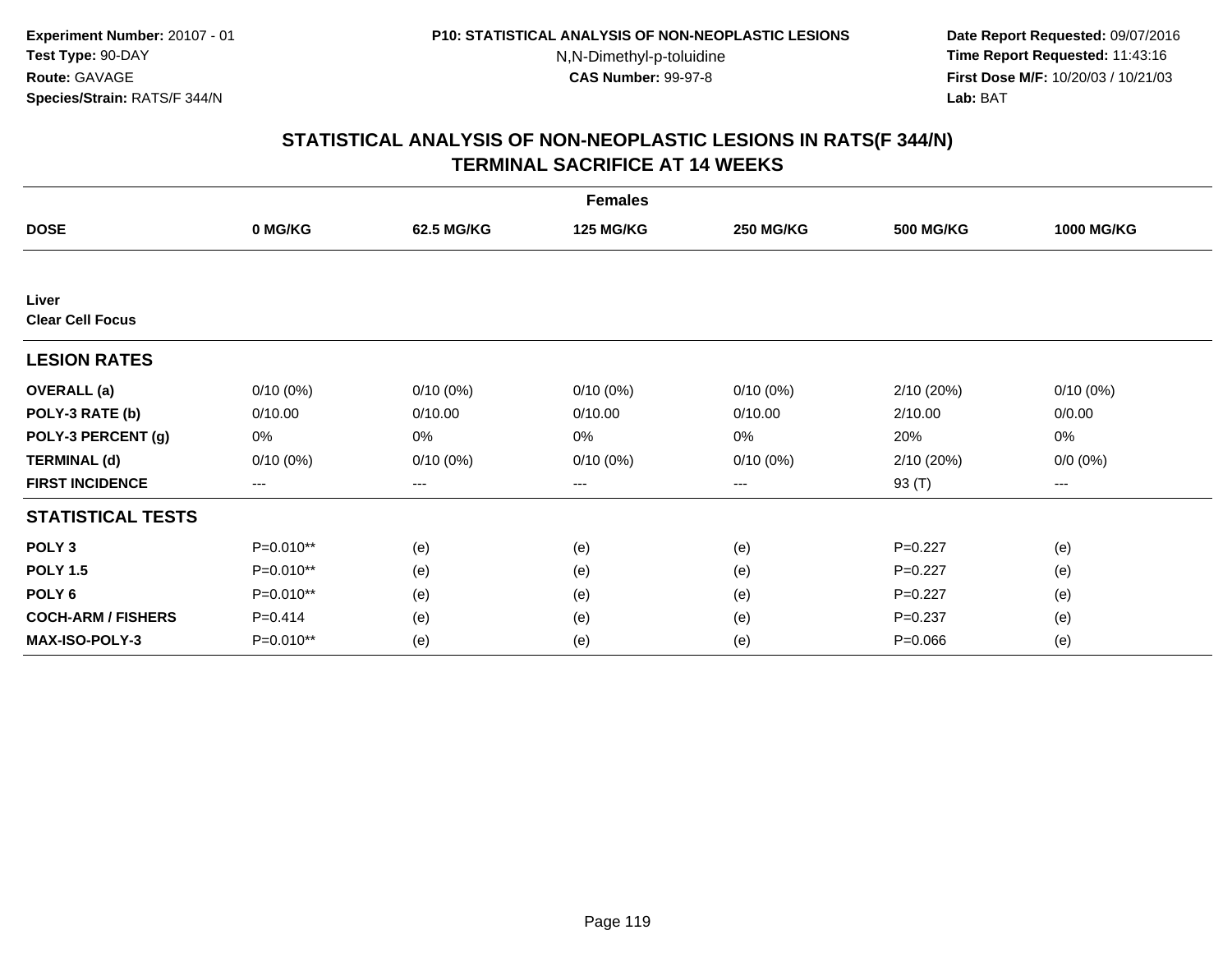**Date Report Requested:** 09/07/2016 **Time Report Requested:** 11:43:16 **First Dose M/F:** 10/20/03 / 10/21/03<br>**Lab:** BAT **Lab:** BAT

|                                    | <b>Females</b> |                   |                  |                  |                  |                   |  |  |
|------------------------------------|----------------|-------------------|------------------|------------------|------------------|-------------------|--|--|
| <b>DOSE</b>                        | 0 MG/KG        | 62.5 MG/KG        | <b>125 MG/KG</b> | <b>250 MG/KG</b> | <b>500 MG/KG</b> | <b>1000 MG/KG</b> |  |  |
|                                    |                |                   |                  |                  |                  |                   |  |  |
| Liver<br><b>Fatty Change Focal</b> |                |                   |                  |                  |                  |                   |  |  |
| <b>LESION RATES</b>                |                |                   |                  |                  |                  |                   |  |  |
| <b>OVERALL</b> (a)                 | $0/10(0\%)$    | $0/10(0\%)$       | $0/10(0\%)$      | $0/10(0\%)$      | $1/10(10\%)$     | $0/10(0\%)$       |  |  |
| POLY-3 RATE (b)                    | 0/10.00        | 0/10.00           | 0/10.00          | 0/10.00          | 1/10.00          | 0/0.00            |  |  |
| POLY-3 PERCENT (g)                 | 0%             | 0%                | 0%               | 0%               | 10%              | $0\%$             |  |  |
| <b>TERMINAL (d)</b>                | $0/10(0\%)$    | $0/10(0\%)$       | $0/10(0\%)$      | $0/10(0\%)$      | $1/10(10\%)$     | $0/0 (0\%)$       |  |  |
| <b>FIRST INCIDENCE</b>             | $--$           | $\qquad \qquad -$ | $---$            | ---              | 93 (T)           | $---$             |  |  |
| <b>STATISTICAL TESTS</b>           |                |                   |                  |                  |                  |                   |  |  |
| POLY <sub>3</sub>                  | $P = 0.123$    | (e)               | (e)              | (e)              | $P = 0.500$      | (e)               |  |  |
| <b>POLY 1.5</b>                    | $P=0.123$      | (e)               | (e)              | (e)              | $P = 0.500$      | (e)               |  |  |
| POLY <sub>6</sub>                  | $P=0.123$      | (e)               | (e)              | (e)              | $P = 0.500$      | (e)               |  |  |
| <b>COCH-ARM / FISHERS</b>          | $P = 0.585$    | (e)               | (e)              | (e)              | $P = 0.500$      | (e)               |  |  |
| <b>MAX-ISO-POLY-3</b>              | $P = 0.122$    | (e)               | (e)              | (e)              | $P = 0.158$      | (e)               |  |  |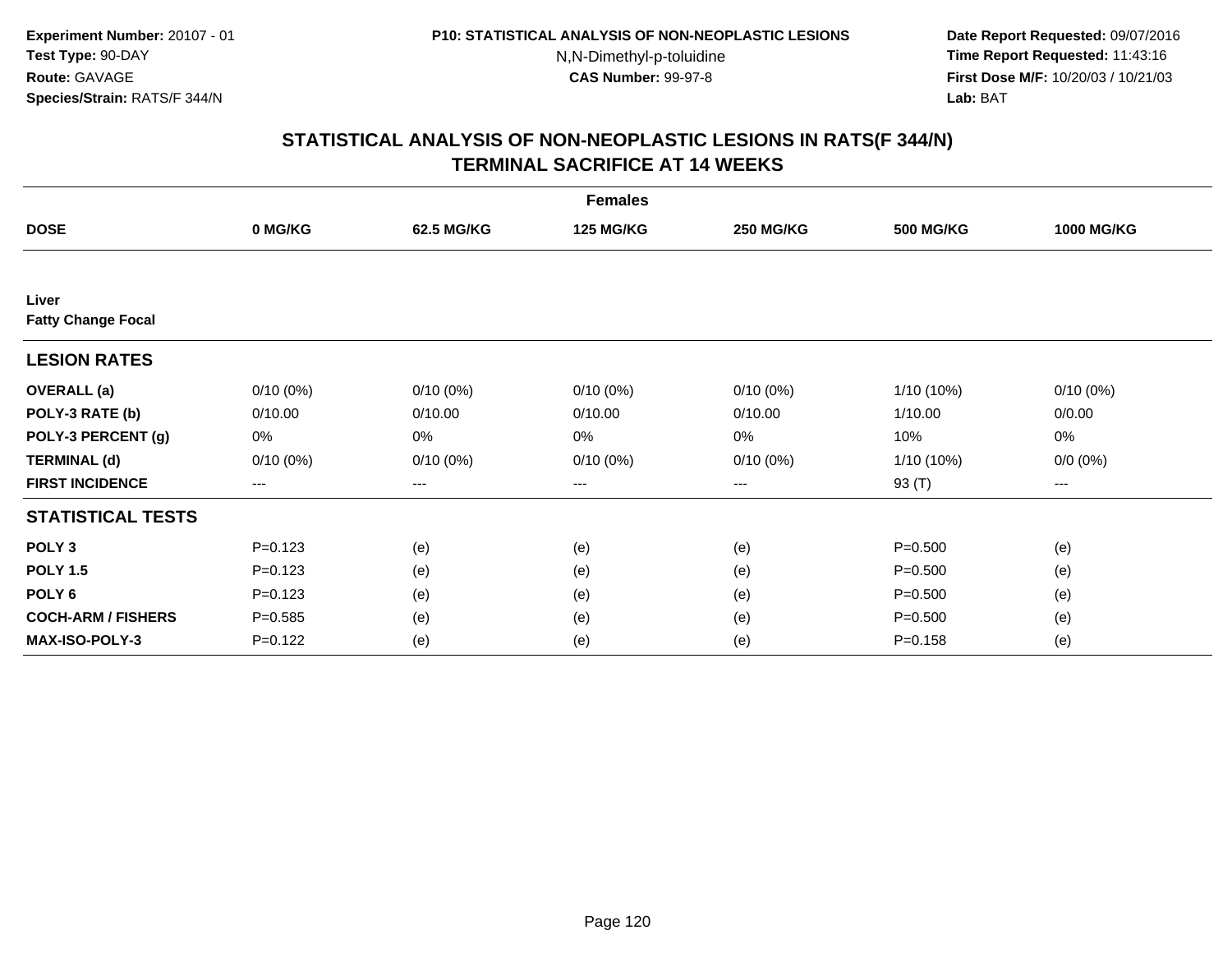**Date Report Requested:** 09/07/2016 **Time Report Requested:** 11:43:16 **First Dose M/F:** 10/20/03 / 10/21/03<br>**Lab:** BAT **Lab:** BAT

|                                                  |            |             | <b>Females</b>   |                  |                  |                   |
|--------------------------------------------------|------------|-------------|------------------|------------------|------------------|-------------------|
| <b>DOSE</b>                                      | 0 MG/KG    | 62.5 MG/KG  | <b>125 MG/KG</b> | <b>250 MG/KG</b> | <b>500 MG/KG</b> | <b>1000 MG/KG</b> |
|                                                  |            |             |                  |                  |                  |                   |
| Liver<br><b>Hematopoietic Cell Proliferation</b> |            |             |                  |                  |                  |                   |
| <b>LESION RATES</b>                              |            |             |                  |                  |                  |                   |
| <b>OVERALL</b> (a)                               | 5/10 (50%) | 6/10(60%)   | 8/10 (80%)       | 6/10(60%)        | $9/10(90\%)$     | 1/10 (10%)        |
| POLY-3 RATE (b)                                  | 5/10.00    | 6/10.00     | 8/10.00          | 6/10.00          | 9/10.00          | 1/1.00            |
| POLY-3 PERCENT (g)                               | 50%        | 60%         | 80%              | 60%              | 90%              | 100%              |
| <b>TERMINAL (d)</b>                              | 5/10 (50%) | 6/10(60%)   | 8/10 (80%)       | 6/10(60%)        | 9/10(90%)        | $0/0 (0\%)$       |
| <b>FIRST INCIDENCE</b>                           | 93 (T)     | 93 (T)      | 93 (T)           | 93 (T)           | 93 (T)           | 3                 |
| <b>STATISTICAL TESTS</b>                         |            |             |                  |                  |                  |                   |
| POLY <sub>3</sub>                                | $P=0.049*$ | $P = 0.500$ | $P=0.174$        | $P = 0.500$      | $P = 0.061$      | $P = 0.516$       |
| <b>POLY 1.5</b>                                  | $P=0.050*$ | $P = 0.500$ | $P=0.174$        | $P = 0.500$      | $P = 0.061$      | $P=0.523$         |
| POLY <sub>6</sub>                                | $P=0.049*$ | $P = 0.500$ | $P=0.174$        | $P = 0.500$      | $P = 0.061$      | $P = 0.516$       |
| <b>COCH-ARM / FISHERS</b>                        | P=0.021N*  | $P = 0.500$ | $P = 0.175$      | $P = 0.500$      | $P = 0.070$      | P=0.070N          |
| <b>MAX-ISO-POLY-3</b>                            | $P=0.049*$ | $P = 0.332$ | $P = 0.079$      | $P = 0.332$      | $P=0.020*$       | $P = 0.384$       |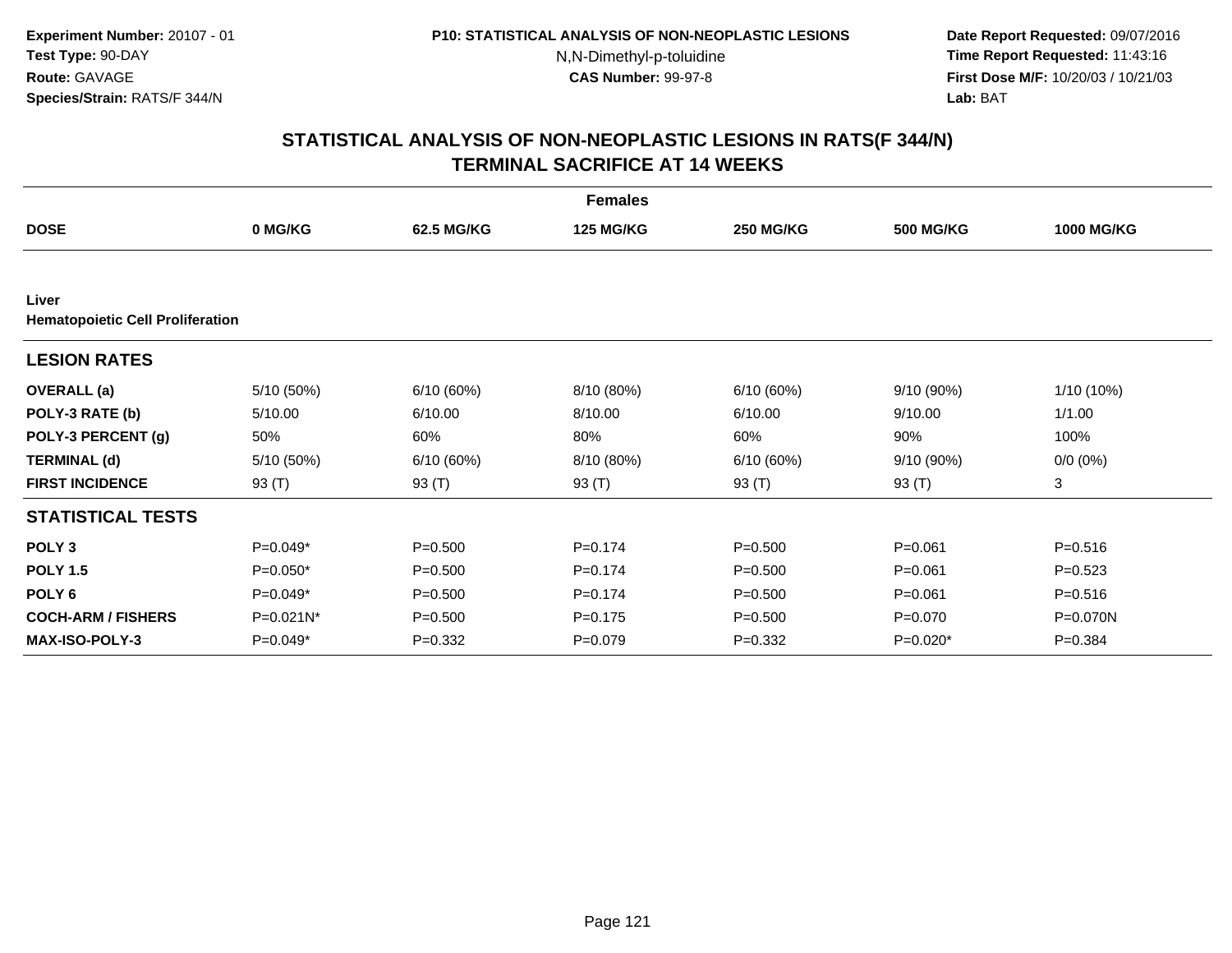**Date Report Requested:** 09/07/2016 **Time Report Requested:** 11:43:16 **First Dose M/F:** 10/20/03 / 10/21/03<br>**Lab:** BAT **Lab:** BAT

| <b>Females</b>                      |                        |             |                  |                  |                  |                   |  |  |
|-------------------------------------|------------------------|-------------|------------------|------------------|------------------|-------------------|--|--|
| <b>DOSE</b>                         | 0 MG/KG                | 62.5 MG/KG  | <b>125 MG/KG</b> | <b>250 MG/KG</b> | <b>500 MG/KG</b> | <b>1000 MG/KG</b> |  |  |
|                                     |                        |             |                  |                  |                  |                   |  |  |
| Liver<br>Hepatodiaphragmatic Nodule |                        |             |                  |                  |                  |                   |  |  |
| <b>LESION RATES</b>                 |                        |             |                  |                  |                  |                   |  |  |
| <b>OVERALL</b> (a)                  | $0/10(0\%)$            | $0/10(0\%)$ | $0/10(0\%)$      | $1/10(10\%)$     | 1/10 (10%)       | $0/10(0\%)$       |  |  |
| POLY-3 RATE (b)                     | 0/10.00                | 0/10.00     | 0/10.00          | 1/10.00          | 1/10.00          | 0/0.00            |  |  |
| POLY-3 PERCENT (g)                  | 0%                     | 0%          | 0%               | 10%              | 10%              | 0%                |  |  |
| <b>TERMINAL (d)</b>                 | $0/10(0\%)$            | $0/10(0\%)$ | $0/10(0\%)$      | $1/10(10\%)$     | 1/10 (10%)       | $0/0 (0\%)$       |  |  |
| <b>FIRST INCIDENCE</b>              | $\qquad \qquad \cdots$ | ---         | ---              | 93 (T)           | 93 (T)           | ---               |  |  |
| <b>STATISTICAL TESTS</b>            |                        |             |                  |                  |                  |                   |  |  |
| POLY <sub>3</sub>                   | $P = 0.137$            | (e)         | (e)              | $P = 0.500$      | $P = 0.500$      | (e)               |  |  |
| <b>POLY 1.5</b>                     | $P = 0.137$            | (e)         | (e)              | $P = 0.500$      | $P = 0.500$      | (e)               |  |  |
| POLY <sub>6</sub>                   | $P = 0.137$            | (e)         | (e)              | $P = 0.500$      | $P = 0.500$      | (e)               |  |  |
| <b>COCH-ARM / FISHERS</b>           | $P = 0.620$            | (e)         | (e)              | $P = 0.500$      | $P = 0.500$      | (e)               |  |  |
| <b>MAX-ISO-POLY-3</b>               | $P = 0.136$            | (e)         | (e)              | $P = 0.158$      | $P = 0.158$      | (e)               |  |  |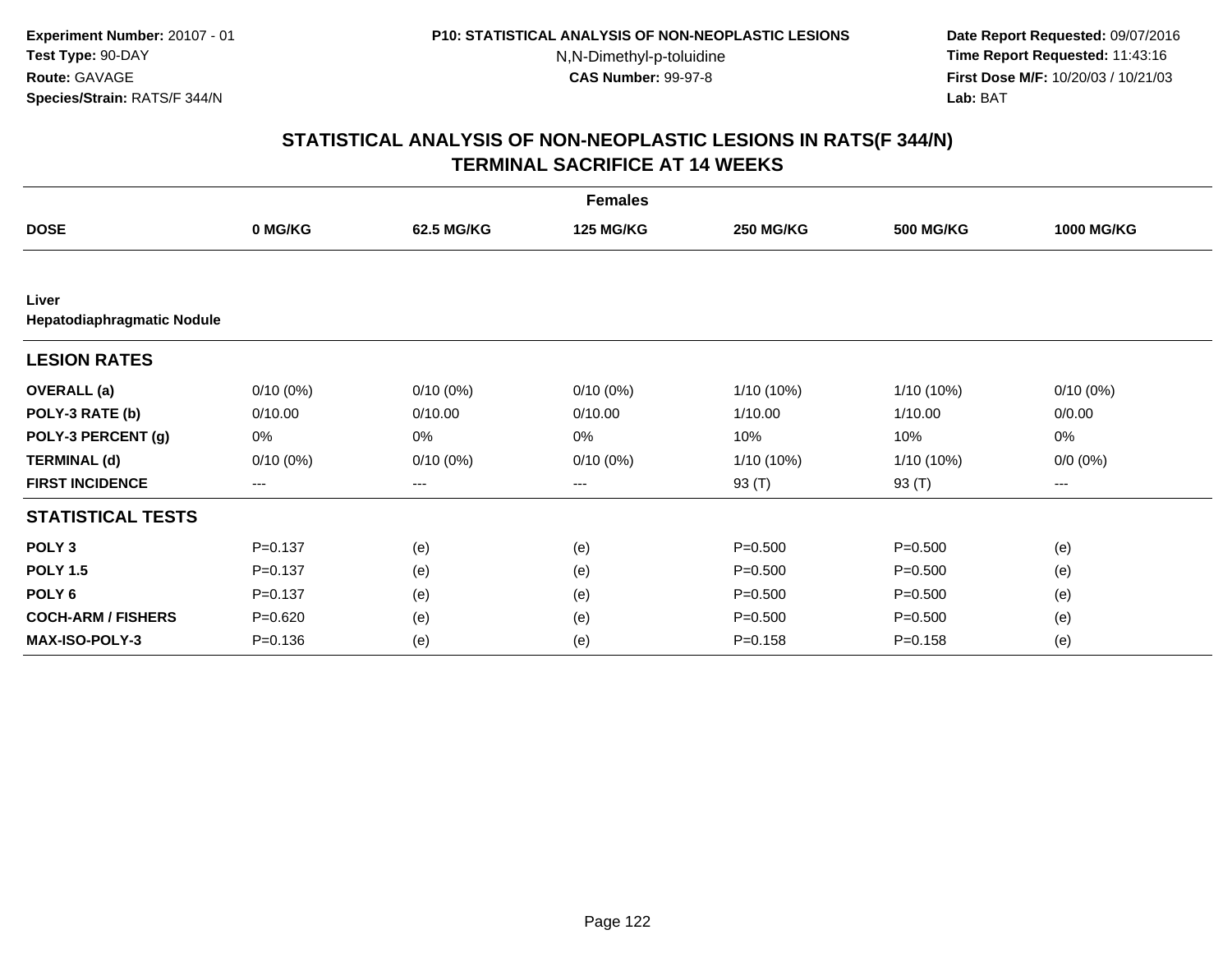**Date Report Requested:** 09/07/2016 **Time Report Requested:** 11:43:16 **First Dose M/F:** 10/20/03 / 10/21/03<br>**Lab:** BAT **Lab:** BAT

| <b>Females</b>                       |            |              |                  |                  |                  |                   |  |  |
|--------------------------------------|------------|--------------|------------------|------------------|------------------|-------------------|--|--|
| <b>DOSE</b>                          | 0 MG/KG    | 62.5 MG/KG   | <b>125 MG/KG</b> | <b>250 MG/KG</b> | <b>500 MG/KG</b> | <b>1000 MG/KG</b> |  |  |
|                                      |            |              |                  |                  |                  |                   |  |  |
| Liver<br><b>Inflammation Chronic</b> |            |              |                  |                  |                  |                   |  |  |
| <b>LESION RATES</b>                  |            |              |                  |                  |                  |                   |  |  |
| <b>OVERALL</b> (a)                   | 8/10 (80%) | 10/10 (100%) | 10/10 (100%)     | 4/10 (40%)       | 5/10 (50%)       | $0/10(0\%)$       |  |  |
| POLY-3 RATE (b)                      | 8/10.00    | 10/10.00     | 10/10.00         | 4/10.00          | 5/10.00          | 0/0.00            |  |  |
| POLY-3 PERCENT (g)                   | 80%        | 100%         | 100%             | 40%              | 50%              | 0%                |  |  |
| <b>TERMINAL (d)</b>                  | 8/10 (80%) | 10/10 (100%) | 10/10 (100%)     | 4/10 (40%)       | 5/10 (50%)       | $0/0 (0\%)$       |  |  |
| <b>FIRST INCIDENCE</b>               | 93 (T)     | 93 (T)       | 93 (T)           | 93 (T)           | 93 (T)           | ---               |  |  |
| <b>STATISTICAL TESTS</b>             |            |              |                  |                  |                  |                   |  |  |
| POLY <sub>3</sub>                    | P<0.001N** | $P=0.227$    | $P=0.227$        | P=0.077N         | P=0.174N         | P=0.702N          |  |  |
| <b>POLY 1.5</b>                      | P<0.001N** | $P=0.227$    | $P=0.227$        | P=0.077N         | P=0.174N         | P=0.690N          |  |  |
| POLY <sub>6</sub>                    | P<0.001N** | $P=0.227$    | $P=0.227$        | P=0.077N         | $P=0.174N$       | P<0.001N**        |  |  |
| <b>COCH-ARM / FISHERS</b>            | P<0.001N** | $P = 0.237$  | $P = 0.237$      | P=0.085N         | $P = 0.175N$     | P<0.001N**        |  |  |
| <b>MAX-ISO-POLY-3</b>                | P<0.001N** | $P = 0.066$  | $P = 0.066$      | $P=0.029N*$      | P=0.079N         | P=0.499N          |  |  |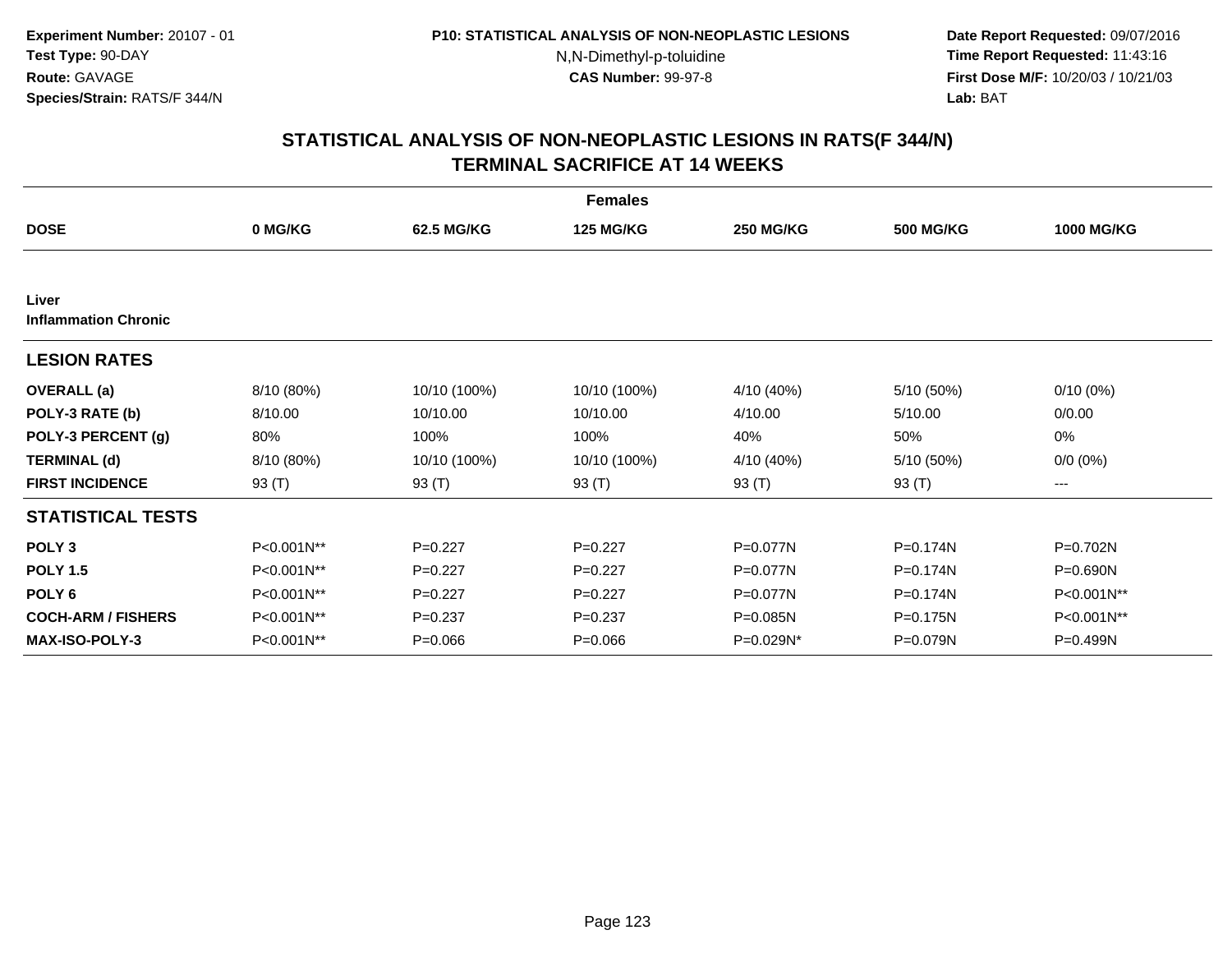**Date Report Requested:** 09/07/2016 **Time Report Requested:** 11:43:16 **First Dose M/F:** 10/20/03 / 10/21/03<br>**Lab:** BAT **Lab:** BAT

| <b>Females</b>            |             |              |                  |                  |                  |                   |  |  |
|---------------------------|-------------|--------------|------------------|------------------|------------------|-------------------|--|--|
| <b>DOSE</b>               | 0 MG/KG     | 62.5 MG/KG   | <b>125 MG/KG</b> | <b>250 MG/KG</b> | <b>500 MG/KG</b> | <b>1000 MG/KG</b> |  |  |
|                           |             |              |                  |                  |                  |                   |  |  |
| Liver<br>Pigmentation     |             |              |                  |                  |                  |                   |  |  |
| <b>LESION RATES</b>       |             |              |                  |                  |                  |                   |  |  |
| <b>OVERALL</b> (a)        | $0/10(0\%)$ | 10/10 (100%) | 10/10 (100%)     | 10/10 (100%)     | 10/10 (100%)     | $0/10(0\%)$       |  |  |
| POLY-3 RATE (b)           | 0/10.00     | 10/10.00     | 10/10.00         | 10/10.00         | 10/10.00         | 0/0.00            |  |  |
| POLY-3 PERCENT (g)        | 0%          | 100%         | 100%             | 100%             | 100%             | 0%                |  |  |
| <b>TERMINAL (d)</b>       | $0/10(0\%)$ | 10/10 (100%) | 10/10 (100%)     | 10/10 (100%)     | 10/10 (100%)     | $0/0 (0\%)$       |  |  |
| <b>FIRST INCIDENCE</b>    | ---         | 93 (T)       | 93 (T)           | 93 (T)           | 93 (T)           | ---               |  |  |
| <b>STATISTICAL TESTS</b>  |             |              |                  |                  |                  |                   |  |  |
| POLY <sub>3</sub>         | P<0.001**   | P<0.001**    | P<0.001**        | P<0.001**        | P<0.001**        | (e)               |  |  |
| <b>POLY 1.5</b>           | P<0.001**   | P<0.001**    | P<0.001**        | P<0.001**        | P<0.001**        | (e)               |  |  |
| POLY <sub>6</sub>         | P=0.004N**  | P<0.001**    | P<0.001**        | P<0.001**        | P<0.001**        | (e)               |  |  |
| <b>COCH-ARM / FISHERS</b> | P=0.004N**  | P<0.001**    | P<0.001**        | P<0.001**        | P<0.001**        | (e)               |  |  |
| <b>MAX-ISO-POLY-3</b>     | P<0.001**   | (e)          | (e)              | (e)              | (e)              | (e)               |  |  |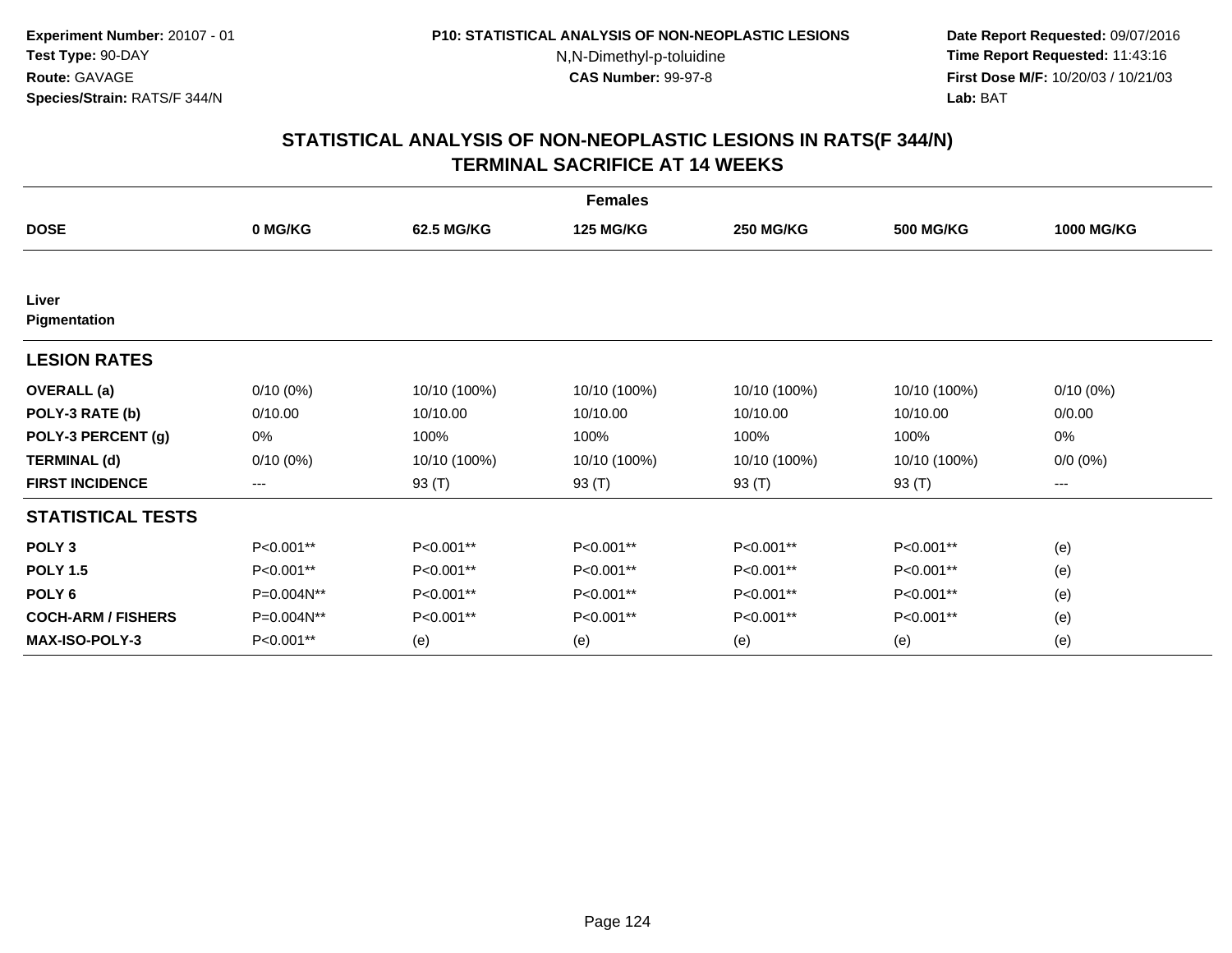**Date Report Requested:** 09/07/2016 **Time Report Requested:** 11:43:16 **First Dose M/F:** 10/20/03 / 10/21/03<br>**Lab:** BAT **Lab:** BAT

|                                        |             |                   | <b>Females</b>   |                  |                  |                   |
|----------------------------------------|-------------|-------------------|------------------|------------------|------------------|-------------------|
| <b>DOSE</b>                            | 0 MG/KG     | 62.5 MG/KG        | <b>125 MG/KG</b> | <b>250 MG/KG</b> | <b>500 MG/KG</b> | <b>1000 MG/KG</b> |
|                                        |             |                   |                  |                  |                  |                   |
| <b>Liver: Bile Duct</b><br>Hyperplasia |             |                   |                  |                  |                  |                   |
| <b>LESION RATES</b>                    |             |                   |                  |                  |                  |                   |
| <b>OVERALL</b> (a)                     | $0/10(0\%)$ | $0/10(0\%)$       | $0/10(0\%)$      | $0/10(0\%)$      | $1/10(10\%)$     | $0/10(0\%)$       |
| POLY-3 RATE (b)                        | 0/10.00     | 0/10.00           | 0/10.00          | 0/10.00          | 1/10.00          | 0/0.00            |
| POLY-3 PERCENT (g)                     | 0%          | 0%                | $0\%$            | 0%               | 10%              | 0%                |
| <b>TERMINAL (d)</b>                    | $0/10(0\%)$ | $0/10(0\%)$       | $0/10(0\%)$      | $0/10(0\%)$      | $1/10(10\%)$     | $0/0 (0\%)$       |
| <b>FIRST INCIDENCE</b>                 | $--$        | $\qquad \qquad -$ | $---$            | ---              | 93 (T)           | ---               |
| <b>STATISTICAL TESTS</b>               |             |                   |                  |                  |                  |                   |
| POLY <sub>3</sub>                      | $P = 0.123$ | (e)               | (e)              | (e)              | $P = 0.500$      | (e)               |
| <b>POLY 1.5</b>                        | $P = 0.123$ | (e)               | (e)              | (e)              | $P = 0.500$      | (e)               |
| POLY <sub>6</sub>                      | $P = 0.123$ | (e)               | (e)              | (e)              | $P = 0.500$      | (e)               |
| <b>COCH-ARM / FISHERS</b>              | $P = 0.585$ | (e)               | (e)              | (e)              | $P = 0.500$      | (e)               |
| <b>MAX-ISO-POLY-3</b>                  | $P = 0.122$ | (e)               | (e)              | (e)              | $P = 0.158$      | (e)               |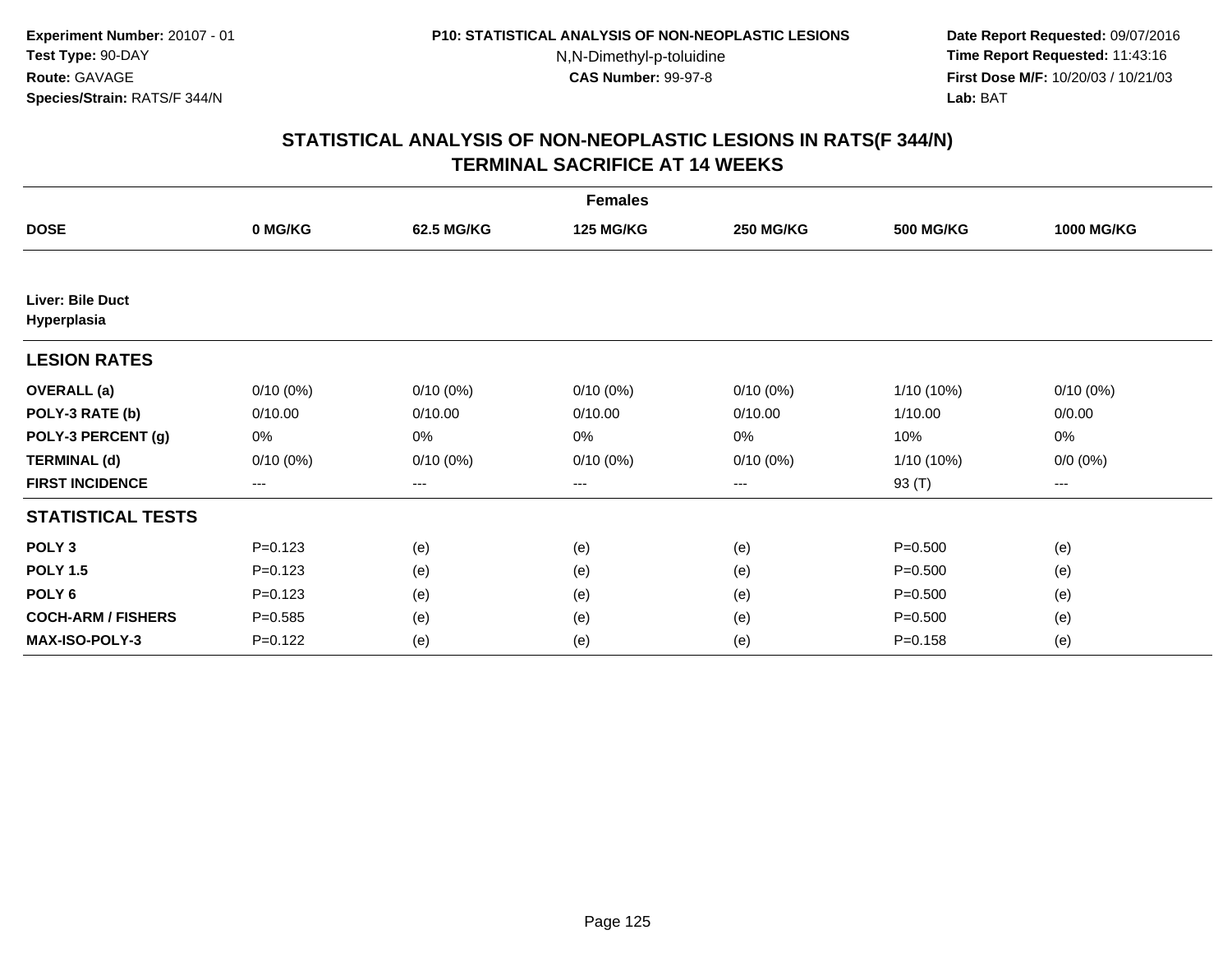**Date Report Requested:** 09/07/2016 **Time Report Requested:** 11:43:16 **First Dose M/F:** 10/20/03 / 10/21/03<br>**Lab:** BAT **Lab:** BAT

|                                             |                   |                   | <b>Females</b>   |                  |                  |                   |
|---------------------------------------------|-------------------|-------------------|------------------|------------------|------------------|-------------------|
| <b>DOSE</b>                                 | 0 MG/KG           | 62.5 MG/KG        | <b>125 MG/KG</b> | <b>250 MG/KG</b> | <b>500 MG/KG</b> | <b>1000 MG/KG</b> |
|                                             |                   |                   |                  |                  |                  |                   |
| Liver: Centrilobular<br><b>Fatty Change</b> |                   |                   |                  |                  |                  |                   |
| <b>LESION RATES</b>                         |                   |                   |                  |                  |                  |                   |
| <b>OVERALL</b> (a)                          | $0/10(0\%)$       | $0/10(0\%)$       | $0/10(0\%)$      | $0/10(0\%)$      | $0/10(0\%)$      | 9/10 (90%)        |
| POLY-3 RATE (b)                             | 0/10.00           | 0/10.00           | 0/10.00          | 0/10.00          | 0/10.00          | 9/9.00            |
| POLY-3 PERCENT (g)                          | 0%                | 0%                | 0%               | 0%               | 0%               | 100%              |
| <b>TERMINAL (d)</b>                         | $0/10(0\%)$       | $0/10(0\%)$       | $0/10(0\%)$      | $0/10(0\%)$      | $0/10(0\%)$      | $0/0 (0\%)$       |
| <b>FIRST INCIDENCE</b>                      | $\qquad \qquad -$ | $\qquad \qquad -$ | ---              | $---$            | $---$            | $\overline{2}$    |
| <b>STATISTICAL TESTS</b>                    |                   |                   |                  |                  |                  |                   |
| POLY <sub>3</sub>                           | P<0.001**         | (e)               | (e)              | (e)              | (e)              | P<0.001**         |
| <b>POLY 1.5</b>                             | P<0.001**         | (e)               | (e)              | (e)              | (e)              | P<0.001**         |
| POLY <sub>6</sub>                           | P<0.001**         | (e)               | (e)              | (e)              | (e)              | P<0.001**         |
| <b>COCH-ARM / FISHERS</b>                   | P<0.001**         | (e)               | (e)              | (e)              | (e)              | P<0.001**         |
| <b>MAX-ISO-POLY-3</b>                       | P<0.001**         | (e)               | (e)              | (e)              | (e)              | P<0.001**         |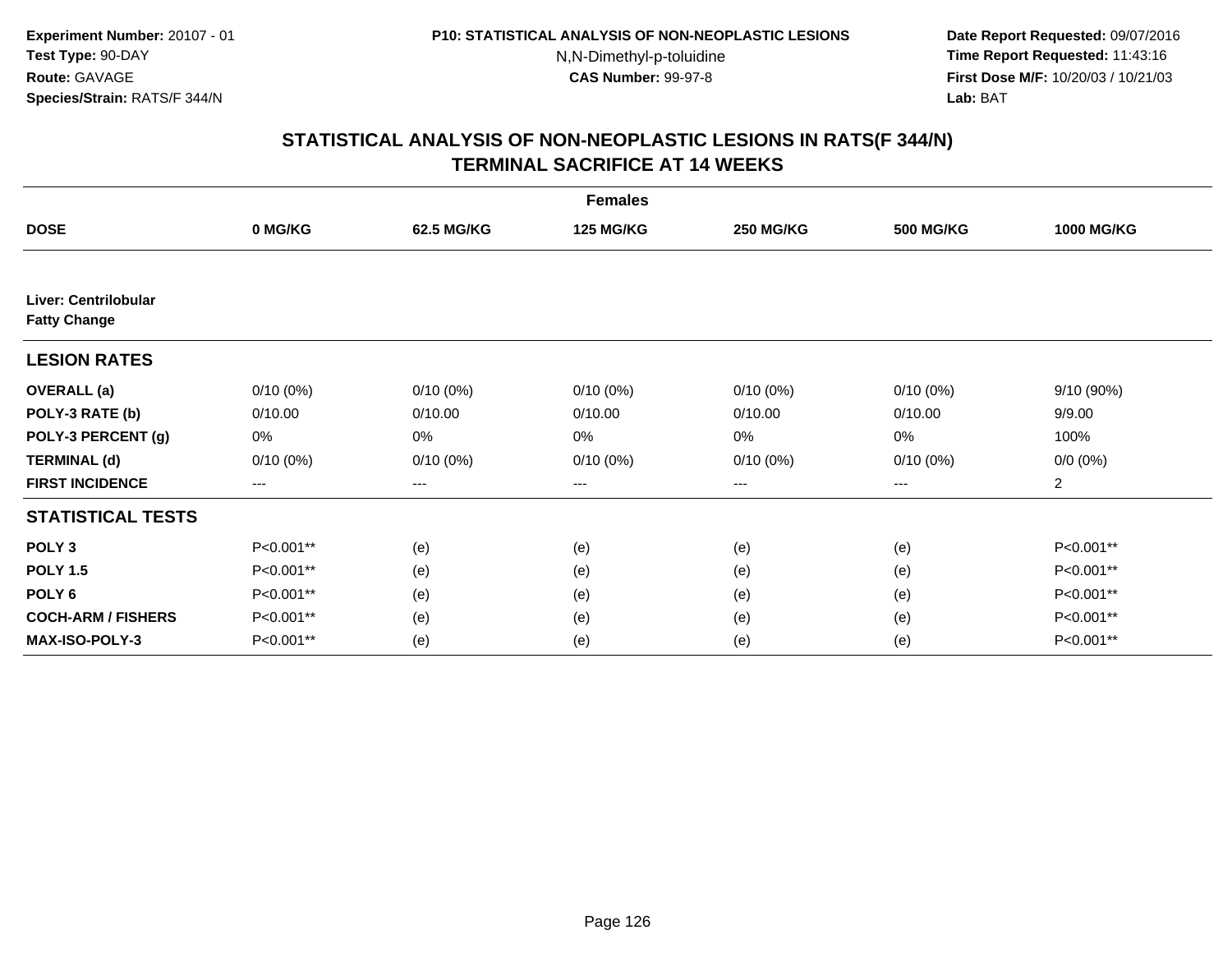**Date Report Requested:** 09/07/2016 **Time Report Requested:** 11:43:16 **First Dose M/F:** 10/20/03 / 10/21/03<br>**Lab:** BAT **Lab:** BAT

|                                  |             |             | <b>Females</b>   |                  |                  |                   |
|----------------------------------|-------------|-------------|------------------|------------------|------------------|-------------------|
| <b>DOSE</b>                      | 0 MG/KG     | 62.5 MG/KG  | <b>125 MG/KG</b> | <b>250 MG/KG</b> | <b>500 MG/KG</b> | <b>1000 MG/KG</b> |
| Liver: Hepatocyte<br>Hypertrophy |             |             |                  |                  |                  |                   |
| <b>LESION RATES</b>              |             |             |                  |                  |                  |                   |
| <b>OVERALL</b> (a)               | $0/10(0\%)$ | 1/10 (10%)  | 7/10 (70%)       | 9/10 (90%)       | 10/10 (100%)     | 10/10 (100%)      |
| POLY-3 RATE (b)                  | 0/10.00     | 1/10.00     | 7/10.00          | 9/10.00          | 10/10.00         | 10/10.00          |
| POLY-3 PERCENT (g)               | 0%          | 10%         | 70%              | 90%              | 100%             | 100%              |
| <b>TERMINAL (d)</b>              | $0/10(0\%)$ | 1/10 (10%)  | 7/10 (70%)       | 9/10 (90%)       | 10/10 (100%)     | $0/0 (0\%)$       |
| <b>FIRST INCIDENCE</b>           | ---         | 93 (T)      | 93 (T)           | 93 (T)           | 93 (T)           | $\overline{a}$    |
| <b>STATISTICAL TESTS</b>         |             |             |                  |                  |                  |                   |
| POLY <sub>3</sub>                | P<0.001**   | $P = 0.500$ | P<0.001**        | P<0.001**        | P<0.001**        | P<0.001**         |
| <b>POLY 1.5</b>                  | P<0.001**   | $P = 0.500$ | P<0.001**        | P<0.001**        | P<0.001**        | P<0.001**         |
| POLY <sub>6</sub>                | P<0.001**   | $P = 0.500$ | P<0.001**        | P<0.001**        | P<0.001**        | P<0.001**         |
| <b>COCH-ARM / FISHERS</b>        | P<0.001**   | $P = 0.500$ | $P=0.002**$      | P<0.001**        | P<0.001**        | P<0.001**         |
| <b>MAX-ISO-POLY-3</b>            | P<0.001**   | $P = 0.158$ | P<0.001**        | P<0.001**        | (e)              | (e)               |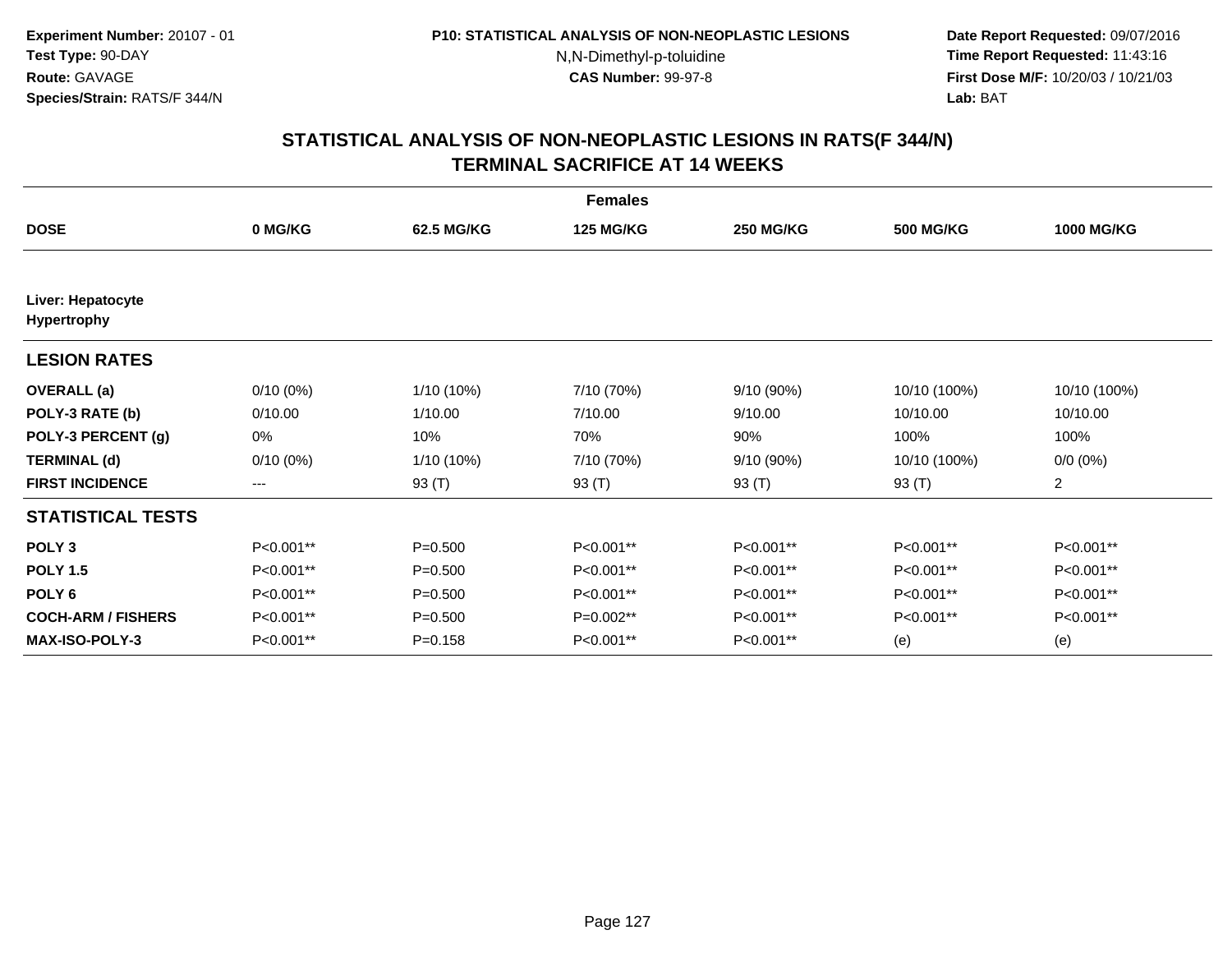**Date Report Requested:** 09/07/2016 **Time Report Requested:** 11:43:16 **First Dose M/F:** 10/20/03 / 10/21/03<br>**Lab:** BAT **Lab:** BAT

|                                      |              |            | <b>Females</b>   |                  |                  |                   |
|--------------------------------------|--------------|------------|------------------|------------------|------------------|-------------------|
| <b>DOSE</b>                          | 0 MG/KG      | 62.5 MG/KG | <b>125 MG/KG</b> | <b>250 MG/KG</b> | <b>500 MG/KG</b> | <b>1000 MG/KG</b> |
|                                      |              |            |                  |                  |                  |                   |
| Liver: Hepatocyte<br><b>Necrosis</b> |              |            |                  |                  |                  |                   |
| <b>LESION RATES</b>                  |              |            |                  |                  |                  |                   |
| <b>OVERALL</b> (a)                   | 1/10 (10%)   | 6/10(60%)  | 5/10 (50%)       | 7/10 (70%)       | 6/10(60%)        | 2/10(20%)         |
| POLY-3 RATE (b)                      | 1/10.00      | 6/10.00    | 5/10.00          | 7/10.00          | 6/10.00          | 2/2.00            |
| POLY-3 PERCENT (g)                   | 10%          | 60%        | 50%              | 70%              | 60%              | 100%              |
| <b>TERMINAL (d)</b>                  | $1/10(10\%)$ | 6/10(60%)  | 5/10 (50%)       | 7/10 (70%)       | 6/10(60%)        | $0/0 (0\%)$       |
| <b>FIRST INCIDENCE</b>               | 93 $(T)$     | 93 (T)     | 93 (T)           | 93 $(T)$         | 93 (T)           | $\overline{2}$    |
| <b>STATISTICAL TESTS</b>             |              |            |                  |                  |                  |                   |
| POLY <sub>3</sub>                    | $P=0.034*$   | P=0.018*   | $P = 0.061$      | P=0.003**        | P=0.018*         | $P=0.120$         |
| <b>POLY 1.5</b>                      | $P=0.034*$   | $P=0.018*$ | $P = 0.061$      | $P=0.003**$      | P=0.018*         | $P=0.121$         |
| POLY <sub>6</sub>                    | $P=0.034*$   | $P=0.018*$ | $P = 0.061$      | $P=0.003**$      | $P=0.018*$       | $P=0.120$         |
| <b>COCH-ARM / FISHERS</b>            | P=0.293N     | P=0.029*   | $P = 0.070$      | P=0.010**        | P=0.029*         | $P = 0.500$       |
| <b>MAX-ISO-POLY-3</b>                | $P=0.033*$   | P=0.004**  | $P=0.020*$       | P<0.001**        | P=0.004**        | $P = 0.101$       |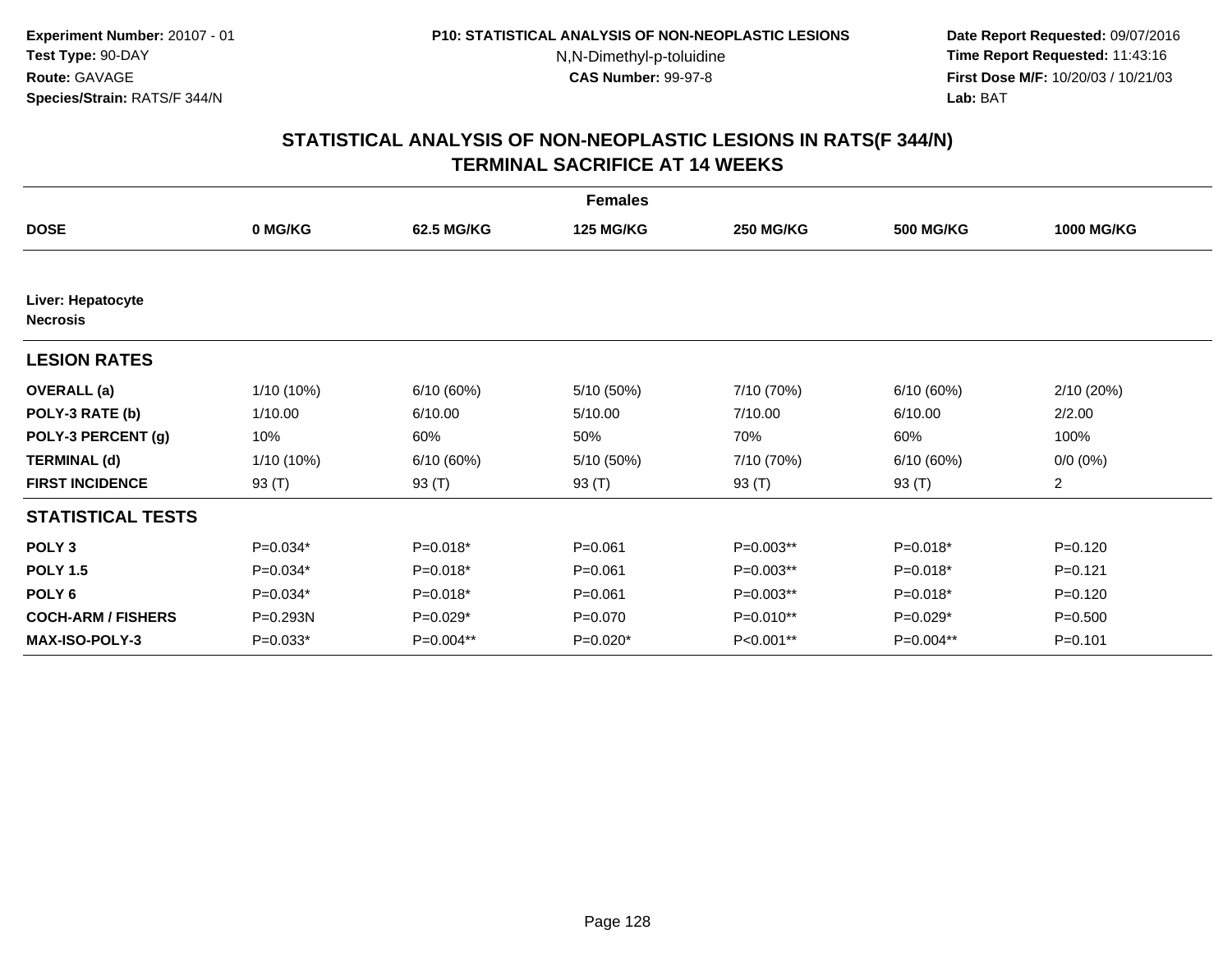**Date Report Requested:** 09/07/2016 **Time Report Requested:** 11:43:16 **First Dose M/F:** 10/20/03 / 10/21/03<br>**Lab:** BAT **Lab:** BAT

|                                                     | <b>Females</b>    |             |                  |                        |                  |                   |  |  |  |
|-----------------------------------------------------|-------------------|-------------|------------------|------------------------|------------------|-------------------|--|--|--|
| <b>DOSE</b>                                         | 0 MG/KG           | 62.5 MG/KG  | <b>125 MG/KG</b> | <b>250 MG/KG</b>       | <b>500 MG/KG</b> | <b>1000 MG/KG</b> |  |  |  |
|                                                     |                   |             |                  |                        |                  |                   |  |  |  |
| Liver: Hepatocyte, Centrilobular<br><b>Necrosis</b> |                   |             |                  |                        |                  |                   |  |  |  |
| <b>LESION RATES</b>                                 |                   |             |                  |                        |                  |                   |  |  |  |
| <b>OVERALL</b> (a)                                  | $0/10(0\%)$       | $0/10(0\%)$ | $0/10(0\%)$      | $0/10(0\%)$            | $1/10(10\%)$     | 7/10 (70%)        |  |  |  |
| POLY-3 RATE (b)                                     | 0/10.00           | 0/10.00     | 0/10.00          | 0/10.00                | 1/10.00          | 7/7.00            |  |  |  |
| POLY-3 PERCENT (g)                                  | 0%                | 0%          | 0%               | 0%                     | 10%              | 100%              |  |  |  |
| <b>TERMINAL (d)</b>                                 | $0/10(0\%)$       | $0/10(0\%)$ | $0/10(0\%)$      | $0/10(0\%)$            | $1/10(10\%)$     | $0/0 (0\%)$       |  |  |  |
| <b>FIRST INCIDENCE</b>                              | $\qquad \qquad -$ | ---         | ---              | $\qquad \qquad \cdots$ | 93 (T)           | 2                 |  |  |  |
| <b>STATISTICAL TESTS</b>                            |                   |             |                  |                        |                  |                   |  |  |  |
| POLY <sub>3</sub>                                   | P<0.001**         | (e)         | (e)              | (e)                    | $P = 0.500$      | P<0.001**         |  |  |  |
| <b>POLY 1.5</b>                                     | P<0.001**         | (e)         | (e)              | (e)                    | $P = 0.500$      | P<0.001**         |  |  |  |
| POLY <sub>6</sub>                                   | P<0.001**         | (e)         | (e)              | (e)                    | $P = 0.500$      | P<0.001**         |  |  |  |
| <b>COCH-ARM / FISHERS</b>                           | P<0.001**         | (e)         | (e)              | (e)                    | $P = 0.500$      | P=0.002**         |  |  |  |
| <b>MAX-ISO-POLY-3</b>                               | P<0.001**         | (e)         | (e)              | (e)                    | $P = 0.158$      | P<0.001**         |  |  |  |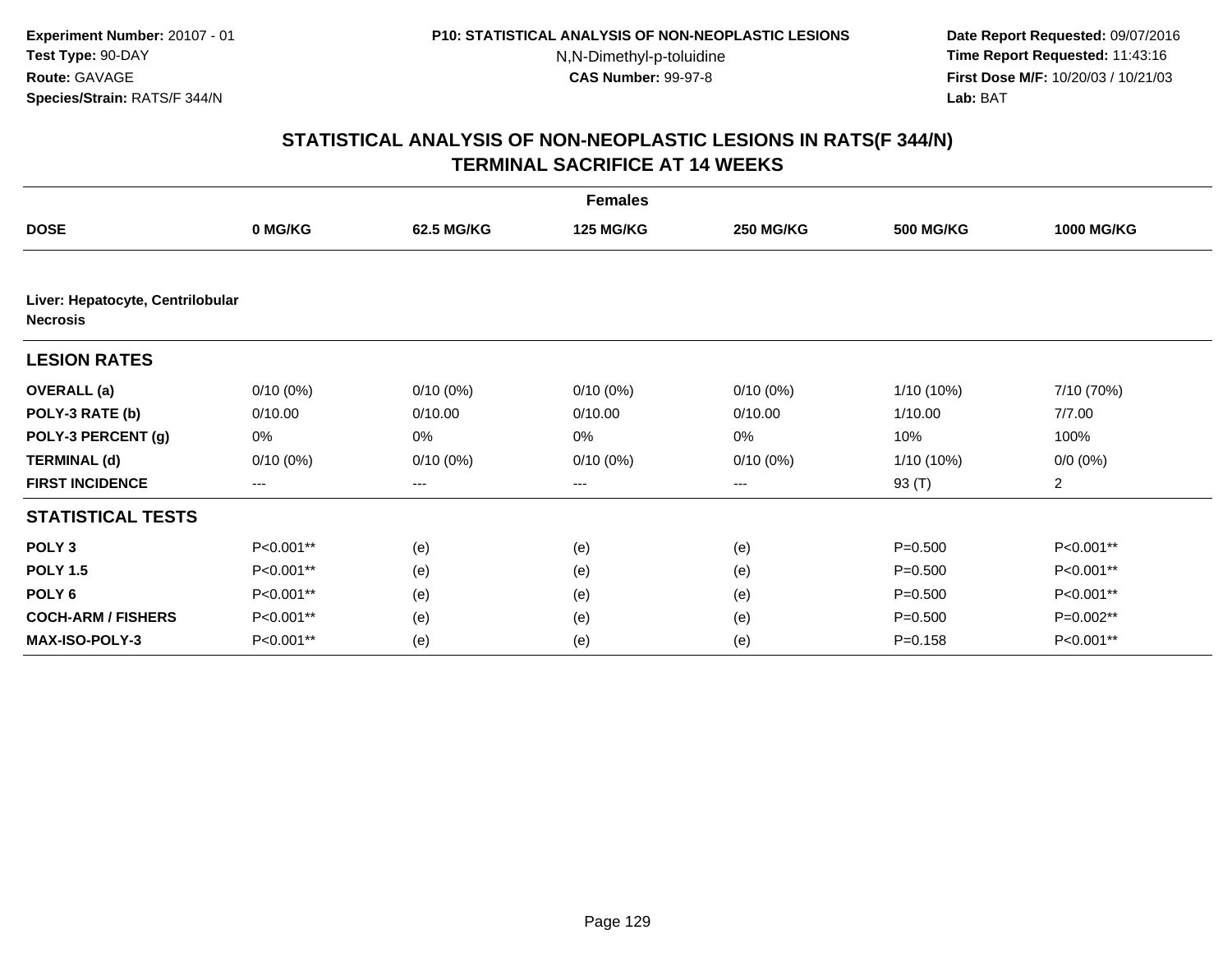**Date Report Requested:** 09/07/2016 **Time Report Requested:** 11:43:16 **First Dose M/F:** 10/20/03 / 10/21/03<br>**Lab:** BAT **Lab:** BAT

|                           |                        |             | <b>Females</b>   |                   |                  |                   |
|---------------------------|------------------------|-------------|------------------|-------------------|------------------|-------------------|
| <b>DOSE</b>               | 0 MG/KG                | 62.5 MG/KG  | <b>125 MG/KG</b> | <b>250 MG/KG</b>  | <b>500 MG/KG</b> | <b>1000 MG/KG</b> |
|                           |                        |             |                  |                   |                  |                   |
| Lung<br>Hemorrhage        |                        |             |                  |                   |                  |                   |
| <b>LESION RATES</b>       |                        |             |                  |                   |                  |                   |
| <b>OVERALL</b> (a)        | $0/10(0\%)$            | $0/10(0\%)$ | $0/10(0\%)$      | $0/10(0\%)$       | $0/10(0\%)$      | $1/10(10\%)$      |
| POLY-3 RATE (b)           | 0/10.00                | 0/10.00     | 0/10.00          | 0/10.00           | 0/10.00          | 1/1.00            |
| POLY-3 PERCENT (g)        | 0%                     | 0%          | 0%               | 0%                | $0\%$            | 100%              |
| <b>TERMINAL (d)</b>       | $0/10(0\%)$            | $0/10(0\%)$ | $0/10(0\%)$      | $0/10(0\%)$       | $0/10(0\%)$      | $0/0 (0\%)$       |
| <b>FIRST INCIDENCE</b>    | $\qquad \qquad \cdots$ | ---         | ---              | $\qquad \qquad -$ | ---              | 3                 |
| <b>STATISTICAL TESTS</b>  |                        |             |                  |                   |                  |                   |
| POLY <sub>3</sub>         | $P = 0.607$            | (e)         | (e)              | (e)               | (e)              | $P = 0.243$       |
| <b>POLY 1.5</b>           | $P = 0.600$            | (e)         | (e)              | (e)               | (e)              | $P=0.244$         |
| POLY <sub>6</sub>         | $P=0.607$              | (e)         | (e)              | (e)               | (e)              | $P = 0.243$       |
| <b>COCH-ARM / FISHERS</b> | $P=0.105$              | (e)         | (e)              | (e)               | (e)              | $P = 0.500$       |
| MAX-ISO-POLY-3            | P=0.038*               | (e)         | (e)              | (e)               | (e)              | $P = 0.135$       |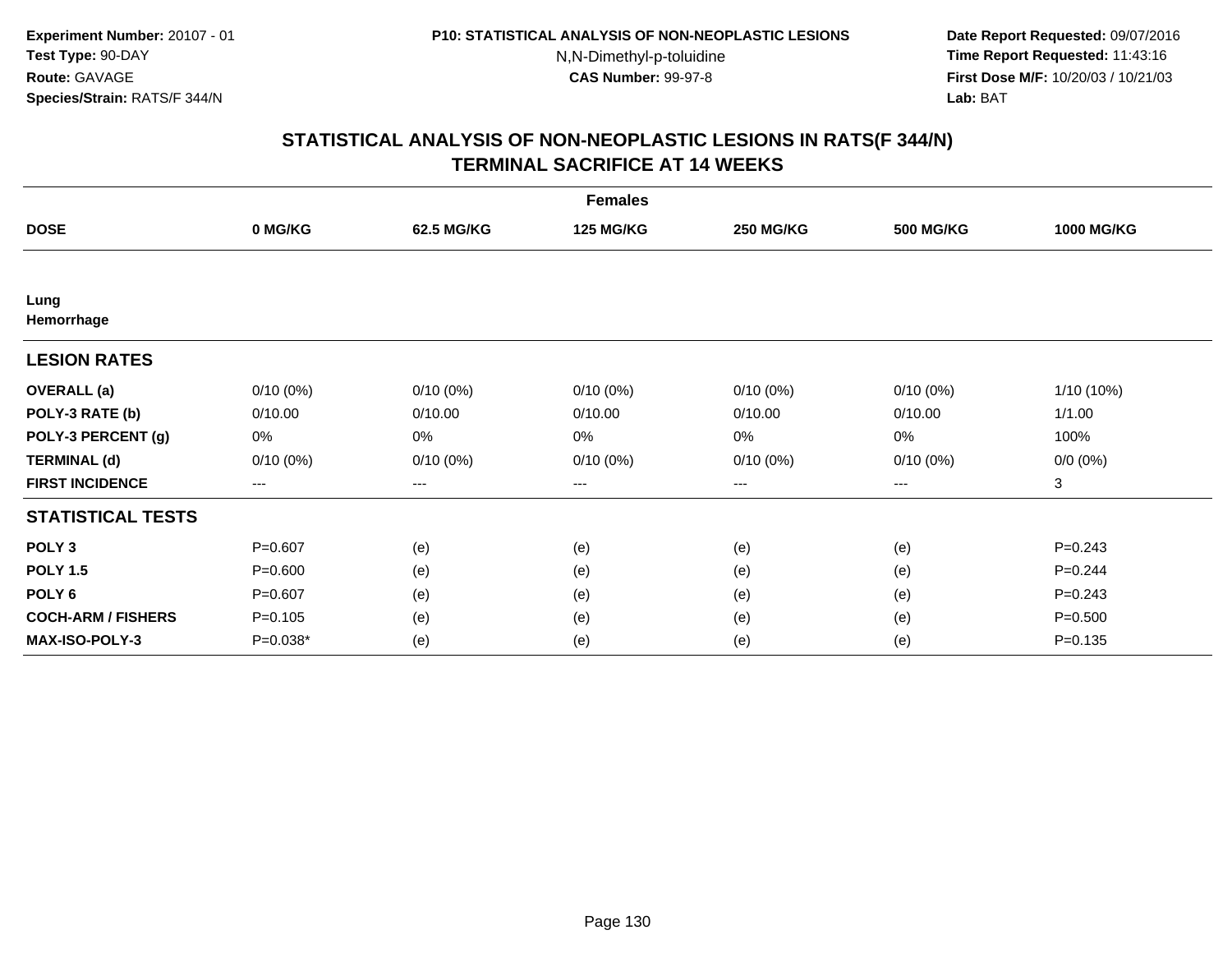**Date Report Requested:** 09/07/2016 **Time Report Requested:** 11:43:16 **First Dose M/F:** 10/20/03 / 10/21/03<br>**Lab:** BAT **Lab:** BAT

|                                     |             |            | <b>Females</b>   |                  |                  |                   |
|-------------------------------------|-------------|------------|------------------|------------------|------------------|-------------------|
| <b>DOSE</b>                         | 0 MG/KG     | 62.5 MG/KG | <b>125 MG/KG</b> | <b>250 MG/KG</b> | <b>500 MG/KG</b> | <b>1000 MG/KG</b> |
|                                     |             |            |                  |                  |                  |                   |
| Lung<br><b>Inflammation Chronic</b> |             |            |                  |                  |                  |                   |
| <b>LESION RATES</b>                 |             |            |                  |                  |                  |                   |
| <b>OVERALL</b> (a)                  | 8/10 (80%)  | 5/10 (50%) | 8/10 (80%)       | 8/10 (80%)       | 8/10 (80%)       | 2/10 (20%)        |
| POLY-3 RATE (b)                     | 8/10.00     | 5/10.00    | 8/10.00          | 8/10.00          | 8/10.00          | 2/2.00            |
| POLY-3 PERCENT (g)                  | 80%         | 50%        | 80%              | 80%              | 80%              | 100%              |
| <b>TERMINAL (d)</b>                 | 8/10 (80%)  | 5/10 (50%) | 8/10 (80%)       | 8/10 (80%)       | 8/10 (80%)       | $0/0 (0\%)$       |
| <b>FIRST INCIDENCE</b>              | 93 $(T)$    | 93 (T)     | 93 (T)           | 93 (T)           | 93 $(T)$         | $\overline{2}$    |
| <b>STATISTICAL TESTS</b>            |             |            |                  |                  |                  |                   |
| POLY <sub>3</sub>                   | $P = 0.272$ | P=0.174N   | $P=0.702$        | $P=0.702$        | $P=0.702$        | $P = 0.581$       |
| <b>POLY 1.5</b>                     | $P=0.275$   | P=0.174N   | $P=0.702$        | $P=0.702$        | $P=0.702$        | $P = 0.593$       |
| POLY <sub>6</sub>                   | $P=0.272$   | P=0.174N   | $P=0.702$        | $P=0.702$        | $P=0.702$        | $P = 0.581$       |
| <b>COCH-ARM / FISHERS</b>           | P=0.008N**  | P=0.175N   | $P=0.709N$       | $P = 0.709N$     | $P = 0.709N$     | $P=0.012N^*$      |
| <b>MAX-ISO-POLY-3</b>               | $P = 0.272$ | P=0.079N   | $P = 1.000$      | $P = 1.000$      | $P = 1.000$      | $P = 0.381$       |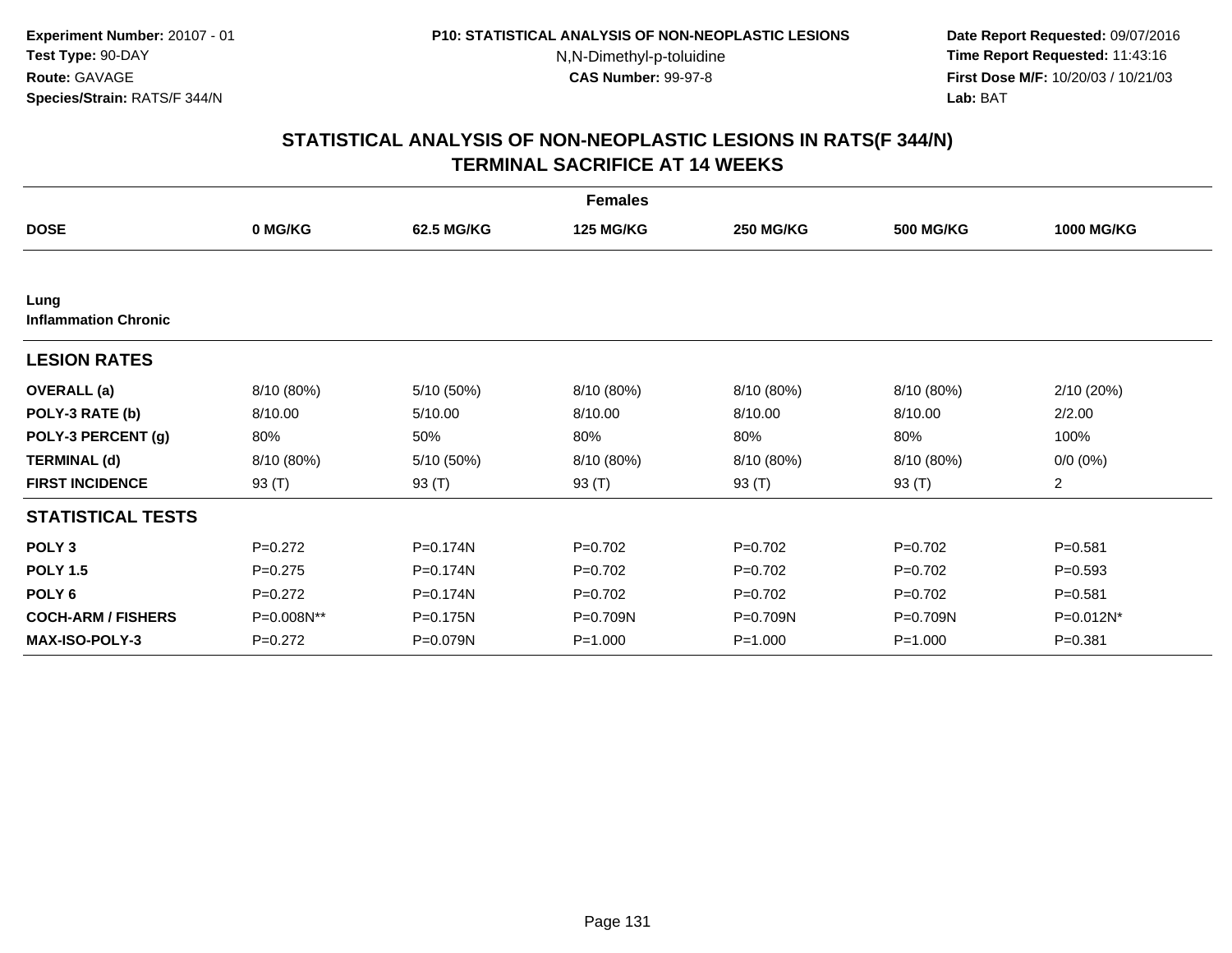**Date Report Requested:** 09/07/2016 **Time Report Requested:** 11:43:16 **First Dose M/F:** 10/20/03 / 10/21/03<br>**Lab:** BAT **Lab:** BAT

|                           |             |             | <b>Females</b>   |                  |                  |                   |
|---------------------------|-------------|-------------|------------------|------------------|------------------|-------------------|
| <b>DOSE</b>               | 0 MG/KG     | 62.5 MG/KG  | <b>125 MG/KG</b> | <b>250 MG/KG</b> | <b>500 MG/KG</b> | <b>1000 MG/KG</b> |
|                           |             |             |                  |                  |                  |                   |
| Lung<br><b>Thrombosis</b> |             |             |                  |                  |                  |                   |
| <b>LESION RATES</b>       |             |             |                  |                  |                  |                   |
| <b>OVERALL</b> (a)        | $0/10(0\%)$ | $0/10(0\%)$ | $0/10(0\%)$      | $0/10(0\%)$      | $0/10(0\%)$      | $0/10(0\%)$       |
| POLY-3 RATE (b)           | 0/10.00     | 0/10.00     | 0/10.00          | 0/10.00          | 0/10.00          | 0/0.00            |
| POLY-3 PERCENT (g)        | 0%          | 0%          | 0%               | 0%               | 0%               | 0%                |
| <b>TERMINAL (d)</b>       | $0/10(0\%)$ | $0/10(0\%)$ | $0/10(0\%)$      | 0/10(0%)         | $0/10(0\%)$      | $0/0 (0\%)$       |
| <b>FIRST INCIDENCE</b>    | ---         | $---$       | ---              | ---              | $---$            | $---$             |
| <b>STATISTICAL TESTS</b>  |             |             |                  |                  |                  |                   |
| POLY <sub>3</sub>         | (n)         | (n)         | (n)              | (n)              | (n)              | (n)               |
| <b>POLY 1.5</b>           | (n)         | (n)         | (n)              | (n)              | (n)              | (n)               |
| POLY <sub>6</sub>         | (n)         | (n)         | (n)              | (n)              | (n)              | (n)               |
| <b>COCH-ARM / FISHERS</b> | (n)         | (n)         | (n)              | (n)              | (n)              | (n)               |
| <b>MAX-ISO-POLY-3</b>     | (n)         | (n)         | (n)              | (n)              | (n)              | (n)               |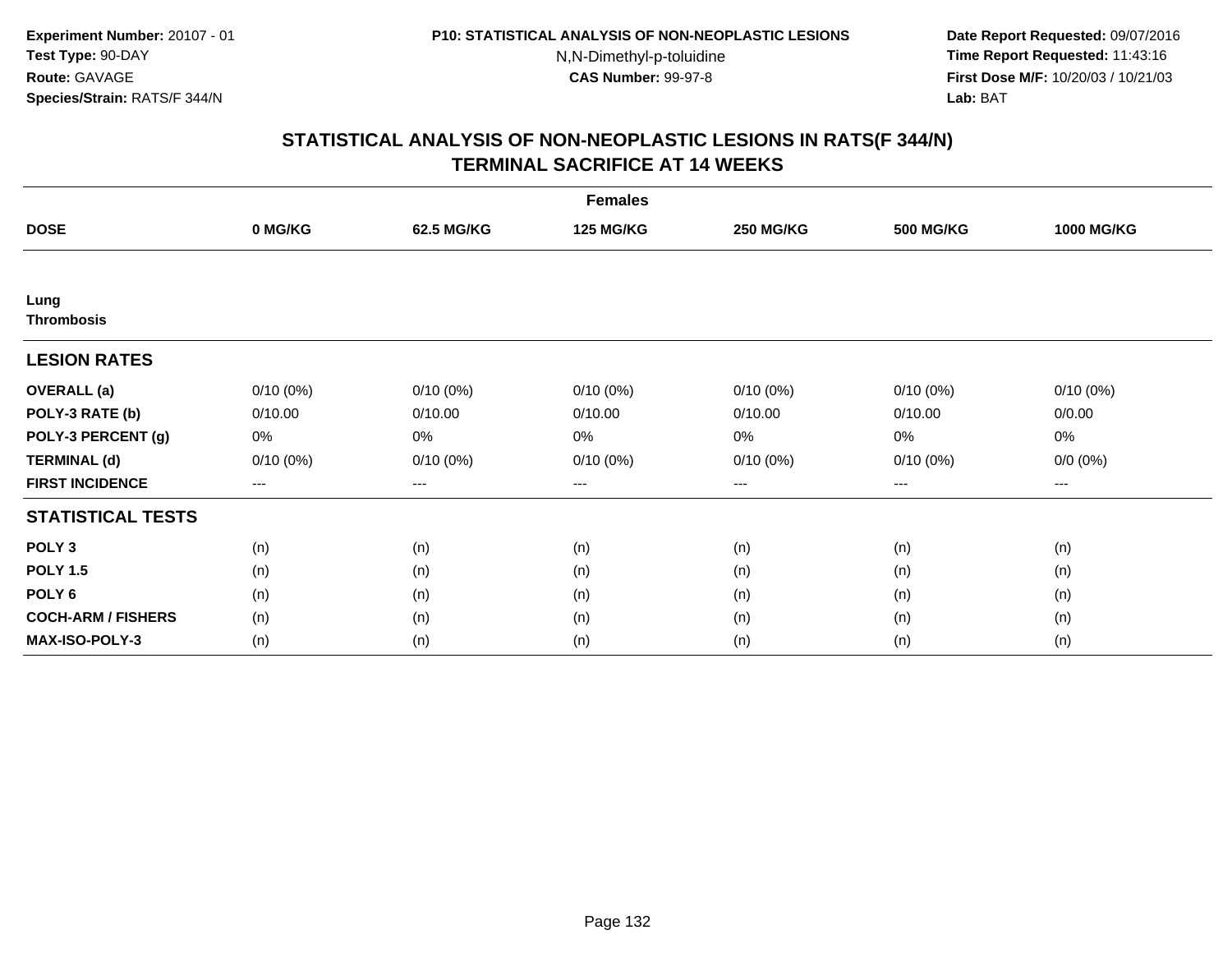**Date Report Requested:** 09/07/2016 **Time Report Requested:** 11:43:16 **First Dose M/F:** 10/20/03 / 10/21/03<br>**Lab:** BAT **Lab:** BAT

|                                                                  | <b>Females</b> |             |                  |                   |                  |                   |  |  |  |
|------------------------------------------------------------------|----------------|-------------|------------------|-------------------|------------------|-------------------|--|--|--|
| <b>DOSE</b>                                                      | 0 MG/KG        | 62.5 MG/KG  | <b>125 MG/KG</b> | <b>250 MG/KG</b>  | <b>500 MG/KG</b> | <b>1000 MG/KG</b> |  |  |  |
|                                                                  |                |             |                  |                   |                  |                   |  |  |  |
| <b>Lung: Alveolus</b><br><b>Infiltration Cellular Histiocyte</b> |                |             |                  |                   |                  |                   |  |  |  |
| <b>LESION RATES</b>                                              |                |             |                  |                   |                  |                   |  |  |  |
| <b>OVERALL</b> (a)                                               | $0/10(0\%)$    | $0/10(0\%)$ | $0/10(0\%)$      | $0/10(0\%)$       | $0/10(0\%)$      | 2/10 (20%)        |  |  |  |
| POLY-3 RATE (b)                                                  | 0/10.00        | 0/10.00     | 0/10.00          | 0/10.00           | 0/10.00          | 2/2.00            |  |  |  |
| POLY-3 PERCENT (g)                                               | 0%             | 0%          | 0%               | 0%                | 0%               | 100%              |  |  |  |
| <b>TERMINAL (d)</b>                                              | $0/10(0\%)$    | $0/10(0\%)$ | $0/10(0\%)$      | $0/10(0\%)$       | $0/10(0\%)$      | $0/0 (0\%)$       |  |  |  |
| <b>FIRST INCIDENCE</b>                                           | $---$          | ---         | $---$            | $\qquad \qquad -$ | ---              | $\overline{2}$    |  |  |  |
| <b>STATISTICAL TESTS</b>                                         |                |             |                  |                   |                  |                   |  |  |  |
| POLY <sub>3</sub>                                                | $P = 0.189$    | (e)         | (e)              | (e)               | (e)              | $P=0.040*$        |  |  |  |
| <b>POLY 1.5</b>                                                  | $P = 0.183$    | (e)         | (e)              | (e)               | (e)              | $P=0.041*$        |  |  |  |
| POLY <sub>6</sub>                                                | $P = 0.189$    | (e)         | (e)              | (e)               | (e)              | $P=0.040*$        |  |  |  |
| <b>COCH-ARM / FISHERS</b>                                        | P=0.010**      | (e)         | (e)              | (e)               | (e)              | $P = 0.237$       |  |  |  |
| MAX-ISO-POLY-3                                                   | P=0.003**      | (e)         | (e)              | (e)               | (e)              | $P=0.036*$        |  |  |  |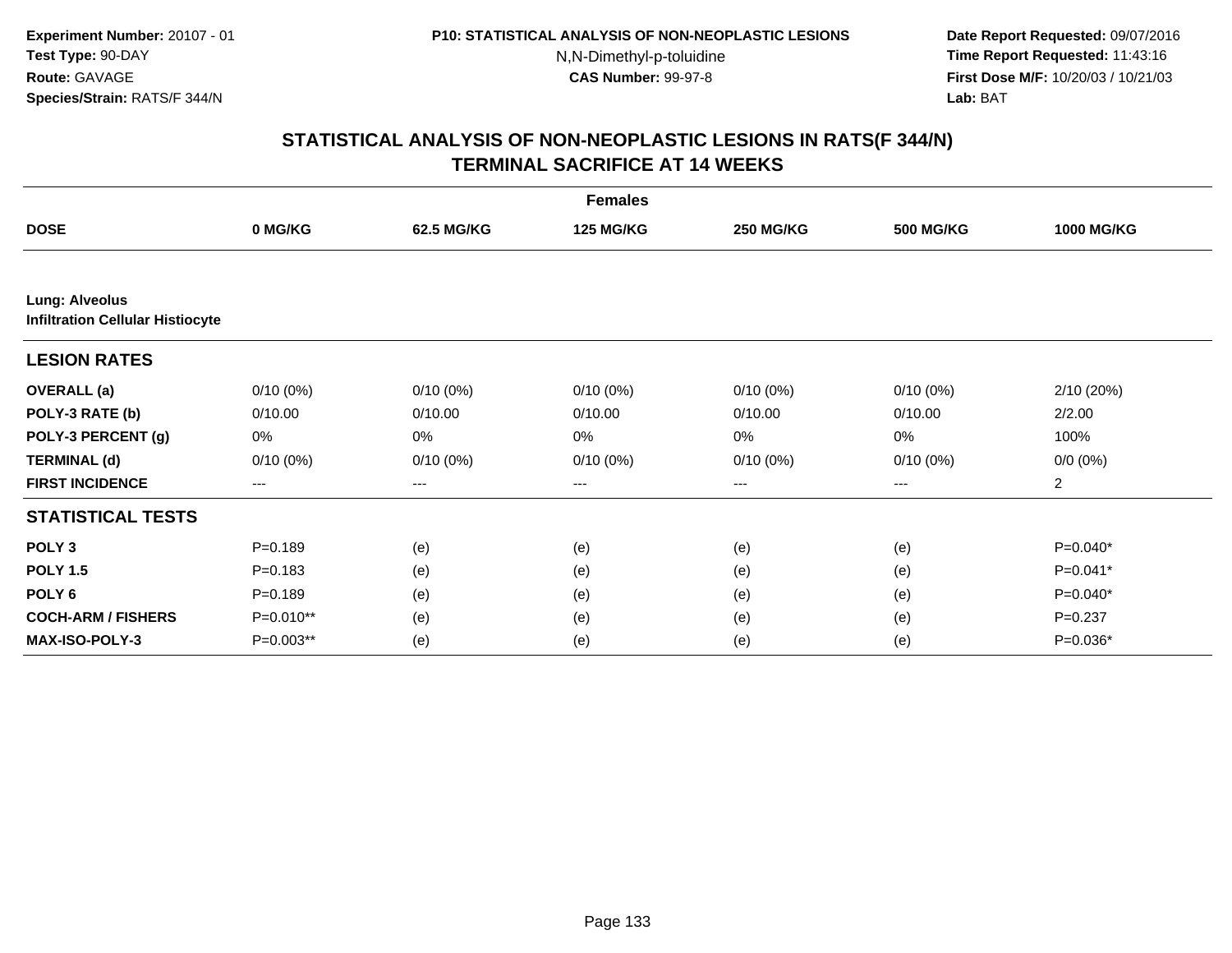**Date Report Requested:** 09/07/2016 **Time Report Requested:** 11:43:16 **First Dose M/F:** 10/20/03 / 10/21/03<br>**Lab:** BAT **Lab:** BAT

|                                                  | <b>Females</b> |                   |                  |                  |                  |                   |  |  |
|--------------------------------------------------|----------------|-------------------|------------------|------------------|------------------|-------------------|--|--|
| <b>DOSE</b>                                      | 0 MG/KG        | 62.5 MG/KG        | <b>125 MG/KG</b> | <b>250 MG/KG</b> | <b>500 MG/KG</b> | <b>1000 MG/KG</b> |  |  |
|                                                  |                |                   |                  |                  |                  |                   |  |  |
| <b>Lung: Alveolus</b><br><b>Metaplasia Focal</b> |                |                   |                  |                  |                  |                   |  |  |
| <b>LESION RATES</b>                              |                |                   |                  |                  |                  |                   |  |  |
| <b>OVERALL</b> (a)                               | $0/10(0\%)$    | $0/10(0\%)$       | $0/10(0\%)$      | $0/10(0\%)$      | $0/10(0\%)$      | $0/10(0\%)$       |  |  |
| POLY-3 RATE (b)                                  | 0/10.00        | 0/10.00           | 0/10.00          | 0/10.00          | 0/10.00          | 0/0.00            |  |  |
| POLY-3 PERCENT (g)                               | 0%             | 0%                | 0%               | 0%               | 0%               | 0%                |  |  |
| <b>TERMINAL (d)</b>                              | $0/10(0\%)$    | $0/10(0\%)$       | $0/10(0\%)$      | 0/10(0%)         | 0/10(0%)         | $0/0 (0\%)$       |  |  |
| <b>FIRST INCIDENCE</b>                           | $--$           | $\qquad \qquad -$ | ---              | $\cdots$         | $---$            | ---               |  |  |
| <b>STATISTICAL TESTS</b>                         |                |                   |                  |                  |                  |                   |  |  |
| POLY <sub>3</sub>                                | (n)            | (n)               | (n)              | (n)              | (n)              | (n)               |  |  |
| <b>POLY 1.5</b>                                  | (n)            | (n)               | (n)              | (n)              | (n)              | (n)               |  |  |
| POLY <sub>6</sub>                                | (n)            | (n)               | (n)              | (n)              | (n)              | (n)               |  |  |
| <b>COCH-ARM / FISHERS</b>                        | (n)            | (n)               | (n)              | (n)              | (n)              | (n)               |  |  |
| <b>MAX-ISO-POLY-3</b>                            | (n)            | (n)               | (n)              | (n)              | (n)              | (n)               |  |  |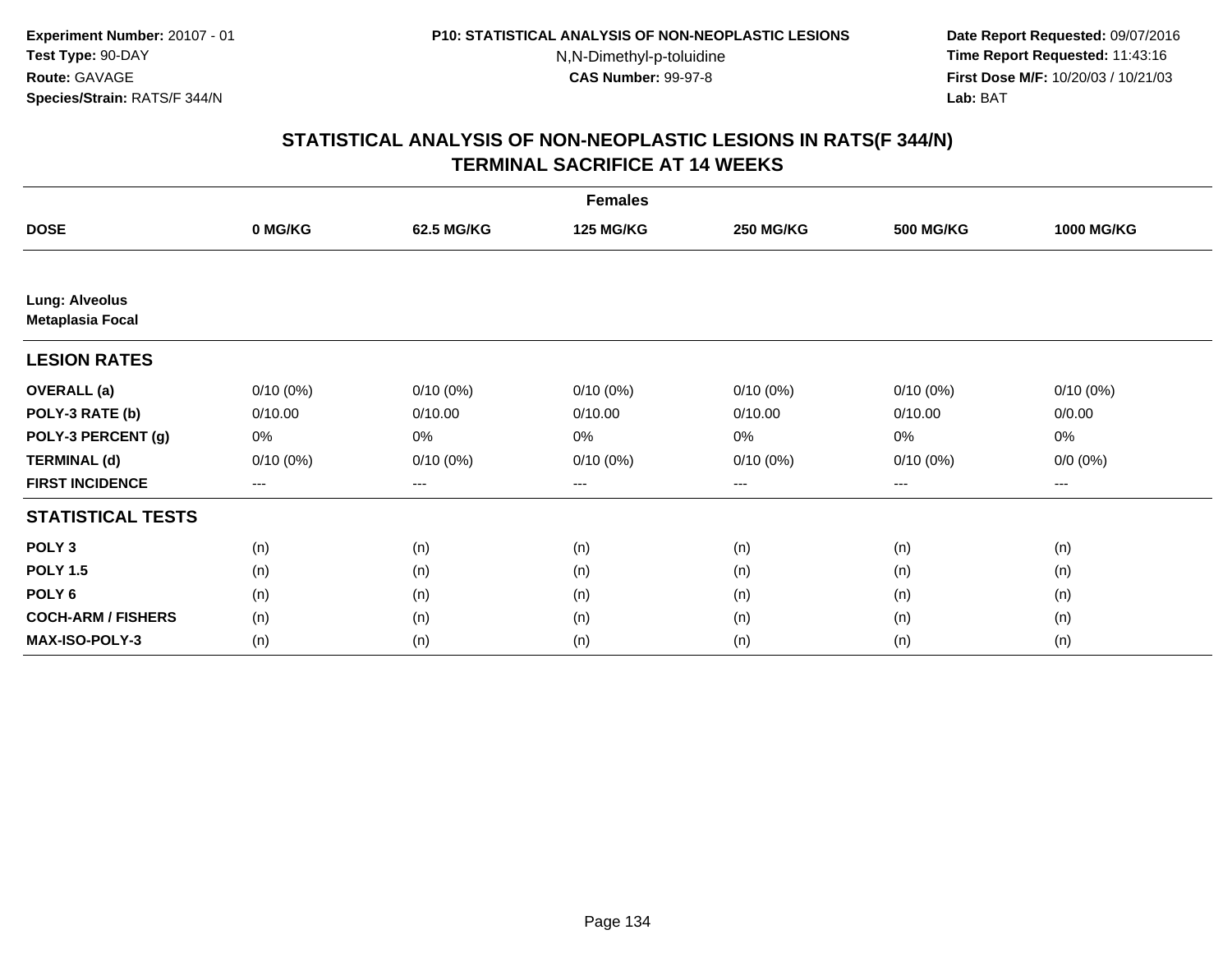**Date Report Requested:** 09/07/2016 **Time Report Requested:** 11:43:16 **First Dose M/F:** 10/20/03 / 10/21/03<br>**Lab:** BAT **Lab:** BAT

|                                                 |             |             | <b>Females</b>   |                  |                  |                   |
|-------------------------------------------------|-------------|-------------|------------------|------------------|------------------|-------------------|
| <b>DOSE</b>                                     | 0 MG/KG     | 62.5 MG/KG  | <b>125 MG/KG</b> | <b>250 MG/KG</b> | <b>500 MG/KG</b> | <b>1000 MG/KG</b> |
|                                                 |             |             |                  |                  |                  |                   |
| <b>Lymph Node, Mesenteric</b><br><b>Atrophy</b> |             |             |                  |                  |                  |                   |
| <b>LESION RATES</b>                             |             |             |                  |                  |                  |                   |
| <b>OVERALL</b> (a)                              | $0/10(0\%)$ | $0/10(0\%)$ | $0/10(0\%)$      | 1/10 (10%)       | 6/10(60%)        | 5/10 (50%)        |
| POLY-3 RATE (b)                                 | 0/10.00     | 0/10.00     | 0/10.00          | 1/10.00          | 6/10.00          | 5/5.00            |
| POLY-3 PERCENT (g)                              | 0%          | 0%          | 0%               | 10%              | 60%              | 100%              |
| <b>TERMINAL (d)</b>                             | $0/10(0\%)$ | $0/10(0\%)$ | $0/10(0\%)$      | 1/10 (10%)       | 6/10(60%)        | $0/0 (0\%)$       |
| <b>FIRST INCIDENCE</b>                          | $---$       | $---$       | $\cdots$         | 93 (T)           | 93 (T)           | $\overline{c}$    |
| <b>STATISTICAL TESTS</b>                        |             |             |                  |                  |                  |                   |
| POLY <sub>3</sub>                               | P<0.001**   | (e)         | (e)              | $P = 0.500$      | P<0.001**        | P<0.001**         |
| <b>POLY 1.5</b>                                 | P<0.001**   | (e)         | (e)              | $P = 0.500$      | P<0.001**        | P<0.001**         |
| POLY <sub>6</sub>                               | P<0.001**   | (e)         | (e)              | $P = 0.500$      | P<0.001**        | P<0.001**         |
| <b>COCH-ARM / FISHERS</b>                       | P<0.001**   | (e)         | (e)              | $P = 0.500$      | P=0.005**        | P=0.016*          |
| <b>MAX-ISO-POLY-3</b>                           | P<0.001**   | (e)         | (e)              | $P = 0.158$      | P<0.001**        | P<0.001**         |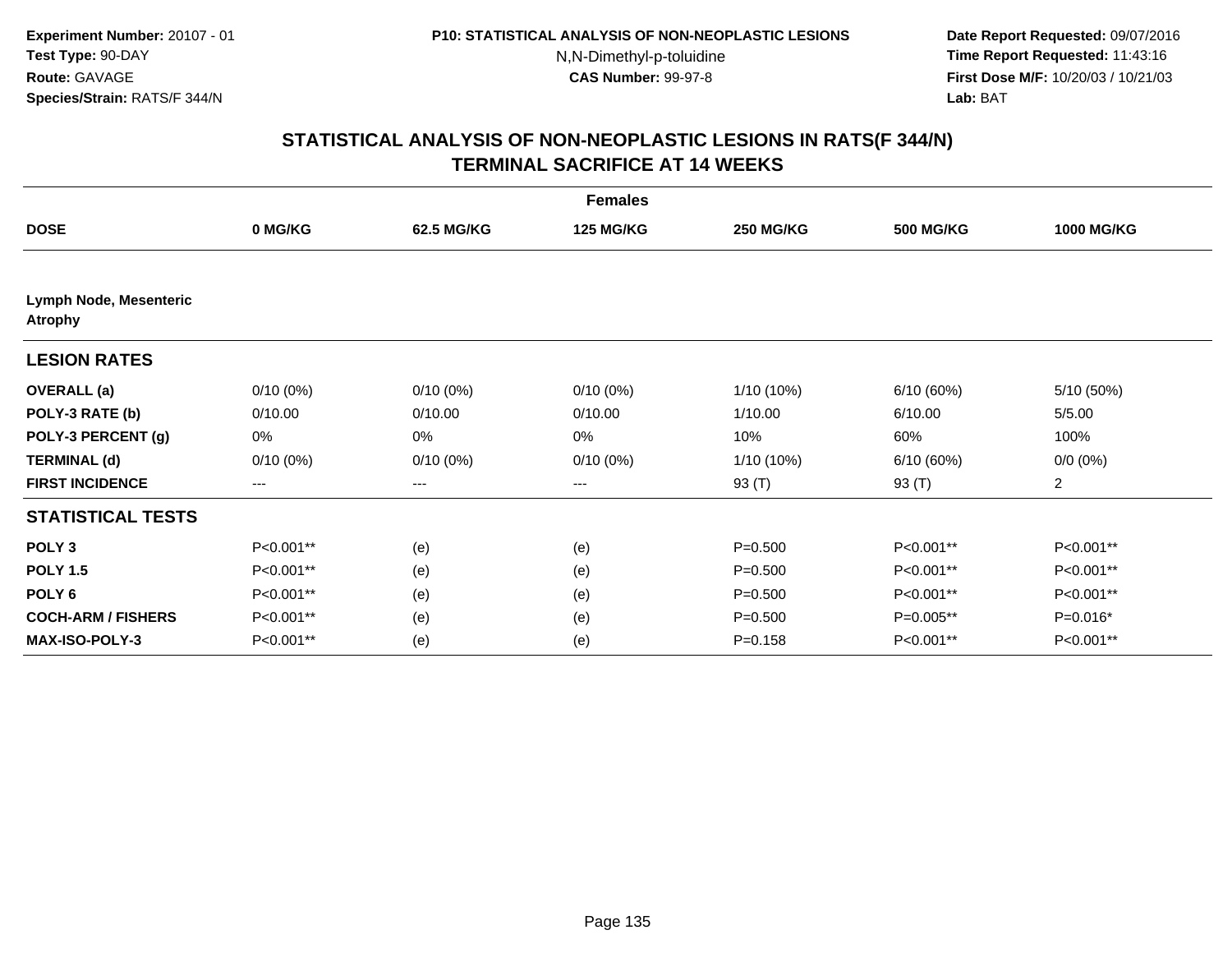**Date Report Requested:** 09/07/2016 **Time Report Requested:** 11:43:16 **First Dose M/F:** 10/20/03 / 10/21/03<br>**Lab:** BAT **Lab:** BAT

|                                                    | <b>Females</b> |             |                  |                   |                  |                   |  |  |
|----------------------------------------------------|----------------|-------------|------------------|-------------------|------------------|-------------------|--|--|
| <b>DOSE</b>                                        | 0 MG/KG        | 62.5 MG/KG  | <b>125 MG/KG</b> | <b>250 MG/KG</b>  | <b>500 MG/KG</b> | <b>1000 MG/KG</b> |  |  |
| Lymph Node, Mesenteric<br><b>Necrosis Lymphoid</b> |                |             |                  |                   |                  |                   |  |  |
| <b>LESION RATES</b>                                |                |             |                  |                   |                  |                   |  |  |
| <b>OVERALL</b> (a)                                 | $0/10(0\%)$    | $0/10(0\%)$ | $0/10(0\%)$      | $0/10(0\%)$       | $0/10(0\%)$      | 1/10 (10%)        |  |  |
| POLY-3 RATE (b)                                    | 0/10.00        | 0/10.00     | 0/10.00          | 0/10.00           | 0/10.00          | 1/1.00            |  |  |
| POLY-3 PERCENT (g)                                 | 0%             | 0%          | 0%               | 0%                | 0%               | 100%              |  |  |
| <b>TERMINAL (d)</b>                                | $0/10(0\%)$    | $0/10(0\%)$ | $0/10(0\%)$      | $0/10(0\%)$       | $0/10(0\%)$      | $0/0 (0\%)$       |  |  |
| <b>FIRST INCIDENCE</b>                             | $---$          | ---         | ---              | $\qquad \qquad -$ | ---              | $\overline{2}$    |  |  |
| <b>STATISTICAL TESTS</b>                           |                |             |                  |                   |                  |                   |  |  |
| POLY <sub>3</sub>                                  | $P = 0.607$    | (e)         | (e)              | (e)               | (e)              | $P = 0.243$       |  |  |
| <b>POLY 1.5</b>                                    | $P = 0.599$    | (e)         | (e)              | (e)               | (e)              | $P=0.244$         |  |  |
| POLY <sub>6</sub>                                  | $P = 0.607$    | (e)         | (e)              | (e)               | (e)              | $P = 0.243$       |  |  |
| <b>COCH-ARM / FISHERS</b>                          | $P = 0.105$    | (e)         | (e)              | (e)               | (e)              | $P = 0.500$       |  |  |
| <b>MAX-ISO-POLY-3</b>                              | P=0.038*       | (e)         | (e)              | (e)               | (e)              | $P = 0.135$       |  |  |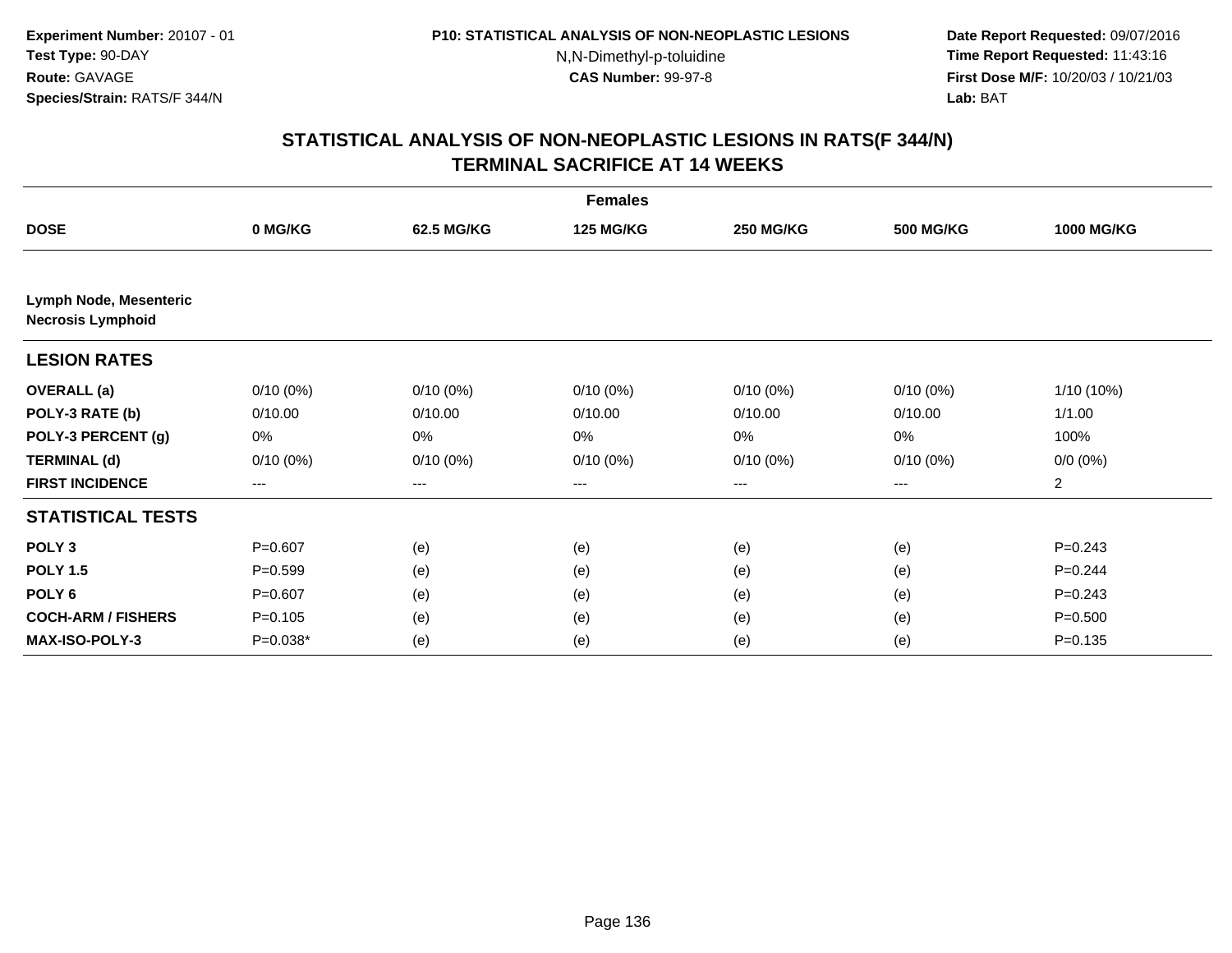**Date Report Requested:** 09/07/2016 **Time Report Requested:** 11:43:16 **First Dose M/F:** 10/20/03 / 10/21/03<br>**Lab:** BAT **Lab:** BAT

|                                                        | <b>Females</b> |             |                  |                  |                  |                   |  |  |
|--------------------------------------------------------|----------------|-------------|------------------|------------------|------------------|-------------------|--|--|
| <b>DOSE</b>                                            | 0 MG/KG        | 62.5 MG/KG  | <b>125 MG/KG</b> | <b>250 MG/KG</b> | <b>500 MG/KG</b> | <b>1000 MG/KG</b> |  |  |
|                                                        |                |             |                  |                  |                  |                   |  |  |
| <b>Lymph Node: Mediastinal</b><br>Hyperplasia Lymphoid |                |             |                  |                  |                  |                   |  |  |
| <b>LESION RATES</b>                                    |                |             |                  |                  |                  |                   |  |  |
| <b>OVERALL</b> (a)                                     | $0/0 (0\%)$    | $0/0 (0\%)$ | $0/0 (0\%)$      | $0/0 (0\%)$      | $0/0 (0\%)$      | $0/0 (0\%)$       |  |  |
| POLY-3 RATE (b)                                        | 0/0.00         | 0/0.00      | 0/0.00           | 0/0.00           | 0/0.00           | 0/0.00            |  |  |
| POLY-3 PERCENT (g)                                     | 0%             | 0%          | 0%               | 0%               | 0%               | 0%                |  |  |
| <b>TERMINAL (d)</b>                                    | $0/0 (0\%)$    | $0/0 (0\%)$ | $0/0 (0\%)$      | $0/0 (0\%)$      | $0/0 (0\%)$      | $0/0 (0\%)$       |  |  |
| <b>FIRST INCIDENCE</b>                                 | ---            | ---         | ---              | $---$            | ---              | ---               |  |  |
| <b>STATISTICAL TESTS</b>                               |                |             |                  |                  |                  |                   |  |  |
| POLY <sub>3</sub>                                      | (n)            | (n)         | (n)              | (n)              | (n)              | (n)               |  |  |
| <b>POLY 1.5</b>                                        | (n)            | (n)         | (n)              | (n)              | (n)              | (n)               |  |  |
| POLY <sub>6</sub>                                      | (n)            | (n)         | (n)              | (n)              | (n)              | (n)               |  |  |
| <b>COCH-ARM / FISHERS</b>                              | (n)            | (n)         | (n)              | (n)              | (n)              | (n)               |  |  |
| MAX-ISO-POLY-3                                         | (n)            | (n)         | (n)              | (n)              | (n)              | (n)               |  |  |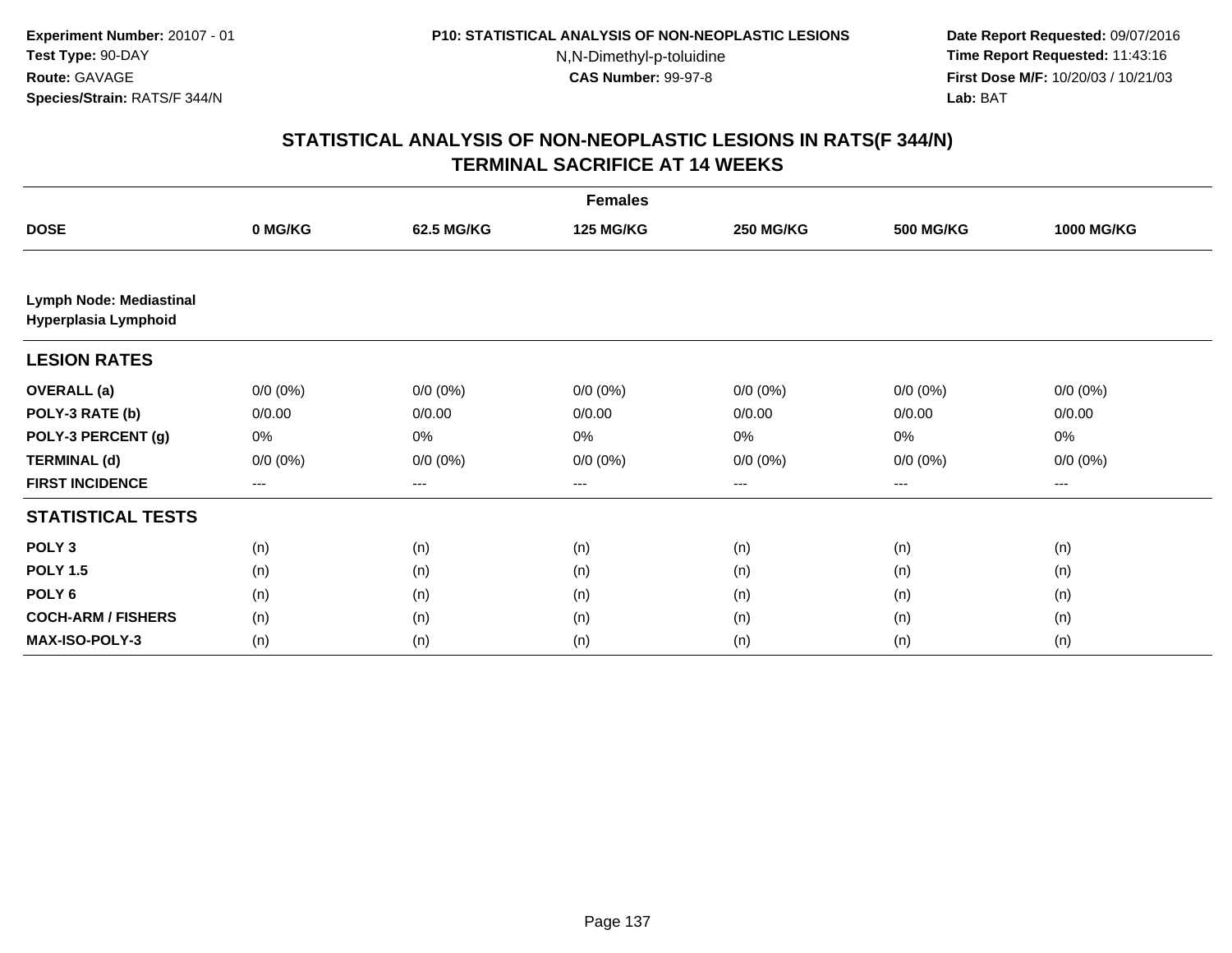**Date Report Requested:** 09/07/2016 **Time Report Requested:** 11:43:16 **First Dose M/F:** 10/20/03 / 10/21/03<br>**Lab:** BAT **Lab:** BAT

|                                    |             |             | <b>Females</b>   |                  |                  |                   |
|------------------------------------|-------------|-------------|------------------|------------------|------------------|-------------------|
| <b>DOSE</b>                        | 0 MG/KG     | 62.5 MG/KG  | <b>125 MG/KG</b> | <b>250 MG/KG</b> | <b>500 MG/KG</b> | <b>1000 MG/KG</b> |
|                                    |             |             |                  |                  |                  |                   |
| <b>Nose: Glands</b><br>Hyperplasia |             |             |                  |                  |                  |                   |
| <b>LESION RATES</b>                |             |             |                  |                  |                  |                   |
| <b>OVERALL</b> (a)                 | $0/10(0\%)$ | 3/10(30%)   | 9/10 (90%)       | 10/10 (100%)     | 10/10 (100%)     | $0/10(0\%)$       |
| POLY-3 RATE (b)                    | 0/10.00     | 3/10.00     | 9/10.00          | 10/10.00         | 10/10.00         | 0/0.00            |
| POLY-3 PERCENT (g)                 | 0%          | 30%         | 90%              | 100%             | 100%             | 0%                |
| <b>TERMINAL (d)</b>                | $0/10(0\%)$ | 3/10(30%)   | 9/10 (90%)       | 10/10 (100%)     | 10/10 (100%)     | $0/0 (0\%)$       |
| <b>FIRST INCIDENCE</b>             | ---         | 93 (T)      | 93 (T)           | 93 (T)           | 93 $(T)$         | ---               |
| <b>STATISTICAL TESTS</b>           |             |             |                  |                  |                  |                   |
| POLY <sub>3</sub>                  | P<0.001**   | $P = 0.095$ | P<0.001**        | P<0.001**        | P<0.001**        | (e)               |
| <b>POLY 1.5</b>                    | P<0.001**   | $P=0.095$   | P<0.001**        | P<0.001**        | P<0.001**        | (e)               |
| POLY <sub>6</sub>                  | P<0.001**   | $P = 0.095$ | P<0.001**        | P<0.001**        | P<0.001**        | (e)               |
| <b>COCH-ARM / FISHERS</b>          | P=0.169N    | $P = 0.105$ | P<0.001**        | P<0.001**        | P<0.001**        | (e)               |
| <b>MAX-ISO-POLY-3</b>              | P<0.001**   | $P=0.025*$  | P<0.001**        | (e)              | (e)              | (e)               |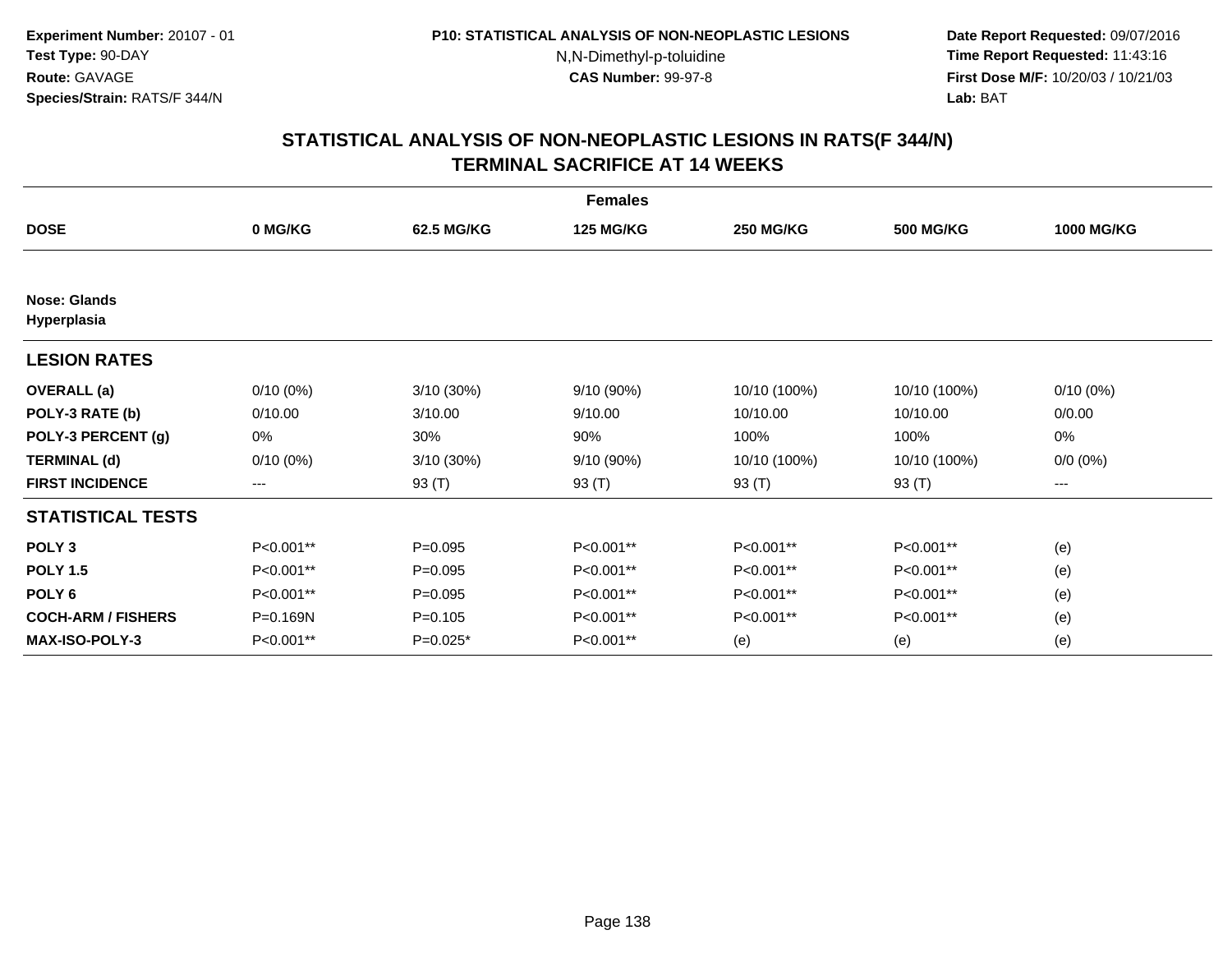**Date Report Requested:** 09/07/2016 **Time Report Requested:** 11:43:16 **First Dose M/F:** 10/20/03 / 10/21/03<br>**Lab:** BAT **Lab:** BAT

|                                                   | <b>Females</b> |            |                  |                  |                  |                   |  |  |
|---------------------------------------------------|----------------|------------|------------------|------------------|------------------|-------------------|--|--|
| <b>DOSE</b>                                       | 0 MG/KG        | 62.5 MG/KG | <b>125 MG/KG</b> | <b>250 MG/KG</b> | <b>500 MG/KG</b> | <b>1000 MG/KG</b> |  |  |
| <b>Nose: Olfactory Epithelium</b><br>Degeneration |                |            |                  |                  |                  |                   |  |  |
| <b>LESION RATES</b>                               |                |            |                  |                  |                  |                   |  |  |
| <b>OVERALL</b> (a)                                | $0/10(0\%)$    | 7/10 (70%) | 10/10 (100%)     | 10/10 (100%)     | 10/10 (100%)     | 10/10 (100%)      |  |  |
| POLY-3 RATE (b)                                   | 0/10.00        | 7/10.00    | 10/10.00         | 10/10.00         | 10/10.00         | 10/10.00          |  |  |
| POLY-3 PERCENT (g)                                | 0%             | 70%        | 100%             | 100%             | 100%             | 100%              |  |  |
| <b>TERMINAL (d)</b>                               | $0/10(0\%)$    | 7/10 (70%) | 10/10 (100%)     | 10/10 (100%)     | 10/10 (100%)     | $0/0 (0\%)$       |  |  |
| <b>FIRST INCIDENCE</b>                            | $---$          | 93 (T)     | 93 (T)           | 93 (T)           | 93 (T)           | $\overline{2}$    |  |  |
| <b>STATISTICAL TESTS</b>                          |                |            |                  |                  |                  |                   |  |  |
| POLY <sub>3</sub>                                 | P<0.001**      | P<0.001**  | P<0.001**        | P<0.001**        | P<0.001**        | P<0.001**         |  |  |
| <b>POLY 1.5</b>                                   | P<0.001**      | P<0.001**  | P<0.001**        | P<0.001**        | P<0.001**        | P<0.001**         |  |  |
| POLY <sub>6</sub>                                 | P<0.001**      | P<0.001**  | P<0.001**        | P<0.001**        | P<0.001**        | P<0.001**         |  |  |
| <b>COCH-ARM / FISHERS</b>                         | P<0.001**      | P=0.002**  | P<0.001**        | P<0.001**        | P<0.001**        | P<0.001**         |  |  |
| <b>MAX-ISO-POLY-3</b>                             | P<0.001**      | P<0.001**  | (e)              | (e)              | (e)              | (e)               |  |  |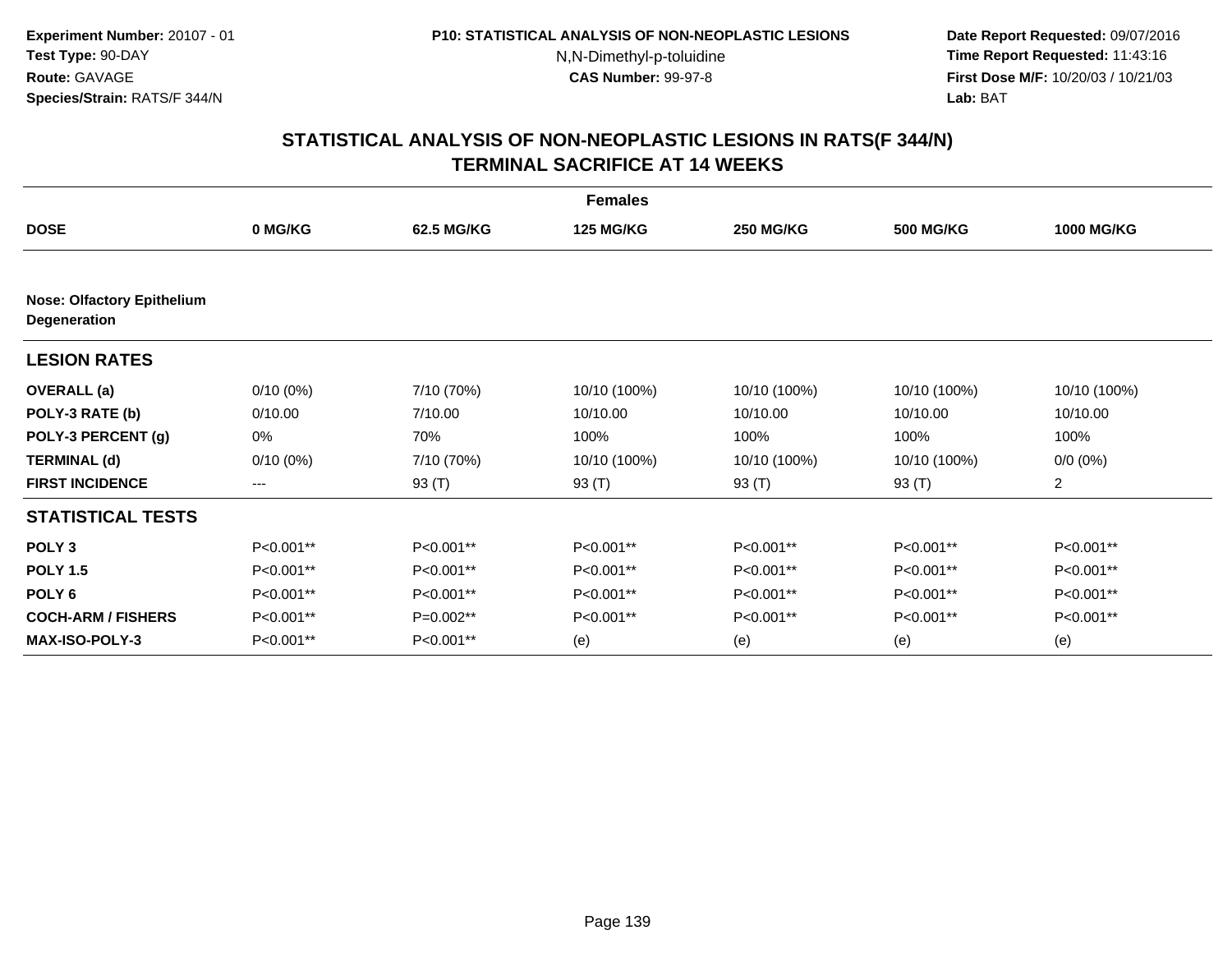**Date Report Requested:** 09/07/2016 **Time Report Requested:** 11:43:16 **First Dose M/F:** 10/20/03 / 10/21/03<br>**Lab:** BAT **Lab:** BAT

|                                                        | <b>Females</b> |             |                  |                  |                  |                   |  |  |  |
|--------------------------------------------------------|----------------|-------------|------------------|------------------|------------------|-------------------|--|--|--|
| <b>DOSE</b>                                            | 0 MG/KG        | 62.5 MG/KG  | <b>125 MG/KG</b> | <b>250 MG/KG</b> | <b>500 MG/KG</b> | <b>1000 MG/KG</b> |  |  |  |
|                                                        |                |             |                  |                  |                  |                   |  |  |  |
| <b>Nose: Olfactory Epithelium</b><br><b>Metaplasia</b> |                |             |                  |                  |                  |                   |  |  |  |
| <b>LESION RATES</b>                                    |                |             |                  |                  |                  |                   |  |  |  |
| <b>OVERALL</b> (a)                                     | $0/10(0\%)$    | $0/10(0\%)$ | $0/10(0\%)$      | 7/10 (70%)       | 10/10 (100%)     | 0/10(0%)          |  |  |  |
| POLY-3 RATE (b)                                        | 0/10.00        | 0/10.00     | 0/10.00          | 7/10.00          | 10/10.00         | 0/0.00            |  |  |  |
| POLY-3 PERCENT (g)                                     | 0%             | 0%          | 0%               | 70%              | 100%             | 0%                |  |  |  |
| <b>TERMINAL (d)</b>                                    | $0/10(0\%)$    | $0/10(0\%)$ | $0/10(0\%)$      | 7/10 (70%)       | 10/10 (100%)     | $0/0 (0\%)$       |  |  |  |
| <b>FIRST INCIDENCE</b>                                 | ---            | ---         | ---              | 93 (T)           | 93 (T)           | ---               |  |  |  |
| <b>STATISTICAL TESTS</b>                               |                |             |                  |                  |                  |                   |  |  |  |
| POLY <sub>3</sub>                                      | P<0.001**      | (e)         | (e)              | P<0.001**        | P<0.001**        | (e)               |  |  |  |
| <b>POLY 1.5</b>                                        | P<0.001**      | (e)         | (e)              | P<0.001**        | P<0.001**        | (e)               |  |  |  |
| POLY <sub>6</sub>                                      | P<0.001**      | (e)         | (e)              | P<0.001**        | P<0.001**        | (e)               |  |  |  |
| <b>COCH-ARM / FISHERS</b>                              | $P = 0.199$    | (e)         | (e)              | P=0.002**        | P<0.001**        | (e)               |  |  |  |
| <b>MAX-ISO-POLY-3</b>                                  | P<0.001**      | (e)         | (e)              | P<0.001**        | (e)              | (e)               |  |  |  |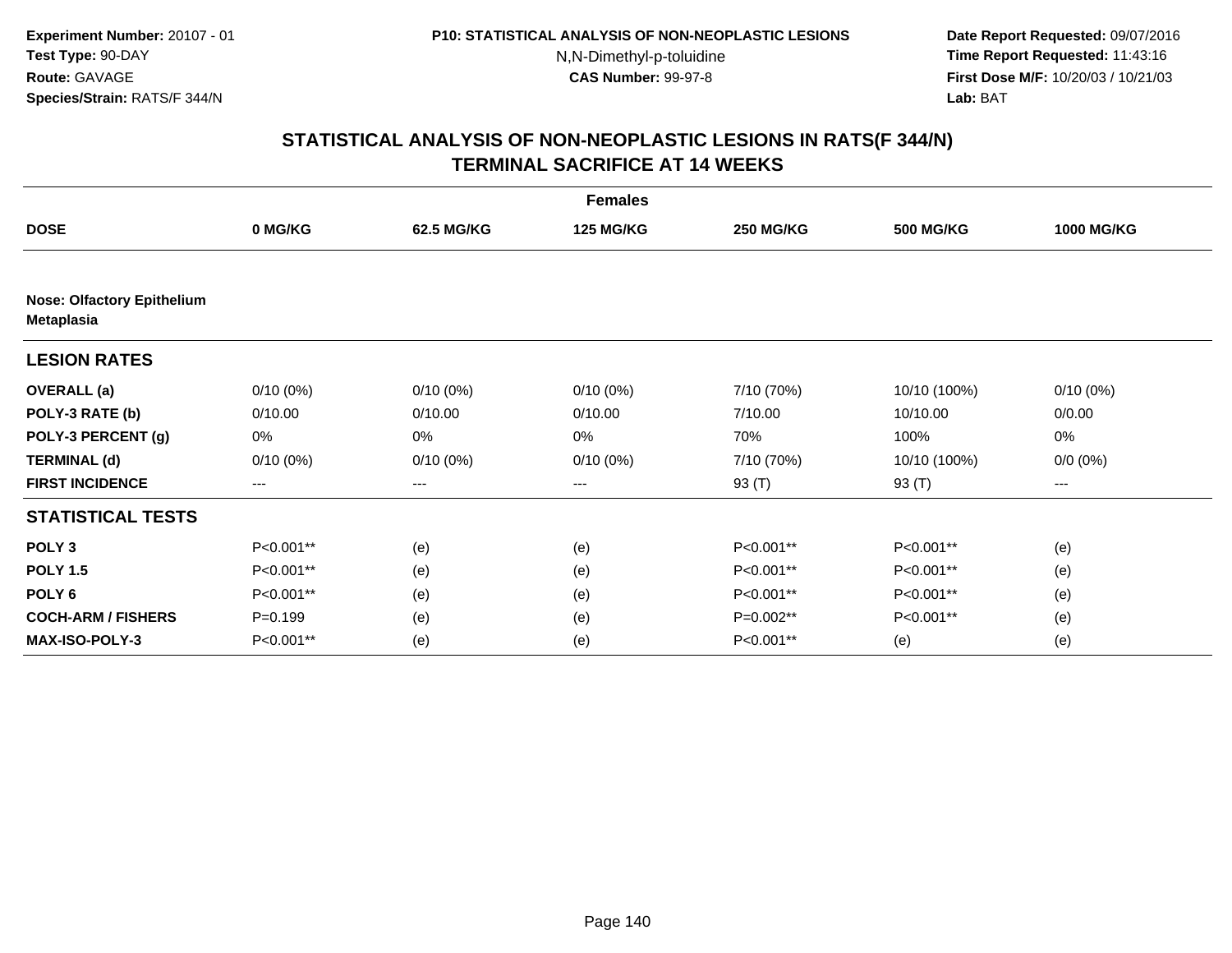**Date Report Requested:** 09/07/2016 **Time Report Requested:** 11:43:16 **First Dose M/F:** 10/20/03 / 10/21/03<br>**Lab:** BAT **Lab:** BAT

|                                                    |             |             | <b>Females</b>   |                  |                  |                   |
|----------------------------------------------------|-------------|-------------|------------------|------------------|------------------|-------------------|
| <b>DOSE</b>                                        | 0 MG/KG     | 62.5 MG/KG  | <b>125 MG/KG</b> | <b>250 MG/KG</b> | <b>500 MG/KG</b> | <b>1000 MG/KG</b> |
|                                                    |             |             |                  |                  |                  |                   |
| <b>Nose: Respiratory Epithelium</b><br>Hyperplasia |             |             |                  |                  |                  |                   |
| <b>LESION RATES</b>                                |             |             |                  |                  |                  |                   |
| <b>OVERALL</b> (a)                                 | $0/10(0\%)$ | 1/10 (10%)  | 7/10 (70%)       | 10/10 (100%)     | 10/10 (100%)     | 1/10 (10%)        |
| POLY-3 RATE (b)                                    | 0/10.00     | 1/10.00     | 7/10.00          | 10/10.00         | 10/10.00         | 1/1.00            |
| POLY-3 PERCENT (g)                                 | 0%          | 10%         | 70%              | 100%             | 100%             | 100%              |
| <b>TERMINAL (d)</b>                                | $0/10(0\%)$ | 1/10 (10%)  | 7/10 (70%)       | 10/10 (100%)     | 10/10 (100%)     | $0/0 (0\%)$       |
| <b>FIRST INCIDENCE</b>                             | $---$       | 93 (T)      | 93 (T)           | 93 (T)           | 93 (T)           | 3                 |
| <b>STATISTICAL TESTS</b>                           |             |             |                  |                  |                  |                   |
| POLY <sub>3</sub>                                  | P<0.001**   | $P = 0.500$ | P<0.001**        | P<0.001**        | P<0.001**        | $P = 0.243$       |
| <b>POLY 1.5</b>                                    | P<0.001**   | $P = 0.500$ | P<0.001**        | P<0.001**        | P<0.001**        | $P=0.244$         |
| POLY <sub>6</sub>                                  | P<0.001**   | $P = 0.500$ | P<0.001**        | P<0.001**        | P<0.001**        | $P=0.243$         |
| <b>COCH-ARM / FISHERS</b>                          | $P = 0.553$ | $P = 0.500$ | P=0.002**        | P<0.001**        | P<0.001**        | $P = 0.500$       |
| <b>MAX-ISO-POLY-3</b>                              | P<0.001**   | $P = 0.158$ | P<0.001**        | (e)              | (e)              | $P = 0.135$       |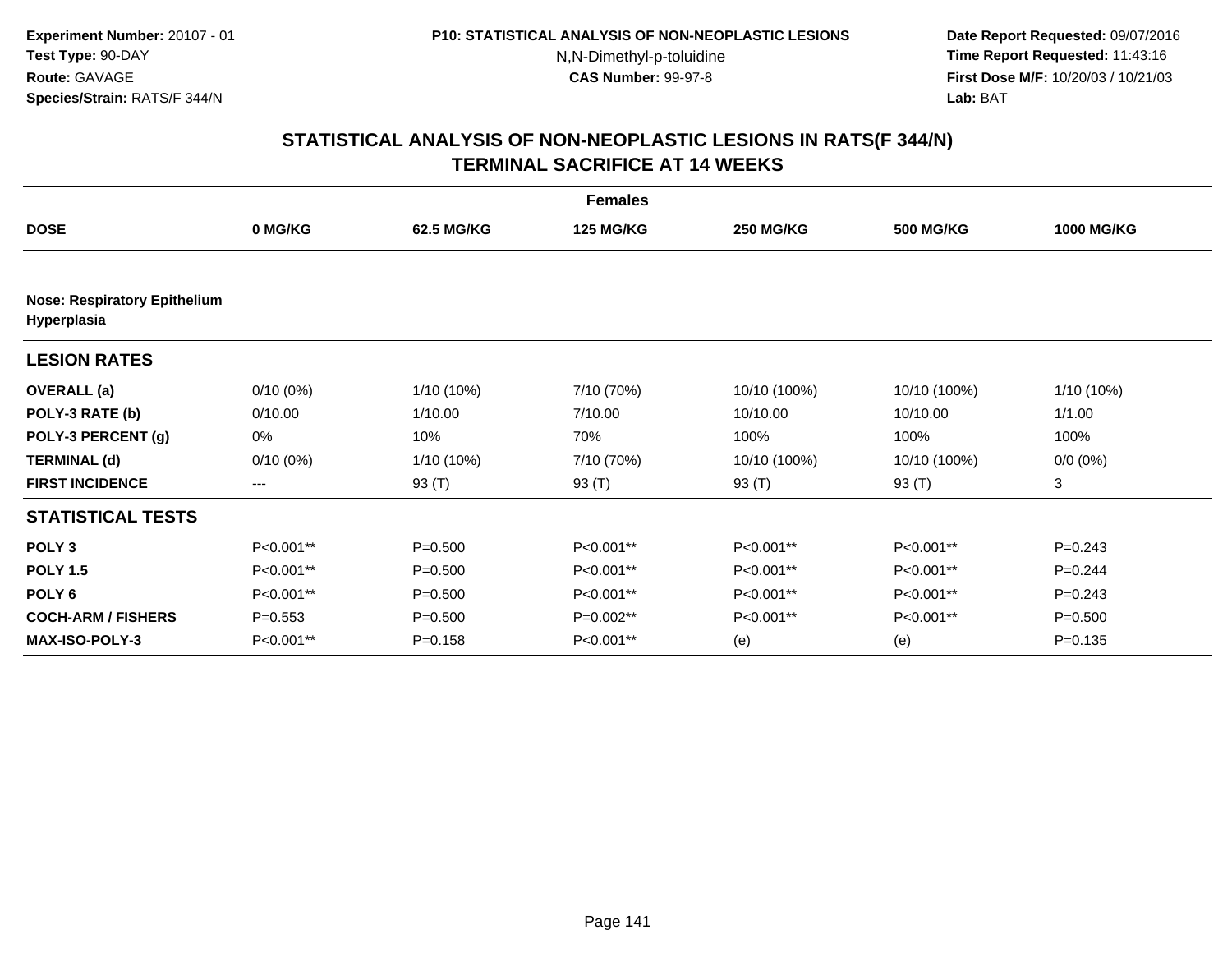**Date Report Requested:** 09/07/2016 **Time Report Requested:** 11:43:16 **First Dose M/F:** 10/20/03 / 10/21/03<br>**Lab:** BAT **Lab:** BAT

|                                     | <b>Females</b> |             |                  |                  |                  |                   |  |  |  |
|-------------------------------------|----------------|-------------|------------------|------------------|------------------|-------------------|--|--|--|
| <b>DOSE</b>                         | 0 MG/KG        | 62.5 MG/KG  | <b>125 MG/KG</b> | <b>250 MG/KG</b> | <b>500 MG/KG</b> | <b>1000 MG/KG</b> |  |  |  |
| <b>Nose: Respiratory Epithelium</b> |                |             |                  |                  |                  |                   |  |  |  |
| <b>Metaplasia</b>                   |                |             |                  |                  |                  |                   |  |  |  |
| <b>LESION RATES</b>                 |                |             |                  |                  |                  |                   |  |  |  |
| <b>OVERALL</b> (a)                  | $0/10(0\%)$    | $0/10(0\%)$ | 6/10(60%)        | 10/10 (100%)     | 10/10 (100%)     | 7/10 (70%)        |  |  |  |
| POLY-3 RATE (b)                     | 0/10.00        | 0/10.00     | 6/10.00          | 10/10.00         | 10/10.00         | 7/7.00            |  |  |  |
| POLY-3 PERCENT (g)                  | 0%             | 0%          | 60%              | 100%             | 100%             | 100%              |  |  |  |
| <b>TERMINAL (d)</b>                 | $0/10(0\%)$    | $0/10(0\%)$ | 6/10(60%)        | 10/10 (100%)     | 10/10 (100%)     | $0/0 (0\%)$       |  |  |  |
| <b>FIRST INCIDENCE</b>              | ---            | ---         | 93 (T)           | 93 (T)           | 93 (T)           | $\overline{2}$    |  |  |  |
| <b>STATISTICAL TESTS</b>            |                |             |                  |                  |                  |                   |  |  |  |
| POLY <sub>3</sub>                   | P<0.001**      | (e)         | P<0.001**        | P<0.001**        | P<0.001**        | P<0.001**         |  |  |  |
| <b>POLY 1.5</b>                     | P<0.001**      | (e)         | P<0.001**        | P<0.001**        | P<0.001**        | P<0.001**         |  |  |  |
| POLY <sub>6</sub>                   | P<0.001**      | (e)         | P<0.001**        | P<0.001**        | P<0.001**        | P<0.001**         |  |  |  |
| <b>COCH-ARM / FISHERS</b>           | P<0.001**      | (e)         | P=0.005**        | P<0.001**        | P<0.001**        | P=0.002**         |  |  |  |
| <b>MAX-ISO-POLY-3</b>               | P<0.001**      | (e)         | P<0.001**        | (e)              | (e)              | P<0.001**         |  |  |  |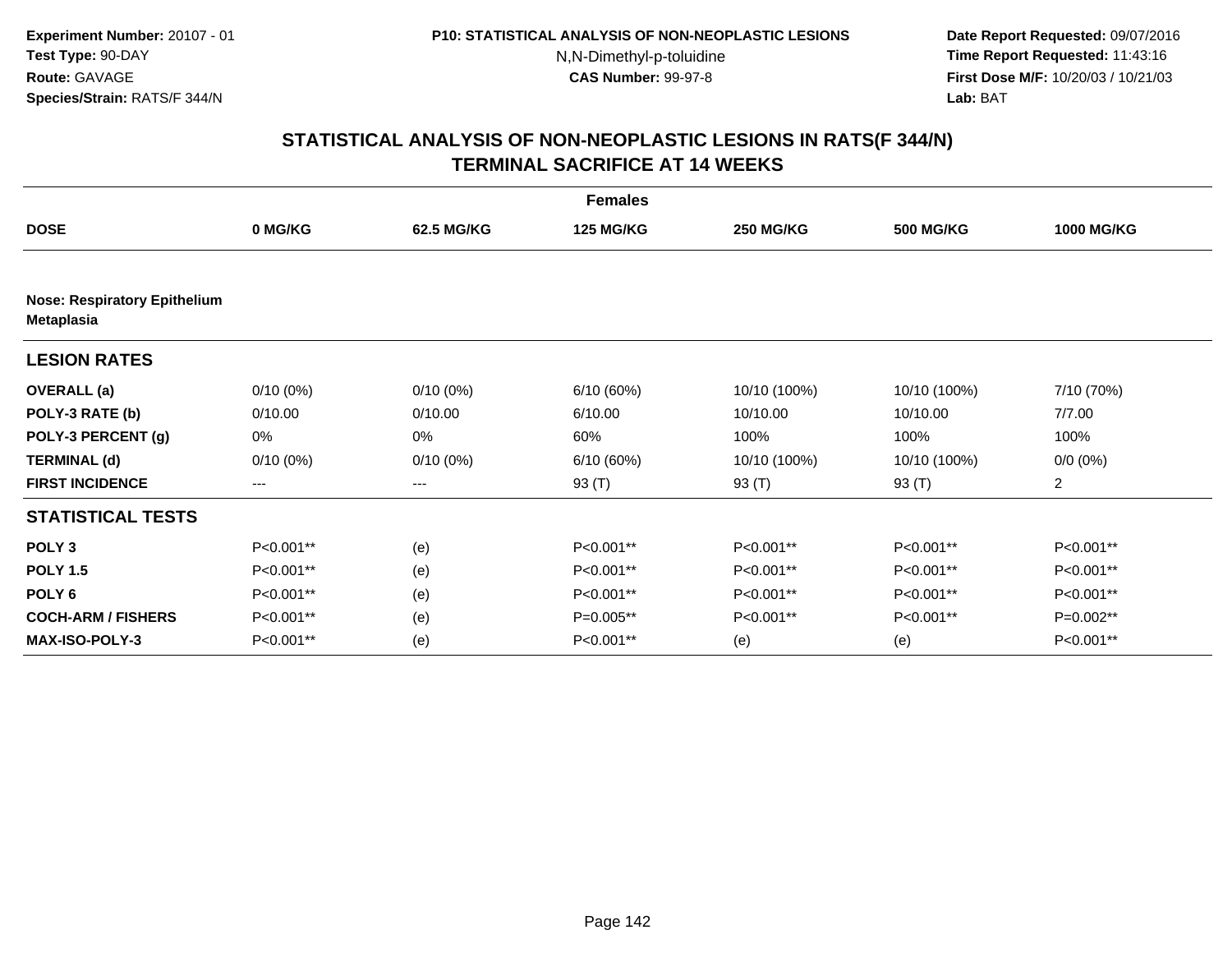**Date Report Requested:** 09/07/2016 **Time Report Requested:** 11:43:16 **First Dose M/F:** 10/20/03 / 10/21/03<br>**Lab:** BAT **Lab:** BAT

| <b>Females</b>                                             |            |             |                  |                  |                  |                   |  |
|------------------------------------------------------------|------------|-------------|------------------|------------------|------------------|-------------------|--|
| <b>DOSE</b>                                                | 0 MG/KG    | 62.5 MG/KG  | <b>125 MG/KG</b> | <b>250 MG/KG</b> | <b>500 MG/KG</b> | <b>1000 MG/KG</b> |  |
|                                                            |            |             |                  |                  |                  |                   |  |
| <b>Pancreas</b><br><b>Infiltration Cellular Lymphocyte</b> |            |             |                  |                  |                  |                   |  |
| <b>LESION RATES</b>                                        |            |             |                  |                  |                  |                   |  |
| <b>OVERALL</b> (a)                                         | 7/10 (70%) | $0/0 (0\%)$ | $0/0 (0\%)$      | $0/0 (0\%)$      | 4/10 (40%)       | $1/10(10\%)$      |  |
| POLY-3 RATE (b)                                            | 7/10.00    | 0/0.00      | 0/0.00           | 0/0.00           | 4/10.00          | 1/1.00            |  |
| POLY-3 PERCENT (g)                                         | 70%        | 0%          | 0%               | 0%               | 40%              | 100%              |  |
| <b>TERMINAL (d)</b>                                        | 7/10 (70%) | $0/0 (0\%)$ | $0/0 (0\%)$      | $0/0 (0\%)$      | 4/10 (40%)       | $0/0 (0\%)$       |  |
| <b>FIRST INCIDENCE</b>                                     | 93 (T)     | ---         | ---              | $--$             | 93 (T)           | 3                 |  |
| <b>STATISTICAL TESTS</b>                                   |            |             |                  |                  |                  |                   |  |
| POLY <sub>3</sub>                                          | (e)        | (e)         | (e)              | (e)              | P=0.186N         | $P = 0.590$       |  |
| <b>POLY 1.5</b>                                            | (e)        | (e)         | (e)              | (e)              | P=0.186N         | $P = 0.599$       |  |
| POLY <sub>6</sub>                                          | (e)        | (e)         | (e)              | (e)              | P=0.186N         | $P = 0.590$       |  |
| <b>COCH-ARM / FISHERS</b>                                  | P=0.006N** | (e)         | (e)              | (e)              | P=0.185N         | P=0.010N**        |  |
| <b>MAX-ISO-POLY-3</b>                                      | (e)        | (e)         | (e)              | (e)              | P=0.089N         | $P=0.421$         |  |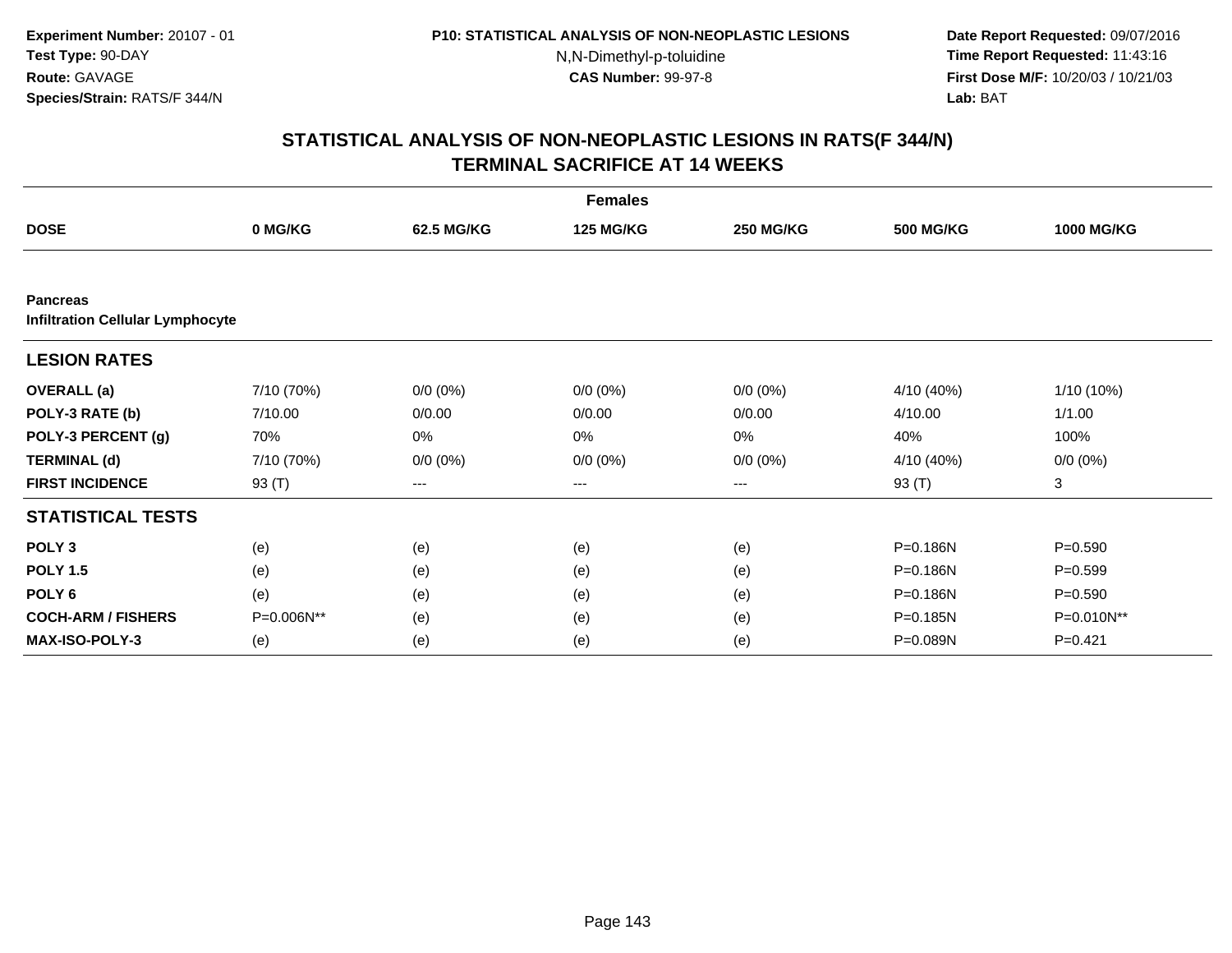**Date Report Requested:** 09/07/2016 **Time Report Requested:** 11:43:16 **First Dose M/F:** 10/20/03 / 10/21/03<br>**Lab:** BAT **Lab:** BAT

|                                           | <b>Females</b> |             |                  |                  |                  |                        |  |  |
|-------------------------------------------|----------------|-------------|------------------|------------------|------------------|------------------------|--|--|
| <b>DOSE</b>                               | 0 MG/KG        | 62.5 MG/KG  | <b>125 MG/KG</b> | <b>250 MG/KG</b> | <b>500 MG/KG</b> | <b>1000 MG/KG</b>      |  |  |
|                                           |                |             |                  |                  |                  |                        |  |  |
| <b>Salivary Glands</b><br><b>Fibrosis</b> |                |             |                  |                  |                  |                        |  |  |
| <b>LESION RATES</b>                       |                |             |                  |                  |                  |                        |  |  |
| <b>OVERALL</b> (a)                        | $0/10(0\%)$    | $0/0 (0\%)$ | $0/0 (0\%)$      | $0/0 (0\%)$      | $0/10(0\%)$      | $0/10(0\%)$            |  |  |
| POLY-3 RATE (b)                           | 0/10.00        | 0/0.00      | 0/0.00           | 0/0.00           | 0/10.00          | 0/0.00                 |  |  |
| POLY-3 PERCENT (g)                        | 0%             | 0%          | 0%               | 0%               | 0%               | 0%                     |  |  |
| <b>TERMINAL (d)</b>                       | $0/10(0\%)$    | $0/0 (0\%)$ | $0/0 (0\%)$      | $0/0 (0\%)$      | $0/10(0\%)$      | $0/0 (0\%)$            |  |  |
| <b>FIRST INCIDENCE</b>                    | ---            | $--$        | ---              | ---              | $--$             | $\qquad \qquad \cdots$ |  |  |
| <b>STATISTICAL TESTS</b>                  |                |             |                  |                  |                  |                        |  |  |
| POLY <sub>3</sub>                         | (n)            | (n)         | (n)              | (n)              | (n)              | (n)                    |  |  |
| <b>POLY 1.5</b>                           | (n)            | (n)         | (n)              | (n)              | (n)              | (n)                    |  |  |
| POLY <sub>6</sub>                         | (n)            | (n)         | (n)              | (n)              | (n)              | (n)                    |  |  |
| <b>COCH-ARM / FISHERS</b>                 | (n)            | (n)         | (n)              | (n)              | (n)              | (n)                    |  |  |
| MAX-ISO-POLY-3                            | (n)            | (n)         | (n)              | (n)              | (n)              | (n)                    |  |  |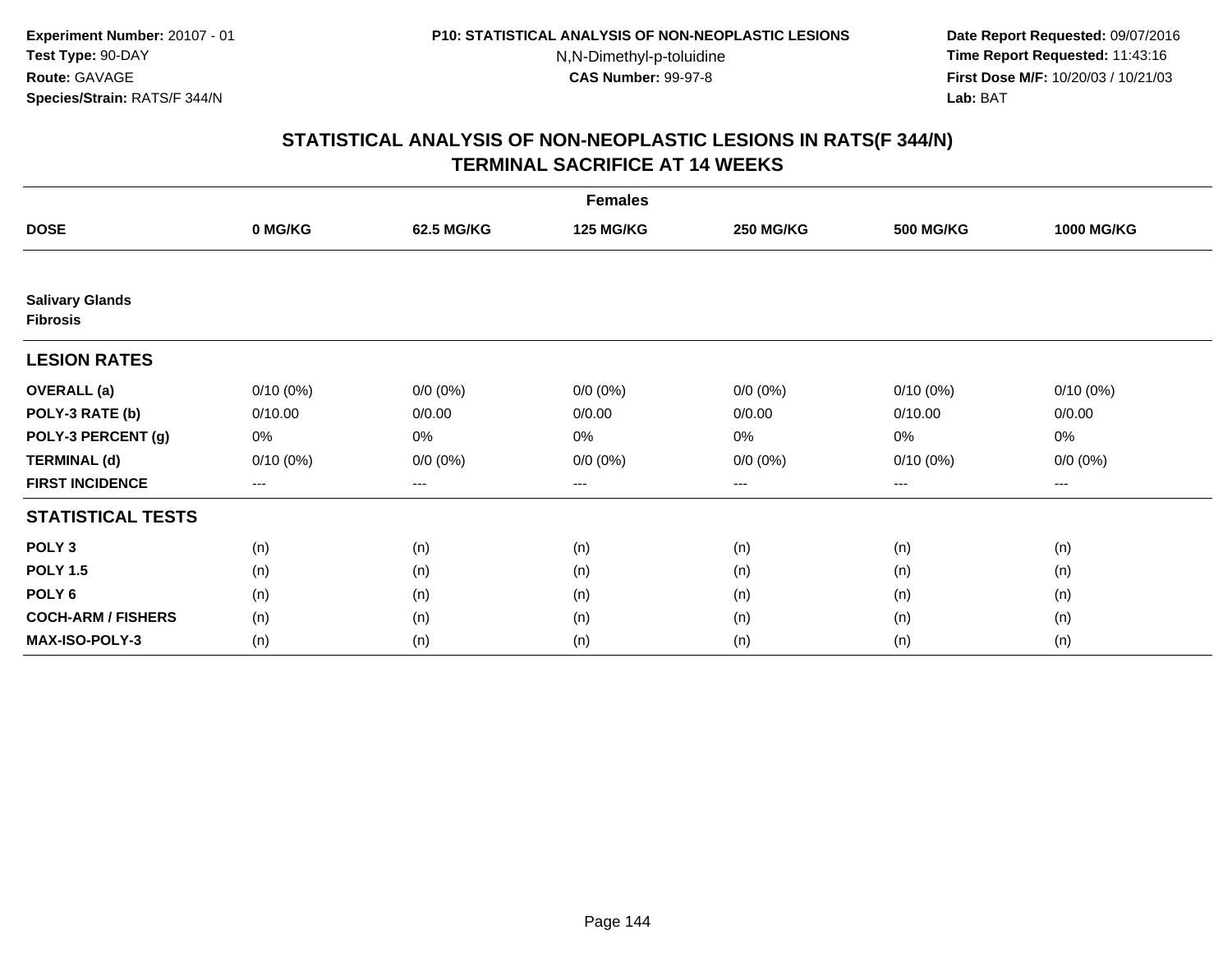**Date Report Requested:** 09/07/2016 **Time Report Requested:** 11:43:16 **First Dose M/F:** 10/20/03 / 10/21/03<br>**Lab:** BAT **Lab:** BAT

|                                    | <b>Females</b> |             |                  |                  |                  |                   |  |  |  |
|------------------------------------|----------------|-------------|------------------|------------------|------------------|-------------------|--|--|--|
| <b>DOSE</b>                        | 0 MG/KG        | 62.5 MG/KG  | <b>125 MG/KG</b> | <b>250 MG/KG</b> | <b>500 MG/KG</b> | <b>1000 MG/KG</b> |  |  |  |
|                                    |                |             |                  |                  |                  |                   |  |  |  |
| <b>Spleen</b><br><b>Congestion</b> |                |             |                  |                  |                  |                   |  |  |  |
| <b>LESION RATES</b>                |                |             |                  |                  |                  |                   |  |  |  |
| <b>OVERALL</b> (a)                 | $0/10(0\%)$    | 2/10(20%)   | 10/10 (100%)     | 10/10 (100%)     | 10/10 (100%)     | $0/10(0\%)$       |  |  |  |
| POLY-3 RATE (b)                    | 0/10.00        | 2/10.00     | 10/10.00         | 10/10.00         | 10/10.00         | 0/0.00            |  |  |  |
| POLY-3 PERCENT (g)                 | $0\%$          | 20%         | 100%             | 100%             | 100%             | 0%                |  |  |  |
| <b>TERMINAL (d)</b>                | $0/10(0\%)$    | 2/10(20%)   | 10/10 (100%)     | 10/10 (100%)     | 10/10 (100%)     | $0/0 (0\%)$       |  |  |  |
| <b>FIRST INCIDENCE</b>             | ---            | 93 (T)      | 93 (T)           | 93 (T)           | 93 (T)           | ---               |  |  |  |
| <b>STATISTICAL TESTS</b>           |                |             |                  |                  |                  |                   |  |  |  |
| POLY <sub>3</sub>                  | P<0.001**      | $P=0.227$   | P<0.001**        | P<0.001**        | P<0.001**        | (e)               |  |  |  |
| <b>POLY 1.5</b>                    | P<0.001**      | $P=0.227$   | P<0.001**        | P<0.001**        | P<0.001**        | (e)               |  |  |  |
| POLY <sub>6</sub>                  | P<0.001**      | $P=0.227$   | P<0.001**        | P<0.001**        | P<0.001**        | (e)               |  |  |  |
| <b>COCH-ARM / FISHERS</b>          | $P = 0.181N$   | $P = 0.237$ | P<0.001**        | P<0.001**        | P<0.001**        | (e)               |  |  |  |
| <b>MAX-ISO-POLY-3</b>              | P<0.001**      | $P = 0.066$ | (e)              | (e)              | (e)              | (e)               |  |  |  |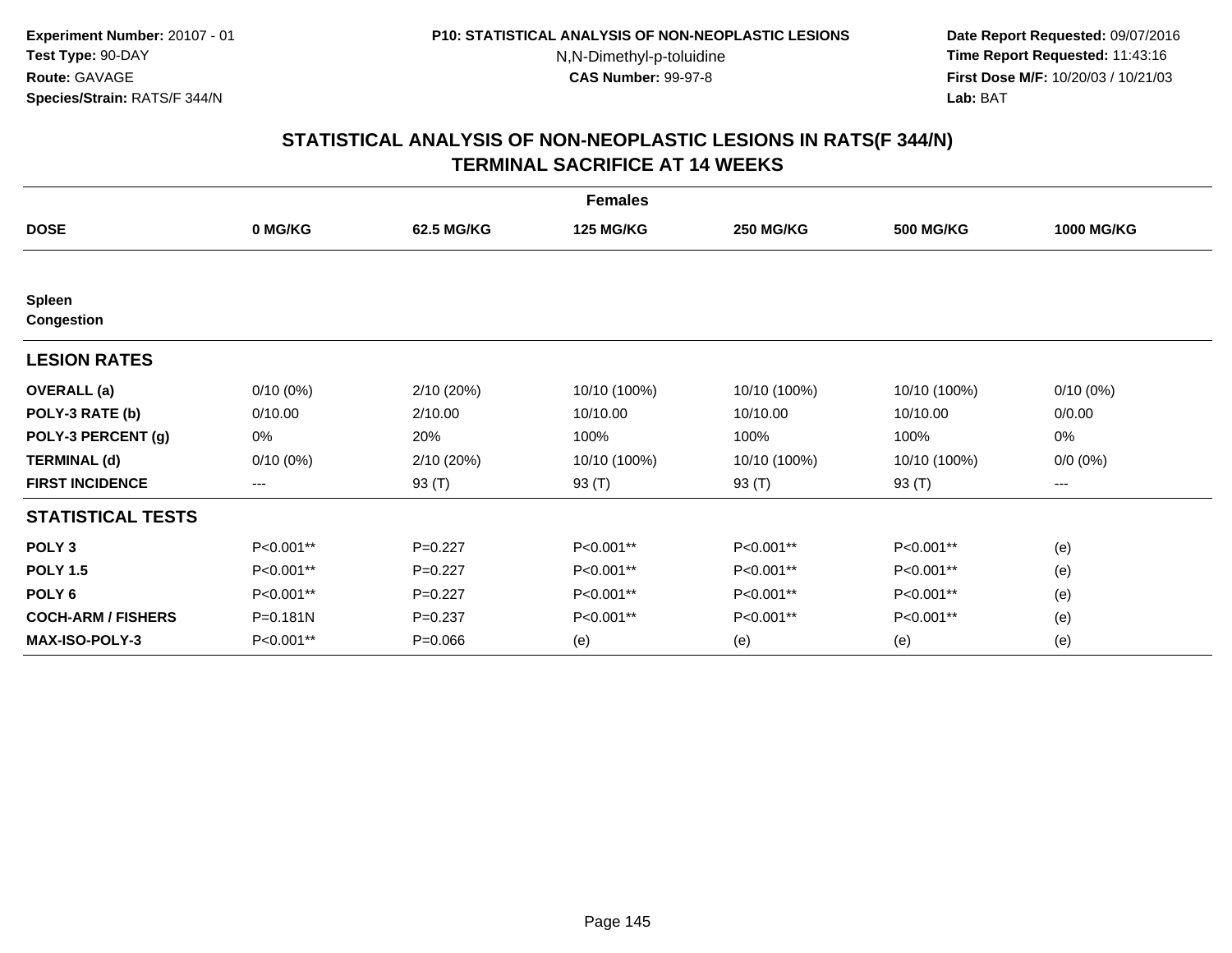**Date Report Requested:** 09/07/2016 **Time Report Requested:** 11:43:16 **First Dose M/F:** 10/20/03 / 10/21/03<br>**Lab:** BAT **Lab:** BAT

|                                                          | <b>Females</b> |              |                  |                  |                  |                   |  |  |  |
|----------------------------------------------------------|----------------|--------------|------------------|------------------|------------------|-------------------|--|--|--|
| <b>DOSE</b>                                              | 0 MG/KG        | 62.5 MG/KG   | <b>125 MG/KG</b> | <b>250 MG/KG</b> | <b>500 MG/KG</b> | <b>1000 MG/KG</b> |  |  |  |
|                                                          |                |              |                  |                  |                  |                   |  |  |  |
| <b>Spleen</b><br><b>Hematopoietic Cell Proliferation</b> |                |              |                  |                  |                  |                   |  |  |  |
| <b>LESION RATES</b>                                      |                |              |                  |                  |                  |                   |  |  |  |
| <b>OVERALL</b> (a)                                       | 10/10 (100%)   | 10/10 (100%) | 10/10 (100%)     | 10/10 (100%)     | 10/10 (100%)     | 9/10 (90%)        |  |  |  |
| POLY-3 RATE (b)                                          | 10/10.00       | 10/10.00     | 10/10.00         | 10/10.00         | 10/10.00         | 9/9.00            |  |  |  |
| POLY-3 PERCENT (g)                                       | 100%           | 100%         | 100%             | 100%             | 100%             | 100%              |  |  |  |
| <b>TERMINAL (d)</b>                                      | 10/10 (100%)   | 10/10 (100%) | 10/10 (100%)     | 10/10 (100%)     | 10/10 (100%)     | $0/0 (0\%)$       |  |  |  |
| <b>FIRST INCIDENCE</b>                                   | 93 (T)         | 93 (T)       | 93 (T)           | 93 (T)           | 93 $(T)$         | $\overline{a}$    |  |  |  |
| <b>STATISTICAL TESTS</b>                                 |                |              |                  |                  |                  |                   |  |  |  |
| POLY <sub>3</sub>                                        | P=1.000N       | (e)          | (e)              | (e)              | (e)              | $P = 1.000N$      |  |  |  |
| <b>POLY 1.5</b>                                          | $P = 1.000N$   | (e)          | (e)              | (e)              | (e)              | $P = 1.000N$      |  |  |  |
| POLY <sub>6</sub>                                        | $P = 0.105N$   | (e)          | (e)              | (e)              | (e)              | $P = 0.500N$      |  |  |  |
| <b>COCH-ARM / FISHERS</b>                                | P=0.105N       | (e)          | (e)              | (e)              | (e)              | $P = 0.500N$      |  |  |  |
| <b>MAX-ISO-POLY-3</b>                                    | P=0.044N*      | (e)          | (e)              | (e)              | (e)              | P=0.171N          |  |  |  |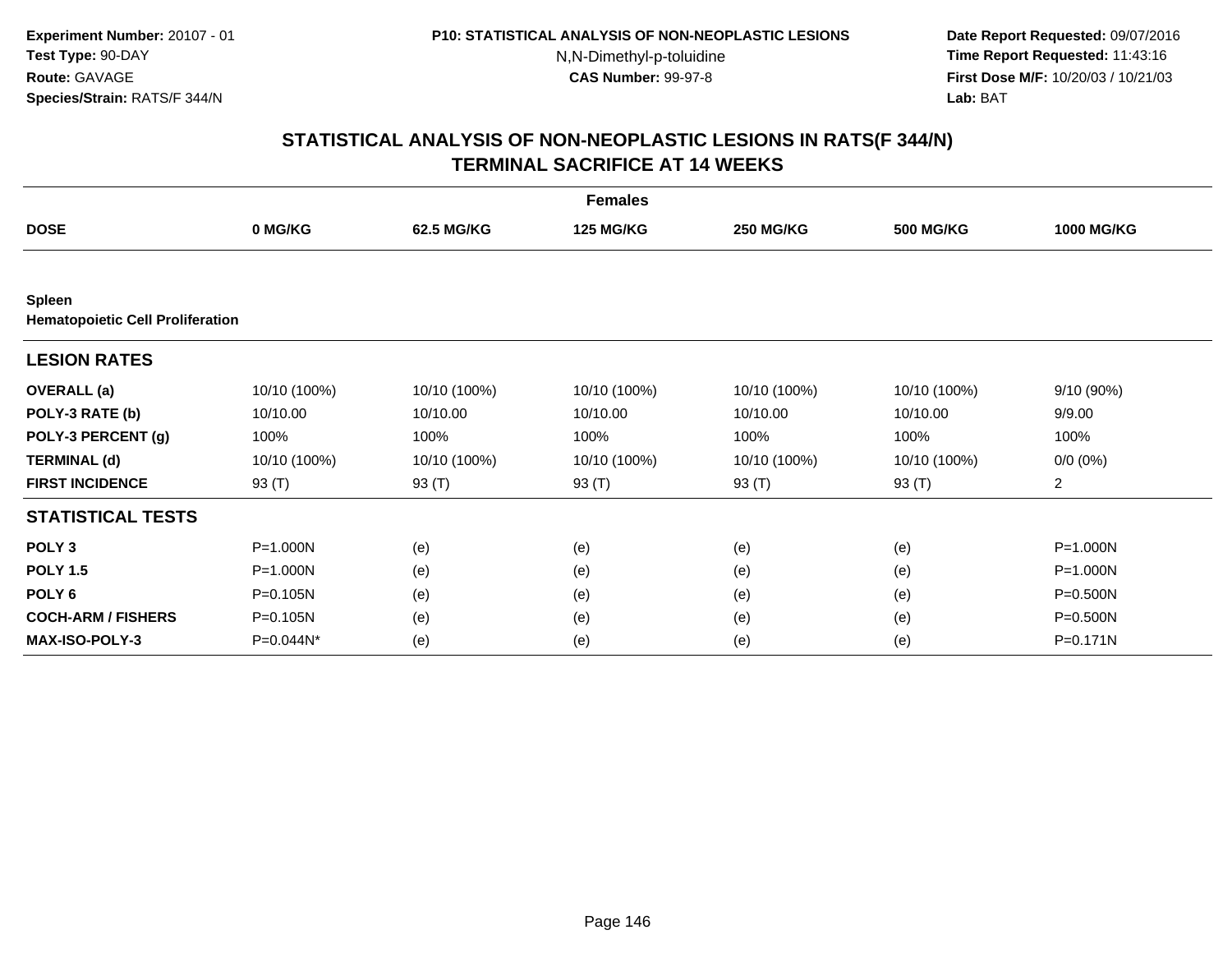**Date Report Requested:** 09/07/2016 **Time Report Requested:** 11:43:16 **First Dose M/F:** 10/20/03 / 10/21/03<br>**Lab:** BAT **Lab:** BAT

|                               | <b>Females</b> |              |                  |                  |                  |                     |  |  |  |
|-------------------------------|----------------|--------------|------------------|------------------|------------------|---------------------|--|--|--|
| <b>DOSE</b>                   | 0 MG/KG        | 62.5 MG/KG   | <b>125 MG/KG</b> | <b>250 MG/KG</b> | <b>500 MG/KG</b> | <b>1000 MG/KG</b>   |  |  |  |
|                               |                |              |                  |                  |                  |                     |  |  |  |
| <b>Spleen</b><br>Pigmentation |                |              |                  |                  |                  |                     |  |  |  |
| <b>LESION RATES</b>           |                |              |                  |                  |                  |                     |  |  |  |
| <b>OVERALL</b> (a)            | 10/10 (100%)   | 10/10 (100%) | 10/10 (100%)     | 10/10 (100%)     | 10/10 (100%)     | $0/10(0\%)$         |  |  |  |
| POLY-3 RATE (b)               | 10/10.00       | 10/10.00     | 10/10.00         | 10/10.00         | 10/10.00         | 0/0.00              |  |  |  |
| POLY-3 PERCENT (g)            | 100%           | 100%         | 100%             | 100%             | 100%             | 0%                  |  |  |  |
| <b>TERMINAL (d)</b>           | 10/10 (100%)   | 10/10 (100%) | 10/10 (100%)     | 10/10 (100%)     | 10/10 (100%)     | $0/0 (0\%)$         |  |  |  |
| <b>FIRST INCIDENCE</b>        | 93 (T)         | 93 (T)       | 93 (T)           | 93 (T)           | 93 (T)           | $\qquad \qquad - -$ |  |  |  |
| <b>STATISTICAL TESTS</b>      |                |              |                  |                  |                  |                     |  |  |  |
| POLY <sub>3</sub>             | P=1.000N       | (e)          | (e)              | (e)              | (e)              | P<0.001N**          |  |  |  |
| <b>POLY 1.5</b>               | P=1.000N       | (e)          | (e)              | (e)              | (e)              | P=1.000N            |  |  |  |
| POLY <sub>6</sub>             | P<0.001N**     | (e)          | (e)              | (e)              | (e)              | P<0.001N**          |  |  |  |
| <b>COCH-ARM / FISHERS</b>     | P<0.001N**     | (e)          | (e)              | (e)              | (e)              | P<0.001N**          |  |  |  |
| <b>MAX-ISO-POLY-3</b>         | P<0.001N**     | (e)          | (e)              | (e)              | (e)              | P<0.001N**          |  |  |  |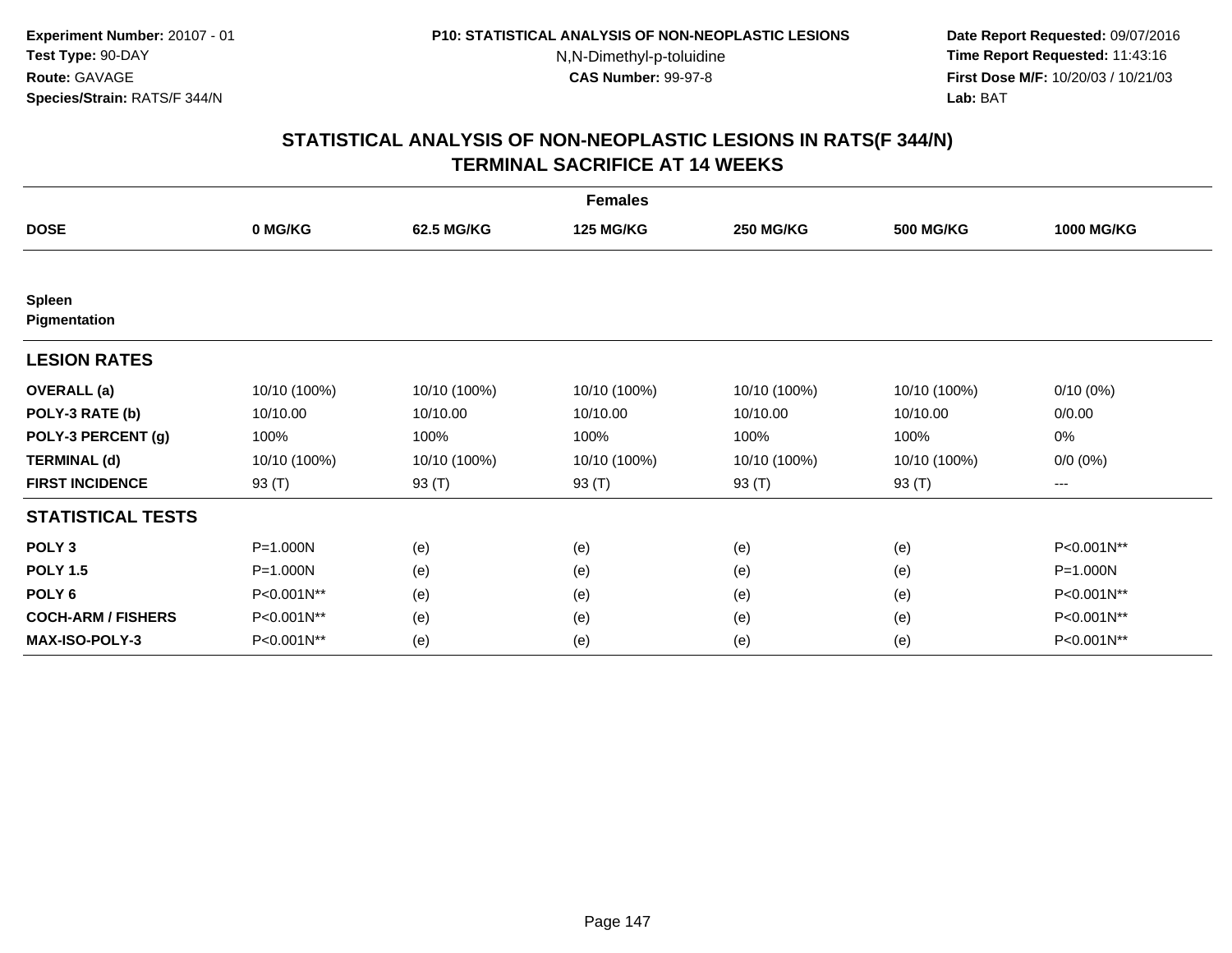**Date Report Requested:** 09/07/2016 **Time Report Requested:** 11:43:16 **First Dose M/F:** 10/20/03 / 10/21/03<br>**Lab:** BAT **Lab:** BAT

|                                           | <b>Females</b> |              |                  |                  |                  |                   |  |  |  |
|-------------------------------------------|----------------|--------------|------------------|------------------|------------------|-------------------|--|--|--|
| <b>DOSE</b>                               | 0 MG/KG        | 62.5 MG/KG   | <b>125 MG/KG</b> | <b>250 MG/KG</b> | <b>500 MG/KG</b> | <b>1000 MG/KG</b> |  |  |  |
|                                           |                |              |                  |                  |                  |                   |  |  |  |
| <b>Spleen: Capsule</b><br><b>Fibrosis</b> |                |              |                  |                  |                  |                   |  |  |  |
| <b>LESION RATES</b>                       |                |              |                  |                  |                  |                   |  |  |  |
| <b>OVERALL</b> (a)                        | $0/10(0\%)$    | $3/10(30\%)$ | 7/10 (70%)       | 10/10 (100%)     | 10/10 (100%)     | $0/10(0\%)$       |  |  |  |
| POLY-3 RATE (b)                           | 0/10.00        | 3/10.00      | 7/10.00          | 10/10.00         | 10/10.00         | 0/0.00            |  |  |  |
| POLY-3 PERCENT (g)                        | 0%             | 30%          | 70%              | 100%             | 100%             | 0%                |  |  |  |
| <b>TERMINAL (d)</b>                       | $0/10(0\%)$    | 3/10(30%)    | 7/10 (70%)       | 10/10 (100%)     | 10/10 (100%)     | $0/0 (0\%)$       |  |  |  |
| <b>FIRST INCIDENCE</b>                    | ---            | 93 (T)       | 93 (T)           | 93 (T)           | 93 (T)           | ---               |  |  |  |
| <b>STATISTICAL TESTS</b>                  |                |              |                  |                  |                  |                   |  |  |  |
| POLY <sub>3</sub>                         | P<0.001**      | $P = 0.095$  | P<0.001**        | P<0.001**        | P<0.001**        | (e)               |  |  |  |
| <b>POLY 1.5</b>                           | P<0.001**      | $P = 0.095$  | P<0.001**        | P<0.001**        | P<0.001**        | (e)               |  |  |  |
| POLY <sub>6</sub>                         | P<0.001**      | $P = 0.095$  | P<0.001**        | P<0.001**        | P<0.001**        | (e)               |  |  |  |
| <b>COCH-ARM / FISHERS</b>                 | P=0.255N       | $P = 0.105$  | P=0.002**        | P<0.001**        | P<0.001**        | (e)               |  |  |  |
| <b>MAX-ISO-POLY-3</b>                     | P<0.001**      | $P=0.025*$   | P<0.001**        | (e)              | (e)              | (e)               |  |  |  |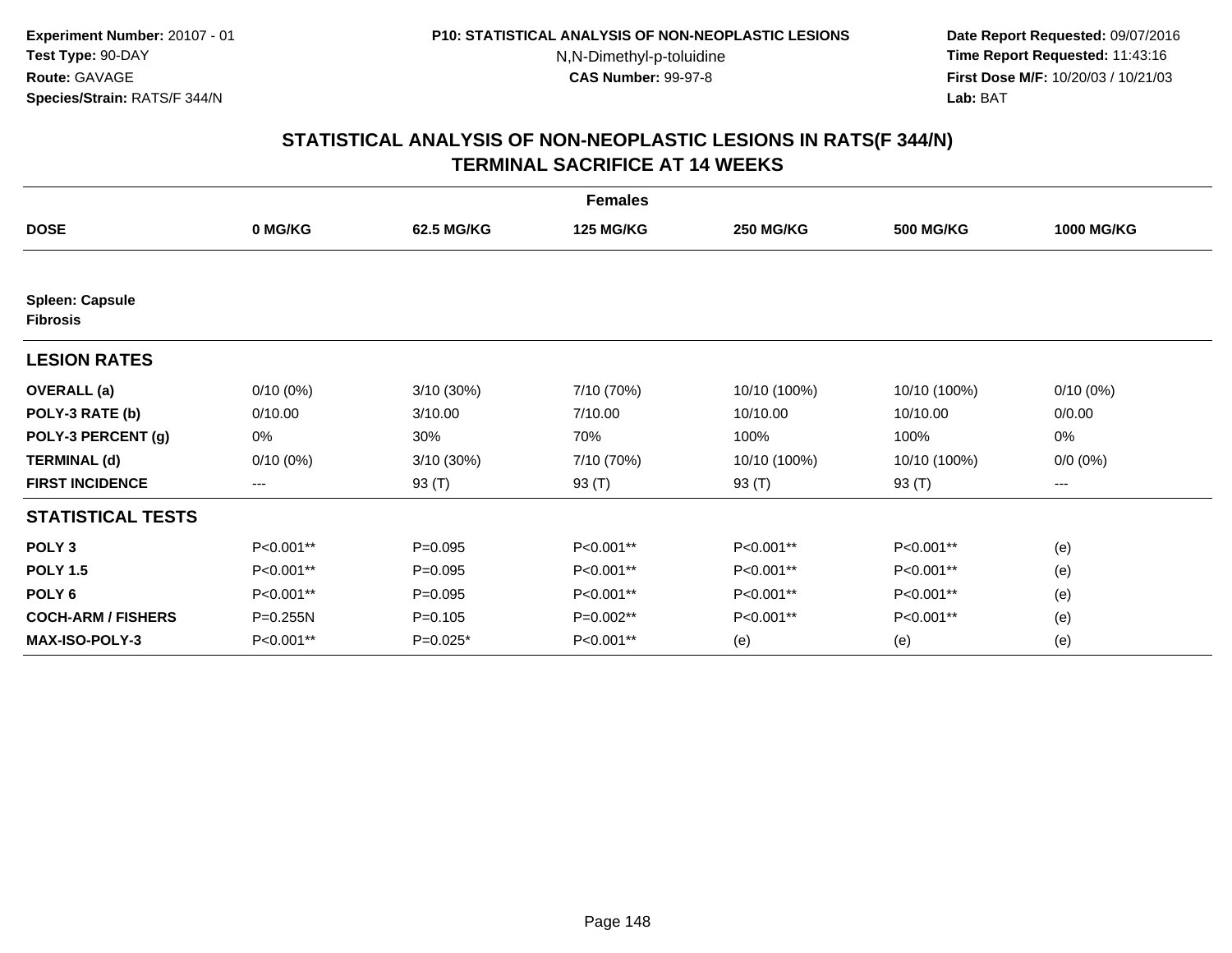**Date Report Requested:** 09/07/2016 **Time Report Requested:** 11:43:16 **First Dose M/F:** 10/20/03 / 10/21/03<br>**Lab:** BAT **Lab:** BAT

|                                                    | <b>Females</b> |             |                  |                  |                  |                   |  |  |  |
|----------------------------------------------------|----------------|-------------|------------------|------------------|------------------|-------------------|--|--|--|
| <b>DOSE</b>                                        | 0 MG/KG        | 62.5 MG/KG  | <b>125 MG/KG</b> | <b>250 MG/KG</b> | <b>500 MG/KG</b> | <b>1000 MG/KG</b> |  |  |  |
| <b>Spleen: Lymphoid Follicle</b><br><b>Atrophy</b> |                |             |                  |                  |                  |                   |  |  |  |
| <b>LESION RATES</b>                                |                |             |                  |                  |                  |                   |  |  |  |
| <b>OVERALL</b> (a)                                 | $0/10(0\%)$    | $0/10(0\%)$ | $0/10(0\%)$      | $0/10(0\%)$      | 10/10 (100%)     | 10/10 (100%)      |  |  |  |
| POLY-3 RATE (b)                                    | 0/10.00        | 0/10.00     | 0/10.00          | 0/10.00          | 10/10.00         | 10/10.00          |  |  |  |
| POLY-3 PERCENT (g)                                 | 0%             | 0%          | 0%               | 0%               | 100%             | 100%              |  |  |  |
| <b>TERMINAL (d)</b>                                | $0/10(0\%)$    | $0/10(0\%)$ | $0/10(0\%)$      | $0/10(0\%)$      | 10/10 (100%)     | $0/0 (0\%)$       |  |  |  |
| <b>FIRST INCIDENCE</b>                             | $--$           | ---         | ---              | ---              | 93 (T)           | $\overline{a}$    |  |  |  |
| <b>STATISTICAL TESTS</b>                           |                |             |                  |                  |                  |                   |  |  |  |
| POLY <sub>3</sub>                                  | P<0.001**      | (e)         | (e)              | (e)              | P<0.001**        | P<0.001**         |  |  |  |
| <b>POLY 1.5</b>                                    | P<0.001**      | (e)         | (e)              | (e)              | P<0.001**        | P<0.001**         |  |  |  |
| POLY <sub>6</sub>                                  | P<0.001**      | (e)         | (e)              | (e)              | P<0.001**        | P<0.001**         |  |  |  |
| <b>COCH-ARM / FISHERS</b>                          | P<0.001**      | (e)         | (e)              | (e)              | P<0.001**        | P<0.001**         |  |  |  |
| <b>MAX-ISO-POLY-3</b>                              | P<0.001**      | (e)         | (e)              | (e)              | (e)              | (e)               |  |  |  |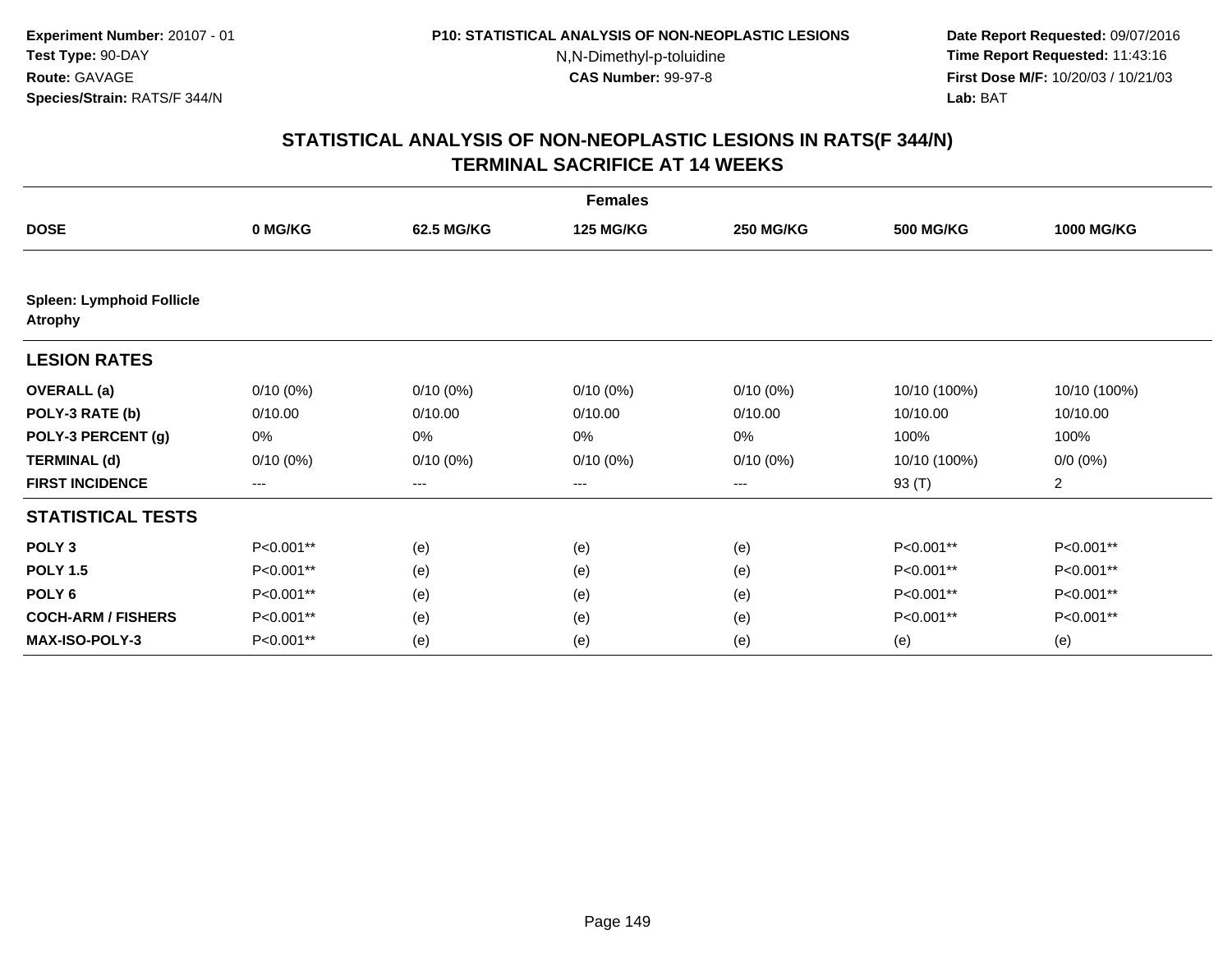**Date Report Requested:** 09/07/2016 **Time Report Requested:** 11:43:16 **First Dose M/F:** 10/20/03 / 10/21/03<br>**Lab:** BAT **Lab:** BAT

|                                                  |                        |              | <b>Females</b>   |                  |                  |                   |
|--------------------------------------------------|------------------------|--------------|------------------|------------------|------------------|-------------------|
| <b>DOSE</b>                                      | 0 MG/KG                | 62.5 MG/KG   | <b>125 MG/KG</b> | <b>250 MG/KG</b> | <b>500 MG/KG</b> | <b>1000 MG/KG</b> |
| <b>Spleen: Mesothelium</b><br><b>Hypertrophy</b> |                        |              |                  |                  |                  |                   |
| <b>LESION RATES</b>                              |                        |              |                  |                  |                  |                   |
| <b>OVERALL</b> (a)                               | $0/10(0\%)$            | 1/10 (10%)   | 2/10 (20%)       | 9/10 (90%)       | 9/10 (90%)       | 1/10 (10%)        |
| POLY-3 RATE (b)                                  | 0/10.00                | 1/10.00      | 2/10.00          | 9/10.00          | 9/10.00          | 1/1.00            |
| POLY-3 PERCENT (g)                               | 0%                     | 10%          | 20%              | 90%              | 90%              | 100%              |
| <b>TERMINAL (d)</b>                              | $0/10(0\%)$            | $1/10(10\%)$ | 2/10 (20%)       | 9/10 (90%)       | 9/10 (90%)       | $0/0 (0\%)$       |
| <b>FIRST INCIDENCE</b>                           | $\qquad \qquad \cdots$ | 93 (T)       | 93 (T)           | 93 (T)           | 93 (T)           | 3                 |
| <b>STATISTICAL TESTS</b>                         |                        |              |                  |                  |                  |                   |
| POLY <sub>3</sub>                                | P<0.001**              | $P = 0.500$  | $P=0.227$        | P<0.001**        | P<0.001**        | $P=0.243$         |
| <b>POLY 1.5</b>                                  | P<0.001**              | $P = 0.500$  | $P=0.227$        | P<0.001**        | P<0.001**        | $P=0.244$         |
| POLY <sub>6</sub>                                | P<0.001**              | $P = 0.500$  | $P=0.227$        | P<0.001**        | P<0.001**        | $P=0.243$         |
| <b>COCH-ARM / FISHERS</b>                        | $P = 0.290$            | $P = 0.500$  | $P = 0.237$      | P<0.001**        | P<0.001**        | $P = 0.500$       |
| <b>MAX-ISO-POLY-3</b>                            | P<0.001**              | $P = 0.158$  | $P = 0.066$      | P<0.001**        | P<0.001**        | $P = 0.135$       |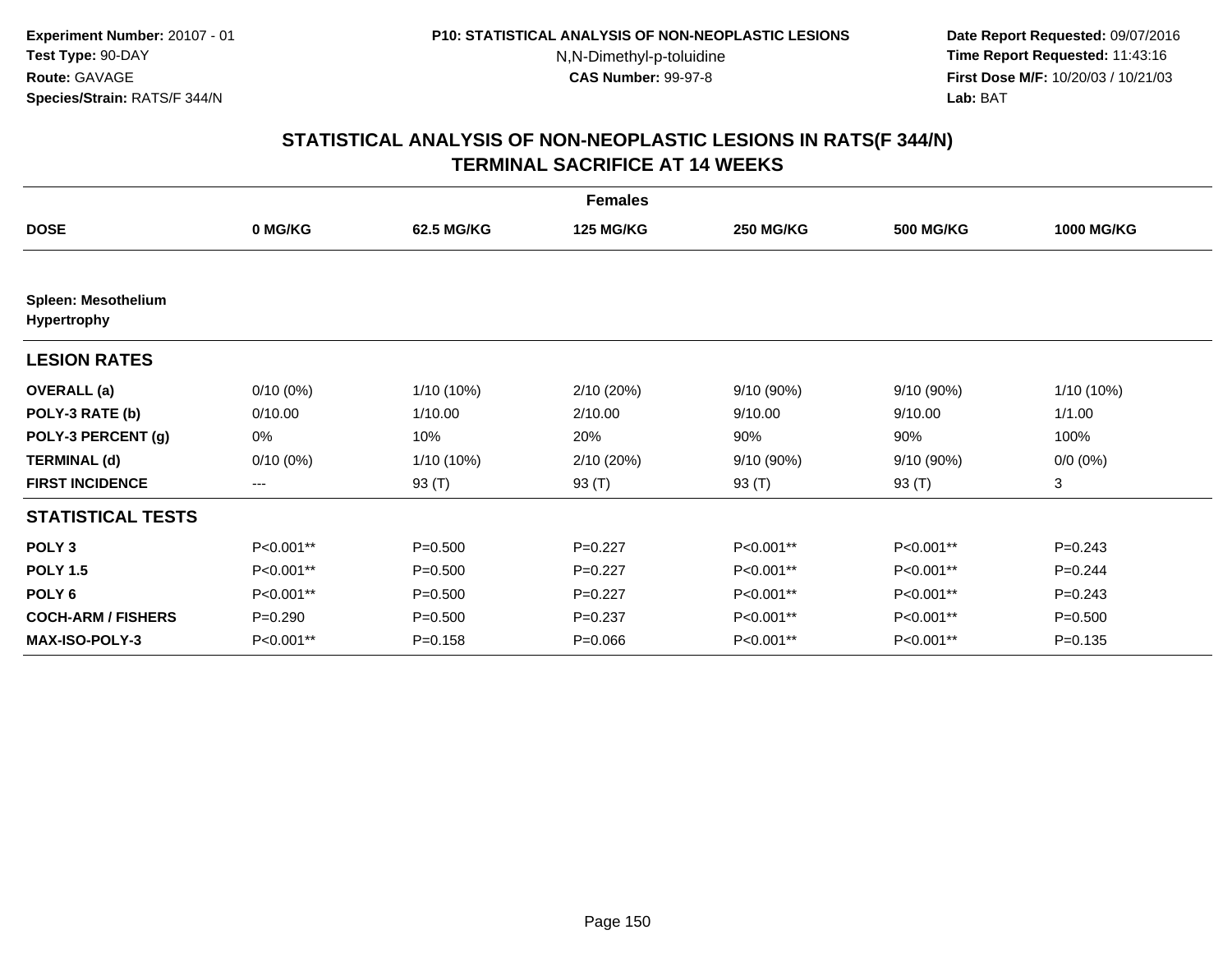**Date Report Requested:** 09/07/2016 **Time Report Requested:** 11:43:16 **First Dose M/F:** 10/20/03 / 10/21/03<br>**Lab:** BAT **Lab:** BAT

|                                           | <b>Females</b> |             |                  |                  |                  |                   |  |  |  |
|-------------------------------------------|----------------|-------------|------------------|------------------|------------------|-------------------|--|--|--|
| <b>DOSE</b>                               | 0 MG/KG        | 62.5 MG/KG  | <b>125 MG/KG</b> | <b>250 MG/KG</b> | <b>500 MG/KG</b> | <b>1000 MG/KG</b> |  |  |  |
|                                           |                |             |                  |                  |                  |                   |  |  |  |
| <b>Spleen: Red Pulp</b><br><b>Atrophy</b> |                |             |                  |                  |                  |                   |  |  |  |
| <b>LESION RATES</b>                       |                |             |                  |                  |                  |                   |  |  |  |
| <b>OVERALL</b> (a)                        | $0/10(0\%)$    | $0/10(0\%)$ | $0/10(0\%)$      | $0/10(0\%)$      | $0/10(0\%)$      | 10/10 (100%)      |  |  |  |
| POLY-3 RATE (b)                           | 0/10.00        | 0/10.00     | 0/10.00          | 0/10.00          | 0/10.00          | 10/10.00          |  |  |  |
| POLY-3 PERCENT (g)                        | 0%             | 0%          | 0%               | 0%               | 0%               | 100%              |  |  |  |
| <b>TERMINAL (d)</b>                       | $0/10(0\%)$    | $0/10(0\%)$ | $0/10(0\%)$      | $0/10(0\%)$      | $0/10(0\%)$      | $0/0 (0\%)$       |  |  |  |
| <b>FIRST INCIDENCE</b>                    | $--$           | $--$        | ---              | ---              | ---              | $\overline{a}$    |  |  |  |
| <b>STATISTICAL TESTS</b>                  |                |             |                  |                  |                  |                   |  |  |  |
| POLY <sub>3</sub>                         | P<0.001**      | (e)         | (e)              | (e)              | (e)              | P<0.001**         |  |  |  |
| <b>POLY 1.5</b>                           | P<0.001**      | (e)         | (e)              | (e)              | (e)              | P<0.001**         |  |  |  |
| POLY <sub>6</sub>                         | P<0.001**      | (e)         | (e)              | (e)              | (e)              | P<0.001**         |  |  |  |
| <b>COCH-ARM / FISHERS</b>                 | P<0.001**      | (e)         | (e)              | (e)              | (e)              | P<0.001**         |  |  |  |
| <b>MAX-ISO-POLY-3</b>                     | P<0.001**      | (e)         | (e)              | (e)              | (e)              | (e)               |  |  |  |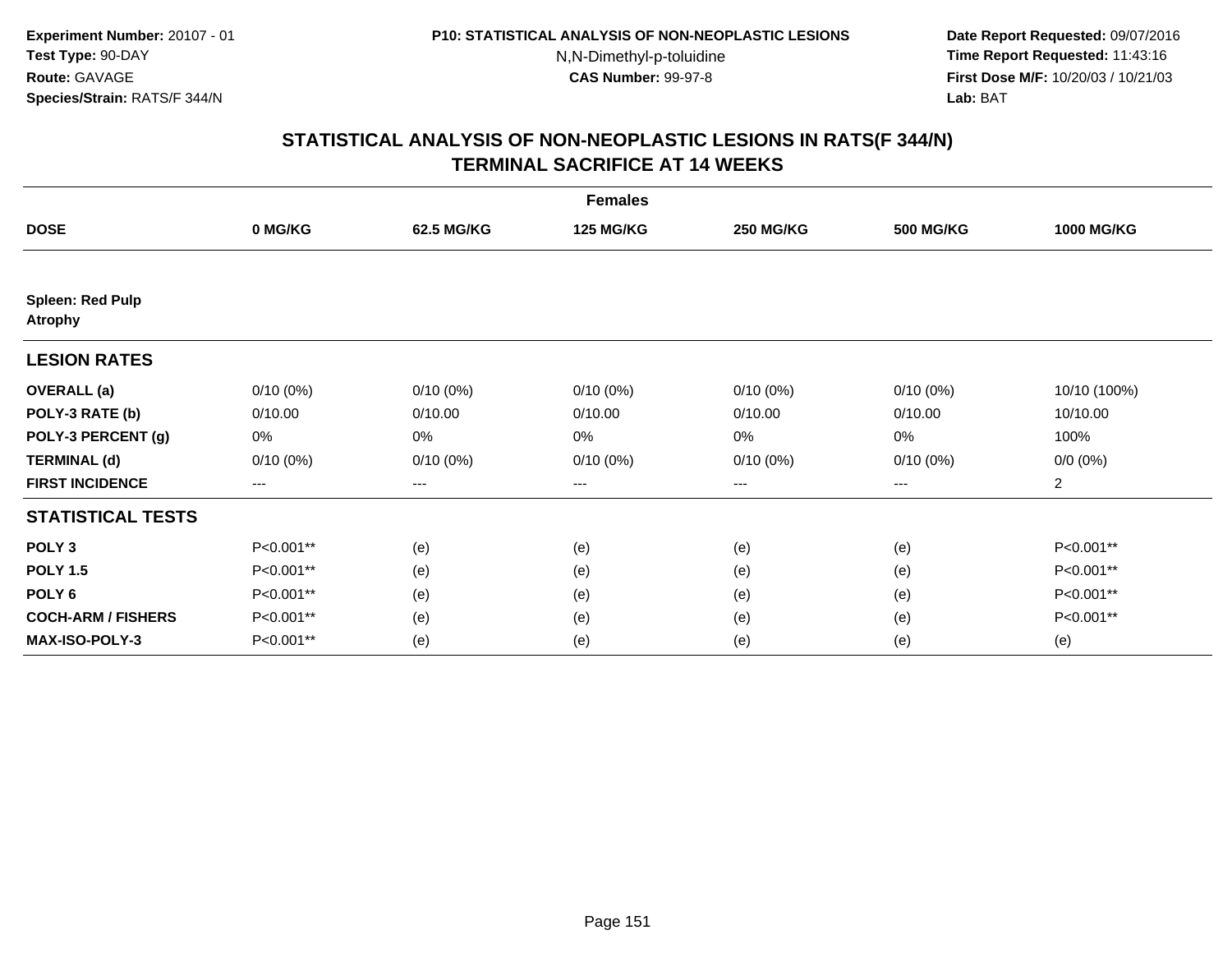**Date Report Requested:** 09/07/2016 **Time Report Requested:** 11:43:16 **First Dose M/F:** 10/20/03 / 10/21/03<br>**Lab:** BAT **Lab:** BAT

|                                        | <b>Females</b> |             |                  |                  |                  |                   |  |  |  |
|----------------------------------------|----------------|-------------|------------------|------------------|------------------|-------------------|--|--|--|
| <b>DOSE</b>                            | 0 MG/KG        | 62.5 MG/KG  | <b>125 MG/KG</b> | <b>250 MG/KG</b> | <b>500 MG/KG</b> | <b>1000 MG/KG</b> |  |  |  |
|                                        |                |             |                  |                  |                  |                   |  |  |  |
| Stomach, Forestomach<br><b>Erosion</b> |                |             |                  |                  |                  |                   |  |  |  |
| <b>LESION RATES</b>                    |                |             |                  |                  |                  |                   |  |  |  |
| <b>OVERALL</b> (a)                     | $0/10(0\%)$    | $0/10(0\%)$ | $0/10(0\%)$      | 1/10 (10%)       | $0/10(0\%)$      | $0/10(0\%)$       |  |  |  |
| POLY-3 RATE (b)                        | 0/10.00        | 0/10.00     | 0/10.00          | 1/10.00          | 0/10.00          | 0/0.00            |  |  |  |
| POLY-3 PERCENT (g)                     | 0%             | 0%          | 0%               | 10%              | 0%               | 0%                |  |  |  |
| <b>TERMINAL (d)</b>                    | $0/10(0\%)$    | $0/10(0\%)$ | $0/10(0\%)$      | 1/10 (10%)       | $0/10(0\%)$      | $0/0 (0\%)$       |  |  |  |
| <b>FIRST INCIDENCE</b>                 | $---$          | ---         | ---              | 93 (T)           | $--$             | ---               |  |  |  |
| <b>STATISTICAL TESTS</b>               |                |             |                  |                  |                  |                   |  |  |  |
| POLY <sub>3</sub>                      | $P = 0.651$    | (e)         | (e)              | $P = 0.500$      | (e)              | (e)               |  |  |  |
| <b>POLY 1.5</b>                        | $P = 0.651$    | (e)         | (e)              | $P = 0.500$      | (e)              | (e)               |  |  |  |
| POLY <sub>6</sub>                      | $P = 0.651$    | (e)         | (e)              | $P = 0.500$      | (e)              | (e)               |  |  |  |
| <b>COCH-ARM / FISHERS</b>              | P=0.699N       | (e)         | (e)              | $P = 0.500$      | (e)              | (e)               |  |  |  |
| <b>MAX-ISO-POLY-3</b>                  | $P=0.499$      | (e)         | (e)              | $P = 0.158$      | (e)              | (e)               |  |  |  |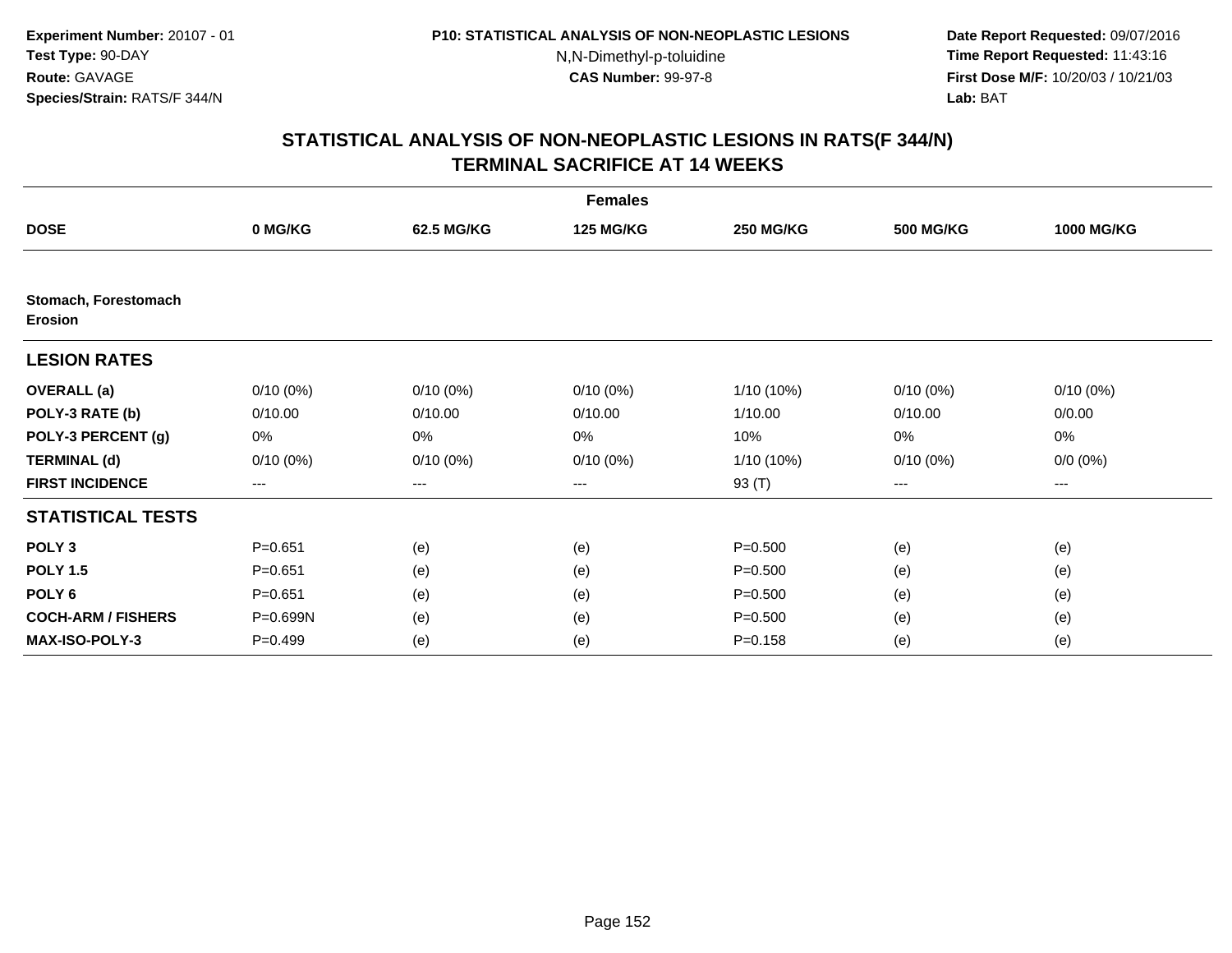**Date Report Requested:** 09/07/2016 **Time Report Requested:** 11:43:16 **First Dose M/F:** 10/20/03 / 10/21/03<br>**Lab:** BAT **Lab:** BAT

|                                    | <b>Females</b> |             |                  |                  |                  |                   |  |  |  |
|------------------------------------|----------------|-------------|------------------|------------------|------------------|-------------------|--|--|--|
| <b>DOSE</b>                        | 0 MG/KG        | 62.5 MG/KG  | <b>125 MG/KG</b> | <b>250 MG/KG</b> | <b>500 MG/KG</b> | <b>1000 MG/KG</b> |  |  |  |
|                                    |                |             |                  |                  |                  |                   |  |  |  |
| Stomach, Forestomach<br>Hemorrhage |                |             |                  |                  |                  |                   |  |  |  |
| <b>LESION RATES</b>                |                |             |                  |                  |                  |                   |  |  |  |
| <b>OVERALL</b> (a)                 | $0/10(0\%)$    | $0/10(0\%)$ | $0/10(0\%)$      | $0/10(0\%)$      | $0/10(0\%)$      | $0/10(0\%)$       |  |  |  |
| POLY-3 RATE (b)                    | 0/10.00        | 0/10.00     | 0/10.00          | 0/10.00          | 0/10.00          | 0/0.00            |  |  |  |
| POLY-3 PERCENT (g)                 | 0%             | 0%          | 0%               | 0%               | 0%               | 0%                |  |  |  |
| <b>TERMINAL (d)</b>                | $0/10(0\%)$    | $0/10(0\%)$ | $0/10(0\%)$      | $0/10(0\%)$      | $0/10(0\%)$      | $0/0 (0\%)$       |  |  |  |
| <b>FIRST INCIDENCE</b>             | ---            | ---         | ---              | $--$             | $---$            | ---               |  |  |  |
| <b>STATISTICAL TESTS</b>           |                |             |                  |                  |                  |                   |  |  |  |
| POLY <sub>3</sub>                  | (n)            | (n)         | (n)              | (n)              | (n)              | (n)               |  |  |  |
| <b>POLY 1.5</b>                    | (n)            | (n)         | (n)              | (n)              | (n)              | (n)               |  |  |  |
| POLY <sub>6</sub>                  | (n)            | (n)         | (n)              | (n)              | (n)              | (n)               |  |  |  |
| <b>COCH-ARM / FISHERS</b>          | (n)            | (n)         | (n)              | (n)              | (n)              | (n)               |  |  |  |
| <b>MAX-ISO-POLY-3</b>              | (n)            | (n)         | (n)              | (n)              | (n)              | (n)               |  |  |  |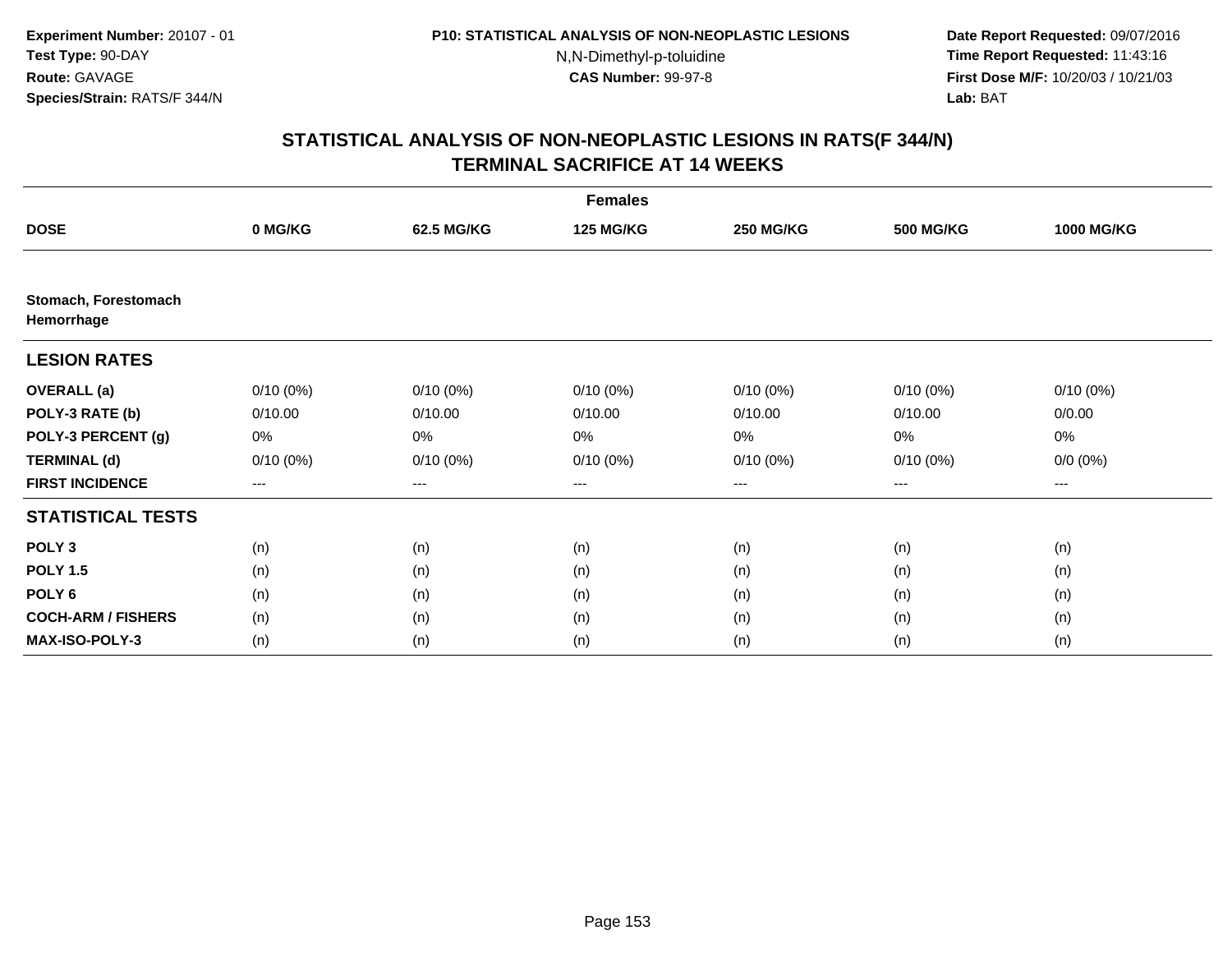**Date Report Requested:** 09/07/2016 **Time Report Requested:** 11:43:16 **First Dose M/F:** 10/20/03 / 10/21/03<br>**Lab:** BAT **Lab:** BAT

|                                     | <b>Females</b> |             |                  |                  |                   |                   |  |  |  |
|-------------------------------------|----------------|-------------|------------------|------------------|-------------------|-------------------|--|--|--|
| <b>DOSE</b>                         | 0 MG/KG        | 62.5 MG/KG  | <b>125 MG/KG</b> | <b>250 MG/KG</b> | <b>500 MG/KG</b>  | <b>1000 MG/KG</b> |  |  |  |
|                                     |                |             |                  |                  |                   |                   |  |  |  |
| Stomach, Forestomach<br>Hyperplasia |                |             |                  |                  |                   |                   |  |  |  |
| <b>LESION RATES</b>                 |                |             |                  |                  |                   |                   |  |  |  |
| <b>OVERALL</b> (a)                  | $0/10(0\%)$    | $0/10(0\%)$ | $0/10(0\%)$      | $0/10(0\%)$      | $0/10(0\%)$       | $0/10(0\%)$       |  |  |  |
| POLY-3 RATE (b)                     | 0/10.00        | 0/10.00     | 0/10.00          | 0/10.00          | 0/10.00           | 0/0.00            |  |  |  |
| POLY-3 PERCENT (g)                  | 0%             | 0%          | 0%               | 0%               | 0%                | 0%                |  |  |  |
| <b>TERMINAL (d)</b>                 | $0/10(0\%)$    | $0/10(0\%)$ | $0/10(0\%)$      | $0/10(0\%)$      | $0/10(0\%)$       | $0/0 (0\%)$       |  |  |  |
| <b>FIRST INCIDENCE</b>              | $---$          | $---$       | ---              | $--$             | $\qquad \qquad -$ | ---               |  |  |  |
| <b>STATISTICAL TESTS</b>            |                |             |                  |                  |                   |                   |  |  |  |
| POLY <sub>3</sub>                   | (n)            | (n)         | (n)              | (n)              | (n)               | (n)               |  |  |  |
| <b>POLY 1.5</b>                     | (n)            | (n)         | (n)              | (n)              | (n)               | (n)               |  |  |  |
| POLY <sub>6</sub>                   | (n)            | (n)         | (n)              | (n)              | (n)               | (n)               |  |  |  |
| <b>COCH-ARM / FISHERS</b>           | (n)            | (n)         | (n)              | (n)              | (n)               | (n)               |  |  |  |
| <b>MAX-ISO-POLY-3</b>               | (n)            | (n)         | (n)              | (n)              | (n)               | (n)               |  |  |  |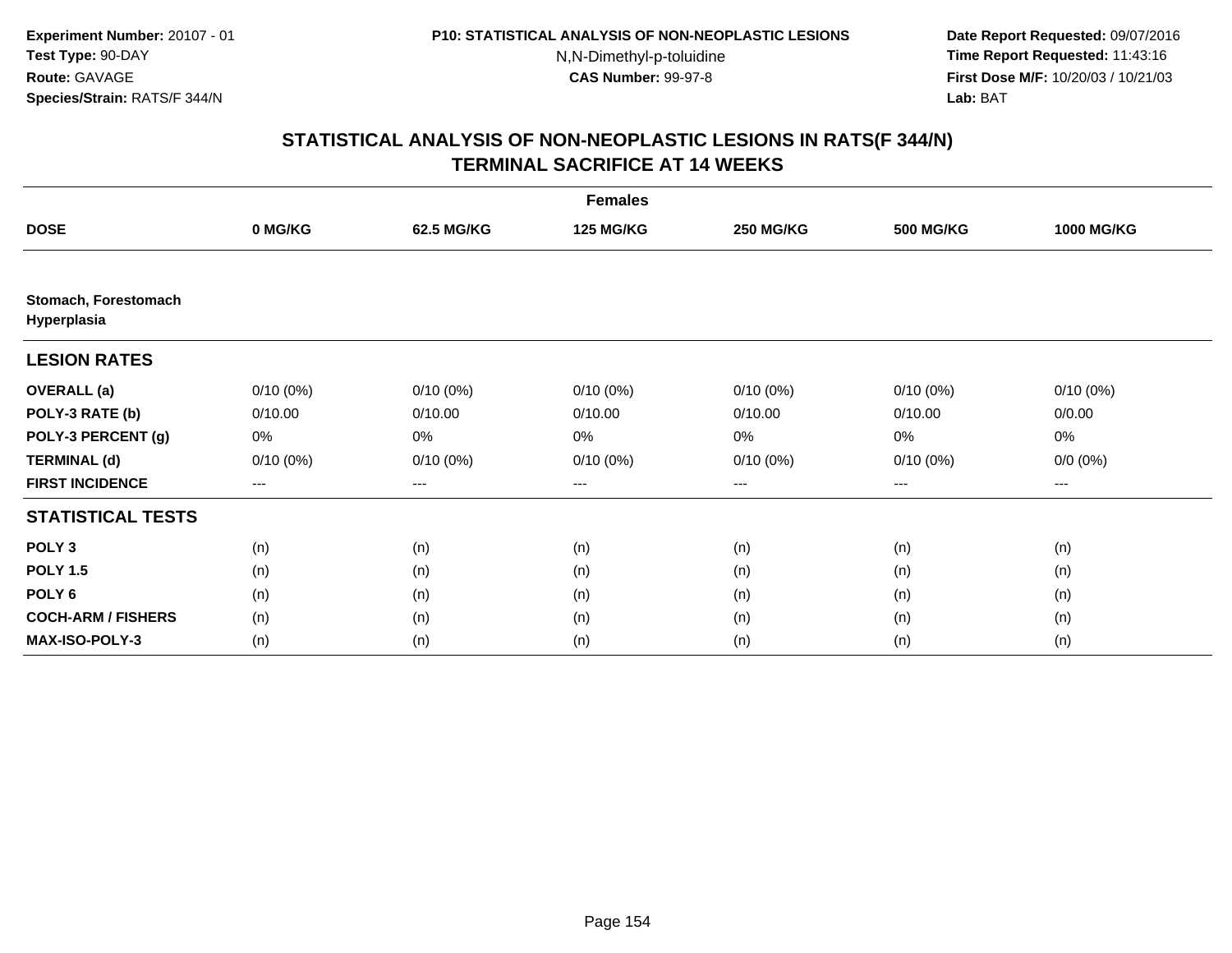**Date Report Requested:** 09/07/2016 **Time Report Requested:** 11:43:16 **First Dose M/F:** 10/20/03 / 10/21/03<br>**Lab:** BAT **Lab:** BAT

|                                      | <b>Females</b>         |             |                  |                  |                  |                   |  |  |  |
|--------------------------------------|------------------------|-------------|------------------|------------------|------------------|-------------------|--|--|--|
| <b>DOSE</b>                          | 0 MG/KG                | 62.5 MG/KG  | <b>125 MG/KG</b> | <b>250 MG/KG</b> | <b>500 MG/KG</b> | <b>1000 MG/KG</b> |  |  |  |
|                                      |                        |             |                  |                  |                  |                   |  |  |  |
| Stomach, Forestomach<br>Inflammation |                        |             |                  |                  |                  |                   |  |  |  |
| <b>LESION RATES</b>                  |                        |             |                  |                  |                  |                   |  |  |  |
| <b>OVERALL</b> (a)                   | $0/10(0\%)$            | $0/10(0\%)$ | $0/10(0\%)$      | $3/10(30\%)$     | 2/10(20%)        | 10/10 (100%)      |  |  |  |
| POLY-3 RATE (b)                      | 0/10.00                | 0/10.00     | 0/10.00          | 3/10.00          | 2/10.00          | 10/10.00          |  |  |  |
| POLY-3 PERCENT (g)                   | 0%                     | 0%          | 0%               | 30%              | 20%              | 100%              |  |  |  |
| <b>TERMINAL (d)</b>                  | $0/10(0\%)$            | $0/10(0\%)$ | $0/10(0\%)$      | 3/10 (30%)       | 2/10(20%)        | $0/0 (0\%)$       |  |  |  |
| <b>FIRST INCIDENCE</b>               | $\qquad \qquad \cdots$ | $---$       | ---              | 93 (T)           | 93 (T)           | $\overline{2}$    |  |  |  |
| <b>STATISTICAL TESTS</b>             |                        |             |                  |                  |                  |                   |  |  |  |
| POLY <sub>3</sub>                    | P<0.001**              | (e)         | (e)              | $P=0.095$        | $P=0.227$        | P<0.001**         |  |  |  |
| <b>POLY 1.5</b>                      | P<0.001**              | (e)         | (e)              | $P=0.095$        | $P=0.227$        | P<0.001**         |  |  |  |
| POLY <sub>6</sub>                    | P<0.001**              | (e)         | (e)              | $P = 0.095$      | $P=0.227$        | P<0.001**         |  |  |  |
| <b>COCH-ARM / FISHERS</b>            | P<0.001**              | (e)         | (e)              | $P = 0.105$      | $P=0.237$        | P<0.001**         |  |  |  |
| <b>MAX-ISO-POLY-3</b>                | P<0.001**              | (e)         | (e)              | $P=0.025*$       | $P = 0.066$      | (e)               |  |  |  |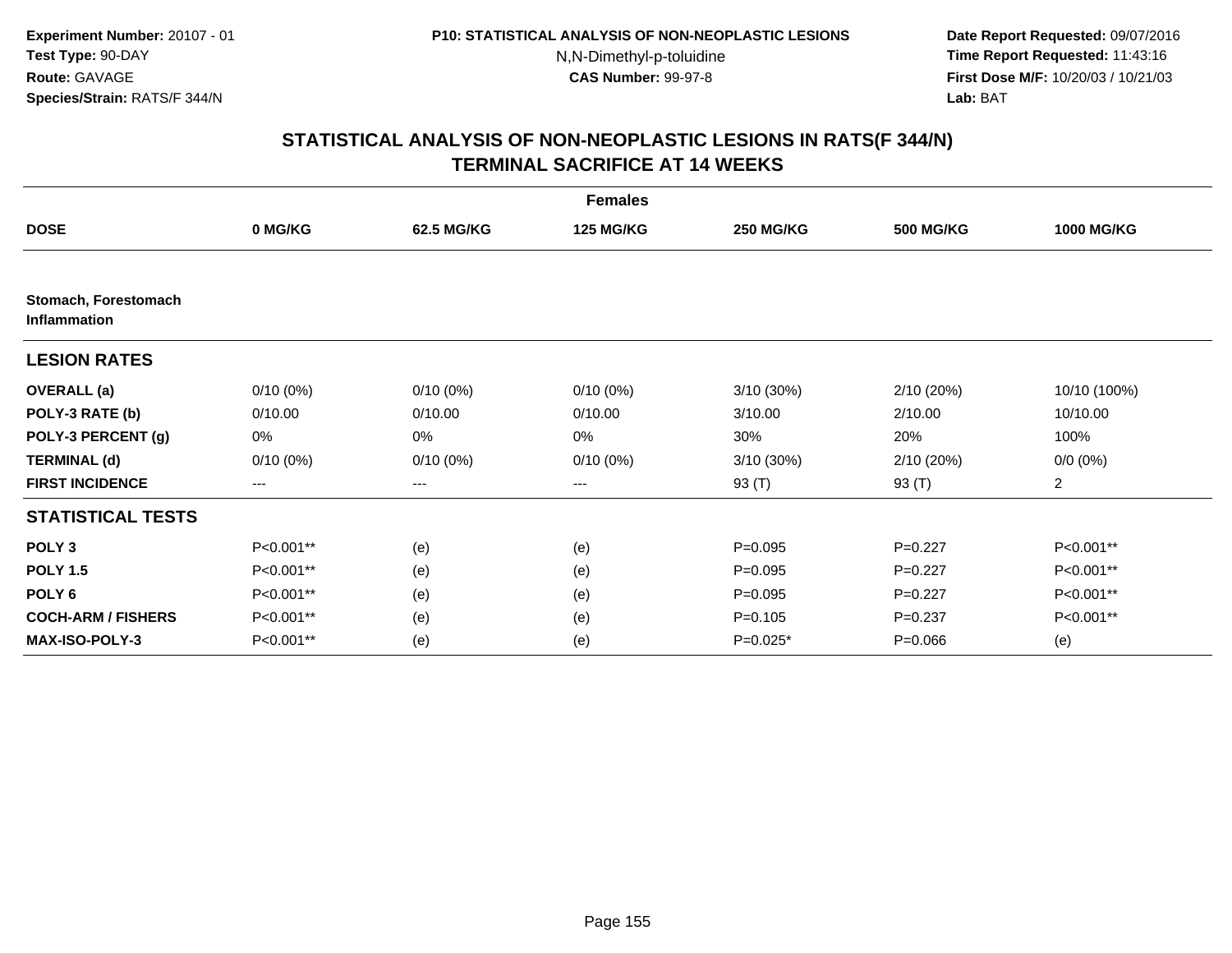**Date Report Requested:** 09/07/2016 **Time Report Requested:** 11:43:16 **First Dose M/F:** 10/20/03 / 10/21/03<br>**Lab:** BAT **Lab:** BAT

|                                               | <b>Females</b> |             |                  |                  |                  |                   |  |  |  |
|-----------------------------------------------|----------------|-------------|------------------|------------------|------------------|-------------------|--|--|--|
| <b>DOSE</b>                                   | 0 MG/KG        | 62.5 MG/KG  | <b>125 MG/KG</b> | <b>250 MG/KG</b> | <b>500 MG/KG</b> | <b>1000 MG/KG</b> |  |  |  |
|                                               |                |             |                  |                  |                  |                   |  |  |  |
| Stomach, Forestomach<br><b>Mineralization</b> |                |             |                  |                  |                  |                   |  |  |  |
| <b>LESION RATES</b>                           |                |             |                  |                  |                  |                   |  |  |  |
| <b>OVERALL</b> (a)                            | $0/10(0\%)$    | $0/10(0\%)$ | $0/10(0\%)$      | $0/10(0\%)$      | $1/10(10\%)$     | 4/10 (40%)        |  |  |  |
| POLY-3 RATE (b)                               | 0/10.00        | 0/10.00     | 0/10.00          | 0/10.00          | 1/10.00          | 4/4.00            |  |  |  |
| POLY-3 PERCENT (g)                            | 0%             | 0%          | 0%               | 0%               | 10%              | 100%              |  |  |  |
| <b>TERMINAL (d)</b>                           | $0/10(0\%)$    | $0/10(0\%)$ | $0/10(0\%)$      | $0/10(0\%)$      | $1/10(10\%)$     | $0/0 (0\%)$       |  |  |  |
| <b>FIRST INCIDENCE</b>                        | ---            | ---         | ---              | $--$             | 93 (T)           | $\overline{a}$    |  |  |  |
| <b>STATISTICAL TESTS</b>                      |                |             |                  |                  |                  |                   |  |  |  |
| POLY <sub>3</sub>                             | P<0.001**      | (e)         | (e)              | (e)              | $P = 0.500$      | P<0.001**         |  |  |  |
| <b>POLY 1.5</b>                               | P<0.001**      | (e)         | (e)              | (e)              | $P = 0.500$      | P<0.001**         |  |  |  |
| POLY <sub>6</sub>                             | P<0.001**      | (e)         | (e)              | (e)              | $P = 0.500$      | P<0.001**         |  |  |  |
| <b>COCH-ARM / FISHERS</b>                     | P<0.001**      | (e)         | (e)              | (e)              | $P = 0.500$      | $P=0.043*$        |  |  |  |
| <b>MAX-ISO-POLY-3</b>                         | P<0.001**      | (e)         | (e)              | (e)              | $P = 0.158$      | P<0.001**         |  |  |  |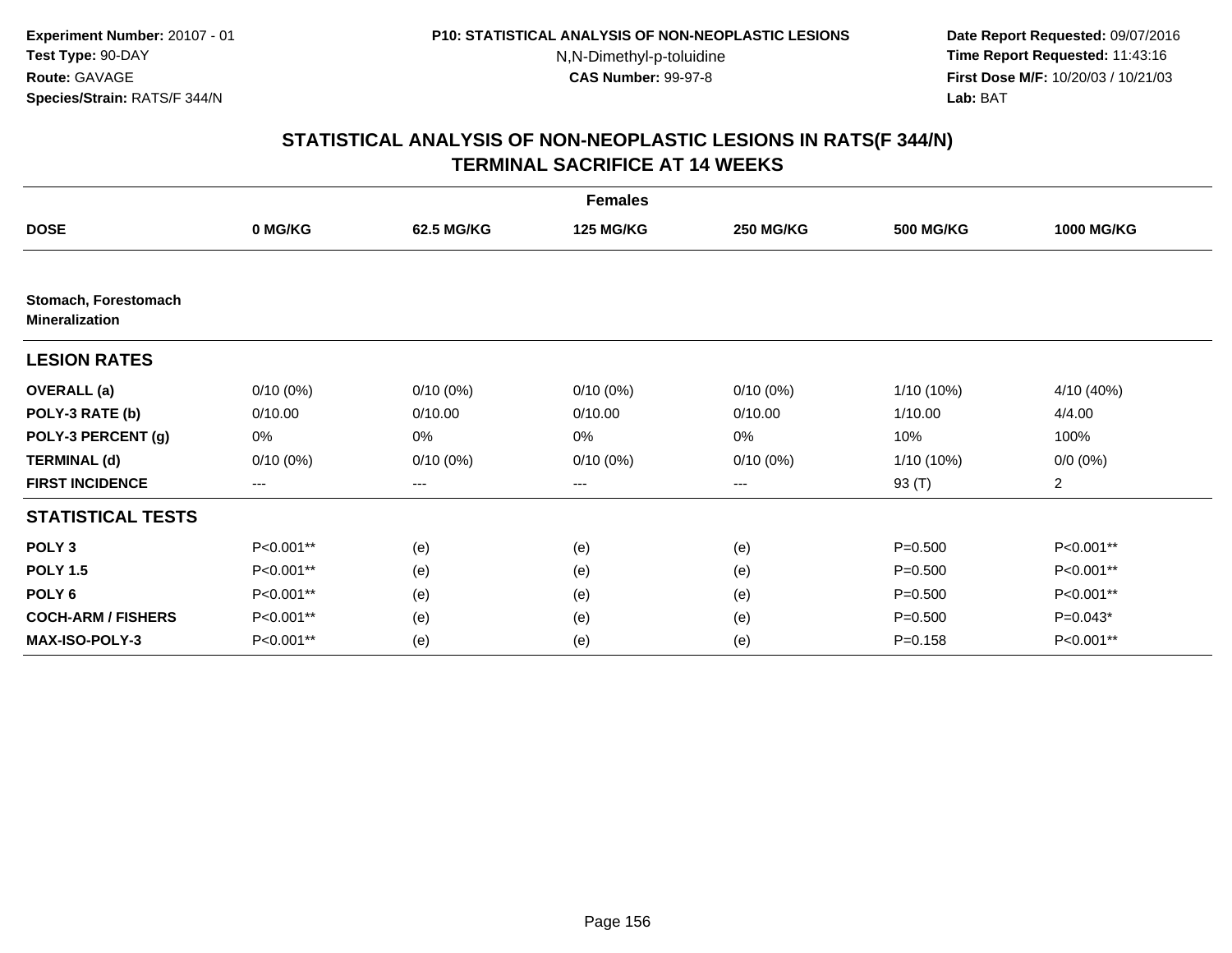**Date Report Requested:** 09/07/2016 **Time Report Requested:** 11:43:16 **First Dose M/F:** 10/20/03 / 10/21/03<br>**Lab:** BAT **Lab:** BAT

|                                      |                        |                   | <b>Females</b>   |                  |                  |                   |
|--------------------------------------|------------------------|-------------------|------------------|------------------|------------------|-------------------|
| <b>DOSE</b>                          | 0 MG/KG                | 62.5 MG/KG        | <b>125 MG/KG</b> | <b>250 MG/KG</b> | <b>500 MG/KG</b> | <b>1000 MG/KG</b> |
|                                      |                        |                   |                  |                  |                  |                   |
| Stomach, Forestomach<br><b>Ulcer</b> |                        |                   |                  |                  |                  |                   |
| <b>LESION RATES</b>                  |                        |                   |                  |                  |                  |                   |
| <b>OVERALL</b> (a)                   | $0/10(0\%)$            | $0/10(0\%)$       | $0/10(0\%)$      | $0/10(0\%)$      | 1/10 (10%)       | 8/10 (80%)        |
| POLY-3 RATE (b)                      | 0/10.00                | 0/10.00           | 0/10.00          | 0/10.00          | 1/10.00          | 8/8.00            |
| POLY-3 PERCENT (g)                   | 0%                     | 0%                | 0%               | 0%               | 10%              | 100%              |
| <b>TERMINAL (d)</b>                  | $0/10(0\%)$            | $0/10(0\%)$       | $0/10(0\%)$      | $0/10(0\%)$      | 1/10 (10%)       | $0/0 (0\%)$       |
| <b>FIRST INCIDENCE</b>               | $\qquad \qquad \cdots$ | $\qquad \qquad -$ | $---$            | ---              | 93 (T)           | $\overline{2}$    |
| <b>STATISTICAL TESTS</b>             |                        |                   |                  |                  |                  |                   |
| POLY <sub>3</sub>                    | P<0.001**              | (e)               | (e)              | (e)              | $P = 0.500$      | P<0.001**         |
| <b>POLY 1.5</b>                      | P<0.001**              | (e)               | (e)              | (e)              | $P = 0.500$      | P<0.001**         |
| POLY <sub>6</sub>                    | P<0.001**              | (e)               | (e)              | (e)              | $P = 0.500$      | P<0.001**         |
| <b>COCH-ARM / FISHERS</b>            | P<0.001**              | (e)               | (e)              | (e)              | $P = 0.500$      | P<0.001**         |
| <b>MAX-ISO-POLY-3</b>                | P<0.001**              | (e)               | (e)              | (e)              | $P = 0.158$      | P<0.001**         |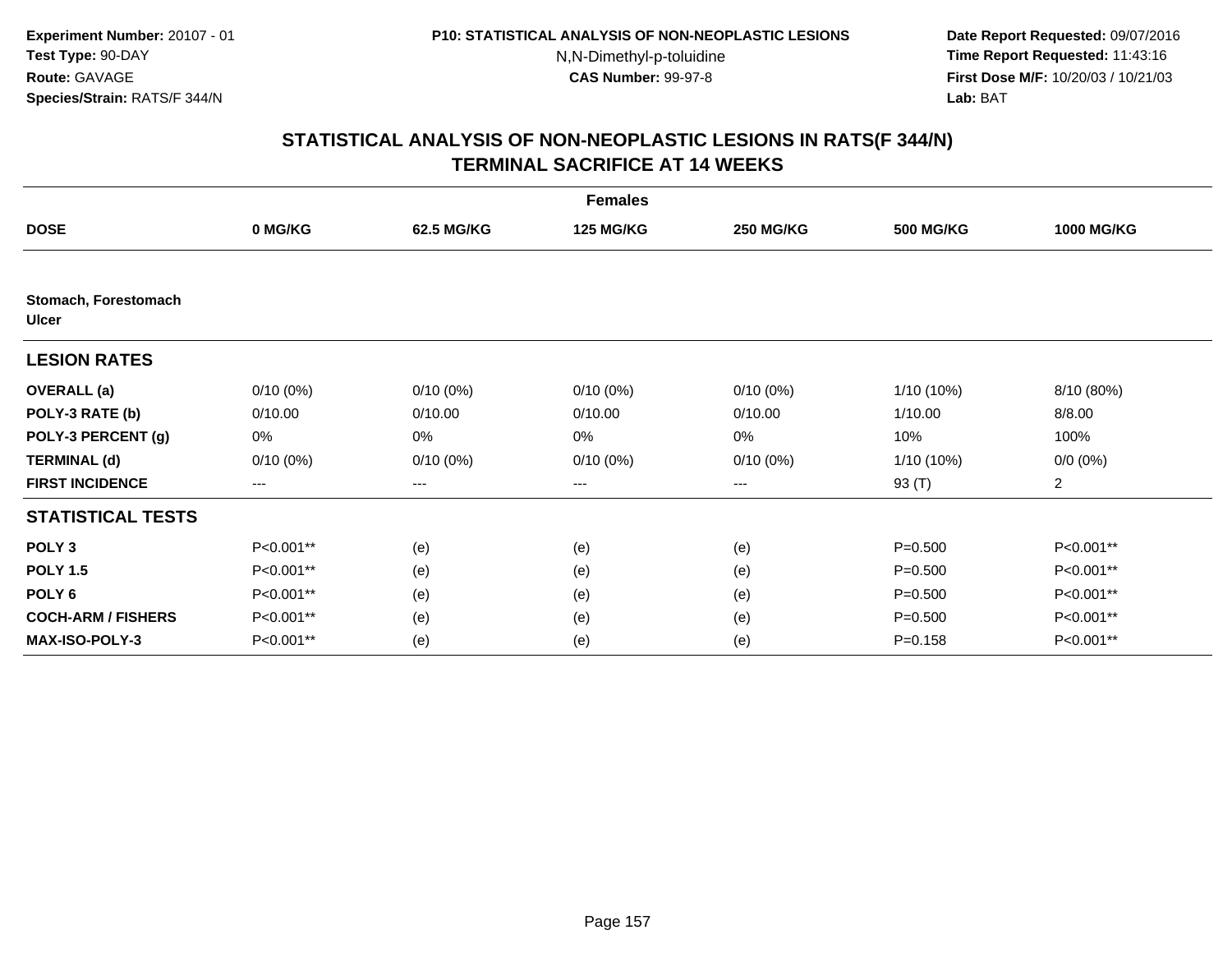**Date Report Requested:** 09/07/2016 **Time Report Requested:** 11:43:16 **First Dose M/F:** 10/20/03 / 10/21/03<br>**Lab:** BAT **Lab:** BAT

|                                           |                   |             | <b>Females</b>   |                   |                  |                   |
|-------------------------------------------|-------------------|-------------|------------------|-------------------|------------------|-------------------|
| <b>DOSE</b>                               | 0 MG/KG           | 62.5 MG/KG  | <b>125 MG/KG</b> | <b>250 MG/KG</b>  | <b>500 MG/KG</b> | <b>1000 MG/KG</b> |
|                                           |                   |             |                  |                   |                  |                   |
| Stomach, Glandular<br><b>Inflammation</b> |                   |             |                  |                   |                  |                   |
| <b>LESION RATES</b>                       |                   |             |                  |                   |                  |                   |
| <b>OVERALL</b> (a)                        | $0/10(0\%)$       | $0/10(0\%)$ | $0/10(0\%)$      | $0/10(0\%)$       | $0/10(0\%)$      | 1/10 (10%)        |
| POLY-3 RATE (b)                           | 0/10.00           | 0/10.00     | 0/10.00          | 0/10.00           | 0/10.00          | 1/1.00            |
| POLY-3 PERCENT (g)                        | 0%                | 0%          | 0%               | 0%                | 0%               | 100%              |
| <b>TERMINAL (d)</b>                       | $0/10(0\%)$       | $0/10(0\%)$ | $0/10(0\%)$      | $0/10(0\%)$       | 0/10(0%)         | $0/0 (0\%)$       |
| <b>FIRST INCIDENCE</b>                    | $\qquad \qquad -$ | ---         | ---              | $\qquad \qquad -$ | $---$            | $\overline{a}$    |
| <b>STATISTICAL TESTS</b>                  |                   |             |                  |                   |                  |                   |
| POLY <sub>3</sub>                         | $P = 0.607$       | (e)         | (e)              | (e)               | (e)              | $P = 0.243$       |
| <b>POLY 1.5</b>                           | $P = 0.599$       | (e)         | (e)              | (e)               | (e)              | $P=0.244$         |
| POLY <sub>6</sub>                         | $P = 0.607$       | (e)         | (e)              | (e)               | (e)              | $P = 0.243$       |
| <b>COCH-ARM / FISHERS</b>                 | $P = 0.105$       | (e)         | (e)              | (e)               | (e)              | $P = 0.500$       |
| MAX-ISO-POLY-3                            | $P=0.038*$        | (e)         | (e)              | (e)               | (e)              | $P = 0.135$       |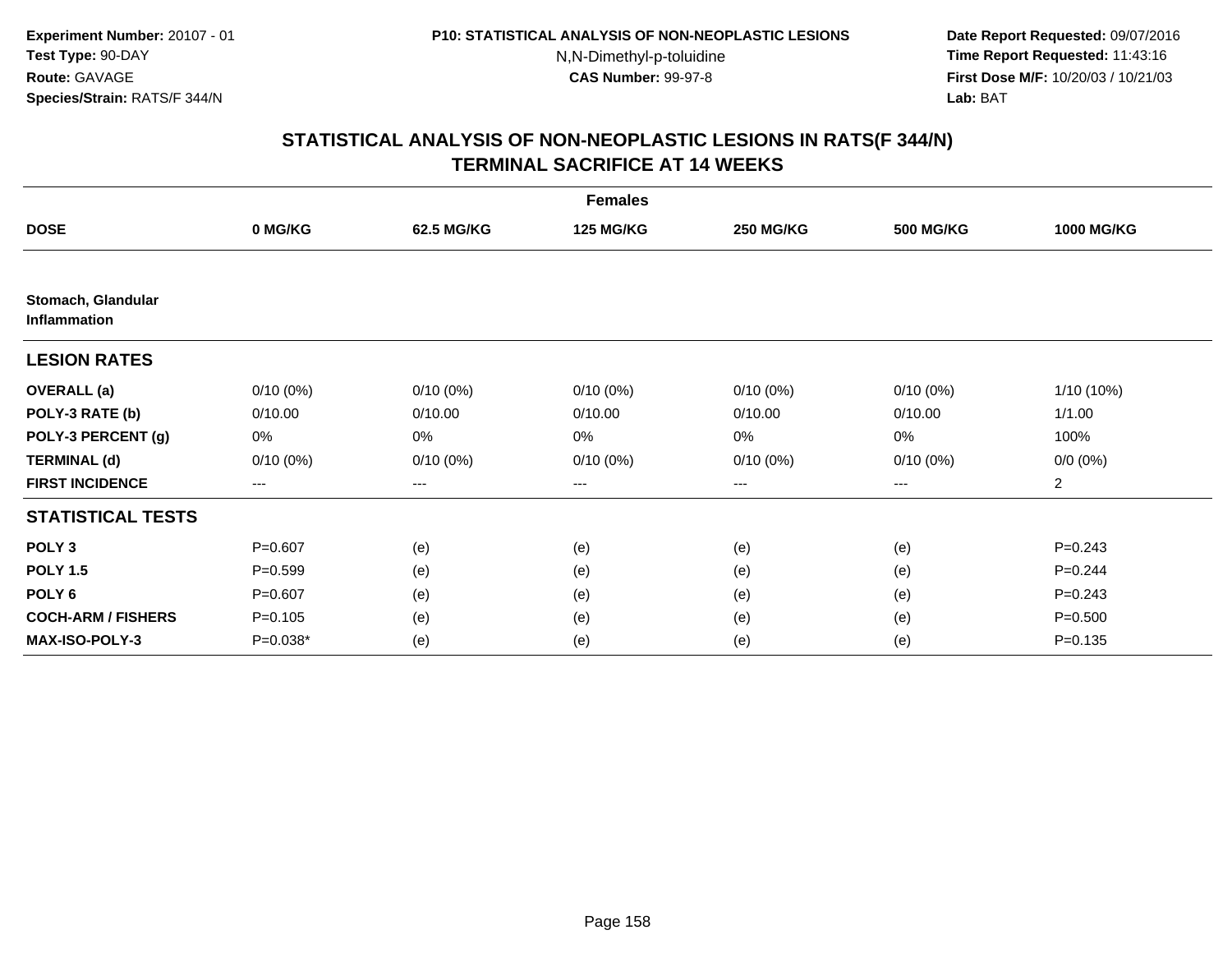**Date Report Requested:** 09/07/2016 **Time Report Requested:** 11:43:16 **First Dose M/F:** 10/20/03 / 10/21/03<br>**Lab:** BAT **Lab:** BAT

|                                                         |             |             | <b>Females</b>   |                  |                  |                   |
|---------------------------------------------------------|-------------|-------------|------------------|------------------|------------------|-------------------|
| <b>DOSE</b>                                             | 0 MG/KG     | 62.5 MG/KG  | <b>125 MG/KG</b> | <b>250 MG/KG</b> | <b>500 MG/KG</b> | <b>1000 MG/KG</b> |
|                                                         |             |             |                  |                  |                  |                   |
| Stomach, Glandular<br><b>Inflammation Granulomatous</b> |             |             |                  |                  |                  |                   |
| <b>LESION RATES</b>                                     |             |             |                  |                  |                  |                   |
| <b>OVERALL</b> (a)                                      | $0/10(0\%)$ | $0/10(0\%)$ | $0/10(0\%)$      | $0/10(0\%)$      | 1/10 (10%)       | $0/10(0\%)$       |
| POLY-3 RATE (b)                                         | 0/10.00     | 0/10.00     | 0/10.00          | 0/10.00          | 1/10.00          | 0/0.00            |
| POLY-3 PERCENT (g)                                      | 0%          | 0%          | 0%               | 0%               | 10%              | 0%                |
| <b>TERMINAL (d)</b>                                     | $0/10(0\%)$ | $0/10(0\%)$ | $0/10(0\%)$      | 0/10(0%)         | 1/10 (10%)       | $0/0 (0\%)$       |
| <b>FIRST INCIDENCE</b>                                  | ---         | ---         | $--$             | ---              | 93 (T)           | ---               |
| <b>STATISTICAL TESTS</b>                                |             |             |                  |                  |                  |                   |
| POLY <sub>3</sub>                                       | $P = 0.123$ | (e)         | (e)              | (e)              | $P = 0.500$      | (e)               |
| <b>POLY 1.5</b>                                         | $P = 0.123$ | (e)         | (e)              | (e)              | $P = 0.500$      | (e)               |
| POLY <sub>6</sub>                                       | $P=0.123$   | (e)         | (e)              | (e)              | $P = 0.500$      | (e)               |
| <b>COCH-ARM / FISHERS</b>                               | $P = 0.585$ | (e)         | (e)              | (e)              | $P = 0.500$      | (e)               |
| <b>MAX-ISO-POLY-3</b>                                   | $P = 0.122$ | (e)         | (e)              | (e)              | $P = 0.158$      | (e)               |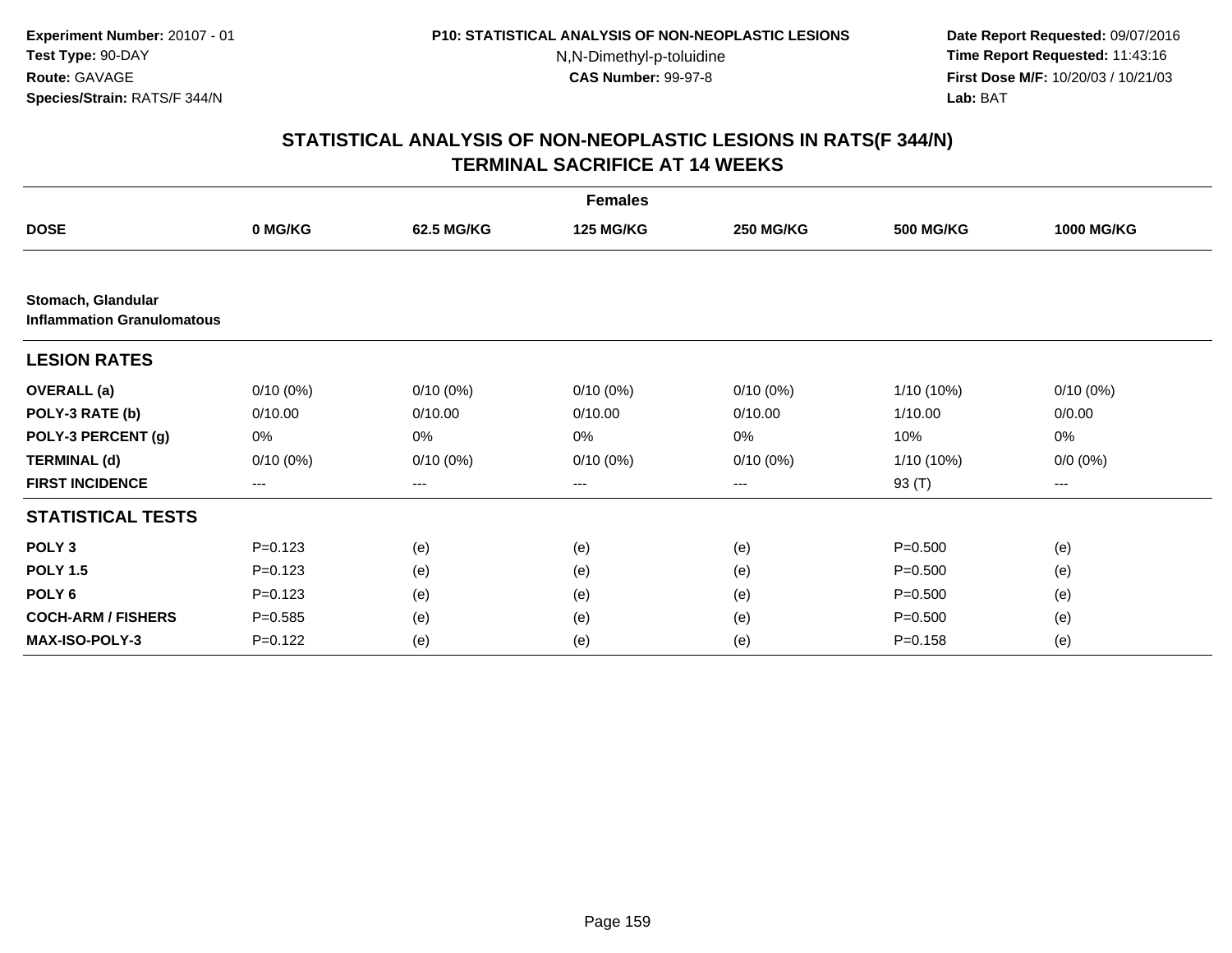**Date Report Requested:** 09/07/2016 **Time Report Requested:** 11:43:16 **First Dose M/F:** 10/20/03 / 10/21/03<br>**Lab:** BAT **Lab:** BAT

|                             |                   |                   | <b>Females</b>   |                  |                  |                   |
|-----------------------------|-------------------|-------------------|------------------|------------------|------------------|-------------------|
| <b>DOSE</b>                 | 0 MG/KG           | 62.5 MG/KG        | <b>125 MG/KG</b> | <b>250 MG/KG</b> | <b>500 MG/KG</b> | <b>1000 MG/KG</b> |
|                             |                   |                   |                  |                  |                  |                   |
| Stomach, Glandular<br>Ulcer |                   |                   |                  |                  |                  |                   |
| <b>LESION RATES</b>         |                   |                   |                  |                  |                  |                   |
| <b>OVERALL</b> (a)          | $0/10(0\%)$       | $0/10(0\%)$       | $0/10(0\%)$      | $0/10(0\%)$      | $0/10(0\%)$      | 2/10 (20%)        |
| POLY-3 RATE (b)             | 0/10.00           | 0/10.00           | 0/10.00          | 0/10.00          | 0/10.00          | 2/2.00            |
| POLY-3 PERCENT (g)          | 0%                | 0%                | 0%               | 0%               | 0%               | 100%              |
| <b>TERMINAL (d)</b>         | $0/10(0\%)$       | $0/10(0\%)$       | $0/10(0\%)$      | $0/10(0\%)$      | $0/10(0\%)$      | $0/0 (0\%)$       |
| <b>FIRST INCIDENCE</b>      | $\qquad \qquad -$ | $\qquad \qquad -$ | ---              | $---$            | $---$            | $\overline{a}$    |
| <b>STATISTICAL TESTS</b>    |                   |                   |                  |                  |                  |                   |
| POLY <sub>3</sub>           | $P = 0.189$       | (e)               | (e)              | (e)              | (e)              | P=0.040*          |
| <b>POLY 1.5</b>             | $P = 0.183$       | (e)               | (e)              | (e)              | (e)              | P=0.041*          |
| POLY <sub>6</sub>           | $P = 0.189$       | (e)               | (e)              | (e)              | (e)              | $P=0.040*$        |
| <b>COCH-ARM / FISHERS</b>   | P=0.010**         | (e)               | (e)              | (e)              | (e)              | $P = 0.237$       |
| <b>MAX-ISO-POLY-3</b>       | P=0.003**         | (e)               | (e)              | (e)              | (e)              | P=0.036*          |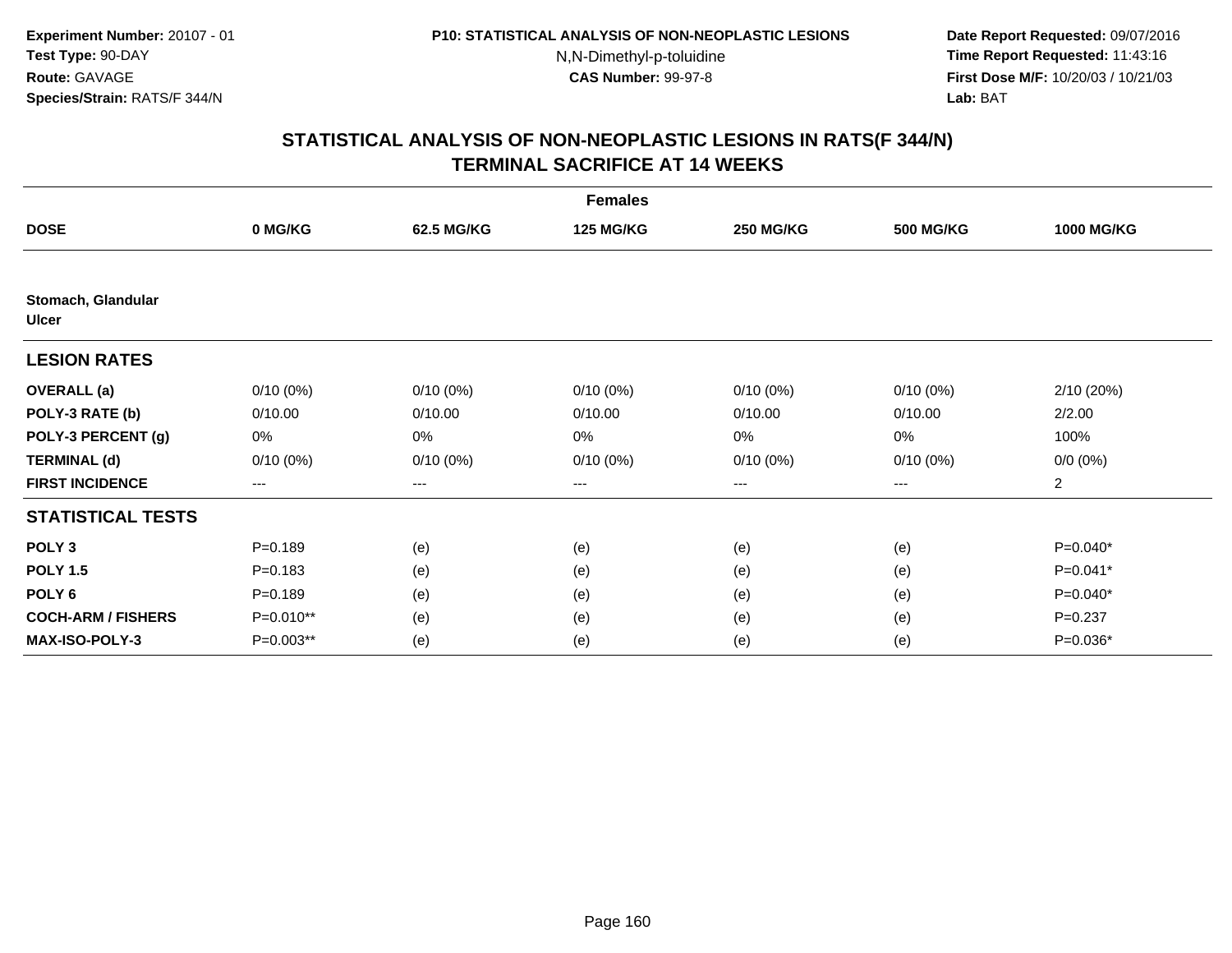**Date Report Requested:** 09/07/2016 **Time Report Requested:** 11:43:16 **First Dose M/F:** 10/20/03 / 10/21/03<br>**Lab:** BAT **Lab:** BAT

|                             |             |             | <b>Females</b>   |                  |                  |                   |
|-----------------------------|-------------|-------------|------------------|------------------|------------------|-------------------|
| <b>DOSE</b>                 | 0 MG/KG     | 62.5 MG/KG  | <b>125 MG/KG</b> | <b>250 MG/KG</b> | <b>500 MG/KG</b> | <b>1000 MG/KG</b> |
|                             |             |             |                  |                  |                  |                   |
| <b>Thymus</b><br>Hemorrhage |             |             |                  |                  |                  |                   |
| <b>LESION RATES</b>         |             |             |                  |                  |                  |                   |
| <b>OVERALL</b> (a)          | $0/10(0\%)$ | $0/10(0\%)$ | $0/10(0\%)$      | $0/10(0\%)$      | 0/10(0%)         | 2/10(20%)         |
| POLY-3 RATE (b)             | 0/10.00     | 0/10.00     | 0/10.00          | 0/10.00          | 0/10.00          | 2/2.00            |
| POLY-3 PERCENT (g)          | 0%          | 0%          | 0%               | 0%               | 0%               | 100%              |
| <b>TERMINAL (d)</b>         | $0/10(0\%)$ | $0/10(0\%)$ | $0/10(0\%)$      | $0/10(0\%)$      | $0/10(0\%)$      | $0/0 (0\%)$       |
| <b>FIRST INCIDENCE</b>      | $--$        | $--$        | ---              | ---              | ---              | 3                 |
| <b>STATISTICAL TESTS</b>    |             |             |                  |                  |                  |                   |
| POLY <sub>3</sub>           | $P = 0.189$ | (e)         | (e)              | (e)              | (e)              | P=0.040*          |
| <b>POLY 1.5</b>             | $P = 0.183$ | (e)         | (e)              | (e)              | (e)              | P=0.041*          |
| POLY <sub>6</sub>           | $P = 0.189$ | (e)         | (e)              | (e)              | (e)              | P=0.040*          |
| <b>COCH-ARM / FISHERS</b>   | P=0.010**   | (e)         | (e)              | (e)              | (e)              | $P = 0.237$       |
| <b>MAX-ISO-POLY-3</b>       | P=0.003**   | (e)         | (e)              | (e)              | (e)              | P=0.036*          |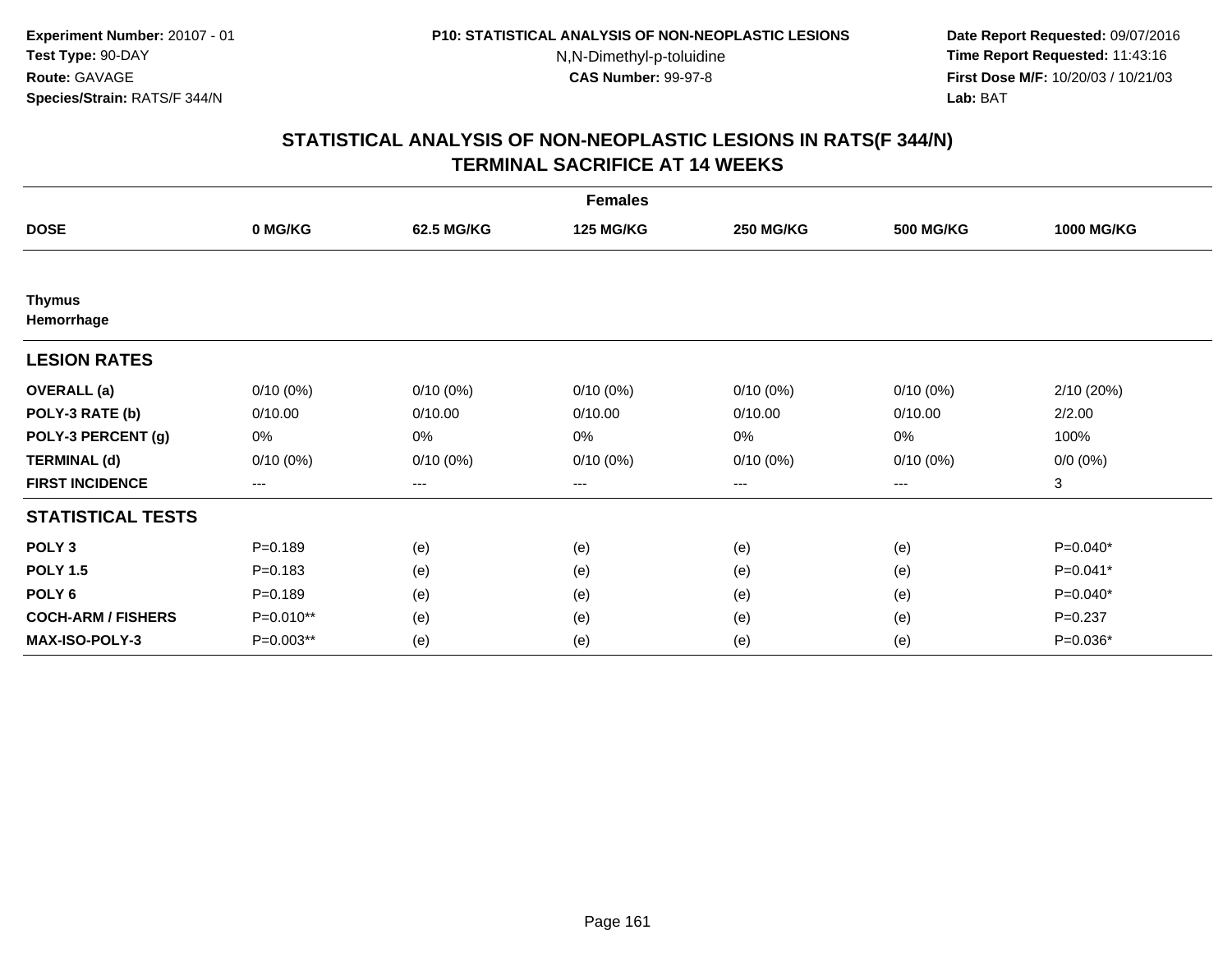**Date Report Requested:** 09/07/2016 **Time Report Requested:** 11:43:16 **First Dose M/F:** 10/20/03 / 10/21/03<br>**Lab:** BAT **Lab:** BAT

|                                             |                   |                   | <b>Females</b>   |                  |                  |                   |
|---------------------------------------------|-------------------|-------------------|------------------|------------------|------------------|-------------------|
| <b>DOSE</b>                                 | 0 MG/KG           | 62.5 MG/KG        | <b>125 MG/KG</b> | <b>250 MG/KG</b> | <b>500 MG/KG</b> | <b>1000 MG/KG</b> |
|                                             |                   |                   |                  |                  |                  |                   |
| <b>Thymus: Thymocyte</b><br><b>Necrosis</b> |                   |                   |                  |                  |                  |                   |
| <b>LESION RATES</b>                         |                   |                   |                  |                  |                  |                   |
| <b>OVERALL</b> (a)                          | $0/10(0\%)$       | $0/10(0\%)$       | $0/10(0\%)$      | $0/10(0\%)$      | $0/10(0\%)$      | 10/10 (100%)      |
| POLY-3 RATE (b)                             | 0/10.00           | 0/10.00           | 0/10.00          | 0/10.00          | 0/10.00          | 10/10.00          |
| POLY-3 PERCENT (g)                          | 0%                | 0%                | 0%               | 0%               | 0%               | 100%              |
| <b>TERMINAL (d)</b>                         | $0/10(0\%)$       | $0/10(0\%)$       | $0/10(0\%)$      | $0/10(0\%)$      | $0/10(0\%)$      | $0/0 (0\%)$       |
| <b>FIRST INCIDENCE</b>                      | $\qquad \qquad -$ | $\qquad \qquad -$ | ---              | $---$            | $---$            | $\overline{2}$    |
| <b>STATISTICAL TESTS</b>                    |                   |                   |                  |                  |                  |                   |
| POLY <sub>3</sub>                           | P<0.001**         | (e)               | (e)              | (e)              | (e)              | P<0.001**         |
| <b>POLY 1.5</b>                             | P<0.001**         | (e)               | (e)              | (e)              | (e)              | P<0.001**         |
| POLY <sub>6</sub>                           | P<0.001**         | (e)               | (e)              | (e)              | (e)              | P<0.001**         |
| <b>COCH-ARM / FISHERS</b>                   | P<0.001**         | (e)               | (e)              | (e)              | (e)              | P<0.001**         |
| <b>MAX-ISO-POLY-3</b>                       | P<0.001**         | (e)               | (e)              | (e)              | (e)              | (e)               |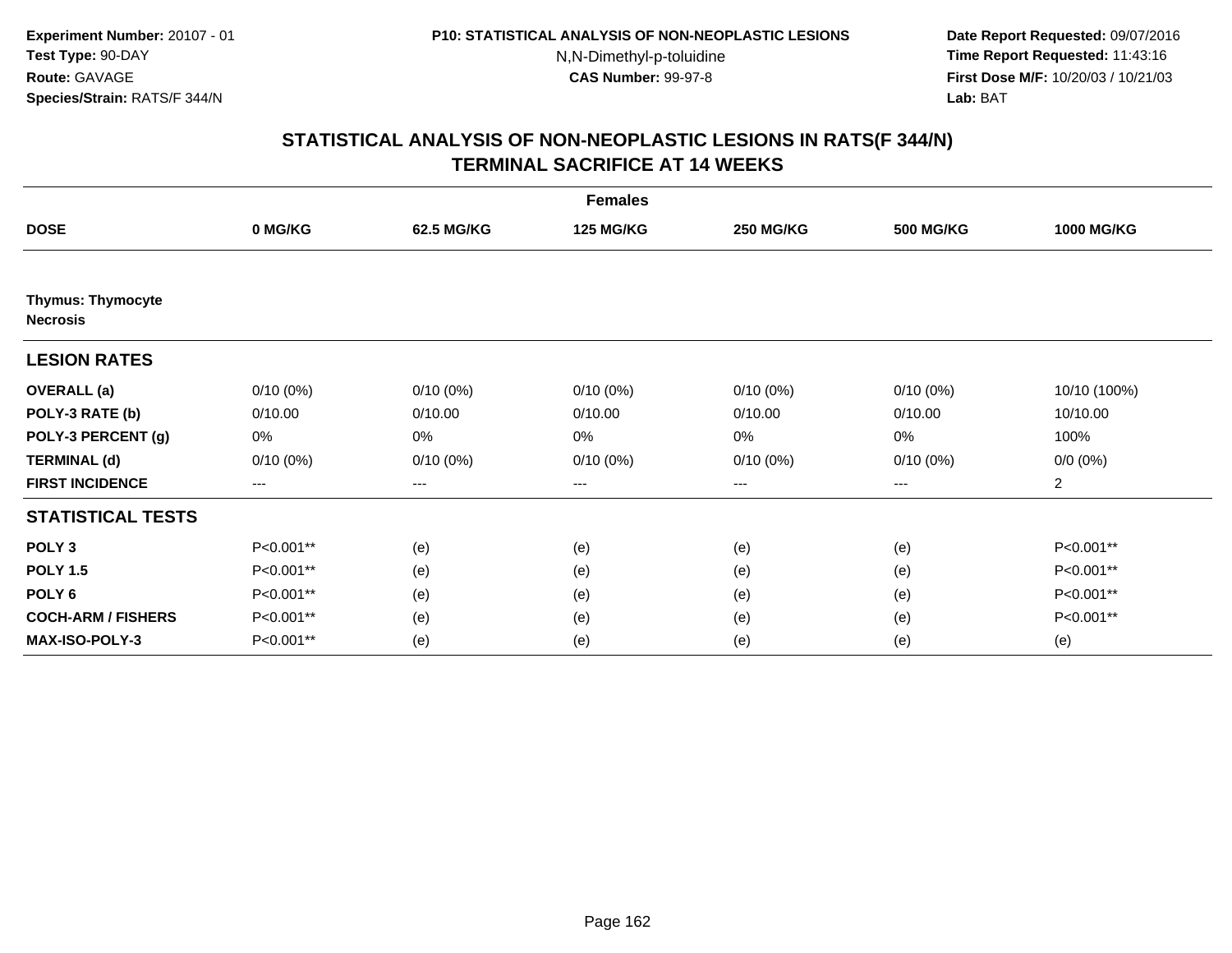**Date Report Requested:** 09/07/2016 **Time Report Requested:** 11:43:16 **First Dose M/F:** 10/20/03 / 10/21/03<br>**Lab:** BAT **Lab:** BAT

|                                                                 |             |             | <b>Females</b>   |                  |                  |                   |
|-----------------------------------------------------------------|-------------|-------------|------------------|------------------|------------------|-------------------|
| <b>DOSE</b>                                                     | 0 MG/KG     | 62.5 MG/KG  | <b>125 MG/KG</b> | <b>250 MG/KG</b> | <b>500 MG/KG</b> | <b>1000 MG/KG</b> |
|                                                                 |             |             |                  |                  |                  |                   |
| <b>Thyroid Gland</b><br><b>Infiltration Cellular Lymphocyte</b> |             |             |                  |                  |                  |                   |
| <b>LESION RATES</b>                                             |             |             |                  |                  |                  |                   |
| <b>OVERALL</b> (a)                                              | $0/10(0\%)$ | $0/0 (0\%)$ | $0/0 (0\%)$      | $0/0 (0\%)$      | 1/10 (10%)       | $0/10(0\%)$       |
| POLY-3 RATE (b)                                                 | 0/10.00     | 0/0.00      | 0/0.00           | 0/0.00           | 1/10.00          | 0/0.00            |
| POLY-3 PERCENT (g)                                              | 0%          | 0%          | 0%               | 0%               | 10%              | 0%                |
| <b>TERMINAL (d)</b>                                             | $0/10(0\%)$ | $0/0 (0\%)$ | $0/0 (0\%)$      | $0/0 (0\%)$      | 1/10 (10%)       | $0/0 (0\%)$       |
| <b>FIRST INCIDENCE</b>                                          | $---$       | $---$       | $---$            | $\cdots$         | 93 (T)           | $---$             |
| <b>STATISTICAL TESTS</b>                                        |             |             |                  |                  |                  |                   |
| POLY <sub>3</sub>                                               | (e)         | (e)         | (e)              | (e)              | $P = 0.500$      | (e)               |
| <b>POLY 1.5</b>                                                 | (e)         | (e)         | (e)              | (e)              | $P = 0.500$      | (e)               |
| POLY <sub>6</sub>                                               | (e)         | (e)         | (e)              | (e)              | $P = 0.500$      | (e)               |
| <b>COCH-ARM / FISHERS</b>                                       | $P=0.733$   | (e)         | (e)              | (e)              | $P = 0.500$      | (e)               |
| <b>MAX-ISO-POLY-3</b>                                           | (e)         | (e)         | (e)              | (e)              | $P = 0.158$      | (e)               |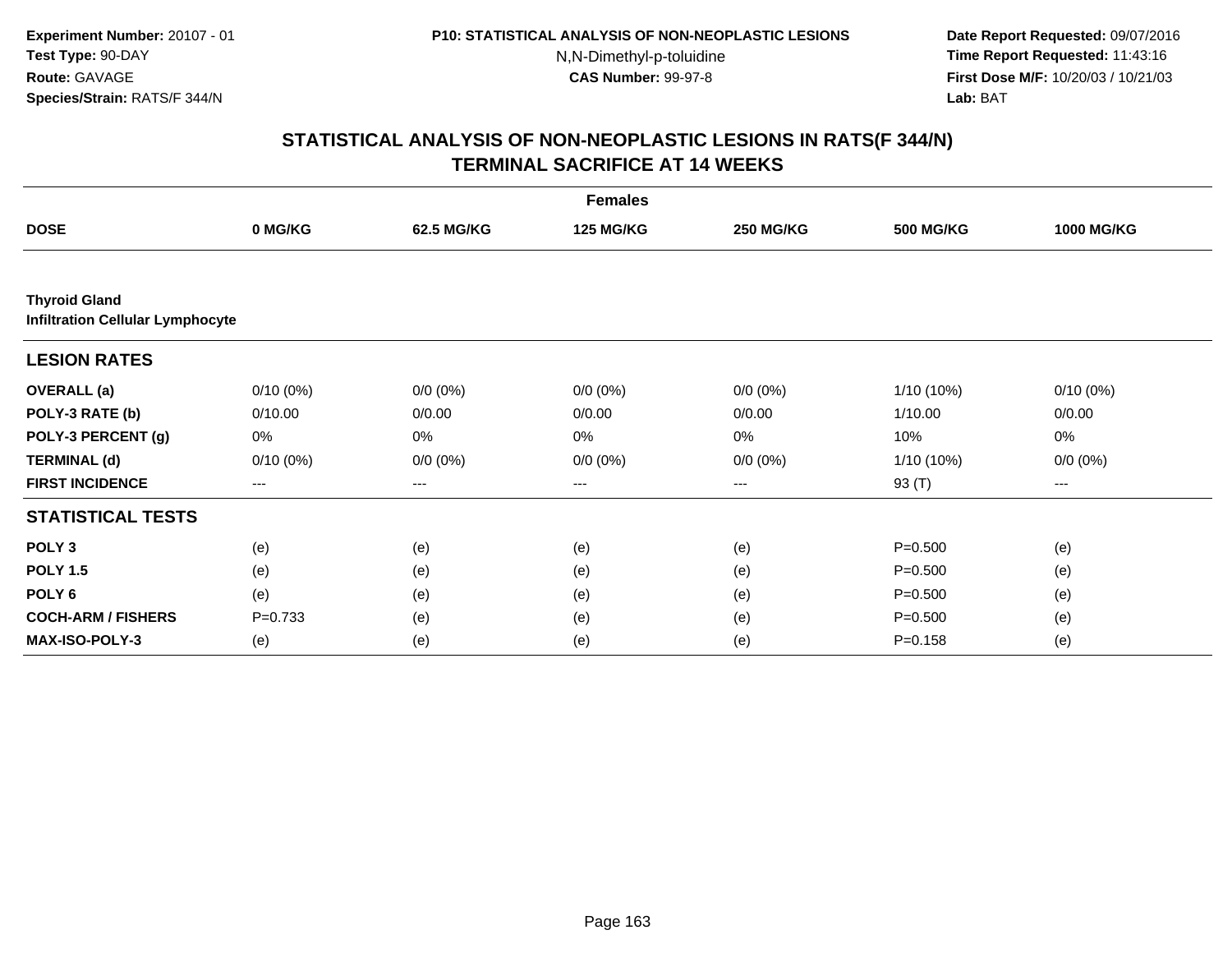**Date Report Requested:** 09/07/2016 **Time Report Requested:** 11:43:16 **First Dose M/F:** 10/20/03 / 10/21/03<br>**Lab:** BAT **Lab:** BAT

|                                               |             |             | <b>Females</b>   |                  |                  |                   |
|-----------------------------------------------|-------------|-------------|------------------|------------------|------------------|-------------------|
| <b>DOSE</b>                                   | 0 MG/KG     | 62.5 MG/KG  | <b>125 MG/KG</b> | <b>250 MG/KG</b> | <b>500 MG/KG</b> | <b>1000 MG/KG</b> |
|                                               |             |             |                  |                  |                  |                   |
| <b>Trachea</b><br><b>Inflammation Chronic</b> |             |             |                  |                  |                  |                   |
| <b>LESION RATES</b>                           |             |             |                  |                  |                  |                   |
| <b>OVERALL</b> (a)                            | $0/10(0\%)$ | $0/10(0\%)$ | $0/10(0\%)$      | $0/10(0\%)$      | $0/10(0\%)$      | $0/10(0\%)$       |
| POLY-3 RATE (b)                               | 0/10.00     | 0/10.00     | 0/10.00          | 0/10.00          | 0/10.00          | 0/0.00            |
| POLY-3 PERCENT (g)                            | 0%          | 0%          | 0%               | 0%               | $0\%$            | $0\%$             |
| <b>TERMINAL (d)</b>                           | $0/10(0\%)$ | $0/10(0\%)$ | $0/10(0\%)$      | $0/10(0\%)$      | $0/10(0\%)$      | $0/0 (0\%)$       |
| <b>FIRST INCIDENCE</b>                        | $\cdots$    | ---         | ---              | $\cdots$         | $\cdots$         | $---$             |
| <b>STATISTICAL TESTS</b>                      |             |             |                  |                  |                  |                   |
| POLY <sub>3</sub>                             | (n)         | (n)         | (n)              | (n)              | (n)              | (n)               |
| <b>POLY 1.5</b>                               | (n)         | (n)         | (n)              | (n)              | (n)              | (n)               |
| POLY <sub>6</sub>                             | (n)         | (n)         | (n)              | (n)              | (n)              | (n)               |
| <b>COCH-ARM / FISHERS</b>                     | (n)         | (n)         | (n)              | (n)              | (n)              | (n)               |
| <b>MAX-ISO-POLY-3</b>                         | (n)         | (n)         | (n)              | (n)              | (n)              | (n)               |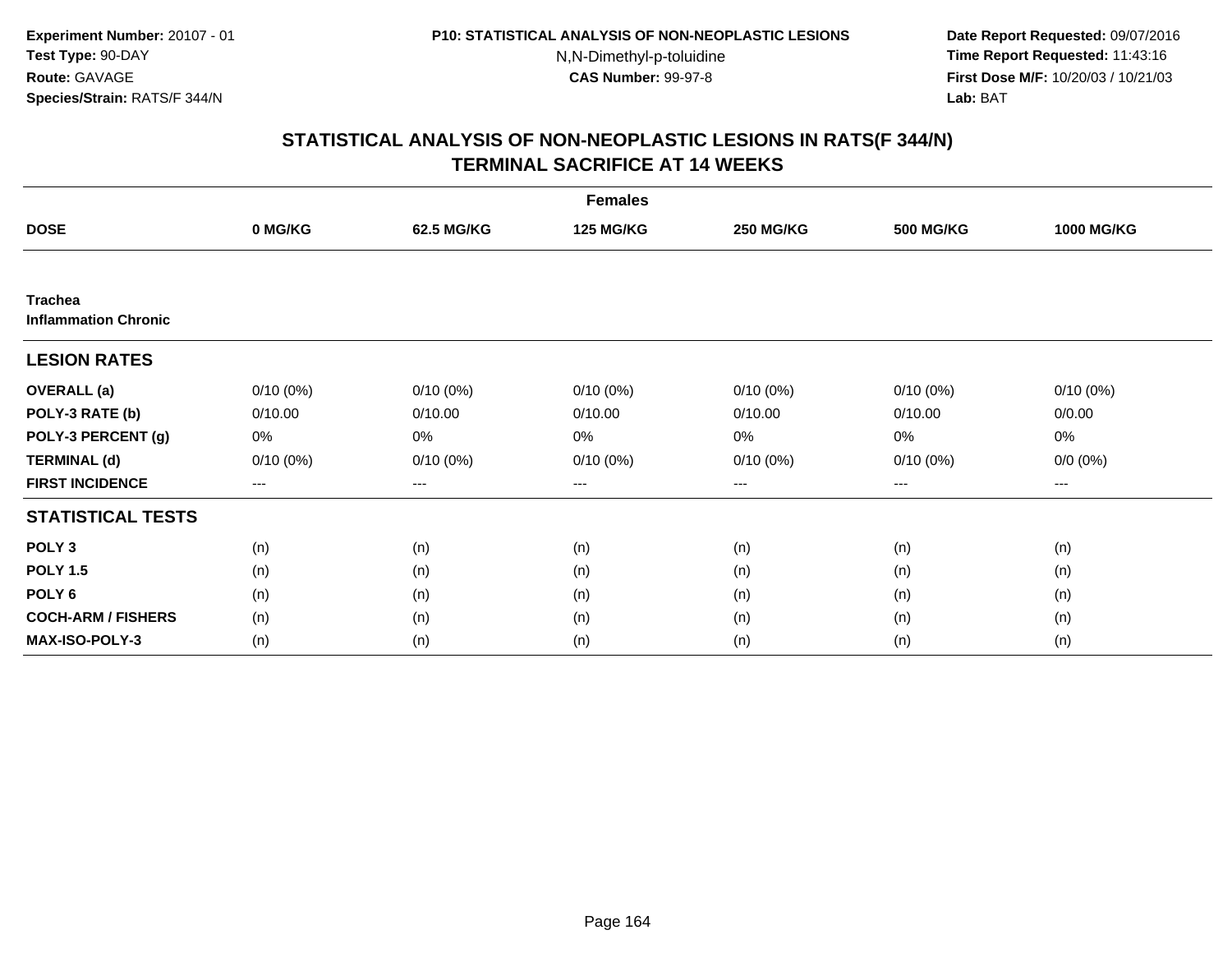**Date Report Requested:** 09/07/2016 **Time Report Requested:** 11:43:16 **First Dose M/F:** 10/20/03 / 10/21/03<br>**Lab:** BAT **Lab:** BAT

|                                      |                   |                   | <b>Females</b>   |                  |                  |                   |
|--------------------------------------|-------------------|-------------------|------------------|------------------|------------------|-------------------|
| <b>DOSE</b>                          | 0 MG/KG           | 62.5 MG/KG        | <b>125 MG/KG</b> | <b>250 MG/KG</b> | <b>500 MG/KG</b> | <b>1000 MG/KG</b> |
|                                      |                   |                   |                  |                  |                  |                   |
| <b>Urinary Bladder</b><br>Hemorrhage |                   |                   |                  |                  |                  |                   |
| <b>LESION RATES</b>                  |                   |                   |                  |                  |                  |                   |
| <b>OVERALL</b> (a)                   | $0/10(0\%)$       | $0/0 (0\%)$       | $0/0 (0\%)$      | $0/0 (0\%)$      | $0/10(0\%)$      | $0/10(0\%)$       |
| POLY-3 RATE (b)                      | 0/10.00           | 0/0.00            | 0/0.00           | 0/0.00           | 0/10.00          | 0/0.00            |
| POLY-3 PERCENT (g)                   | 0%                | 0%                | 0%               | 0%               | 0%               | 0%                |
| <b>TERMINAL (d)</b>                  | $0/10(0\%)$       | $0/0 (0\%)$       | $0/0 (0\%)$      | $0/0 (0\%)$      | $0/10(0\%)$      | $0/0 (0\%)$       |
| <b>FIRST INCIDENCE</b>               | $\qquad \qquad -$ | $\qquad \qquad -$ | $---$            | ---              | $---$            | $\cdots$          |
| <b>STATISTICAL TESTS</b>             |                   |                   |                  |                  |                  |                   |
| POLY <sub>3</sub>                    | (n)               | (n)               | (n)              | (n)              | (n)              | (n)               |
| <b>POLY 1.5</b>                      | (n)               | (n)               | (n)              | (n)              | (n)              | (n)               |
| POLY <sub>6</sub>                    | (n)               | (n)               | (n)              | (n)              | (n)              | (n)               |
| <b>COCH-ARM / FISHERS</b>            | (n)               | (n)               | (n)              | (n)              | (n)              | (n)               |
| <b>MAX-ISO-POLY-3</b>                | (n)               | (n)               | (n)              | (n)              | (n)              | (n)               |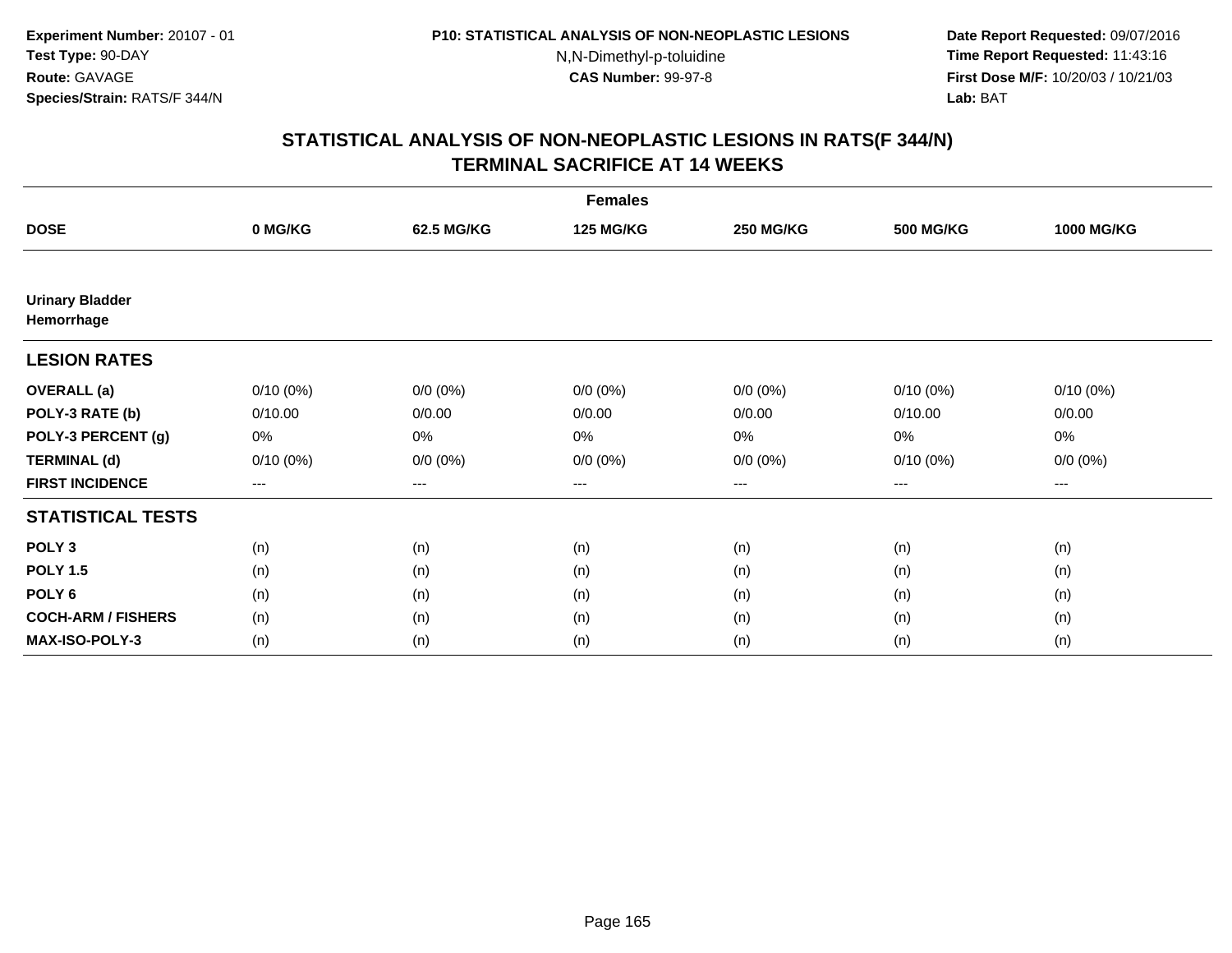**Date Report Requested:** 09/07/2016 **Time Report Requested:** 11:43:16 **First Dose M/F:** 10/20/03 / 10/21/03<br>**Lab:** BAT **Lab:** BAT

|                                               |              |                   | <b>Females</b>   |                  |                  |                   |
|-----------------------------------------------|--------------|-------------------|------------------|------------------|------------------|-------------------|
| <b>DOSE</b>                                   | 0 MG/KG      | 62.5 MG/KG        | <b>125 MG/KG</b> | <b>250 MG/KG</b> | <b>500 MG/KG</b> | <b>1000 MG/KG</b> |
|                                               |              |                   |                  |                  |                  |                   |
| <b>Urinary Bladder</b><br><b>Inflammation</b> |              |                   |                  |                  |                  |                   |
| <b>LESION RATES</b>                           |              |                   |                  |                  |                  |                   |
| <b>OVERALL</b> (a)                            | $1/10(10\%)$ | $0/0 (0\%)$       | $0/0 (0\%)$      | $0/0 (0\%)$      | 1/10 (10%)       | $0/10(0\%)$       |
| POLY-3 RATE (b)                               | 1/10.00      | 0/0.00            | 0/0.00           | 0/0.00           | 1/10.00          | 0/0.00            |
| POLY-3 PERCENT (g)                            | 10%          | 0%                | 0%               | 0%               | 10%              | 0%                |
| <b>TERMINAL (d)</b>                           | 1/10 (10%)   | $0/0 (0\%)$       | $0/0 (0\%)$      | $0/0 (0\%)$      | 1/10 (10%)       | $0/0 (0\%)$       |
| <b>FIRST INCIDENCE</b>                        | 93 (T)       | $\qquad \qquad -$ | $---$            | $---$            | 93 (T)           | ---               |
| <b>STATISTICAL TESTS</b>                      |              |                   |                  |                  |                  |                   |
| POLY <sub>3</sub>                             | (e)          | (e)               | (e)              | (e)              | $P = 0.760$      | P=0.760N          |
| <b>POLY 1.5</b>                               | (e)          | (e)               | (e)              | (e)              | $P = 0.760$      | P=0.759N          |
| POLY <sub>6</sub>                             | (e)          | (e)               | (e)              | (e)              | $P = 0.760$      | P=0.500N          |
| <b>COCH-ARM / FISHERS</b>                     | P=0.327N     | (e)               | (e)              | (e)              | P=0.763N         | P=0.500N          |
| <b>MAX-ISO-POLY-3</b>                         | (e)          | (e)               | (e)              | (e)              | $P = 1.000$      | P=0.499N          |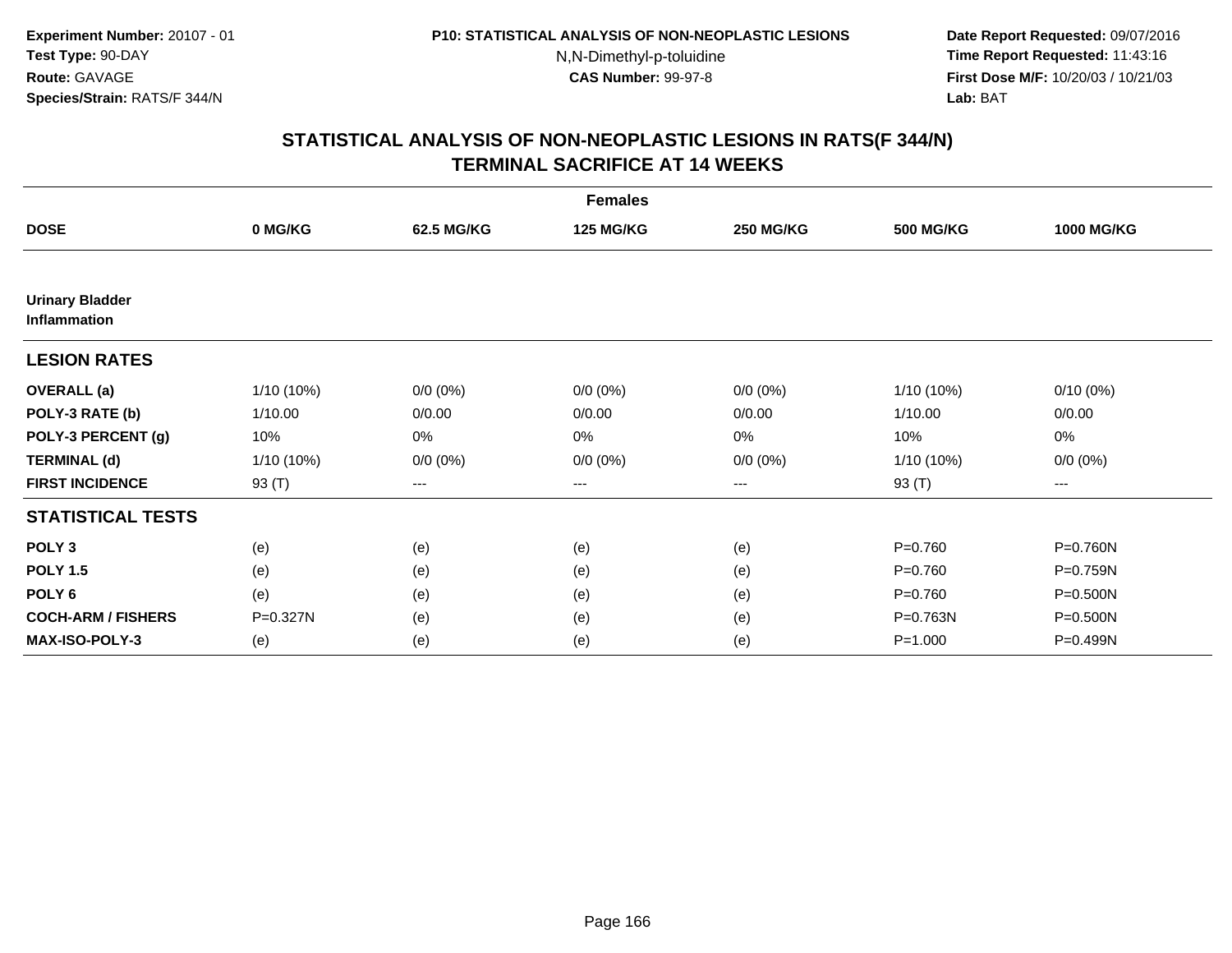**Date Report Requested:** 09/07/2016 **Time Report Requested:** 11:43:16 **First Dose M/F:** 10/20/03 / 10/21/03<br>**Lab:** BAT **Lab:** BAT

|                                                         |              |             | <b>Females</b>   |                  |                  |                   |
|---------------------------------------------------------|--------------|-------------|------------------|------------------|------------------|-------------------|
| <b>DOSE</b>                                             | 0 MG/KG      | 62.5 MG/KG  | <b>125 MG/KG</b> | <b>250 MG/KG</b> | <b>500 MG/KG</b> | <b>1000 MG/KG</b> |
|                                                         |              |             |                  |                  |                  |                   |
| <b>Uterus: Endometrium</b><br><b>Hyperplasia Cystic</b> |              |             |                  |                  |                  |                   |
| <b>LESION RATES</b>                                     |              |             |                  |                  |                  |                   |
| <b>OVERALL</b> (a)                                      | $1/10(10\%)$ | $0/0 (0\%)$ | $0/0 (0\%)$      | $0/0 (0\%)$      | $0/10(0\%)$      | $0/10(0\%)$       |
| POLY-3 RATE (b)                                         | 1/10.00      | 0/0.00      | 0/0.00           | 0/0.00           | 0/10.00          | 0/0.00            |
| POLY-3 PERCENT (g)                                      | 10%          | 0%          | 0%               | 0%               | 0%               | 0%                |
| <b>TERMINAL (d)</b>                                     | $1/10(10\%)$ | $0/0 (0\%)$ | $0/0 (0\%)$      | $0/0 (0\%)$      | $0/10(0\%)$      | $0/0 (0\%)$       |
| <b>FIRST INCIDENCE</b>                                  | 93 (T)       | $--$        | ---              | ---              | ---              | ---               |
| <b>STATISTICAL TESTS</b>                                |              |             |                  |                  |                  |                   |
| POLY <sub>3</sub>                                       | (e)          | (e)         | (e)              | (e)              | P=0.500N         | P=0.760N          |
| <b>POLY 1.5</b>                                         | (e)          | (e)         | (e)              | (e)              | P=0.500N         | P=0.759N          |
| POLY <sub>6</sub>                                       | (e)          | (e)         | (e)              | (e)              | P=0.500N         | P=0.500N          |
| <b>COCH-ARM / FISHERS</b>                               | P=0.267N     | (e)         | (e)              | (e)              | P=0.500N         | P=0.500N          |
| <b>MAX-ISO-POLY-3</b>                                   | (e)          | (e)         | (e)              | (e)              | P=0.158N         | P=0.499N          |